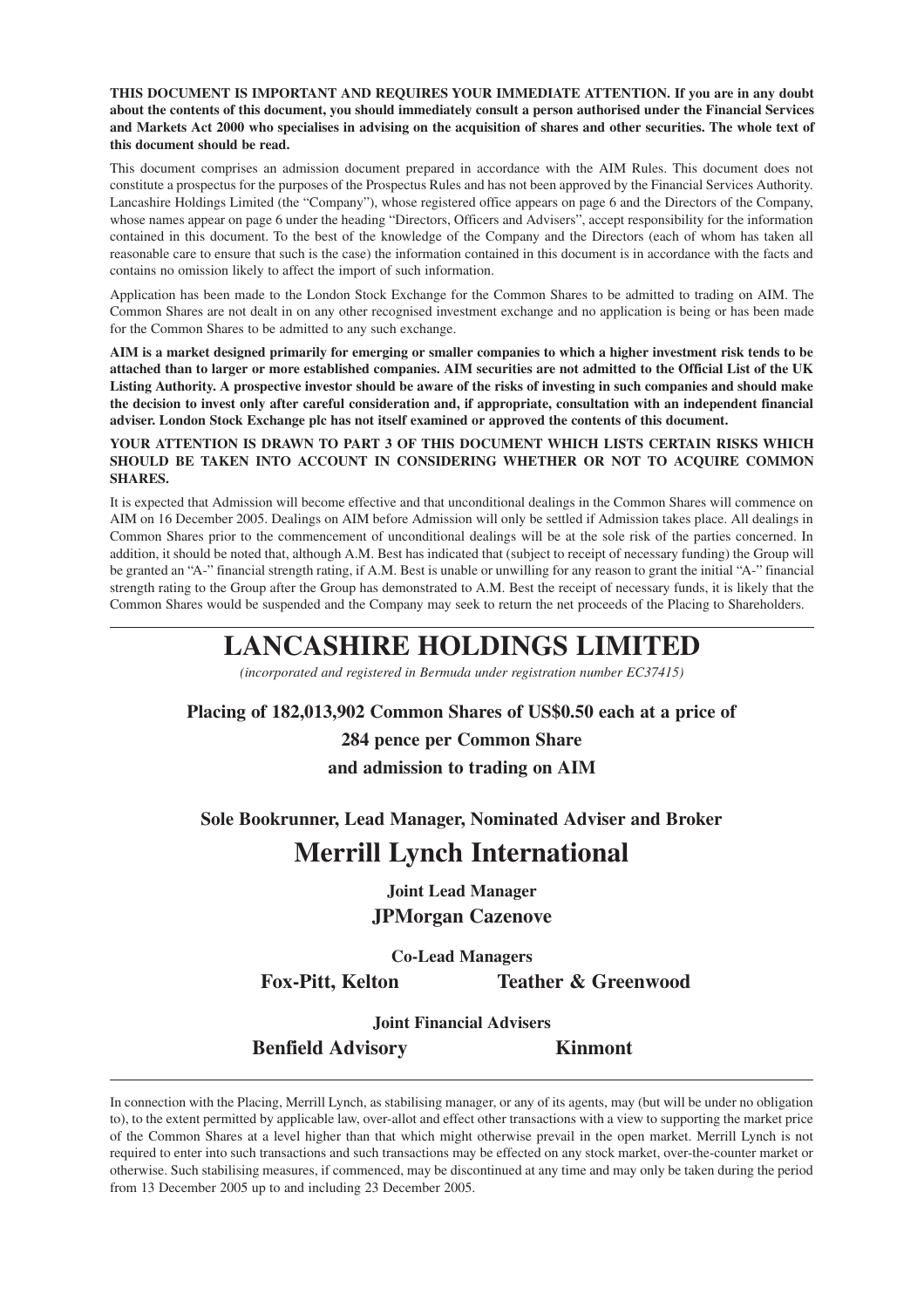This document does not constitute an offer to sell or an invitation to subscribe for, or the solicitation of an offer to buy or to subscribe for, Common Shares in any jurisdiction in which such an offer or solicitation is unlawful. In particular, the Common Shares offered by this document have not been, and will not be, registered under the United States Securities Act of 1933, as amended (the "Securities Act"), or qualified for sale under the laws of any state of the US or under the applicable laws of any of Canada, Australia or Japan, and, subject to certain exceptions, may not be offered or sold in the US or to, or for the account or benefit of, US persons (as such term is defined in Regulation S under the Securities Act) or to any national, resident or citizen of Canada, Australia or Japan. Neither this document nor any copy of it may be sent to or taken into the US, Canada, Australia or Japan nor may it be distributed to any US person (within the meaning of Regulation S under the Securities Act) or to any Canadian persons. The distribution of this document in other jurisdictions may be restricted by law and therefore persons into whose possession this document comes should inform themselves about and observe any such restrictions. Any failure to comply with these restrictions may constitute a violation of the securities laws of such jurisdictions.

No Common Shares have been offered or sold, or will be offered or sold, to the public in any member state of the European Economic Area which has implemented the Prospectus Directive (each, a "Relevant Member State"), with effect from and including the date on which the Prospectus Directive is implemented in that Relevant Member State (the "Relevant Implementation Date") except (with effect from and including the Relevant Implementation Date): (a) to legal entities which are authorised or regulated to operate in the financial markets or, if not so authorised or regulated, whose corporate purpose is solely to invest in securities; (b) to any legal entity which has two or more of (i) an average of at least 250 employees during the last financial year; (ii) a total balance sheet of more than  $\epsilon$ 43,000,000; and (iii) an annual net turnover of more than  $\epsilon$ 50,000,000, as shown in its last annual or consolidated accounts; (c) to fewer than 100 natural or legal persons (other than qualified investors as defined in the Prospectus Directive) subject to obtaining the prior consent of Merrill Lynch; or (d) in any other circumstances which do not require the publication by the Company of a prospectus pursuant to Article 3 of the Prospectus Directive.

The Bermuda Monetary Authority (the "BMA") must approve all issues and transfers of shares of a Bermuda exempted company under the Exchange Control Act of 1972 and regulations thereunder (the "ECA"). The BMA has given a general permission which will permit the sale of the Common Shares and the free transferability of such shares under the ECA so long as voting securities of the Company are admitted to trading on AIM. The BMA does not accept any responsibility for the financial soundness of any proposal or for the correctness of any of the statements made or opinions expressed herein.

In connection with the Placing, the Managers and any of their affiliates, acting as investors for their own accounts, may take up Common Shares and in that capacity may retain, purchase, sell, offer to sell or otherwise deal for their own accounts in such Common Shares and other securities of the Company or related investments in connection with the Placing or otherwise. Accordingly, references in this document to the Common Shares being issued, offered, subscribed, acquired, placed or otherwise dealt in should be read as including any issue or offer to, or subscription, acquisition, dealing or placing by the Managers and any of their affiliates acting as investors for their own accounts. The Managers do not intend to disclose the extent of any such investment or transactions otherwise than in accordance with any legal or regulatory obligations to do so.

Merrill Lynch, JPMorgan Cazenove, Fox-Pitt, Kelton, Teather & Greenwood, Benfield Advisory and Kinmont, each of which is authorised and regulated in the UK by the Financial Services Authority, are each acting for the Company and no-one else in connection with the Placing and Admission and will not be responsible to anyone other than the Company for providing the protections afforded to their respective clients or for providing advice in relation to the Placing and Admission, this document or any other matter. Merrill Lynch's responsibilities as the nominated adviser to the Company are owed solely to the London Stock Exchange and are not owed to the Company or to any Director or to any other person, whether in respect of any decision to acquire Common Shares, in relation to any part of this document or otherwise.

#### **THE UNITED STATES FEDERAL TAX ADVICE CONTAINED HEREIN IS WRITTEN IN CONNECTION WITH THE PROMOTION OR MARKETING OF THE COMMON SHARES, AND IS NOT INTENDED OR WRITTEN TO BE USED, AND CANNOT BE USED BY ANY PERSON, FOR THE PURPOSE OF AVOIDING US TAX PENALTIES. PROSPECTIVE INVESTORS SHOULD CONSULT THEIR OWN TAX ADVISERS WITH RESPECT TO THEIR PARTICULAR CIRCUMSTANCES CONCERNING THE US FEDERAL, STATE, LOCAL AND NON-US TAX CONSEQUENCES OF OWNING THE COMMON SHARES.**

Copies of this document, which is dated 13 December 2005, will be available free of charge to the public during normal business hours on any weekday (except Saturdays, Sundays and public holidays) from the registered office of the Company at Clarendon House, 2 Church Street, Hamilton HM11, Bermuda and from the offices of Merrill Lynch at Merrill Lynch Financial Centre, 2 King Edward Street, London EC1A 1HQ for one month from the date of Admission.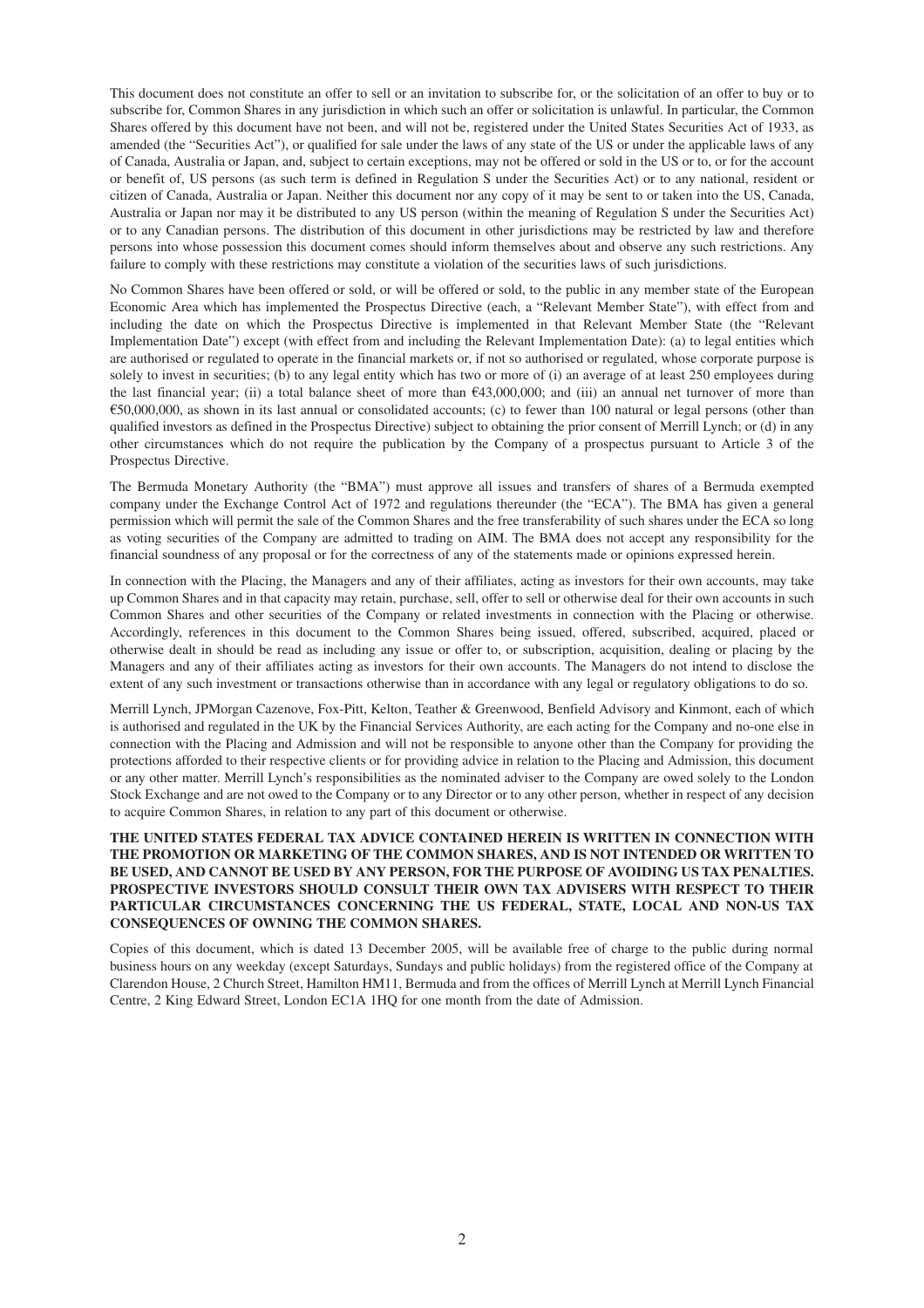#### **Forward-looking statements**

This document includes statements that are, or may be deemed to be, "forward-looking statements". These forward-looking statements can be identified by the use of forward-looking terminology, including the terms "believes", "estimates", "anticipates", "projects", "expects", "intends", "may", "will", "seeks" or "should" or, in each case, their negative or other variations or comparable terminology, or by discussions of strategy, plans, objectives, goals, future events or intentions. These forward-looking statements include matters that are not historical facts. They appear in a number of places throughout this document and include statements regarding the Group's and the Directors' current intentions, beliefs or expectations concerning, amongst other things, the Group's results of operations, financial condition, liquidity, prospects, growth, strategies and the industry in which the Group operates.

By their nature, forward-looking statements involve risks and uncertainties because they relate to events and depend on circumstances that may or may not occur in the future. Forward-looking statements are not an assurance of future performance. The Group's actual results of operations, financial condition and liquidity, and the development of the business sector in which the Group operates, may differ materially from those suggested by the forward-looking statements contained in this document. In addition, even if the Group's results of operations, financial condition and liquidity, and the development of the industry in which the Group operates, are consistent with the forward-looking statements contained in this document, those results or developments may not be indicative of results or developments in subsequent periods.

Prospective investors must read, in particular, the parts of this document entitled Part 2 – Information on the Group, Part 3 – Risk Factors, Part 4 – Details of the Placing, Part 5 – Regulation and Monitoring, Part 6 – Accountant's Report and Financial Information on the Company and Part 7 – Illustrative Summary Consolidated Financial Projections of the Group, for a more complete discussion of the factors that could affect the Group's future performance and the industry in which the Group operates. In light of these risks, uncertainties and assumptions, the events described in the forward-looking statements in this document may not occur.

Any forward-looking statements in this document reflect the Group's current view with respect to future events and are subject to risks relating to future events and other risks, uncertainties and assumptions relating to the Group's operations, results of operations, growth, strategy and liquidity. Investors should specifically consider the factors identified in this document which could cause actual results to differ before making an investment decision. Other than in accordance with the Company's obligations under the AIM Rules, the Company undertakes no obligation to update or revise publicly any forward-looking statements, whether as a result of new information, future events or otherwise.

Neither the forward-looking statements nor the underlying assumptions have been verified or audited by any third party.

# **Market data and forecasts**

Various market data and forecasts used in this document, including, for example, historic information on catastrophe losses as well as estimates of growth in the Group's industry, have been obtained from independent industry sources. The Group has not verified the data obtained from these sources and cannot give any guarantee of the accuracy or completeness of the data. Forecasts and other forward-looking information obtained from these sources are subject to the same qualifications, risks and uncertainties described above.

# **Currencies**

The Company's accounts will be denominated in US dollars. All references in this document to "pounds sterling", "pence", "£" or "p" are to the lawful currency of the UK, references to "US dollars" or "US\$" or "cents" are to the lawful currency of the US, all references to "BMD", "BD\$" or "Bermudian dollars" are to the lawful currency of Bermuda and all references to "Euros" or " $\varepsilon$ " are to the lawful currency of the European Union (as adopted by certain member states).

In this document US dollar amounts which have been translated into pounds sterling have been translated at a rate of US\$1.7606: £1.00 being the rate prevailing on 12 December 2005.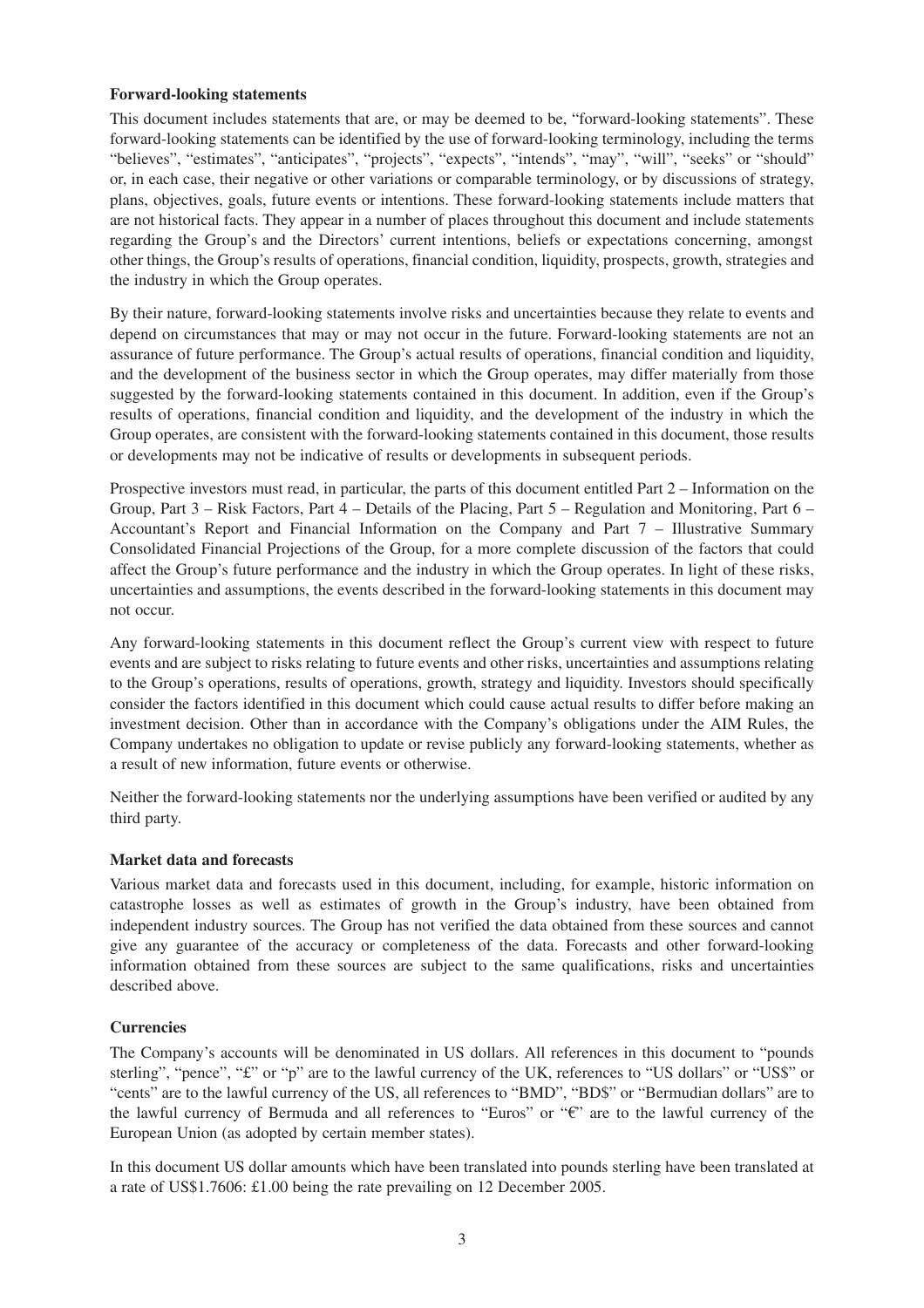# **CONTENTS**

|        |                                                                     | Page     |
|--------|---------------------------------------------------------------------|----------|
|        | <b>Directors, Officers and Advisers</b>                             | 6        |
|        | <b>Placing Statistics</b>                                           | 8        |
|        | <b>Expected Timetable</b>                                           | 8        |
| Part 1 | <b>Key Information</b>                                              | 9        |
| Part 2 | <b>Information on the Group</b>                                     | 11       |
|        | Introduction<br>1.                                                  | 11       |
|        | 2. Key strengths                                                    | 11       |
|        | 3. Industry overview                                                | 12       |
|        | 4. Underwriting objectives and strategy                             | 13       |
|        | 5. Distribution                                                     | 16       |
|        | Competition<br>6.                                                   | 16       |
|        | 7. Establishment, corporate organisation and operation              | 16       |
|        | 8. Directors and senior management                                  | 18       |
|        | 9. Initial Founders                                                 | 20       |
|        | 10. Dividends                                                       | 21       |
|        | 11. Investment strategy                                             | 21       |
|        | 12. Risk management                                                 | 22       |
|        | 13. The Placing and use of proceeds                                 | 23       |
|        | 14. Debt Financing                                                  | 23       |
|        | 15. Lock-Up Agreements                                              | 23       |
|        | 16. Long Term Incentive Plan                                        | 24<br>24 |
|        | 17. Management bonus plans<br>18. Warrants                          | 25       |
|        | 19. Corporate governance                                            | 25       |
|        | 20. Voting rights                                                   | 26       |
|        | 21. Limitations on transfer and ownership                           | 26       |
|        | 22. Certain regulatory considerations                               | 27       |
|        | 23. Controller provisions                                           | 27       |
|        | 24. Taxation                                                        | 27       |
|        | 25. Further information                                             | 27       |
| Part 3 | <b>Risk Factors</b>                                                 | 28       |
|        | Risks relating to the Group and its industry<br>1.                  | 28       |
|        | Risks relating to the Common Shares<br>2.                           | 37       |
|        | 3. Risks relating to tax                                            | 41       |
| Part 4 | <b>Details of the Placing</b>                                       | 46       |
|        | Placing<br>1.                                                       | 46       |
|        | <b>Placing Agreement</b><br>2.                                      | 46       |
|        | 3. Debt Financing                                                   | 46       |
|        | 4. Stabilisation and over-allotment                                 | 46       |
|        | Dealings and Admission<br>5.                                        | 47       |
|        | <b>CREST</b><br>6.                                                  | 47       |
|        | 7.<br>Lock-Up Agreements                                            | 47       |
|        | Selling restrictions<br>8.                                          | 48       |
| Part 5 | <b>Regulation and Monitoring</b>                                    | 50       |
| Part 6 | <b>Accountant's Report and Financial Information on the Company</b> | 56       |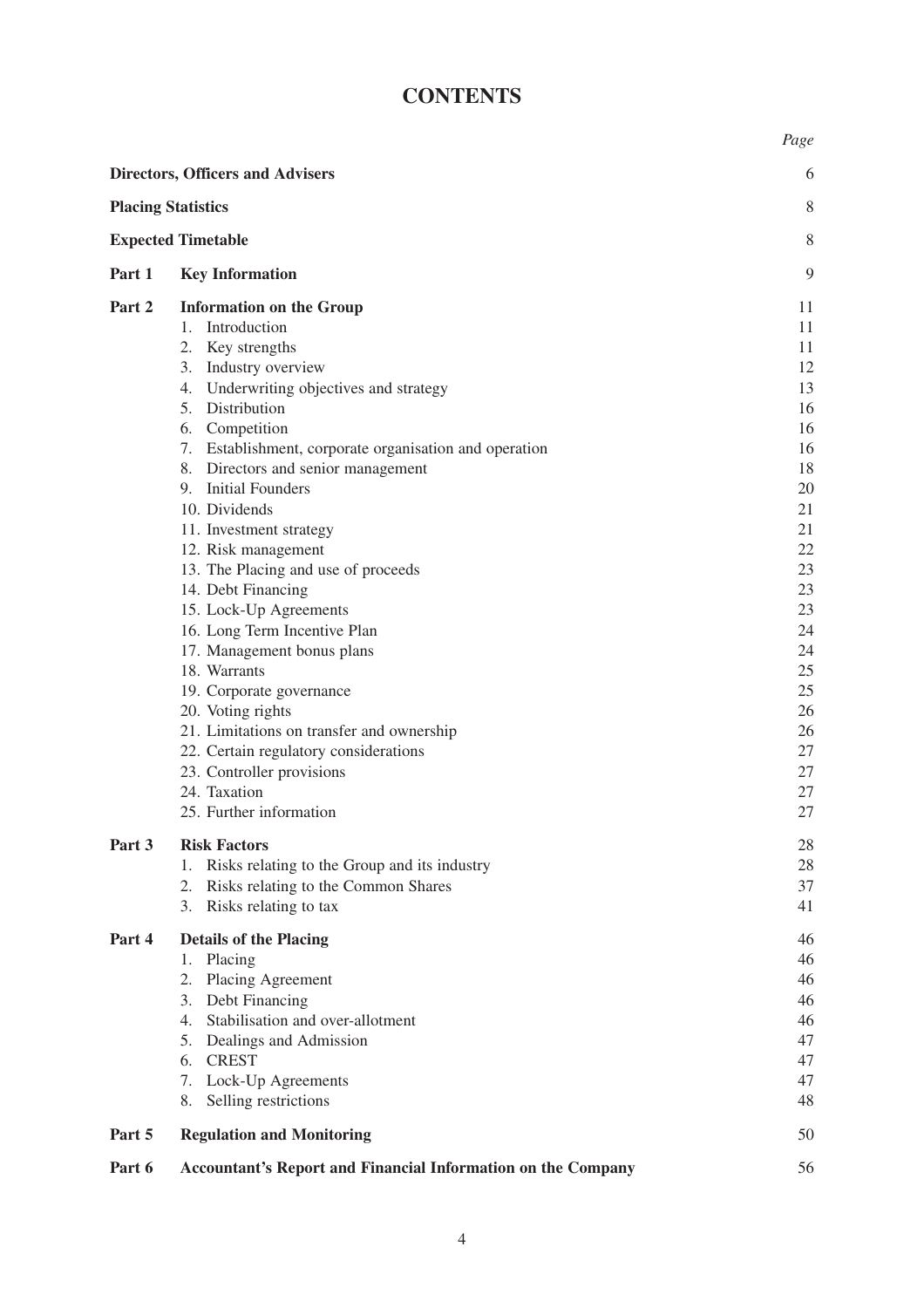|                    |                                                                             | Page |
|--------------------|-----------------------------------------------------------------------------|------|
| Part 7             | <b>Illustrative Summary Consolidated Financial Projections of the Group</b> | 59   |
| Part 8             | <b>Summary of the Warrants</b>                                              | 63   |
| Part 9             | <b>Additional Information</b>                                               | 77   |
| Part 10            | <b>Depositary Interests: terms of Deed Poll</b>                             | 126  |
| <b>Definitions</b> |                                                                             | 148  |
| <b>Glossary</b>    |                                                                             | 154  |
| <b>Sources</b>     |                                                                             | 156  |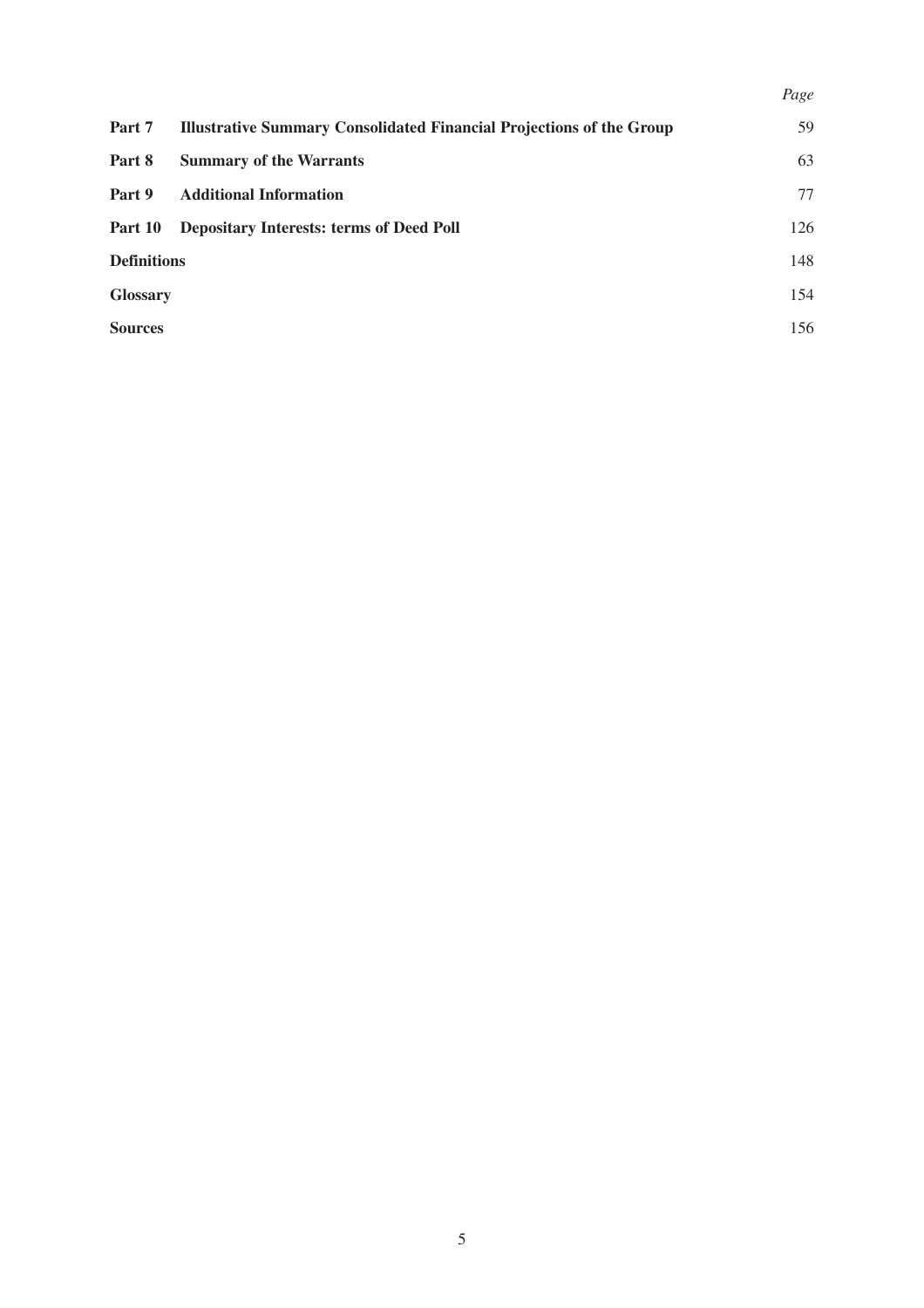# **DIRECTORS, OFFICERS AND ADVISERS**

**Directors and Proposed Directors**

Robert Alan Spass *(Non-Executive Chairman)* Richard David Henry Brindle *(Chief Executive Officer and Chief Underwriting Officer)* Neil William McConachie *(Chief Financial Officer and Chief Operating Officer)* Colin Michael Alexander *(Non-Executive Director)* Ralf Siegfried Oelssner *(Non-Executive Director)* William Larry Spiegel *(Non-Executive Director)* Barry Stuart Volpert *(Non-Executive Director)*

all of

Clarendon House 2 Church Street Hamilton HM11 Bermuda

# **Registered Office of the Company**

Clarendon House 2 Church Street Hamilton HM11 Bermuda

### **Company Secretary**

Dawna Lane Ferguson Clarendon House 2 Church Street Hamilton HM11 Bermuda

### **Sole Bookrunner, Lead Manager, Nominated Adviser and Broker**

Merrill Lynch International Merrill Lynch Financial Centre 2 King Edward Street London EC1A 1HQ England

#### **Joint Lead Manager**

JPMorgan Cazenove Limited 20 Moorgate London EC2R 6DA England

#### **Co-Lead Managers**

Fox-Pitt, Kelton N.V. De Ruyterkade 62 Curaçao Netherlands Antilles

Teather & Greenwood Limited Beaufort House 15 St Botolph Street London EC3A 7QR England

# **Joint Financial Advisers**

Benfield Advisory Limited 55 Bishopsgate London EC2N 3BD England

Kinmont Limited 6 Arlington Street London SW1A 1RE England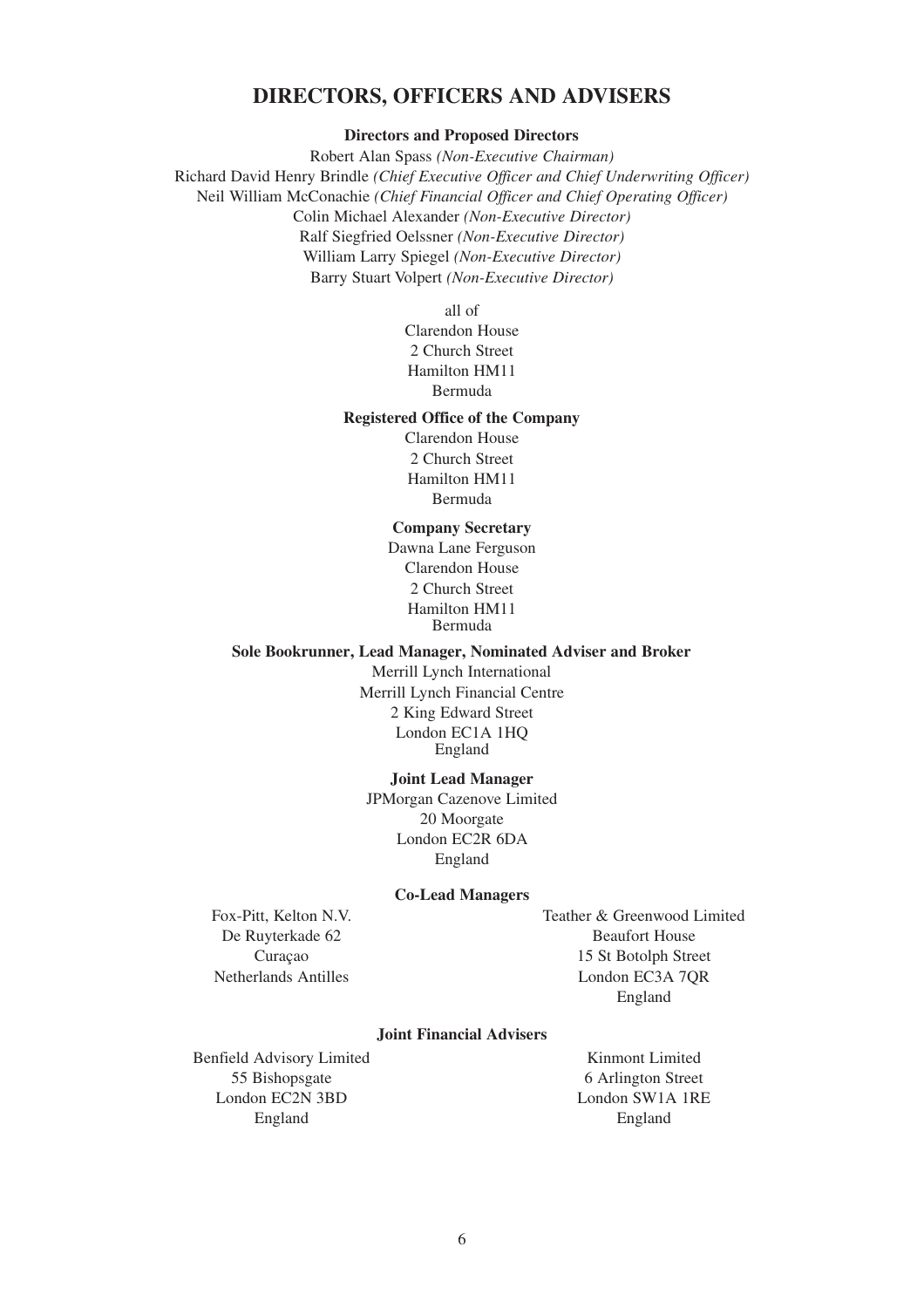### **Legal Counsel to the Company**

*As to UK and US law:* LeBoeuf, Lamb, Greene & MacRae No 1 Minster Court Mincing Lane London EC3R 7YL England

# **Legal Counsel to the Placing**

Lovells Atlantic House Holborn Viaduct London EC1A 2FG England

## **Reporting Accountants**

Ernst & Young LLP 1 More London Place London SE1 2AF England

# **Registrar**

Capita IRG (Offshore) Limited Victoria Chambers Liberation Square 113 The Esplanade St Helier Jersey JE4 0FF

*As to Bermuda law:* Conyers, Dill & Pearman Clarendon House 2 Church Street Hamilton HM11 Bermuda

# **Principal Bankers**

The Bank of Bermuda 6 Front Street Hamilton HM11 Bermuda

# **Auditors**

Ernst & Young Reid Hall 3 Reid Street Hamilton HM11 Bermuda

# **Depositary**

Capita IRG Trustees Limited The Registry 34 Beckenham Road Beckenham Kent BR3 4TU England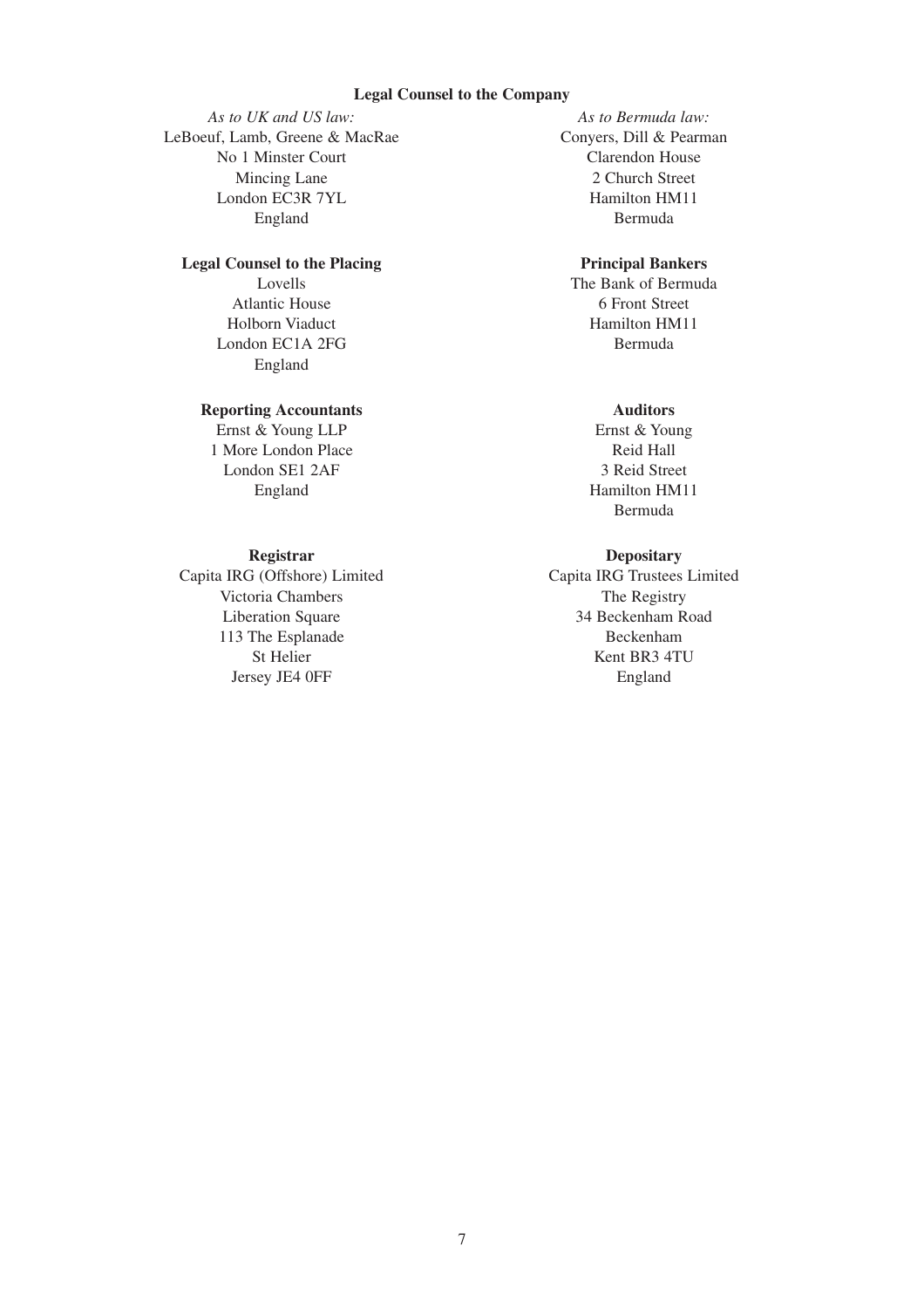# **PLACING STATISTICS**

| Placing Price                                                                          | 284p                               |
|----------------------------------------------------------------------------------------|------------------------------------|
| Number of Existing Common Shares in issue prior to the Placing                         | 3,200,000                          |
| Number of Placing Shares                                                               | 182,013,902                        |
| Number of Institutional Placing Shares                                                 | 70,000,000                         |
| Number of Subscription Shares                                                          | 112,013,902                        |
| Number of Common Shares subject to over-allotment option                               | 10,500,000                         |
| Number of Common Shares in issue immediately following the Placing <sup>1</sup>        | 185,213,902                        |
| Estimated proceeds of the Placing receivable by the Company after expenses             | US\$884.8 million                  |
| Market capitalisation of the Company on Admission<br>at the Placing Price <sup>1</sup> | £526.0 million (US\$926.1 million) |

# **EXPECTED TIMETABLE**

| Conditional dealings in Common Shares commence <sup>2</sup>                                    | 13 December 2005  |
|------------------------------------------------------------------------------------------------|-------------------|
| Admission and commencement of unconditional dealings                                           | 16 December 2005  |
| CREST accounts credited in respect of the Depositary Interests                                 | 16 December 2005  |
| Definitive share certificates despatched in respect of the<br>Common Shares (where applicable) | by 9 January 2006 |

<sup>1</sup> Stated before the exercise of Options under the Long Term Incentive Plan and the Warrants and assuming no exercise of the over-allotment option granted by the Company.

<sup>2</sup> It should be noted that if Admission does not occur all conditional dealings will be of no effect and any share dealings will be at the sole risk of the parties concerned. In addition, it should be noted that, although A.M. Best has indicated that (subject to receipt of necessary funding) the Group will be granted an "A-" financial strength rating, if A.M. Best is unable or unwilling for any reason to grant the initial "A-" financial strength rating to the Group after the Group has demonstrated to A.M. Best the receipt of necessary funds, it is likely that the Common Shares would be suspended and the Company may seek to return the net proceeds of the Placing to Shareholders.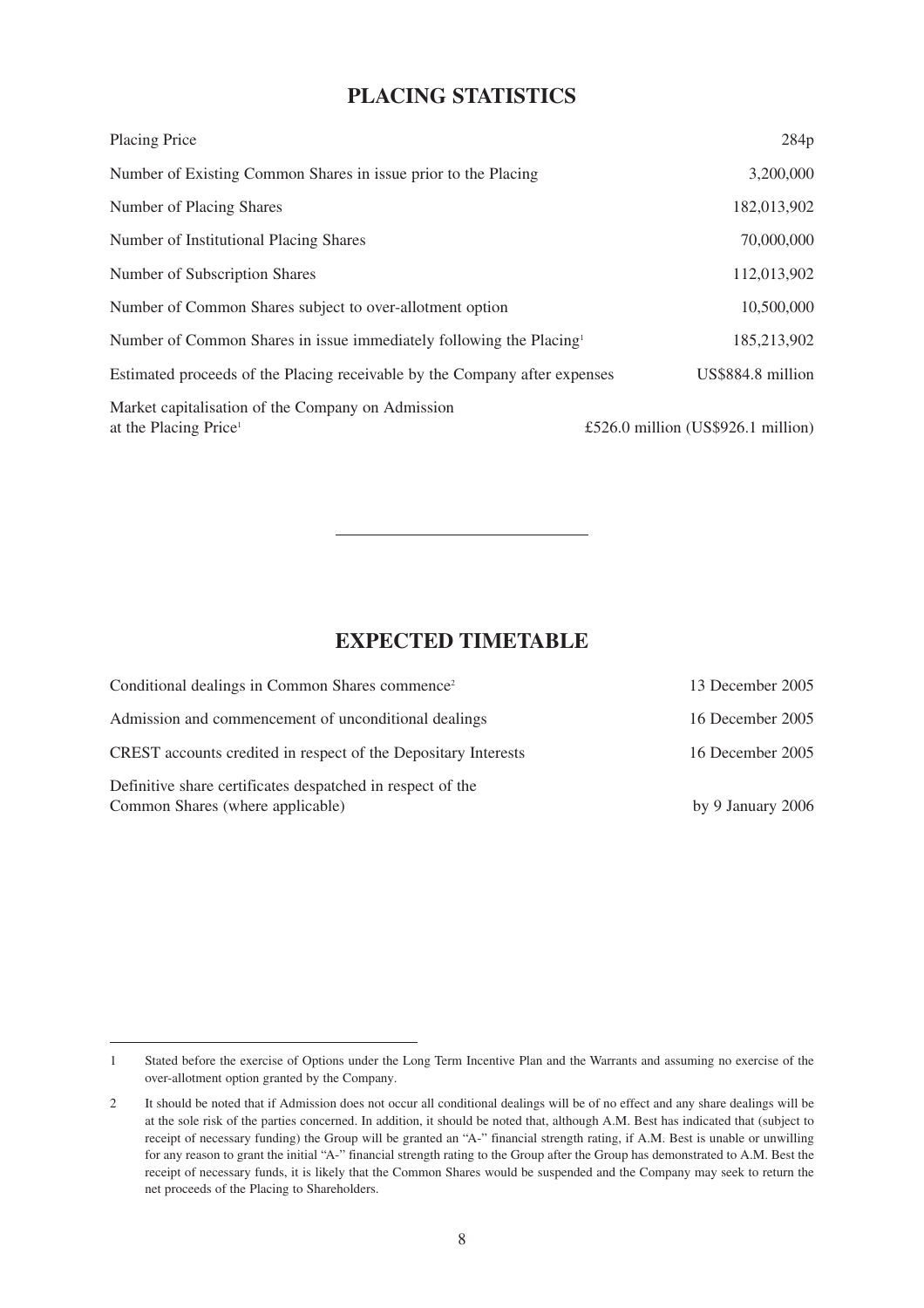# **PART 1**

# **KEY INFORMATION**

*The following information does not purport to be complete and is derived from and qualified in its entirety by, and should be read in conjunction with, more detailed information appearing elsewhere in this document.*

*Any decision to invest in Common Shares should be based on consideration of this document as a whole.*

*See Part 3 – Risk Factors for a discussion of certain factors that must be taken into account when considering whether to acquire Common Shares.*

# **1. Introduction**

The Group has been newly established to take advantage of what the Directors expect to be favourable underwriting conditions arising from anticipated market dislocation in specific classes of insurance business where substantial losses have resulted from hurricanes in 2004 and 2005. The Group will aim to create a balanced and diversified portfolio of insurance, reinsurance and retrocession business. The Group's expected underwriting strategy can be characterised as having exposure to low frequency, high severity losses, with an emphasis on retrocession, marine and energy and property classes. The Directors expect that the Group will commence underwriting with effect from 1 January 2006 in these classes on a worldwide basis (subject to compliance with local regulatory requirements).

# **2. Key strengths**

The Directors believe that the Group will benefit in particular from the following key strengths:

- an experienced and successful senior management and underwriting team;
- a focused business plan targeted around specialist classes of business which are expected to benefit significantly from market dislocation created by hurricanes Katrina, Rita and Wilma;
- an initial strong and unencumbered capital base and an indicative "A-" A.M. Best financial strength rating (subject to receipt of the necessary funding); and
- the advantages of being newly established without exposure to losses relating to hurricanes Katrina, Rita and Wilma.

# **3. Directors and senior management**

The Group will benefit from an experienced Board of Directors and a senior management team who, together, offer in-depth relevant industry experience, risk management skills and good underwriting judgement. In particular, Richard Brindle, the Company's Chief Executive Officer and Chief Underwriting Officer, is a successful and experienced figure in the insurance and reinsurance industry.

# **4. The Placing, Debt Financing and use of proceeds**

The Company is seeking to raise approximately US\$884.8 million (net of expenses) by way of the Placing, issuing 182,013,902 Common Shares, which will represent 98.3 per cent. of the issued common share capital of the Company immediately after Admission (assuming no exercise of the over-allotment option). Of these, 70,000,000 Common Shares will be Institutional Placing Shares and 112,013,902 Common Shares will be Subscription Shares. Pursuant to the Placing Agreement, the Managers have agreed to procure subscribers for the Placing Shares, failing which the Managers have agreed severally and not jointly themselves to subscribe, on the terms and subject to the conditions set out in the Placing Agreement, for the Placing Shares proposed to be issued by the Company at the Placing Price (provided that the obligation to procure subscribers for the Subscription Shares shall be satisfied by the execution of the New Subscription Agreements by the Subscribers). The Company also intends, effective as of Admission, to raise approximately US\$121.9 million (net of expenses) through the Debt Financing. The Placing is intended,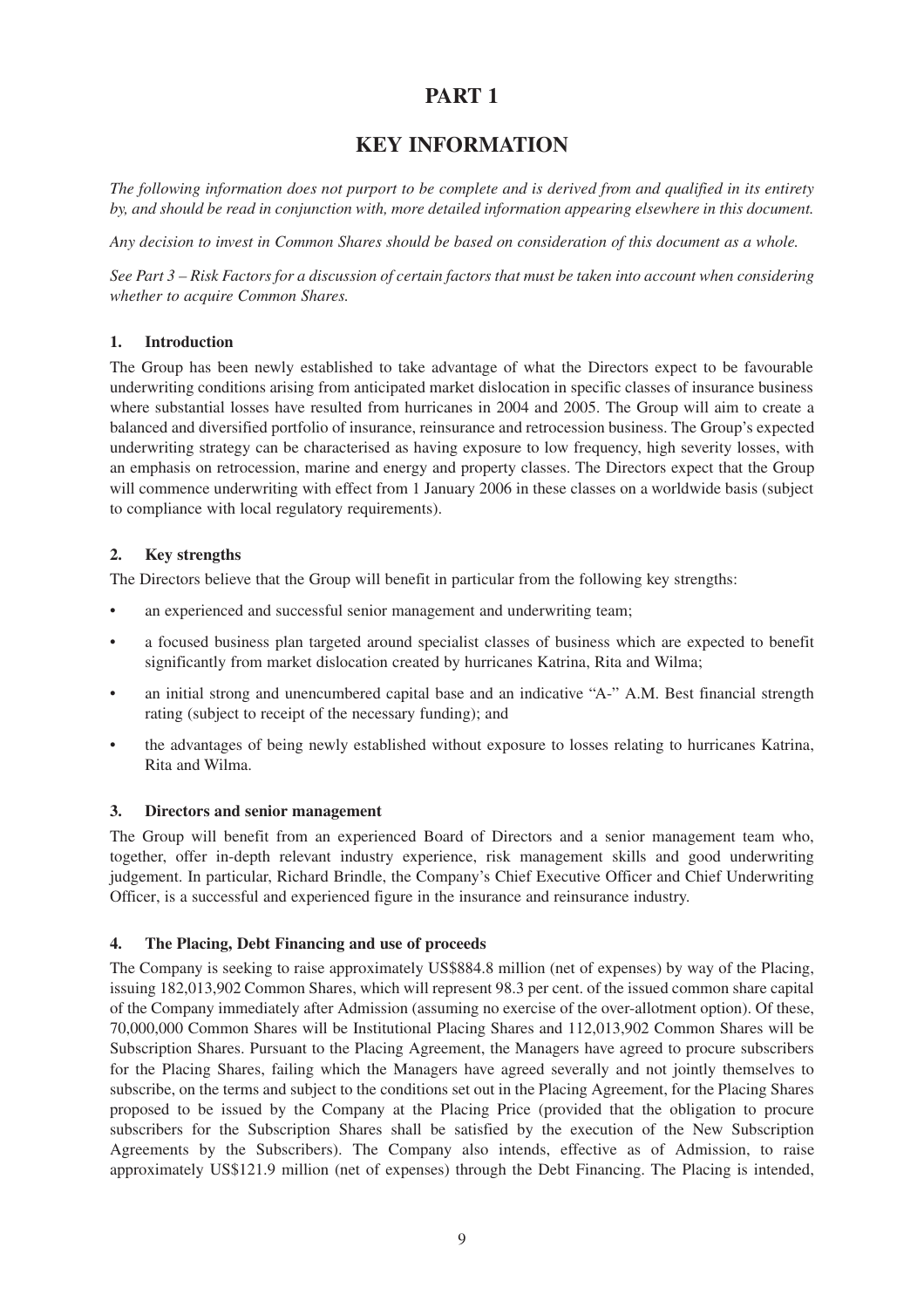together with the Debt Financing, to provide the Group with its capital requirements for commencing its insurance operations and for working capital purposes.

# **5. Lock-Up Agreements**

The Directors, applicable employees and all other related parties (as such terms are defined in the AIM Rules) who, in each case, hold Common Shares have (with effect from Admission and subject to certain limited exceptions) undertaken not to dispose of any interests in any of their Common Shares for a period of 12 months following Admission. The Subscribers (other than those who have entered into lock-up agreements as described in the previous sentence) have also undertaken not to dispose of any interests in any of their Common Shares for a period of six months following Admission (without the prior written consent of Merrill Lynch) subject to certain limited exceptions. In addition, under the Placing Agreement, the Company has undertaken not to issue any further Common Shares for a period of 12 months from Admission (without the prior written consent of Merrill Lynch) subject to certain exceptions.

# **6. Warrants**

The Management Team (or other Group employees) will receive Warrants to purchase Common Shares representing 5 per cent. of the Fully Diluted Common Share Capital and further performance related Warrants to purchase up to 3 per cent. of the Fully Diluted Common Share Capital. The Initial Founders will receive Warrants to purchase Common Shares, representing 7 per cent. of the Fully Diluted Common Share Capital. Benfield will receive Warrants to purchase Common Shares, representing 3 per cent. of the Fully Diluted Common Share Capital. Warrants issued to the Initial Founders and Benfield will be exercisable upon Admission.

# **7. Dividend policy**

The Directors intend to manage capital actively to ensure that the Group has an appropriate level and mix of capital. The Directors intend to maintain a strong balance sheet at all times to ensure an adequate financial strength rating from A.M. Best and to match available underwriting opportunities. The Group will engage in an active and ongoing dialogue with A.M. Best (and other credit rating agencies as appropriate) and will seek to maintain at least an "A-" financial strength rating from A.M. Best. Subject to the Group being satisfied that to do so will not prejudice its ability to maintain at least an A.M. Best "A-" financial strength rating, the Directors intend to focus on total shareholder return and intend to return capital to Shareholders where appropriate, including by way of dividends. It is envisaged that any dividends payable may be paid on a quarterly, semi-annual or annual basis as declared by the Directors at the applicable time.

Potential investors should refer to Part 3 – Risk Factors which lists certain risks which should be taken into account in considering whether or not to acquire Common Shares. In particular, potential investors should be aware that the insurance and reinsurance industries can be highly cyclical and volatile and are subject to exposure to significant unpredictable losses. Accordingly, there can be no assurance that, in any given year, profits will be available for distribution.

All dividends will be subject to the future financial performance of the Group including results of operations and cash flows, the Group's financial position and capital requirements, rating agency considerations, general business conditions, legal, tax, regulatory and any contractual restrictions on the payment of dividends and any other factors the Directors deem relevant in their discretion, which will be taken into account at the time.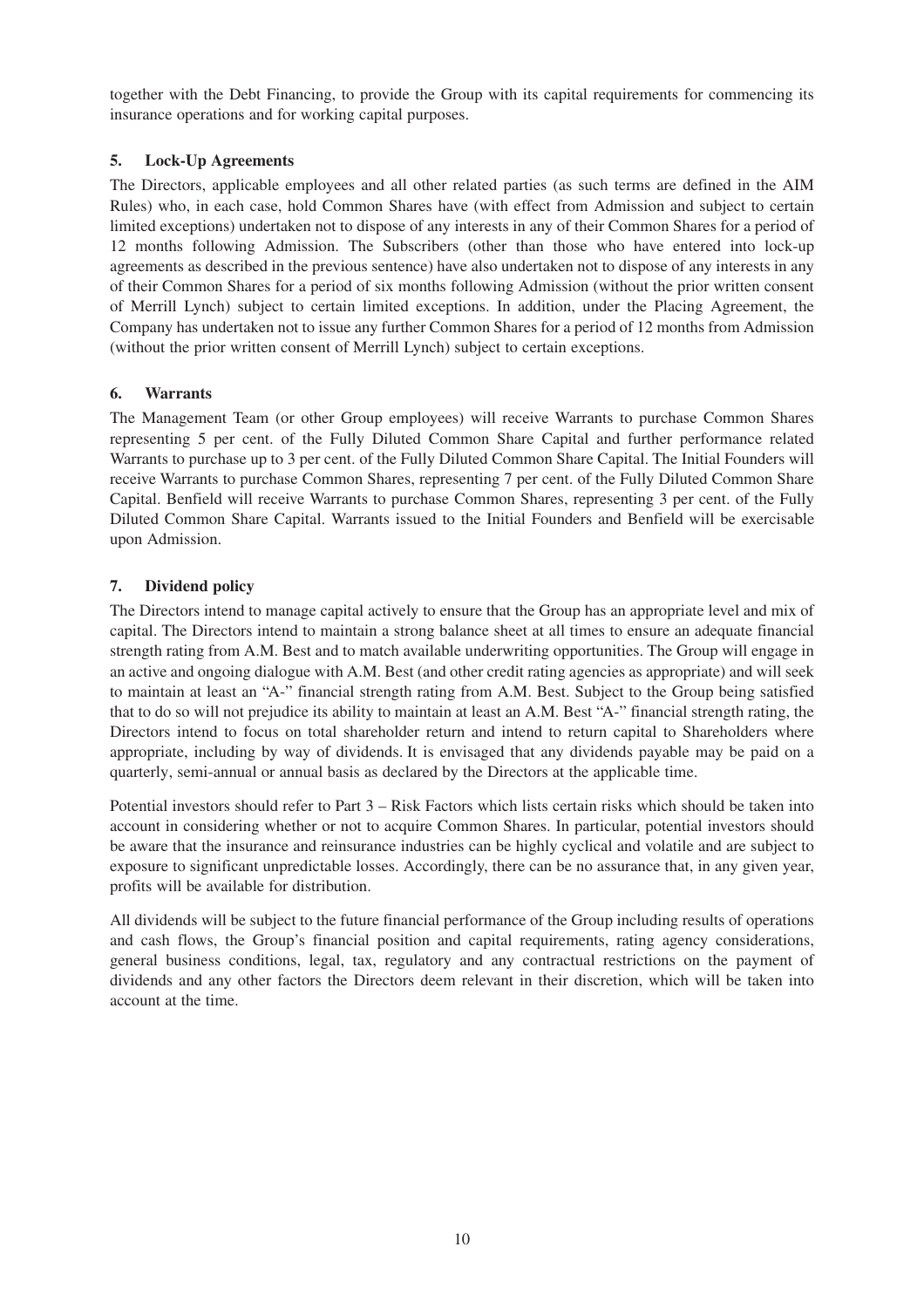# **PART 2**

# **INFORMATION ON THE GROUP**

# **1. Introduction**

The Group has been newly established to take advantage of what the Directors expect to be favourable underwriting conditions arising from anticipated market dislocation in specific classes of business where substantial losses have resulted from hurricanes in 2004 and 2005. The Group will aim to create a balanced and diversified portfolio of insurance, reinsurance and retrocession business. The Group's expected underwriting strategy can be characterised as having exposure to low frequency, high severity losses, with an emphasis on retrocession, marine and energy and property classes. The Directors expect that the Group will commence underwriting with effect from 1 January 2006 in these classes on a worldwide basis (subject to compliance with local regulatory requirements).

The main contributing factor to anticipated market dislocation is the effect of losses related to hurricanes Katrina, Rita and Wilma. These hurricanes have led to an unprecedented level of insured catastrophe losses in 2005, with hurricane Katrina being the largest estimated insured event in history. RMS has estimated that total insured losses relating to hurricanes Katrina, Rita and Wilma are up to approximately US\$79 billion.

The 2005 hurricane losses came at a time when insurance and reinsurance markets were still recovering from a series of four major hurricanes suffered in the 2004 hurricane season, which caused insured losses estimated by sigma at approximately US\$28 billion. Damage to infrastructure, onshore and offshore oil and gas industry installations and buildings caused by hurricanes Katrina, Rita and Wilma has been so severe and widespread that it is expected to be a considerable length of time before overall losses can be estimated with any accuracy and a determination as to who is liable for certain losses can be made. The Directors anticipate further loss deterioration from certain companies which have already announced their loss estimates and believe that it is likely that this will result in a further reduction in capacity in the affected markets.

As a result of these circumstances, the Directors anticipate significant upward pricing adjustments and improved terms and conditions in those classes that are expected to suffer the largest losses from hurricanes Katrina, Rita and Wilma, namely the retrocession, marine and energy and property classes. The Group plans to write the bulk of its premium income in these classes.

# **2. Key strengths**

The Directors believe that the Group will benefit from the following key strengths:

- a Chief Executive Officer and Chief Underwriting Officer who has a track record of both moving decisively when market opportunities present themselves and underwriting profitably when markets are soft;
- a carefully selected team chosen for their complementary skills, market reputation, insurance market following and experience of building a business;
- an underwriting team who, together, offer in-depth, relevant industry experience, risk management skills and good underwriting judgement;
- a focused business plan targeted around specialist classes of business which are expected to benefit significantly from the market dislocation created by the recent hurricanes, with an emphasis on retrocession, marine and energy and property classes;
- product type diversity across its targeted classes, all of which have been underwritten previously by members of the underwriting team;
- proposed representation on the Board by members of the Initial Founders which have significant relevant experience in the insurance and reinsurance industry;
- an underwriting strategy of creating a balanced and diversified portfolio which can be characterised as having exposure to low frequency, high severity losses;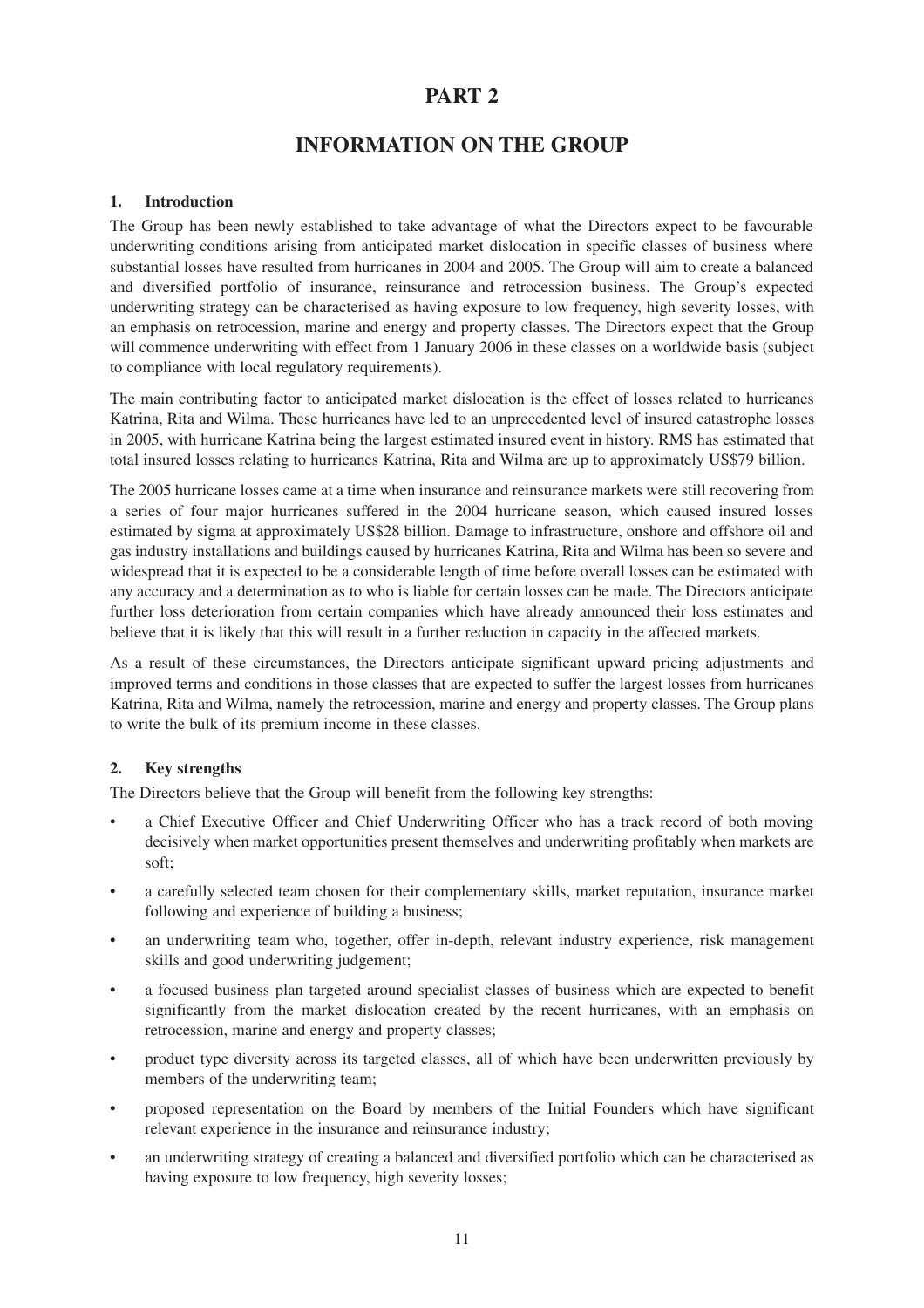- underwriting skills and long-standing broker and customer relationships which enable the Group to select attractive opportunities;
- a proposed collegiate approach to the underwriting of all business which will foster decision-making across product lines using the combined expertise of the underwriting team; and
- an initial strong and unencumbered capital base and an indicative "A-" A.M. Best financial strength rating (subject to receipt of the necessary funding).

Unlike many established vehicles, which have considerable exposure to the significant catastrophe losses of 2005, the Group (as it is newly established) benefits from having no uncertainty with regard to historic losses. Similarly, the Group is not exposed to the following factors associated with such losses:

- losses potentially not covered by outwards reinsurance;
- credit risks related to default on outwards reinsurance:
- claims administration issues; or
- cash flow problems relating to claims payments being required prior to reinsurance recoveries.

#### **3. Industry overview**

#### 3.1 *General*

By its nature, the insurance and reinsurance industry demonstrates a cyclical premium rating profile. Consequently, the industry can provide attractive underwriting opportunities at certain stages in the cycle. The Directors believe that the anticipated underwriting conditions in specific classes of insurance, reinsurance and retrocession provide such an opportunity.

#### 3.2 *Current underwriting environment*

Estimated insured catastrophe losses from hurricanes Katrina, Rita and Wilma in the second half of 2005 are at unprecedented levels, with hurricane Katrina being estimated to be the largest insured event in history. RMS has estimated that total insured losses relating to hurricanes Katrina, Rita and Wilma are up to approximately US\$79 billion. As at 9 December 2005, RMS estimated that for hurricane Katrina alone insured losses would amount to between US\$40 billion and US\$60 billion whereas reported insured losses stood at US\$26 billion based on relevant public announcements. The Directors therefore estimate that there could be a gap of up to approximately US\$34 billion between the upper end of industry loss estimates relating to hurricane Katrina and public disclosures to date (excluding the estimated State Farm losses described below). The Directors expect this gap to be reduced through companies increasing their loss estimates which the Directors believe will in turn reduce the affected companies' capacity to write new business. In stating these current reported insured losses, the Directors have excluded any estimate of State Farm's ultimate loss position. State Farm has filed a loss report suggesting that it expects its gross losses resulting from hurricanes in the third quarter of 2005 to be in the region of US\$8 billion to US\$9 billion (according to the quarterly financial filing with the Illinois Division of Insurance as at 30 September 2005). However, State Farm's estimated losses may include losses which have already been reported by other reinsurers or which ultimately will be paid from other sources (such as the National Flood Insurance Program).

Historically, the insurance industry has enjoyed attractive underwriting conditions following major catastrophes. For example, the insurance industry was highly profitable following hurricane Andrew in 1992 and the US terror attacks of 2001. Although market conditions in 2005 are different to those in 1992 and 2001, the Directors nevertheless anticipate significant upward pricing adjustments and improved terms and conditions in those markets that are expected to suffer the largest losses from hurricanes Katrina, Rita and Wilma, namely the retrocession, marine and energy and property markets. The Directors believe that it is likely that there will be favourable conditions in other niche lines of business (such as war and terrorism) which the Group also intends to target.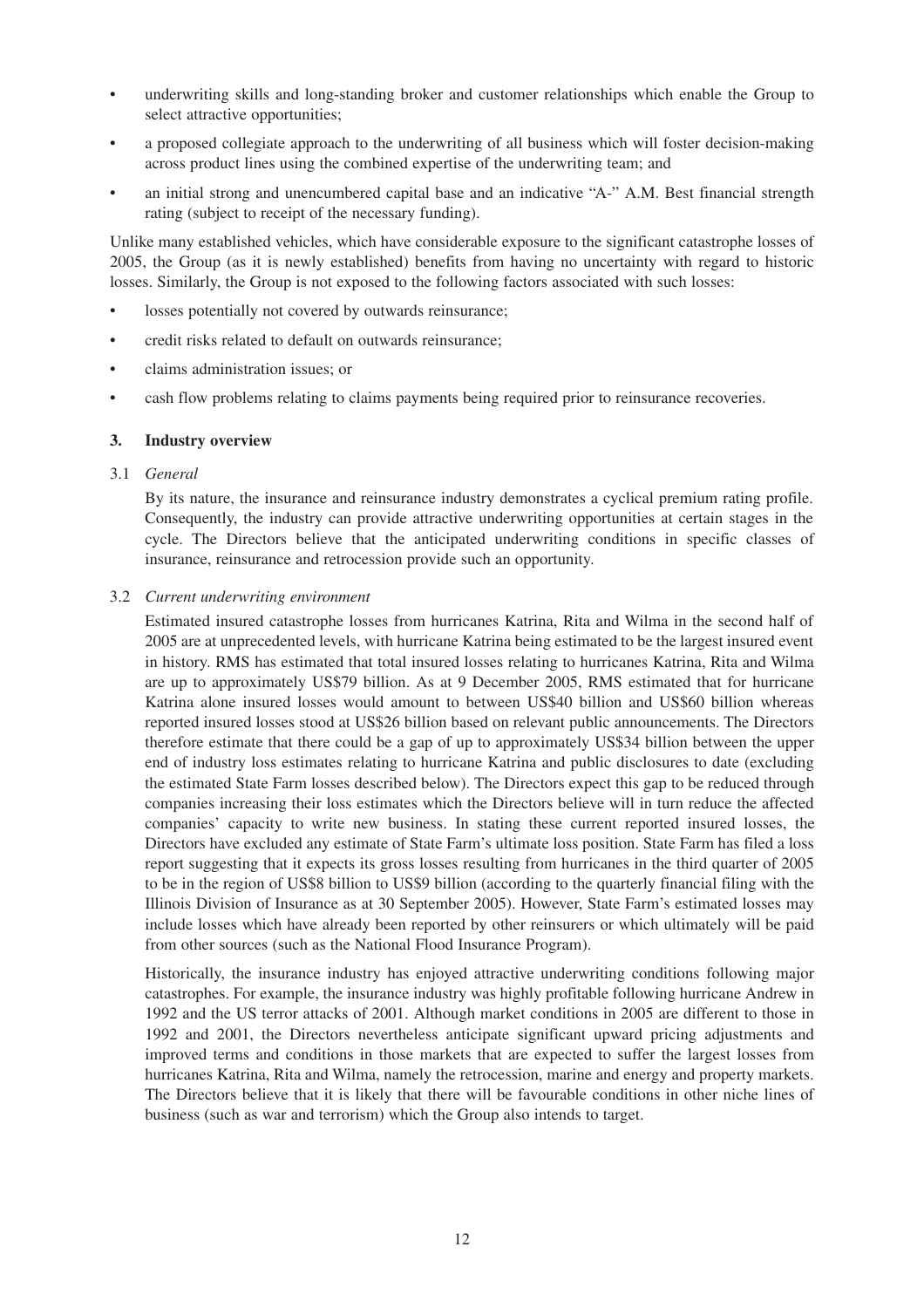#### 3.3 *Rating agencies and capital raising*

Financial strength ratings provided by A.M. Best or Standard & Poor's are normally a minimum security requirement for providers of both commercial insurance and reinsurance. The generally accepted entry level for the Company's target markets is a financial strength rating of "A-" from either A.M. Best or Standard & Poor's.

The magnitude of catastrophe insurance losses suffered in 2005 has impaired some insurers' and reinsurers' balance sheets. This has caused widespread ratings downgrades and "credit watch" actions by the credit rating agencies. The Directors believe this has led to exits or reductions in participation by certain insurers and reinsurers from certain of the classes of business which the Group intends to target, and further exits or reductions in participation are expected by the Directors.

Furthermore, certain market participants have indicated that both A.M. Best and Standard & Poor's have been reviewing their rating methodologies following the impact of the 2005 hurricane season and have increased (and may further increase) the levels of capital required to achieve and maintain an A.M. Best or Standard & Poor's financial strength rating of "A-". Such increases require (or would require) either higher levels of capital to be maintained or lower levels of premium to be written.

Following hurricane Katrina, in order to strengthen their capital bases and to benefit from market opportunities from anticipated buoyant rates in 2006, as at 9 December 2005 existing insurers and reinsurers had completed or had committed to capital raisings of approximately US\$14.1 billion (according to company and public announcements), with an anticipated potential further pipeline of approximately US\$3.3 billion (according to company and public announcements).

### 3.4 *Expected underwriting environment*

The Directors expect a net reduction in market capacity in all of the Group's targeted lines as well as an increase in demand for certain of its targeted lines. The Directors consider that the impact of the 2005 catastrophe losses, together with losses from the 2004 hurricane season, is likely to create a dislocation in the pricing of certain classes of insurance and reinsurance business. Specifically, the Directors expect that future pricing increases and improvements in terms and conditions are likely to be most acute in the retrocession, marine and energy and property markets.

The Directors expect the resultant strong underwriting environment in those classes in 2006 to continue until 2008 as a result of greater underwriting discipline across the market and the impact of the continued deterioration of losses relating to hurricanes Katrina, Rita and Wilma on existing insurers' and reinsurers' balance sheets.

# **4. Underwriting objectives and strategy**

#### 4.1 *Overview*

The underlying objective of the Group is to take advantage of what the Directors expect to be favourable underwriting conditions arising from anticipated dislocation in specific classes of insurance business where substantial losses have resulted from hurricanes in 2004 and 2005. The Group will aim to create a balanced and diversified portfolio of insurance, reinsurance and retrocession business. The Group's expected underwriting strategy can be characterised as having exposure to low frequency, high severity losses, with an emphasis on retrocession, marine and energy and property classes. The Group's underwriting team has underwriting experience in all of the specific classes of business expected to be underwritten by the Group.

The underwriting team will (for the most part) aim to avoid exposure to attritional losses, typically writing in the mid to high layers of a customer's programme and attaching at high return periods (for reinsurance and retrocession business), or with high deductibles and tight loss limits (for insurance business).

#### 4.2 *Target classes of business*

The table below is indicative of the types of business which the Group intends to target. The Group will pursue a dynamic underwriting strategy driven by market conditions and opportunities and,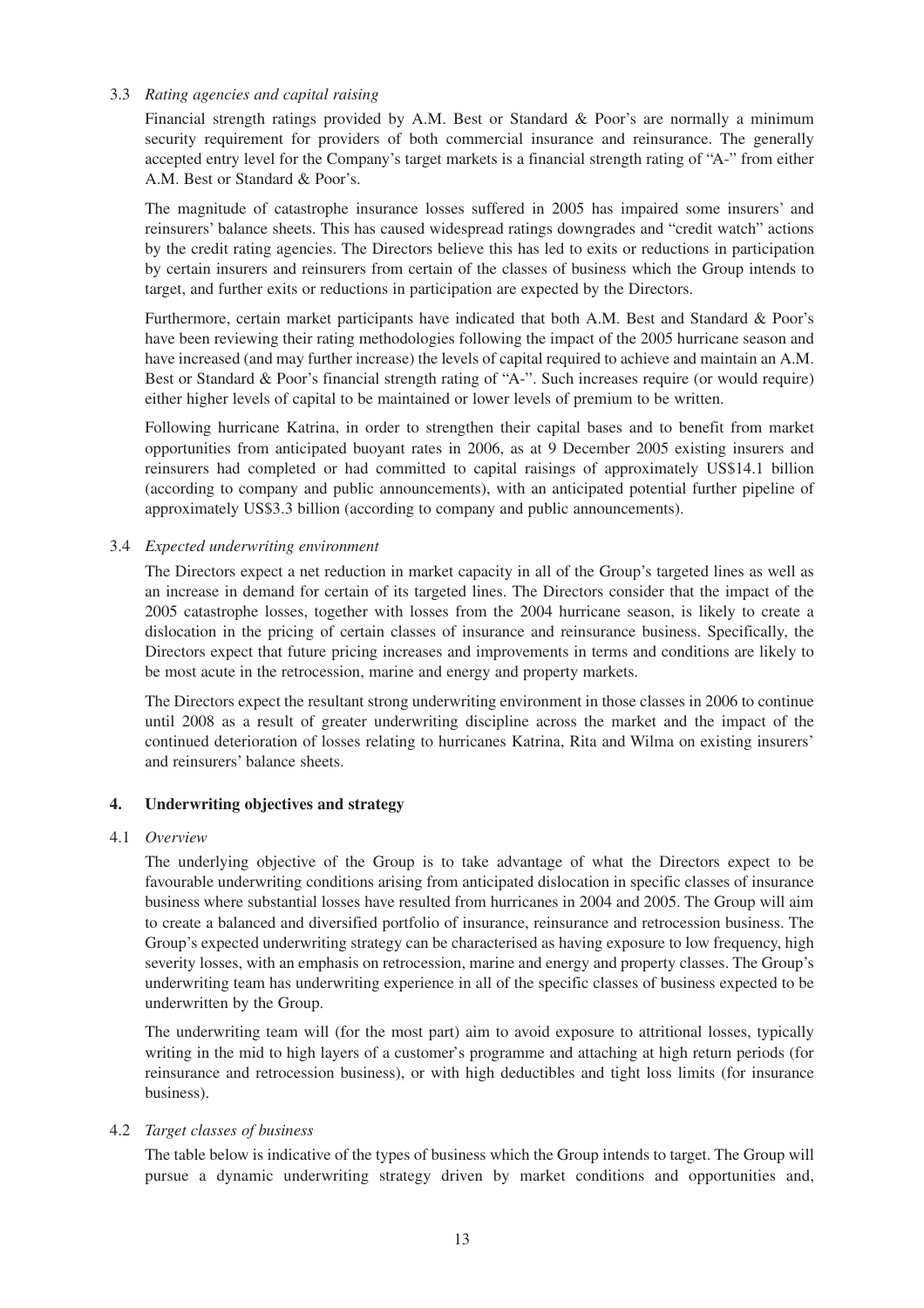accordingly, the scope and relative size of business discussed in this section is purely indicative and may change depending on evolving market conditions.

| INDICATIVE CLASSES OF BOSINESS AND ILLOSTRATIVE GROSS WRITTEN PREMIUMS |      |      |     |
|------------------------------------------------------------------------|------|------|-----|
| $I$ $I$ $C$ $C$ $M$ $I$ $I$ $I$ $O$ $M$                                | ንበበհ | 2007 | zor |

*INDICATIVE CLASSES OF BUSINESS AND ILLUSTRATIVE GROSS WRITTEN PREMIUMS*

| <b>US\$ MILLION</b>                                   | 2006 | 2007 | 2008 |
|-------------------------------------------------------|------|------|------|
| <b>Reinsurance and retrocession classes</b>           |      |      |      |
| Non-marine property catastrophe retrocession          | 125  | 132  | 124  |
| Marine and energy excess of loss                      | 100  | 115  | 110  |
| Sub total                                             | 225  | 247  | 234  |
| <b>Insurance classes</b>                              |      |      |      |
| Energy offshore                                       | 158  | 157  | 158  |
| Property direct insurance and facultative reinsurance | 150  | 158  | 149  |
| Property terrorism                                    | 100  | 105  | 110  |
| Marine hull, total loss and war                       | 74   | 85   | 81   |
| Aviation terrorism third party                        | 70   | 74   | 77   |
| Energy on shore                                       | 45   | 47   | 45   |
| Sub total                                             | 597  | 626  | 620  |
| <b>Total</b>                                          | 822  | 873  | 854  |
|                                                       |      |      |      |

Note: All figures are purely illustrative unaudited estimates of the Directors

This table must be read in conjunction with the risk factors set out in Part 3 – Risk Factors and the principal bases and assumptions set out in Part 7 – Illustrative Summary Consolidated Financial Projections of the Group.

The above illustrative portfolio is based on the Directors' expectation of movements in market premium rates and underwriting terms and conditions over the next three years. The Directors intend to focus on optimising returns on capital. If rates reduce and thus become less attractive, the Group intends to reduce the amount of business which it writes and will consider returning capital to Shareholders, subject to applicable legal, regulatory and ratings considerations and its future financial performance.

The following is a summary of the Group's intended target classes of business:

# 4.2.1*Reinsurance and retrocession classes*

#### *Non-marine property catastrophe retrocession*

The non-marine property catastrophe retrocession class provides protection for reinsurance portfolios covering the aggregation of property losses resulting from catastrophe events which are normally weather or tectonic-related.

The Group's intention is to write in the mid to high layers of a cedant's programme in order to avoid attritional losses. It is, therefore, anticipated that losses would be low frequency, high severity and restricted to the most severe types of natural catastrophe. Catastrophe exposure will be managed by monitoring geographic aggregations and correlations and by purchasing reinsurance. The majority of the policies in this class incept on 1 January of each year.

#### *Marine and energy excess of loss*

The marine and energy excess of loss class provides protection to direct marine and energy insurers against large risk losses and the aggregation of losses due to a single event.

The Group will target risks in the mid to high layers of reinsurance programmes and will therefore aim only to be impacted by the larger losses, such as those relating to onshore and offshore oil platforms, avoiding most of the more attritional marine hull and cargo losses. The majority of the policies in this class incept on 1 January of each year.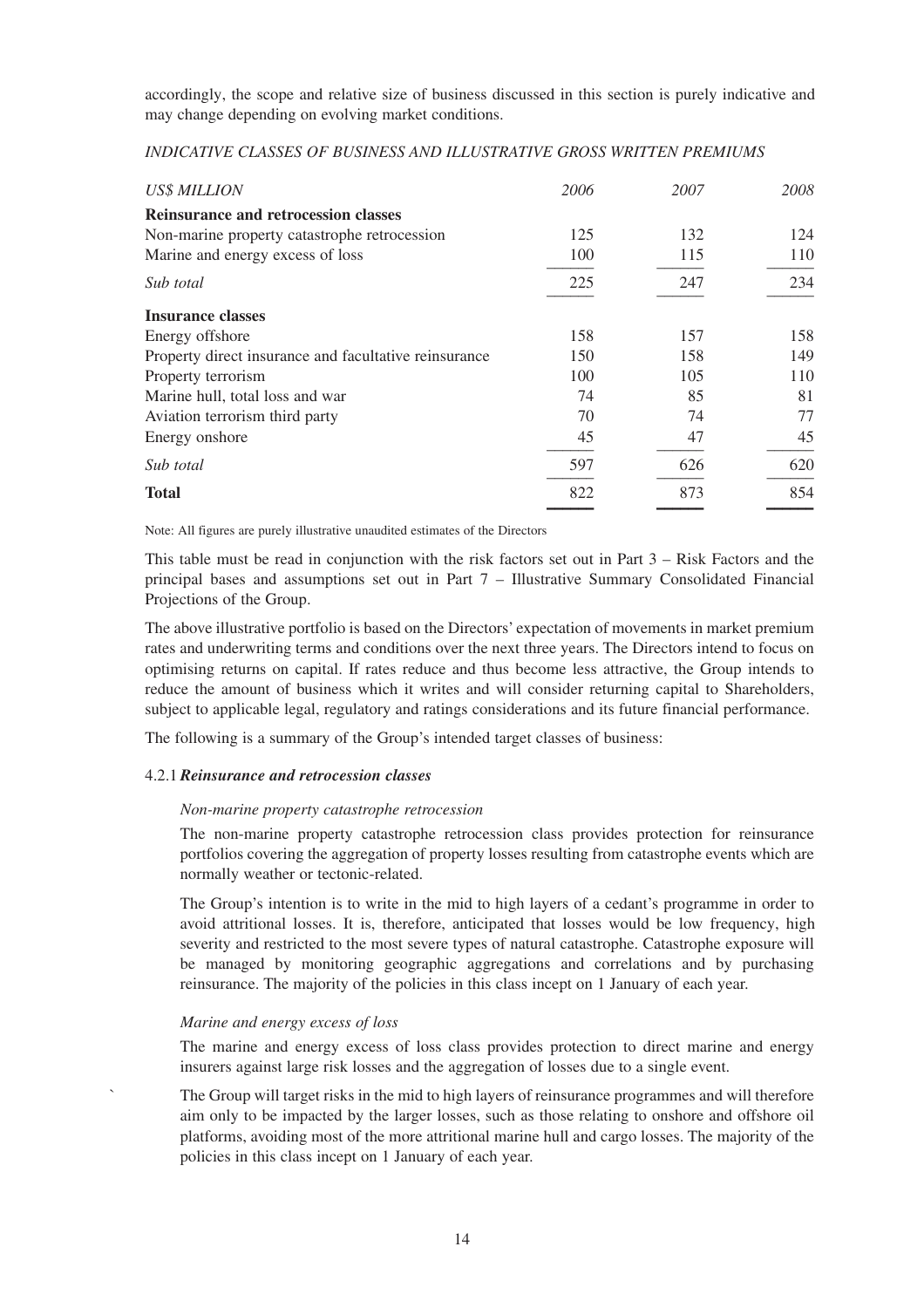The Group also intends to write a line on the shared reinsurance programme that is purchased by the "P&I clubs". This programme provides marine liability protection to the P&I clubs, which are a form of mutual shipping insurer providing cover solely for marine liability. This programme incepts on 20 February of each year.

#### 4.2.2 *Insurance classes*

#### *Energy offshore*

The energy offshore class provides catastrophe and non-catastrophe insurance protection to energy companies both in the Gulf of Mexico and on a worldwide basis.

The Group's underwriting strategy will be to target a select group of operators. Policies are anticipated to be written with high deductibles, resulting in expected low attritional loss rates. Policy inception dates for this class are spread throughout the year.

#### *Property direct insurance and facultative reinsurance*

The property direct insurance and facultative reinsurance class provides protection to commercial property portfolios in excess of deductible layers.

The Group intends to write risks in a manner which seeks to minimise attritional losses and to avoid clashes between this class and the remainder of the portfolio. Where a geographic area has exposures from other parts of the portfolio, the Group intends that policies in this area will be written excluding catastrophic risk and hence the single biggest risk under such policies will be losses related to fire. The Directors believe that this class allows accurate risk management of aggregations as each individual risk can be mapped according to the geographic location of insured property. Policy inception dates for this class are spread throughout the year.

### *Property terrorism*

The property terrorism class provides protection to direct insurers in respect of terrorist acts affecting US and non-US risks. In US territories this is expected to include terrorist acts perpetrated on behalf of foreign persons or interests which are not otherwise covered by TRIA (or any equivalent programme sponsored by the US government) as well as terrorist acts perpetrated on behalf of US persons or interests. This class expanded significantly in the aftermath of the US terror attacks in 2001 when specific exclusions were written into property catastrophe policies and TRIA was enacted by the US government to ensure ongoing provision of terrorism cover in the US.

The Directors believe that for those risks not covered by TRIA, attractive premiums continue to be offered generally without the risk of losses aggregating with losses arising from other lines of business. The Group's exposure will be calculated by reference to geographic loss limits. Policy inception dates for this class are spread throughout the year.

#### *Marine hull, total loss and war*

The marine hull and total loss classes provide protection to fleet operators for damage to and total loss of ships excluding their cargo. Marine war insurance provides protection to fleet operators for war-related perils.

The Directors expect the Group's underwriting in the marine hull, total loss and war classes to be concentrated on a small number of major fleet owners and they intend to offer ancillary lines to such operators. Whilst marine war business was not directly affected by the catastrophic losses in 2005, the Directors expect favourable conditions in this class.

Marine hull and total loss policy inception dates are spread throughout the year. Marine war insurance policies are written on a periodic basis.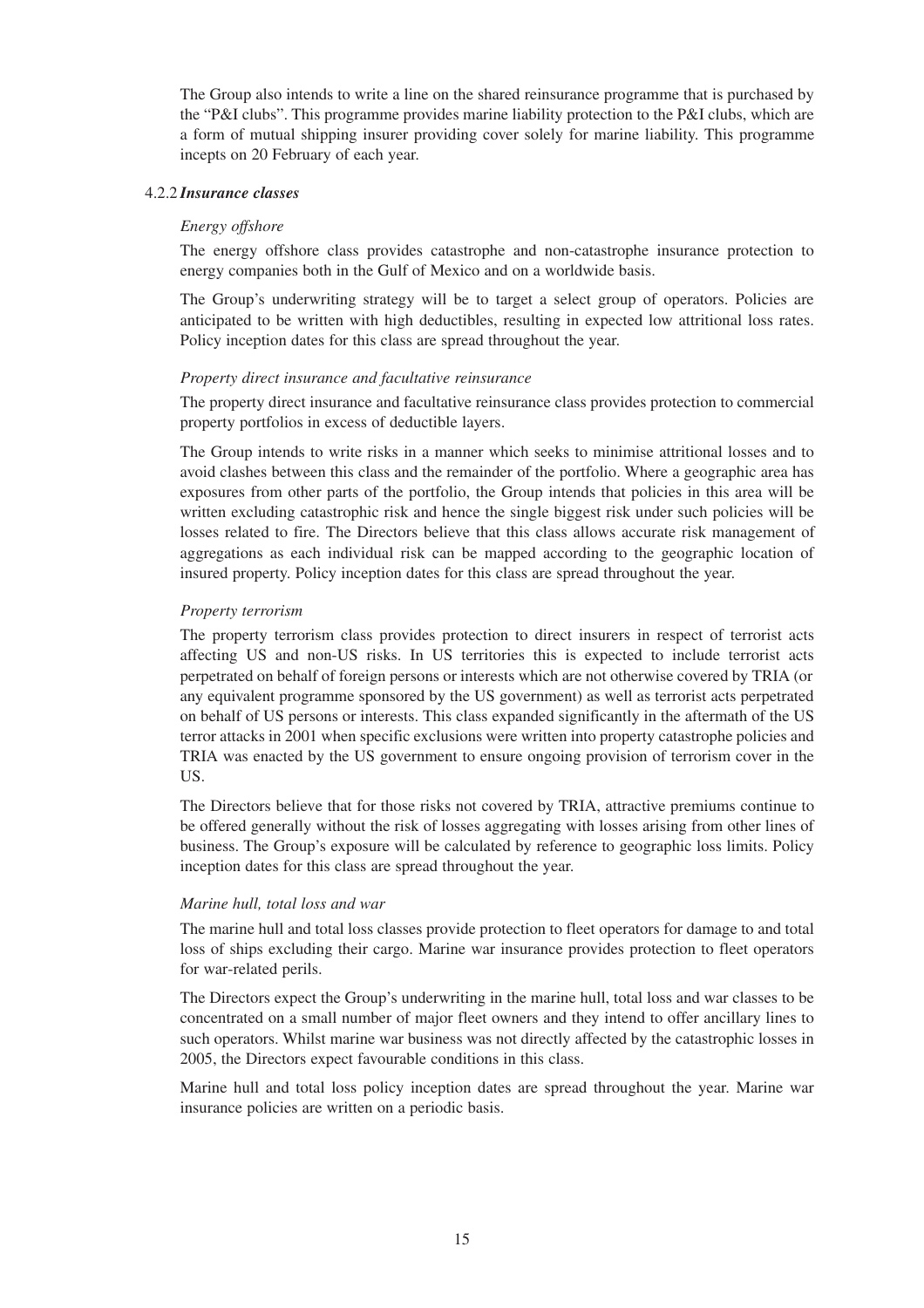#### *Aviation terrorism third party*

The aviation terrorism third party class provides third party liability coverage for damage specifically caused through terrorist acts.

Prior to September 2001 this coverage was provided by the mainstream aviation liability market. However, in response to the World Trade Center loss, reinsurance carriers excluded third party terrorism losses from their protections and direct insurers in turn implemented similar exclusions in their policies. Policy inception dates for this class coincide with those in the mainstream aviation market and a large proportion of policies are therefore written in the last quarter of each year.

## *Energy onshore*

The energy onshore class provides protection to the installations and operations of onshore refineries.

The underwriting team expects to write policies with high deductibles resulting in low attritional loss rates and the targeted client base will be a select group of operators. Policy inception dates for this class are spread throughout the year.

# **5. Distribution**

The Group expects that all of its insurance and reinsurance business will be introduced by brokers and that the principal sources of such business will be the largest five or six international insurance and reinsurance brokers. It also expects that certain smaller specialist intermediaries based in London and the US will introduce business to the Group.

# **6. Competition**

The Group's strategy is to target those classes of retrocession, reinsurance and insurance that are expected to suffer the greatest dislocation in pricing. The Directors do not expect competition from existing participants in the targeted markets to represent a barrier to entry, for the reasons set out elsewhere in this document. The other participants in the classes of business that the Group is targeting will vary according to class and are expected to include insurers and reinsurers based in North America, the UK and Europe.

# **7. Establishment, corporate organisation and operation**

# 7.1 *Establishing a new insurance and reinsurance business*

The Company has been formed as a new Bermuda exempted company. It is an insurance holding company that owns all of the share capital of the Insurer, which is also newly organised under the laws of Bermuda. On 24 October 2005 the Company submitted an application to the BMA for a Class 4 licence for the Insurer to operate as a Bermuda insurance business writing insurance and reinsurance on a worldwide basis (subject to regulatory requirements). On 10 November 2005 the BMA issued to the Insurer a certificate confirming that the Insurer had been registered as a Class 4 insurer (effective 9 November 2005). Both the Company and the Insurer will maintain their books and records in Bermuda.

The Insurer will conduct its operations and will be managed and controlled from Bermuda and does not currently intend to be licensed as an insurance or reinsurance company in the US or in any other jurisdiction. The Insurer submitted an application on 10 November 2005 to the IID, which, if approved, will enable the Insurer to write surplus lines insurance as a non-admitted insurer in 18 states of the US.

The Company has formed a subsidiary in the UK, Lancashire Marketing, for business introduction and other support services. Lancashire Marketing has been authorised by the FSA as an insurance intermediary, subject to the receipt of certain information, which Lancashire Marketing intends to submit to the FSA immediately following Admission. It is not intended that the Group will, at the outset, effect or carry on any insurance or reinsurance business in the UK.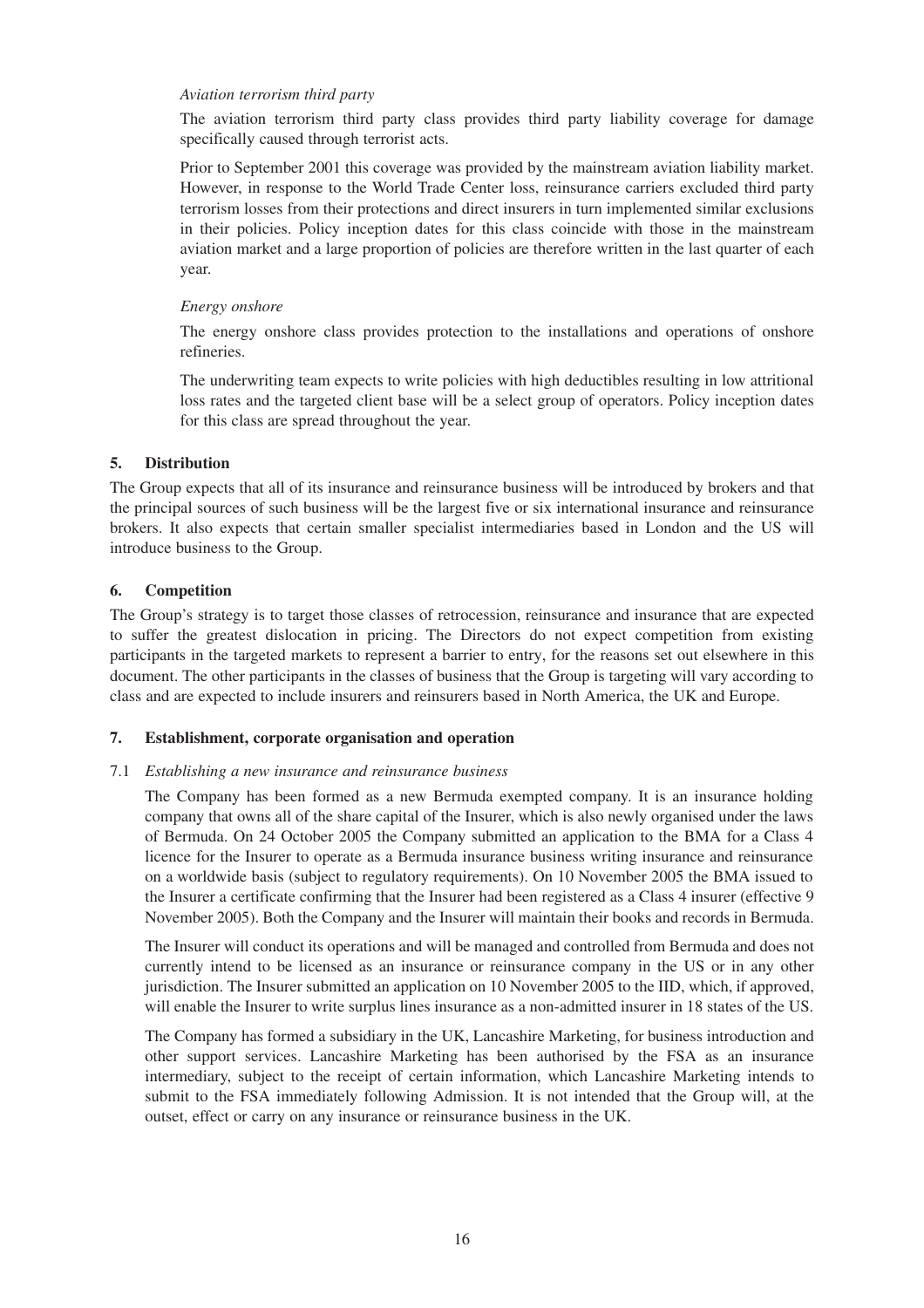# 7.2 *Financial strength rating*

On 1 November 2005, the Company made a submission to A.M. Best seeking an "A-" financial strength rating. On 9 December 2005 the Company was notified by A.M. Best that the Insurer meets the standards of an indicative "A-" financial strength and such rating would be awarded (subject to receipt of necessary funding).

# 7.3 *Management and operating structure*

The Group anticipates operating with a team of professionals with the requisite skills to write the classes of business the Group intends to target. This team will be made up of an underwriting and operational team together with support staff and the Board. As at the date of this document, the Group has entered into employment contracts with five people. The proposed initial management structure is set out in the diagram below:



# 7.4 *Outsourcing arrangements*

The Group intends initially to outsource the majority of its back office and processing functions. From the outset the Group will engage professional services providers based in Bermuda to provide support, systems and IT infrastructure, to process and record transactions and to process claims. As the Group grows over the course of the first two years of operations, it is intended that additional staff will be recruited to cover certain of these functions and hence it is expected that a number, but not all, of these functions in due course will be brought in-house.

The Group has entered into a contract with IAS, an experienced, Bermuda based provider of outsourcing solutions to companies similar to members of the Group and the Directors are confident that all the necessary preparations and systems testing can be completed in advance of 1 January 2006. In addition IAS is able to provide office space for the Group's initial members of staff until suitable longer term premises are located. IAS will also be responsible for processing claims, maintaining claims files and performing claims audits of cedants. The Group expects to appoint an in-house claims manager in the first half of 2006.

The Group has entered into a contract to outsource the support of its IT infrastructure and software needs to the Bermuda based company, Sbi. Responsibility for oversight of the outsourced functions is to be retained by the Chief Financial Officer and Chief Operating Officer of the Group. Descriptions of the relevant contracts entered into with IAS and with Sbi are contained in paragraphs 16.7 and 16.8 of Part 9 – Additional Information.

In addition, it is expected that licensing agreements will be entered into with certain catastrophe model providers.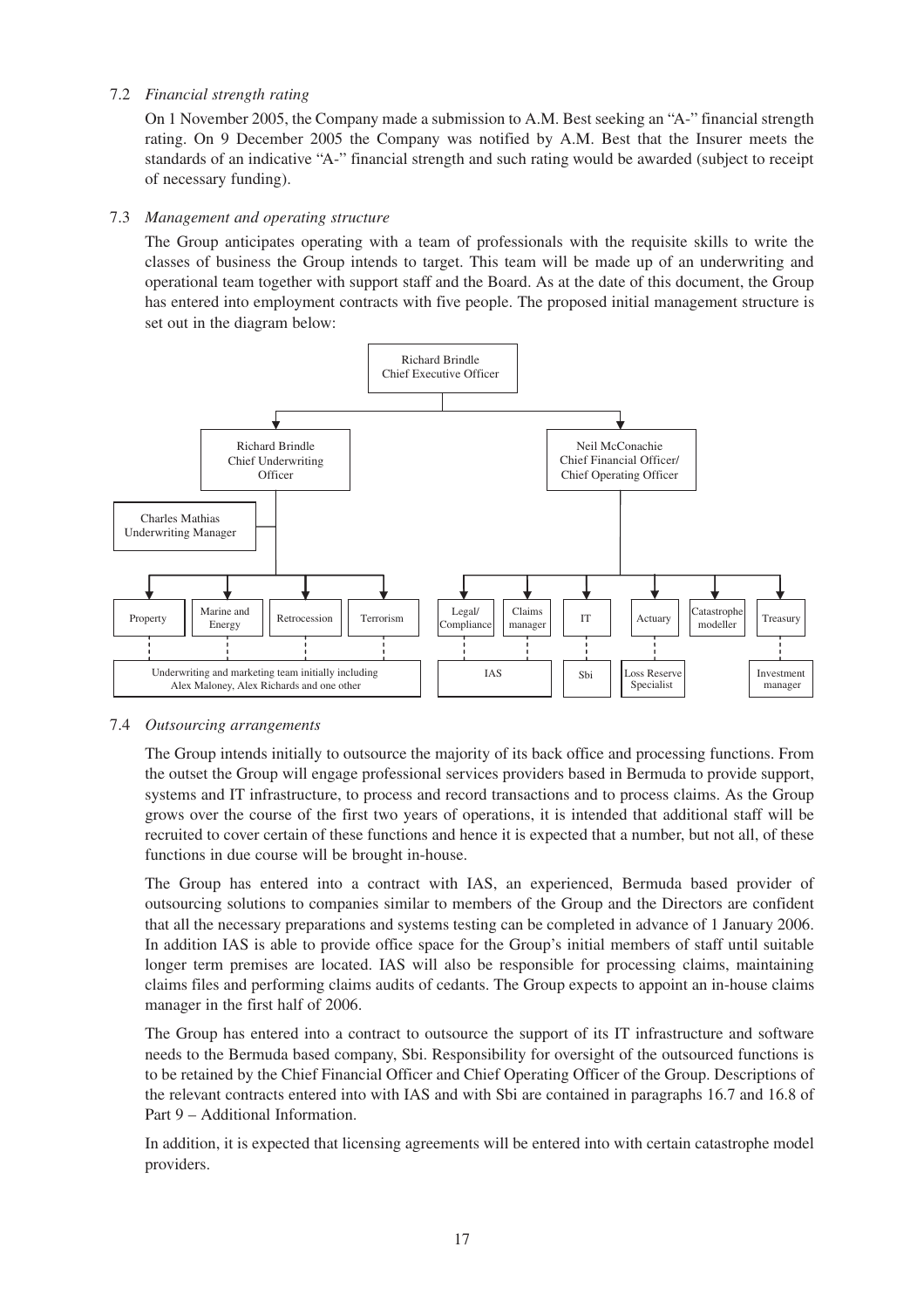### **8. Directors and senior management**

# 8.1 *Directors*

The Bye-laws provide for a Board consisting of different classes of Directors, divided into Class I Directors, Class II Directors and Class III Directors. The Class I Directors are scheduled to serve until the Company's 2009 annual general meeting, the Class II Directors are scheduled to serve until the Company's 2008 annual general meeting and the Class III Directors are scheduled to serve until the Company's 2007 annual general meeting.

After their initial terms of office, each Class I, Class II and Class III Director may be elected for a further three year term of office at the relevant annual general meeting at which their initial term expires.

A list of nominees for proposed new directors prepared by the then incumbent Directors was presented on 6 December 2005 to the Shareholders for consideration and, if thought fit, approval pursuant to Shareholders' unanimous written resolutions. Such Shareholders' unanimous written resolutions were passed on 9 December 2005 such that the Board will at Admission consist of two Executive Directors and five Non-Executive Directors divided into the different classes of Directors as follows:

| Class I Directors:   | Ralf Oelssner                      |
|----------------------|------------------------------------|
|                      | Robert Spass                       |
|                      | William Spiegel                    |
| Class II Directors:  | Richard Brindle<br>Barry Volpert   |
| Class III Directors: | Neil McConachie<br>Colin Alexander |

Paragraphs 7.1 and 7.2 of Part 9 – Additional Information contain summaries of the terms of employment of the executive Directors and the terms of appointment of the Non-Executive Directors respectively.

# 8.1.1*Executive Directors*

# *Richard Brindle (age 43) – Chief Executive Officer and Chief Underwriting Officer*

Mr Brindle joined Ascot Underwriting Agency in 2001 as a non-executive member of the board, which position he held until his resignation in September 2005. As part of his directorship duties at Ascot, Mr Brindle was responsible for independent underwriting review and was chair of the strategic business development committee. He started his career in 1984 working at Posgate and Denby Managing Agency which was later taken over by Charman Underwriting Agencies. In 1989 Mr Brindle was appointed as Deputy Underwriter of Syndicate 488. In 1991 he was appointed as a director of Charman Underwriting Agencies and acted as main underwriter until 1999. Mr Brindle left Charman Underwriting Agencies when it was sold to ACE in Bermuda.

From 1986 to 1998 Mr Brindle was involved in underwriting for Syndicate 488 as described above (and from 1995, he was also involved in underwriting for Syndicate 2488, a parallel syndicate). For each of the years 1987 to 1998 the combined return on capacity of those syndicates (being based on profit before personal expenses as a percentage of capacity) exceeded the Lloyd's market average. Over the period 1986 to 1998, the average combined annual return on capacity of Syndicates 488 and 2488 was 20.6 per cent. (syndicate accounts), compared with a Lloyd's average of 0.4 per cent. (Lloyd's accounts). Based on the Directors' estimates of a 75 per cent. capacity to capital ratio and their estimates of capital requirements supporting Syndicates 488 and 2488 over that period, the combined return on capacity equates to a 27 per cent. pre-tax return on capital. This paragraph must be read together with the Risk Factors contained in paragraph 1.6 of Part 3 – Risk Factors. The track records of Mr Brindle and Syndicates 488 and 2488 are not indicative of future performance of the Group.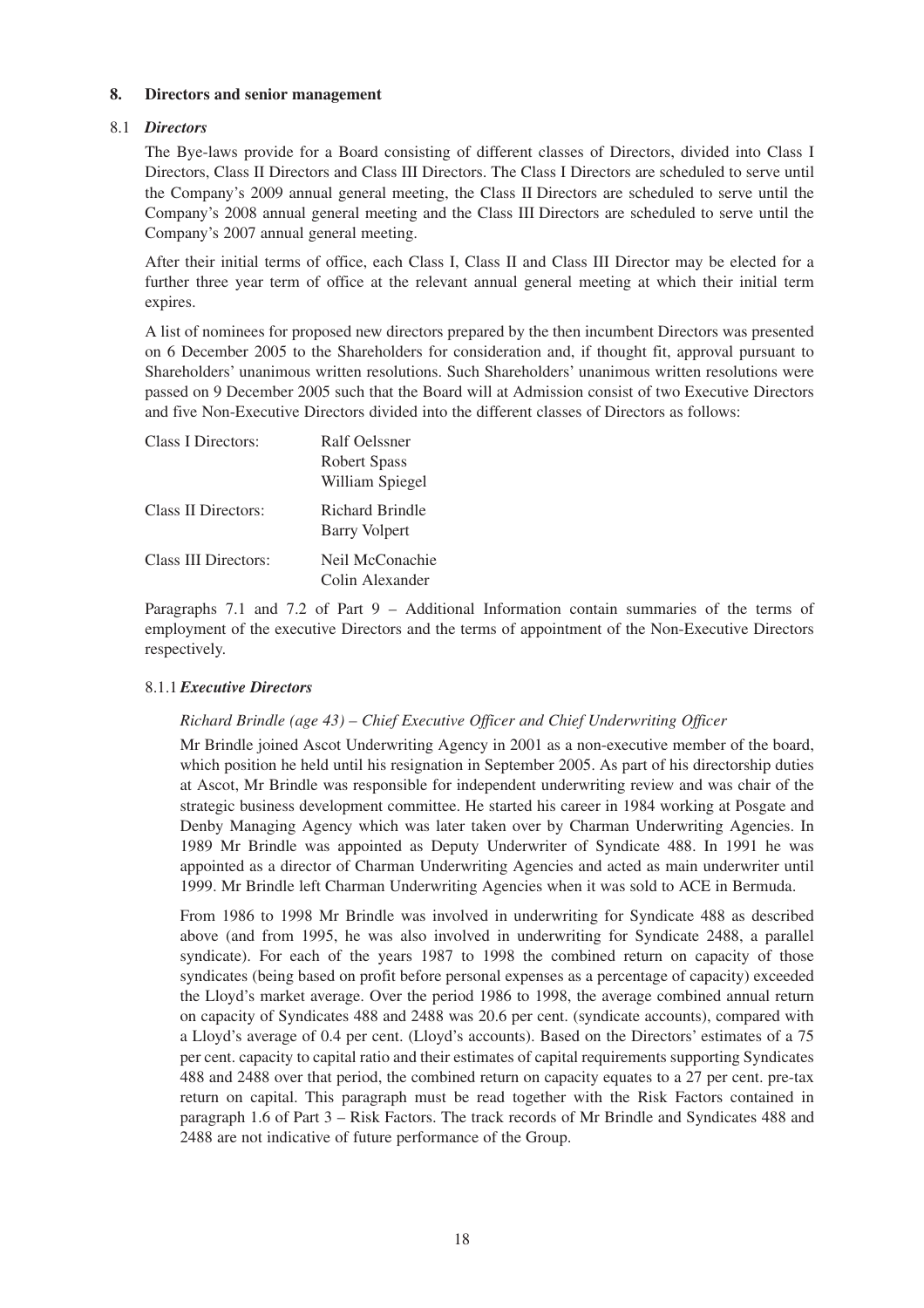#### *Neil McConachie (age 33) – Chief Financial Officer and Chief Operating Officer*

It is anticipated that Mr McConachie will join the Company following Admission at the beginning of February 2006 as Chief Financial Officer and Chief Operating Officer. He is currently Senior Vice President, Treasurer and Chief Accounting Officer of Montpelier. Mr McConachie joined Montpelier at its inception and his role included setting up accounting processes, control systems and arrangements with outsourcers. He has been extensively involved in debt and equity capital markets transactions, including the initial public offering of Montpelier in October 2002, and is responsible for Montpelier's treasury and accounting functions as well as the control functions and outsourcing arrangements. Prior to joining Montpelier, Mr McConachie was employed by PricewaterhouseCoopers in London and Bermuda and at Stockton Reinsurance Limited, a nontraditional reinsurer based in Bermuda. Mr McConachie holds a B.A. in Accounting and Finance from Heriot-Watt University, an M.B.A. with Distinction from Heriot-Watt University and is a member of the Institute of Chartered Accountants of Scotland.

#### 8.1.2 *Non-Executive Directors*

The appointments of Robert Spass, William Spiegel and Barry Volpert as Non-Executive Directors will be effective upon Admission. In addition, Barry Volpert's appointment as a Non-Executive Director is conditional upon Crestview Partners' subscription for Common Shares pursuant to the Subscription becoming wholly unconditional.

#### *Robert Spass (age 49) – Non-Executive Chairman*

Mr Spass is the chairman of the Board and a partner and co-founder of Capital Z, a private equity fund specialising in the financial services industry. Prior to founding Capital Z, Mr Spass was the Managing Partner and co-founder of Insurance Partners, L.P. from 1994 to 1998 and was President and CEO of International Insurance Advisors L.P. from 1990 to 1994. Both Insurance Partners L.P. and International Insurance Advisors L.P. were private equity funds focused on investments in the global insurance and reinsurance industries. Mr Spass currently serves on the board of directors of Universal American Financial Corp., CERES Group, Inc., Endurance Specialty Holdings, Ltd., Aames Financial Corp., USI Holdings Corporation and other privatelyheld companies.

#### *William Spiegel (age 43) – Non-Executive Director*

Mr Spiegel is the President of Cypress, which is a private equity investor. He has been with Cypress since its formation in 1994. Prior to joining Cypress, he was a member of the Merchant Banking Group at Lehman Brothers. Over the course of his career, he has worked on private equity transactions in a wide range of industries. Mr Spiegel currently manages Cypress' efforts in the financial services and healthcare industries. Mr Spiegel is a director of Catlin Group Limited, Financial Guaranty Insurance Co., MedPointe, Inc., Montpelier, and Scottish Re Group Limited. He holds an M.B.A. from the University of Chicago, an M.A. in Economics from the University of Western Ontario, and a B.Sc. in Economics from the London School of Economics.

#### *Colin Alexander (age 50) – Non-Executive Director*

Mr Alexander is Senior Vice President of IAS (one of the outsource service providers to the Group) in charge of Captive Accounting in Bermuda. Mr Alexander joined the IAS Park Group in August 1989, prior to which he spent three years with International Risk Management Limited where he managed a number of captive subsidiaries of Fortune 500 companies. Before moving to Bermuda in 1986 Mr Alexander spent five years with chartered accountants, Touche Ross & Company in Manchester, England where he qualified as a chartered accountant in 1981. Mr Alexander also holds a B.A. Honours degree in Accounting and Financial Management from the University of Sheffield.

#### *Ralf Oelssner (age 61) – Non-Executive Director*

Mr Oelssner is Vice President Corporate Insurance for Lufthansa German Airlines. In 1979, he became Director, Corporate Insurance, and in 1990 was appointed Managing Director of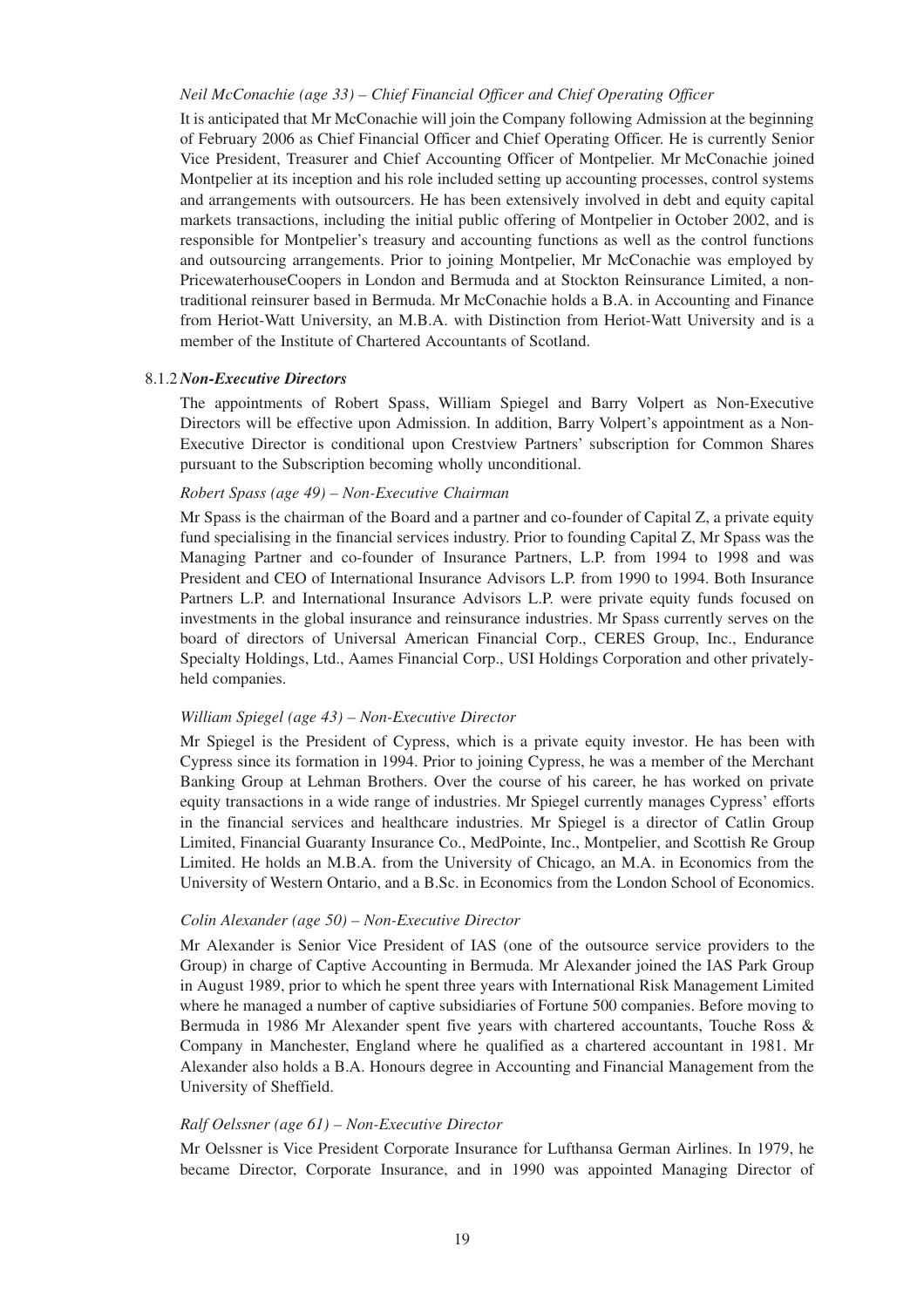Lufthansa's in-house broker. Mr Oelssner became a member of the Executive Board of the captive insurance and reinsurance companies of Lufthansa in 2000. Mr Oelssner served as Chairman of the International Air Transport Association ("IATA") in 1982 and 1983 and as Chairman of the IATA Risk & Insurance Managers' Panel in 2001 and 2002. He is currently Chairman and President of Airline Mutual Insurance, Bermuda and President of the German Risk Managers' Association. He holds an M.A. in Economics from Cologne University.

# *Barry Volpert (age 46) – Non-Executive Director*

Mr Volpert is a co-founder and managing member, chairman and chief executive officer of Crestview LLC which is the general partner of Crestview Partners, L.P. a private equity firm. Prior to founding Crestview Partners, L.P. he was a partner at Goldman, Sachs & Co., where he was most recently head of the Merchant Banking Division in Europe and co-Chief Operating Officer of the Principal Investment Area worldwide. He has a J.D. and M.B.A. with high distinction from Harvard and received an A.B. from Amherst College.

### 8.2 *Senior management*

### *Alex Richards – Senior Retrocession Underwriter*

Mr Richards has joined the Group and his primary responsibility will be underwriting retrocession business. In 1993 Mr Richards joined Renaissance Re shortly after its establishment. He was part of the team responsible for the catastrophe book. While at Renaissance Re, he underwrote on behalf of Top Layer Re and Overseas Partners Cat Ltd and modelled and assessed outwards reinsurance purchases. Mr Richards left Renaissance Re in 2001 and has since held positions as Assistant Vice President of Technical Services for Aon Re and Head of Property Reinsurance for RBC Insurance.

### *Alex Maloney – Marketing Officer and director of Lancashire Marketing*

Mr Maloney will have primary responsibility for marketing in the marine and energy areas within Lancashire Marketing. Mr Maloney has market expertise relating to worldwide exploration and production business and has experience of working in London, the US and Bermuda. Mr Maloney has worked at Zurich Global Energy since 1990. He became deputy underwriter while working in the London office between 1992 and 1997 and became involved in large corporate accounts between 1998 and 2000. He worked as manager in the New York office from 2000 until 2002 and, most recently, he has been responsible for production of business written in the London market.

# *Charles Mathias – Underwriting Manager*

Charles Mathias has joined the Group as underwriting manager. He is an insurance executive with 22 years experience in the insurance industry spanning broking, underwriting and management. He has experience of working in London, Latin America and the US and has previously established and managed broking and underwriting entities.

Prior to joining the Company, Mr Mathias worked at the Lloyd's broker RK Harrison Limited since 2003. Before that he was employed by Seascope Insurance Services Limited, another Lloyd's broker where he was responsible for a non-marine portfolio. He has also founded two Texas underwriting managers; RISC International LLC, a US underwriting manager where from 1995 to 1999 he was President and was responsible for all aspects of company formation and policy and IRM, Inc., where he was Senior Vice President from 1991 to 1995.

# **9. Initial Founders**

Capital Z is a private equity investor focused exclusively on the financial services industry in the US and Europe. Since 1990 Capital Z and its predecessor funds have invested in excess of US\$2.2 billion in over 50 transactions. Capital Z's insurance and reinsurance investments have included Tarquin plc, a Lloyd's vehicle previously managed by John Charman and Richard Brindle, and the sponsorships of Endurance Specialty Holdings and Catlin Group Limited. Capital Z's predecessor fund, Insurance Partners, invested in Tarquin plc.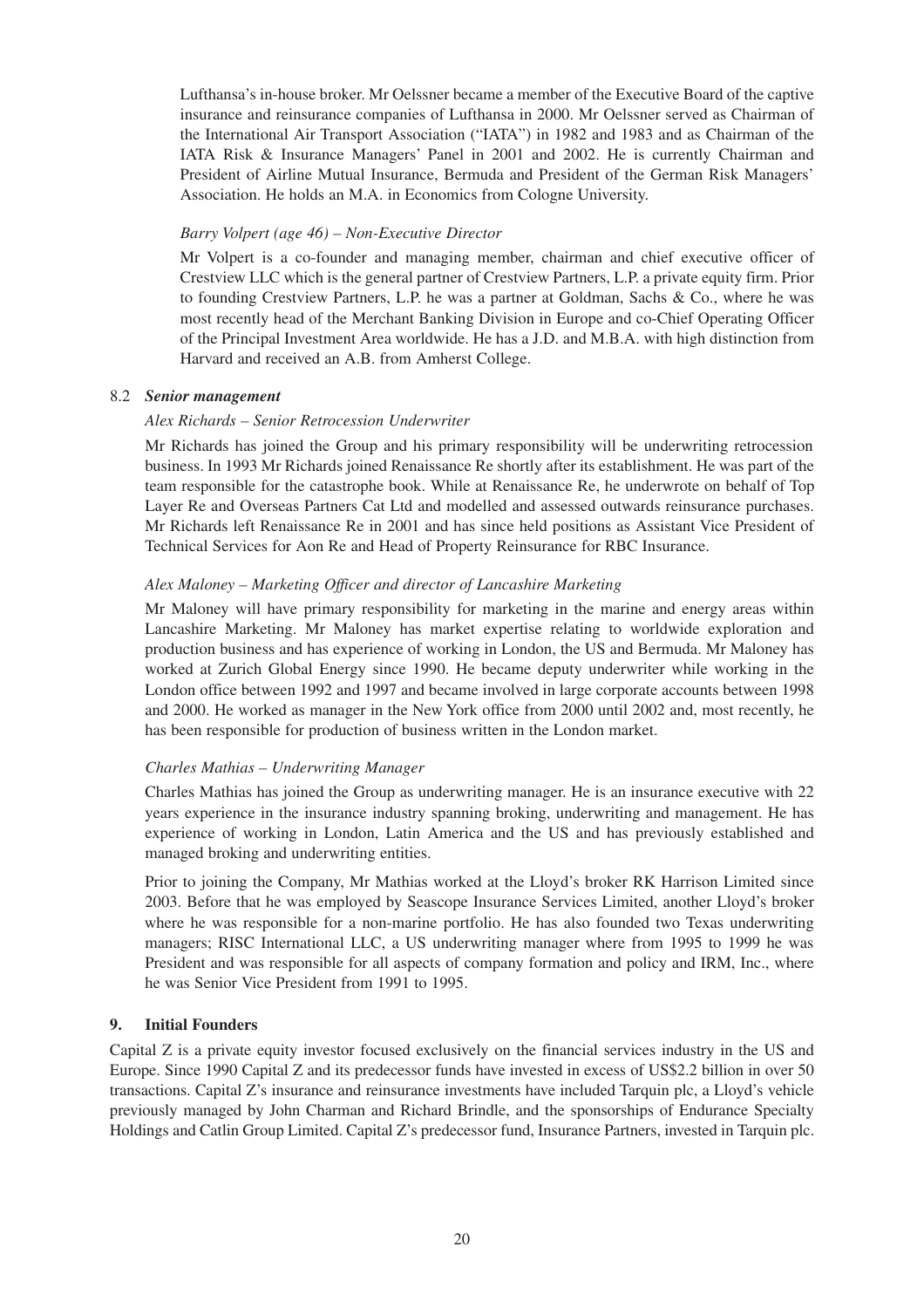Crestview Partners is a private equity fund established in 2004 to make investments with a primarily contrarian orientation. Crestview's investment targets include companies or industries in the US and Europe that are especially complex.

Cypress is a private equity investor whose objective is to achieve long-term capital appreciation through growth-oriented, privately negotiated equity investments. Since 1989 the Cypress principals have invested over US\$4 billion of equity in 32 companies representing over US\$22 billion of transaction value. Cypress has a dedicated investment team focusing on the financial services industry and has invested over US\$900 million in this sector since 1997. Cypress's financial services investments consist of two property and casualty insurance companies, Montpelier Re Holdings Limited and Catlin Group Limited, a leasing company, Williams Scotsman Inc., a financial guaranty insurance company, FGIC Corporation, and a life reinsurer, Scottish Re Group Limited.

Moore Capital is a US-based investment management firm headquartered in New York. Moore Capital, together with its predecessor firm, has been in the investment management business since 1989.

Och-Ziff is a global institutional asset management firm managing assets in excess of US\$14 billion with offices in New York, London, Hong Kong and Bangalore, India. Och-Ziff has participated alongside other strategic investors in several multi-billion dollar transactions involving the equity and debt capital funding of acquisitions and strategic investments.

SAB is a New York based hedge fund manager that currently manages approximately US\$1.5 billion in assets with 14 investment professionals and 26 employees. SAB was founded by Scott Bommer (Stanford B.A., Harvard M.B.A.) and commenced operations in January 1999. The firm utilises a private market approach in pursuing what are typically value-oriented investment opportunities.

The Founder Shareholders have invested in the Original Subscription and the Initial Founders will be making the investment in the Subscription as described in paragraph 16.3 of Part 9 – Additional Information.

# **10. Dividends**

The Directors intend to manage capital actively to ensure that the Group has an appropriate level and mix of capital. The Directors intend to maintain a strong balance sheet at all times to ensure an adequate financial strength rating from A.M. Best and to match available underwriting opportunities. The Group will engage in an active and ongoing dialogue with A.M. Best (and other credit rating agencies as appropriate) and will seek to maintain at least an "A-" financial strength rating from A.M. Best. Subject to the Group being satisfied that to do so will not prejudice the Insurer's ability to maintain at least an A.M. Best "A-" financial strength rating, the Directors intend to focus on total shareholder return and intend to return capital to Shareholders where appropriate, including by way of dividends. It is envisaged that any dividends payable may be paid on a quarterly, semi-annual or annual basis as declared by the Directors at the applicable time.

Potential investors should refer to Part 3 – Risk Factors which lists certain risks which should be taken into account in considering whether or not to acquire Common Shares. In particular, potential investors should be aware that the insurance and reinsurance industries can be highly cyclical and volatile and subject to exposure to significant unpredictable losses. Accordingly, there can be no assurance that, in any given year, profits will be available for distribution.

All dividends will be subject to the future financial performance of the Group including results of operations and cash flows, the Group's financial position and capital requirements, rating agency considerations, general business conditions, legal, tax, regulatory and any contractual restrictions on the payment of dividends and any other factors the Directors deem relevant in their discretion, which will be taken into account at the time.

# **11. Investment strategy**

It is intended that the net proceeds of the Placing and Debt Financing will initially be deposited in "AAA" rated institutional liquidity funds. Subsequently the Group will appoint one or more investment managers to manage the Group's investment assets. The investment managers will act under the instructions of the Chief Financial Officer.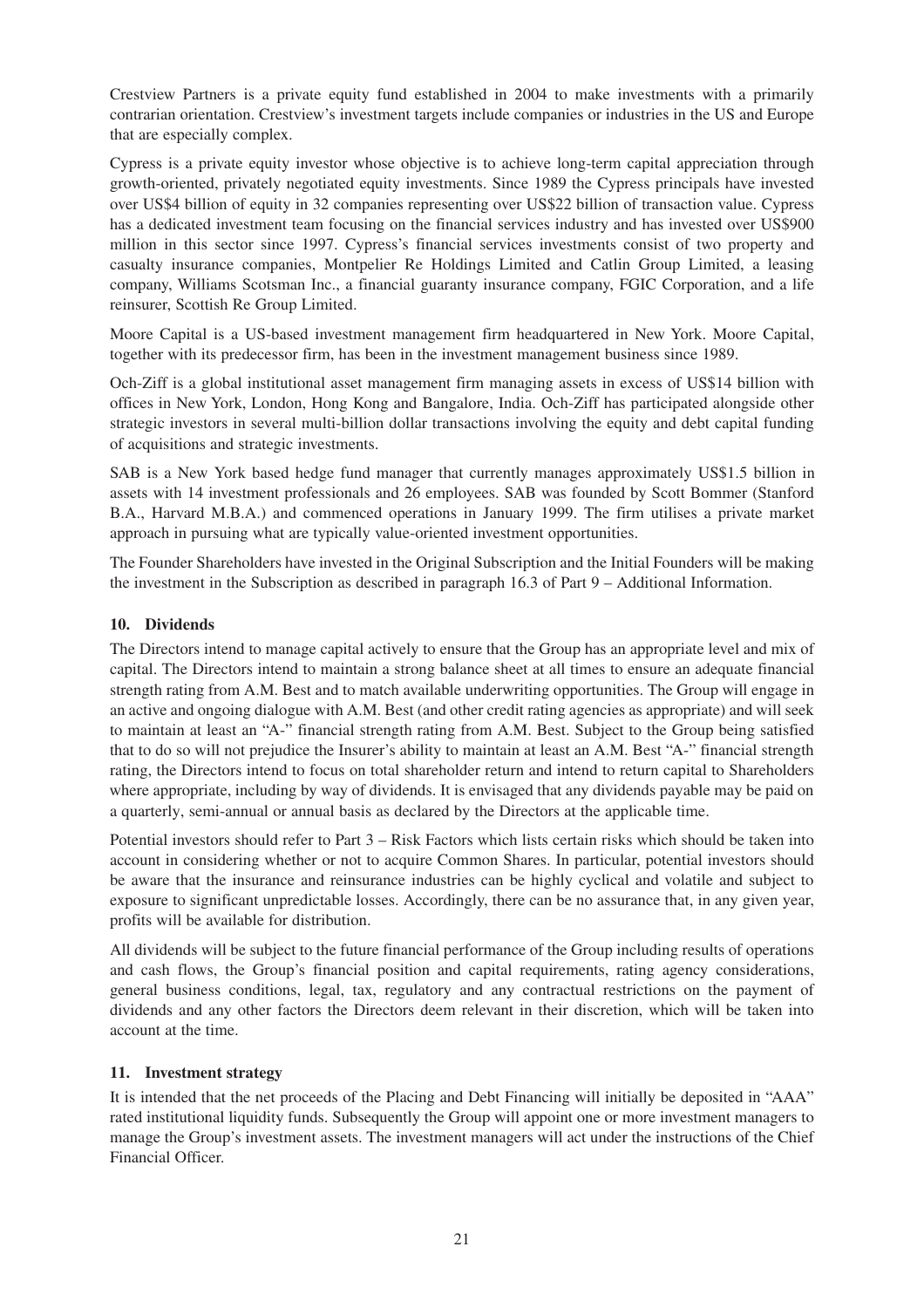As is typical with portfolios of this nature, the Group's investment policy will be designed to protect the value of invested assets while providing sufficient liquidity for the prompt payment of claims. The Group's investment strategy will be to minimise the risk of capital loss and to maximise the total return on its invested assets over the longer term.

The Group's investment committee will establish the investment guidelines and supervise investment activity. The investment committee will regularly monitor the overall investment results, review compliance with its investment objectives and guidelines, and ultimately report the overall investment results to the Board. These guidelines will specify minimum criteria on the overall credit quality and liquidity characteristics of the portfolio. They will include limitations on the size of certain holdings as well as restrictions on purchasing certain types of securities or investing in certain industries.

# **12. Risk management**

# 12.1 *Underwriting controls*

The Group will establish strict underwriting criteria and limits. Any risks that fall outside of these criteria and limits will require the approval of the Chief Underwriting Officer. These criteria and limits will be reviewed from time to time by the Group's underwriting committee, which will meet quarterly.

In order to ensure compliance with anticipated probable maximum losses, the Management Team will constantly monitor exposures by class and territory using selected proprietary catastrophe loss models and aggregate monitoring tools. This will form part of the standard quarterly reporting to the underwriting committee.

The Group's overriding objective will be to underwrite to specific disciplines as set out by the Chief Underwriting Officer with the aim of adhering to the following principles:

- to set the attachment point of business written on an excess of loss basis for the most part above the level of attritional losses, the rationale being to cover only low frequency, high severity losses;
- to limit the scope of coverage on regular property classes to "traditional perils" and exclude unquantifiable perils such as cyber risks;
- to be prepared to entertain difficult risks such as terrorism, but only on a basis where exposures are carefully controlled and an appropriate price is charged;
- to require clients on retrocession business and certain catastrophe covers to carry an unreinsured co-insurance retention;
- to exclude natural catastrophe exposure in direct property classes where correlation with other classes of business could occur;
- to seek a high level of transparency of underwriting data in order to assist with accurate monitoring; and
- to use risk assessment models to assist in the underwriting process and in the quantification of the Group's aggregate exposures.

A detailed underwriting procedures manual sets out, among other matters, authority and jurisdiction limits on underwriting.

# 12.2 *Compliance*

As the Group attaches great importance to regulatory compliance, it has created the position of general counsel to establish and keep under review compliance procedures and control systems. Compliance issues will be integral to decision making processes at all levels within the Group.

The objectives will initially be to:

- provide an effective, efficient and properly resourced compliance function;
- build a proactive compliance culture;
- ensure that controls are in place commensurate with business requirements;
- obtain early warning of problems and control failures; and
- ensure that sufficient, timely information is in place to demonstrate informed decision making.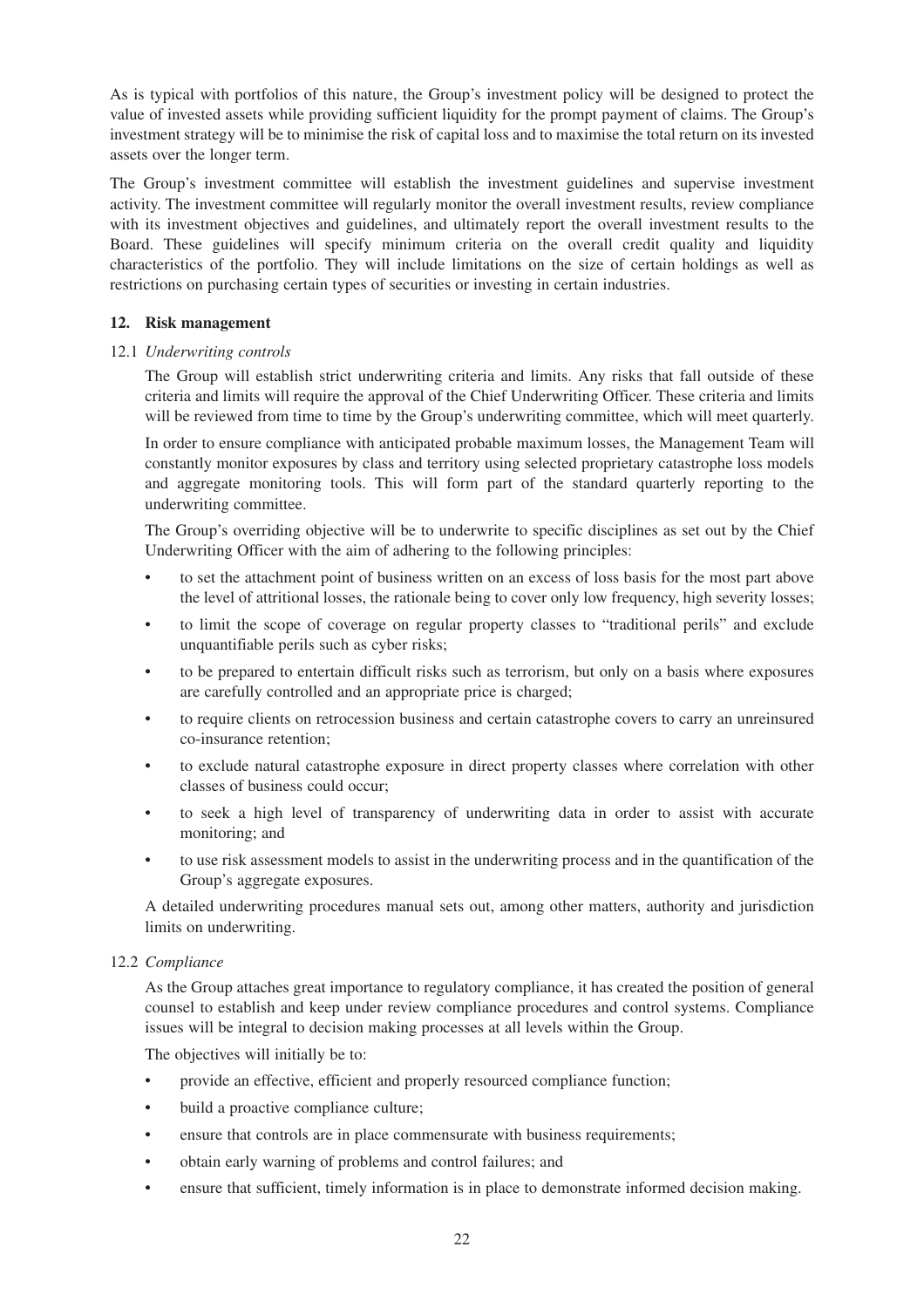# 12.3 *Claims and reserving*

The Board believes that an important success factor for the business is to adopt a conservative and prudent approach to claims and reserving techniques. The following key controls will operate to achieve this aim:

- the claims manager will establish a clear segregation of duties from the underwriting team and will report directly to the Chief Financial Officer;
- the Chief Financial Officer will set the authority of all claims personnel, both internal and external;
- all claims will be reserved at gross level;
- full actuarial modelling will be used to evaluate ultimate claims; and
- an independent actuarial firm will be appointed to review reserves on an annual basis.

# 12.4 *Reinsurance*

The Group's underwriting philosophy is based on underwriting risks which it believes are attractively priced in a dislocated market. Therefore, the approach to buying reinsurance is purely to protect the Group's ability to continue to trade rather than trying to arbitrage the risk pricing.

The Group envisages buying a whole account cover to protect its balance sheet against major loss events. The strategy in structuring the whole account protection will be to limit the net effect to the Group and to aim to protect its targeted "A-" financial strength rating in the event of a major loss.

A policy of this type is expected to reduce earnings volatility for a first major loss and to provide improvements to results over a three year term in the event of more than one major loss.

# **13. The Placing and use of proceeds**

For details of the Placing please see Part 4 – Details of the Placing.

The Placing is intended, together with the Debt Financing, to provide the Group with its capital requirements for commencing its insurance operations and for working capital purposes.

# **14. Debt Financing**

In addition to the equity capital raised through the Placing, the Company also intends to raise approximately US\$121.9 million (net of expenses) through the issue of subordinated notes and trust preferred securities. The Company has entered into note purchase agreements further described in paragraph 16.5 of Part 9 – Additional Information which will govern the terms upon which the Company will issue the Notes. The issue of the Notes is expected to be effective as of the date of Admission.

Furthermore, the Company intends to put in place the following financing arrangements:

- a senior revolving credit facility of up to US\$75 million; and
- a collateralised letter of credit facility of up to US\$350 million.

The Directors expect that these financing arrangements will be entered into at market terms and conditions as soon as is practicable after the Admission Date.

# **15. Lock-Up Agreements**

The Directors, applicable employees and all other related parties (as such terms are defined in the AIM Rules) who, in each case, hold Common Shares have (with effect from Admission and subject to certain limited exceptions) undertaken not to dispose of any interests in any of their Common Shares for a period of 12 months following Admission. The Subscribers (other than those who have entered into lock-up agreements as described in the previous sentence) have also undertaken not to dispose of any interests in any of their Common Shares for a period of six months following Admission (without the prior written consent of Merrill Lynch) subject to certain limited exceptions. In addition, under the Placing Agreement, the Company has undertaken not to issue any further Common Shares for a period of 12 months from Admission (without the prior written consent of Merrill Lynch) subject to certain exceptions. Further details of the Lock-Up Agreements are set out in paragraph 16.2 of Part 9 – Additional Information.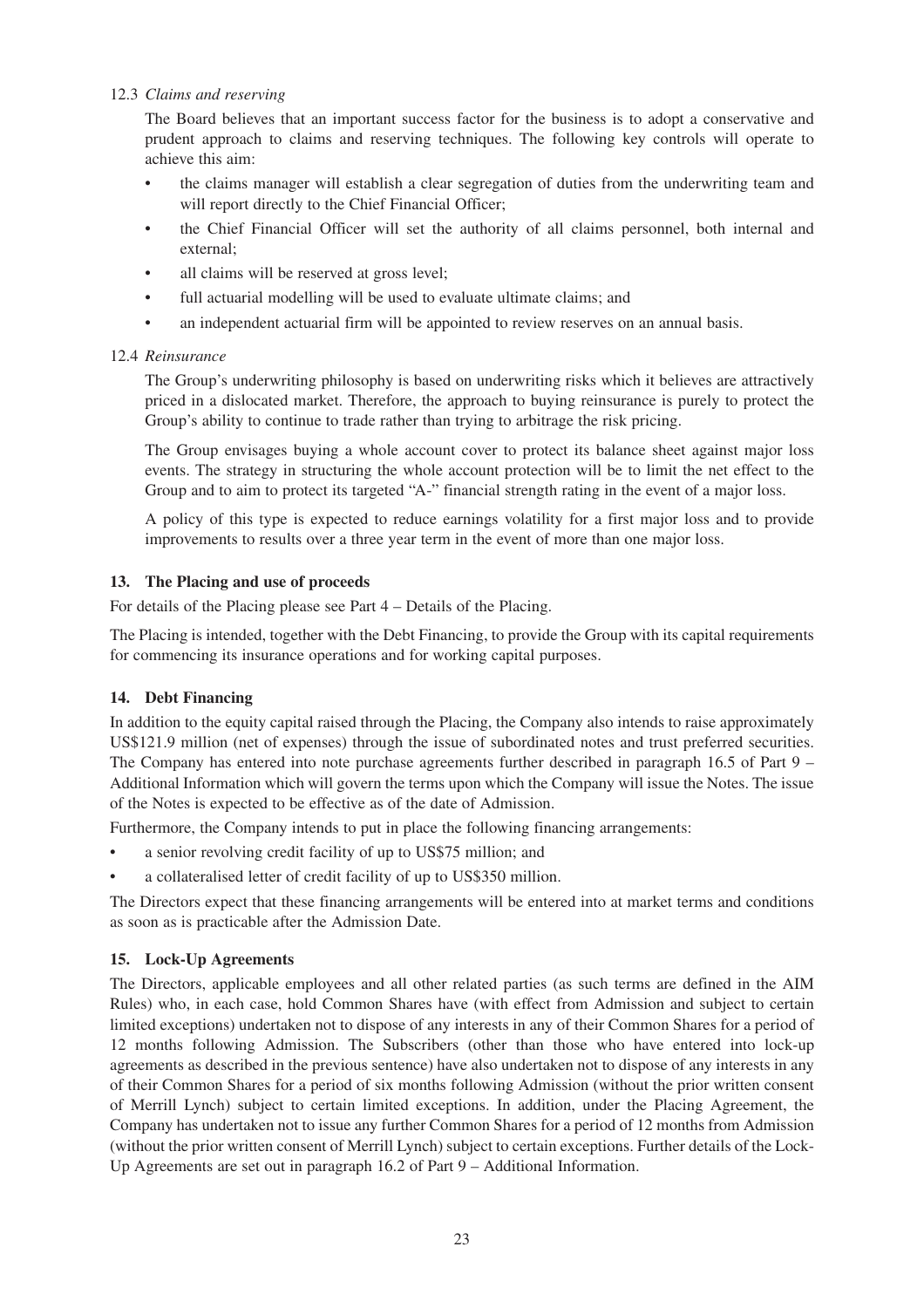### **16. Long Term Incentive Plan**

It is intended that the Company will, effective as at Admission, establish and operate a Long Term Incentive Plan on the terms set out and referred to in paragraph 8 of Part 9 – Additional Information. Such Long Term Incentive Plan shall provide for the issuance of, at the discretion of the remuneration committee of the Board, Options to purchase up to 5 per cent. of the common share capital of the Company in issue at grant of the Options. It is not currently expected that any Options will be outstanding at Admission.

All such Options shall have an exercise price per Common Share equal to the market value per Common Share as determined by the remuneration committee of the Board as of the date of grant and shall vest in 25 per cent. instalments on the first through fourth anniversary dates of the date of grant. The award of all such Options shall be made at such time and in such amounts as determined by the remuneration committee of the Board in its sole discretion.

### **17. Management bonus plans**

### 17.1 *Basic bonus plan*

It is intended that the Company will, with effect from Admission, establish and operate a basic management bonus plan which shall provide, in the case of the bonus paid in respect of the year ending 31 December 2006 (the "First Year"), a minimum bonus of 75 per cent. of base salary for each of the Chief Executive Officer and Chief Financial Officer, and 50 per cent. of base salary for eligible underwriting or marketing team members.

The maximum bonus payable under this basic bonus plan in respect of the First Year for the Chief Executive Officer is 250 per cent. of base salary and other limits apply to other eligible team members. In addition, the amounts of annual cash bonuses in the aggregate under the basic bonus plan and the additional bonus plan which may be paid to any individual will be subject to a maximum amount described in paragraph 17.2 below.

In years subsequent to the First Year, there will be no guaranteed minimum bonus under the basic bonus plan but the maximum bonus percentages set out above will continue to apply.

The actual amount of bonus paid out by the Company in each individual case will be determined by the Company's remuneration committee (upon the recommendation of the Chief Executive Officer in respect of his colleagues) based on corporate performance. The actual amount of bonus paid out by the Company to the Chief Executive Officer will be determined by the Company's remuneration committee. The basic bonus will be paid out at the time of the publication of audited financial statements of the Group in respect of the year to which the bonus relates.

#### 17.2 *Additional bonus plan*

It is intended that the Company will, with effect from Admission, establish and operate a separate management additional bonus plan under which formula-based additional bonuses will be paid in addition to the basic bonuses described in paragraph 17.1 above. The amounts payable under the additional bonus plan will be based on a formula which reflects both absolute and relative returns in any one year, with each such performance condition/threshold met contributing 50 per cent. of the possible sum paid to the individual.

Under the additional bonus plan, one half of the bonus will be payable under an absolute return pool that will comprise 2.5 per cent. of the profits generated to the extent the Group's return on equity for that year exceeds the Group's return on equity for that year as projected at Admission. The other one half of the additional bonus will be payable under a relative return pool that will comprise 2.5 per cent. of the profits generated to the extent the Group's return on equity exceeds the average of a peer group of comparable insurance and reinsurance companies.

The allocation of any amounts in the pools payable under the additional bonus plan will be, subject to the aggregate maximum limits below, up to 35 per cent. for the Chief Executive Officer, and such lesser and appropriate amounts from time to time for eligible underwriting and marketing team members.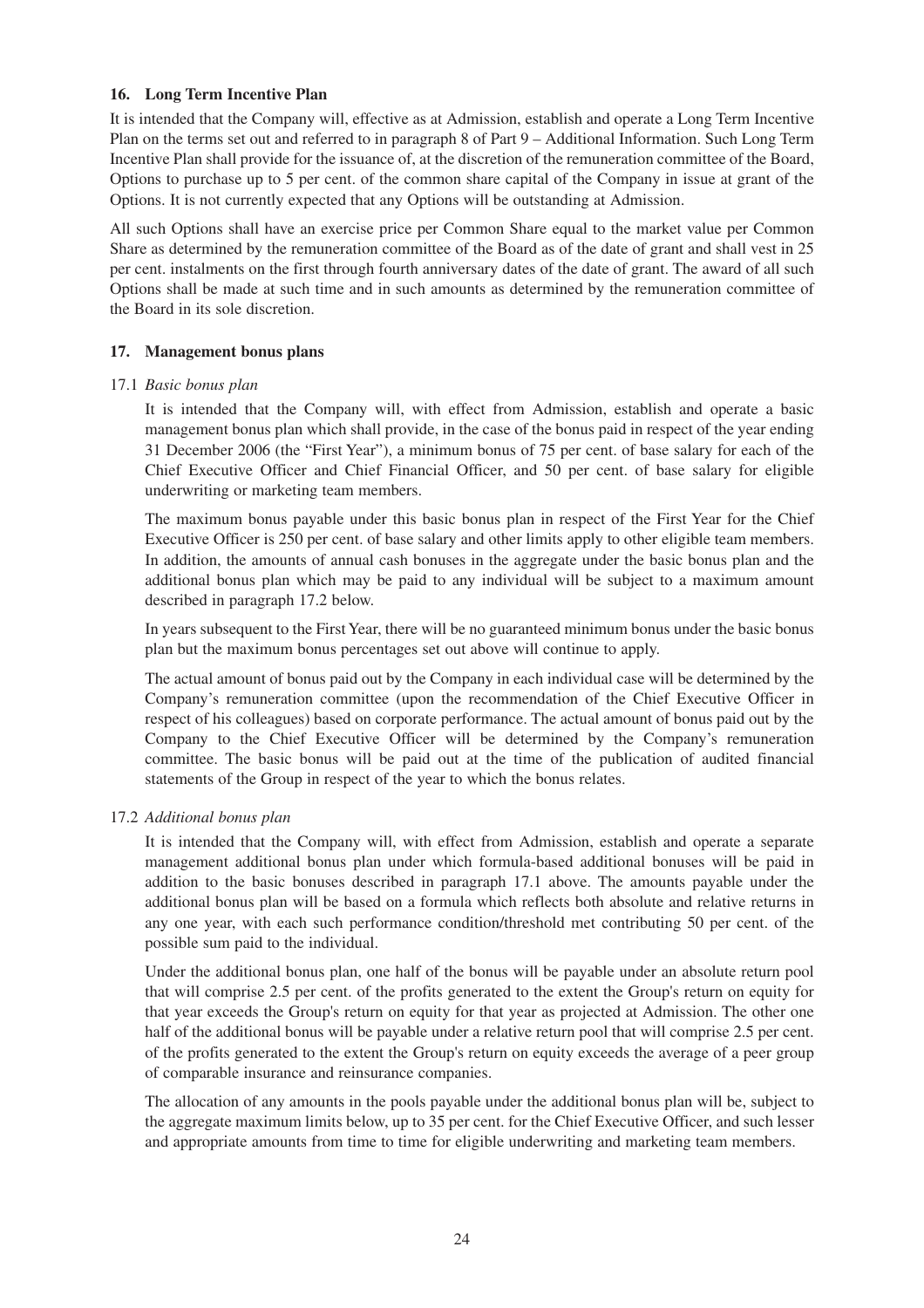In the event that amounts are available because the Group's performance criteria are met, one half of an individual's actual entitlement to the additional bonuses in any year will be paid out at the time of the publication of audited financial statements of the Group for the financial year to which that bonus relates and one quarter of such entitlement will be paid out on each of the next two following anniversaries of such publication date.

The maximum amount payable in the aggregate under the combination of the basic bonus plan and the additional bonus plan shall be no more than 500 per cent. of base salary in the case of the Chief Executive Officer, and such lesser and appropriate percentage amount of base salary in the case of a limited number of eligible team members based on each individual's base salary.

Any money in the annual pools that could have been allocated under the additional bonus plan but which is not allocated because all eligible team members have reached the maximum amounts set out above will not be paid out and will remain the Company's funds.

# **18. Warrants**

Warrants to purchase Common Shares, representing 5 per cent. of the Fully Diluted Common Share Capital will, subject to Admission, be either issued to members of the Management Team or other employees of the Group at Admission or reserved for later issuance to employees of the Group. Richard Brindle will be entitled to 60 per cent. of that 5 per cent. Further performance related Warrants to purchase up to 3 per cent. of the Fully Diluted Common Share Capital will, subject to Admission, be either issued to members of the Management Team or other employees of the Group at Admission or reserved for later issuance to employees of the Group. Richard Brindle will be entitled to 40 per cent. of that 3 per cent.

The Initial Founders will receive, effective as at Admission, Warrants to purchase Common Shares, representing 7 per cent. of the Fully Diluted Common Share Capital.

Benfield will receive, effective as at Admission, Warrants to purchase Common Shares, representing 3 per cent. of the Fully Diluted Common Share Capital.

Summaries of the terms of the Warrants are set out in Part 8 – Summary of the Warrants. As referred to in Part 8 – Summary of the Warrants, the exercise price and number of Common Shares relating to such Warrants issued to the Management Team, the Initial Founders and Benfield will be subject to adjustment in respect of dilution events, including the payment by the Company of cash or scrip dividends, any amalgamation, reorganisation, reclassification, consolidation, merger or sale of all or substantially all the Company's assets and other dilutive events.

# **19. Corporate governance**

The Company intends to comply with the Combined Code to the appropriate extent, taking into account the Company's size and the nature of its business, as soon as is practicable. Currently, the Company complies with the Combined Code other than as set forth below and as otherwise disclosed in this document.

The Combined Code provides that the board of directors of a UK public company should include a balance of executive and non-executive directors (and, in particular, independent non-executive directors), with independent non-executive directors comprising at least one half of the board (excluding the Chairman). On Admission, the Company will have one independent Director (being Ralf Oelssner). The Directors will not be submitted for re-election at the first annual general meeting of the Company and so will not comply with the Combined Code in this regard.

The Company has established underwriting, audit, remuneration, nomination and investment committees. All proposals on appointment to these committees are preliminary and subject to Shareholders approving their appointment as Directors.

The underwriting committee consists of Richard Brindle (as chairman), Charles Mathias and Alex Richards. It will meet quarterly and oversee the development and adherence to underwriting guidelines and will monitor procedures relating to exceptions thereto. It will also be responsible for formulating underwriting strategy.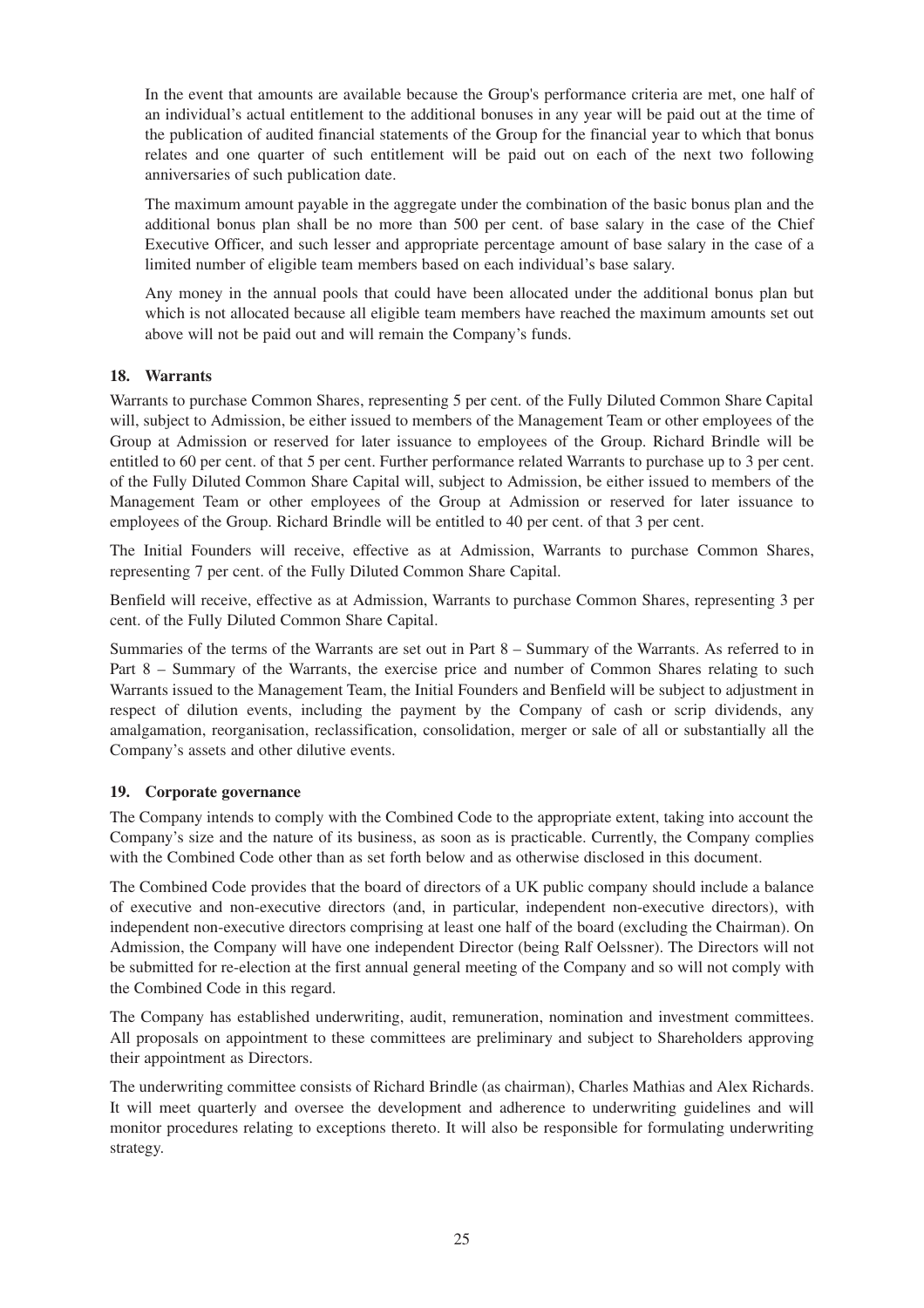The audit committee consists of Robert Spass (as chairman), Ralf Oelssner and William Spiegel. It will meet at least twice a year and be responsible for ensuring that the financial performance and position of the Group is properly reported on and monitored. It will meet the auditors and review their reports relating to accounts and internal controls. It will also review quarterly any transactions between the Group, the Initial Founders, any of their respective associates or affiliates and certain other third parties.

The remuneration committee consists of William Spiegel (as chairman), Ralf Oelssner and Colin Alexander. It will meet at least twice a year and will make recommendations to the Board on, amongst other things, matters relating to the remuneration and terms of employment (including targets for performance related bonus or other incentive schemes) of the Executive Directors of the Company and on proposals for the granting of share options and other equity incentives pursuant to any share option scheme or equity incentive scheme in operation from time to time.

The nomination committee consists of Robert Spass (as chairman), Richard Brindle and William Spiegel. It will meet at least twice a year and will make recommendations to the Board on all board appointments, including the selection of Non-Executive Directors.

As only one Director is regarded for the purposes of the Combined Code as being independent, the audit committee and remuneration committee will not initially consist entirely of independent Non-Executive Directors and the nomination committee will not initially consist of a majority of independent Non-Executive Directors for the purposes of the Combined Code.

The investment committee is intended to consist of William Spiegel (as chairman), Neil McConachie and Colin Alexander and will make recommendations to the Board regarding the investment policy of the Group, including the establishment of investment strategies and monitoring of performance and compliance with those strategies.

In light of his relationship with Capital Z, the Chairman is not regarded for the purposes of the Combined Code as being independent. The Directors are aware that the composition of the Board is not in compliance with the Combined Code. They consider, however, that the composition of the Board is appropriate for this stage of the Company's development.

The Long Term Incentive Plan does not contain certain provisions which are included in the current guidelines on executive remuneration published by the Association of British Insurers or the Combined Code. Further details are contained in paragraph 8.4 of Part 9 – Additional Information. In addition, the Warrants to be granted to the Management Team do not contain certain provisions which are included in the current guidelines on executive remuneration established by the Association of British Insurers or the Combined Code. Further details are contained in Part 8 – Summary of the Warrants – Introduction.

The Company will take all reasonable steps to ensure compliance by the Directors and any employees with the provisions of the AIM Rules relating to dealings in securities of the Company and has adopted a share dealing code for this purpose.

Bermuda does not have a corporate governance code that applies to the Company.

# **20. Voting rights**

Except as provided below, the voting rights of the Common Shares are described in paragraph 4 of Part 9 – Additional Information. The attention of US Persons (as defined in paragraph 10.3.2 of Part 9 – Additional Information) is drawn to the fact that if, and so long as, the "controlled shares" of any US Person would otherwise represent more than 9.5 per cent. of the total combined voting power of all of the Company's issued and outstanding shares entitled to vote, then the votes conferred by the controlled shares owned by such person will be limited, in the aggregate, to a voting power of 9.5 per cent., as set forth in the Bye-laws of the Company. In addition, the Board may limit a Shareholder's voting rights where it deems it necessary to do so to (i) avoid the existence of any 9.5 per cent. US Shareholder (as defined in the Bye-laws); and (ii) avoid certain adverse tax, legal or regulatory consequences. See paragraph 4.5 of Part 9 – Additional Information, for a description of such provisions.

# **21. Limitations on transfer and ownership**

The Directors are required to decline to register a transfer of Common Shares if they believe that the result of such transfer may result in a non-*de minimis* adverse tax, legal or regulatory consequence to the Company,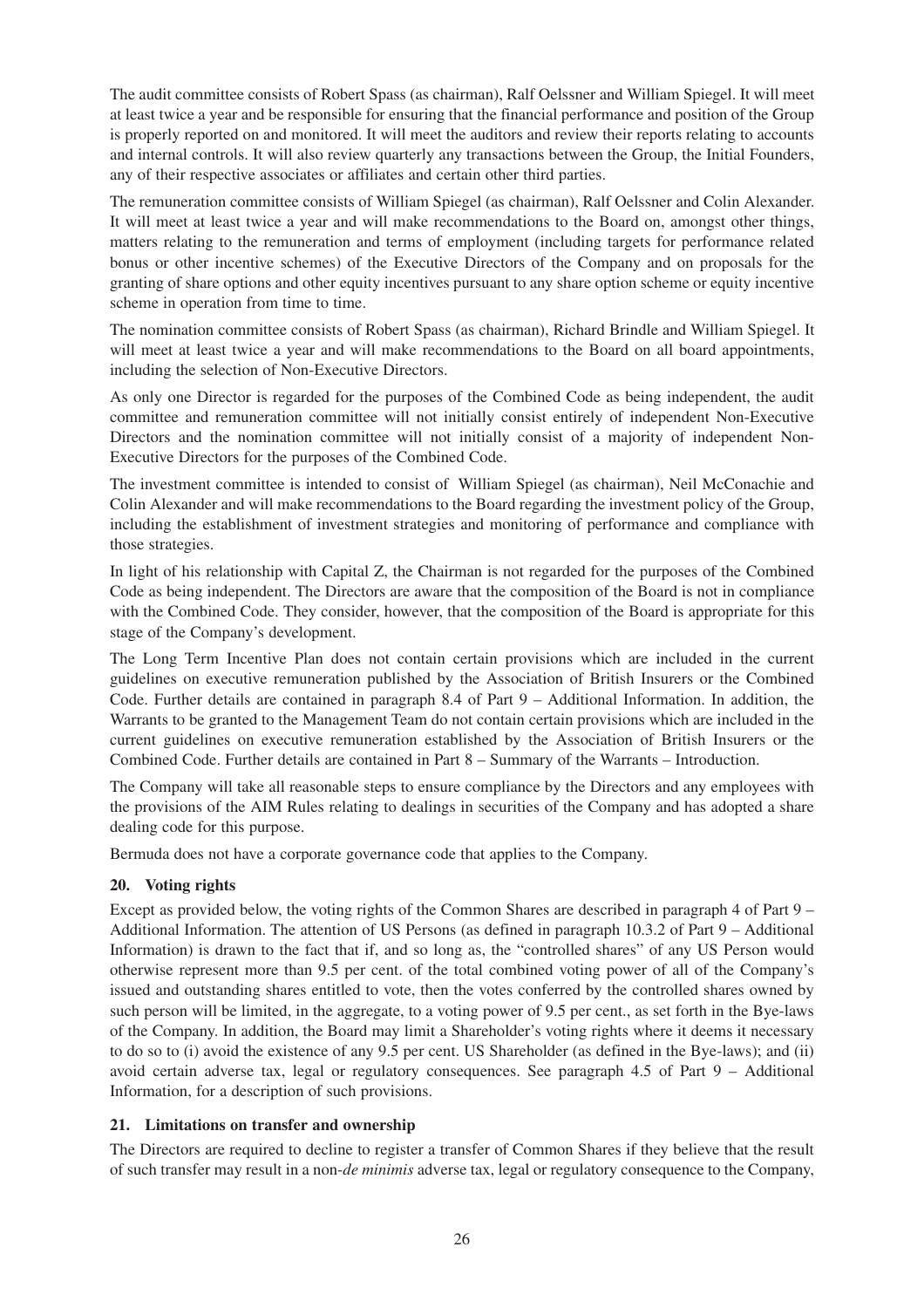the Insurer or any direct or indirect holder of Common Shares or its affiliates. Similarly, the Company is restricted from issuing or repurchasing Common Shares if the Board determines such issuance or repurchase may result in a non-*de minimis* adverse tax, legal or regulatory consequence to the Company, the Insurer or any direct or indirect holder of Common Shares or its affiliates. See paragraphs 4.4 and 4.7 of Part 9 – Additional Information for a description of such provisions.

# **22. Certain regulatory considerations**

The Insurer will be subject to Bermuda regulation under the Insurance Act and the regulations thereunder and be required to maintain a certain minimum level of liquid assets and capital and surplus. It is presently contemplated that neither the Company nor the Insurer will be admitted to do business in any jurisdiction in the US. It is presently intended that US business will be generated through intermediaries in compliance with the surplus lines law or in accordance with applicable statutory exemptions for non-admitted insurers and reinsurers. Accordingly, based on present intentions, neither the Company nor the Insurer expects to be subject to full licensing, solvency and market conduct regulation in the US but by virtue of the Insurer's projected status as an eligible or approved surplus lines insurer in various states in the US the Company will be required to comply with certain US laws and regulations. With respect to its reinsurance activities, based on present plans, neither the Company nor the Insurer expects to be subject to regulation in any state in the US. See Part 5 – Regulation and Monitoring for a further explanation of the regulatory environment in which the Group will operate.

# **23. Controller provisions**

Prospective Shareholders in the Company should note that if they, either alone or with their associates, subscribe for or acquire 20 per cent. or more of the Company's issued common share capital or are able to exercise or control the exercise of 20 per cent. or more of the voting power in the Company, they will be deemed to become a controller of Lancashire Marketing under FSMA and must obtain prior approval from the FSA. In order to obtain such approval, the prospective Shareholder will be required to provide information to the FSA and may be required to give it certain undertakings. Further, a Shareholder who acquires voting power of 20 per cent. or more and is affected by the operation of provisions in the Bye-laws concerning the restriction on US shareholders to no more than 9.5 per cent. voting power (see paragraph 4.5 of Part 9 – Additional Information) will be required to notify the FSA within 14 days of first becoming aware that it has acquired such voting power.

If a Shareholder fails to obtain such approval or fails to notify the FSA of having acquired control, the FSA may impose restrictions on such Shareholder's Common Shares, such as a restriction on the payment of dividends or the exercise of voting rights, and/or seek a court order for the sale of such shares. Furthermore, such Shareholder will be guilty of a criminal offence under section 191 of FSMA.

# **24. Taxation**

Information regarding UK taxation with regard to the Placing is set out in paragraph 10.1 of Part 9 – Additional Information. If a potential investor is in any doubt as to its tax position, such investor should contact its professional adviser immediately. The Group currently intends to operate in such a manner that, for tax purposes, it will not be considered to have, other than through Lancashire Marketing, a taxable presence in the UK.

Information regarding US taxation with regard to the Placing is set out in paragraph 10.3 of Part 9 – Additional Information. The Group currently intends to operate in such a manner that, for US federal income tax purposes, it will not be considered to be engaged in a US trade or business. Premium income attributable to insurance or reinsurance of US risks generally will be subject to an excise tax.

Bermuda currently does not impose taxes on the income or profit of companies such as the Company and the Insurer.

# **25. Further information**

Potential investors' attention is drawn to the additional information set out in Part 3 – Risk Factors to Part 10 – Depositary Interests: terms of Deed Poll.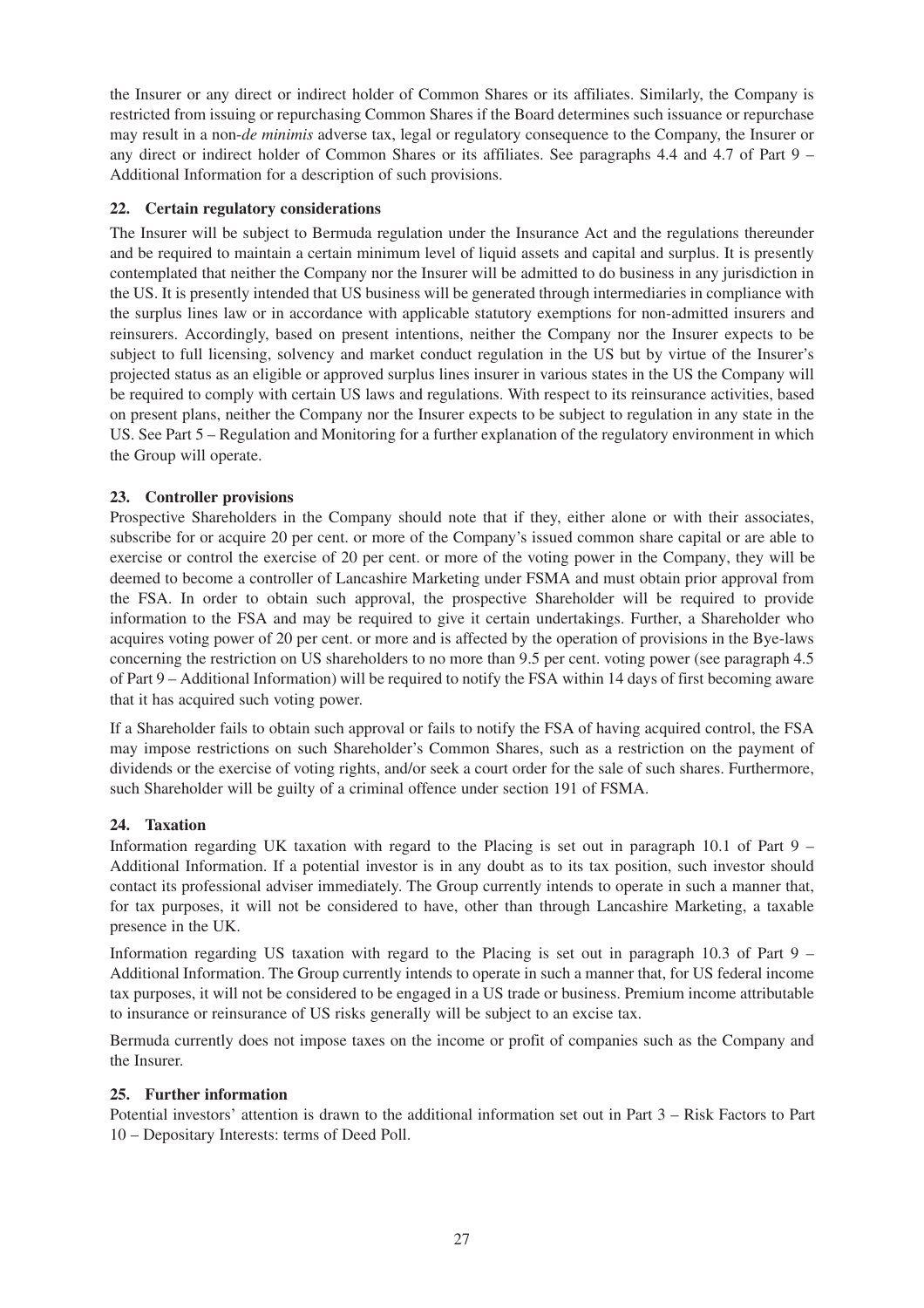# **PART 3**

# **RISK FACTORS**

*Potential investors should carefully consider the risks described below, in the light of the information in this document and their personal circumstances, before making any decision to invest in the Company. The risk factors summarised below are not intended to be exhaustive and are not intended to be presented in any assumed order of priority. If any of the risks described should actually occur, a significant or material adverse effect on the Group's business, results of operations and/or financial condition could occur and the Company could be materially affected. In such circumstances, the price of the Common Shares may fall and potential investors could lose all or part of their investment. Additional risks and uncertainties not presently known to the Directors, or which the Directors currently deem immaterial, may also have a material adverse effect on the Group.*

*References in the following Risk Factors to "insurance" shall (save where the context otherwise requires) be deemed to include reinsurance.*

#### **1. Risks relating to the Group and its industry**

#### 1.1 *Assumptions in the financial and stochastic models may not be accurate*

The projections contained in Part 7 – Illustrative Summary Consolidated Financial Projections of the Group and in paragraph 4 of Part 2 – Information on the Group are based on information projected by the Company's financial and stochastic models. Many of the assumptions used in these models are based on estimates by the Directors that have not been verified or audited by third parties and which, in certain cases, by their nature are not capable of verification or audit. The Illustrative Projections are solely for illustrative purposes and the Group's underwriting will be carried out on a dynamic basis responding to changes in market conditions and opportunities. It is, therefore, highly unlikely that the composition of the Group's underwriting portfolio will correspond to the Illustrative Projections. Accordingly, there can be no assurance that the actual results will be similar to the Illustrative Projections or that the Company will achieve a net profit.

Due to the impact of hurricanes Katrina, Rita and Wilma on the insurance industry and the consequent market dislocation in certain classes of insurance and reinsurance, projections are subject to additional uncertainty. There is a divergence of views among market participants concerning the outlook for the industry. The assumptions adopted by the Directors in the financial and stochastic models may differ in material respects from those of other industry participants or commentators.

The Directors' estimates of future losses incurred in relation to insurance contracts are based on reviews of historical data and their own experience and judgement. These estimates are based on long-term trends of insurance losses and, in some cases, the Directors' estimates of appropriate prudence margins. Their estimates may fail to take account of short- or long-term cyclical or other trends, or of potential correlations between loss events affecting different classes of business. Investors should refer to the principal bases and assumptions set out in Part 7 – Illustrative Summary Consolidated Financial Projections of the Group and also Forward-looking statements on page 3 of this document.

#### 1.2 *Limited operating history of the Group*

The Group is comprised of newly incorporated commercial entities which have not yet commenced business and have no history of operations or financial history. Although the initial capital, premiums and investment earnings of the Group will provide a pool of resources which the Directors expect to be sufficient to cover loss payments, the ultimate claims experience of the Group cannot be predicted with any certainty. Insurance and reinsurance risks assumed by the Group may leave it exposed to claims in excess of premiums and investment income, resulting in a demand on its capital base, and there can be no assurance that losses exceeding its total resources will not occur. While the Group's expected premium levels and expected terms of insurance and reinsurance contracts are intended to yield favourable results, there can be no assurance that the Group will be successful.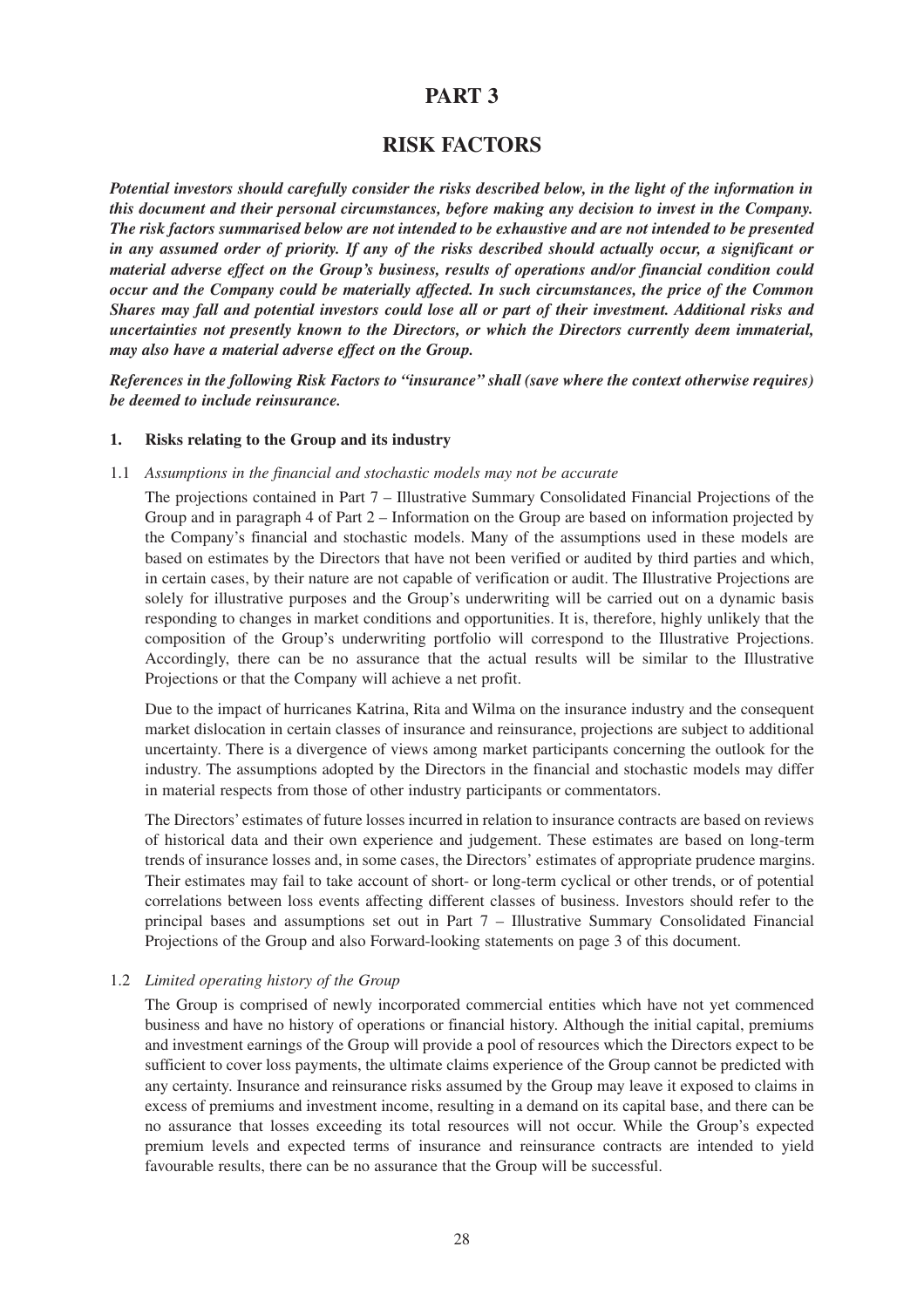Companies in their initial stages of development, such as those which comprise the Group, present substantial business and financial risks and may suffer significant losses. The Group must successfully develop business relationships, establish operating procedures, hire staff, install information management and other systems, establish facilities, obtain licences and procure necessary customary insurance, as well as take other steps necessary to conduct its intended business activities. It is possible that the Group may not be successful in implementing its business plan or in completing the development of the infrastructure necessary to run its business.

## 1.3 *Control systems may prove inadequate*

The Directors believe that the Group will on Admission have appropriate underwriting, claims, reserving and financial and management controls in place. However, some of the systems and processes are in the process of implementation and/or further development and, therefore, remain untested. Any disruption in the development of these systems or processes, or issues that emerge in relation to their implementation, may result in the Group incurring additional costs and may negatively impact the Group's ability to execute its strategy and to analyse in a timely and efficient manner its financial and other business information, and may ultimately have a material adverse effect on the Group.

In the event that any employee or Director of a member of the Group undertakes unauthorised underwriting activities on behalf of the Group beyond the contemplated scope of the Group's business, this would change the anticipated risk profile of the Group and could have a material adverse effect on the Group.

Whilst the Directors believe the Group will, on Admission, have in place appropriate protections against fraud, theft, misuse of funds, money laundering or other unauthorised or criminal activities, such systems may prove inadequate. In the event that the Group is subject to such activities and such systems prove inadequate this may lead to a material adverse effect on the Group.

### 1.4 *The Insurer may not obtain or maintain its desired financial strength rating*

Third-party credit rating agencies assess and rate the claims-paying ability of insurers and reinsurers based upon criteria established by the rating agencies. The claims-paying ability ratings assigned by rating agencies to insurance and reinsurance companies represent independent opinions of financial strength and ability to meet policyholder or other obligations, but are not directed toward the protection of investors. Insureds and intermediaries use these ratings as one measure by which to assess the financial strength and quality of insurers and reinsurers. These ratings are often a key factor in the decision by an insured or an intermediary on whether to place business with a particular insurance or reinsurance provider. The Company has applied to A.M. Best and A.M. Best has indicated that the Insurer meets the standards of an indicative "A-" financial strength rating and that (subject to receipt of necessary funding) the Insurer will be granted an "A-" financial strength rating as a new business. Many insureds, cedants and intermediaries maintain a listing of acceptable insurers or reinsurers, generally based upon credit ratings, and an "A-" financial strength rating is the minimum rating normally acceptable for these insureds, cedants and intermediaries to include a particular insurer or reinsurer on such a list. Should A.M. Best be unable or unwilling for any reason to grant the initial "A-" financial strength rating to the Insurer after the Group has demonstrated to A.M. Best the receipt of necessary funds, it is likely that the Common Shares would be suspended and the Company may seek to return the net proceeds of the Placing to Shareholders.

The Group's performance will be monitored by A.M. Best on a regular basis and any material deviation from the Group's business plan could lead to a ratings downgrade or placing on a negative credit watch. A ratings downgrade or placing of the Insurer on negative credit watch by A.M. Best or another rating agency could have an adverse effect on the Group's ability to write business generally and/or the Group's ability to write in certain classes of business. Failure to qualify for inclusion on lists of acceptable insurers or reinsurers would seriously reduce the volumes of business presented to the Group's underwriters. A downgrade or placing of the Insurer on negative credit watch could, therefore, result in a substantial loss of business as insureds, cedants and brokers that place business with the Group might move to other insurers and reinsurers with higher credit ratings or insist on less favourable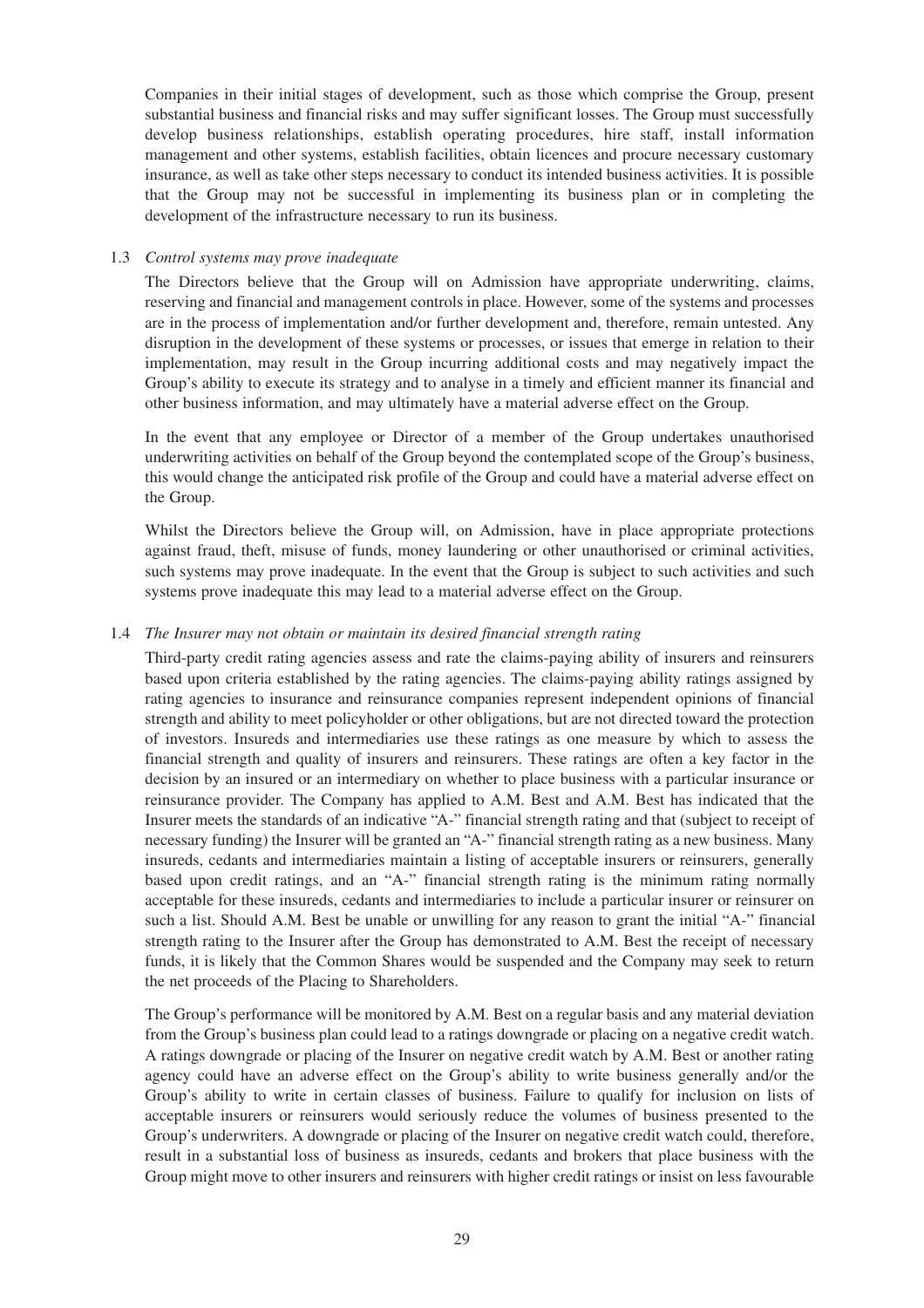terms as a condition of continuing to do business with the Group. A credit rating downgrade might also give rise to a right of termination or amendment to any credit facilities the Company may have or reinsurance contracts placed with the Group or under which the Group is reinsured.

Certain market participants have indicated that certain third party credit rating agencies have increased (and may further increase) the levels of capital they require an insurer or reinsurer to hold in order to maintain a certain credit rating. Such changes could result in the Group having to raise additional capital in order to maintain its credit rating, or, should the Group not raise such additional capital, could result in a downgrade of its credit rating, and could have a material adverse effect on the Group.

## 1.5 *Dependence on key personnel*

The Insurer's underwriting will be carried out by a small underwriting team. The Company has identified further potential personnel. The Group's future success is substantially dependent on the recruitment and continuing contributions of its Directors, senior management, underwriters and other key personnel and its ability to continue to attract, motivate and retain the services of suitable personnel. The loss (whether temporary or permanent) of the services of any of the Company's Directors, senior management, underwriters or other key personnel, particularly in the initial stages of the Group's existence, could have a material adverse effect on the Group's business. While the Group has entered into and may enter into employment contracts or letters of appointment with such key personnel, the retention of their services cannot be guaranteed. In addition, the Initial Founders have not made any commitment to maintain representation on the Board or to provide any assistance beyond the fiduciary duties of the Board members.

The Company's proposed location in Bermuda may be an impediment to attracting and retaining experienced personnel. Under Bermuda law, non-Bermudians (other than any spouses of Bermudians or holders of permanent residency certificates) may not engage in any gainful occupation in Bermuda without the specific permission of the Bermuda government. Such permission may be granted or extended upon an employer showing that, after proper public advertisement, no Bermudian, spouse of a Bermudian or individual holding a permanent resident certificate is available who meets the minimum standards for the advertised position. The Bermuda government has a policy that places a six year term limit on individuals with work permits, subject to certain exemptions for key employees and persons holding positions recognised as key occupations where the particular business has a significant physical presence in Bermuda. A list of categories recognised as key occupations has recently been issued. Businesses may request that holders of posts in such categories be exempted from the term limits on work permits. None of the Company's senior management team expected to be based in Bermuda are expected to be Bermudian, and all such persons are expected to be working in Bermuda under work permits with expiry dates. While the Directors are not currently aware of any reasons why the work permits for these officers and employees might not be issued or renewed, there can be no assurance that these work permits will be issued or, after issue, renewed as required by the Company.

# 1.6 *The track records of Richard Brindle and Syndicates 488 and 2488 are not indicative of future performance*

This document contains details of Richard Brindle's (the Company's Chief Executive Officer and Chief Underwriting Officer) previous experience and underwriting track record. In particular it contains details of the historical performance of Syndicates 488 and 2488 managed by Charman Underwriting Agencies during the period when Richard Brindle was underwriting their business. It is likely that market conditions prevailing now will differ from those prevailing in the past and the business underwritten by the Group will not correspond to the underwriting by such syndicates. Information on such previous performance is not intended as, and under no circumstance should be construed as, a prediction of the Group's likely performance or the return that might be realised on an investment in the Company. There can be no assurance that Richard Brindle will be able to deliver the same level of performance in the future. This information is included solely as an indication of, and to provide a basis for evaluation of, the depth of Richard Brindle's experience and the extent of his qualifications.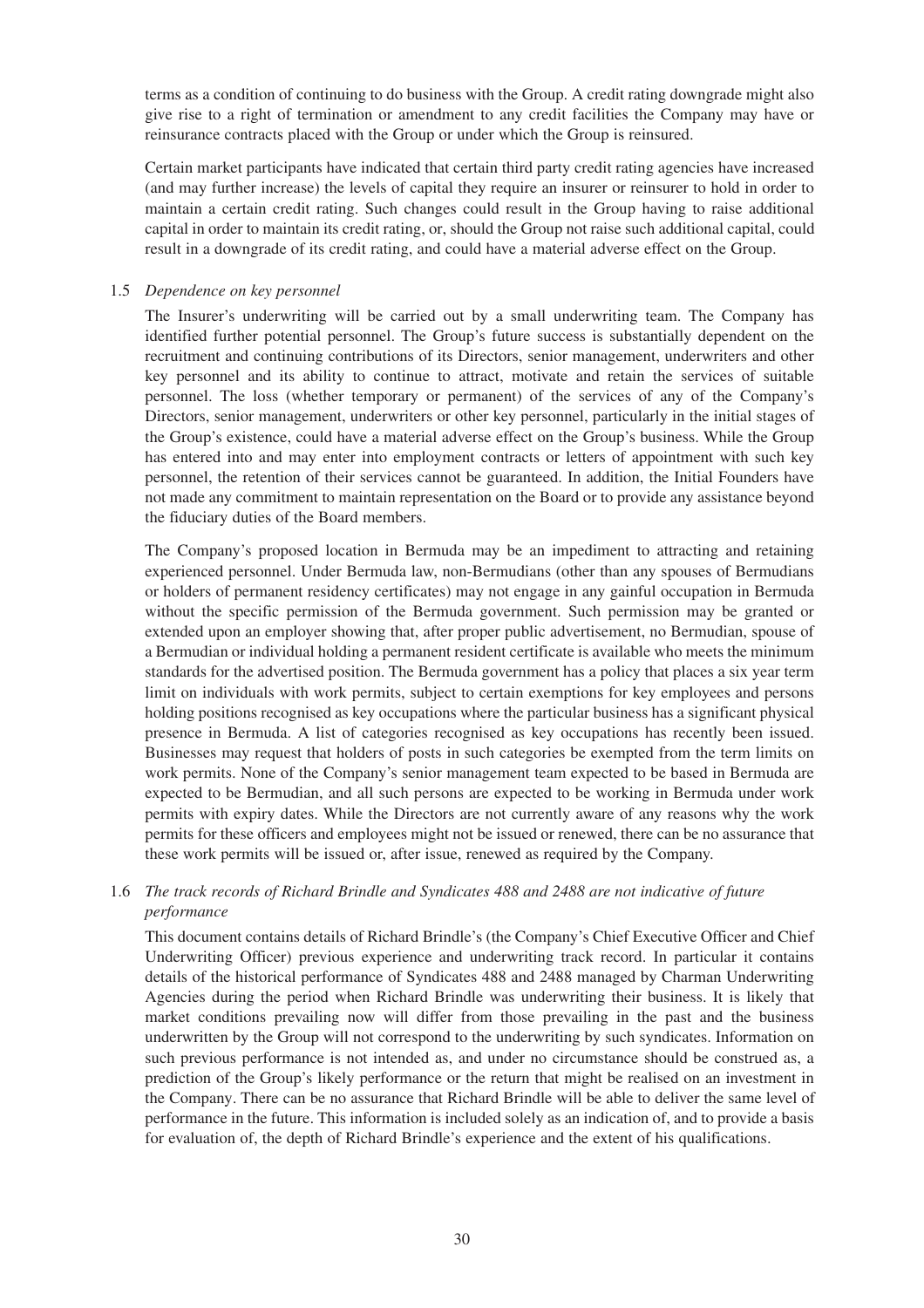# 1.7 *Competition within the industry may make profitable pricing difficult*

The insurance and reinsurance industry is highly competitive. The Group may find itself in competition with other insurers and reinsurers that may have an established position in the market and/or greater financial, marketing and management resources available to them. Competition in the types of business that the Group may underwrite is based on many factors, including premiums charged and other terms and conditions agreed, services provided, financial strength ratings assigned by third-party credit rating agencies, speed of claims payment, reputation, perceived financial strength and experience in the line of business to be written. Increased competition could result in fewer submissions, lower premium rates or less favourable policy terms and conditions, which could adversely affect the Group's growth and profitability. Premium levels may be adversely affected by increases in insurance industry capacity, increases in reinsurance capacity, reduction of prices in response to favourable loss experience, the pricing of underlying direct coverages and other factors, any of which could develop in a relatively short period of time. The Company cannot predict the extent to which competition from new companies or existing competitors raising capital could mitigate anticipated increases of premium rates following hurricanes Katrina, Rita and Wilma. There is a divergence of views among market participants on the likely duration and extent of anticipated rate improvements. Whilst the Directors anticipate that rates will reduce and thus become less attractive from 2008, there can be no assurance that this will not occur sooner.

Other insurers and non-insurance companies that may have greater experience or financial resources may offer alternative risk transfer products that compete with the insurance products that may be offered by the Group. The extent to which such alternative risk transfer products may affect the demand for the Group's products or the risks that may be available for the Group to consider underwriting is unpredictable.

#### 1.8 *The Group may fail to obtain new insurance or reinsurance business*

The Group may fail to obtain new insurance or reinsurance business at the desired rates. There can be no assurance that business will be available to the Group on terms or at a pricing that it considers to be attractive, nor can there be any assurance that if such terms or pricing exist initially, they will continue.

# 1.9 *The failure of any of the loss limitation methods employed by the Group could have a material adverse effect on the Group's financial condition or its results of operations*

The Group will seek to limit its exposure to insurance and reinsurance losses through a number of loss limitation methods including internal risk management and security procedures as well as through the purchase of outwards reinsurance protection. The Directors intend that the Group's underwriting processes will include the setting and monitoring of underwriting guidelines and the monitoring and control of risks written. Underwriting is a matter of judgement involving important assumptions about matters that are inherently unpredictable and beyond the Group's control and for which historical experience and probability analysis may not provide sufficient guidance.

Various provisions of the policies which the Directors anticipate will be written by the Insurer, such as limitations or exclusions from coverage or choice of forum, may not be enforceable in the manner the Directors intend due to, among other things, disputes relating to coverage and choice of legal forum.

Notwithstanding the risk mitigation and underwriting controls employed, one or more catastrophic or other loss events or a greater frequency of losses than expected could result in claims that substantially exceed the Group's expectations, which could have a material adverse effect on its financial condition or results of operations, possibly to the extent of eliminating the Group's shareholders' funds and statutory surplus.

There can be no assurance that outwards reinsurance or retrocession will be available to the Insurer in the future, or that it will be available on terms or at a cost deemed by the Insurer to be appropriate or acceptable (including as to its accounting and regulatory treatment) or from entities with satisfactory credit-worthiness.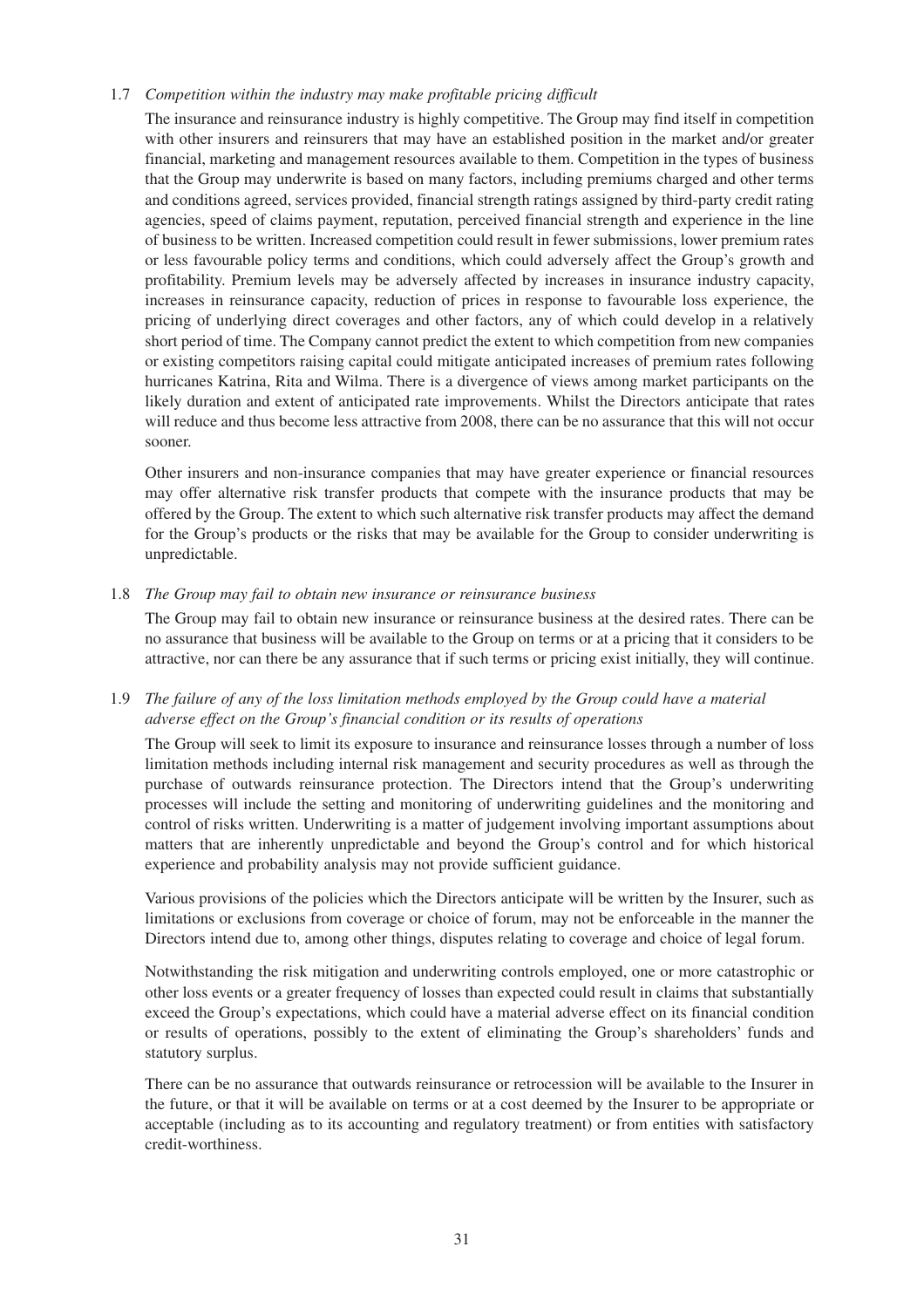#### 1.10 *Cyclicality of insurance business may produce significant fluctuations*

The insurance and reinsurance business has historically been a cyclical industry, with significant fluctuations in operating results due to competition, catastrophic events, general economic and social conditions and other factors. This cyclicality has produced periods characterised by intense price competition due to excess underwriting capacity as well as periods when shortages of capacity permitted favourable premium levels. In addition, increases in the frequency and severity of losses suffered by insurers can significantly affect these cycles. The Group can be expected to suffer the effects of such cyclicality. It is difficult to predict the timing of such events with certainty or to estimate the amount of loss that any given event will generate.

# 1.11 *Underwriting of insurance risks can be volatile and losses may be incurred*

The underwriting of insurance risks is, by its nature, a high risk business. Earnings can be volatile and losses may be incurred which would have the effect of reducing shareholders' funds. The Directors intend that the Group's underwriting will be focused on low frequency, high severity losses worldwide. The Group's results will be subject to unpredictable and potentially multiple losses.

The results of participants in the insurance industry worldwide vary widely as do the results of insurers operating within the Bermudian insurance market. Even if the Bermudian insurance market makes an overall profit, some individual insurers or lines of business may incur losses. The past results of the market are an historical record and may not necessarily be a reliable guide to future prospects. Previously profitable business may subsequently become unprofitable; the nature of business written may change; reserves created against future claims may prove to be inadequate; an insurer's reinsurance programme may be insufficient and/or its reinsurers may fail.

It is inherent in the nature of the underwriting business that it is difficult to forecast short-term trends or returns in a single year. If its underwriters fail to assess accurately the risks underwritten or if events or circumstances cause their risk assessment to be incorrect, the Group may not charge appropriate premiums and this could have a material adverse effect on the results of its operations.

A single event could result in significant losses across multiple classes of business.

# 1.12 *If actual claims exceed the Group's claim reserves, the financial condition and results of operations of the Group could be significantly adversely affected*

The Group's financial condition and results of operations will be affected by its ability to assess accurately the potential losses associated with the risks that it insures and reinsures. To the extent actual claims exceed the Group's expectations, it will be required to recognise immediately the less favourable experience. This could cause a material increase in the Group's liabilities and a reduction in its profitability, including an operating loss and reduction of capital.

The Insurer will be required to maintain reserves to cover its estimated ultimate liability for claims (including claims handling expenses) with respect to reported and unreported claims incurred at the end of each accounting period (net of estimated related salvage and subrogation claims and reinsurance recoverables). These reserves will be estimated using actuarial and statistical projections based on the Group's expectations at that time of the ultimate settlement and administration of claims. These expectations will be derived from facts and circumstances then known, predictions of future events, estimates of future trends in claims severity and other variable factors such as inflation and new concepts of liability. As additional information is developed, it will be necessary to revise estimated potential claims and therefore the Group's reserves. The inherent uncertainties of estimating claim reserves are exacerbated for reinsurers by the significant periods of time that often elapse between the occurrence of an insured loss, the reporting of the loss to the primary insurer and, ultimately, to the reinsurer, and the primary insurer's payment of that loss and subsequent indemnification by the reinsurer. Establishing an appropriate level of claim reserves is an inherently uncertain process. Accordingly, actual claims and claim expenses paid will likely deviate, perhaps substantially, from the reserve estimates reflected in the Group's consolidated financial statements.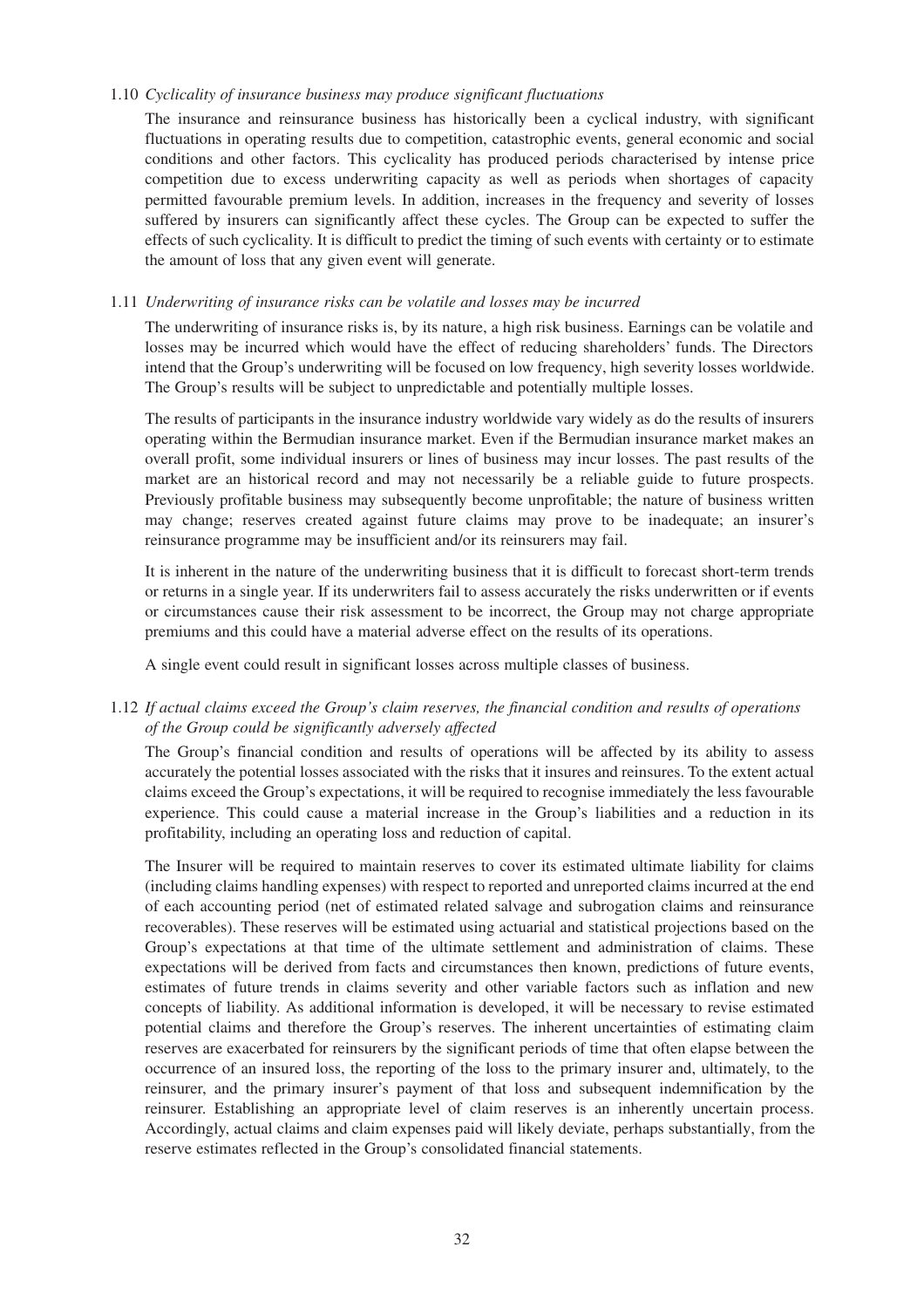If the Group's claim reserves are determined to be inadequate after taking into account outwards reinsurance coverage, it will be required to increase claim reserves at the time of such determination with a corresponding reduction in the Group's net income in the period in which the deficiency is rectified. This could have a material adverse effect on the Group. In addition, claim reserves may prove to be inadequate in the event that outwards reinsurance were to become uncollectable. The Group may be forced to fund its obligations by liquidating investments unexpectedly in unfavourable market conditions or by raising funds at unfavourable costs. It is possible that claims in respect of events that occur could exceed the Group's claim reserves and have a material adverse effect on the Group.

# 1.13 *The Group depends on brokers to distribute its products, and the loss of business provided by brokers could adversely affect it*

The Group will be dependent upon brokers to distribute its products. Brokers are independent and, therefore, no broker is committed to recommend or sell the products of the Group. Accordingly, the Group's relationships with brokers distributing its products will be important, and any failure, inability or unwillingness of brokers to distribute the Group's products could have a material adverse affect on the Group.

#### 1.14 *The Group is exposed to the credit risk of its brokers*

In accordance with industry practice, the Group will generally pay amounts owed on claims under its insurance and reinsurance contracts to brokers, and these brokers, in turn, will pay these amounts over to the clients that have purchased insurance or reinsurance from the Group. If a broker fails to make such a payment, it is possible that the Group will be liable to the client for the deficiency because of local laws or contractual obligations. Likewise, in certain jurisdictions, when the insured or ceding insurer pays premiums for these policies to brokers for payment over to the Group, these premiums might be considered to have been paid and the insured or ceding insurer will no longer be liable to the Group for those amounts, whether or not the Group has actually received the premiums from the broker. Consequently, the Group will assume a degree of credit risk associated with brokers around the world with respect to most of its insurance and reinsurance business.

#### 1.15 *The Group is subject to the credit risk of its reinsurers and to availability of reinsurance*

The Group will follow the customary insurance practice of reinsuring and retroceding with other insurance and reinsurance companies a portion of the risks under the insurance and reinsurance contracts that it writes. These reinsurance and retrocession arrangements should protect the Group against the severity of losses on individual claims and unusually serious occurrences in which a number of claims produce an aggregate extraordinary loss. The amount of coverage purchased will be determined by the Group's risk strategy together with the price, quality and availability of such coverage. Coverage purchased for one year will not necessarily conform to purchases for another year. There can be no assurance that the Group will be able to obtain reinsurance or to enter into retrocession arrangements at a price, quality or in respect of amounts which the Group requires. There can be no assurance that the Group's outwards reinsurance or retrocession protection will be sufficient for all eventualities.

Although reinsurance will not discharge the Insurer from its primary obligation to pay under an insurance policy for losses insured, or under a reinsurance agreement for losses assumed, reinsurance does make the assumed reinsurer or retrocessionaire liable to the Group for the reinsured or retroceded portion of the risk. Collectability of reinsurance and retrocessions is dependent upon the solvency of reinsurers and their willingness to make payments under the terms of reinsurance or retrocession agreements. A reinsurer's insolvency or inability or unwillingness to make payments under the terms of a reinsurance or retrocession arrangement could have a material effect on the Group. The ultimate level of outwards reinsurance cover obtained by the Insurer will depend on a number of factors, including the Group's assessment of the level of reinsurance cover appropriate at the time such cover is sought in light of capacity, pricing, terms and conditions and the actual portfolio of risks assumed by the Insurer, and any projections in this document of the amount of outwards reinsurance cover to be obtained by the Insurer are for illustrative purposes only.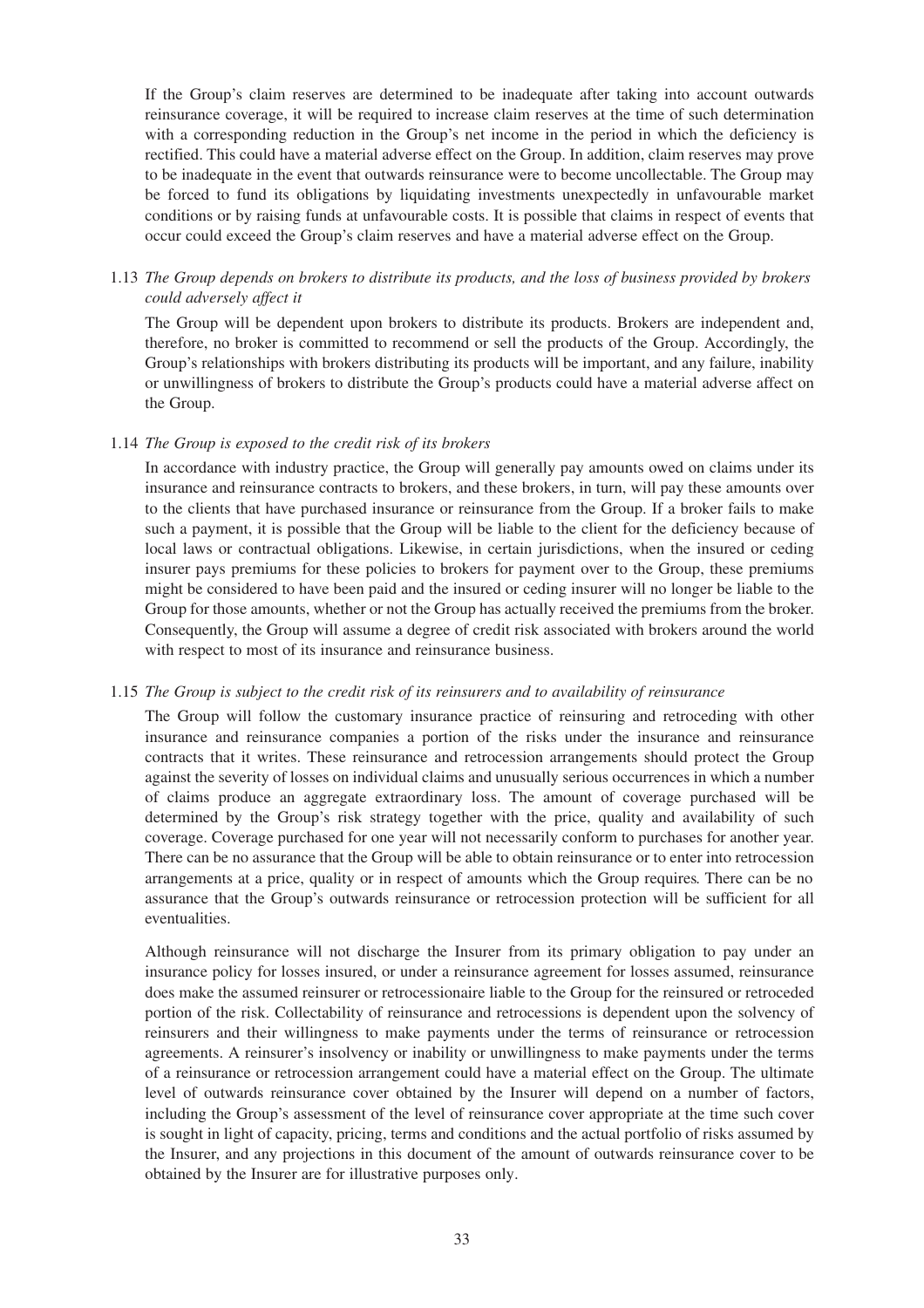1.16 *Changes to the regulatory systems or loss of permits or licences under which the Group operates or breach of regulatory requirements by the Group could have a material adverse effect on its business*

Because the Company and the Insurer are incorporated in Bermuda, they will be subject to changes of law or regulation in that jurisdiction which may have an adverse impact on their operations, including imposition of tax liability or increased regulatory supervision. In addition, the Company and the Insurer will be exposed to changes in the political environment in Bermuda. The Bermuda insurance and reinsurance regulatory framework has recently become subject to increased scrutiny in many jurisdictions, including in the US and in various states within the US.

The Group's ability to conduct insurance and reinsurance business in different countries generally will require the holding and maintenance of certain licences, permissions or authorisations, and compliance with rules and regulations promulgated from time to time in these jurisdictions. A principal exception to this is with respect to reinsurance in the US. For reinsurance there are no US licences required, although the Group will, in common with other non-US reinsurers, be required to post letters of credit or establish other security in order to enable US cedants to take financial statement credit for ceded liabilities.

A failure to comply with rules and regulations in a jurisdiction could lead to disciplinary action, the imposition of fines or the revocation of the licence, permission or authorisation necessary to conduct the Group's business in that jurisdiction, which could have a material adverse effect on the continued conduct of business in a particular jurisdiction. Among other things, insurance laws and regulations applicable to members of the Group may:

- require the maintenance of certain solvency levels;
- regulate transactions undertaken, including transactions with affiliates and intra-group guarantees;
- in certain jurisdictions, restrict the payment of dividends or other distributions; or
- require the disclosure of financial and other information to regulators.

In the US, generally, only the first and last of the above requirements would apply to the Group.

With respect to insurance business, the Insurer has applied for listing with the IID, which in this case will enable the Insurer to write surplus lines insurance in 18 states of the US. The Insurer also intends to submit individual applications for surplus lines eligibility in the remaining states. Listing with the IID is expected on 1 January 2006, with surplus lines approvals in other states to follow on a gradual basis throughout approximately the next 18 months. Whilst at this point there is no reason to believe the Insurer will not receive approval from the IID or the other states, surplus lines approval, though likely, cannot be assured. If the Insurer should fail to obtain surplus lines approval from the IID or the remaining states, it could not commence underwriting in such states on a surplus lines basis until approval is obtained. In the meantime, until such approvals are obtained, any insurance business in those states will be written only in accordance with available statutory exemptions for non-admitted insurers.

It is nonetheless possible that insurance regulators in the US or elsewhere may review the activities of the Insurer and claim that the Insurer is subject to such jurisdiction's licensing requirements, although the Directors believe it unlikely under the circumstances, assuming the Insurer complies with applicable laws regarding non-admitted business in each jurisdiction. Having to meet such requirements, however, could materially and adversely affect the Insurer's results of operations. Alternatively, any necessary changes to operations could subject the Insurer to taxation in the US.

Effecting or carrying out contracts of insurance in the UK requires authorisation to do so under the FSMA. Lancashire Marketing has been authorised by the FSA as an insurance intermediary, subject to the receipt of certain information, which Lancashire Marketing intends to submit to the FSA immediately following Admission. However, it is not currently intended that any member of the Group will be authorised to carry out or effect insurance contracts in the UK. Consequently, in the event that any member of the Group does, whilst not authorised to do so, effect or carry out contracts of insurance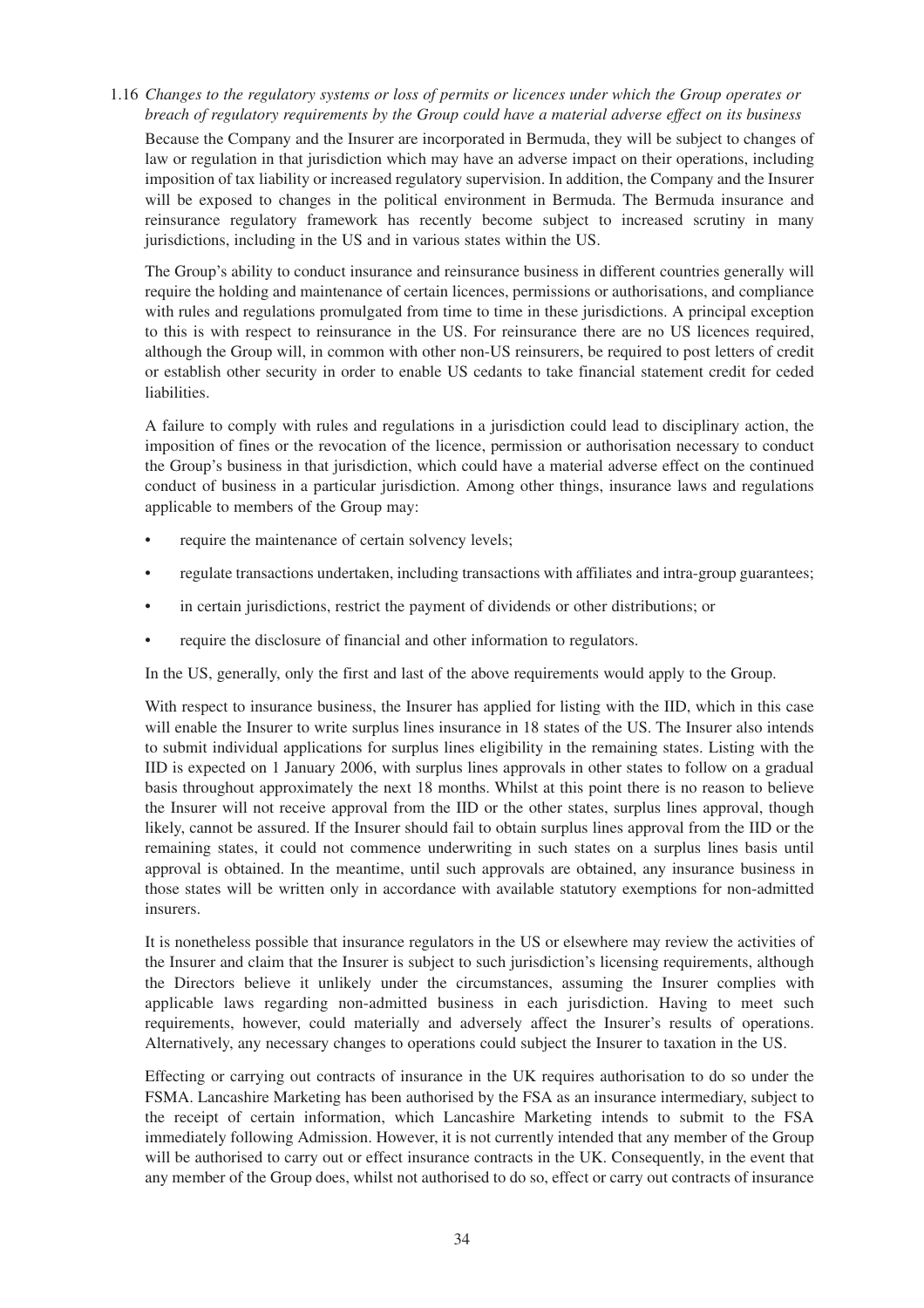in the UK, this may expose members of the Group and their directors to potential civil and criminal liability. Further, any contract made by the Insurer whilst not authorised by the FSA when it should have been will be unenforceable against the other party unless the relevant English court otherwise allows. Were this to occur, this could have a material adverse effect on the Group.

In recent years, the insurance industry in the US, the UK, Europe and other markets in which the Group will operate has been, and is in the future likely to be, subject to increased scrutiny by regulatory bodies. This scrutiny has led to changes in certain legal and regulatory provisions which govern the operations of the Group, and it can be expected that further reviews and changes to applicable laws and regulations will occur in the future. The Group cannot predict the effect that any proposed or future law or regulation may have on the financial condition or results of operations of the Group. It is possible that the Group or any of its subsidiaries may be adversely affected by changes in applicable laws or regulations or in their interpretation or enforcement.

In particular, changes in regulatory capital requirements in the US, the UK or Bermuda would impact upon the level of capital reserves required to be maintained by individual Group entities or by the Group as a whole.

1.17 *The terms of the credit facilities available to the Group may impose restrictions on operations, and may restrict growth, result in a competitive disadvantage or adversely affect its ability to conduct business*

The terms of the credit facilities available from time to time to the Group may contain operating and financial covenants. Any such covenants may reduce the Group's flexibility to respond to changing business and economic conditions, including increased competition in the insurance industry, and/or may prevent the Group from expanding the business.

1.18 *The Group may require additional capital in the future, which may not be available or may only be available on unfavourable terms*

The Group's future capital requirements will depend on many factors, including any changes to capital requirements imposed by regulators or third-party credit rating agencies (in order to maintain a particular financial strength rating) and the Group's ability to write new business and to establish premium rates and reserves at levels sufficient to cover losses and maintain the rating and solvency levels. To the extent that current capital and the funds generated by the Placing and Debt Financing are insufficient to fund future operating requirements including the maintenance of an appropriate financial strength rating, the Group may need to raise additional funds through financings or curtail its growth. Any equity or debt financing, if available at all, may be on terms that are not favourable to the Group. In the case of equity financings, dilution to the Company's Shareholders could result, and in any case such securities may have rights, preferences and privileges that are senior to those of the Common Shares. If the Group cannot obtain adequate capital on favourable terms or at all, its business, financial condition or operating results could be adversely affected.

#### 1.19 *The effect and duration of TRIA is uncertain*

TRIA requires the Group in certain circumstances to offer coverage against acts of terrorism to US insureds. TRIA also imposes various administrative and record-keeping obligations on the Group. In exchange, the US government is required to reimburse insurers for losses arising out of certain terrorist acts in accordance with the terms of TRIA. However, no terrorist events have yet occurred that would trigger TRIA, so there remains considerable uncertainty as to how TRIA would operate in practice. If in the event of a qualifying terrorist attack the US government did not provide reimbursement to the Group in accordance with the Group's expectations, the financial results of the Group could be detrimentally impacted. The US Senate and the House of Representatives have approved different versions of legislation that would extend some form of TRIA protection beyond its current expiry date of 31 December 2005, but as yet no extension of TRIA has been formally approved.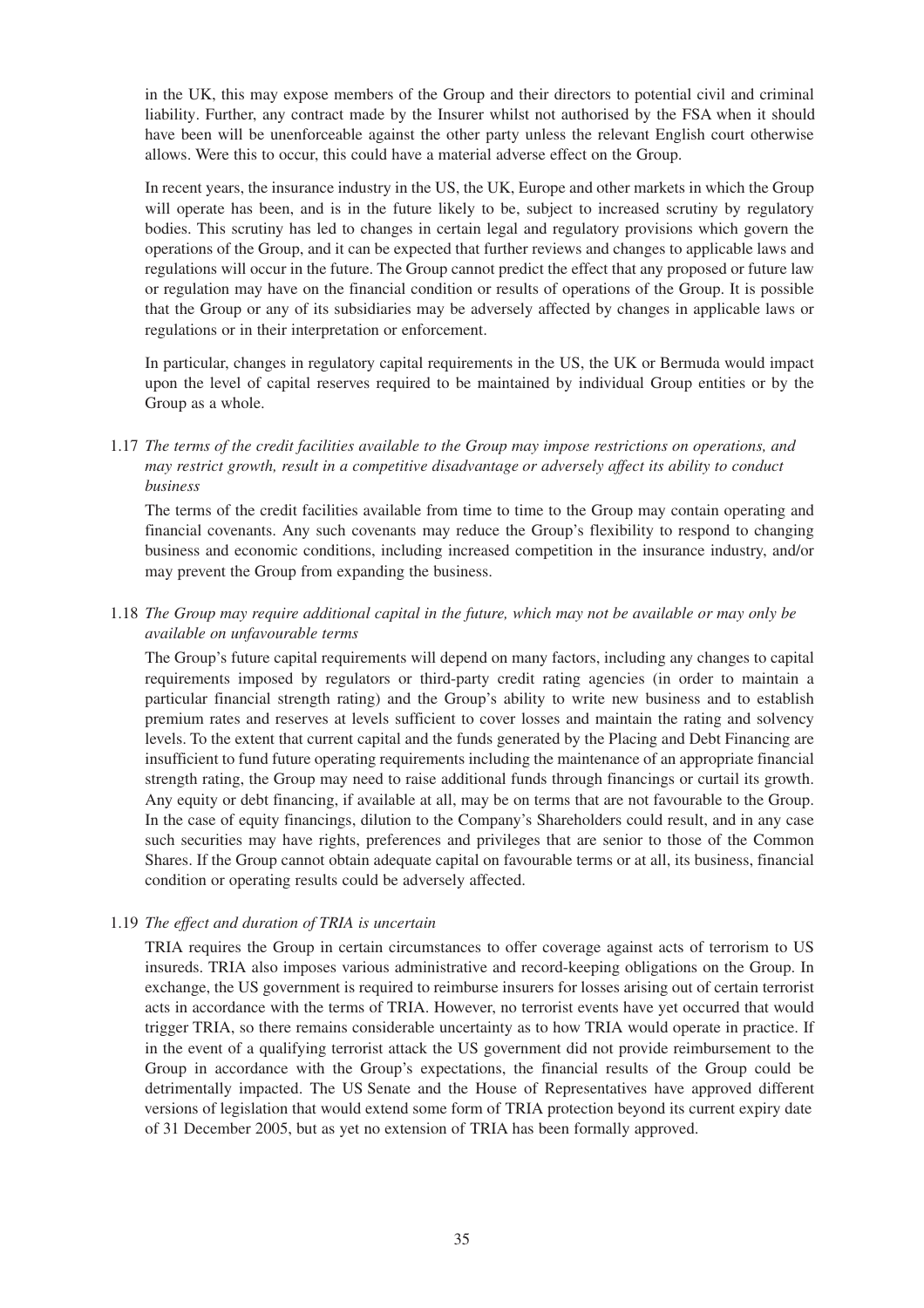#### 1.20 *Sensitivity to adverse economic, political and market factors*

The markets in which the Group offers its services are directly affected by many national and international factors that are beyond its control. Any one of the following factors, among others, may cause a substantial decline in the financial markets in which the company offers its services: legislative and regulatory changes; economic and political conditions in Bermuda, the UK, the US, continental Europe and elsewhere in the world; concerns about terrorism and war; the level and volatility of equity, property and commodity markets; the level and volatility of interest rates and foreign currency exchange rates and concerns over inflation and changes in institutional and consumer confidence levels. In recent years, the financial markets have been adversely affected by acts of war, terrorism and other armed hostilities. They have also been affected by natural disasters. Uncertain economic prospects or declines in investment markets for the foregoing reasons could adversely affect the profitability of the Group.

### 1.21 *Loss of business reputation or negative publicity*

The Group is vulnerable to adverse market perception since it operates in an industry where integrity and customer trust and confidence are paramount. In addition, any negative publicity (whether well founded or not) associated with the business or operations of the Group could result in a loss of clients and/or business. Accordingly, any mismanagement, fraud or failure to satisfy fiduciary responsibilities, or the negative publicity resulting from such activities or any allegation of such activities, could have a material adverse effect on the Group.

### 1.22 *Exposure to litigation*

The extent and complexity of the legal and regulatory environment in which the Group operates and the products and services the Group offers mean that many aspects of the business involve substantial risks of liability. Any litigation brought against the Group in the future could have a material adverse effect on the Group. The Group's insurance may not necessarily cover any of the claims that clients or others may bring against the Group or may not be adequate to protect it against all the liability that may be imposed.

In addition, litigation may have a material adverse effect upon the Group's business in that legal decisions may expand the scope of legal liabilities, which in turn could increase the amount of claims which have to be paid by the Group, thereby reducing profits and profit commission to the Group.

The Group may be involved in litigation against third parties in the normal course of business and the probable outcome of all such litigation may be taken in the assessment of the Group's liabilities. If the outcome of such litigation is incorrectly estimated, the Group's results could be negatively affected.

#### 1.23 *Exposure to coverage disputes*

There can be no assurance that various provisions of the Group's insurance policy forms and reinsurance contracts, such as limitations on, or exclusions from, coverage, will be enforceable in the manner intended. Disputes relating to coverage and choice of legal forum can be expected to arise, as a result of which the Group may incur losses beyond those that it contemplated would be incurred pursuant to its reinsurance contracts or insurance policies.

#### 1.24 *Reliance on third party service providers and IT systems*

The Group will be reliant on third parties for the provision of important services it needs to run its business including in relation to finance and underwriting systems and processes, IT infrastructure, claims management and investment management services. If any of these service providers should fail to perform to the necessary level this may severely impact the business of the Group and its IT systems. The Group will require complex and extensive IT systems to run its business. A delay in establishing these IT systems could lead to a delay in the implementation of the Group's business plan and could have a material adverse effect on the Group.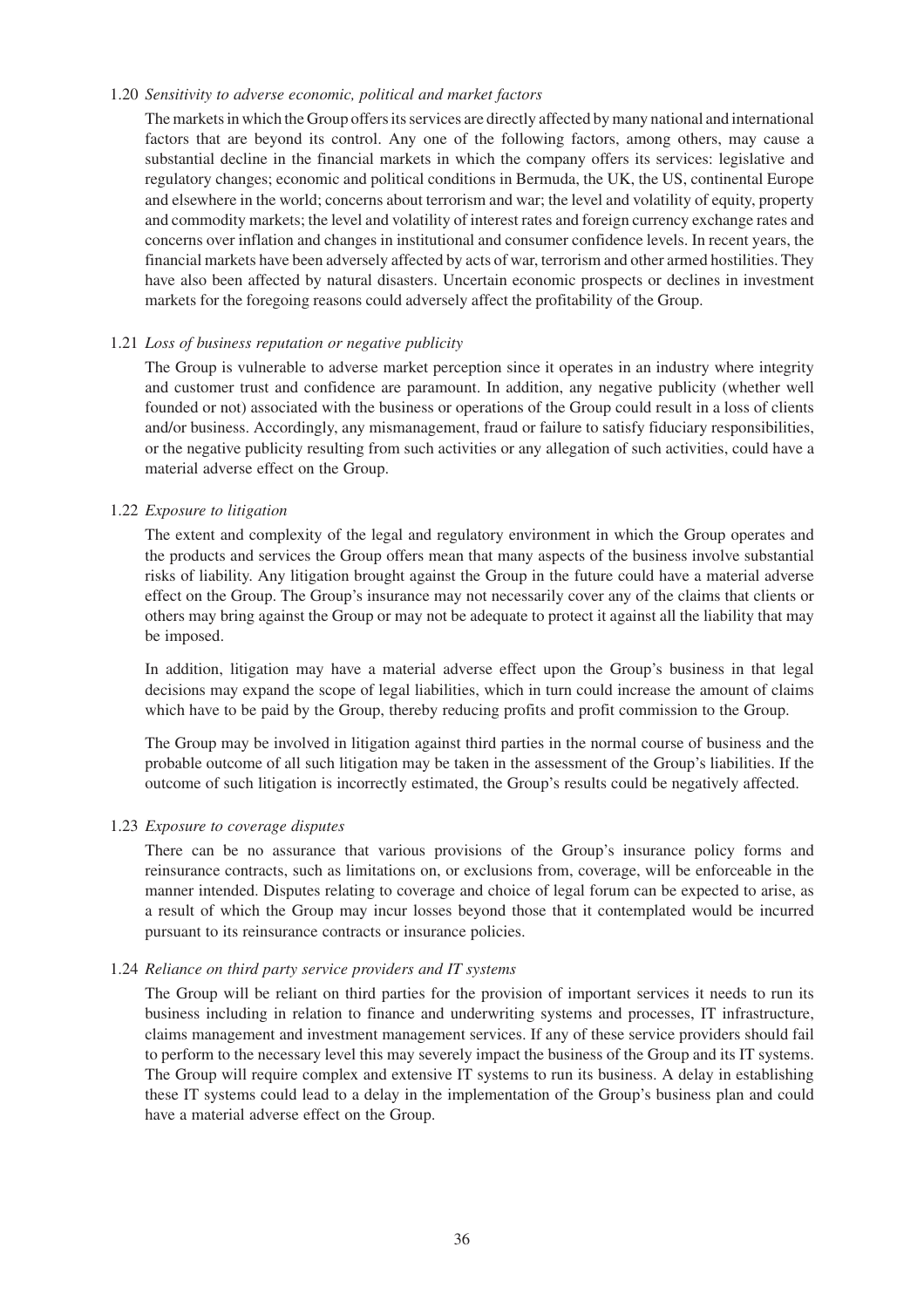#### 1.25 *Unpredictable and multiple losses*

The Group will have substantial exposure to losses resulting from man-made or natural disasters. Catastrophes can be caused by various events, including but not limited to hurricanes, earthquakes, floods, hailstorms, explosions, other severe weather and fires. The incidence and severity of such events are inherently unpredictable and the Group's losses from such events could be substantial. The occurrence of claims from such events is likely to result in substantial volatility in the financial condition of the Group and could have a material adverse effect on the Group's financial condition or results and its ability to write or retain new business. Although the Group may attempt to exclude losses from terrorism and certain other similar risks from some coverages it writes, it may not be successful in doing so. In addition, although the Group will attempt to manage its exposure to such events, a single catastrophic event could affect multiple geographic zones or the frequency or severity of catastrophic events could exceed its estimates, either of which could have a material adverse effect on the Group's financial condition, results of operations and ability to write or retain new business. A single event could result in significant losses across multiple classes of business.

### 1.26 *Investment performance will affect profitability and solvency position of the Group*

The Group will hold significant investments to support its liabilities and its profits will be affected by the returns achieved on its investment portfolios. Therefore, changes in interest rates, credit ratings and other economic variables could substantially affect the Group's profitability. The capital value of the Group's investments may fall as well as rise and the income derived from them may fluctuate. A fall in such capital values may adversely affect the Group's solvency position, which in turn may result in a reduction in the level of premium which the Group is able to underwrite.

# 1.27 *Industry wide developments could adversely affect the Group's business*

The availability and price of insurance and reinsurance coverage has been affected by factors such as asbestos and environmental liability claims, other liability claims such as directors' and officers' liability and medical malpractice, stock market performance, interest rates, the US terror attacks and hurricanes Katrina, Rita and Wilma. This tightening of supply may result in governmental intervention in the insurance and reinsurance markets which may affect the demand for the Group's products or the risks which may be available for it to consider underwriting. At the same time, threats of further terrorist attacks and the military initiatives and political unrest in the Middle East and Asia have adversely affected general economic, market and political conditions, increasing many of the risks associated with the insurance and reinsurance industry worldwide.

#### **2. Risks relating to the Common Shares**

#### 2.1 *There are limitations on the ownership, transfers and voting rights of the Common Shares*

There are provisions in the Bye-laws which may reduce or increase the voting rights of the Common Shares. In general, and except as provided below, Shareholders have one vote for each Common Share held by them and are entitled to vote at all meetings of Shareholders. However, if, and so long as, the Common Shares of a Shareholder are treated as "controlled shares" (as determined under section 958 of the Code) of any US Person (as defined in paragraph 10.3.2 of Part 9 – Additional Information) and such controlled shares constitute 9.5 per cent. or more of the votes conferred by the Company's issued shares, the voting rights with respect to the controlled shares of such US Person (a "9.5 per cent. US Shareholder") shall be limited, in the aggregate, to a voting power of less than 9.5 per cent., under a formula specified in the Bye-laws. The formula is applied repeatedly until the voting power of all 9.5 per cent. US Shareholders has been reduced to less than 9.5 per cent. In addition, the Board may limit a Shareholder's voting rights where it deems it appropriate to do so to (i) avoid the existence of any 9.5 per cent. US Shareholder; and (ii) avoid certain adverse tax, legal or regulatory consequences to the Company or any of the Company's subsidiaries or any shareholder or its affiliates. "Controlled shares" includes, among other things, all shares of the Company that such US Person is deemed to own directly, indirectly or constructively (within the meaning of section 958 of the Code).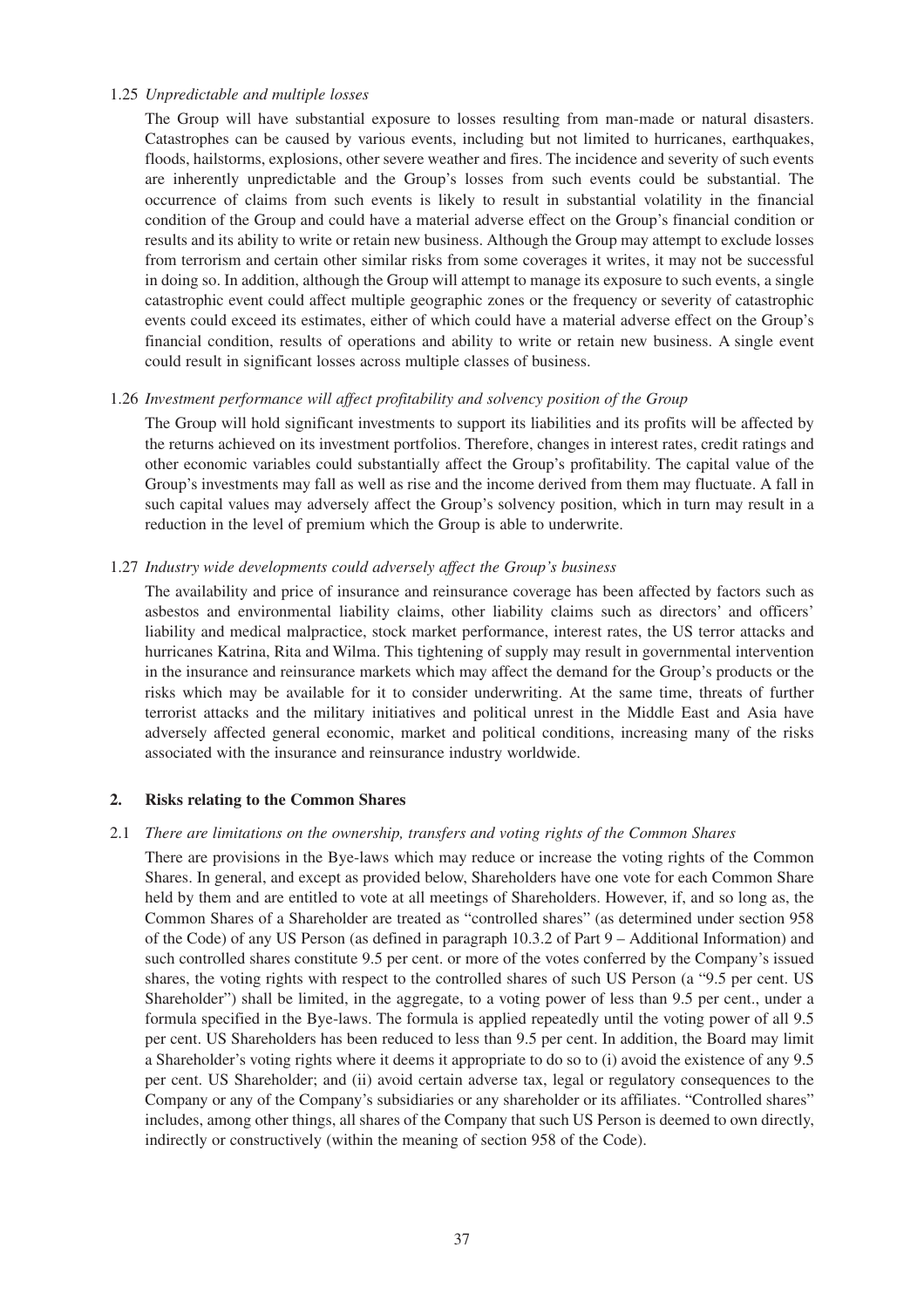Under these provisions, certain Shareholders may have their voting rights limited, while other Shareholders may have voting rights in excess of one vote per share (see paragraph 4.5 of Part  $9 -$ Additional Information). Moreover, these provisions could have the effect of reducing the votes of certain Shareholders who would not otherwise be subject to the 9.5 per cent. limitation by virtue of their direct share ownership.

The Company also has the authority under the Bye-laws to request information from any Shareholder for the purpose of determining whether a Shareholder's voting rights are to be reallocated under the Bye-laws. If a Shareholder fails to respond to the Company's request for information or submits incomplete or inaccurate information in response to a request by it, the Company may, in its sole discretion, eliminate such Shareholder's voting rights.

Under a general policy of the BMA, the Common Shares may be freely transferred under the Bermuda Exchange Control Act 1972 and the related regulations following Admission. If, at any time following Admission, the BMA withdraws its consent to the free transferability of the Common Shares, then the Admission and trading of those Common Shares on AIM will be immediately suspended. Such suspension would remain in force until the BMA reinstated its consent to the free transferability of the Common Shares.

# 2.2 *Enforcement of judgments in Bermuda may be difficult*

As the Company is a Bermuda exempted company, the rights of Shareholders will be governed by Bermuda law and the Company's memorandum of association and Bye-laws. The rights of Shareholders under Bermuda law may differ from the rights of shareholders of companies incorporated in other jurisdictions. The majority of the Directors are not residents of the UK and substantially all of the Company's assets are located outside of the UK. As a result, it may be difficult for investors to effect service of process on those persons in the UK or to enforce in the UK judgments obtained in UK courts against the Company or those persons who may be liable under UK law. The current position with regard to enforcement of judgments in Bermuda is set out below but this may be subject to change.

A final and conclusive judgment of a superior foreign court against the Company, under which a sum of money is payable (not being a sum of money payable in respect of multiple damages, or a fine, penalty tax or other charge of a like nature) may be enforceable in the Supreme Court of Bermuda against the Company if the foreign court is situated in a country to which The Judgments (Reciprocal Enforcement) Act 1958 of Bermuda (the "1958 Act") applies. The procedure provided for in the 1958 Act must be followed if the 1958 Act applies. The 1958 Act applies to the UK. Under the 1958 Act, a judgment obtained in the superior courts of a territory to which it applies would be enforced by the Supreme Court of Bermuda without the necessity of any retrial of the issues subject of such judgment or any re-examination of the underlying claims.

Where such foreign judgment is expressed in a currency other than Bermuda dollars, registration of the judgment will involve the conversion of the judgment debt into Bermuda dollars on the basis of the exchange rate prevailing at the date of such judgment as is equivalent to the judgment sum payable. The present policy of the BMA is to give consent for the Bermuda dollar award made by the Supreme Court of Bermuda to be paid in the original judgment currency.

No stamp duty or similar or other tax or duty is payable in Bermuda on the enforcement of a foreign judgment. Court fees will be payable in connection with proceedings for enforcement.

# 2.3 *No Takeover Code protection*

As the Company is incorporated in Bermuda, it is subject to Bermuda law. The Takeover Code will not apply to the Company. Bermuda law does not contain any provisions similar to those applicable in the UK which are designed to regulate the way in which takeovers are conducted. It is therefore possible that an offeror may gain control of the Company in circumstances where non-selling Shareholders do not receive, or are not given the opportunity to receive, the benefit of any control premium paid to selling Shareholder(s). The Bye-laws contain certain takeover protections, although these will not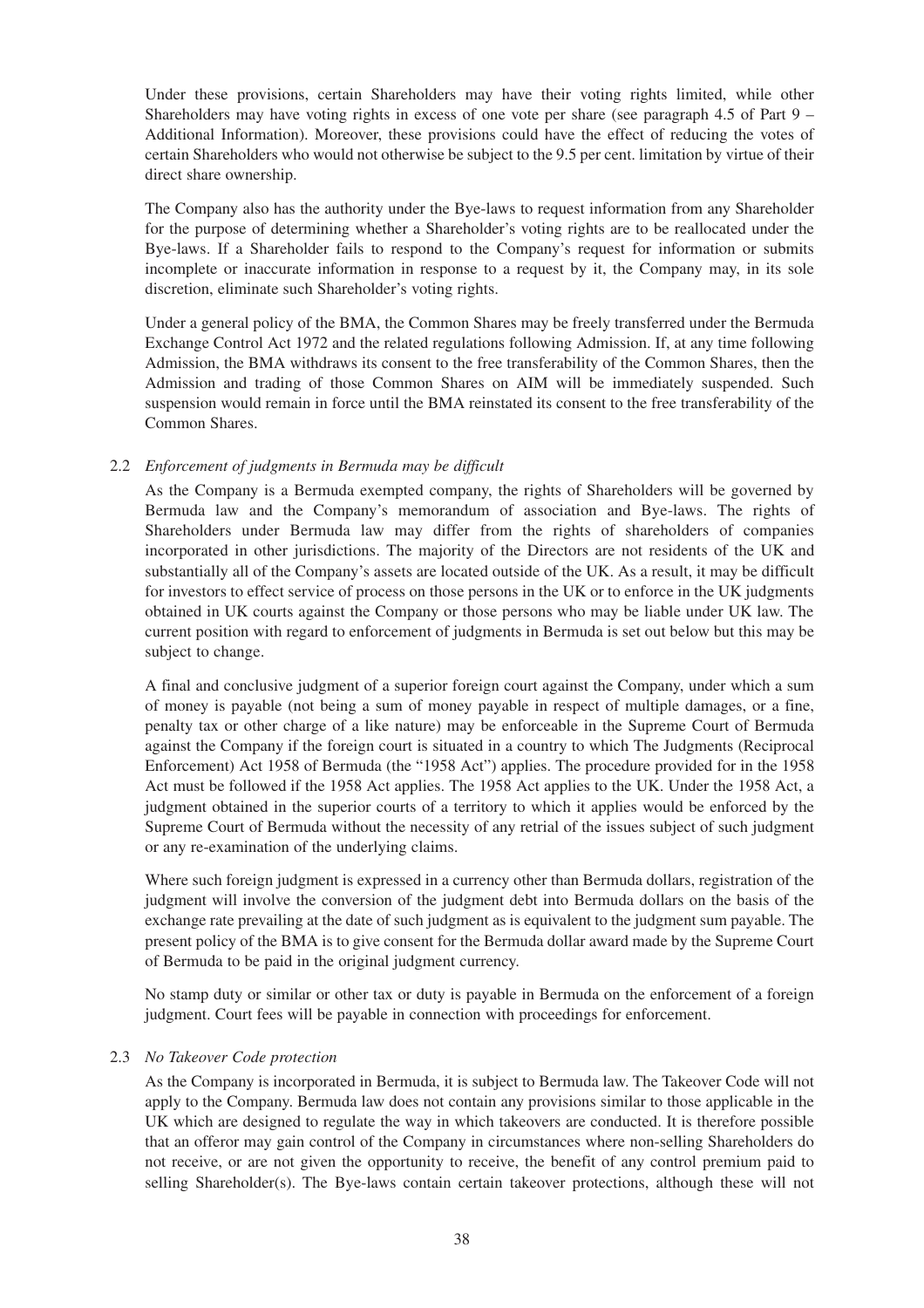provide the full protections afforded by the Takeover Code. The relevant provisions of the Bye-laws are summarised in paragraph 4.19 of Part 9 – Additional Information.

## 2.4 *A change of control of the Company may be difficult to effect under applicable insurance laws*

A change of control could require consents from regulators in various jurisdictions in which the Group operates. In the UK, a person who intended to acquire 20 per cent. or more of the Common Shares or voting power in the Company would become a controller of Lancashire Marketing and would have to obtain prior approval of the FSA before completing the acquisition of such shares or voting power.

These laws (and laws having similar effect in other jurisdictions) may discourage potential acquisition proposals and may delay, deter or prevent a change of control of the Company, including through transactions, in particular unsolicited transactions, that some or all of the Shareholders might consider to be desirable.

### 2.5 *Market risk – the value of Common Shares may go down as well as up*

Following Admission, it is likely that the Company's share price will fluctuate and may not always accurately reflect the underlying value of the business. The value of Common Shares may go down as well as up and investors may lose some or all of the original sum invested. The price that investors may realise for their holdings of Common Shares, when they are able to do so, may be influenced by a large number of factors, some of which are specific to the Company and others of which are extraneous. Such factors may include the possibility that the market for the Common Shares will be less liquid than for other equity securities and that the price of the Common Shares will be relatively volatile.

### 2.6 *No assurance that an active trading market will develop*

As there has been no public trading market for the Common Shares, there can be no assurance that an active trading market will develop or, if one does develop, that it will be maintained.

### 2.7 *US and other non-UK holders of Common Shares may not be able to exercise pre-emption rights*

Holders of Common Shares will have certain pre-emption rights under the Bye-laws in respect of certain issues of shares by the Company unless those rights are disapplied by a special majority of the Shareholders at a general meeting. Securities laws of certain jurisdictions may restrict the Group's ability to allow participation by Shareholders in such jurisdictions in any future issue of shares carried out on a pre-emptive basis.

In particular, US holders of Common Shares may not be able to exercise their pre-emption rights unless a registration statement under the Securities Act is effective with respect to such rights or an exemption from the registration requirements is available thereunder. The Directors intend to evaluate at the time of any rights issue the cost and potential liabilities associated with any such registration statement, as well as the indirect benefits to the Company of enabling the exercise by US holders of their pre-emption rights to Common Shares and any other factors considered appropriate at the time, and then to make a decision as to whether to file such a registration statement. No assurance can be given that any registration statement would be filed, or that an exemption would be available, so as to enable the exercise of such Shareholders' pre-emption rights.

# 2.8 *Future sales of Common Shares may affect their market price and the future exercise of Warrants or Options will result in immediate and substantial dilution*

The Company cannot predict what effect, if any, future sales of Common Shares, or the availability of Common Shares for future sale, will have on the market price of Common Shares including potential sales of substantial amounts of Common Shares following termination of the restrictions as set out in the Lock-Up Agreements (the terms of which are summarised in paragraph 16.2 of Part 9 – Additional Information) or following the exercise of the Warrants or Options. Sales of substantial amounts of Common Shares in the public market following Admission, or the perception that such sales could occur, could materially adversely affect the market price of Common Shares and may make it more difficult for Shareholders to sell Common Shares at a desirable time and price.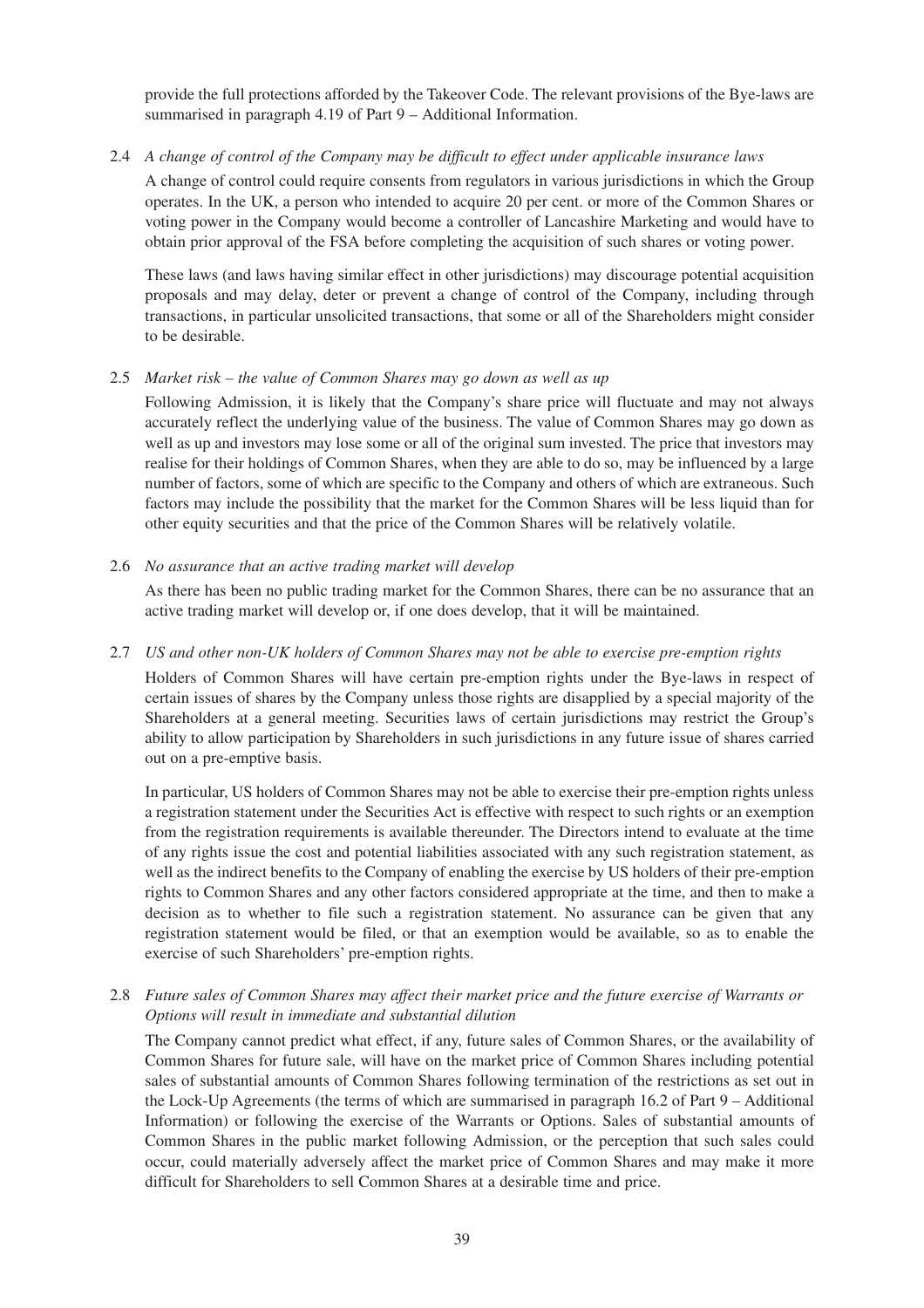#### 2.9 *The Company's Common Shares and operating results are subject to currency fluctuations*

The Company's Common Shares and the majority of its income will be US\$ denominated. This may be a different currency to that in which Shareholders account in their own funds. Any future payments to Shareholders of dividends or in respect of surplus capital (subject to the future financial performance and position of the Group and applicable laws, regulation, and rating and tax requirements) made in US dollars or pounds sterling may be subject to exchange rate fluctuations. Currency fluctuations may therefore affect Shareholder returns.

While the Directors expect that a large portion of the Group's premiums will be written in US dollars, some of its operating expenses will be payable in pounds sterling. The Group may, from time to time, experience losses resulting from fluctuations in the values of pounds sterling and other non-US currencies, which could adversely affect its operating results. Future capital raisings may be adversely affected by currency exchange fluctuations.

#### 2.10 *Holding company structure and restrictions on dividends*

The Company is a holding company and it is not currently envisaged that it will conduct insurance or reinsurance operations of its own. Dividends from subsidiaries together with any investment income, are expected to be the Company's main source of funds to pay expenses and dividends, if any. It is uncertain when, if ever, dividends will be declared by the Company to its Shareholders (which will be at the discretion of the Board after taking into account many factors, including those summarised above and below) and, in particular, the dividend policy mentioned in Part 1 – Key Information should not be construed as a dividend forecast. Additionally, at certain times, the Company may be contractually limited or prohibited from declaring dividends, including at any time when the Company is deferring interest with regard to, or is in default under, the Notes that are described in paragraph 16.5 of Part 9 – Additional Information. Initially on commencing operations, the Company expects to retain virtually all profit (if any) to provide capacity to write insurance and reinsurance and to accumulate reserves and surplus for the payment of claims.

The other members of the Group may from time to time be subject to restrictions on their ability to make distributions to the Company, as a result of a number of factors including lack of distributable reserves, restrictive covenants contained within loan agreements, regulatory, fiscal or other restrictions. There can be no assurance that such restrictions will not have a material adverse effect on the Group's results or financial condition. In particular, part or all of the declared underwriting profits of the Insurer accruing on a particular year of account may be required to be retained by the Group, to comply with the BMA's solvency rules (see Part 5 – Regulation and Monitoring for more details on this) or to maintain capital adequacy levels to maintain necessary rating agency requirements. These require that each Bermuda reinsurance entity be able to show sufficient assets to meet its liabilities plus a solvency margin. Where the BMA's solvency test shows a deficiency, the Bermuda reinsurance entity is required to provide additional assets and these may include any unrealised underwriting profits. To meet the requirements of a rating agency for a particular financial strength rating the Insurer may be required to retain profits in order to maintain such financial strength rating or else suffer a downgrade. All or any of these requirements may affect the ability of the Group to pay a dividend.

Furthermore, any change in the tax treatment of dividends or interest received by the Company may reduce the level of yield received by Shareholders.

The results of the Group may fluctuate significantly as a result of a variety of factors, many of which may be outside the Group's control. Period to period comparisons of the Group's results may not be meaningful and investors should not rely on them as indications of the Group's future performance. The Group's results may fall below the expectations of securities analysts and investors. In addition, stock markets from time to time suffer significant price and volume fluctuations that affect the market prices for securities and which may be unrelated to the Group's operating performance. Any of these events could result in a decline in the market price of the Common Shares.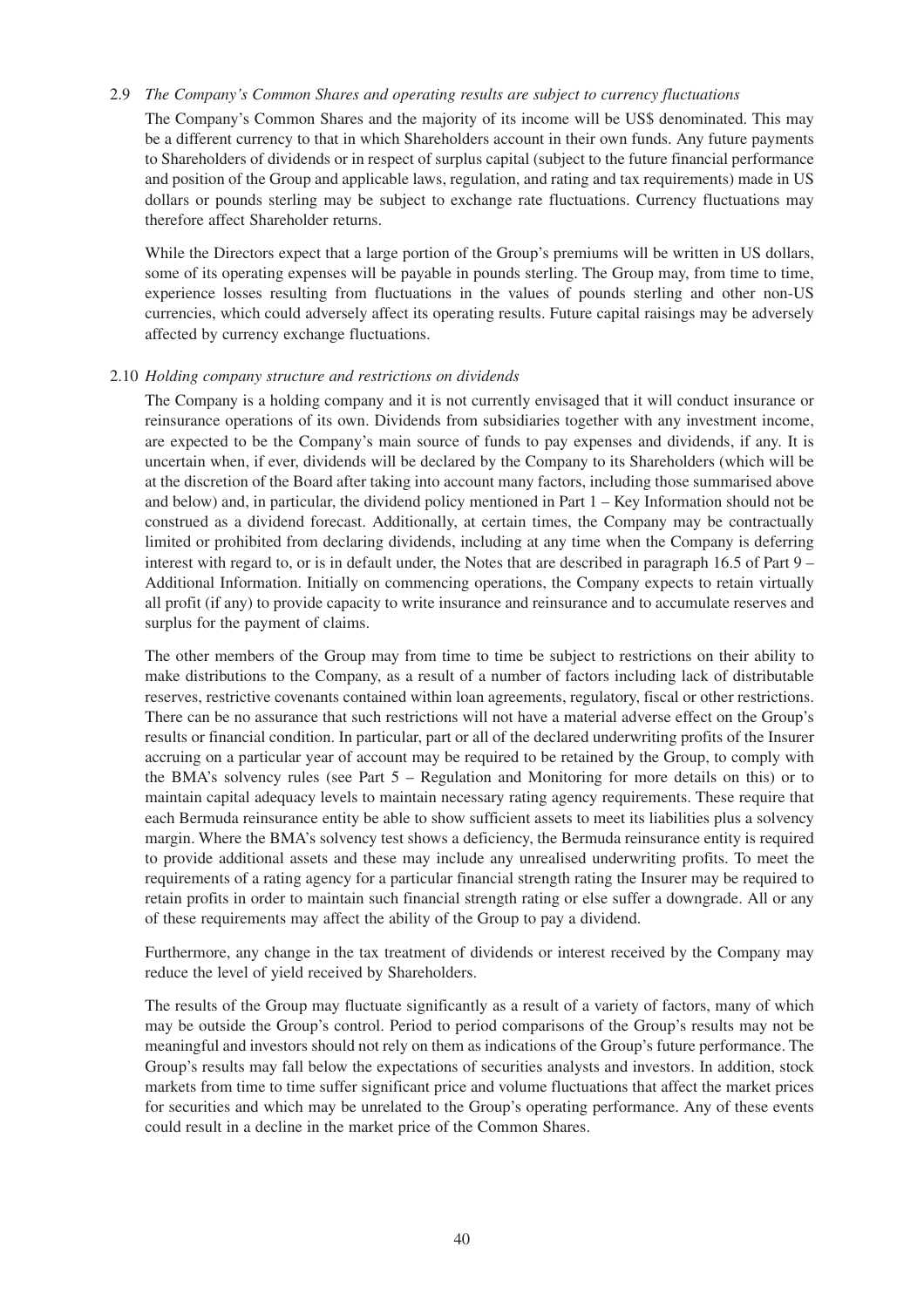### 2.11 *Significant shareholders*

Immediately following the Placing, 62.2 per cent. in aggregate of the Common Shares will be owned by the Initial Founders (assuming no exercise of the over-allotment option). As such, some or all of the Initial Founders could exercise their respective voting rights to block or secure certain corporate actions of the Company which can only be carried out by a resolution of Shareholders requiring a majority vote of Shareholders. The respective interests of some or all of the Initial Founders could conflict with the interests of other Shareholders and they could exercise their respective voting rights in a way that is against the interests of such other Shareholders.

## **3. Risks relating to tax**

### 3.1 *The Company and the Insurer may be subject to UK tax*

Any change in the Company's or the Insurer's UK tax status or any change in UK taxation legislation could affect the Company's ability to provide returns to Shareholders.

Statements in this document concerning the UK taxation of investors in Common Shares are based on current UK tax law and practice, which are subject to change. The taxation of an investment in the Company depends on the individual circumstances of investors.

Neither the Company nor the Insurer is incorporated in the UK. Accordingly, neither the Company nor the Insurer should be treated as being resident in the UK for corporation tax purposes unless its central management and control is exercised in the UK. The concept of central management and control is indicative of the highest level of control of a company, which is wholly a question of fact. Both the Company and the Insurer intend to manage their affairs so that neither of them is resident in the UK for tax purposes.

A company not resident in the UK for corporation tax purposes can nevertheless be subject to UK corporation tax if it carries on a trade through a permanent establishment in the UK, but the charge to UK corporation tax is limited to profits (including revenue profits and capital gains) attributable directly or indirectly to such permanent establishment.

Both the Company and the Insurer intend to operate in such a manner so that neither of them carry on a trade through a permanent establishment in the UK. Nevertheless, because neither case law nor UK statute completely defines the activities that constitute trading in the UK through a permanent establishment, HMRC might contend successfully that either or both of the Company and the Insurer is/are trading in the UK through a permanent establishment in the UK.

The UK has no income tax treaty with Bermuda. There are circumstances in which companies that are neither resident in the UK nor entitled to the protection afforded by a double tax treaty between the UK and the jurisdiction in which they are resident may be exposed to income tax in the UK (other than by deduction or withholding) on the profits of a trade carried on there even if that trade is not carried on through a permanent establishment. However, each of the Company and the Insurer intends to operate in such a manner that neither of them will fall within the charge to income tax in the UK (other than by deduction or withholding) in this respect.

If the Company or the Insurer were treated as being resident in the UK for UK corporation tax purposes, or if the Company or the Insurer were to be treated as carrying on a trade in the UK through a permanent establishment or otherwise subject to UK income tax, the results of the Group's operations could be materially adversely affected.

# 3.2 *Profit attribution risk in the UK in relation to Lancashire Marketing*

It is intended that Lancashire Marketing will operate in such a way that it will generate a profit equivalent to that which would have been achieved by an independent insurance marketing company operating on an arm's length basis. However, there is a risk that HMRC will seek to attribute further profit to Lancashire Marketing on the basis that Lancashire Marketing was an agent or permanent establishment of the Insurer. If this were to occur, it may result in other regulatory issues with respect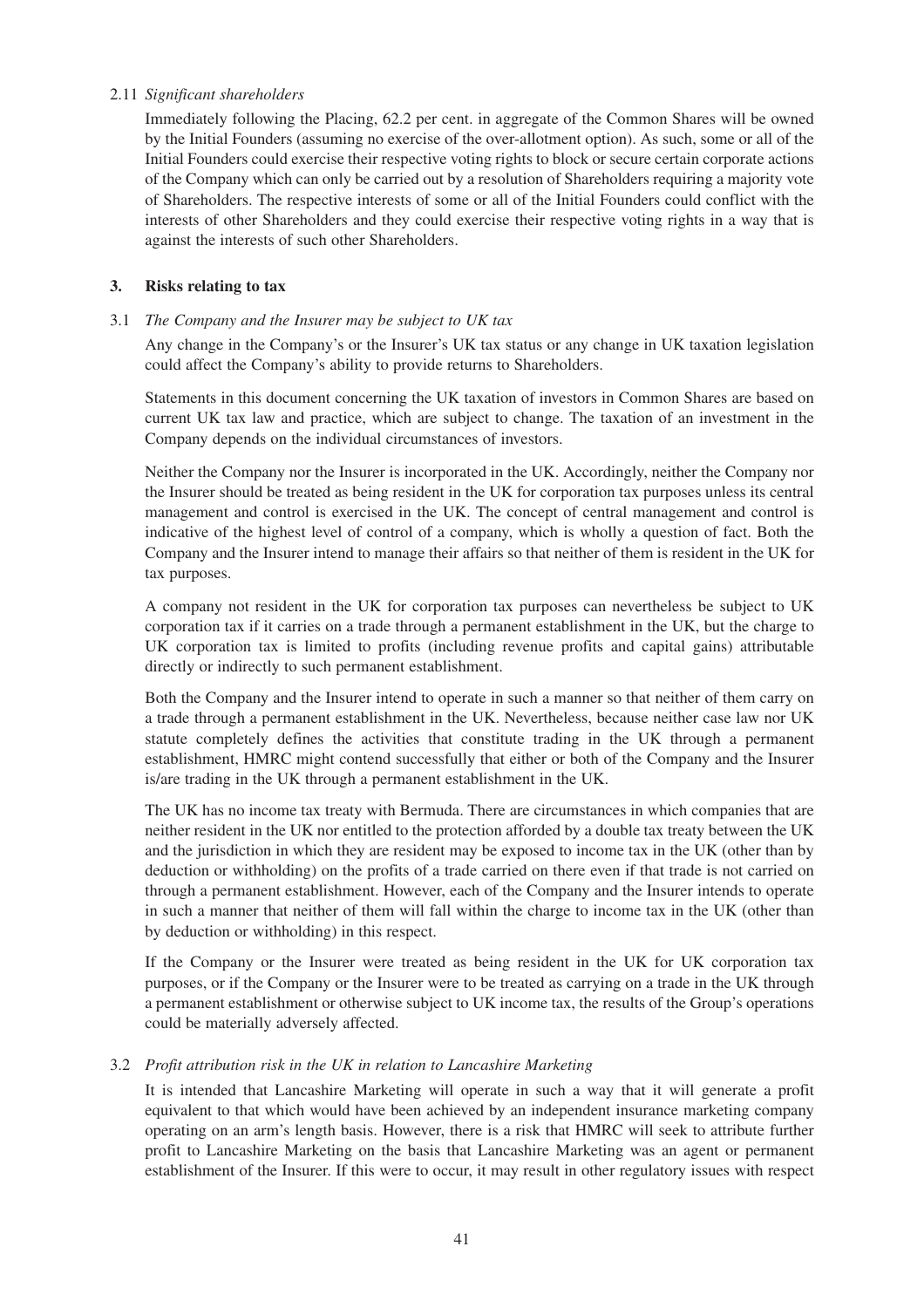to the Company as described in Part 5 – Regulation and Monitoring. Alternatively, HMRC could seek to challenge the basis on which Lancashire Marketing charged the Insurer for Lancashire Marketing's marketing services.

### 3.3 *The Company and the Insurer may become subject to taxes in Bermuda*

The Company and the Insurer may become subject to taxes in Bermuda after 28 March 2016, which may have a material adverse effect on the Group's results of operations and the value of the Common Shares.

The Bermuda Minister of Finance, under the Exempted Undertakings Tax Protection Act 1966, as amended, of Bermuda, has given the Company an assurance that if any legislation is enacted in Bermuda that would impose tax computed on profits or income, or computed on any capital asset, gain or appreciation, or any tax in the nature of estate duty or inheritance tax, then the imposition of any such tax will not be applicable to the Company or the Insurer or any of either company's operations, shares, debentures or other obligations until 28 March 2016. Given the limited duration of the Minister of Finance's assurance, it cannot be certain that the Company and the Insurer will not be subject to any Bermuda tax after 28 March 2016. See paragraph 10.2 of Part 9 – Additional Information.

### 3.4 *The Group may be subject to US tax*

A member of the Group may be subject to US tax that may have a material adverse effect on the Group's results of operations and the value of the Common Shares.

If any member of the Group were considered to be engaged in a trade or business in the US, it could be subject to US corporate income and additional branch profits taxes on the portion of its earnings effectively connected to such US business, in which case its results of operations could be materially adversely affected.

The Company and the Insurer are Bermuda companies and Lancashire Marketing is a UK company. The Directors intend to manage the business of the Company, the Insurer and Lancashire Marketing so that each of these companies will operate in such a manner that none of these companies will be subject to US tax (other than US excise tax on insurance and reinsurance premium income attributable to insuring or reinsuring US risks and US withholding tax on certain US source investment income), because none of these companies should be treated as engaged in a trade or business within the US. However, because there is considerable uncertainty as to the activities which constitute being engaged in a trade or business within the US, it cannot be certain that the US Internal Revenue Service ("IRS") will not contend successfully that the Group is engaged in a trade or business in the US. See paragraph 10.3 of Part 9 – Additional Information.

# 3.5 *Holders of 10 per cent. or more of the Common Shares*

Holders of 10 per cent. or more of the Common Shares may be subject to US income taxation under the "controlled foreign corporation" ("CFC") rules.

If a direct or indirect potential US investor is a "10 per cent. US Shareholder" of a foreign corporation (defined as a US Person (as defined in paragraph 10.3.2 of Part 9 – Additional Information) who owns (directly, indirectly through foreign entities or "constructively" (as defined below)) at least 10 per cent. of the total combined voting power of all classes of stock entitled to vote of a foreign corporation that is a CFC for an uninterrupted period of 30 days or more during a taxable year), and owns shares in the CFC directly or indirectly through foreign entities on the last day of the CFC's taxable year, a direct or indirect potential US investor must include in its gross income for US federal income tax purposes its *pro rata* share of the CFC's "subpart F income", even if the subpart F income is not distributed. "Subpart F income" of a foreign insurance corporation typically includes foreign personal holding company income (such as interest, dividends and other types of passive income), as well as insurance and reinsurance income (including underwriting and investment income). A foreign corporation is considered a CFC if "10 per cent. US Shareholders" own (directly, indirectly through foreign entities or by attribution by application of the constructive ownership rules of section 958(b) of the Code (that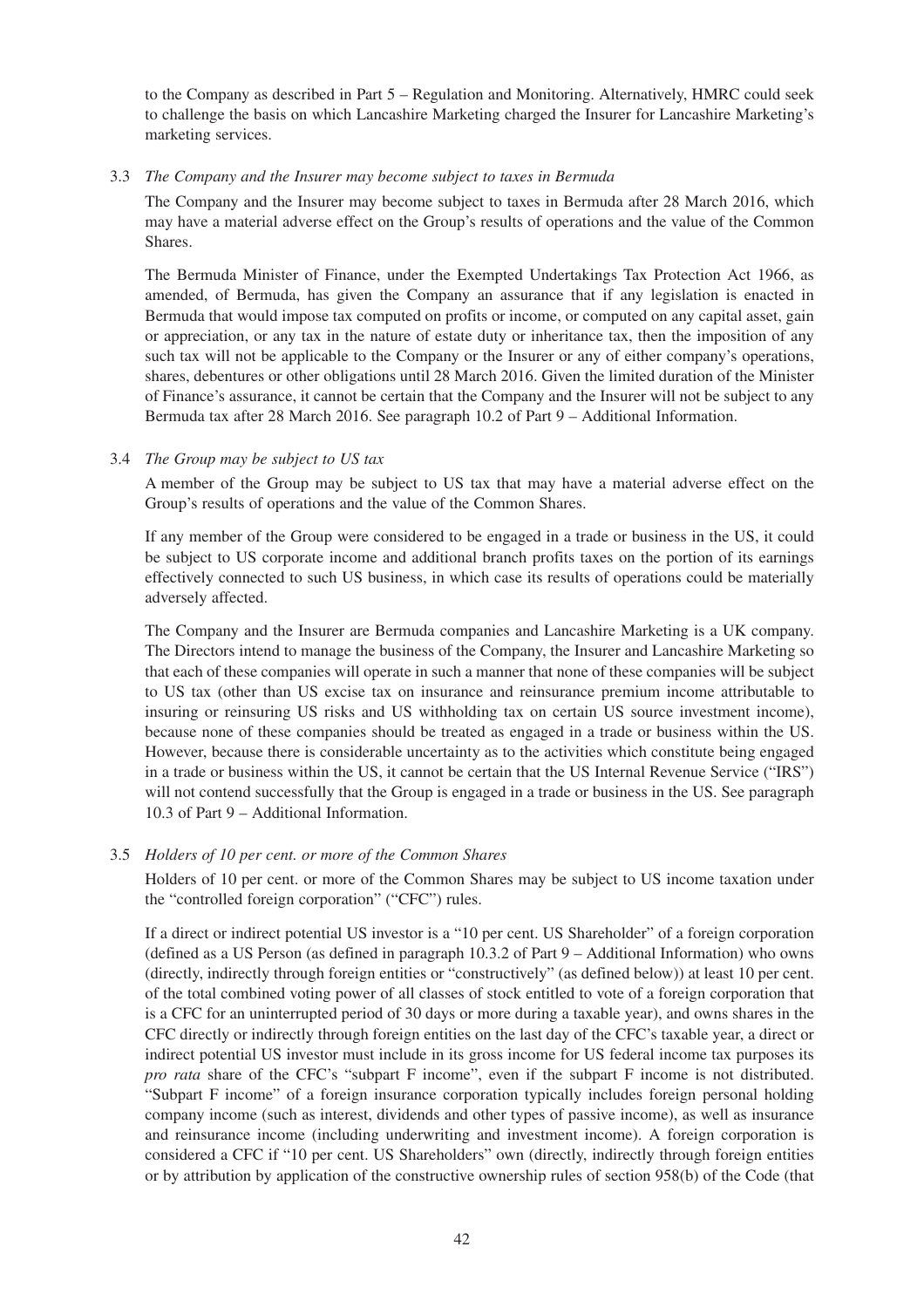is, "constructively")) more than 50 per cent. of the total combined voting power of all classes of stock of that foreign corporation, or the total value of all stock of that foreign corporation. For purposes of taking into account insurance income, a CFC also includes a foreign insurance company in which more than 25 per cent. of the total combined voting power of all classes of stock (or more than 25 per cent. of the total value of the stock) is owned by 10 per cent. US Shareholders on any day during the taxable year of such corporation, if the gross amount of premiums or other consideration for the reinsurance or the issuing of insurance or annuity contracts exceeds 75 per cent. of the gross amount of all premiums or other consideration in respect of all risks.

The Directors believe that because of the anticipated dispersion of the Company's share ownership, provisions in the Bye-laws that limit voting power (these provisions are described under paragraph 4 of Part 9 – Additional Information) and other factors, no US Person who owns shares of the Company directly or indirectly through one or more foreign entities should be treated as owning (directly, indirectly through foreign entities or constructively) 10 per cent. or more of the total voting power of all classes of shares of the Company. It is possible, however, that the IRS could challenge the effectiveness of these provisions and that a court could sustain such a challenge. See paragraph 10.3 of Part 9 – Additional Information.

#### 3.6 *US Persons who hold Common Shares (the related party insurance income rules)*

US Persons who hold Common Shares may be subject to US income taxation at ordinary income rates on their proportionate share of the Insurer's "related party insurance income" ("RPII").

If the RPII (determined on a gross basis) of the Insurer were to equal or exceed 20 per cent. of the Insurer's gross insurance income in any taxable year and direct or indirect insureds (and persons related to those insureds) own directly or indirectly through entities 20 per cent. or more of the voting power or value of the Company, then a US Person who owns any shares of the Company (directly or indirectly through foreign entities) on the last day of the taxable year would be required to include in its income for US federal income tax purposes such person's *pro rata* share of the Insurer's RPII for the entire taxable year, determined as if such RPII were distributed proportionately only to US Persons at that date regardless of whether such income is distributed, in which case a direct or indirect potential US investor's investment could be materially adversely affected. In addition, any RPII that is includible in the income of a US tax-exempt organisation may be treated as unrelated business taxable income. The amount of RPII earned by the Insurer (generally, premium and related investment income from the direct or indirect insurance or reinsurance of any direct or indirect US holder of shares or any person related to such holder) will depend on a number of factors, including the identity of persons directly or indirectly insured or reinsured by the Insurer. The Directors believe that the direct or indirect insureds of the Insurer (and related persons) should not directly or indirectly own 20 per cent. or more of either the voting power or value of the Common Shares immediately after the Placing and the Directors do not expect this to be the case in the foreseeable future. Additionally, the Directors do not expect the gross RPII of the Insurer to equal or exceed 20 per cent. of its gross insurance income in any taxable year for the foreseeable future, but the Directors cannot be certain that this will be the case because some of the factors which determine the extent of RPII may be beyond their control. See paragraph 10.3 of Part 9 – Additional Information.

# 3.7 *US Persons who dispose of Common Shares*

US Persons who dispose of Common Shares may be subject to US federal income taxation at the rates applicable to dividends on a portion of such disposition.

The RPII rules provide that if a US Person disposes of shares in a foreign insurance corporation in which US Persons own 25 per cent. or more of the shares (even if the amount of gross RPII is less than 20 per cent. of the corporation's gross insurance income and the ownership of its shares by direct or indirect insureds and related persons is less than the 20 per cent. threshold), any gain from the disposition will generally be treated as a dividend to the extent of the holder's share of the corporation's undistributed earnings and profits that were accumulated during the period that the holder owned the shares (whether or not such earnings and profits are attributable to RPII). In addition, such a holder will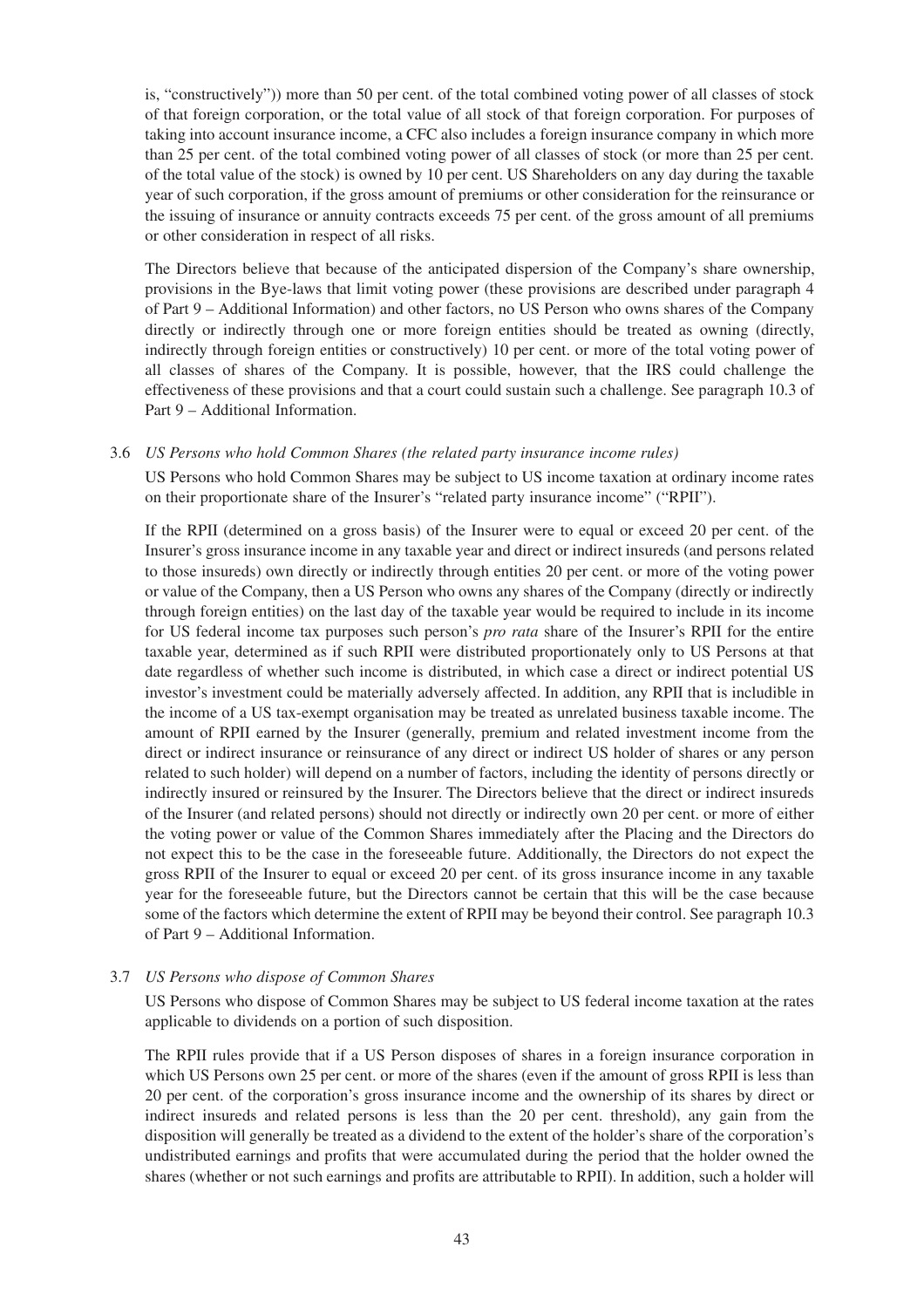be required to comply with certain reporting requirements, regardless of the amount of shares owned by the holder. These RPII rules should not apply to dispositions of Common Shares because the Company will not itself be directly engaged in the insurance business. The RPII provisions, however, have never been interpreted by the courts or the US Treasury Department in final regulations, and regulations interpreting the RPII provisions of the Code exist only in proposed form. It is not certain whether these regulations will be adopted in their proposed form or what changes or clarifications might ultimately be made thereto or whether any such changes, as well as any interpretation or application of the RPII rules by the IRS, the courts, or otherwise, might have retroactive effect. The US Treasury Department has authority to impose, among other things, additional reporting requirements with respect to RPII. Accordingly, the meaning of the RPII provisions and the application thereof to us is uncertain. See paragraph 10.3 of Part 9 – Additional Information.

## 3.8 *US Persons who hold Common Shares (the status of the Company as a passive foreign investment company)*

US Persons who hold Common Shares will be subject to adverse tax consequences if the Company is considered to be a passive foreign investment company ("PFIC") for US federal income tax purposes.

If the Company is considered a PFIC for US federal income tax purposes, a US Person who owns any shares of the Company directly or indirectly (for example, through a foreign partnership) will be subject to adverse tax consequences including subjecting the investor to a greater tax liability than might otherwise apply and subjecting the investor to tax on amounts in advance of when tax would otherwise be imposed, in which case a direct or indirect potential US investor's investment could be materially adversely affected. In addition, if the Company is considered a PFIC, upon the death of any US individual owning shares, such individual's heirs or estate would not be entitled to a "step-up" in the basis of the shares that might otherwise be available under US federal income tax laws. The Directors believe that the Company should not be a PFIC, and currently is not expected to become, a PFIC for US federal income tax purposes. There can be no assurance however, that the Company will not be deemed a PFIC by the IRS. If the Company were considered a PFIC, this could have material adverse tax consequences for an investor that is subject to US federal income taxation. There are currently no regulations regarding the application of the PFIC provisions to an insurance company. New regulations or pronouncements interpreting or clarifying these rules may be forthcoming. See paragraph 10.3 of Part 9 – Additional Information.

#### 3.9 *US tax-exempt organisations who own Common Shares*

US tax-exempt organisations who own Common Shares may recognise unrelated business taxable income.

A US tax-exempt organisation may recognise unrelated business taxable income if a portion of the insurance income of the Insurer is allocated to the organisation, which generally would be the case if the Insurer is a CFC and the tax-exempt shareholder is a US 10 per cent. Shareholder or there is RPII, certain exceptions do not apply and the tax-exempt organisation owns any shares of the Company. Although the Directors do not believe that any US Persons should be allocated such insurance income, they cannot be certain that this will be the case. US tax-exempt investors are advised to consult their own tax advisers. See paragraph 10.3 of Part 9 – Additional Information.

#### 3.10 *Changes in US federal income tax law*

Changes in US federal income tax law could materially adversely affect an investment in the Common Shares.

Legislation has been introduced in the US Congress intended to eliminate certain perceived tax advantages of companies (including insurance companies) that have legal domiciles outside the US but have certain US connections. While there are no currently pending legislative proposals which, if enacted, would have a material adverse effect on the Company or its shareholders, it is possible that broader-based legislative proposals could emerge in the future that could have an adverse impact on the Company or its shareholders.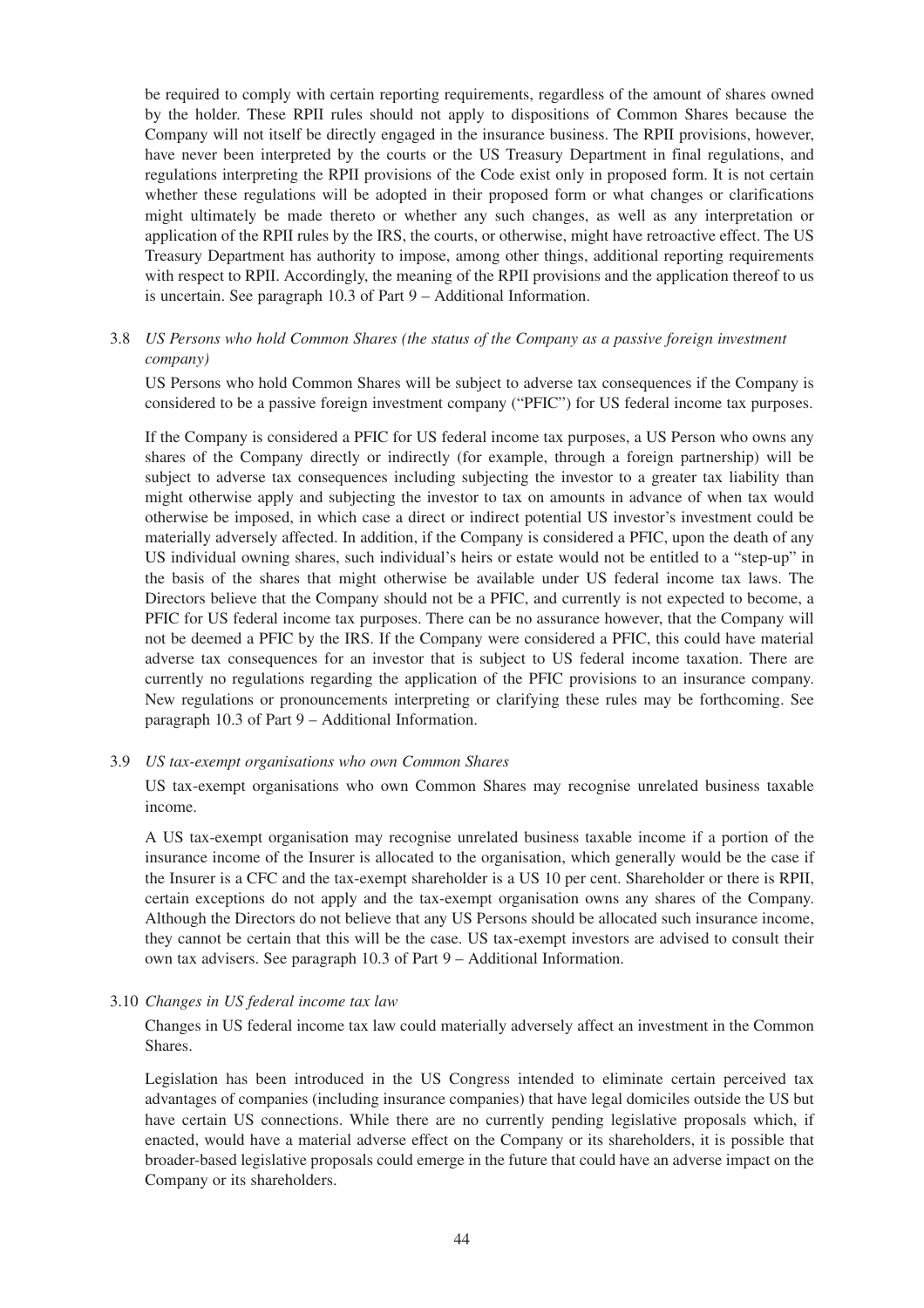Additionally, the US federal income tax laws and interpretations regarding whether a company is engaged in a trade or business within the US, or is a PFIC, or whether US Persons would be required to include in their gross income the "subpart F income" or the RPII of a CFC are subject to change, possibly on a retroactive basis. There are currently no regulations regarding the application of the PFIC rules to insurance companies and the regulations regarding RPII are still in proposed form. New regulations or pronouncements interpreting or clarifying such rules may be forthcoming. The Directors cannot be certain if, when or in what form such regulations or pronouncements may be provided and whether such guidance will have a retroactive effect.

#### 3.11 *The impact of the OECD's review of harmful tax competition*

The impact of the Organisation for Economic Cooperation and Development's (the "OECD") action to eliminate harmful tax practices is uncertain and could adversely affect the Company's tax status in Bermuda.

The OECD has published reports and launched a global dialogue among member and non-member countries on measures to limit harmful tax competition. These measures are largely directed at counteracting the effects of tax havens and preferential tax regimes in countries around the world. In the OECD's report dated 18 April 2002 and updated as of June 2004, Bermuda was not listed as a tax haven jurisdiction because it had previously signed a letter committing itself to eliminate harmful tax practices and to embrace international tax standards for transparency, exchange of information and the elimination of any aspects of the regimes for financial and other services that attract business with no substantial domestic activity. The Directors are not able to predict what changes will arise from the commitment or whether such changes will subject the Company and the Insurer to additional taxes.

#### 3.12 *Premium tax*

Premium taxes may be payable on premiums received in respect of direct insurance business written by the Insurer. The amount of premium tax levied will depend on the location of the risk and the premium tax regime of that territory. It is impossible to calculate the likely level of premium taxes incurred due to the expected diversity of the book of business written. Premium taxes should not affect the profitability of the Insurer as such taxes generally will be paid by the insured on top of the premiums received. However, premium taxes can have an impact on cash flows. Reinsurance is normally exempt from premium taxes.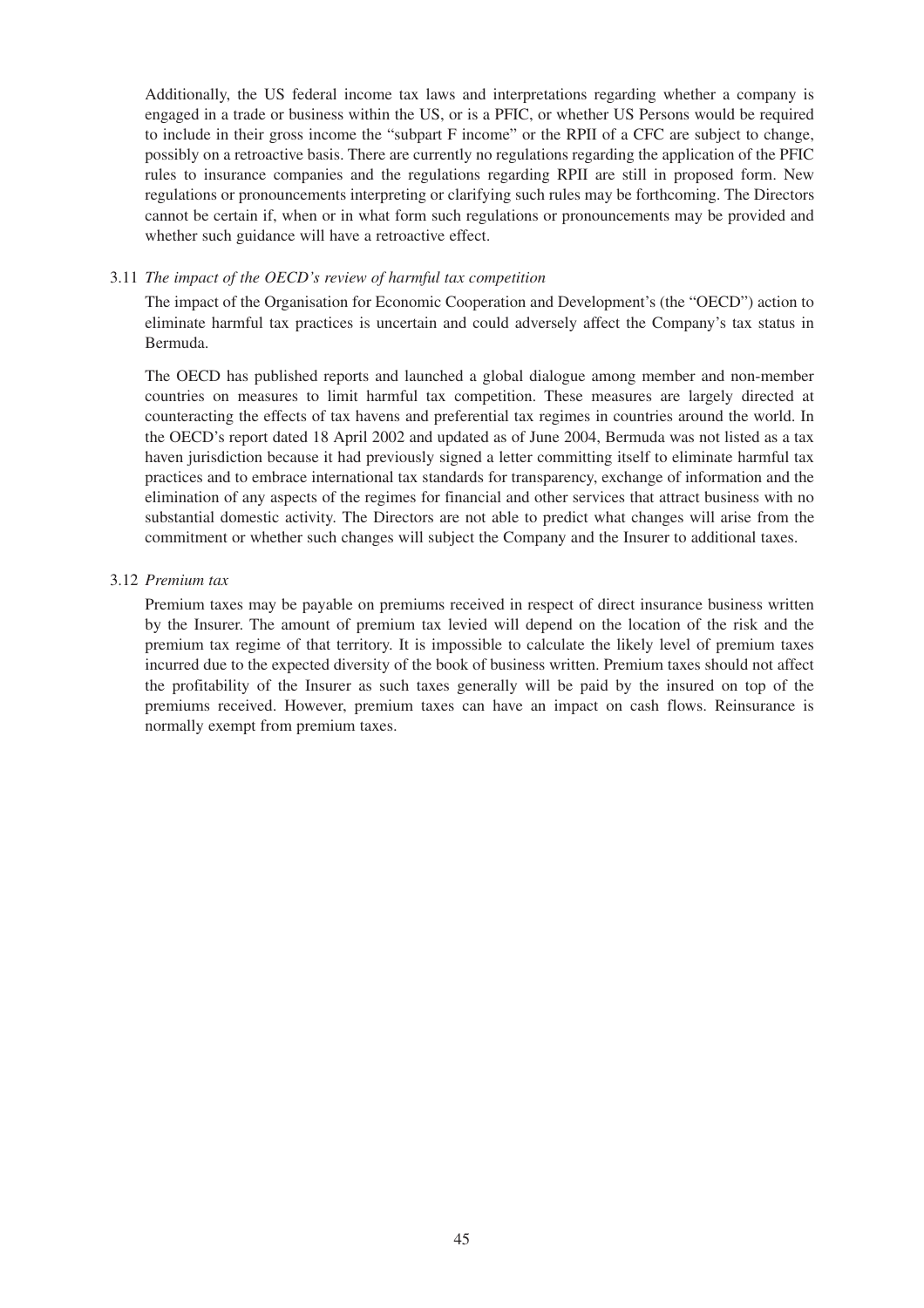# **PART 4**

# **DETAILS OF THE PLACING**

# **1. Placing**

The Company is issuing the Institutional Placing Shares and the Subscription Shares pursuant to the Placing at the Placing Price and the Subscription Price, respectively, which in aggregate will raise approximately US\$884.8 million (net of expenses and assuming no exercise of the over-allotment option). The Institutional Placing Shares will represent approximately 37.8 per cent. of the issued common share capital of the Company immediately after Admission and the Subscription Shares will represent approximately 60.5 per cent. of the issued common share capital of the Company immediately after Admission (assuming no exercise of the over-allotment). The Institutional Placing Shares have been placed with institutional and other investors.

The Placing is conditional, *inter alia*, upon Admission and the Placing Agreement and the New Subscription Agreements becoming unconditional in all respects. The Placing is fully underwritten by the Managers on the terms and subject to the conditions of the Placing Agreement. Details of the Placing Agreement and the New Subscription Agreements are contained in paragraphs 16.1 and 16.3 respectively of Part 9 – Additional Information.

There are no existing Shareholders who are selling Common Shares pursuant to the Placing. It is expected that the interests of the Initial Founders immediately following Admission will, in aggregate, amount to 62.2 per cent. of the issued common share capital of the Company (assuming no exercise of the over-allotment option).

# **2. Placing Agreement**

Pursuant to the Placing Agreement dated 13 December 2005, conditional upon, *inter alia*, Admission taking place on or before 8.00 am on 16 December 2005, the Managers have agreed to procure subscribers for the Placing Shares, failing which the Managers have agreed severally and not jointly themselves to subscribe, on the terms set out in the Placing Agreement, for the Placing Shares proposed to be issued by the Company at the Placing Price (provided that the obligation to procure subscribers for the Subscription Shares shall be satisfied by the execution of the New Subscription Agreements by the Subscribers). Details of the Placing Agreement are contained in paragraph 16.1 of Part 9 – Additional Information.

# **3. Debt Financing**

The Company intends, effective as of Admission, to raise approximately US\$121.9 million (net of expenses) through the issue of the Notes. The Company has entered into note purchase agreements further described in paragraph 16.5 of Part 9 – Additional Information, which will govern the terms upon which the Company will issue the Notes.

# **4. Stabilisation and over-allotment**

In connection with the Placing, Merrill Lynch, as stabilising manager, or any of its agents, may (but will be under no obligation to), to the extent permitted by applicable law, over-allot and effect other transactions with a view to supporting the market price of the Common Shares at a level higher than that which might otherwise prevail in the open market. Merrill Lynch is not required to enter into such transactions and such transactions may be effected on any stock market, over-the-counter market or otherwise. Such stabilising measures, if commenced, may be discontinued at any time and may only be taken during the period 13 December 2005 up to and including 23 December 2005.

Save as required by law or regulation, Merrill Lynch does not intend to disclose the extent of any overallotments made and/or stabilisation transactions conducted in relation to the Placing.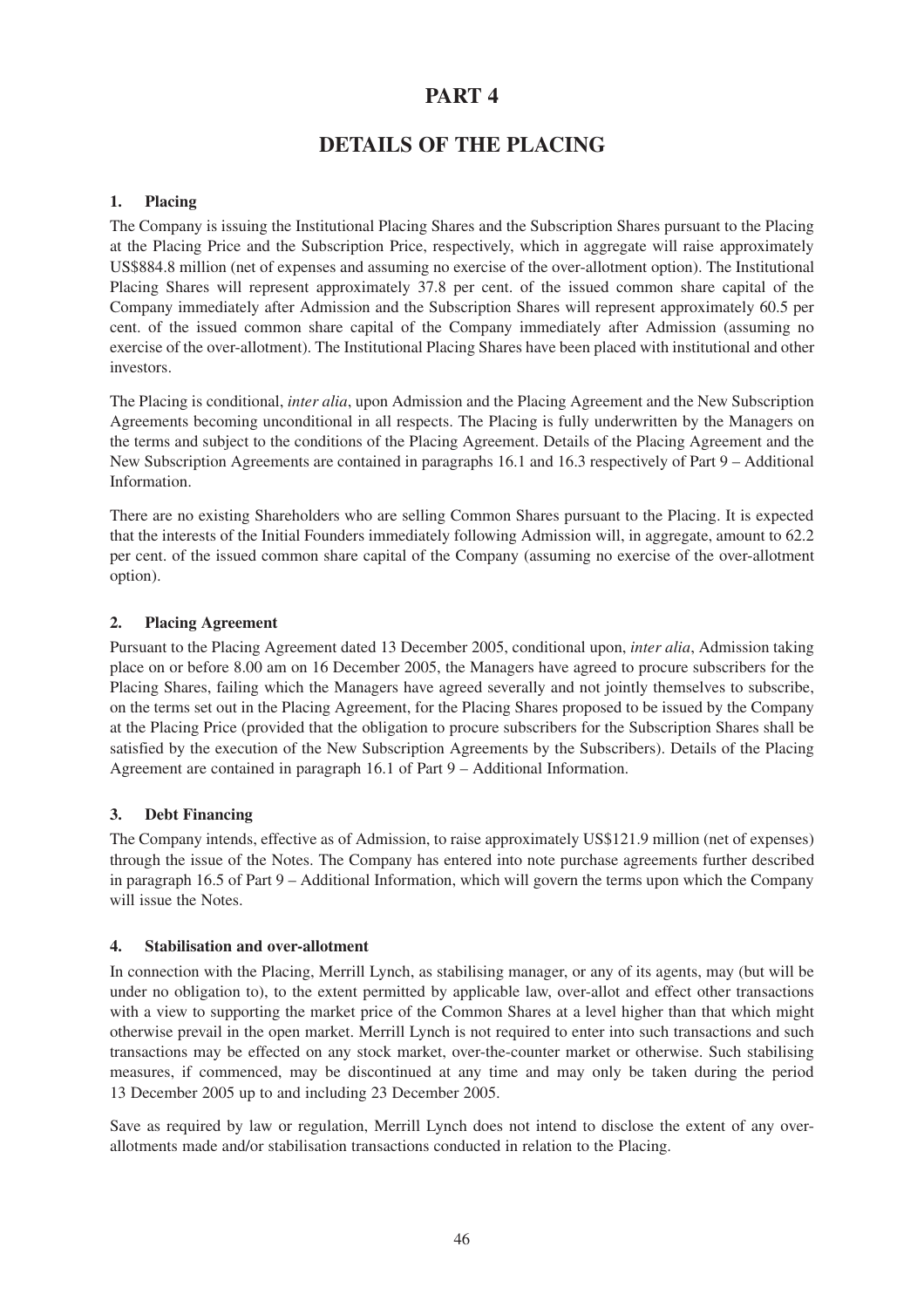The Company has granted to Merrill Lynch, as stabilising manager, an over-allotment option pursuant to which Merrill Lynch may require the Company to issue additional Common Shares at the Placing Price to cover over-allotments, if any, made in connection with the Placing and to cover any short positions resulting from stabilisation transactions. The number of Common Shares subject to the over-allotment option is, in aggregate, equal to approximately 15 per cent. of the total number of Institutional Placing Shares to be issued in the Placing (before any exercise of the over-allotment option). The over-allotment option may be exercised from the date of commencement of conditional trading for a period of 30 calendar days thereafter, provided that it may only be exercised to the extent that Common Shares have been over-alloted.

# **5. Dealings and Admission**

It is expected that Admission will become effective and that unconditional dealings in the Common Shares will commence on AIM on 16 December 2005. Dealings on AIM before Admission will only be settled if Admission takes place. All dealings in Common Shares prior to the commencement of unconditional dealings will be solely at the risk of the parties concerned. Should A.M. Best be unable or unwilling for any reason to grant the initial "A-" financial strength rating to the Insurer after the Group has demonstrated to A.M. Best the receipt of necessary funds, it is likely that the Common Shares would be suspended and the Company may seek to return the net proceeds of the Placing to Shareholders.

It is expected that Institutional Placing Shares allocated to investors in the Placing will be delivered in uncertificated form in the form of Depositary Interests through CREST on Admission. Further information on the Depositary Interests is contained in paragraph 17 of Part 9 – Additional Information.

# **6. CREST**

CREST is a paperless settlement procedure enabling securities to be evidenced otherwise than by a certificate and transferred otherwise than by a written instrument. CRESTCo is unable to take responsibility for the electronic settlement of shares issued by non-UK companies. However, to enable investors to settle international securities under the CREST system, CRESTCo has proposed a method whereby a custodian can act as depositary of the international securities and issue dematerialised depositary interests representing the underlying international securities which it holds on trust for the holders of the securities.

With effect from Admission, CREST members will be able to hold and transfer interests in Common Shares within CREST, pursuant to a depositary interest arrangement established by the Company.

The Common Shares will not themselves be admitted to CREST, rather Capita IRG Trustees Limited (the "Depositary"), a member of part of the same group of companies as the Company's registrars, will issue Depositary Interests in respect of the underlying Common Shares. The Depositary Interests will be independent securities constituted under English law which may be held and transferred through the CREST system. Depositary Interests will have the same security code (ISIN) as the underlying Common Shares and will not require a separate admission to AIM. The Depositary Interests will be created and issued pursuant to a deed poll to be entered into by the Depositary. Further details of these arrangements are set out in paragraphs 16 and 17 of Part 9 – Additional Information. The attention of prospective investors is drawn to the description of the treatment of transfers of Depositary Interests for SDRT purposes set out in paragraph 17 of Part 9 – Additional Information. The full text of the deed poll is set out in Part 10 – Depositary Interests: terms of Deed Poll. Holders of the Common Shares in certificated form who wish to hold Depositary Interests through the CREST system may be able to do so and should contact the Depositary. Further details of these arrangements are set out in paragraph 17 of Part 9 – Additional Information.

# **7. Lock-Up Agreements**

The Directors, applicable employees and all other related parties (as such terms are defined in the AIM Rules) who, in each case, hold Common Shares have (with effect from Admission and subject to certain limited exceptions) undertaken not to dispose of any interests in any of their Common Shares for a period of 12 months following Admission. The Subscribers (other than those who have entered into lock-up agreements as described in the previous sentence) have also undertaken not to dispose of any interests in any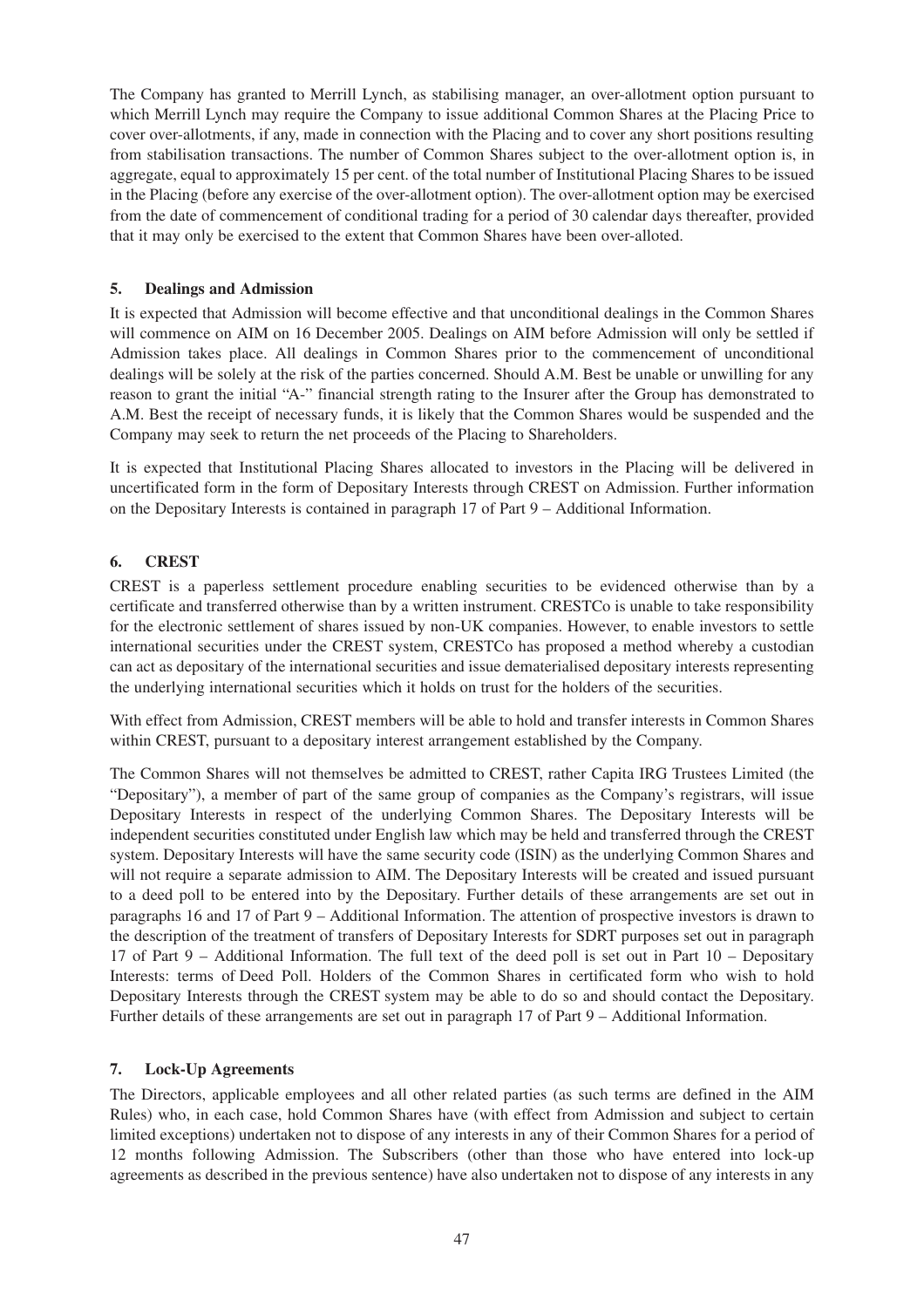of their Common Shares for a period of six months following Admission (without the prior written consent of Merrill Lynch) subject to certain limited exceptions. In addition, under the Placing Agreement, the Company has undertaken not to issue any further Common Shares for a period of 12 months from Admission (without the prior written consent of Merrill Lynch) subject to certain exceptions. Further details of the Lock-Up Agreements are set out in paragraph 16.2 of Part 9 – Additional Information.

# **8. Selling restrictions**

The distribution of this document and the offer of Common Shares in certain jurisdictions may be restricted by law and therefore persons into whose possession this document comes should inform themselves about and observe any such restrictions, including those that follow. Any failure to comply with these restrictions may constitute a violation of the securities laws of any such jurisdiction.

# 8.1 *European Economic Area*

In relation to each Relevant Member State, with effect from and including the Relevant Implementation Date, no Common Shares have been offered or will be offered to the public in that Relevant Member State, except that with effect from and including the Relevant Implementation Date, offers of Common Shares may be made to the public in that Relevant Member State at any time:

- (a) to legal entities which are authorised or regulated to operate in the financial markets or, if not so authorised or regulated, whose corporate purpose is solely to invest in securities;
- (b) to any legal entity which has two or more of (i) an average of at least 250 employees during the last financial year; (ii) a total balance sheet of more than  $\epsilon$ 43,000,000; and (iii) an annual turnover of more than  $\epsilon$ 50,000,000, as shown in its last annual or consolidated accounts;
- (c) to fewer than 100 natural or legal persons (other than qualified investors as defined in the Prospectus Directive), subject to obtaining the prior consent of Merrill Lynch; or
- (d) in any other circumstances which do not require the publication by the Company of a prospectus pursuant to Article 3 of the Prospectus Directive,

provided that no such offer of Common Shares shall result in a requirement for the publication of a prospectus pursuant to Article 3 of the Prospectus Directive or any measure implementing the Prospectus Directive in a Relevant Member State and each person who initially acquires any Common Shares or to whom any offer is made will be deemed to have represented, acknowledged and agreed that it is a "qualified investor" within the meaning of Article  $2(1)(e)$  of the Prospectus Directive.

For the purposes of this paragraph, the expression an "offer of any Common Shares to the public" in relation to any Common Shares in any Relevant Member State means the communication in any form and by any means of sufficient information on the terms of the offer of any Common Shares to be offered so as to enable an investor to decide to purchase any Common Shares, as the same may be varied in that Relevant Member State by any measure implementing the Prospectus Directive in that Relevant Member State.

In the case of any Common Shares being offered to a financial intermediary as that term is used in Article 3(2) of the Prospectus Directive, such financial intermediary will also be deemed to have represented, acknowledged and agreed that the Common Shares acquired by it have not been acquired on a non-discretionary basis on behalf of, nor have they been acquired with a view to their offer or resale to persons in circumstances which may give rise to an offer of any Common Shares to the public other than their offer or resale in a Relevant Member State to qualified investors as so defined or in circumstances in which the prior consent of Merrill Lynch has been obtained to each such proposed offer or resale. The Company and Merrill Lynch and their affiliates, and others will rely upon the truth and accuracy of the foregoing representation, acknowledgement, and agreement. Notwithstanding the above, a person who is not a qualified investor and who has notified Merrill Lynch of such fact in writing may, with the consent of Merrill Lynch, be permitted to subscribe for or purchase Common Shares.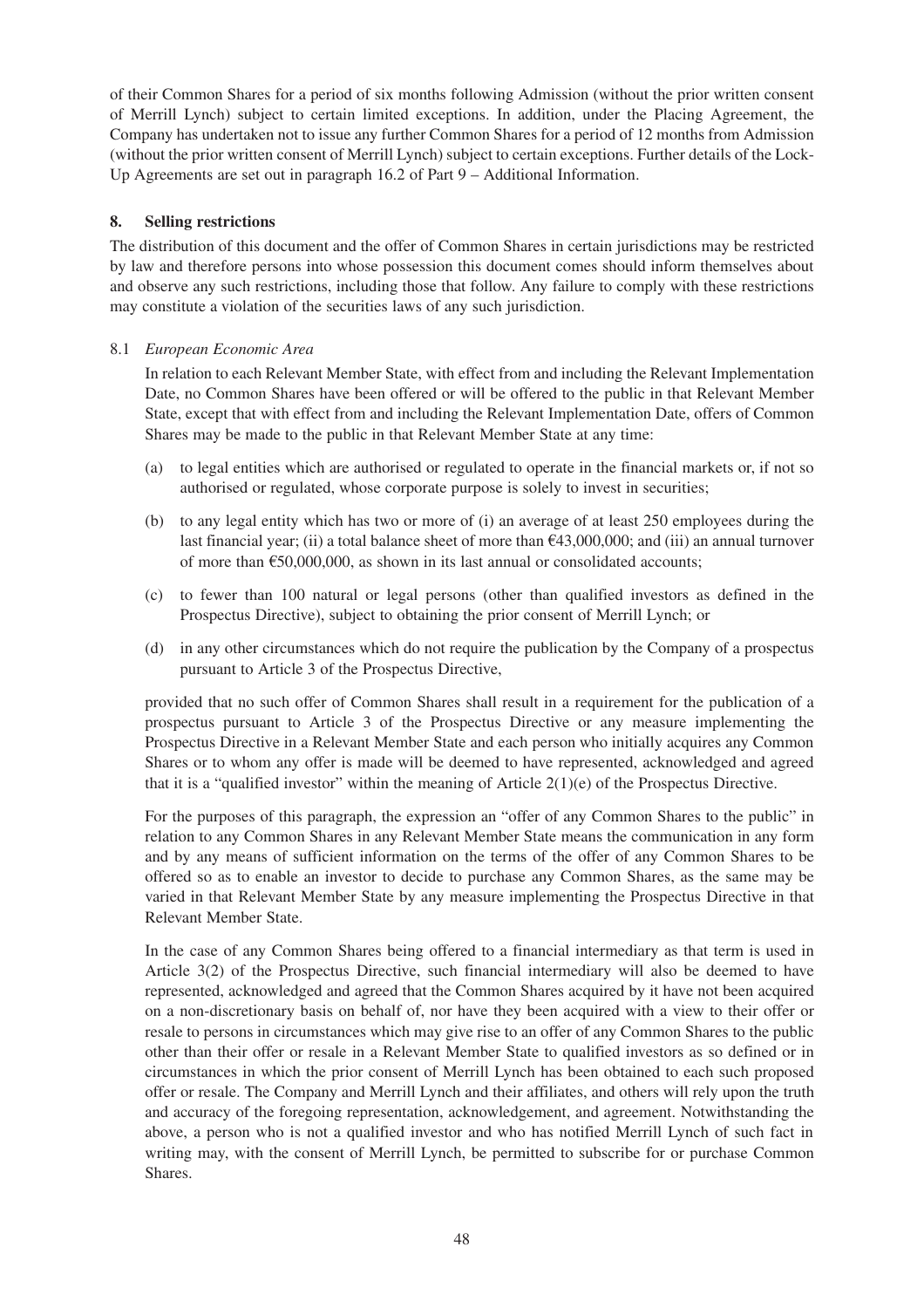# 8.2 *UK*

This document is being distributed only to, and is directed only at, persons (i) who have professional experience in matters relating to investments falling within Article 19(5) of the Financial Services and Markets Act 2000 (Financial Promotion) Order 2005, as amended (the "Order"), (ii) falling within Article 49(2) (a) to (d) of the Order and (iii) to whom it may otherwise lawfully be distributed (all such persons together with qualified investors (as defined above) being referred to as "relevant persons"). This document must not be acted on or relied on in the UK by persons who are not relevant persons. Any investment or investment activity to which this document relates is available only in the UK to relevant persons, and will be engaged in only with such persons.

# 8.3 *US, Australia, Canada and Japan*

The Common Shares have not been and will not be registered under the Securities Act and subject to certain exceptions, the Common Shares may not be offered or sold within the US or to or for the account or benefit of, US Persons (as such term is defined in Regulation S under the Securities Act ("Regulation S")). The Ordinary Shares have not been and will not be registered with any securities regulatory authority of any state or other jurisdiction of the US or under the applicable securities laws of Australia, Canada or Japan. Subject to certain exceptions, the Common Shares may not be offered or sold in Australia, Canada or Japan or to, or for the account or benefit of, any resident of the US, Australia, Canada or Japan. The Common Shares are being offered and sold outside the US in reliance on Regulation S.

Each subscriber of the Common Shares offered hereby in reliance on Regulation S will be deemed to have represented and agreed as follows (terms used in this paragraph that are defined in Regulation S are used in this document as defined in Regulation S):

- (a) the subscriber is outside the US and is not a US person;
- (b) the subscriber acknowledges that the Common Shares have not been, and will not be, registered under the Securities Act and that the Common Shares are being offered only to non-US persons outside the US in reliance on Regulation S;
- (c) the subscriber acknowledges and agrees that the Common Shares may not be resold in the US or to US persons absent an applicable exemption from the registration requirements of the Securities Act; and
- (d) for a period of 40 days from Admission, the subscriber will not resell or otherwise transfer the Common Shares except outside the US to non-US persons in compliance with Rule 903 or 904 under the Securities Act.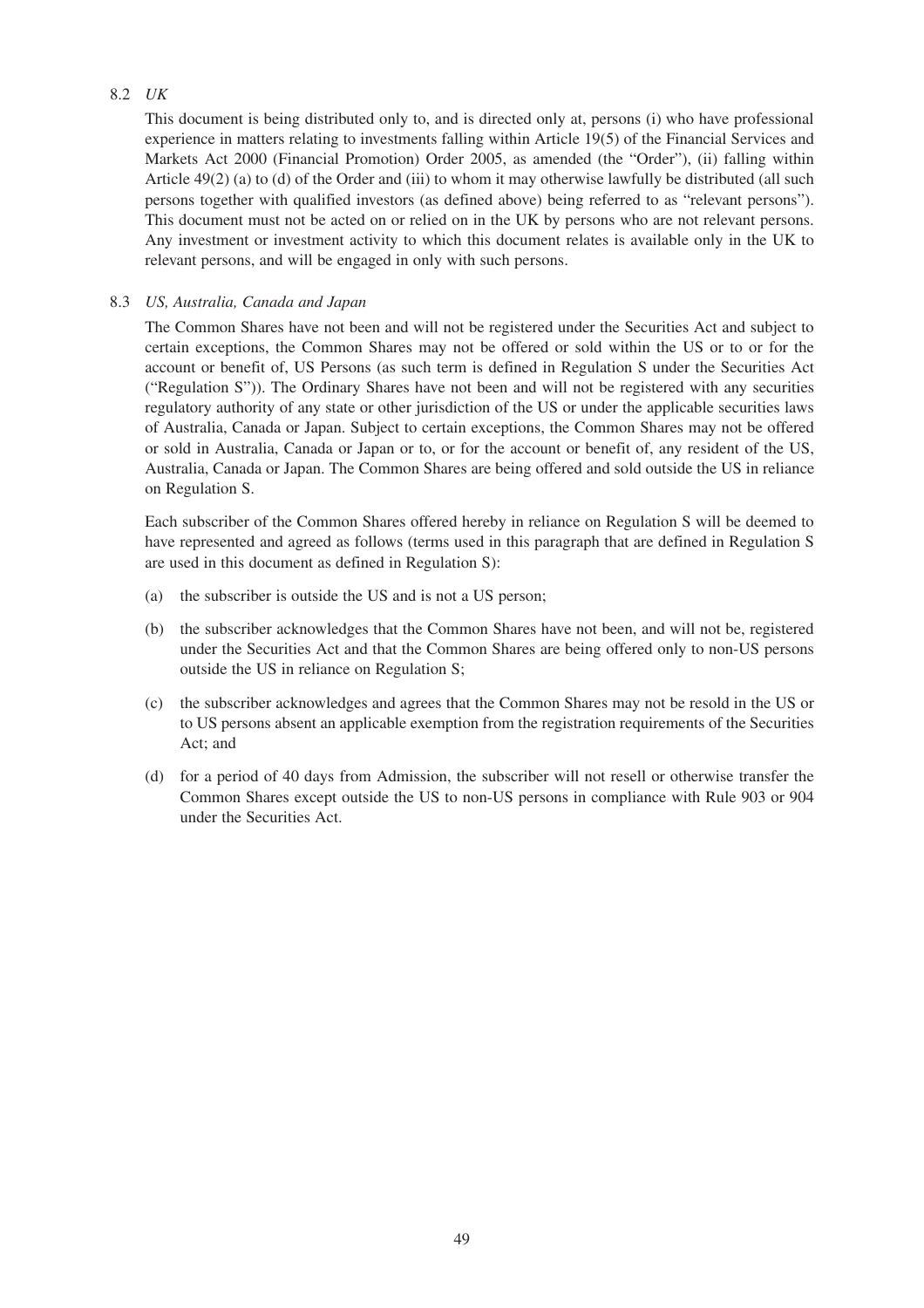# **PART 5**

# **REGULATION AND MONITORING**

As described elsewhere in this document, the Company has established the Insurer as a Class 4 insurance company in Bermuda under the Insurance Act. The following sections describe some of relevant regulatory provisions that will be applicable in respect of such Insurer. The Insurer currently intends to conduct its business at the outset so as not to be subject to insurance licensing requirements in any jurisdiction, other than Bermuda.

### **1. Bermuda insurance regulation**

#### 1.1 *The Insurance Act*

As a holding company, the Company is not subject to Bermuda insurance regulations. The Insurance Act, which will regulate the insurance business of the Insurer, provides that no person shall carry on any insurance business in or from within Bermuda unless registered as an insurer under the Insurance Act by the BMA, which is responsible for the day to day supervision of insurers. Under the Insurance Act, insurance business includes reinsurance business. The BMA, in deciding whether to grant registration, has broad discretion to act as it thinks fit in the public interest. The BMA is required by the Insurance Act to determine whether the applicant is a fit and proper body to be engaged in the insurance business and, in particular, whether it has, or has available to it, adequate knowledge and expertise to operate an insurance business. The continued registration of a company as an insurer under the Insurance Act is subject to its complying with the terms of its registration and such other conditions as the BMA may impose from time to time.

An Insurance Advisory Committee appointed by the Bermuda Minister of Finance advises the BMA on matters connected with the discharge of its functions. Sub-committees of the Insurance Advisory Committee supervise and review the law and practice of insurance in Bermuda, including reviews of accounting and administrative procedures.

The Insurance Act imposes on Bermuda insurance companies solvency and liquidity standards and auditing and reporting requirements and grants the BMA powers to supervise, investigate, require information and the production of documents and intervene in the affairs of insurance companies. Certain significant aspects of the Bermuda insurance regulatory framework are set forth below. Unless the context specifies otherwise, the following description assumes the Insurer is registered as a Class 4 insurer under the Insurance Act.

# 1.2 *Classification of insurers*

The Insurance Act distinguishes between insurers carrying on long-term business and insurers carrying on general business. There are four classifications of insurers carrying on general business, with Class 4 insurers subject to the strictest regulation. The Insurer has been registered to carry on general business as a Class 4 insurer in Bermuda and will be regulated as such under the Insurance Act.

# 1.3 *Cancellation of an insurer's registration*

An insurer's registration may be cancelled by the BMA on certain grounds specified in the Insurance Act, including failure of the insurer to comply with its obligations under the Insurance Act or if, in the opinion of the BMA, the insurer has not been carrying on business in accordance with sound insurance principles.

# 1.4 *Principal representative*

An insurer is required to maintain a principal office in Bermuda and to appoint and maintain a principal representative in Bermuda. For the purpose of the Insurance Act, the principal office of the Insurer will be at 44 Church Street, Hamilton HM12, Bermuda, and the Insurer's principal representative is IAS. Without a reason acceptable to the BMA, an insurer may not terminate the appointment of its principal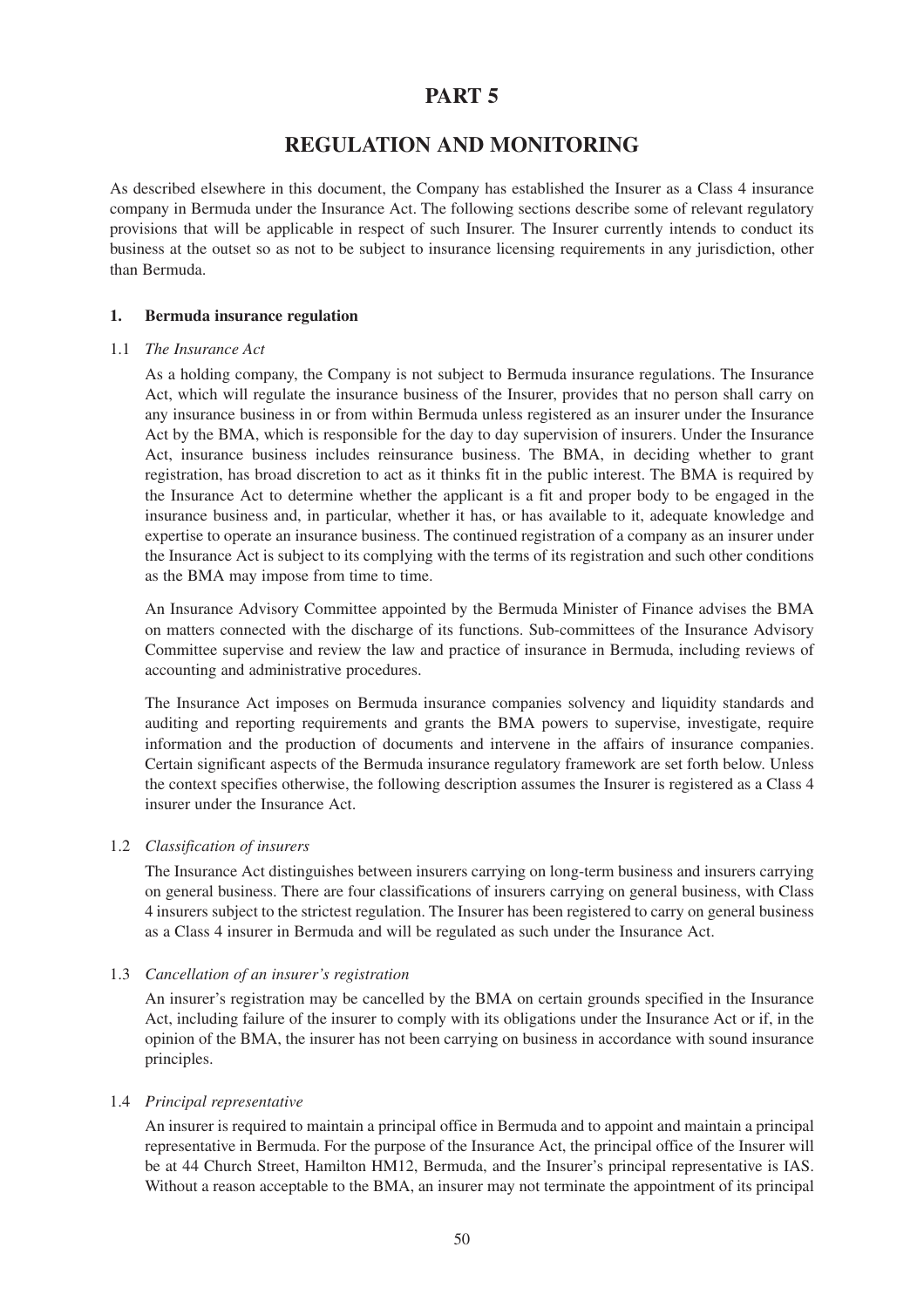representative, and the principal representative may not cease to act as such, unless 30 days' notice in writing to the BMA is given of the intention to do so. It is the duty of the principal representative, within 30 days of reaching the view that there is a likelihood of the insurer for which the principal representative acts becoming insolvent or that a reportable "event" has, to the principal representative's knowledge, occurred or is believed to have occurred, to make a report in writing forthwith to the BMA setting out all the particulars of the case that are available to the principal representative. Examples of such a reportable "event" include failure by the insurer to comply substantially with a condition imposed upon the insurer by the BMA relating to a solvency margin or a liquidity or other ratio.

### 1.5 *Independent approved auditor*

Every registered insurer must appoint an independent auditor who will annually audit and report on the statutory financial statements and the statutory financial return of the insurer, both of which, in the case of the Insurer, are required to be filed annually with the BMA. The independent auditor of the Insurer must be approved by the BMA and may be the same person or firm who audits the Insurer's financial statements and reports for presentation to its shareholders. The Insurer's independent auditor is Ernst & Young.

### 1.6 *Loss reserve specialist*

As a Class 4 insurer, the Insurer is required to submit an opinion of its approved loss reserve specialist with its statutory financial return in respect of its loss and loss expense provisions. The loss reserve specialist, who will normally be a qualified casualty actuary, must be approved by the BMA. The Insurer's approved loss reserve specialist is Mr Thomas Stanford, FCAS (of Ernst & Young's, Hamilton, Bermuda office).

### 1.7 *Annual statutory financial statements*

The Insurer must prepare annual statutory financial statements. The Insurance Act prescribes rules for the preparation and substance of such statutory financial statements (which include, in statutory form, a balance sheet, an income statement, a statement of capital and surplus and notes thereto). The Insurer is required to give detailed information and analyses regarding premiums, claims, reinsurance and investments. The statutory financial statements are not prepared in accordance with US generally accepted accounting principles and are distinct from the financial statements prepared for presentation to the Insurer's shareholders under the Insurance Act, which financial statements will be prepared in accordance with IFRS. The Insurer, as a general business insurer, will be required to submit the annual statutory financial statements as part of the annual statutory financial return. The statutory financial statements and the statutory financial return do not form part of the public records maintained by the BMA.

# 1.8 *Annual statutory financial return*

The Insurer will be required to file with the BMA a statutory financial return no later than four months after its financial year end (unless specifically extended upon application to the BMA). The statutory financial return for a Class 4 insurer includes, among other matters, a report of the approved independent auditor on the statutory financial statements of such insurer, solvency certificates, the statutory financial statements, the opinion of the loss reserve specialist and a schedule of reinsurance ceded. The solvency certificates must be signed by the principal representative and at least two directors of the insurer who are required to certify, among other matters, that the minimum solvency margin has been met and whether the insurer complied with the conditions attached to its certificate of registration. The independent approved auditor is required to state whether in its opinion it was reasonable for the directors to so certify. Where an insurer's accounts have been audited for any purpose other than compliance with the Insurance Act, a statement to that effect must be filed with the statutory financial return.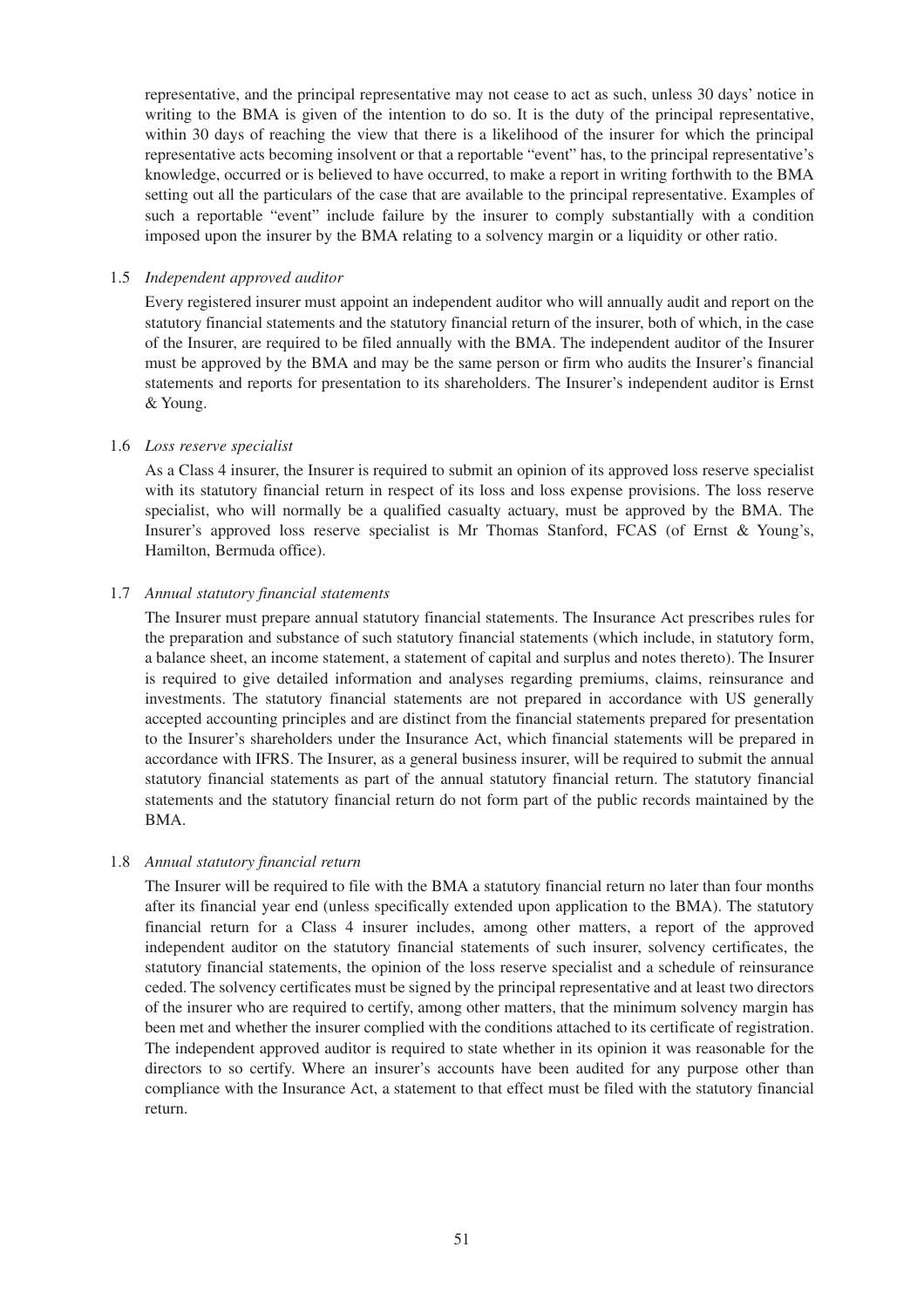### 1.9 *Minimum solvency margin and restrictions on dividends and distributions*

Under the Insurance Act, the value of the general business assets of a Class 4 insurer must exceed the amount of its general business liabilities by an amount greater than the prescribed minimum solvency margin. The Insurer, once registered as a Class 4 insurer:

- 1. will be required, with respect to its general business, to maintain a minimum solvency margin (the prescribed amount by which the value of its general business assets must exceed its general business liabilities) equal to the greatest of:
	- (a) BD\$100,000,000;

(b) 50 per cent. of net premiums written (being gross premiums written less any premiums ceded by the Insurer but the Insurer may not deduct more than 25 per cent. of gross premiums when computing net premiums written); and

- (c) 15 per cent. of loss and other insurance reserves;
- 2. is prohibited from declaring or paying any dividends during any financial year if it is in breach of its minimum solvency margin or minimum liquidity ratio or if the declaration or payment of such dividends would cause it to fail to meet such margin or ratio (if it has failed to meet its minimum solvency margin or minimum liquidity ratio on the last day of any financial year, the Insurer will be prohibited, without the approval of the BMA, from declaring or paying any dividends during the next financial year);
- 3. is prohibited from declaring or paying in any financial year dividends of more than 25 per cent. of its total statutory capital and surplus (as shown on its previous financial year's statutory balance sheet) unless it files (at least seven days before payment of such dividends) with the BMA an affidavit stating that it will continue to meet the required margins;
- 4. is prohibited, without the approval of the BMA, from reducing by 15 per cent. or more its total statutory capital as set out in its previous year's financial statements and any application for such approval must include an affidavit stating that it will continue to meet the required margins; and
- 5. is required, at any time it fails to meet its solvency margin, within 30 days (45 days where total statutory capital and surplus falls to US\$75 million or less) after becoming aware of that failure or having reason to believe that such failure has occurred, to file with the BMA a written report containing certain information.

Additionally, under the Act, the Insurer may not declare or pay a dividend, or make a distribution from contributed surplus, if there are reasonable grounds for believing that it is, or would after the payment be, unable to pay its liabilities as they become due, or the realisable value of its assets would be less than the aggregate of its liabilities and its issued share capital and share premium accounts.

# 1.10 *Minimum liquidity ratio*

The Insurance Act provides a minimum liquidity ratio for general business insurers, such as the Insurer intends to be. An insurer engaged in general business is required to maintain the value of its relevant assets at not less than 75 per cent. of the amount of its relevant liabilities. Relevant assets include, but are not limited to, cash and time deposits, quoted investments, unquoted bonds and debentures, first liens on real estate, investment income due and accrued, account and premiums receivable and reinsurance balances receivable. There are certain categories of assets which, unless specifically permitted by the BMA, do not automatically qualify as relevant assets, such as unquoted equity securities, investments in and advances to affiliates and real estate and collateral loans. The relevant liabilities are total general business insurance reserves and total other liabilities less deferred income tax and sundry liabilities (by interpretation, those not specifically defined).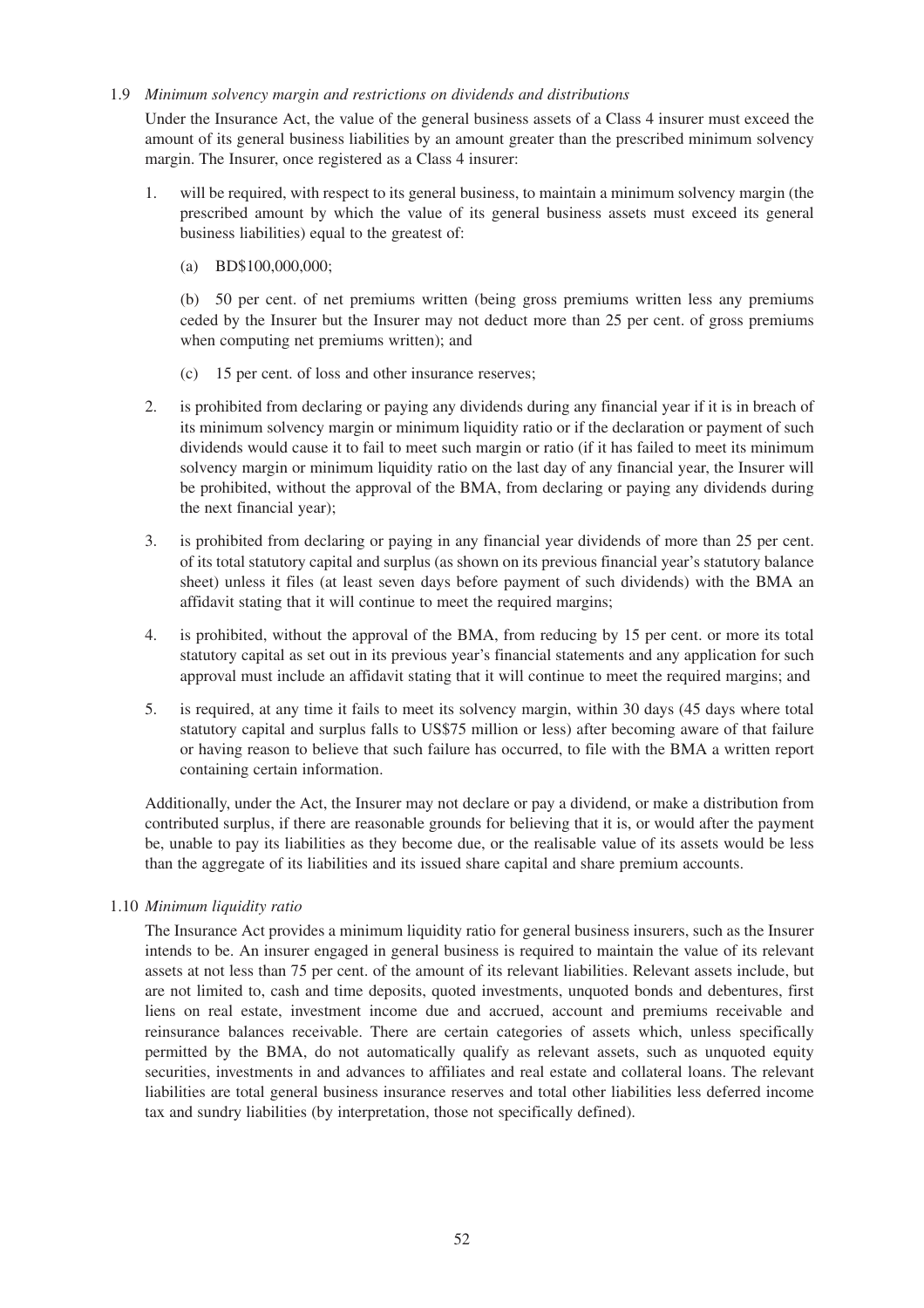### 1.11 *Supervision, investigation and intervention*

The BMA may appoint an inspector with extensive powers to investigate the affairs of an insurer if the BMA believes that an investigation is required in the interest of the insurer's policyholders or persons who may become policyholders. In order to verify or supplement information otherwise provided to the BMA, the BMA may direct an insurer to produce documents or information relating to matters connected with the insurer's business.

If it appears to the BMA that there is a risk of the Insurer becoming insolvent, or that it is in breach of the Insurance Act or any conditions imposed upon its registration, the BMA may, among other things, direct the Insurer (a) not to take on any new insurance business, (b) not to vary any insurance contract if the effect would be to increase the Insurer's liabilities, (c) not to make certain investments, (d) to realise certain investments, (e) to maintain in, or transfer to, the custody of a specified bank, certain assets, (f) not to declare or pay any dividends or other distributions or to restrict the making of such payments and/or (g) to limit its premium income.

# 1.12 *Disclosure of information*

In addition to powers under the Insurance Act to investigate the affairs of an insurer, the BMA may require certain information from an insurer (or certain other persons) to be produced to the BMA. Further, the BMA has been given powers to assist other regulatory authorities, including foreign insurance regulatory authorities with their investigations involving insurance and reinsurance companies in Bermuda but subject to restrictions. For example, the BMA must be satisfied that the assistance being requested is in connection with the discharge of regulatory responsibilities of the foreign regulatory authority. Further, the BMA must consider whether to co-operate is in the public interest. The grounds for disclosure are limited and the Insurance Act provides sanctions for breach of the statutory duty of confidentiality.

### **2. Certain other Bermuda law considerations**

The Company is designated as non-resident for exchange control purposes by the BMA. Pursuant to its nonresident status, the Company may engage in transactions in currencies other than Bermuda dollars and there are no restrictions on its ability to transfer funds (other than funds denominated in Bermuda dollars) in and out of Bermuda or to pay dividends to non-Bermuda residents who are holders of its shares. The Company is required to obtain the permission of the BMA for the issue and transfer of all of its shares. BMA consent for the issue and transfer of the Common Shares to persons not resident in Bermuda for exchange control purposes is not required, provided that the Common Shares are admitted for trading on AIM.

The transfer and issue of the Common Shares to any resident in Bermuda for exchange control purposes may require specific prior approval under the Exchange Control Act 1972 (see further paragraph 5.2 of Part 9 – Additional Information). The Insurer's common shares cannot be transferred without the consent of the BMA.

In accordance with Bermuda law, share certificates are issued only in the names of corporations or individuals. In the case of an applicant acting in a special capacity (for example, as an executor or trustee), certificates may, at the request of the applicant, record the capacity in which the applicant is acting. Notwithstanding the recording of any such special capacity, the Company is not bound to investigate or incur any responsibility in respect of the proper administration of any such estate or trust. The Company will take no notice of any trust applicable to any shares of its Common Shares whether or not the Company has notice of such trust.

The Company has been incorporated in Bermuda as an "exempted company". Under Bermuda law, exempted companies are companies formed for the purpose of conducting business outside Bermuda from a principal place in Bermuda. As a result, they are exempt from Bermuda laws restricting the percentage of share capital that may be held by non-Bermudians, but they may not participate in certain business transactions, including: (a) the acquisition or holding of land in Bermuda (except that required for their business and held by way of lease or tenancy for terms of not more than 50 years) without the express authorisation of the Bermuda legislature, (b) the taking of mortgages on land in Bermuda to secure an amount in excess of BD\$50,000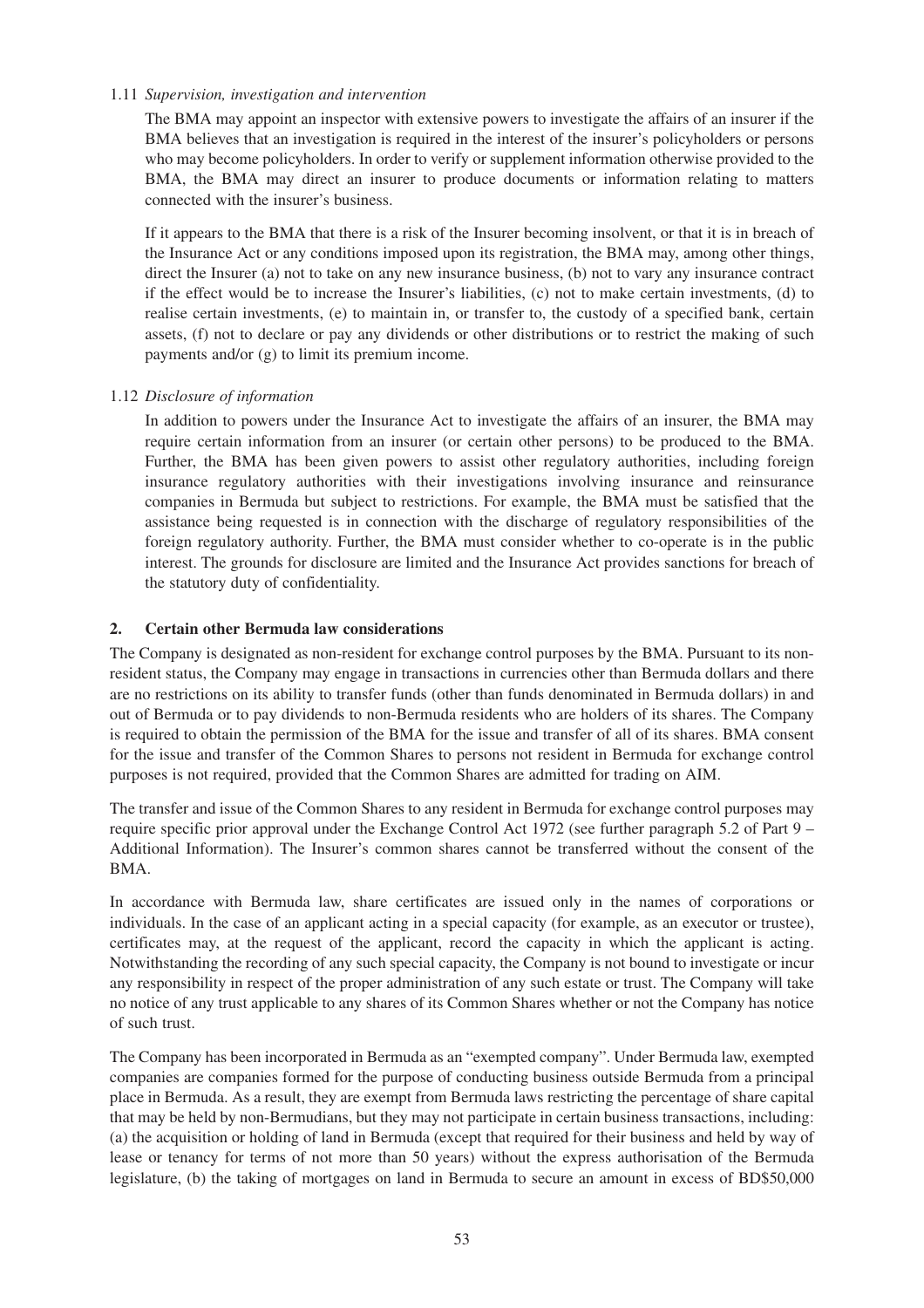without the consent of the Minister of Finance, (c) the acquisition of any bonds or debentures secured by any land in Bermuda, other than certain types of Bermuda government securities or (d) the carrying on of business of any kind in Bermuda, except in furtherance of their business carried on outside Bermuda or under licence granted by the Minister of Finance. An insurer is permitted to reinsure risks undertaken by any company incorporated in Bermuda and permitted to engage in the insurance and reinsurance business as an exempted company only if it obtains a special licence granted by the Minister of Finance to insure Bermuda domestic risks or risks of persons of, in or based in Bermuda subject to certain conditions. The Insurer intends to seek to obtain this special licence.

The Company must comply with the provisions of the Act regulating the payment of dividends and making distributions from contributed surplus. Under the Act, a company shall not declare or pay a dividend, or make a distribution out of contributed surplus, if there are reasonable grounds for believing that: (a) the company is, or would after the payment be, unable to pay its liabilities as they become due; or (b) the realisable value of the company's assets would thereby be less than the aggregate of its liabilities and its issued share capital and share premium accounts. Under the Act, where a Bermuda company issues shares at a premium (that is for a price above the par value), whether for cash or otherwise, a sum equal to the aggregate amount or value of the premium on those shares must be transferred to an account, called "the share premium account". The provisions of the Act relating to the reduction of the share capital of a company apply as if the share premium account were paid-up share capital of that company, except for certain matters such as premium arising on a particular class of shares may be used in paying up unissued shares of the same class to be issued to shareholders as fully paid bonus shares. The paid-up share capital may not be reduced if on the date the reduction is to be effected there are reasonable grounds for believing that the company is, or after the reduction would be, unable to pay its liabilities as they become due.

Exempted companies, such as the Company and the Insurer, must comply with Bermuda resident representation provisions under the Act. The Company does not believe that such compliance will result in any material expense to it.

Under Bermuda law, non-Bermudians (other than spouses of Bermudians or holders of permanent residency certificates) may not engage in any gainful occupation in Bermuda without an appropriate Bermuda government work permit. The Group's success may depend in part upon the continued services of key employees in Bermuda. Certain key employees may neither be a Bermudian, a spouse of a Bermudian nor an individual holding a permanent resident certificate. Accordingly, any such key employee will require specific approval to work for the Company and the Insurer in Bermuda. A work permit may be granted or extended upon showing that, after proper public advertisement, no Bermudian (or spouse of a Bermudian or an individual holding a permanent resident certificate) is available who meets the minimum standards reasonably required by the employer. The Bermuda government recently announced a new policy that places a six year term limit on individuals with work permits, subject to certain exemptions for key employees (see also Part 3 – Risk Factors).

# **3. US insurance regulation**

Upon commencement of operations, the Insurer will be licensed in Bermuda to write insurance and reinsurance and will not be admitted to do business in any jurisdiction in the US or in any country other than Bermuda. The insurance laws of each state of the US and of many other jurisdictions regulate the sale of insurance and reinsurance within their jurisdictions by non-admitted insurers and reinsurers, such as the Insurer. The Insurer intends, at the outset, to conduct its business so as not to be subject itself to the licensing requirements of insurance regulators in the US or elsewhere (other than Bermuda).

Many aspects of the activities of the Insurer will be similar to those employed by other non-admitted reinsurers that provide reinsurance to US and other cedants. Specifically, and in accordance with common practice, the transaction of reinsurance by non-admitted reinsurers is generally exempt from US regulation, except for the credit for reinsurance requirements discussed below. With respect to insurance business, the Insurer has applied for listing with the International Insurers Department of the National Association of Insurance Commissioners, which in this case will, if the application is approved, enable the Insurer to write surplus lines insurance in 18 states of the US. The Insurer also intends to submit individual applications for surplus lines eligibility in the remaining states, and in the meantime any insurance business in those states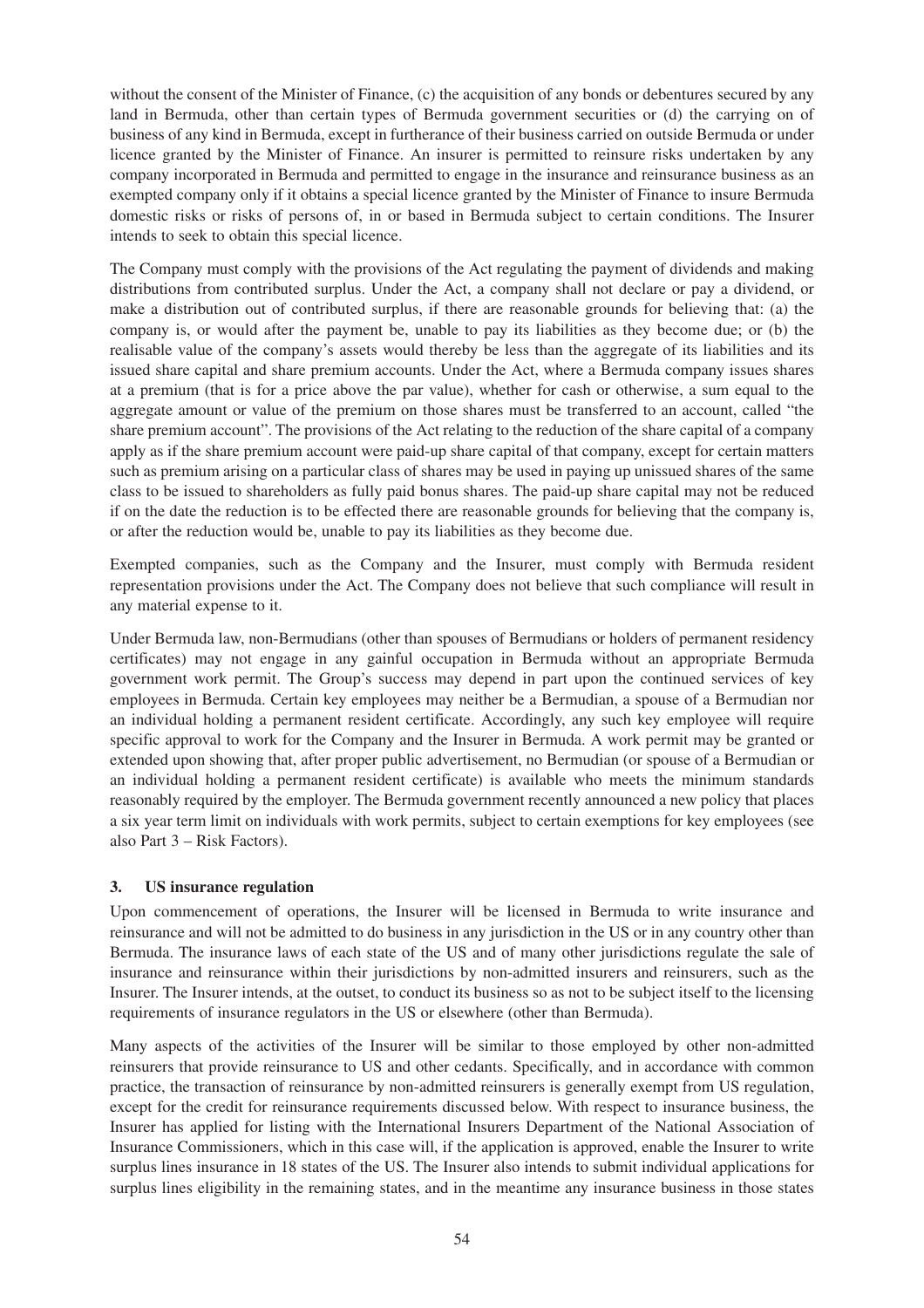will be written only in accordance with available statutory exemptions for non-admitted insurers. By virtue of the Insurer's projected status as an eligible or approved surplus lines insurer with the IID and in the various states, the Insurer will be required to maintain a US surplus lines trust fund (currently a minimum of US\$5.4 million plus an amount equal to 30 per cent. of US surplus lines liabilities, subject to a cap of US\$60 million) and make periodic financial and business disclosure filings, and to that extent the Insurer will be subject to limited regulatory oversight in the US in connection with its direct insurance activities. In common with other surplus lines insurers, the Insurer's rates and forms will not be regulated by any state.

It is nonetheless possible, however, that insurance regulators in the US or elsewhere may review the activities of the Insurer and claim that the Insurer is subject to such jurisdiction's licensing requirements, although the Company believes it unlikely under the circumstances, assuming the Insurer complies with applicable laws regarding non-admitted business in each jurisdiction. Having to meet such requirements, however, could materially and adversely affect the Insurer's results of operations. Alternatively, any necessary changes to operations could subject the Insurer to taxation in the US.

In addition to the regulatory requirements imposed by the jurisdictions in which they are licensed, reinsurers are subject to indirect regulatory requirements through the "credit for reinsurance" mechanism imposed by jurisdictions in which they are not licensed but where their cedants are licensed. A cedant which obtains reinsurance from a reinsurer that is licensed, accredited or approved by the jurisdiction or state in which the insurer files statutory financial statements is permitted to reflect in its statutory financial statements a credit in an aggregate amount equal to the liability for unearned premiums and loss as well as adjustment expense reserves ceded to the reinsurer. In the US, many states allow credit for reinsurance ceded to a reinsurer that is domiciled and licensed in another state of the US and meets certain financial requirements. As a nonlicensed and non-accredited reinsurer, the Insurer will have to post acceptable collateral as dictated by each state's credit for reinsurance laws and regulations (such as a letter of credit, trust or other acceptable security arrangement) in order for a cedant to be able to take credit for the reinsurance on its balance sheet.

# **4. UK insurance regulation**

The Company intends, at the outset, that the Insurer will conduct its business so as not to be subject to insurance regulation in the UK. However, if it were determined that the Insurer is effecting or carrying out contracts of insurance (including contracts of reinsurance) in the UK, it would be required to be authorised and regulated by the FSA. If the Insurer effects or carries out such contracts without first having obtained FSA authorisation, it will commit a criminal offence. The Insurer and any officer of the Insurer who consented to or connived in the offence or whose negligence led to the offence would be liable to be proceeded against and if found guilty punished accordingly. Further, any contract made by the Insurer whilst not authorised by the FSA when it should have been will be unenforceable against the other party unless the relevant English court otherwise allows.

Insurers who are authorised by the FSA to carry on the business of effecting and carrying out contracts of insurance in the UK are required to provide information relating to their insurance and reinsurance arrangements to the FSA and insurers headquartered outside the European Union are required to maintain assets in the UK in accordance with the requirements of the FSA. The FSA has wide-ranging powers of intervention in relation to such insurers, which may be triggered if the FSA has a concern relating to such arrangements or the solvency of such insurers as a result of the receipt of such information or otherwise. Having to meet such requirements could materially and adversely affect the Insurer's results of operations. Authorisation in the UK is also likely to subject the Insurer to taxation in the UK.

The Company has established a UK subsidiary company, Lancashire Marketing, whose purpose will be to promote the Insurer to persons in the London market. The activities of this company will include insurance mediation activities for which authorisation is required from the FSA. Lancashire Marketing has been authorised by the FSA as an insurance intermediary, subject to the receipt of certain information, which Lancashire Marketing intends to submit to the FSA immediately following Admission. If, for any reason, Lancashire Marketing does not submit such information to the FSA or does not maintain its authorisation as an insurance intermediary, Lancashire Marketing's ability to promote the Insurer's business in the London insurance market is likely to be very significantly impaired, as such promotion would need to be done from Bermuda and/or by UK authorised insurance intermediaries which are not members of the Group.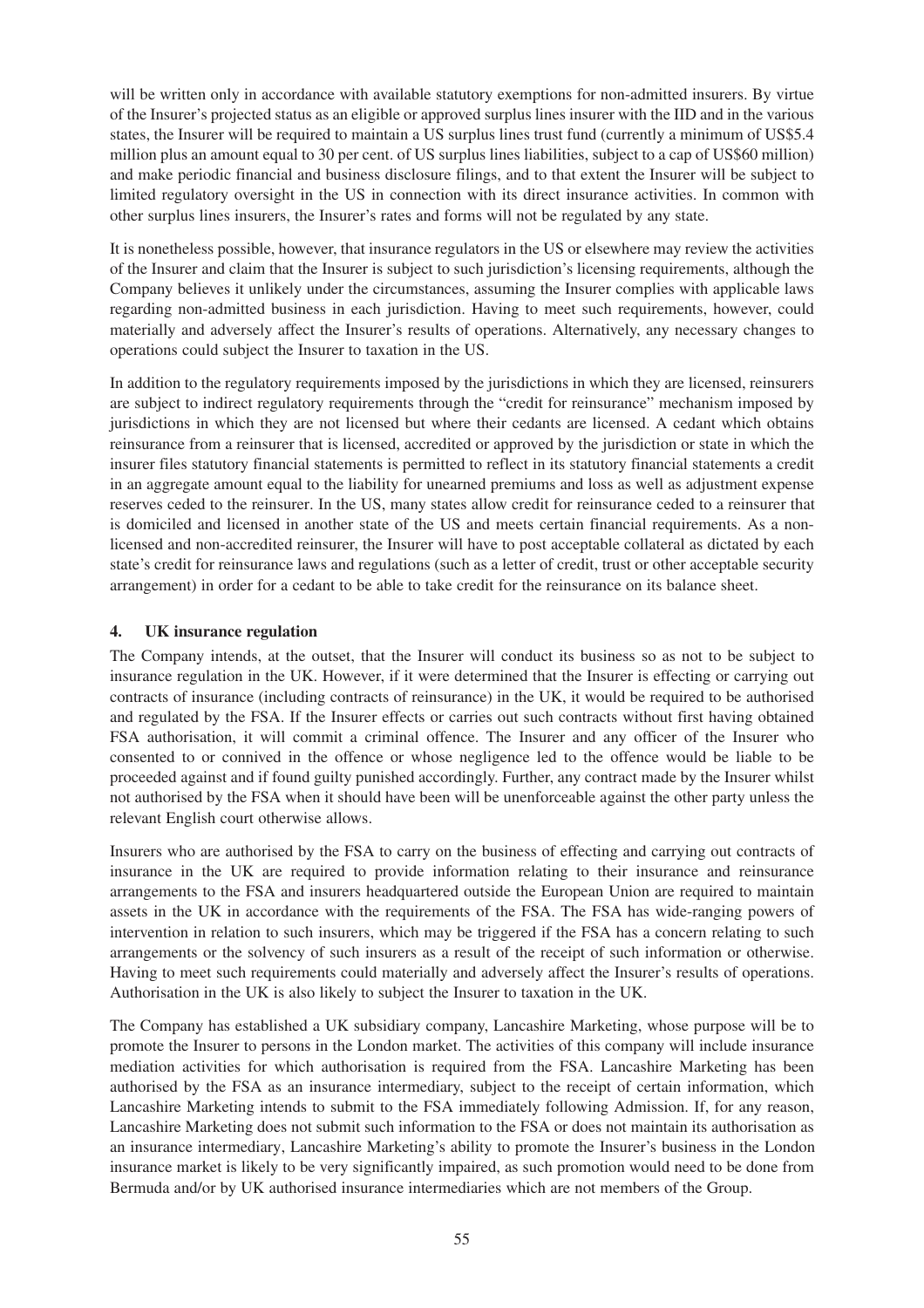# **PART 6**

# **ACCOUNTANT'S REPORT AND FINANCIAL INFORMATION ON THE COMPANY**

**Accountant's report on the Company**



**Ernst & Young LLP** Phone: 020 7951 2000<br>1 More London Place Fax: 020 7951 1345 1 More London Place Fax: 020 7951 1345<br>
1 ondon SE1 2AE CDE & LDE Box 241 CDE & LDE Box 241 www.ey.com/uk

The Directors 13 December 2005 Lancashire Holdings Limited Clarendon House 2 Church Street Hamilton HM11 Bermuda

Dear Sirs

# **Lancashire Holdings Limited**

We report on the financial information set out in Part 6 of the AIM admission document. This financial information has been prepared for inclusion in the AIM admission document dated 13 December 2005 of Lancashire Holdings Limited on the basis of the accounting policies set out in note 2 to the financial information. This report is required by Schedule Two of the AIM Rules and is given for the purpose of complying with that schedule and for no other purpose.

#### **Responsibilities**

The Directors of Lancashire Holdings Limited are responsible for preparing the financial information on the basis of preparation set out in note 3 to the financial information.

It is our responsibility to form an opinion as to whether the financial information gives a true and fair view, for the purposes of the AIM admission document, and to report our opinion to you.

#### **Basis of opinion**

We conducted our work in accordance with Standards for Investment Reporting issued by the Auditing Practices Board in the UK. Our work included an assessment of evidence relevant to the amounts and disclosures in the financial information. It also included an assessment of significant estimates and judgments made by those responsible for the preparation of the financial information and whether the accounting policies are appropriate to the circumstances of Lancashire Holdings Limited (the "Company"), consistently applied and adequately disclosed.

We planned and performed our work so as to obtain all the information and explanations which we considered necessary in order to provide us with sufficient evidence to give reasonable assurance that the financial information is free from material misstatement whether caused by fraud or other irregularity or error.

Our work has not been carried out in accordance with auditing standards generally accepted in the United States of America and accordingly should not be relied upon as if it had been carried out in accordance with those standards.

> The UK firm Ernst & Young LLP is a limited liability partnership registered in England and Wales with registered number OC300001 and is a member practice of Ernst & Young Global. A list of members' names is available for inspection at the above address which is the firm's principal place of business and its registered office.

56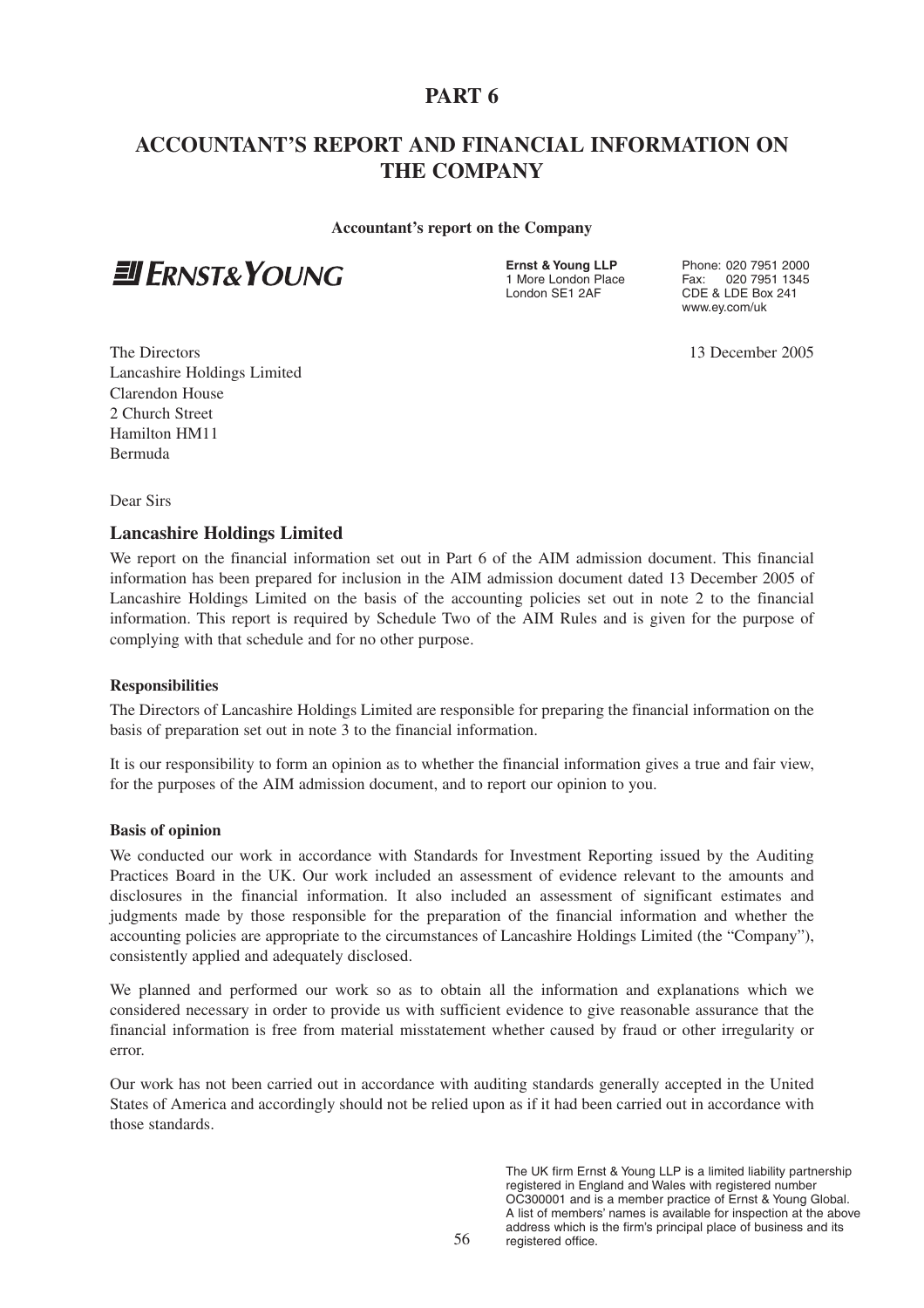# **Opinion**

In our opinion, the financial information gives, for the purposes of the AIM admission document dated 13 December 2005, a true and fair view of the state of affairs of the Company as at the dates stated in accordance with the basis of preparation set out in note 3 to the financial information.

# **Declaration**

We are responsible for this report as part of the AIM admission document and declare that we have taken all reasonable care to ensure that the information contained in this report is, to the best of our knowledge, in accordance with the facts and contains no omission likely to affect its import. This declaration is included in the AIM admission document in compliance with Schedule Two of the AIM Rules.

Yours faithfully

Ernst & Young LLP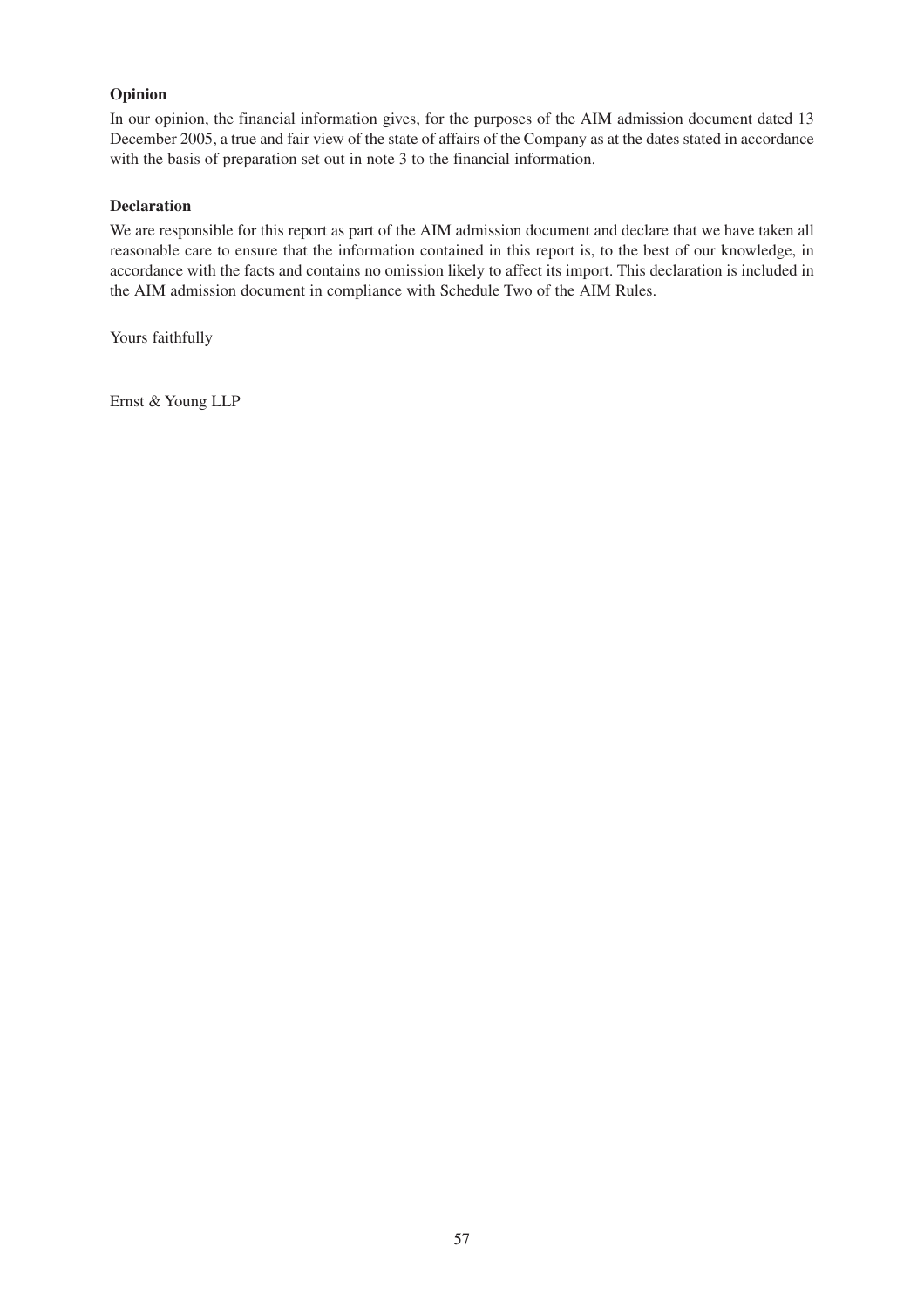## **Financial Information on the Company**

The balance sheet of the Company as at 27 October 2005 is as follows:

|            | US\$       |
|------------|------------|
|            |            |
|            | 16,000,000 |
|            |            |
|            | 16,000,000 |
|            |            |
| See note 4 | 1,600,000  |
|            | 14,400,000 |
|            | 16,000,000 |
|            |            |

# **NOTES TO FINANCIAL INFORMATION**

### **1. Responsibility**

The Directors are responsible for the financial information set out below.

### **2. Accounting policies**

The financial information has been prepared under the historical cost convention and in accordance with IFRS.

The Company was incorporated on 12 October 2005. Since incorporation, the Company has not traded, nor has it received any income, incurred any expenses or paid any dividends. Consequently no profit and loss account is presented. No financial statements have been drawn up.

#### **3. Basis of preparation**

The financial information set out above is based on the financial records of the Company, to which no adjustment was considered necessary.

# **4. Share capital**

The Company was incorporated with authorised share capital of US\$120,000 divided into 1,200,000 Common Shares of US\$0.10 each. On incorporation, 120,000 common shares of US\$0.10 each were issued, nil paid. Pursuant to a shareholder resolution and a directors' resolution, each duly adopted on 20 October 2005, the authorised share capital of the Company was increased from US\$120,000 to US\$1,500,000,000. On 27 October 2005, 16,000,000 common shares of US\$0.10 each were issued fully paid and the original 120,000 common shares issued on incorporation were repurchased by the Company. On 9 December 2005 every five common shares in issue were consolidated into one Common Share of US\$0.50.

#### **5. Post balance sheet events**

Since the balance sheet date, the Company has earned interest on the funds deposited and incurred expenses in connection with the placing of shares. The Company subscribed for shares in Lancashire Insurance Company Limited on 3 November 2005.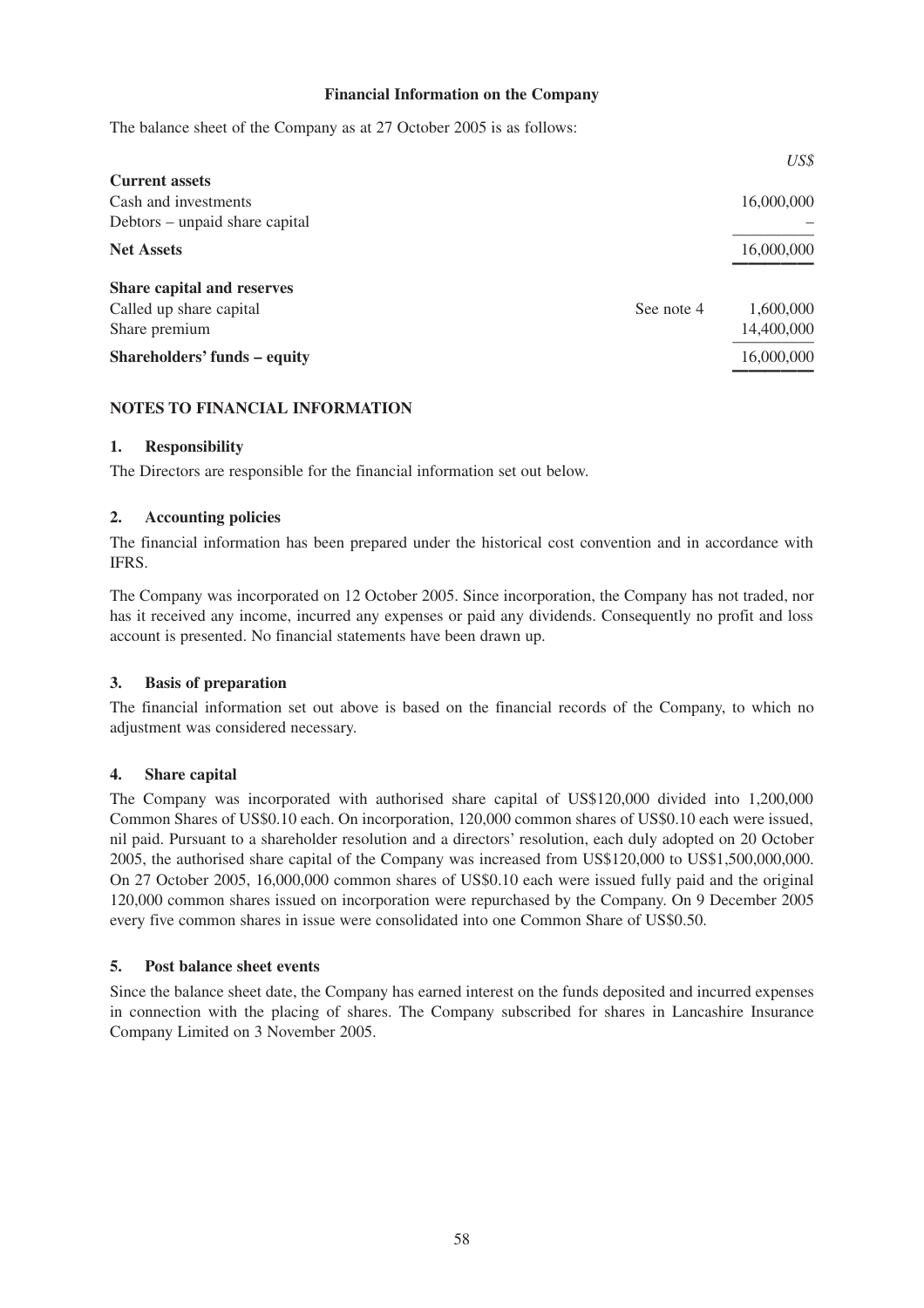# **PART 7**

# **ILLUSTRATIVE SUMMARY CONSOLIDATED FINANCIAL PROJECTIONS OF THE GROUP**

### **PART A**

### **1. Illustrative summary consolidated financial projections of the Group for the three years ending 31 December 2008**

On the basis of the principal bases and assumptions set out below, the Illustrative Projections are as follows:

| Currency: US\$m                                         | <b>FY06</b> | FY07    | <b>FY08</b> |
|---------------------------------------------------------|-------------|---------|-------------|
| Gross premiums written                                  | 822.3       | 873.1   | 853.7       |
| Ceded premiums written                                  | (109.3)     | (115.5) | (123.3)     |
| Premiums written, net of outwards reinsurance           | 713.0       | 757.6   | 730.4       |
| Gross premiums earned                                   | 509.7       | 857.7   | 856.5       |
| Ceded premiums earned                                   | (109.3)     | (115.5) | (123.3)     |
| Premiums earned, net of outwards reinsurance            | 400.4       | 742.2   | 733.2       |
| Insurance claims and loss adjustment expenses           | 213.0       | 357.1   | 372.9       |
| Insurance claims and loss adjustment expenses recovered | (27.4)      | (32.0)  | (34.9)      |
| Net insurance claims and loss adjustment expenses       | 185.6       | 325.1   | 338.0       |
| Expenses of acquisition of insurance contracts          | 70.8        | 130.0   | 131.1       |
| Other underwriting expenses                             | 34.1        | 34.0    | 34.9        |
| Profit commission from reinsurers                       | (35.4)      | (29.9)  | (27.1)      |
| Total underwriting expenses                             | 69.5        | 134.1   | 138.9       |
| Profit attributable to underwriting activities          | 145.3       | 283.0   | 256.3       |
| Investment return                                       | 51.9        | 72.5    | 94.4        |
| Finance costs                                           | (11.6)      | (11.2)  | (10.8)      |
| Profit before tax                                       | 185.6       | 344.3   | 339.9       |
| <b>Tax</b>                                              | (1.0)       | (1.0)   | (1.0)       |
| <b>Profit after tax</b>                                 | 184.6       | 343.3   | 338.9       |

Note: the Illustrative Projections take into account the Directors' estimates of the maximum amount payable under the basic bonus plan and the expenses related to the granting of all Options and all Warrants. However, no account is taken of payments under the additional bonus plan.

Further information on the Options, bonus plans and Warrants is set out or referred to in paragraphs 16, 17 and 18 of Part 2 – Information on the Group.

#### **2. Principal bases and assumptions**

Neither the principal bases and assumptions nor the Illustrative Projections have been verified or audited by an independent accounting or actuarial firm or other third party.

The Illustrative Projections have been prepared on the following principal bases and assumptions:

- the completion of the Placing, Debt Financing and drawdown of US\$30 million of senior debt occurring before 1 January 2006;
- business plan estimates of premiums, loss ratios and profitability were estimated by the Directors for financial years 2006 to 2008;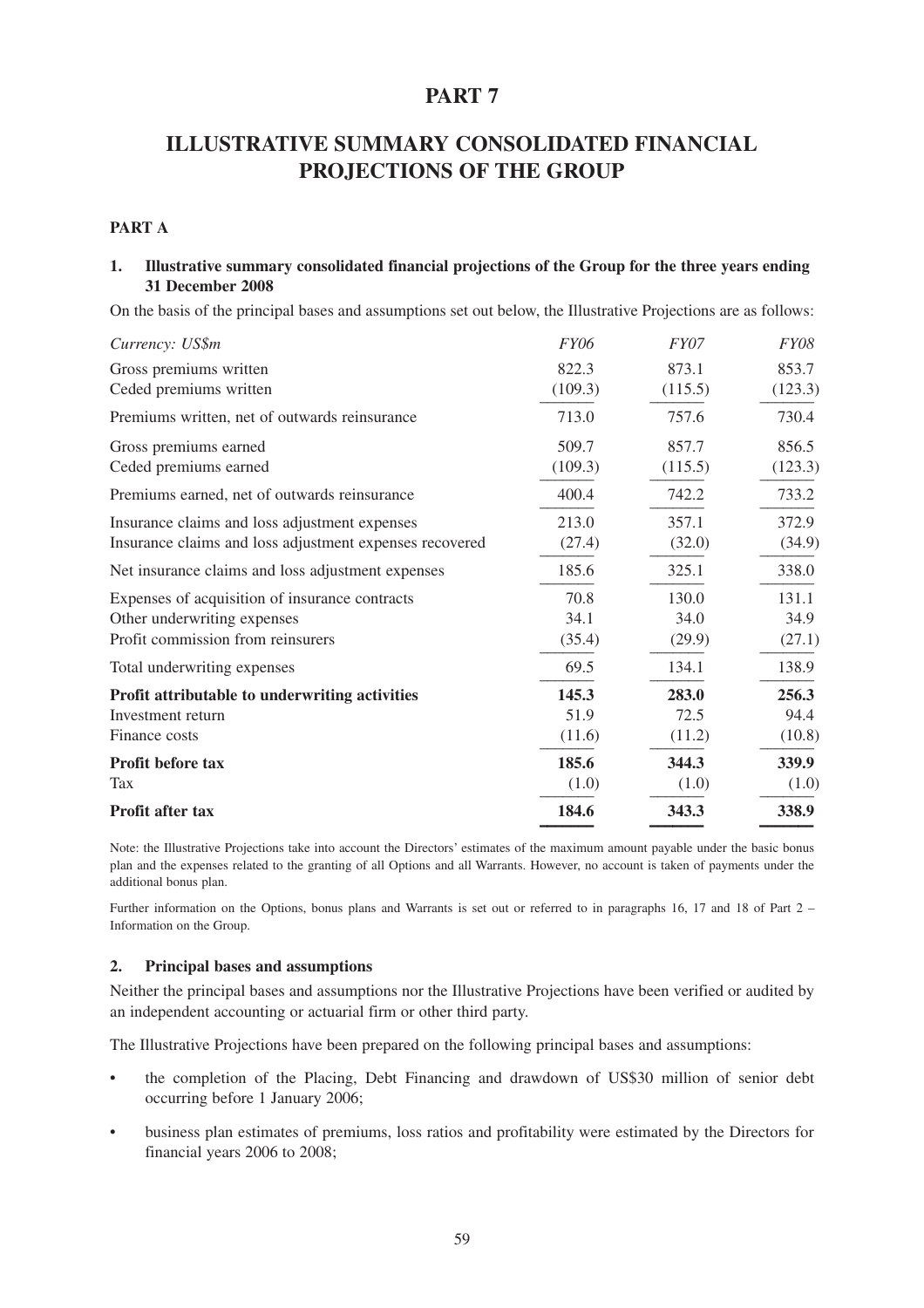- the Illustrative Projections and their components are based on the Directors' estimates, taking into account their collective previous experience and their assessment of likely future developments;
- the Illustrative Projections have been prepared using accounting policies that are consistent with IFRS;
- premiums written (including an assessment of commission costs) have been estimated by the Directors based on anticipated premium income by class of business and the Directors' estimates of historical renewal patterns;
- premium income is assumed to be earned evenly over the period of risk of the policies written; reinsurance ceded is assumed to be earned over the same period on the basis that losses occurring during cover will be purchased;
- premiums and recoveries due to and from reinsurers have been recognised so as to match reinsurance transactions with the related gross premium and claim amounts;
- net claims incurred are derived from estimated net loss ratios which are based on the Directors' estimation of profitability by class of business taking into account the proposed underwriting team's historical track record in the respective classes and anticipated rate increases;
- administrative expenses are based on anticipated costs derived from a combination of known costs, indicative quotations and forecast expenses;
- the Warrants (details of which are set out in Part  $8 -$  Summary of the Warrants) are assumed to vest in full. The Options (details of which are set out in paragraph 8 of Part 9 – Additional Information) are assumed to be granted in full over the three years ending 31 December 2008;
- the forecast investment return is based on the Directors' estimate of future investment yields applied to average funds expected to be available for investment;
- a stochastic business planning model has been constructed to generate an indicative range (or distribution) of results around the Group's business plan. The model has been calibrated to generate a distribution of results (on a mean basis) around the Directors' business plan estimates; and
- the modelled volatility is based upon the following:
	- various qualitative estimates supplied by the Directors;
	- the Directors' estimates of market loss activity for natural peril losses based upon data provided by RMS supplemented by subjective load factors, estimated market shares and estimated return periods by natural peril; and
	- historic market large losses for marine and energy business adjusted by applying the Directors' estimates of market shares and miss factors.

The Directors confirm that the Illustrative Projections contained in this document have been made after due and careful enquiry.

No representation or warranty of any kind is or can be made with respect to the accuracy or completeness of, and no representation or warranty should be inferred from, the Illustrative Projections in this document or the assumptions underlying them or their suitability. No representation or warranty is or can be made as to the future operations or the amount of any future income or loss of the Group.

Any forward-looking statements, including the Illustrative Projections contained herein, involve risks and uncertainties about future events and circumstances (many of which are not within the Group's control) and other factors that may cause the actual results, performance or achievements of the Group, or industry results, to be materially different from any future results, performance or achievements expressed or implied by such forward-looking statements. Many risks and uncertainties affect the weight that should be accorded to forward-looking statements, including projections. No representation or warranty is or can be made as to the future operations or the amount of any future income or loss of the Group. Some assumptions on which the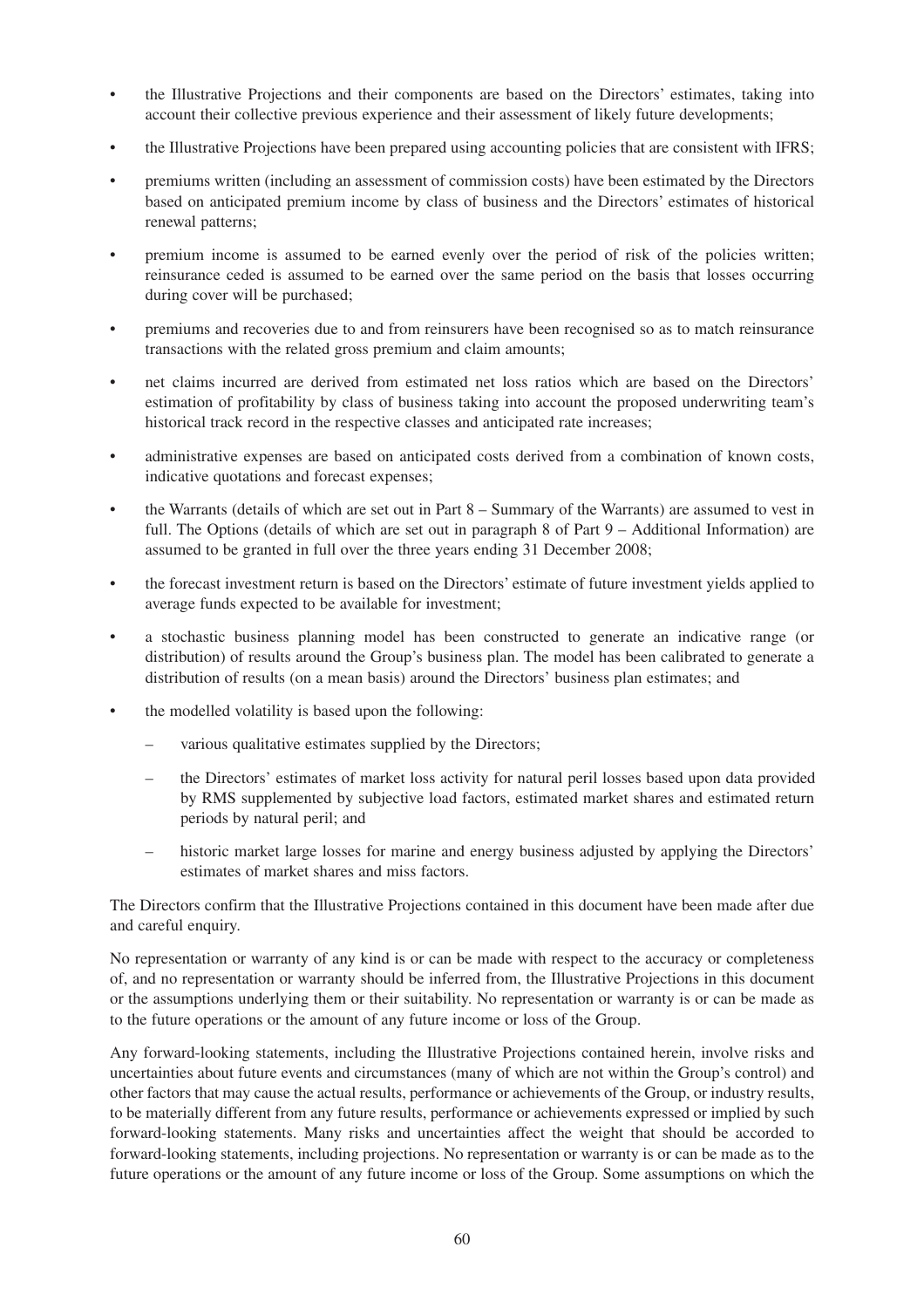Illustrative Projections are based will not materialise, and unanticipated events and circumstances will occur. Therefore, the actual results achieved during the projection period will vary from the Illustrative Projections, and the variations may be material. Prospective investors in the Common Shares are cautioned not to place reliance on the Illustrative Projections. The Group's actual results will differ and could differ materially and adversely from those anticipated in forward-looking statements, including the Illustrative Projections, as a result of various factors, including all the risks discussed in Part 3 – Risk Factors and elsewhere in this document and, therefore, undue reliance should not be placed on them.

The principal risks and uncertainties underlying the Illustrative Projections, which may cause actual results to differ are as follows:

- the Group's ability to implement its business strategy;
- projected pricing, including the extent of estimated pricing increases and improvement in terms and conditions as a result of hurricanes Katrina, Rita and Wilma;
- past industry experience, on which the Directors' estimates of losses and claim settlements are based, may not be a reliable indicator of future developments;
- projected capacity of those insurance classes to be targeted by the Group (including with respect to existing and potential future market entrants);
- the extent of changes in governmental, regulatory or legislative controls or policies affecting activities or claims experience;
- the Group's ability to establish and maintain strong relationships with intermediaries;
- the Insurer's ability to maintain an acceptable financial strength rating from a third party credit rating agency including in the event of changes in the capital requirements imposed by such agencies on classes targeted by the Insurer;
- the Directors' assessment of the level and structure of reinsurance cover appropriate at the time such cover is sought, in light of capacity, pricing and terms and conditions and the actual portfolio of risks assumed;
- the creditworthiness of the Group's reinsurance providers;
- interest rates, including on any senior or subordinated debt of the Group;
- average brokerage and other acquisition costs;
- estimated start up and ongoing operating expenses;
- the level of income and excise taxes and the extent to which the Group's ability to write future business through Bermuda or other similarly tax-efficient jurisdictions and that such jurisdictions will continue to remain tax-efficient;
- investment results: and
- the Group's ability to identify, hire and retain appropriately qualified management and other key personnel.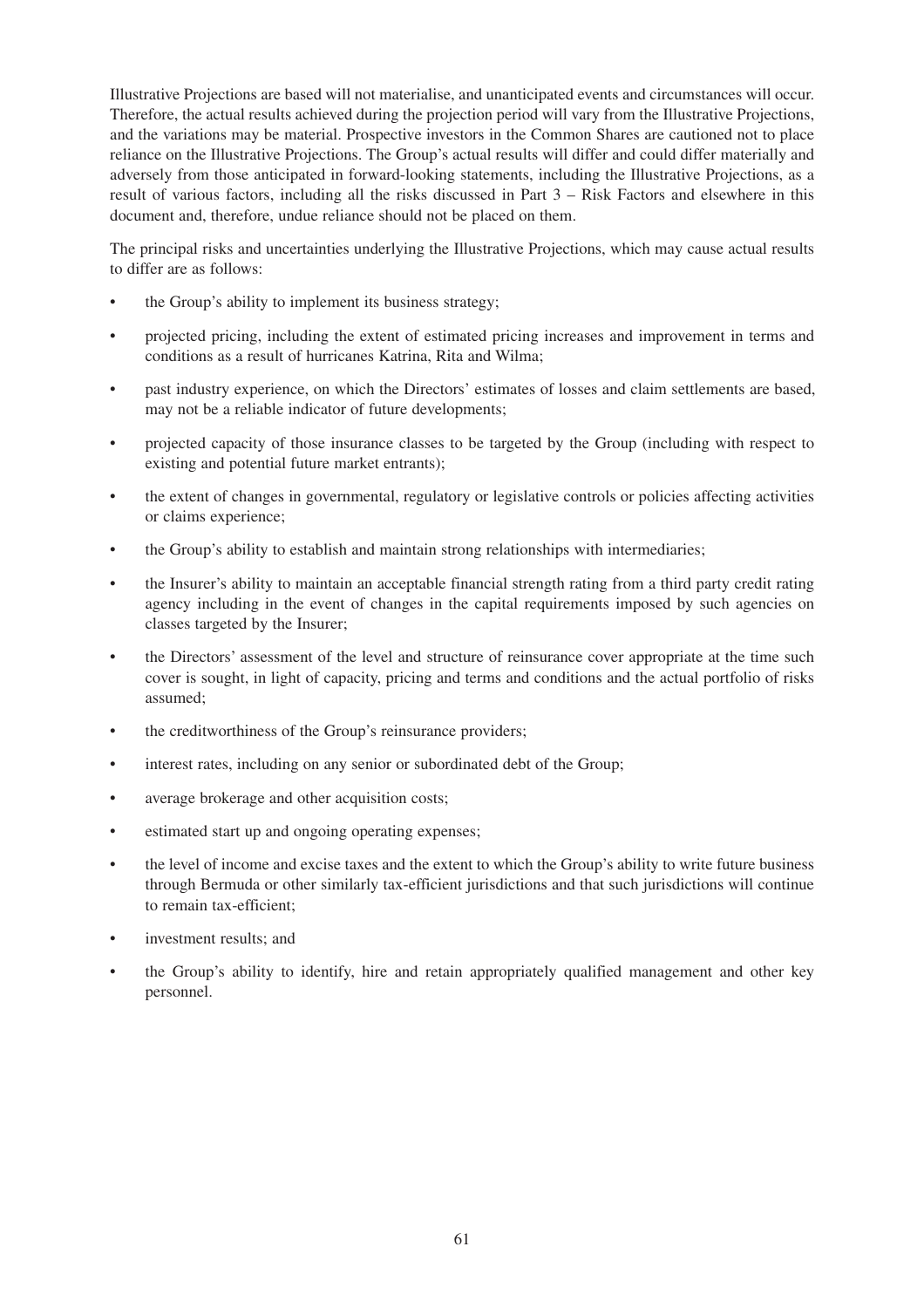

Global Markets & Investment Banking Group

The Directors Lancashire Holdings Limited Clarendon House 2 Church Street Hamilton HM11 Bermuda

13 December 2005

Dear Sirs

### **Lancashire Holdings Limited**

We refer to the illustrative summary consolidated financial projections of Lancashire Holdings Limited (the "**Company**") and its subsidiary undertakings for the three years ending 31 December 2008 (the "**Illustrative Financial Projections**"), as set out in Part 7 of the Admission Document dated 13 December 2005 (the "**Admission Document**"). The Directors of the Company are solely responsible for the Illustrative Financial Projections.

We have discussed with you the Illustrative Financial Projections and the principal bases and assumptions on which these projections have been made.

Based on these discussions, we are satisfied that the Illustrative Financial Projections (for which you, as Directors, are solely responsible) have been made after due and careful enquiry by the Directors of the Company. This letter is being delivered to you pursuant to paragraph (d)(iii) of Schedule Two of the AIM Rules and may be included in the Admission Document solely for the purpose of that paragraph. For the purposes of US securities laws, it should not be read to imply that we are "experts", that we have participated or otherwise been involved in the preparation of the Illustrative Financial Projections or that the Illustrative Financial Projections are directly attributable to us.

Yours faithfully

Simon Fraser

*For and on behalf of Merrill Lynch International*

> Merrill Lynch Financial Centre 2 King Edward Street London EC1A 1HQ

Registered in England (No. 2312079). Registered Office: Merrill Lynch Financial Centre, 2 King Edward Street, London EC1A 1HQ. VAT No. GB 245 1224 93.<br>A subsidiary of Merrill Lynch & Co., Inc., Delaware, U.S.A. Regulated b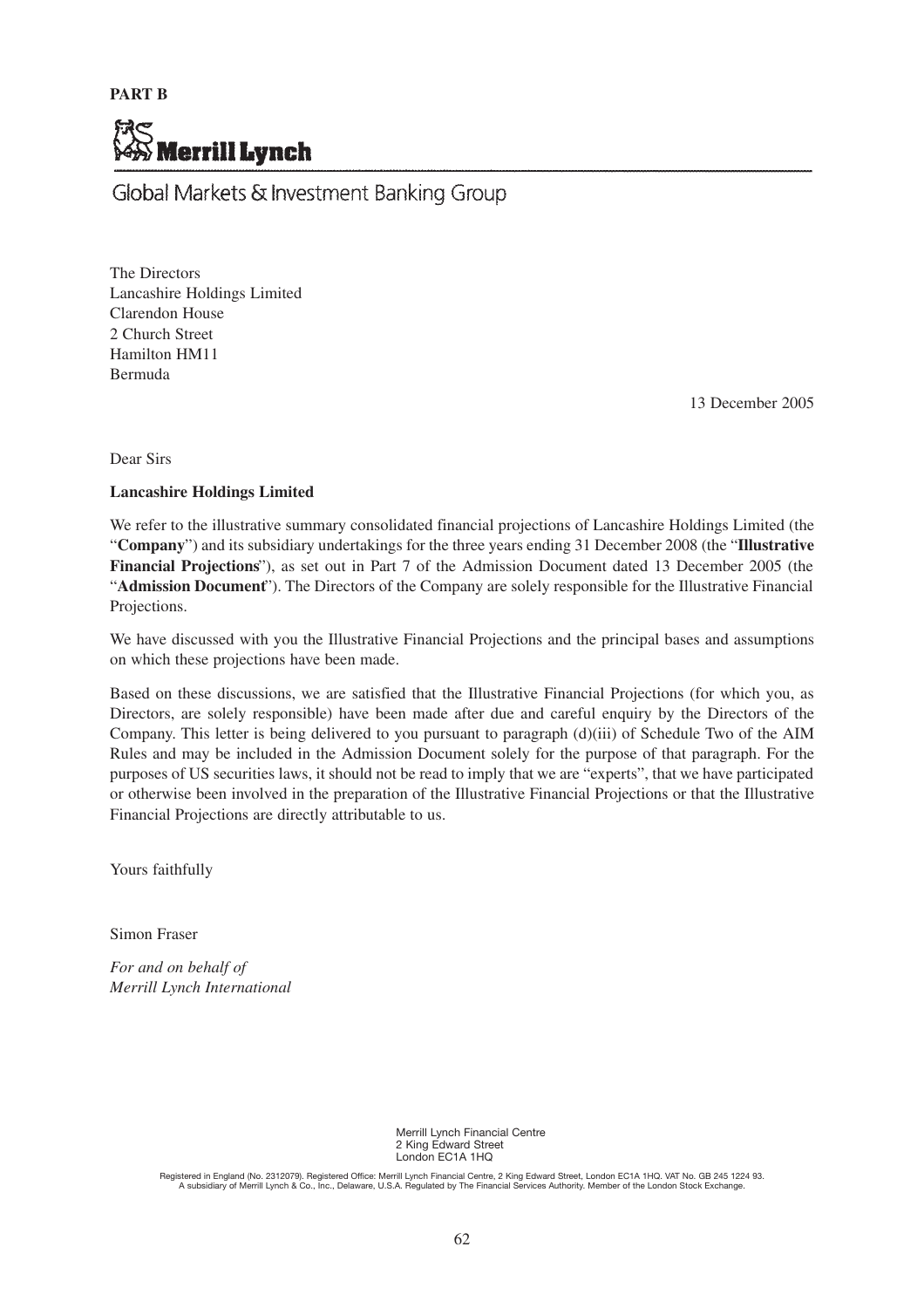# **PART 8**

# **SUMMARY OF THE WARRANTS**

## **Introduction**

The Initial Founders will receive, at, and subject to, Admission, Warrants, in the aggregate, to purchase 7 per cent. of the Fully Diluted Common Share Capital exercisable at the exercise price per Common Share of US\$5.00, as adjusted in the circumstances summarised below under the heading "Terms of Warrants" (the "Initial Founder Warrants"); and all such Warrants shall be fully vested and exercisable upon issuance.

Benfield will receive, at, and subject to, Admission, Warrants, in aggregate, to purchase 3 per cent. of the Fully Diluted Common Share Capital, exercisable at the exercise price of US\$5.00 per Common Share, as adjusted in the circumstances summarised below under the heading "Terms of Warrants" (the "Benfield Warrants"); and all such Warrants shall be fully vested and exercisable upon issuance.

Warrants to purchase, in the aggregate, 5 per cent. of the Fully Diluted Common Share Capital, exercisable at the exercise price of US\$5.00 per Common Share, as adjusted in the circumstances summarised below under the heading "Terms of Warrants" (the "Management Team Ordinary Warrants") will, subject to Admission, be either issued to members of the Management Team or other employees of the Group at Admission or reserved for later issuance to employees of the Group. Of such 5 per cent., Management Team Ordinary Warrants over approximately 3.94 per cent. will be issued at, and subject to, Admission. Richard Brindle will be entitled to 60 per cent. of the Management Team Ordinary Warrants over the 5 per cent. of the Fully Diluted Share Capital. Other than as described below in relation to Management Team Ordinary Warrants, 25 per cent. of such Warrants shall vest immediately upon issuance; thereafter 25 per cent. of such Warrants shall vest on the first, second and third anniversary dates of Admission. Accelerated vesting shall occur so that all Management Team Ordinary Warrants issued to Richard Brindle will vest immediately upon (a) a change of control of the Company; or (b) Richard Brindle being dismissed (other than for wilful misconduct) as a director or employee of any Group company. Please refer to paragraph 6.1 of Part A of this Part 8 – Summary of the Warrants for a summary of terms specific to the Management Team Ordinary Warrants held by Richard Brindle. Accelerated vesting shall occur so that all Management Team Ordinary Warrants issued to Group employees other than Richard Brindle will vest upon a change of control of the Company and their dismissal (other than for wilful misconduct) following such change of control. Please refer to paragraph 6.2 of Part A of this Part 8 – Summary of the Warrants for a summary of terms specific to the Management Team Ordinary Warrants issued to Group employees other than Richard Brindle.

Further Warrants to purchase, in the aggregate, up to a further 3 per cent. of the Fully Diluted Common Share Capital exercisable at the exercise price of US\$5.00 per Common Share (as adjusted in the circumstances summarised below under the heading "Terms of Warrants"), subject to performance and vesting criteria (the "Management Team Performance Warrants") will, subject to Admission, be either issued to members of the Management Team or other employees of the Group at Admission or reserved for later issuance to employees of the Group. Of such 3 per cent., Management Team Performance Warrants over approximately 1.76 per cent. will be issued at, and subject to Admission. Richard Brindle will be entitled to 40 per cent. of the Management Team Performance Warrants over the 3 per cent. of the Fully Diluted Share Capital. Please refer to Part B of this Part 8 – Summary of the Warrants for a summary of the performance and vesting criteria applicable to the Management Team Performance Warrants.

In the event that, following issue of the Warrants and Admission, the Fully Diluted Common Share Capital shall increase due to Common Shares being issued and allotted to, or at the direction of, Merrill Lynch as stabilising manager pursuant to any over-allotment option, the Company will issue further Warrants to the Initial Founders, Benfield and the relevant Group employees to ensure they receive, in aggregate, Warrants over those percentages of the Fully Diluted Common Share Capital as are described in this document.

The Warrants will expire on the tenth anniversary of the date of issuance, unless previously exercised, and shall be of a single class for all purposes, subject to the vesting and performance criteria of the Warrants issued to the Management Team as provided above. The Warrants contain customary anti-dilution provisions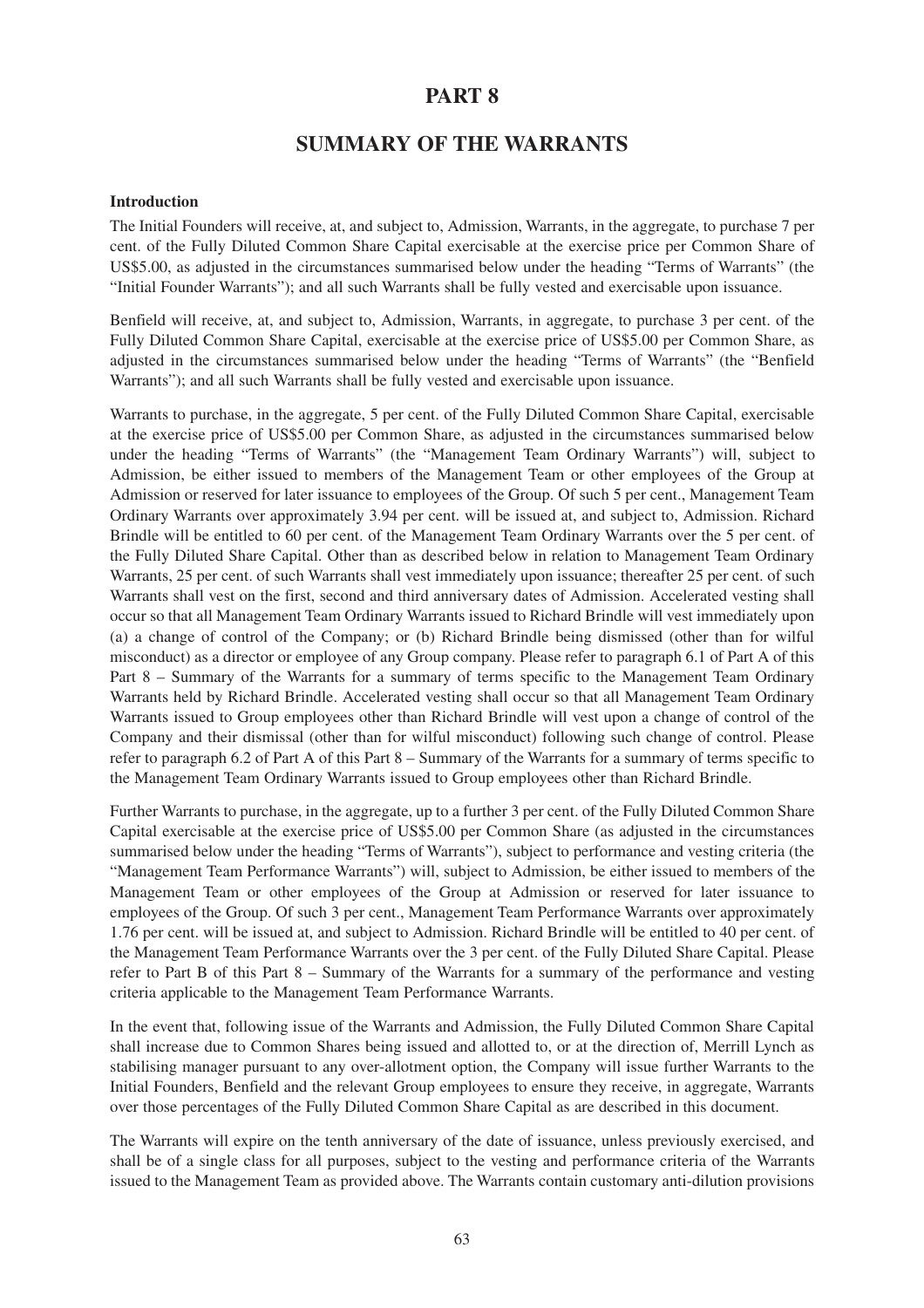(including in respect of dividends). The Warrants will be exercisable in whole or in part. Exercise of the Warrants may be permitted on a cashless basis, subject to Bermuda law, at the option of the relevant Warrant holders, in which case the Company shall, at its option in its sole discretion, either issue the relevant number of Common Shares or deliver the cash equivalent of such shares, as determined in the relevant Warrants. The exercise price and number of such shares for each Warrant will be subject to adjustment in respect of dilution events, including the payment by the Company of dividends, any amalgamation, reorganisation, reclassification, consolidation, merger or sale of all or substantially all of the Company's assets and other dilutive events for which a failure to make any adjustments would not fully protect the purchase rights represented by the Warrants. The Warrants are transferable following vesting.

The Management Team Ordinary Warrants and Management Team Performance Warrants do not contain certain provisions which are included in the current guidelines on executive remuneration established by the Association of British Insurers and the Combined Code. In particular the Management Team Ordinary Warrants do not contain the following provisions: a requirement that the vesting of the Management Team Ordinary Warrants should be subject to the satisfaction of performance criteria and related requirements for the performance conditions including what happens on a change of control or in relation to early leavers; a requirement that the Management Team Ordinary Warrants should have a vesting period of at least three years; a requirement that the vesting of Management Team Ordinary Warrants should be on a *pro rata* basis depending on what period of the vesting period has expired before the change of control; a requirement that the vesting of Management Team Ordinary Warrants should be on a *pro rata* basis depending on what period of the vesting period has expired before early exercise on retirement. Similarly, the Management Team Performance Options do not contain, in particular, the following provisions: a requirement that the Management Team Performance Warrants should have a vesting period of at least three years; a requirement that the vesting of Management Team Performance Warrants should be on a *pro rata* basis depending on what period of the vesting period has expired before the change of control; a requirement that the vesting of Management Team Performance Warrants should be on a *pro rata* basis depending on what period of the vesting period has expired before early exercise on retirement. The attention of prospective investors is also drawn to the fact that both the Management Team Ordinary Warrants and the Management Team Performance Warrants are freely transferable once vested.

# **A Terms of Warrants**

# **1.** *Definitions*

In relation to the summary of the terms of the Warrants below references to persons include individuals, bodies corporate (wherever incorporated), unincorporated associations, funds and partnerships and the following terms and expressions have the following meanings:

"Affiliate" means, with respect to any specified person, a person that directly or indirectly Controls, is Controlled by or is under common Control with such person. Without limiting the generality of the foregoing, the term "'Affiliate" includes an investment fund managed by such person or by a person that directly or indirectly Controls, is Controlled by or is under common Control with such person.

"Anti-Dilution Provisions" means the provisions set out in paragraph 3 (below).

"Assets" means any stock, securities, cash (or cash equivalents) or other property whatsoever.

"Business Day" means any day when banks are ordinarily open for business in each of New York, Bermuda and London.

"Control" means any person, or persons together acting in concert (as such term is defined and construed by the Takeover Code, notwithstanding that the Takeover Code does not apply to the Company), obtaining 50 per cent. or more of the voting rights normally attributable to the equity share capital whether obtained by way of acquisition, merger, share offering or other agreement or document or otherwise obtaining the power (howsoever achieved) to direct or cause the direction of the management and policies of another person; and "Controlling" and "Controlled" shall have meanings correlative to the foregoing.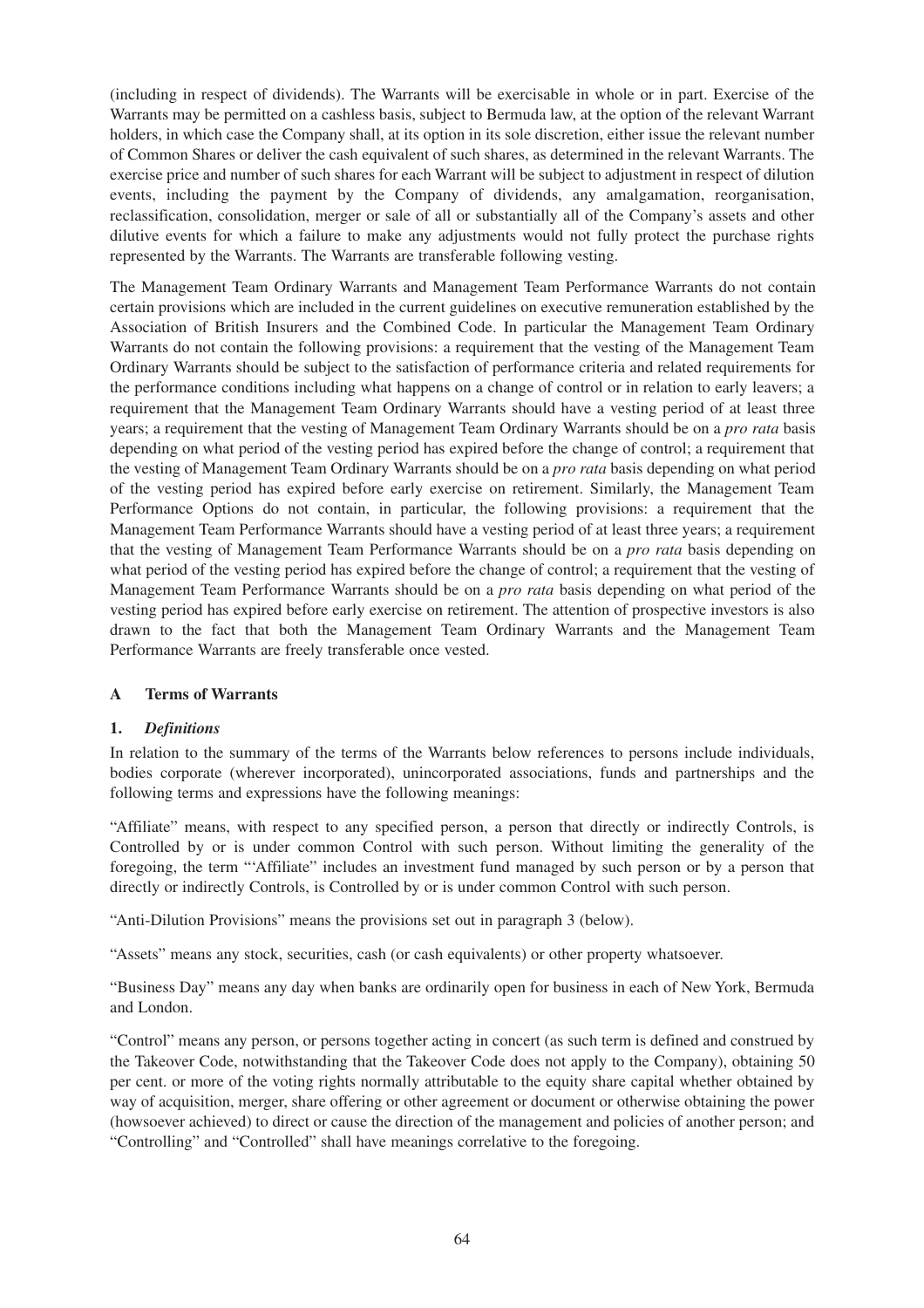"Exercise Price" means a price per Common Share equal to US\$5.00, as adjusted from time to time in the circumstances summarised in paragraph 3 (below) but at no time shall the Exercise Price be less than the then current par value of any Common Share to be issued pursuant to the Warrant.

"Exchange Rate" means the mean of the spot rate for the purchase of US\$ (dollars) in the relevant currency at the close of business on the five Business Days immediately prior to the date of any calculation.

"Group" means the Company and any holding company it may have and any subsidiary companies or undertakings of the Company or any such holding company from time to time.

"Investment Bank" means an independent internationally-recognised investment banking firm selected by the Independent Directors with the consent of the holders of a majority in interest of all outstanding warrants to purchase Common Shares containing this provision (which consent shall not be unreasonably withheld), the fees and expenses of which shall be shared equally by the Company on the one hand and such holders on the other.

"Time Value" means such an amount as will preserve the rights of the Warrant Holder by providing just and equitable compensation in respect of the time value in the Warrant from the date of any transaction to which paragraph 3.1.4(a) below applies to the Expiration Date (as defined in paragraph 2.2 below) of the Warrant as the same shall be determined by an independent Investment Bank.

"Voting Common Stock" means, in relation to any issuer, (i) voting equity securities of such issuer having no preference as to dividends or in a liquidation over any other securities of such issuer or (ii) securities convertible into or exchangeable for the voting securities described in clause (i).

"Warrant Certificate", in the case of a Warrant Holder, means the certificate containing the terms and conditions of the relevant Warrants and pursuant to which the relevant Warrants are granted to such Warrant Holder.

"Warrant Holder" means holder of the Warrant.

"Warrant Shares" mean the Company's Common Shares over which the Warrants are granted.

"Wilful Misconduct" means conduct amounting to a material breach of the individual's employment contract with the Company or any of its subsidiaries or subsidiary undertakings following a written warning to remedy such breach in the prior six months for conduct amounting to the same (provided always that such prior written warning shall not be necessary in relation to a material breach of the individual's employment contract which is incapable of remedy).

#### **2.** *Terms of the Warrants*

- 2.1 The Warrants are, subject to the provisions summarised below, for the purchase of the Warrant Shares at the Exercise Price.
- 2.2 The Warrants, subject to paragraphs 2.3 and 2.4 below, become effective upon Admission and expire on the tenth anniversary of the date of the relevant Warrant Certificate (the "Expiration Date").
- 2.3 Management Team Ordinary Warrants are subject to vesting criteria. A summary of the terms specific to the Management Team Ordinary Warrants is contained at paragraph 6 of Part A of this Part 8 – Summary of the Warrants.
- 2.4 Management Team Performance Warrants are subject to vesting criteria. A summary of the terms specific to the Management Team Performance Warrants is contained at Part B of this Part 8 – Summary of the Warrants.
- 2.5 There will be no adjustment to the Warrants or Warrant Shares (whether in relation to the number of Warrant Shares or the Exercise Price) as a result of the issue of any Common Shares (or creation of rights over the same) at the Placing and Admission.

# **3.** *Anti-dilution provisions*

3.1 In order to prevent dilution of the purchase rights granted under the Warrants, the Exercise Price shall be subject to adjustment from time to time summarised as follows, provided, however, that under no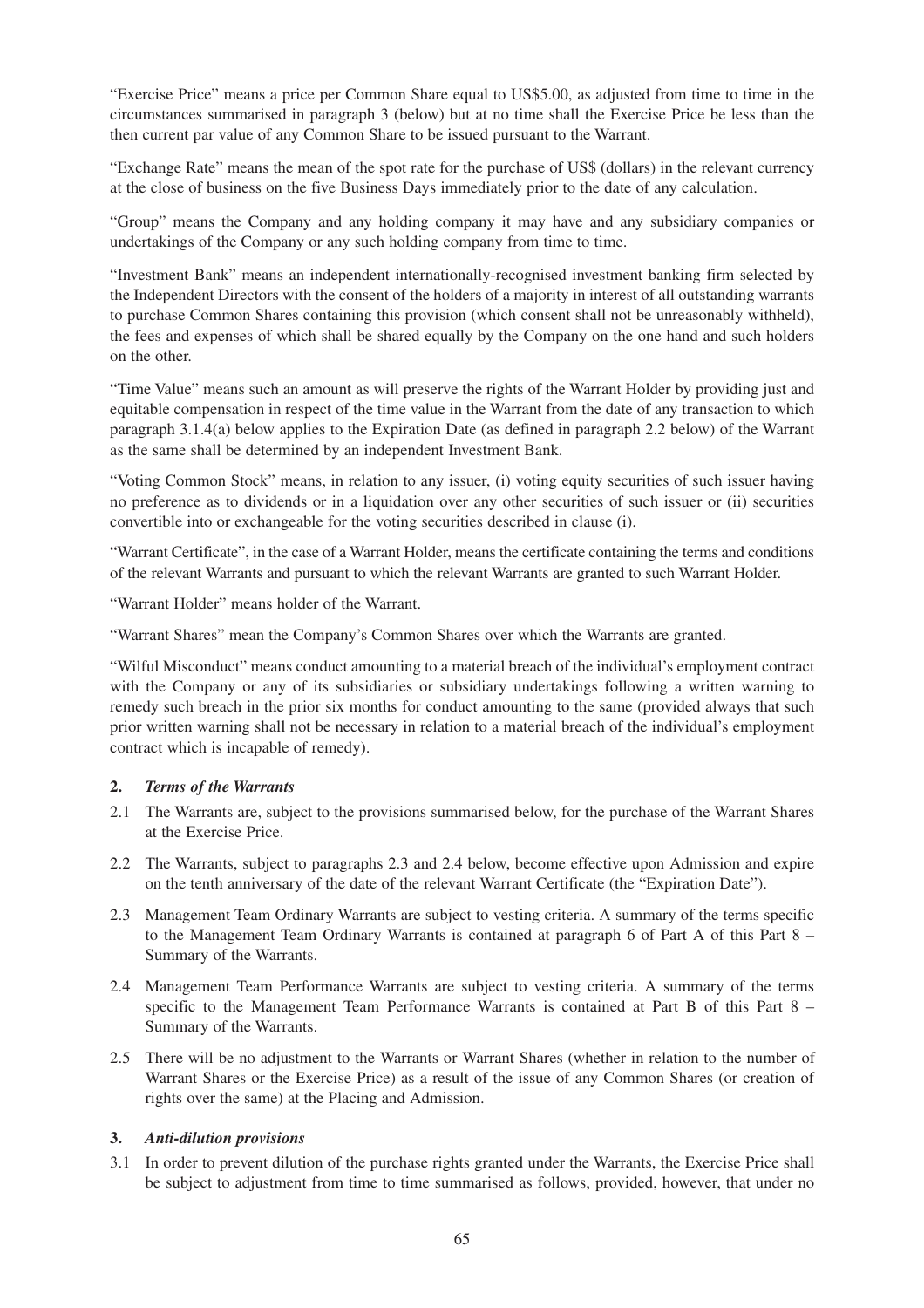circumstances will the Exercise Price be less than the then current par value of any Common Share to be issued under the relevant Warrant Certificate:

3.1.1 *Subdivision or consolidation/combination of Common Shares*

If the Company, at any time while the Warrants are outstanding, (a) shall pay a stock or bonus share dividend on its Common Shares or pay any other distribution in Common Shares, (b) subdivide the class of Common Shares into a larger number of shares or (c) consolidate/ combine the class of Common Shares into a smaller number of shares then the Exercise Price thereafter shall be determined by multiplying the Exercise Price by a fraction the numerator of which shall be the number of Common Shares (excluding any Common Shares held on trust for the benefit of the Company, if any) in issue before such event and the denominator of which shall be the number of Common Shares (excluding any Common Shares held on trust for the benefit of the Company, if any) in issue after such event. Any adjustment made according to the procedure summarised in this paragraph 3.1.1 becomes effective immediately after the record date for the determination of shareholders entitled to receive such dividend or distribution and becomes effective immediately after the effective date in the case of a subdivision or combination.

### 3.1.2 *Issuance of additional Common Shares*

If the Company issues or sells additional Common Shares, other than any issuance of the type summarised in paragraph 3.1.1 above, without consideration or for a consideration per Common Share less than the Fair Market Value (as defined in paragraph 3.2.1 below) of the Common Shares on the day immediately prior to such issue or sale, then, and in each such case, subject to the provisions summarised in paragraph 3.2.1 below, the Exercise Price will be reduced, concurrently with such issue or sale, to a price determined by multiplying such Exercise Price by a fraction:

- (a) the numerator of which is (i) the number of Common Shares issued immediately prior to such issue or sale plus (ii) the number of Common Shares which the aggregate consideration received by the Company for the total number of such additional Common Shares so issued or sold would purchase at such Fair Market Value of the Common Shares; and
- (b) the denominator of which is the number of Common Shares in issue immediately after such issue or sale;

provided, that for the purposes of this procedure, any Common Shares held on trust for the benefit of the Company shall not be deemed to be in issue, provided, further, that, notwithstanding the above, the provisions summarised in this paragraph 3.1.2 shall not be applicable to, and no adjustment to the Exercise Price shall be made with respect to, any issue of Common Shares of the Company (i) at the time of the initial public offering of Common Shares and Admission, (ii) in any secondary or follow on offerings of Common Shares (whether or not underwritten) whilst the Company is listed or admitted to trading on any investment or stock exchange (provided that the transaction is not carried out at more than a 10 per cent. discount to the Fair Market Value of the Common Shares), and (iii) in connection with any acquisitions.

#### 3.1.3 *Dividends and distributions*

(a) In relation to the Initial Founder Warrants and the Benfield Warrants only, if the Company at any time or from time to time after the date of the Warrant Certificate declares, orders, pays or makes a dividend or other distribution of Assets by way of dividend or spin-off, reclassification, recapitalisation or similar corporate rearrangement on the Common Shares, other than a dividend payable in additional Common Shares (to which the provisions of paragraph 3.1.1(a) above shall apply), then, and in each such case, the Company will make the same dividend or distribution to the relevant Warrant Holders as it makes to holders of Common Shares *pro rata* based on the number of Warrant Shares for which such Warrants are then exercisable, and the Exercise Price shall not be adjusted in respect thereof.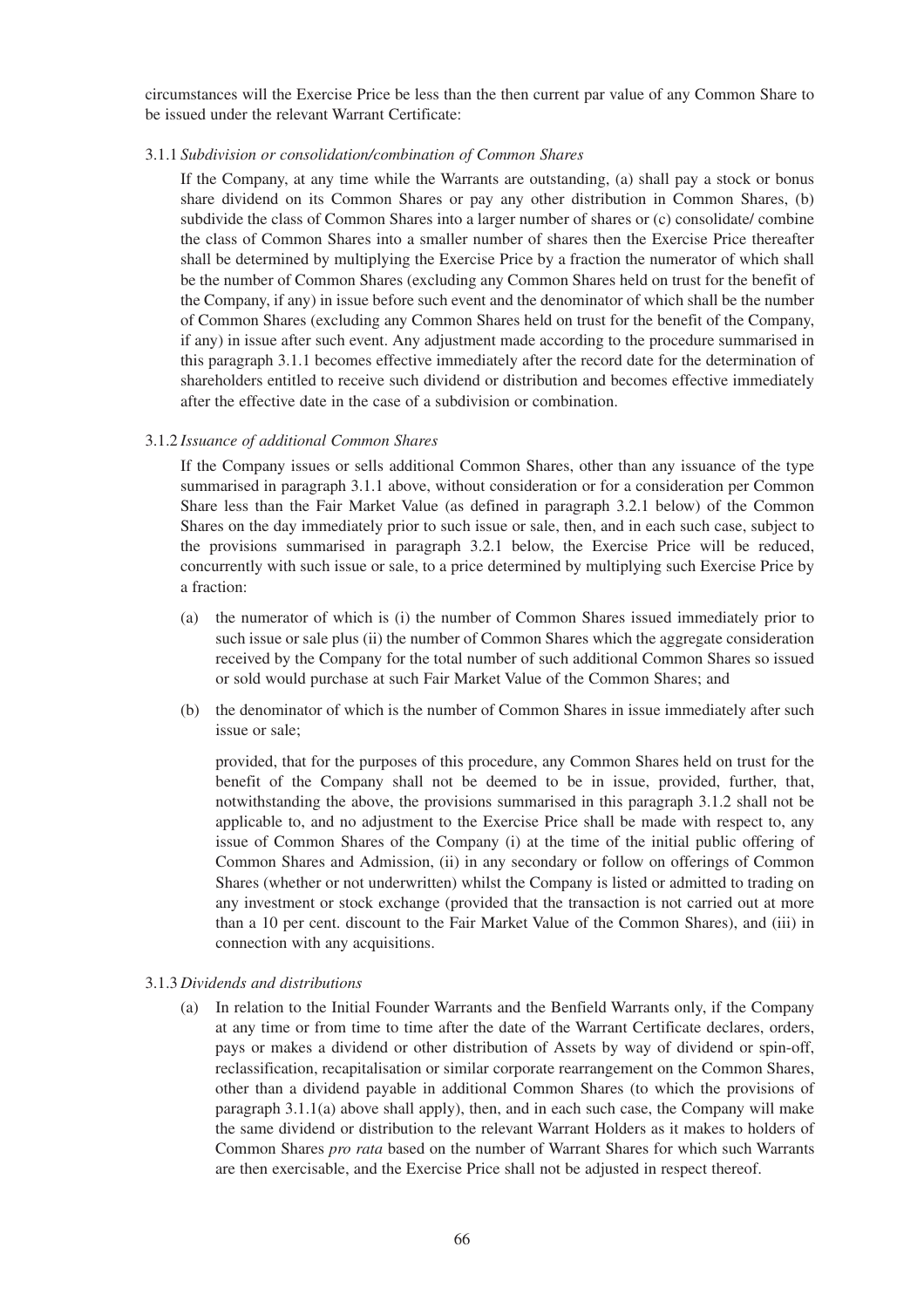(b) In relation to the Management Team Ordinary Warrants and the Management Team Performance Warrants only, if the Company at any time or from time to time after the date of the Warrant Certificate shall declare, order, pay or make a dividend or other distribution of Assets by way of dividend or spin-off, reclassification, recapitalisation or similar corporate rearrangement on the Common Shares, other than a dividend payable in additional Common Shares (to which the provisions of paragraph 3.1.1(a) above shall apply), then, and in each such case, (i) the Company will make the same dividend or distribution to the relevant Warrant Holders as it makes to holders of Common Shares *pro rata* based on the number of Warrant Shares for which such Warrants are then exercisable (and have become vested in accordance with any time, performance or other criteria), and the Exercise Price shall not be adjusted in respect thereof, and (ii) the Exercise Price of each Warrant Share that has not become exercisable (and has not vested in accordance with any time, performance, or other criteria) under the terms of this Warrant at the time of such dividend or other distribution will be adjusted by way of a deduction from such Exercise Price of an amount equal to the value determined according to the provisions summarised in paragraph 3.2.1 below per Common Share of any such dividend or other distribution.

#### 3.1.4*Consolidation, merger, etc*

- (a) Adjustments for consolidation, merger, sale of assets, reorganisation, etc
	- If the Company after the date of the relevant Warrant Certificate (i) consolidates or amalgamates with or merges into any other Person (as hereinafter defined) and shall not be the continuing or surviving corporation of such consolidation, amalgamation or merger, (ii) permits any other Person to consolidate or amalgamate with or merge into the Company and the Company is the continuing or surviving Person but, in connection with such consolidation, amalgamation or merger, the Common Shares shall be changed into or exchanged for Assets of any other Person, (iii) transfers all or substantially all of its Assets to any other Person, (iv) effects a capital reorganisation or reclassification of the Common Shares (other than a capital reorganisation or reclassification resulting in an adjustment to the Exercise Price as summarised in another paragraph of this paragraph 3), or (v) effects any other transaction in which the Common Shares are changed into or exchanged for Assets of any other Person, then, in the case of each such transaction, proper provision shall be made so that, upon the basis and the terms and in the manner provided in the Warrant Certificate, the Warrant Holder, upon the exercise at any time after the consummation of such transaction, shall be entitled to receive (at the aggregate Exercise Price in effect at the time of such consummation for all Common Shares issuable upon such exercise immediately prior to such consummation), in lieu of the Common Shares issuable upon such exercise prior to such consummation, the amount of Assets to which such holder would actually have been entitled as a shareholder upon such consummation if such holder had exercised the rights represented by the Warrant immediately prior thereto together with an amount equal to the Time Value in respect of any such Assets which are not Voting Common Stock. "Person" means an individual, company, corporation, limited liabililty company, firm, partnership, trust, estate, unincorporated association or other entity.
- (b) Assumption of obligations

Notwithstanding anything contained in this summary of the Warrants to the contrary, the Company will not effect any of the transactions described in (i) through  $(v)$  of the preceding paragraph 3.1.4(a) above unless, prior to the consummation thereof, each Person which may be required to deliver any Assets upon the exercise of the Warrants, shall assume, by written instrument delivered to, and reasonably satisfactory to, the holder of the Warrant the obligations of the Company under the Warrant Certificate (and if the Company survives the consummation of such transaction, such assumption shall be in addition to, and shall not release the Company from, any continuing obligations of the Company under the Warrant Certificate). The provisions summarised in this paragraph 3.1.4 shall not be deemed to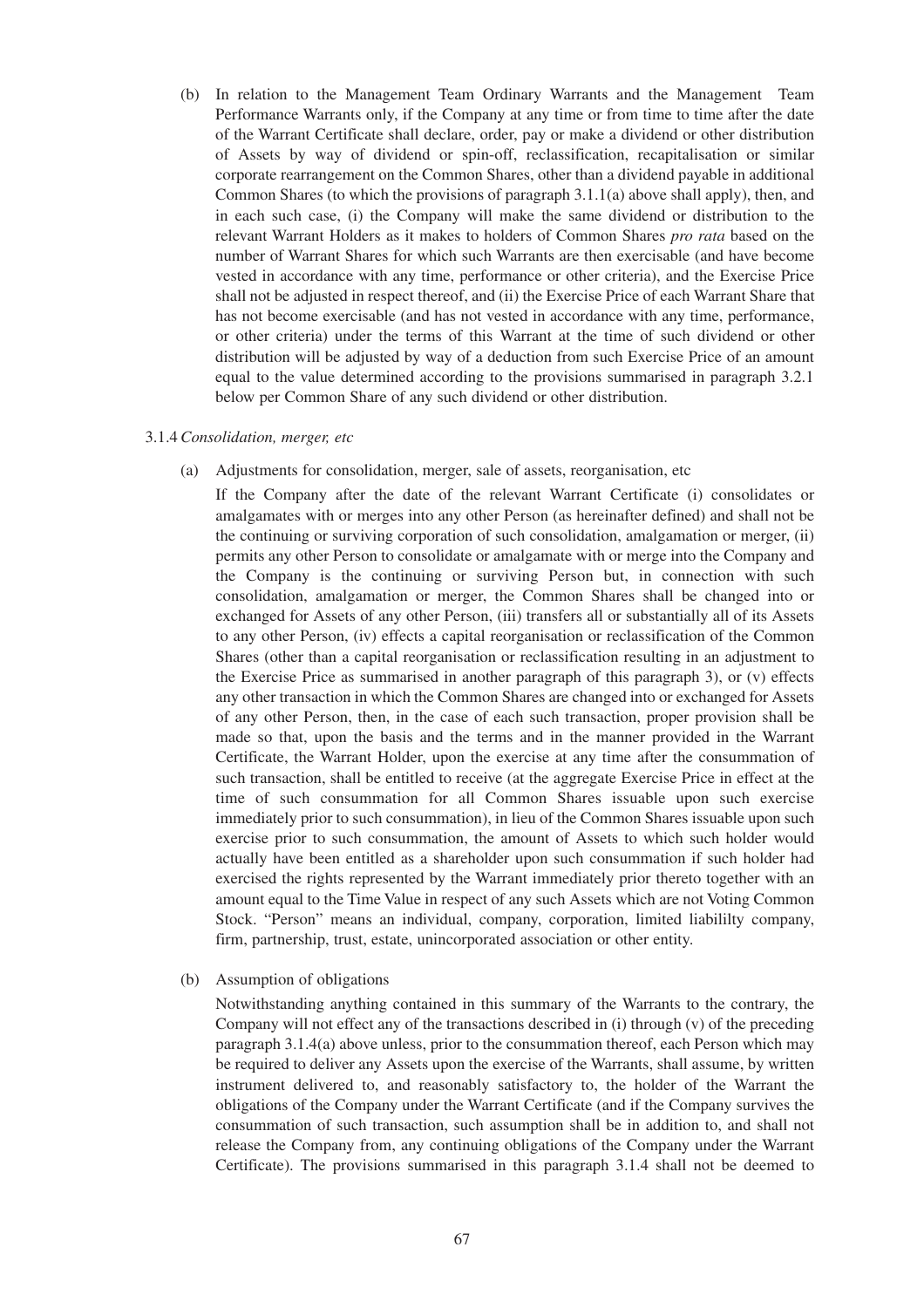authorise the Company to enter into any transaction not otherwise permitted by the Byelaws.

#### 3.2 Other provisions applicable to adjustments

The following provisions are applicable to the making of adjustments to the number of Warrant Shares for which the relevant Warrant Certificate is exercisable.

# 3.2.1*Computation of the value of Assets and Fair Market Value for purposes of the anti-dilution provisions*

To the extent that it shall be necesssary to value any Assets pursuant to the Warrant then, unless expressly stated otherwise, the value of such Assets shall be determined by mutual agreement of the Independent Directors and the holders of a majority in interest of all outstanding Warrants to purchase Common Shares containing this provision, or, if they shall fail to agree, by an Investment Bank. To the extent that the Assets comprise cash then the value of such cash, if expressed in a currency other than US\$ shall be calculated in accordance with paragraph 5 below. The "Fair Market Value" of the Common Shares at any given time shall mean (a) if the Common Shares are listed on a securities exchange (or quoted in a securities quotation system), the mean closing sale price of the Common Shares on such exchange (or in such quotation system), or, if the Common Shares are listed on (or quoted in) more than one exchange (or quotation system), the mean closing sale price of the Common Shares on the principal securities exchange (or quotation system) on which the Common Shares are then traded, or, if the Common Shares are not then listed on a securities exchange (or quotation system) but are traded in the over-thecounter market, the mean of the latest bid and asked quotations for the Common Shares in such market, in each case for the last five trading days immediately preceding the day on which such Fair Market Value is determined in accordance with the applicable provisions summarised in this paragraph 3; or (b) if no such closing sales prices or quotations are available because such shares are not publicly traded or otherwise, the fair value of such shares as determined by mutual agreement of the Independent Directors and the holders of a majority in interest of all outstanding Warrants to purchase Common Shares containing this provision, or, if they shall fail to agree within 14 days (or a further period on written agreement of all such parties), by an Investment Bank. The term "Independent Director" means each member of the Board that is not (x) a director, officer or employee of any Warrant Holder or any affiliate of any Warrant Holder, (y) the holder of a 10 per cent. or greater equity interest in any Warrant Holder or any affiliate of any Warrant Holder or (z) a member of the immediate family of any director, officer or employee of any Warrant Holder or any holder of a 10 per cent. or greater equity interest in any such Warrant Holder or any affiliate of any Warrant Holder.

#### 3.2.2 *When adjustment to be made*

The adjustments stated in this paragraph 3 shall be made whenever and as often as any specified event requiring an adjustment shall occur, except that any adjustment of the number of Common Shares for which the relevant Warrant Certificate is exercisable that would otherwise be required may be postponed (except in the case of a subdivision or combination of shares of the Common Shares, as described in paragraph 3.1.1 above) up to but not beyond the Expiration Date if such adjustment either by itself or with other adjustments not previously made adds or subtracts less than 1 per cent. of the Warrant Shares immediately prior to the making of such adjustment. Any adjustment representing a change of less than such minimum amount (except as aforesaid) which is postponed shall be carried forward and made as soon as such adjustment, together with other adjustments required as described in this paragraph 3 and not previously made, would result in a minimum adjustment or on the date of exercise. For the purpose of any adjustment, any specified event shall be deemed to have occurred at the close of business on the date of its occurrence.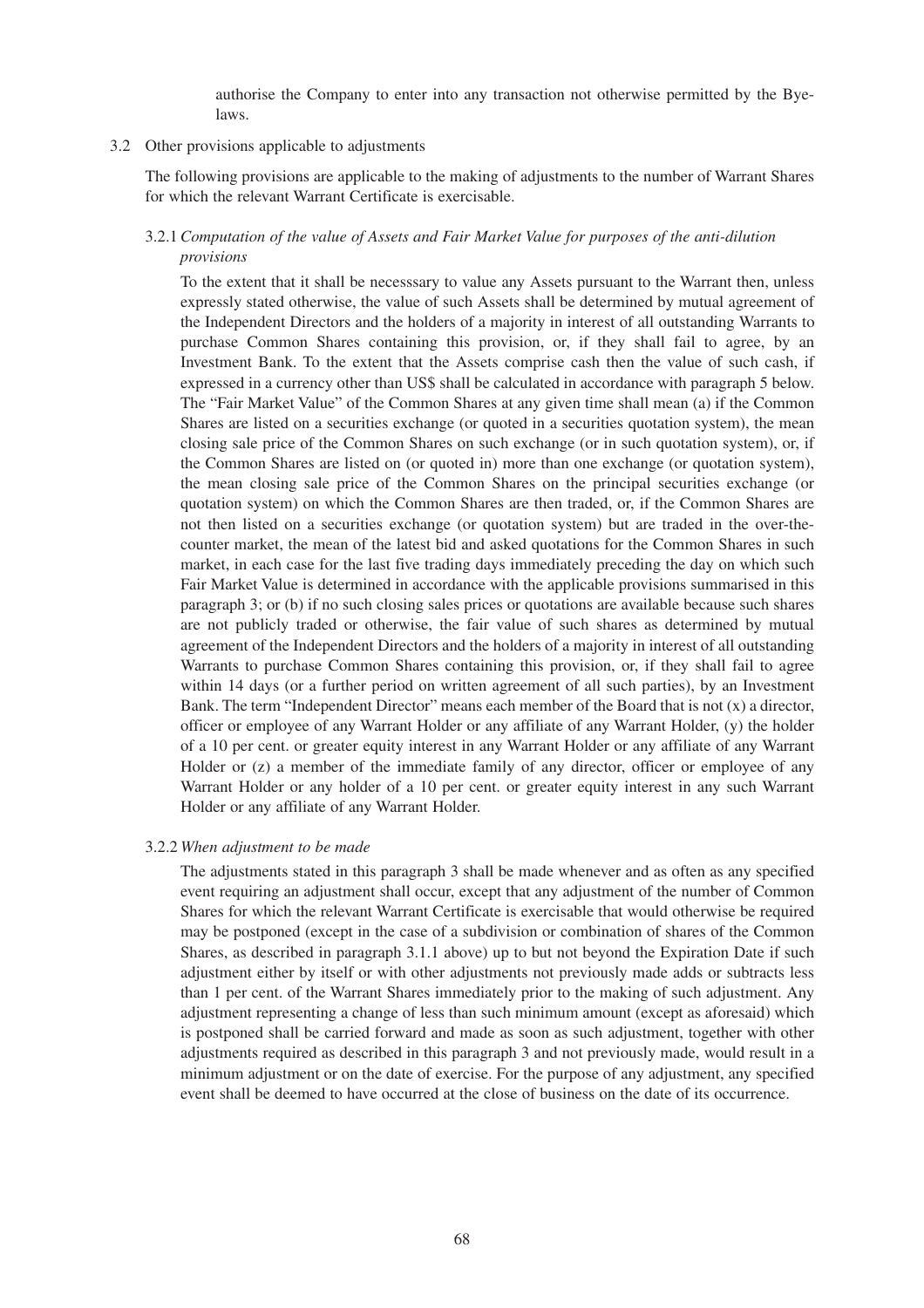#### 3.2.3 *Fractional interest; rounding*

In computing adjustments as summarised in this paragraph 3, fractional interests in Common Shares shall be taken into account to the nearest one-tenth of a share, and adjustments in the Exercise Price shall be made to the nearest US\$0.01.

#### 3.2.4*Certain exclusions*

No adjustment in the number of Common Shares purchasable under the Warrant or the Exercise Price therefor shall be made as a result of  $(x)$  any adjustment in the number of Common Shares purchasable under any other warrant or the exercise price thereunder, or (y) for the issuance of any employee stock options or any Common Shares issuable under employee stock options, employee stock purchase plans, or any other form of equity based compensation granted to employees of the Company.

### 3.2.5*Computation of consideration*

For the purposes of this paragraph 3:

- (a) the consideration for the issue or sale of any additional Common Shares shall, irrespective of the accounting treatment of such consideration,
	- (i) insofar as it consists of cash, be computed at the net amount of cash received by the Company;
	- (ii) insofar as it consists of property (including securities) other than cash, be computed at the fair value thereof at the time of such issue or sale, as determined by mutual agreement of the Independent Directors and the holders of a majority in interest of all outstanding Warrants to purchase Common Shares containing adjustment provisions of like tenor to the applicable adjustment provision contained in the relevant Warrant Certificate, or, if they shall fail to agree within 14 days (or a further period on written agreement of all such parties), by an Investment Bank; and
	- (iii) in case additional Common Shares are issued or sold together with other stock or securities or other assets of the Company for a consideration which covers both, be the portion of such consideration so received, computed as described in paragraphs 3.2.5(a)(i) and 3.2.5(a)(ii) above, attributable to such additional Common Shares, all as determined in good faith by mutual agreement of the Independent Directors and the holders of a majority in interest of all outstanding Warrants to purchase Common Shares containing adjustment provisions of like tenor to the applicable adjustment provision contained in the Warrant, or, if they shall fail to agree within 14 days (or a further period on written agreement of all such parties), by an Investment Bank.
- (b) additional Common Shares deemed, pursuant to the provisions summarised in paragraph 3.3 below, to have been issued, relating to Options and Convertible Securities, shall be deemed to have been issued for a consideration per share determined by dividing:
	- (i) the total amount, if any, received and receivable by the Company as consideration for the issue, sale, grant or assumption of the Options (as defined in paragraph 3.3 of this Part 8 – Summary of the Warrants) or Convertible Securities (as defined below) in question, plus the minimum aggregate amount of additional consideration (as set forth in the instruments relating thereto, without regard to any provision contained therein for a subsequent adjustment of such consideration to protect against dilution) payable to the Company upon the exercise in full of such Options or the conversion or exchange of such Convertible Securities or, in the case of Options for Convertible Securities, the exercise of such Options for Convertible Securities and the conversion or exchange of such Convertible Securities, in each case computing such consideration as described in paragraph 3.2.5(a) above; by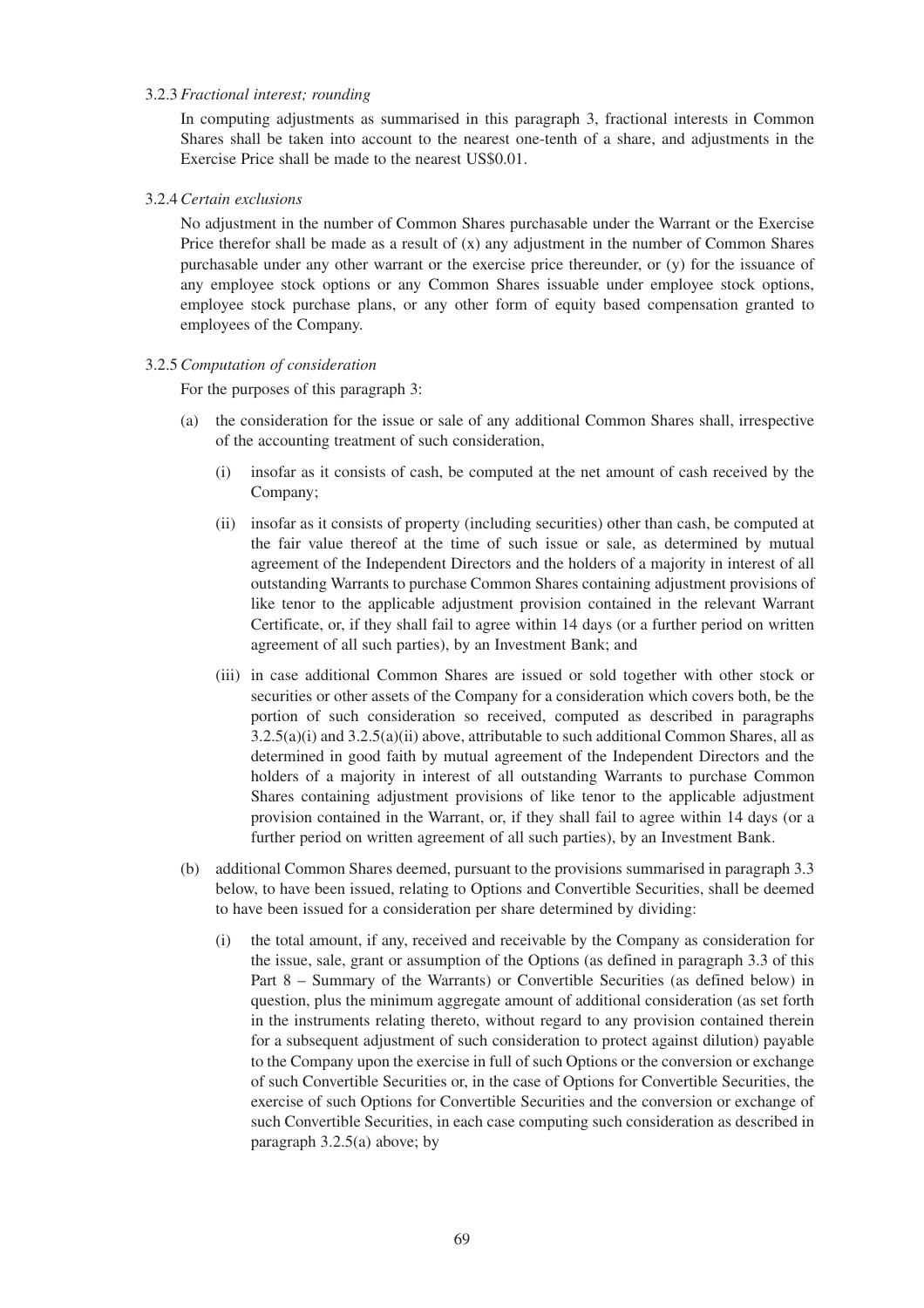- (ii) the maximum number of Common Shares (as set forth in the instruments relating thereto, without regard to any provision contained therein for a subsequent adjustment of such number) issuable upon the exercise of such Options or the conversion or exchange of such Convertible Securities; and
- (iii) additional Common Shares deemed to have been issued in the circumstances described in paragraph 3.1.1 above, relating to stock dividends, stock splits, etc., shall be deemed to have been issued for no consideration.

#### 3.3 Treatment of Options and Convertible Securities

In case the Company at any time or from time to time after the date hereof shall issue, sell, grant or assume, or shall fix a record date for the determination of holders of any class of securities of the Company other than the Common Shares entitled to receive, any (x) options, warrants or other rights to purchase Common Shares (other than options or warrants granted to employees) or Convertible Securities (as defined below) ("Options", for the purposes of this Part 8 – Summary of the Warrants) or (y) securities convertible into or exchangeable for Common Shares ("Convertible Securities"), then, and in each such case, the maximum number of additional Common Shares (as set forth in the instrument relating thereto, without regard to any provisions contained therein for a subsequent adjustment of such number) issuable upon the exercise of such Options or, in the case of Convertible Securities and Options therefor, the conversion or exchange of such Convertible Securities, shall be deemed for purposes of the provisions described in paragraph 3.1.2 above to be additional Common Shares issued as of the time of such issue, sale, grant or assumption or, in case such a record date shall have been fixed, as of the close of business on such record date (or, if the Common Shares trade on an ex-dividend basis, on the date prior to the commencement of ex-dividend trading); provided, that such additional Common Shares shall not be deemed to have been issued unless the consideration per share (determined pursuant to the procedure described in paragraph 3.2.5 above) would be less than the Fair Market Value on the date immediately prior to such issue, sale, grant or assumption or immediately prior to the close of business on such record date (or, if the Common Shares trade on an ex-dividend basis, on the date prior to the commencement of ex-dividend trading), as the case may be, and provided, further, that in any such case in which additional Common Shares are deemed to be issued:

- 3.3.1 no further adjustment of the Exercise Price shall be made upon the subsequent issue or sale of Convertible Securities or Common Shares upon the exercise of such Options or the conversion or exchange of such Convertible Securities;
- 3.3.2 if such Options or Convertible Securities by their terms provide, with the passage of time or otherwise, for any increase or decrease in the consideration payable to the Company, or decrease or increase in the number of additional Common Shares issuable, upon the exercise, conversion or exchange thereof (by change of rate or otherwise), the Exercise Price computed upon the original issue, sale, grant or assumption thereof (or upon the occurrence of the record date, or date prior to the commencement of ex-dividend trading, as the case may be, with respect thereto), and any subsequent adjustments based thereon, shall, upon any such increase or decrease becoming effective, be recomputed to reflect such increase or decrease insofar as it affects such Options, or the rights of conversion or exchange under such Convertible Securities, which are outstanding at such time;
- 3.3.3 upon the expiration (or purchase by the Company and cancellation or retirement) of any such Options which shall not have been exercised or the expiration of any rights of conversion or exchange under any such Convertible Securities which (or purchase by the Company and cancellation or retirement of any such Convertible Securities the rights of conversion or exchange under which) shall not have been exercised, the Exercise Price computed upon the original issue, sale, grant or assumption thereof (or upon the occurrence of the record date, or date prior to the commencement of ex-dividend trading, as the case may be, with respect thereto), and any subsequent adjustments based thereon, shall, upon such expiration (or such cancellation or retirement, as the case may be), be recomputed as if: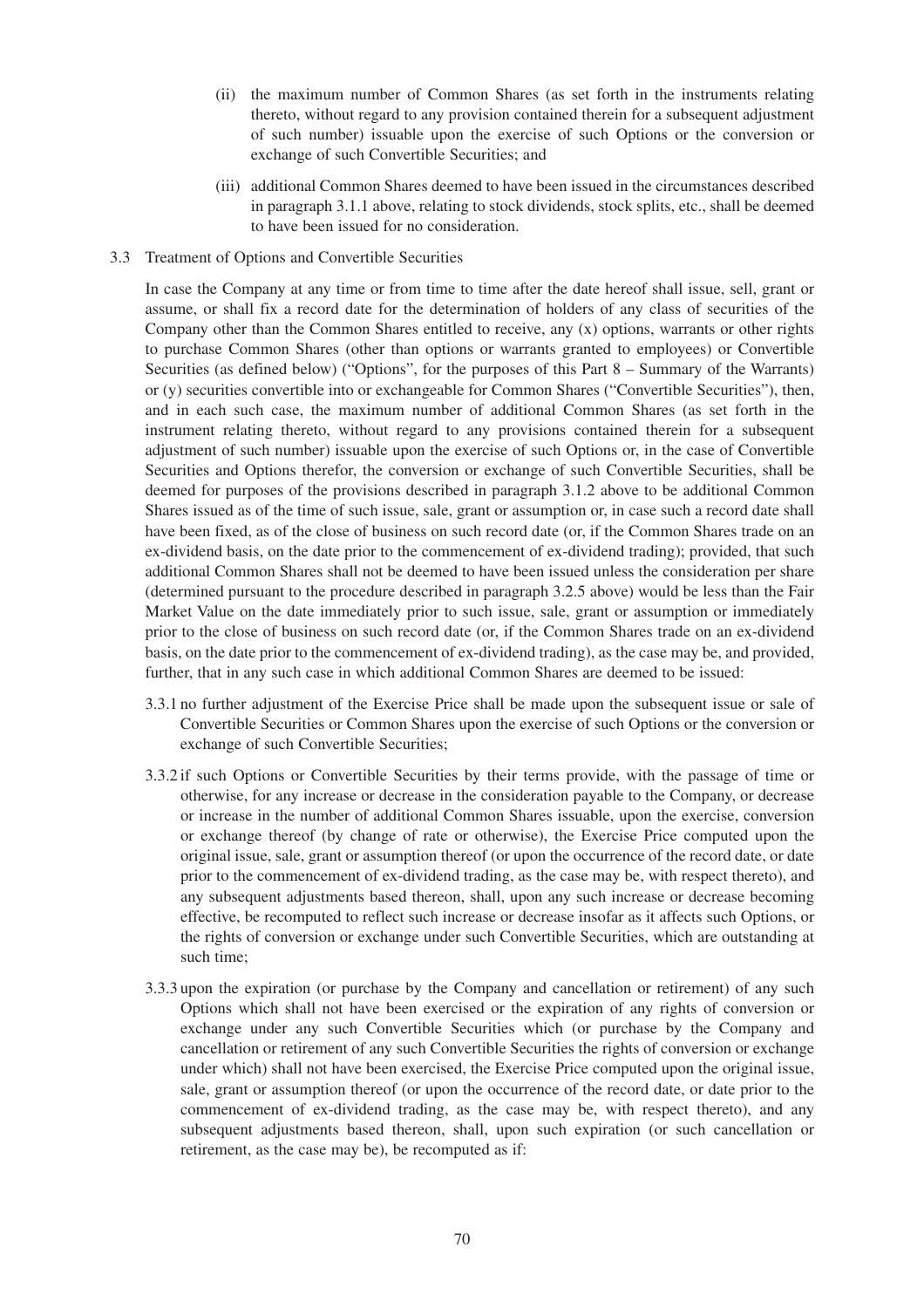- (a) in the case of Options for Common Shares or Convertible Securities, the only additional Common Shares issued or sold were the additional Common Shares, if any, actually issued or sold upon the exercise of such Options or the conversion or exchange of such Convertible Securities and the consideration received therefor was (i) an amount equal to (1) the consideration actually received by the Company for the issue, sale, grant or assumption of all such Options, whether or not exercised, plus (2) the consideration actually received by the Company upon such exercise, minus (3) the consideration paid by the Company for any purchase of such Options which were not exercised; or (ii) an amount equal to (1) the consideration actually received by the Company for the issue or sale of all such Convertible Securities which were actually converted or exchanged, plus (2) the additional consideration, if any, actually received by the Company upon such conversion or exchange, minus (3) the consideration paid by the Company for any purchase of such Convertible Securities the rights of conversion or exchange under which were not exercised; and
- (b) in the case of Options for Convertible Securities, only the Convertible Securities, if any, actually issued or sold upon the exercise of such Options were issued at the time of the issue, sale, grant or assumption of such Options, and the consideration received by the Company for the additional Common Shares deemed to have then been issued was an amount equal to (i) the consideration actually received by the Company for the issue, sale, grant or assumption of all such Options, whether or not exercised, plus (ii) the consideration deemed to have been received by the Company (pursuant to the procedure described in paragraph 3.2.5 above) upon the issue or sale of such Convertible Securities with respect to which such Options were actually exercised, minus (iii) the consideration paid by the Company for any purchase of such Options which were not exercised;
- 3.3.4 no readjustment pursuant to the provisions summarised in paragraph 3.3.2 or 3.3.3 above shall have the effect of increasing the Exercise Price by an amount in excess of the amount of the adjustment thereof originally made in respect of the issue, sale, grant or assumption of such Options or Convertible Securities; and
- 3.3.5 in the case of any such Options which expire by their terms not more than 30 days after the date of issue, sale, grant or assumption thereof, no adjustment of the Exercise Price shall be made until the expiration or exercise of all such Options, whereupon such adjustment shall be made in the manner provided in the provisions summarised in paragraph 3.3.3 above.
- 3.4 Adjustment in number of Warrant Shares

Upon each adjustment of the Exercise Price pursuant to the provisions summarised in paragraph 3.1.1 or 3.1.2 above, the number of Common Shares for which the Warrant is exercisable shall be adjusted by multiplying the number of Common Shares for which the Warrant was exercisable prior to such adjustment by a fraction (i) whose numerator is the Exercise Price in effect immediately prior to such adjustment; and (ii) whose denominator is the Exercise Price in effect immediately after such adjustment.

3.5 Other dilutive events

If any event shall occur as to which the provisions summarised in this paragraph 3 are not strictly applicable but the failure to make any adjustment would not fairly protect the purchase rights represented by the Warrant Certificate in accordance with the essential intent and principles of such paragraphs, then, in each such case, the Independent Directors of the Company shall appoint an Investment Bank, which shall give its opinion upon the adjustment, if any, on a basis consistent with the essential intent and principles summarised in this paragraph 3, necessary to preserve, without dilution, the purchase rights represented by the Warrant Certificate. Upon receipt of such opinion, the Company will promptly mail a copy thereof to the Warrant Holder and shall make the adjustments described therein.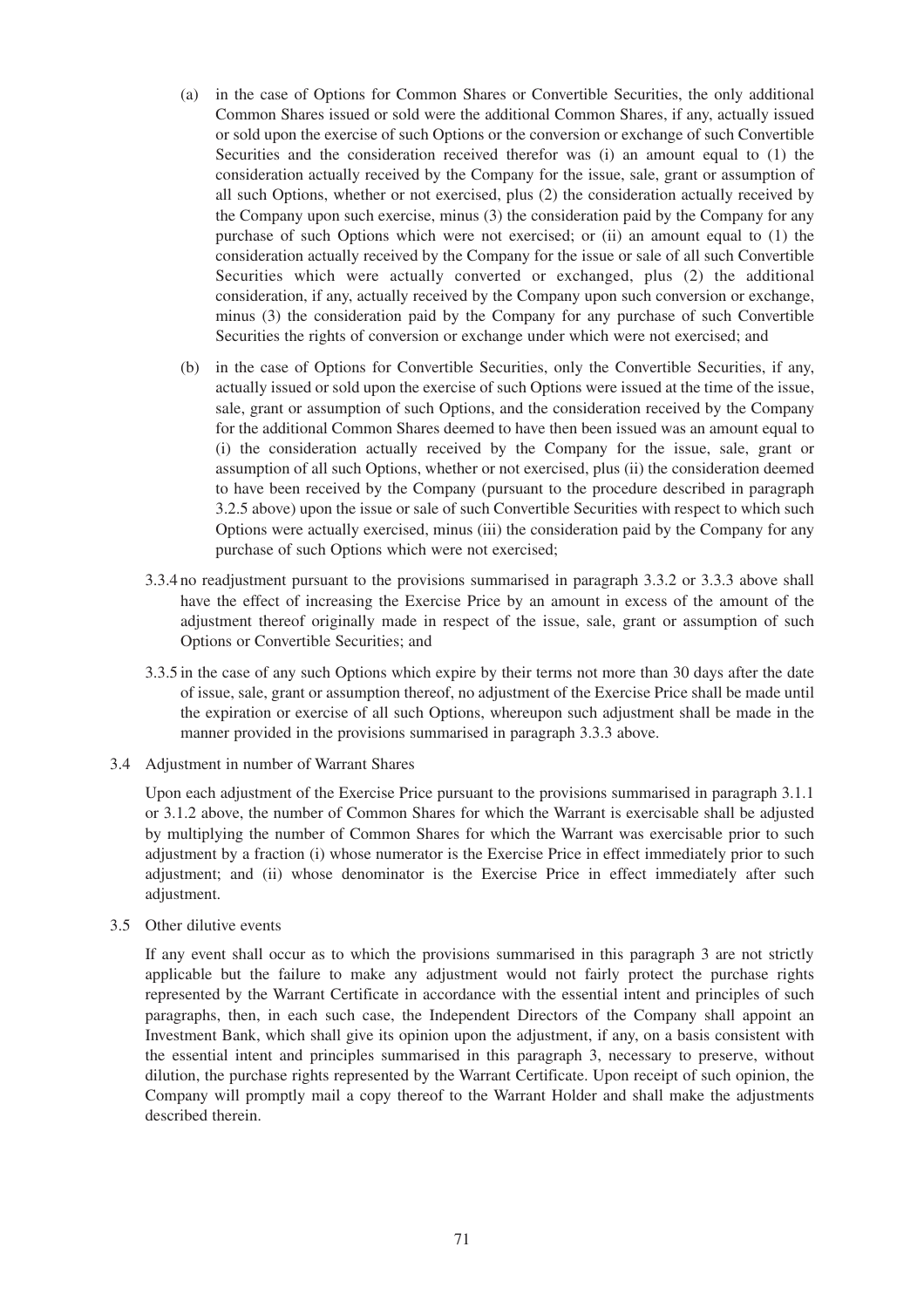# 3.6 Notices

Immediately upon any adjustment of the Exercise Price, the Company shall give, or cause to be given, written notice thereof, executed by the Chief Financial Officer (or, if none, the Chief Executive Officer or President) of the Company, to the Warrant Holder, setting forth in reasonable detail and certifying the event requiring the adjustment, the method by which the adjustment was calculated, the number of Warrant Shares for which the Warrant is exercisable and the Exercise Price after giving effect to such adjustment. The Company shall keep at its registered office copies of all such written notices and cause the same to be available for inspection during normal business hours by the Warrant Holder. The Company shall give, or cause to be given, written notice to the Warrant Holder at least 20 days prior to the date on which the Company closes its books or takes a record (i) with respect to any dividend or distribution upon Common Shares; (ii) with respect to any *pro rata* subscription offer to holders of Common Shares; or (iii) for determining rights to vote with respect to any transaction described in paragraph 3.1.4 above, dissolution or liquidation. The Company shall also give, or cause to be given, written notice to the Warrant Holder at least 20 days prior to the date on which any transaction described in paragraph 3.1.4 above shall take place.

# **4.** *Warrant transfer restrictions*

Subject to the transfer conditions referred to in the legend endorsed on the Warrant Certificates, the relevant Warrants and all rights pertaining to them are transferable in whole or in part, without charge to the Warrant Holder, once vested and upon surrender of the relevant Warrant Certificate with a properly executed assignment at the registered office of the Company. No transfer may be made in violation of any provision of the Bye-laws or without BMA approval (as may be required).

# **5.** *Currency Conversion*

Where pursuant to the provisions of the Warrant the context requires a currency to be converted into US\$ (whether due to the fact that the Common Shares are listed, quoted or admitted to trading on any securities exchange, quotation system or other trading platform in a currency other than US\$ or otherwise) such conversion shall be carried out at the Exchange Rate.

# **6.** *Summary of terms of Management Team Ordinary Warrants*

# 6.1 *Summary of terms specific to the Management Team Ordinary Warrants held by Richard Brindle*

6.1.1 For the purposes of this paragraph 6.1, which is a summary of additional terms applicable to the Management Team Ordinary Warrants held by Richard Brindle, the following expressions have the following meanings:

**"Acceleration Event"** means (i) a change of control of the Company at any time after Admission or (ii) Dismissal;

**"Dismissal"** means, in relation to Richard Brindle: (i) his dismissal (actual or constructive) as an employee of the Company; (ii) his removal from the office of director of the Company and/or any of its subsidiaries or subsidiary undertakings from time to time; or (iii) the termination by the Company of the service agreement between Richard Brindle with the Company and/or any of its subsidiaries or subsidiary undertakings from time to time (as amended from time to time or any service agreement entered into in succession or replacement for such service agreement from time to time), in each case for any reason other than for Wilful Misconduct;

6.1.2 Subject to paragraph 6.1.3 below the Warrant Shares to which this Warrant relates will vest as follows: one-quarter will be vested immediately upon Admission, a further one-quarter will vest on the first anniversary of Admission, a further one-quarter will vest on the second anniversary of Admission and a final one-quarter will vest on the third anniversary of Admission, provided always that the Warrant Holder shall remain employed by the Company or a member of the Group at the relevant vesting date save where the Warrant Holder shall have been dismissed from such employment for reasons other than Wilful Misconduct.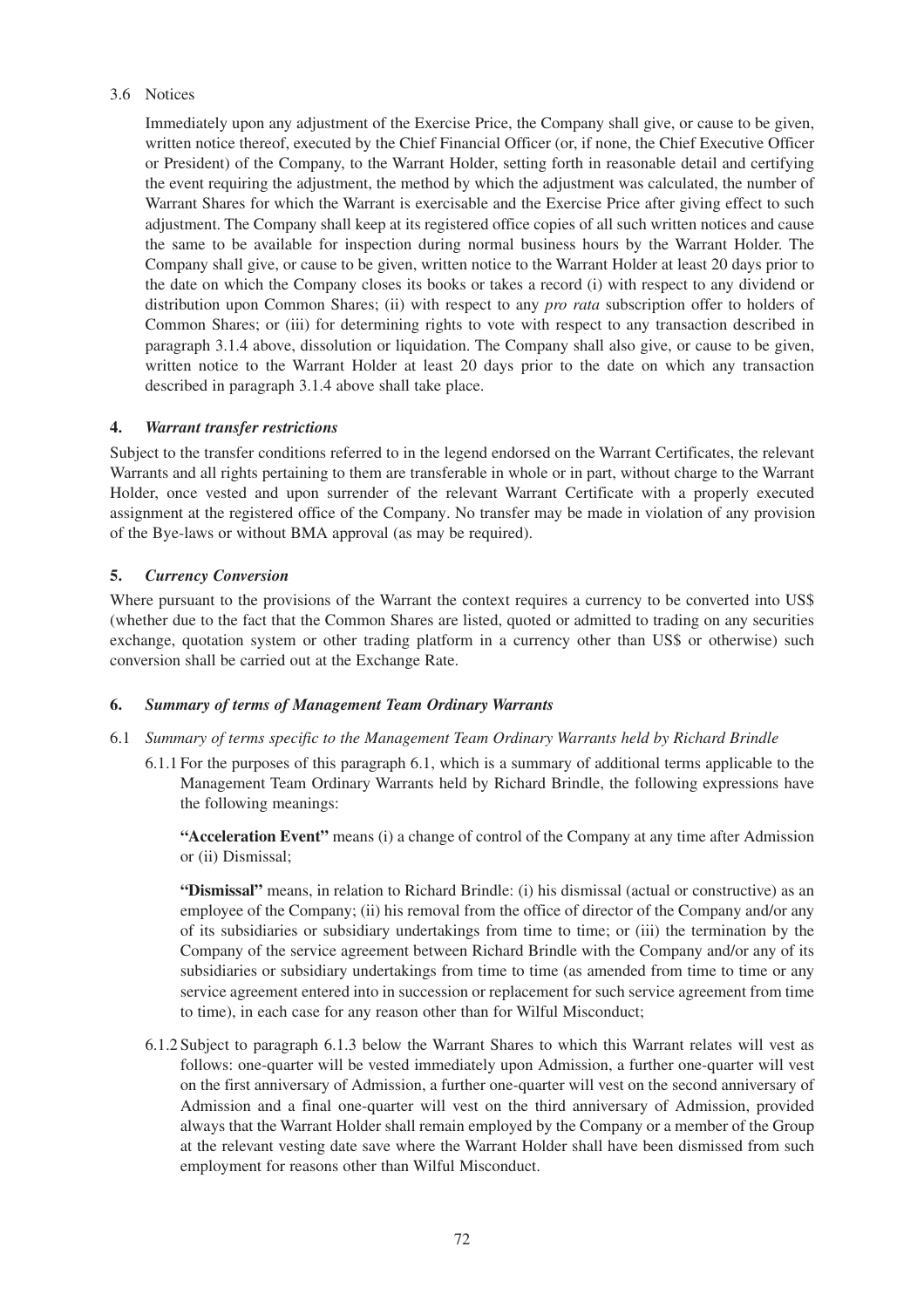- 6.1.3 Upon an Acceleration Event all the Warrant Shares to which the Warrant relates shall vest immediately.
- *6.2 Summary of terms specific to the Management Team Ordinary Warrants for employees other than Richard Brindle*
	- 6.2.1 For the purposes of this paragraph 6.2, which is a summary of additional terms applicable to the Management Team Ordinary Warrants for employees other than Richard Brindle, the following expressions have the following meanings:

**"Acceleration Event"** means a change of control of the Company at any time after Admission and the Dismissal of the Warrant Holder following such change of control;

**"Dismissal"** means, in relation to the Warrant Holder: (i) his dismissal (actual or constructive) as an employee of the Company and/or any of its subsidiaries or subsidiary undertakings; or (ii) the termination by the Company of the service agreement between the Warrant Holder and the Company and/or any of its subsidiaries or subsidiary undertakings from time to time (as amended from time to time or any service agreement entered into in succession or replacement for such service agreement from time to time), in each case for any reason other than for Wilful Misconduct;

- 6.2.2 Subject to paragraph 6.2.3 the Warrant Shares to which the Warrants relate will vest as follows: one-quarter will vest immediately upon Admission, a further one-quarter will vest on the first anniversary of Admission, a further one-quarter will vest on the second anniversary of Admission and a final one-quarter will vest on the third anniversary of Admission, provided always that the Warrant Holder shall remain employed by the Company or a member of the Group at the relevant vesting date save where the Warrant Holder shall have been dismissed from such employment for reasons other than Wilful Misconduct.
- 6.2.3 Upon an Acceleration Event all the Warrant Shares to which the Warrants relate shall vest immediately.

### **B Additional terms applicable to the Management Team Performance Warrants**

For the purposes of this Part B of Part 8 – Summary of the Warrants, which is a summary of the additional terms applicable to the Management Team Performance Warrants, the following expressions have the following meanings:

"**2009 Planned Appreciation Threshold Figure**" means such figure as shall be determined by the Remuneration Committee of the Company in accordance with the provisions of paragraph 1.5 of this Part B of Part 8 – Summary of the Warrants;

"**Book Value Performance Shares**" means such number of Warrant Shares as shall represent fifty per cent. of the Warrant Shares to which the Warrants relate;

"**Compound Return Performance Shares**" means such number of Warrant Shares as shall represent fifty per cent. of the Warrant Shares to which the Warrants relate;

"**Compound Total Return**" means the compound annual percentage increase which, when applied to the Prior Benchmark, would result in an amount equal to:

- (a) the Current Benchmark; plus
- (b) an amount equal to the Dividends paid per Common Share taken account of on the date of payment in accordance with worked examples determined in accordance with the internal rate of return ("IRR") methodology;

"**Current Benchmark**" means the Value on the day after the expiry of the relevant Performance Period;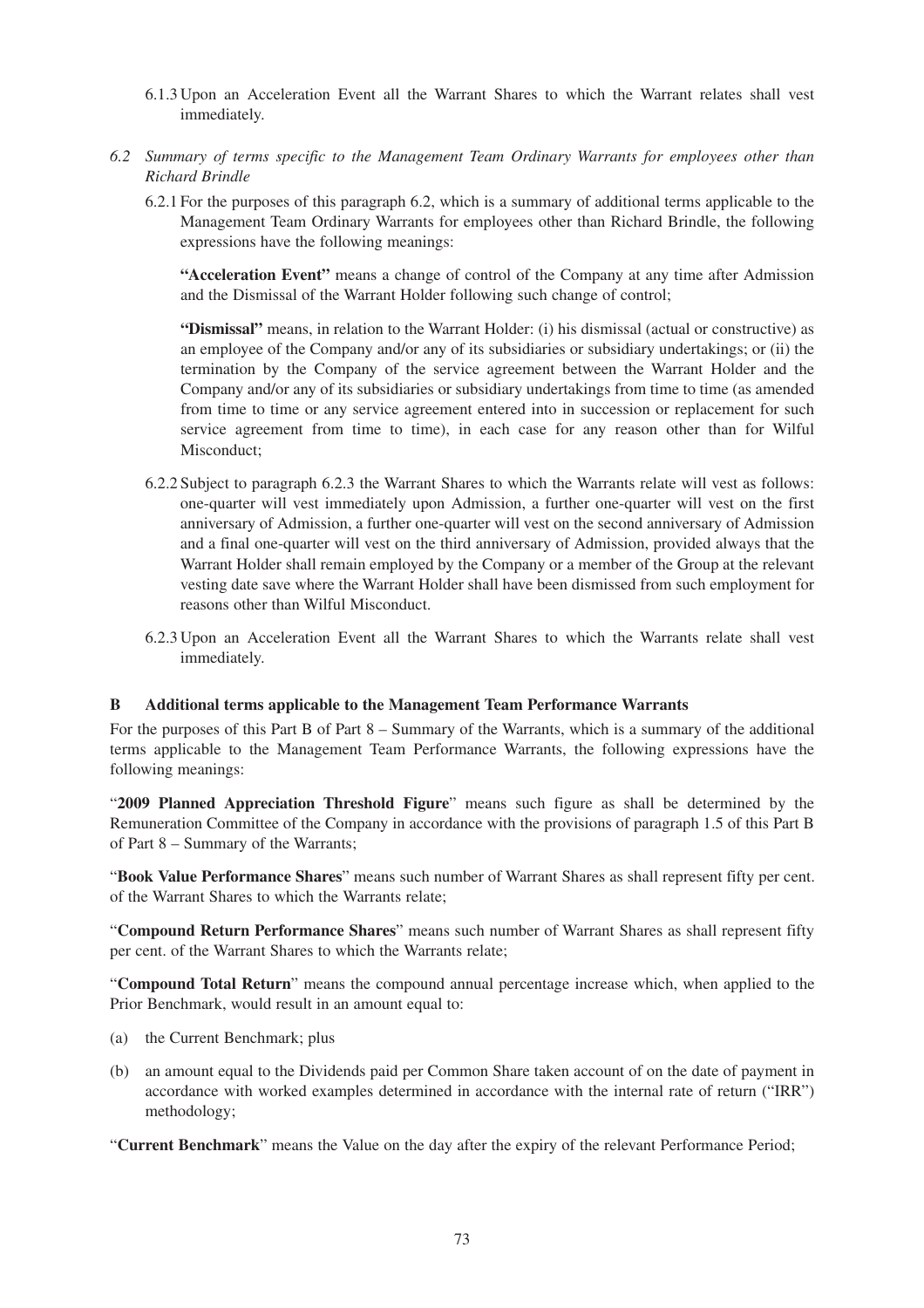"**Dividends**" means all capital or income distributions or other payments of a substantially similar nature paid from time to time to shareholders or Warrant Holders in respect of the Common Shares or rights thereover;

"**Fully Diluted Book Value Per Share Appreciation**" means the quotient of the sum of (a) the net asset book value of the Company determined under International Financial Reporting Standards ("IFRS") ("Book Value") plus (b) the aggregate exercise price of all outstanding options or warrants (whether or not subject to unfulfilled performance or vesting criteria) granted over the securities of the Company (except for unvested Management Warrants, all Performance Warrants and all options pursuant to the LTIP) less (c) the proceeds received by the Company on the exercise of the Performance Warrants and options pursuant to the LTIP plus (d) the cumulative value of all Dividends or other distributions made by the Company to shareholders or Warrant Holders; divided by (e) the Fully Diluted Share Capital; less (f) US\$5.00 as the same shall be calculated by the Company's external independent auditors;

"**Fully Diluted Share Capital**" means the number of securities of the Company issued and outstanding or which could potentially be acquired pursuant to outstanding options or warrants or conversion rights (whether or not subject to unfulfilled performance or vesting criteria) except for unvested Management Warrants, all Performance Warrants and all options pursuant to the LTIP and any securities of the Company issued on exercise of the Performance Warrants or options pursuant to the LTIP;

**"Measurement Date"** means each of (i) 31 December 2007 (ii) 31 December 2008 (iii) 31 December 2009 or, in the event of a Sale or liquidation prior to 31 December 2009, the date of closing of such Sale or effective date of such liquidation;

"**Planned Appreciation Threshold**" means US\$2.55 at 31 December 2007, US\$4.19 at 31 December 2008 and the 2009 Planned Appreciation Threshold Figure at 31 December 2009 (such figures having been calculated as at the date of Admission using the same methodology as set out in the definition of Fully Diluted Book Value Per Share Appreciation);

"**Prior Benchmark**" means US\$5.00;

"**Sale**" means (a) the transfer (whether through a single transaction or a series of transactions) of Common Shares in the Company as a result of which any person (or persons connected with each other or acting in concert with each other) would hold or acquire beneficial ownership of or over the number of Common Shares in the Company which in aggregate confers 50 per cent. or more of the voting rights normally exercisable at general meetings of the Company; or (b) the disposal of a majority of the business or assets of the Company; or (c) the consolidation amalgamation or merger of the Company with or into any other entity where the Company is not the surviving entity; and

**"Value"** means the average reported closing price of Common Shares, on the securities exchange or trading system on which the Common Shares are then listed or admitted to trading, over the 20 preceding trading days.

# **1.** *Book Value Performance Shares*

1.1 The maximum number of Book Value Performance Shares which will (subject to paragraphs 1.2, 1.3 and 3 below) vest at each Measurement Date (the "Book Value Entitlement Shares") shall be determined on the basis set out below:

|                  | Maximum Percentage of Book Value          |
|------------------|-------------------------------------------|
| Measurement Date | Performance Shares capable of vesting     |
| 31 December 2007 | 20% of the Book Value Performance Shares  |
| 31 December 2008 | 40% of the Book Value Performance Shares  |
| 31 December 2009 | 40\% of the Book Value Performance Shares |

1.2 The percentage of Book Value Entitlement Shares which will (subject always to paragraphs 1.1 above and 3 below) vest at each Measurement Date will be calculated by reference to the percentage the Fully Diluted Book Value Per Share Appreciation at the relevant Measurement Date represents to the Planned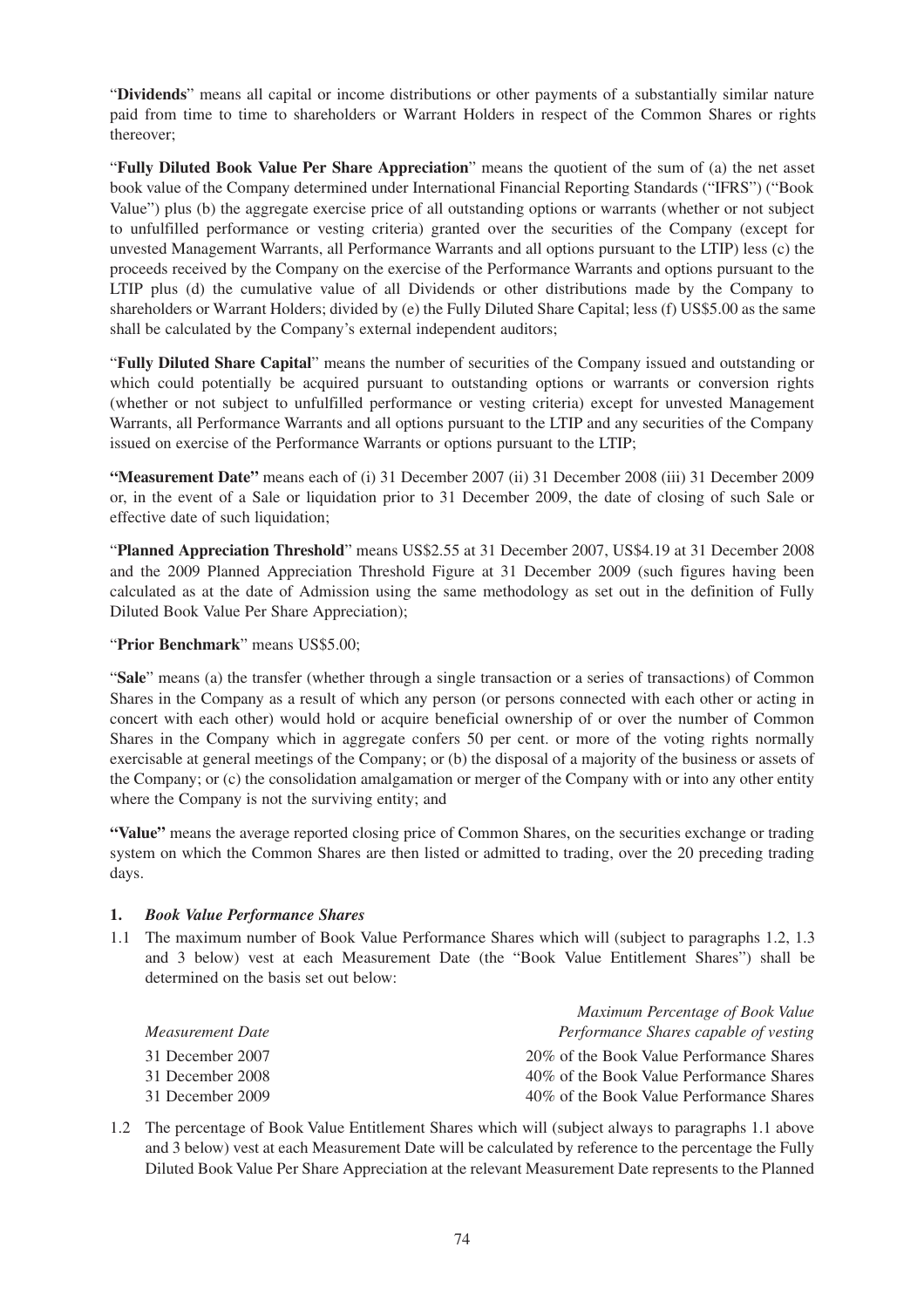Appreciation Threshold at the relevant Measurement Date, as the same shall be determined by the Company's external independent auditors, on the basis set out below:

| Percentage of Planned Appreciation Threshold | Percentage of Book Value Entitlement<br>Shares (subject to paragraph 3 below) |
|----------------------------------------------|-------------------------------------------------------------------------------|
| 70%                                          | $0\%$                                                                         |
| 80%                                          | 33.3%                                                                         |
| 90%                                          | 66.7%                                                                         |
| $100\%$                                      | $100\%$                                                                       |

*Note: midpoints between thresholds to be interpolated linearly on a straight line basis.*

- 1.3 In the event of a Sale or liquidation prior to 31 December 2009 each of the Book Value Entitlement Shares which are not Lapsed Entitlement Shares (as defined in paragraph 5 below) will be deemed to be Compound Return Performance Shares and will be treated in all respects in accordance with the provisions of paragraph 2 hereof relating to Compound Return Entitlement Shares.
- 1.4 No entitlement to Book Value Entitlement Shares shall arise to the extent that the percentage of Planned Appreciation Threshold is less than 70 per cent.
- 1.5 The Company shall procure that at the first meeting of the Remuneration Committee of the Company following Admission such committee will, acting in good faith and fairly and reasonably in relation to each affected Warrant Holder, agree and determine the 2009 Planned Appreciation Threshold Figure (using the Company's own internal financial projections for the year ended 31 December 2009 and applying the same methodology employed in determining the Planned Appreciation Thresholds for the years ended 31 December 2007 and 2008) and shall notify the same in writing to the Company and each affected Warrant Holder.

# **2.** *Compound Return Performance Shares*

2.1 The maximum number of Compound Return Performance Shares which will (subject to paragraphs 2.2, 2.3 and 3 below) vest at each Measurement Date (the "Compound Return Entitlement Shares") shall be determined on the basis set out below:

| Maximum Percentage of Compound Return         |
|-----------------------------------------------|
| Performance Shares capable of vesting         |
| 20% of the Compound Return Performance Shares |
| 40% of the Compound Return Performance Shares |
| 40% of the Compound Return Performance Shares |
|                                               |

- 2.2 The Compound Return Entitlement Shares to which the Warrant Holder shall, subject always to paragraphs 2.1 above and 3 below, become entitled shall be calculated at each Measurement Date by reference to the Compound Total Return achieved, as the same shall be determined by the Company's external independent auditors, on the basis set out below:
	- (a) an entitlement to 33.33 per cent. of the Compound Return Entitlement Shares will accrue upon the Company achieving a Compound Total Return of 20.0 per cent. (the "First Trigger Return"); and
	- (b) an entitlement to 50 per cent. of the Compound Return Entitlement Shares will accrue upon the Company achieving a Compound Total Return of 25.0 per cent. (the "Second Trigger Return"); and
	- (c) an entitlement to 100 per cent. of the Compound Return Entitlement Shares will accrue upon the Company achieving a Compound Total Return of 30 per cent. (the "Final Trigger Return"); and
	- (d) an entitlement to a *pro rata* percentage of the Compound Return Entitlement Shares will accrue in respect of each 0.1 per cent. of Compound Total Return achieved over the First Trigger Return up to and including the Second Trigger Return (accreting on a straight line basis *pro rata* for every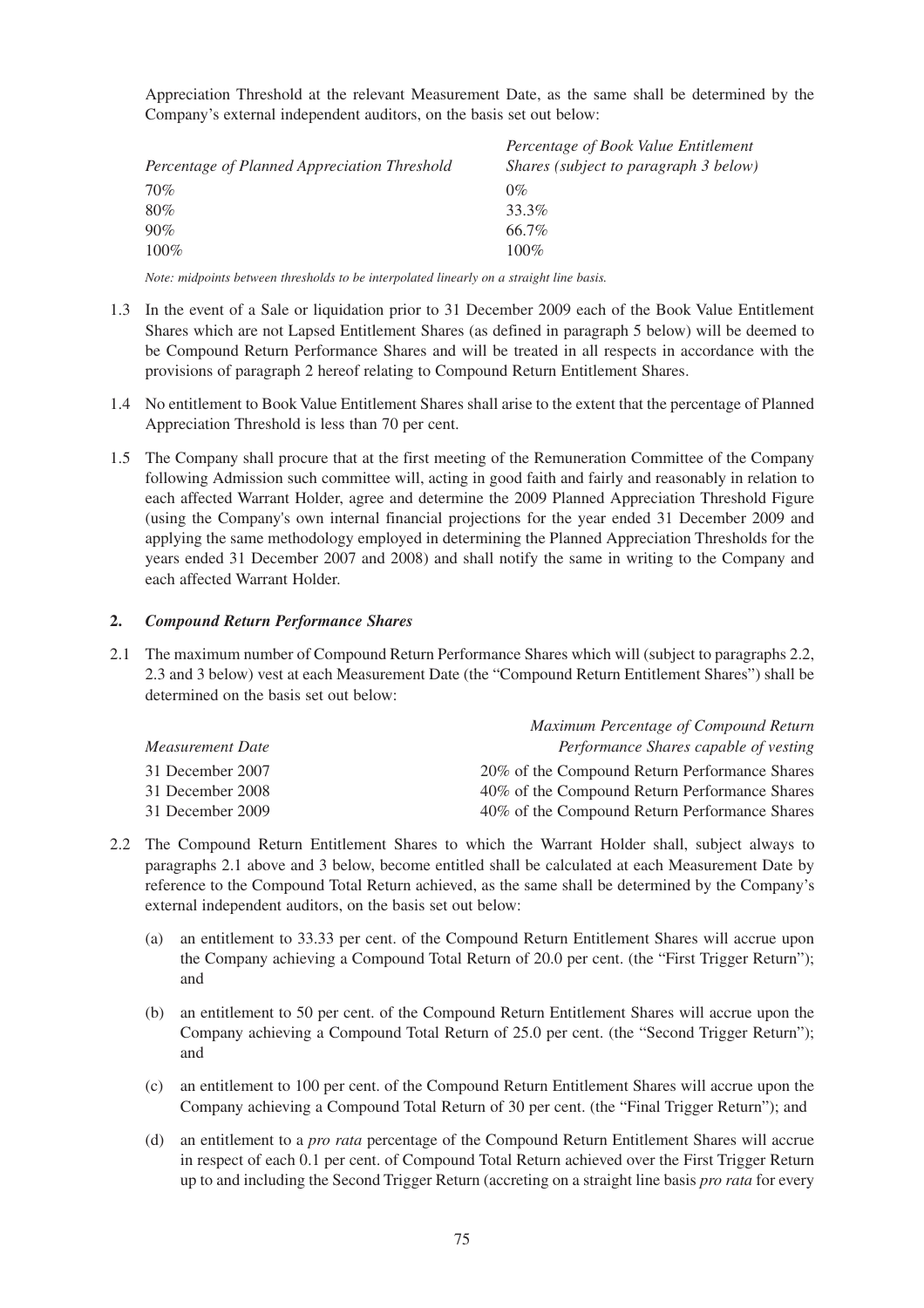0.1 per cent. of Compound Total Return over the First Trigger Return) and again in respect of each 0.1 per cent. of Compound Total Return achieved over the Second Trigger Return up to and including the Final Trigger Return (accreting on a straight line basis *pro rata* for every 0.1 per cent. of Compound Total Return over the Second Trigger Return) up to and including a Compound Total Return of 30.0 per cent.

No entitlement to Compound Return Entitlement Shares shall arise to the extent that Compound Total Return is less than 20.0 per cent.

2.3 In the event of a Sale or liquidation prior to 31 December 2009 the relevant Compound Total Return will be determined by calculating the Compound Total Return at completion of the Sale or the effective date of liquidation in respect of all Compound Return Entitlement Shares which are not Lapsed Entitlement Shares (as defined in paragraph 5 below).

# **3.** *Valid Employment*

No Warrant Shares will vest under the Warrants unless at the time of such vesting the Warrant Holder either (i) remains employed by the Company (or a member of the Group) or (ii) has been dismissed from employment by the Company (or a member of the Group) for reasons other than Wilful Misconduct.

# **4.** *Reorganisation*

In connection with any sub-division, consolidation, redesignation, reclassification (of whatever nature) of the Warrant Shares or any partial Sale or other event which would equitably require a change to the vesting provisions of this Warrant, or in the event of a change in applicable accounting rules, the independent external auditors of the Company shall make such adjustments to the terms summarised herein or to the Warrant Shares, the Book Value Performance Shares or the Compound Return Performance Shares, including but not limited to the Planned Appreciation Threshold, if any, as they shall determine shall be necessary to equitably reflect such event in order to prevent dilution or enlargement of the potential benefits of the Warrant Shares and this Warrant. Such auditors determination as to any such adjustment shall be final.

# **5.** *Lapse*

Book Value Entitlement Shares or Compound Return Entitlement Shares which are available to vest on any given Measurement Date but which do not vest (due to the performance criteria required to be met for all to vest not having been reached) will lapse ("Lapsed Entitlement Shares") and the Warrant will not be exerciseable in respect of such Lapsed Entitlement Shares.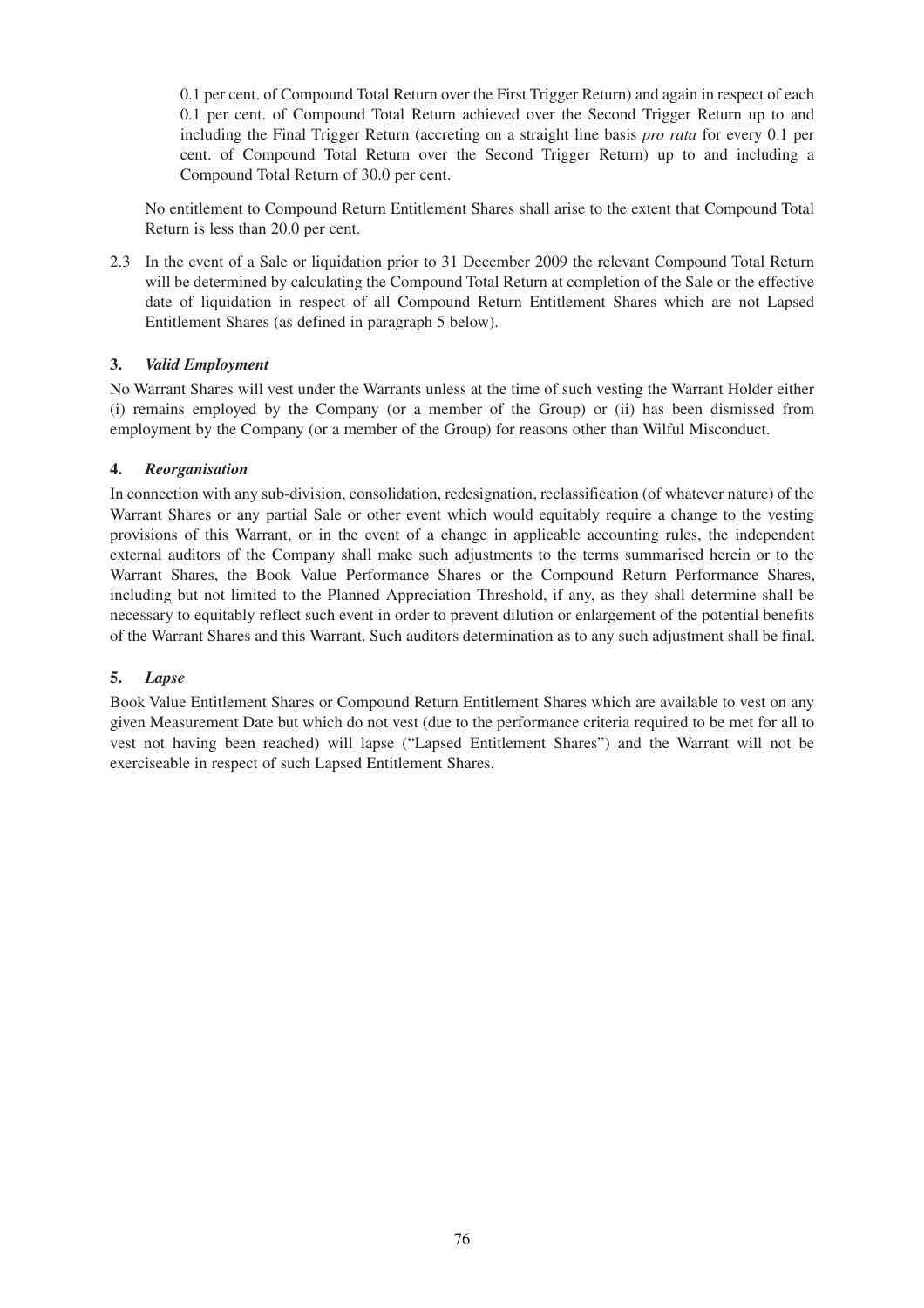# **PART 9**

# **ADDITIONAL INFORMATION**

# **1. Responsibility and reports by experts**

- 1.1 The Company, whose name and registered office appears on page 6, and the Directors, whose names appear on page 6, accept responsibility for the information contained in this document. To the best of the knowledge of the Company and the Directors (each of whom has taken all reasonable care to ensure that such is the case) the information contained in this document is in accordance with the facts and contains no omission likely to affect the import of such information.
- 1.2 Ernst & Young LLP, reporting accountants to the Company, whose name and address appears on page 7, has given and not withdrawn its written consent to the inclusion of the accountant's report in Part 6 – Accountant's Report and Financial Information on the Company and the references thereto and to its name in the form and context in which they are included in this document and accepts responsibility for such report. Ernst & Young LLP has no material interest in the Company.

# **2. Incorporation and principal activities**

- 2.1 The Company was incorporated and registered in Bermuda on 12 October 2005 as an exempted company limited by shares with the name Lancashire Holdings Limited and with registration number EC37415.
- 2.2 The Company's registered office is located at Clarendon House, 2 Church Street, Hamilton HM11 Bermuda.
- 2.3 The Company is a company limited by shares and accordingly the liability of the members of the Company is limited.
- 2.4 The sole activity of the Company is to act as a holding company for the Group.
- 2.5 The principal legislation under which the Company operates is the Act and regulations made thereunder. The Company is domiciled in Bermuda. The Common Shares have been issued under the Act.
- 2.6 The Company's principal place of business is 44 Church Street, Hamilton HM12, Bermuda (telephone: +1 441 278 8950).

# **3. Company and share capital**

- 3.1 The Company was incorporated with an authorised share capital of US\$120,000 divided into 1,200,000 common shares of US\$0.10 of which 120,000 common shares were subscribed for by Pembroke Company Limited and were issued, nil paid.
- 3.2 The following changes in the authorised and issued common share capital of the Company have occurred between its incorporation on 12 October 2005 and 9 December 2005 (being the most recent practicable date before publication of this document):
	- 3.2.1 pursuant to a Shareholder's resolution and a Directors' resolution, each duly adopted on 20 October 2005, the authorised common share capital of the Company was increased from US\$120,000 to US\$1,500,000,000;
	- 3.2.2 pursuant to a Directors' resolution dated 24 October 2005, on 27 October 2005 16,000,000 Existing Common Shares (of US\$0.10 each at the date of issue) were issued fully paid and the original 120,000 common shares issued on incorporation were repurchased by the Company;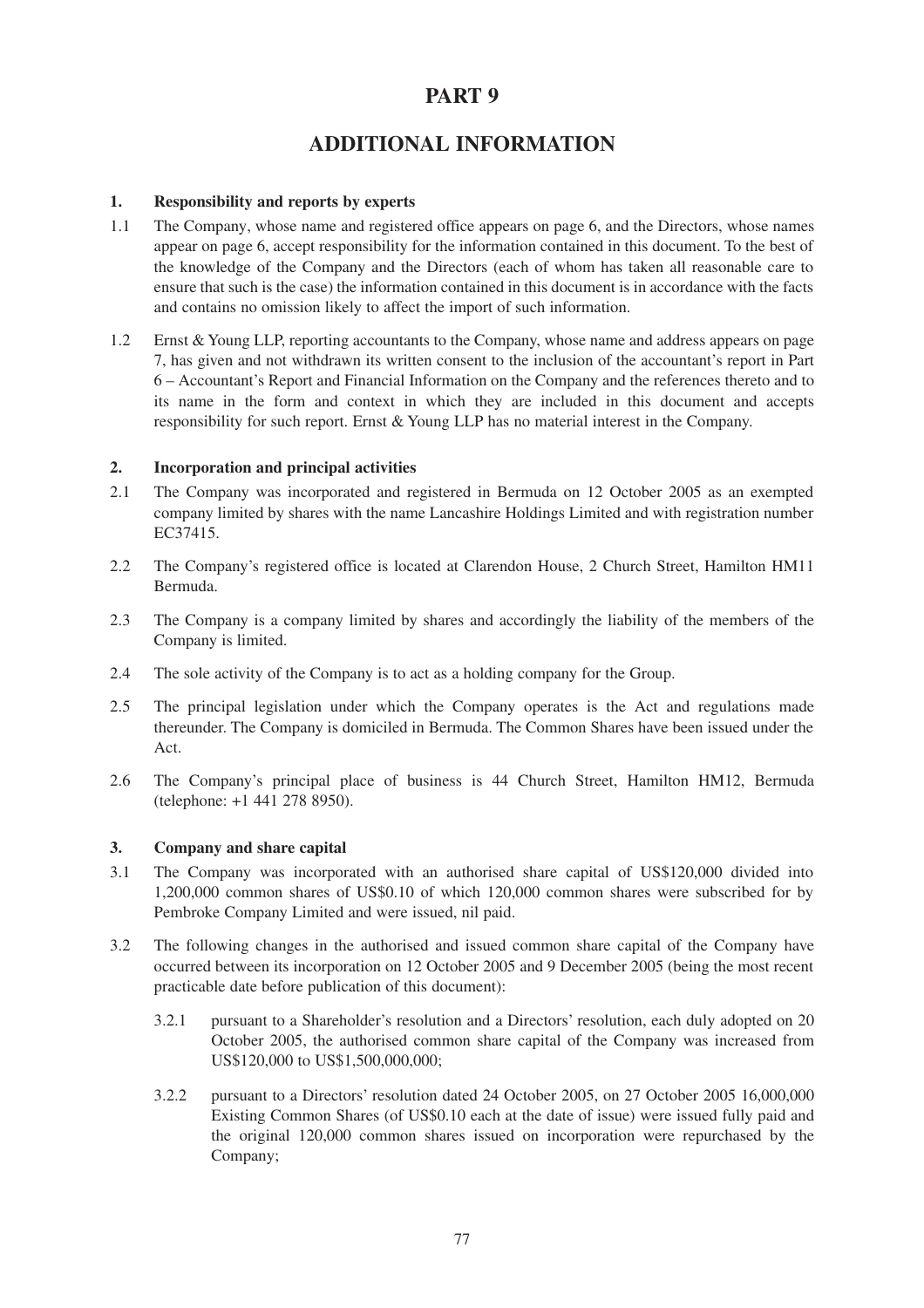- 3.2.3 pursuant to a Shareholders' resolution adopted on 9 December 2005 and a Directors' resolution adopted on 7 December 2005, every five common shares of US\$0.10 each in issue were consolidated into one Common Share of US\$0.50 and every five common shares of US\$0.10 each in the authorised but unissued common share capital of the Company were consolidated into one Common Share of US\$0.50 in the authorised but unissued common share capital of the Company so that immediately following such consolidation the authorised share capital of the Company consisted of \$1,500,000,000 divided into 3,000,000,000 Common Shares;
- 3.2.4 pursuant to a Shareholders' resolution adopted on 9 December 2005 the Directors were generally and unconditionally authorised for the purposes of Bye-law 2.4 of the Bye-laws to, allot and issue "Relevant Securities" (as such term is defined in the said Bye-law 2.4) having an aggregate nominal amount of US\$30,000,000, such authority to expire on the earlier of the date falling five (5) years after the effective date of this resolution or the conclusion of the Company's 2010 annual general meeting; and
- 3.2.5 pursuant to a Shareholders' resolution adopted on 9 December 2005 the Directors were generally empowered pursuant to Bye-law 2.6(a) to allot "Equity Securities" (as defined in Bye-law  $2.5(g)$  of the Bye-laws) pursuant to the authority described in the preceding paragraph as if Bye-law 2.5 of the Bye-laws did not apply to any such allotment, such power being limited to:
	- 3.2.5.1 the allotment of Equity Securities in connection with an offer or issue to holders of Relevant Shares, Relevant Employee Shares or Relevant Warrant Shares (each as defined in the Bye-laws) of the Company where the Equity Securities respectively attributable to the interests of all such holders are proportionate (as nearly as may be practicable) to the respective numbers of such shares held by them but including, in connection with such an issue, the making of such exclusions or other arrangements as the Directors may deem necessary or desirable to deal with fractional entitlements or legal or practical problems arising in or under the laws of, or the requirements of any regulatory body or any stock exchange in, any territory; and
	- 3.2.5.2 the allotment (other than pursuant to the power described to in sub-paragraph 3.2.5.1 above) of Equity Securities up to an aggregate nominal amount equal to 5 per cent. of the issued and unconditionally allotted share capital of the Company following Admission,

such authority to expire on the earlier of the date falling five (5) years after the effective date of this Resolution or the conclusion of the Company's 2010 annual general meeting.

- 3.3 The Placing Shares have been issued and allotted, conditional upon Admission, pursuant to a resolution of a committee of the Board dated 12 December 2005.
- 3.4 As at the date of this document and immediately following the Placing, assuming all the Institutional Placing Shares and Subscription Shares are issued and allotted, the authorised and issued share capital of the Company is and will be as follows:

|                                     |                  |               | <i>Issued</i> (fully |            |
|-------------------------------------|------------------|---------------|----------------------|------------|
|                                     |                  |               | paid) Existing       |            |
|                                     |                  |               | Common Share         |            |
|                                     | Authorised Share |               | capital              |            |
|                                     | capital (number) | US\$          | (number)             | US\$       |
| Common Shares as at the             |                  |               |                      |            |
| date of this document               | 3,000,000,000    | 1,500,000,000 | 3,200,000            | 1,600,000  |
| <b>Subscription Shares</b>          |                  |               | 112,013,902          | 56,006,951 |
| <b>Institutional Placing Shares</b> |                  |               | 70,000,000           | 35,000,000 |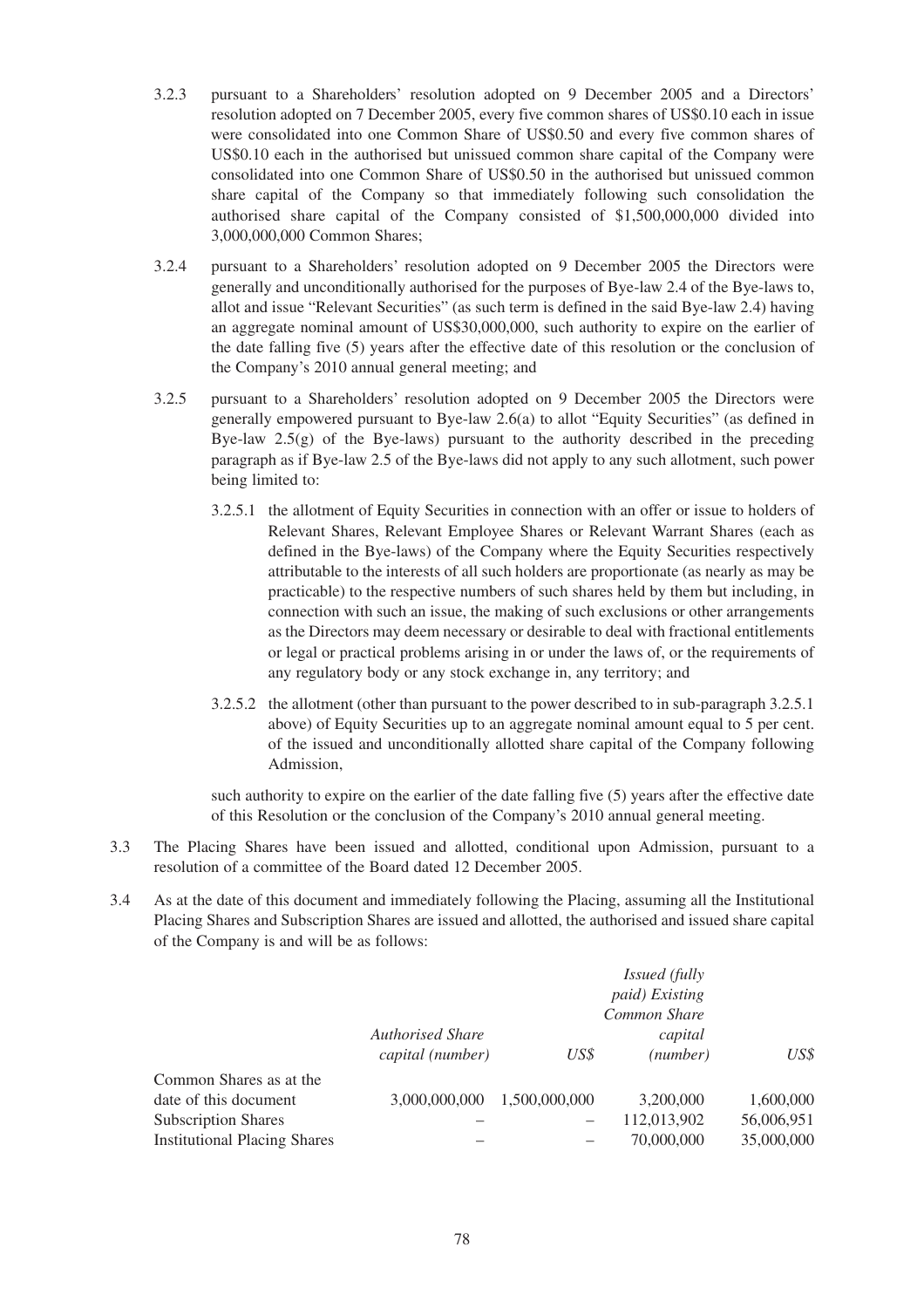- 3.5 Save in connection with the Placing and save as otherwise disclosed in paragraphs 8 and 16.5 of this Part 9 – Additional Information and in Part 8 – Summary of the Warrants, no share or loan capital of the Group is currently proposed to be issued or is under option or agreed, conditionally or unconditionally, to be put under option.
- 3.6 On Admission, the Placing Shares will rank *pari passu* in all respects with the Existing Common Shares including the right to receive all dividends and other distributions declared, made or paid after Admission on the issued Common Shares.

# **4. Memorandum of association and Bye-laws**

4.1 The objects and powers of the Company are set out in paragraph 6 of its memorandum of association and include acting as a holding company.

The rights attaching to the Common Shares are set out in the Bye-laws of the Company. The Byelaws, which were adopted on 9 December 2005, contain, *inter alia*, provisions to the following effect.

# 4.2 *Rights attached to share capital*

The holders of the Common Shares (subject to the other provisions of the Bye-laws) are:

- 4.2.1 entitled to one vote per share, except as provided below;
- 4.2.2 entitled to receive notice of, and attend and vote at, general meetings of the Company;
- 4.2.3 entitled to such dividends as the Board may from time to time declare; and
- 4.2.4 in the event of a winding-up or dissolution of the Company, entitled to be paid the surplus assets of the Company remaining after payment of its liabilities (subject to the rights of holders of any shares in the Company then in issue having preferred rights on the return of capital) in respect of their holdings of Common Shares *pari passu* and *pro rata* to the number of Common Shares held by each of them.

The Company's major Shareholders do not have any different voting rights to what is described in this paragraph.

### 4.3 *Modification of rights*

Subject to the Act, all or any of the special rights for the time being attached to any class of shares may, unless otherwise provided in the rights attached to the terms of issue of the shares of that class, be altered or abrogated with the consent in writing of the holders of not less than 75 per cent. of the issued shares of that class or with the sanction of a resolution passed by a majority of the votes cast at a separate general meeting of the holders of such shares voting in person or by proxy at which special meeting the quorum shall be two persons at least holding or representing by proxy one-third of the issued shares of the class.

### 4.4 *Alteration of capital*

The Company may, if authorised by a resolution of the Board, increase its share capital and, if authorised by a resolution of the Shareholders, divide, consolidate, subdivide, change the currency denomination of, diminish or otherwise alter or reduce its share capital in any manner permitted by the Act. Where, on any alteration or reduction of share capital, fractions of shares or some other difficulty would arise, the Board may deal with or resolve the same in such manner as it thinks fit, provided that any such action does not result in, after taking into account the restrictions on exercise of voting rights contained in Bye-laws 39-43 (inclusive), any non *de minimis* adverse tax, regulatory or legal consequences to the Company, any subsidiary of the Company, or any direct or indirect holder of shares or its affiliates.

### 4.5 *Voting rights*

In general, and except as provided below, Shareholders have one vote for each Common Share held by them and are entitled to vote at all meetings of Shareholders. However, if, and so long as, the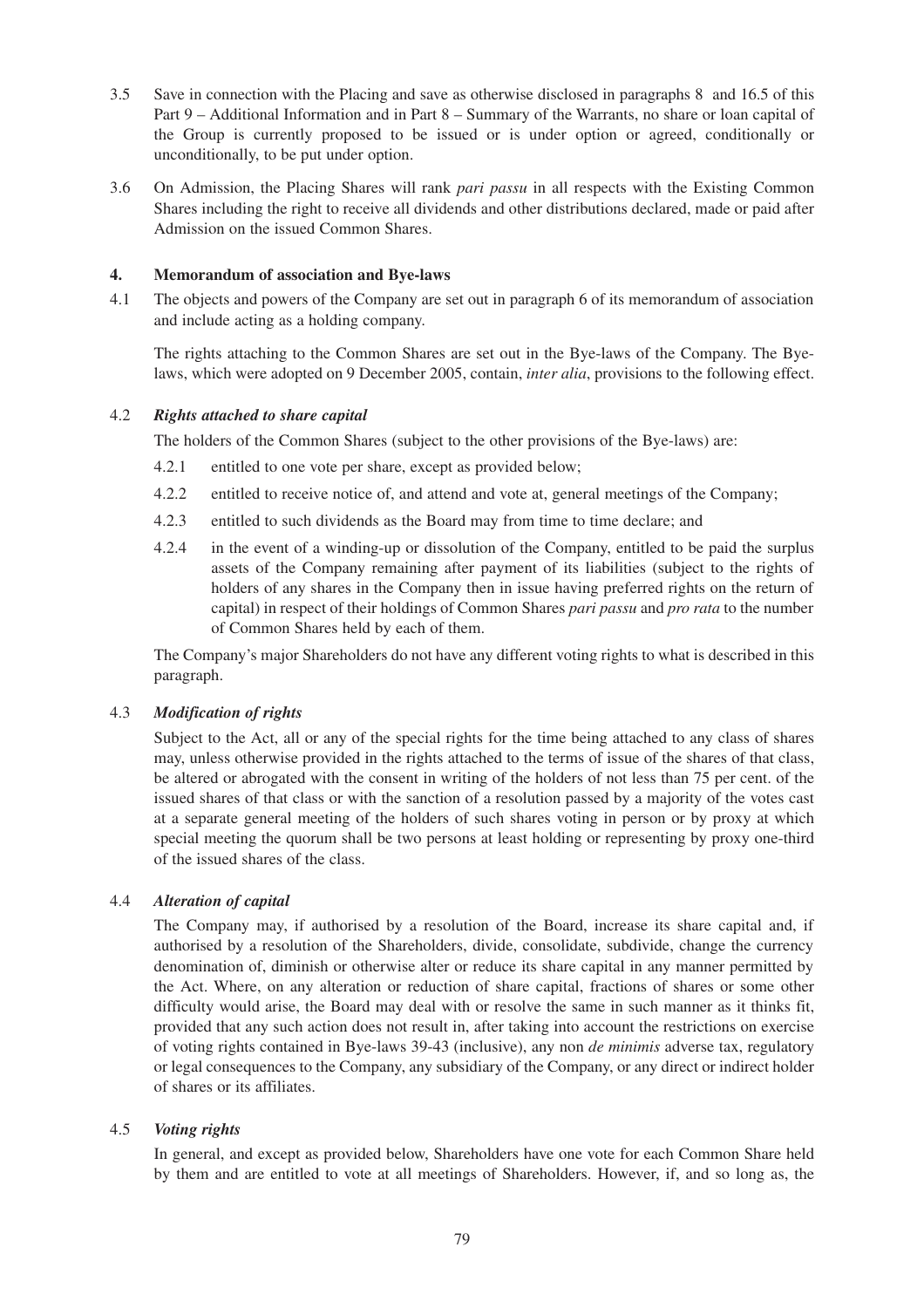Common Shares of a Shareholder in the Company are treated as "controlled shares" (as determined pursuant to section 958 of the Code and Treasury Regulations promulgated thereunder and under section 957 of the Code) of any US Person and such controlled shares constitute 9.5 per cent. or more of the votes conferred by the issued shares of the Company, the voting rights with respect to the controlled shares owned by such US Person shall be limited, in the aggregate, to a voting power of less than 9.5 per cent., under a formula specified in the Bye-laws. The formula is applied repeatedly until the voting power of all 9.5 per cent. US Shareholders has been reduced to less than 9.5 per cent. In addition, the Board may limit a Shareholder's voting rights when it deems it appropriate to do so to (i) avoid the existence of any 9.5 per cent. US Shareholder; and (ii) avoid certain adverse tax, legal or regulatory consequences to the Company or any of its subsidiaries or any Shareholder or its affiliates. "Controlled shares" includes, among other things, all shares of the Company that such US Person is deemed to own directly, indirectly or constructively (within the meaning of section 958 of the Code and Treasury Regulations promulgated thereunder and under section 957 of the Code). The amount of any reduction of votes that occurs by operation of the above limitations will generally be reallocated proportionately among all other Shareholders of the Company whose shares were not "controlled shares" of the 9.5 per cent. US Shareholder so long as such reallocation does not cause any person to become a 9.5 per cent. US Shareholder.

Under these provisions, certain Shareholders may have their voting rights limited, while other Shareholders may have voting rights in excess of one vote per Common Share. Moreover, these provisions could have the effect of reducing the votes of certain Shareholders who would not otherwise be subject to the 9.5 per cent. limitation by virtue of their direct share ownership.

The Company can require any Shareholder to provide such information as the Directors may reasonably request for the purpose of determining whether a Shareholder's voting rights are to be adjusted. If any Shareholder fails to respond to this request or submits incomplete or inaccurate information in response to such request, the Directors may, in their sole discretion, determine that the Shareholder's shares shall carry no voting rights until otherwise determined by the Board. All information provided by the Shareholder shall be treated by the Company as confidential information and shall be used by the Company solely for the purpose of establishing whether any 9.5 per cent. US Shareholder exists (except as otherwise required by applicable law or regulation).

### 4.6 *Voting of Non-US Subsidiary shares*

If the Company is required or entitled to vote at a general meeting of the Insurer or any other directly held non-US subsidiary of the Company (together, the "Non-US Subsidiaries"), the Company's Directors shall refer the subject matter of the vote to the Shareholders on a poll and seek authority from such Shareholders as to how the Company should vote on the resolution proposed by the Non-US Subsidiary. Substantially similar provisions are or will be contained in the Bye-laws (or equivalent governing documents) of the Non-US Subsidiaries.

# 4.7 *Transfer of shares*

Transfers of shares may be effected by an instrument of transfer in writing in the form contemplated by section 12.1 of the Bye-laws, or as near thereto as the circumstances admit, or in such other form as the Board may accept. An instrument of transfer shall be signed by or on behalf of the transferor and (where any share is not fully paid) the transferee. The Directors may, in their absolute discretion and without assigning any reason therefore, decline to register any transfer of any share which is not a fully-paid share. Further, the Directors may decline to register a transfer of shares if they believe that the result of such transfer may result in a non-*de minimis* adverse tax, legal or regulatory consequence to the Company, the Insurer, any other subsidiary of the Company or any direct or indirect holder of shares or its affiliates provided that such refusal does not prevent dealings in such shares taking place on an open and proper basis. Shares may be transferred without a written instrument if transferred by an appointed agent or otherwise in accordance with the Act.

The Bye-laws do not contain any restrictions other than those described above on the transferability of fully-paid shares provided that the Company has no lien over such shares, is duly stamped (if so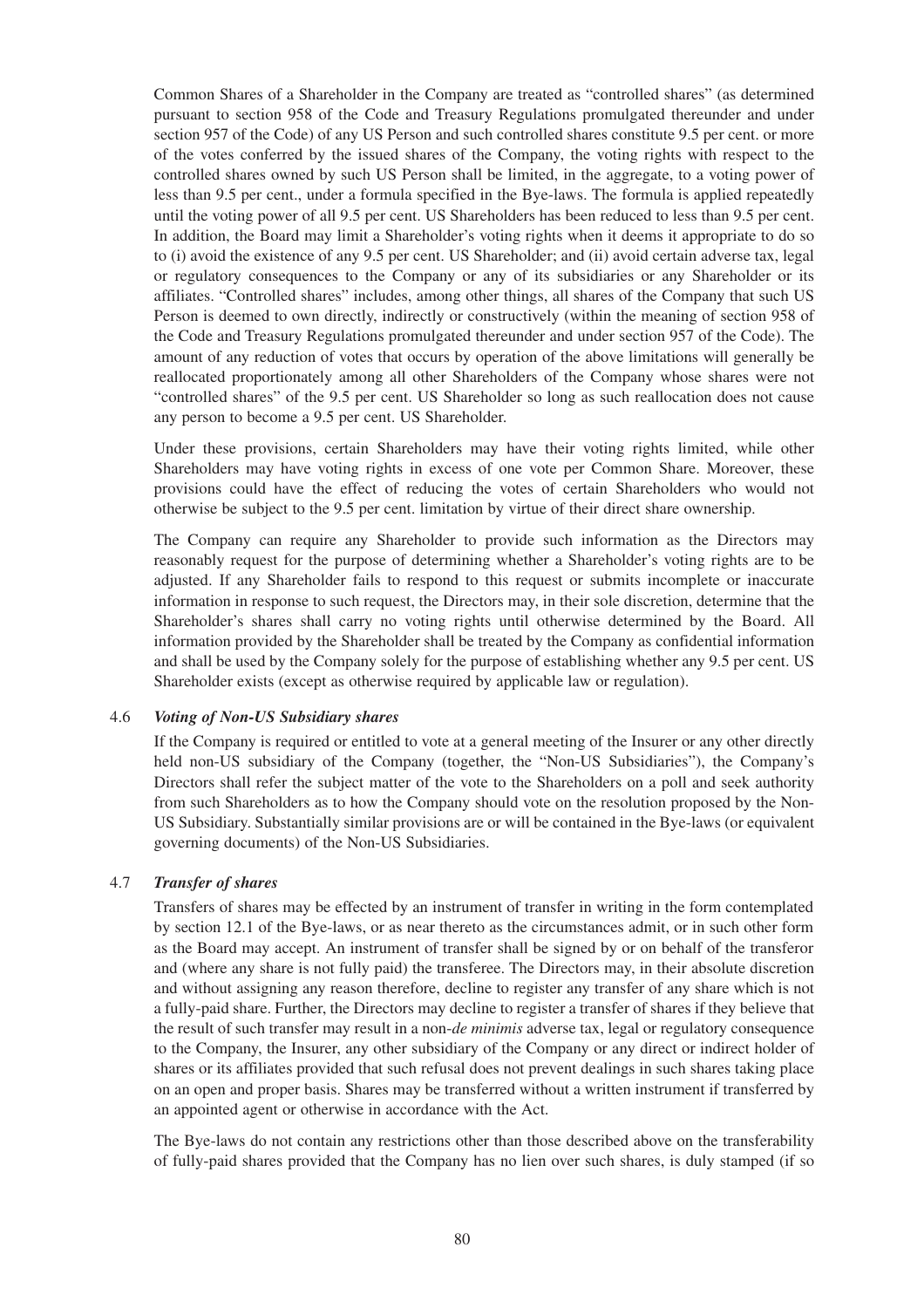required) and the Directors are satisfied that all applicable approvals under Bermuda law required to be obtained prior to such transfer has been obtained.

# 4.8 *Power to issue shares*

Subject to the Bye-laws and to any resolution of Shareholders to the contrary, the Directors shall have the power to issue any unissued shares of the Company on such terms and conditions as they may determine.

# 4.9 *Authority to issue shares*

The Directors shall not exercise any power of the Company to allot "Relevant Securities" (meaning any shares of the Company (other than shares allotted in pursuance of any Employee Share Scheme (as defined in the Bye-laws), or Warrants exercised under the Warrant Certificates (as defined in the Bye-laws)) and any right to subscribe for, or to convert any security into, shares in the Company) unless authorised to do so by a shareholders' resolution in a general meeting. Relevant Securities shall not include shares allotted or the right to subscribe for or convert any security into shares granted as part of any offering of shares culminating in an "Admission" (meaning the first occurring admission of any class of shares of the Company to trading on AIM or to the Official List and to trading on the London Stock Exchange's market for listed securities) (including any shares so allotted or rights granted, whether before or after Admission, in accordance with any over-allotment or stabilisation arrangements entered into by the Company in connection therewith). Any authority, whether it is unconditional or subject to conditions, or whether given generally or for a particular exercise, shall state the maximum amount of Relevant Securities that may be allotted under it and the date on which it will expire, to be no more than five years from the date on which the resolution is passed, unless previously revoked or varied by resolution of the shareholders in general meeting. Whether the definition of Relevant Securities applies to any rights to subscribe for or to convert any security into shares, the authority relates to the maximum number of shares which may be allotted pursuant to such rights. The Directors may allot Relevant Securities after the expiry of the authority, in pursuance of an offer or agreement made by the Company before the expiry of such authority. No breach of these provisions shall affect the validity of any allotment or any Relevant Securities.

### 4.10 *Pre-emption rights*

The Bye-laws contain provisions giving pre-emption rights to holders of "Relevant Shares" (meaning the shares in the Company other than (i) those shares giving rights to participate only up to a specified amount of dividend and capital in a distribution; and (ii) shares acquired or to be allotted pursuant to any Employee Share Scheme or pursuant to any warrants exercised under the Warrant Certificates (each as defined in the Bye-laws), entitling them to be offered "Equity Securities" meaning Relevant Shares and the right to subscribe for or convert securities into Relevant Shares, excluding shares or any rights to subscribe for or convert any security into shares as part of any offering of shares or any rights to subscribe for or convert any security into shares as part of any offering of shares culminating in an Admission (including any shares so allotted or rights granted, whether before or after Admission, in accordance with any over-allotment or stabilisation arrangements entered into by the Company in connection therewith), in proportion to their existing shareholdings. These pre-emption provisions do not apply to allotments of Equity Securities which are paid otherwise than in cash (meaning where paid up otherwise than by cash received by the Company or cheque received by the Company in good faith which the Directors have no reason to suspect will not be paid or release of a liability of the Company for a liquidated sum or an undertaking to pay cash to the Company at a future date, where "cash" also includes foreign currency) and they do not apply to the allotment of securities which would be held under any Employee Share Scheme (as defined in the Bye-laws). Any Equity Securities which the Company has offered to a holder of Relevant Shares may be allotted to him, or to anyone in whose favour he has renounced his right to their allotment, without contravening these provisions. Any offer made under these provisions must state a period of not less than 21 days during which it may be accepted and this offer shall not be withdrawn before the end of such period.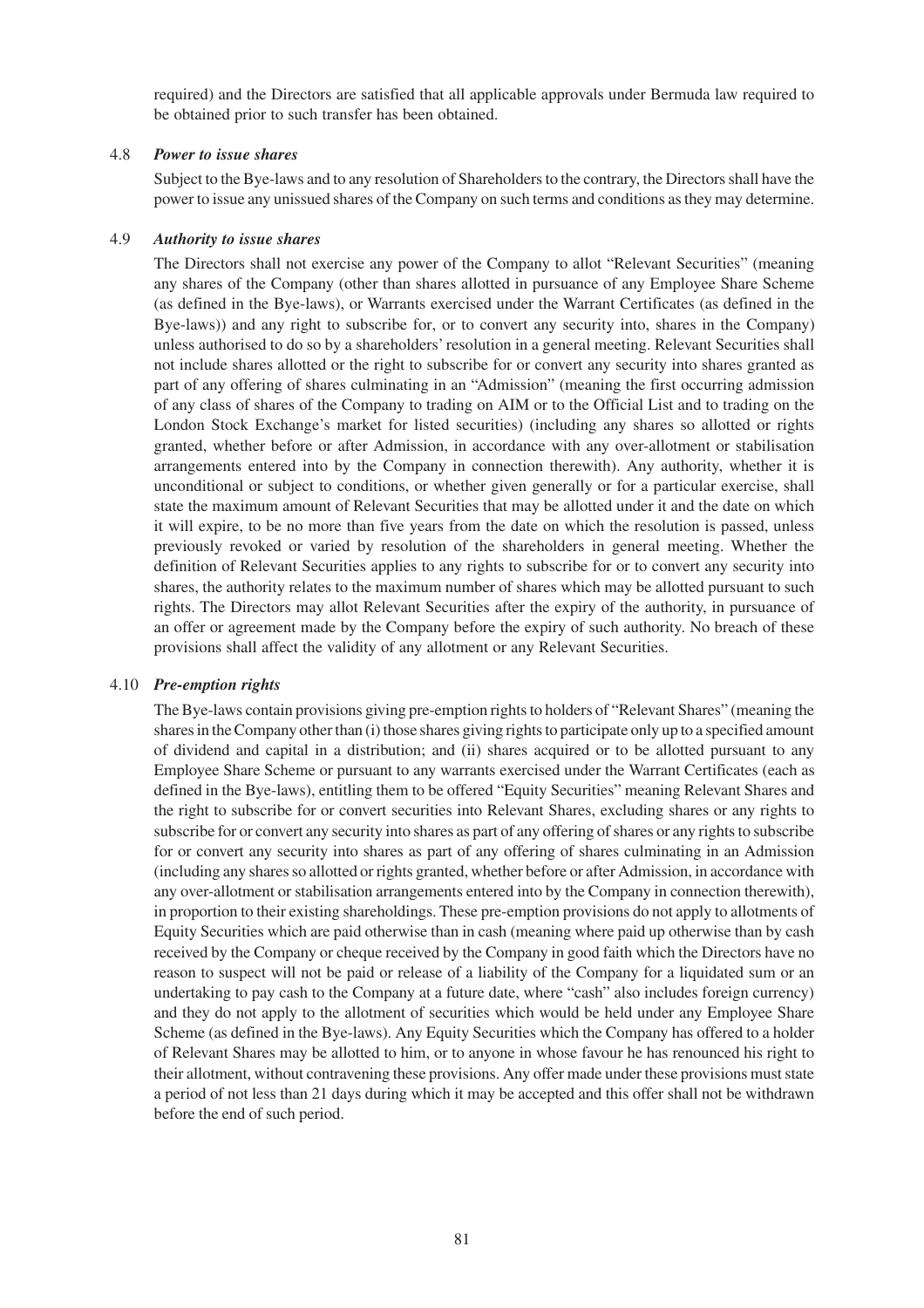# 4.11 *Disapplication of pre-emption rights*

The pre-emption rights contained summarised above may be disapplied in whole or modified as the Directors determine, provided the Directors are given power by resolution of a special majority of not less than three-fourths of the Company's shareholders as (being entitled to do so) vote in person or by proxy at a general meeting of the Company, which shall not be proposed unless recommended by the Directors and a notice is circulated to shareholders with a Directors' statement setting out reasons for making such recommendation, the amount to be paid to the Company in respect of such allotment, and the Directors' justification of such amount.

# 4.12 *Dividends and other distributions*

The Company may by resolution of the Directors (subject to its constitutional documents and the Act), declare a dividend or other distribution to be paid to Shareholders from funds legally available for payment of dividends or distributions, in accordance with their respective rights and interests. The Board may fix any date as the record date for determining the Shareholders entitled to receive any dividend. Such dividend or other distribution may be paid in cash or wholly or partly by the distribution of specific assets and may fix the value for dividend or distribution purposes of any such specific assets. The Directors may resolve to capitalise any sum outstanding to the credit of the Company's share premium or other reserve accounts or to the credit of the profit and loss account or otherwise available for distribution by applying such sum in paying up additional Common Shares in the Company, credited as fully paid, instead of cash in respect of all or part of a dividend.

Any dividend and/or other moneys payable in respect of a Common Share which has remained unclaimed for seven years from the date when it became due for payment shall, if the Board so resolves, be forfeited and cease to remain owing by the Company. The payment of any unclaimed dividend or other moneys payable in respect of a Common Share may (but need not) be paid by the Company into an account separate from the Company's own account. Such payment shall not constitute the Company as a trustee in respect thereof.

### 4.13 *Shareholders' meetings*

### 4.13.1 *Annual general meetings*

The annual general meeting of the Company shall be held in each year (other than the year of incorporation) at such time and place as the President or the Chairman or the Board shall appoint, provided that no general meeting shall be held in the UK.

### 4.13.2 *Special general meetings*

The President or the Chairman or the Board may convene a special general meeting of the Company whenever in their judgement such a meeting is necessary, provided that no special general meeting shall be held in the UK.

### 4.13.3 *Requisitioned general meetings*

The Board shall, on the requisition of Shareholders holding at the date of the deposit of the requisition not less than one-tenth of such of the paid-up share capital of the Company as at the date of the deposit carries the right to vote at general meetings of the Company, forthwith proceed to convene a special general meeting of the Company and the provisions of the Act shall apply.

### 4.13.4 *Notice*

- 4.13.4.1 At least 21 days' notice of an annual general meeting shall be given to each Shareholder entitled to attend and vote thereat, stating the date, place and time at which the meeting is to be held, that the election of Directors will take place thereat, and as far as practicable, the other business to be conducted at the meeting.
- 4.13.4.2 At least 21 days' notice of a special meeting shall be given to each Shareholder entitled to attend and vote thereat, stating the date, place and general nature of the business to be considered at the meeting.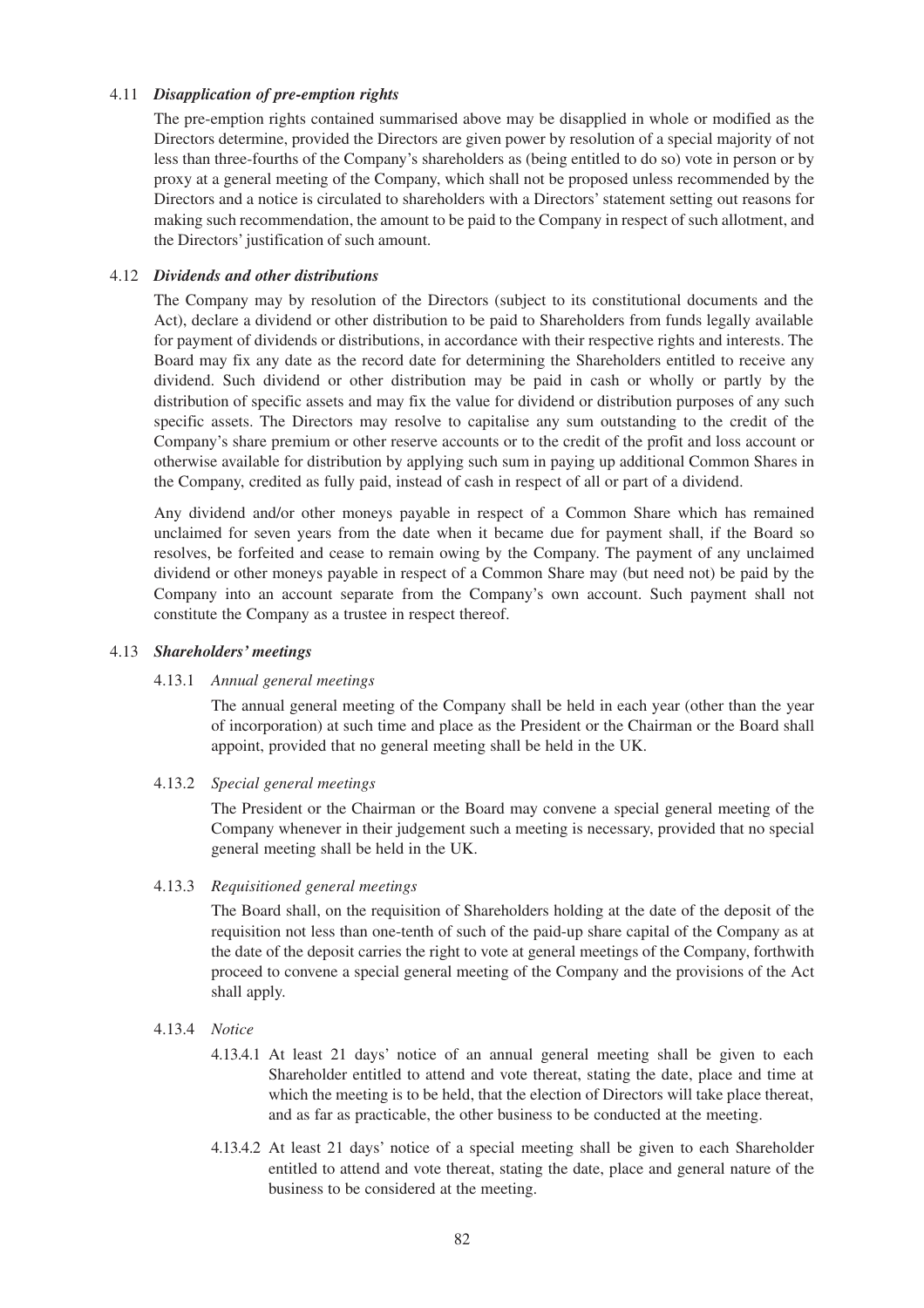- 4.13.4.3 The Board may fix any date as the record date for determining the Shareholders entitled to receive notice of and to vote at any general meeting of the Company.
- 4.13.4.4 A general meeting of the Company shall, notwithstanding that it is called on shorter notice than that specified in the Bye-laws, be deemed to have been properly called if it is so agreed by (i) all the Shareholders entitled to attend and vote thereat in the case of an annual general meeting; and (ii) by a majority in number of the Shareholders having the right to attend and vote at the meeting, being a majority together holding not less than 95 per cent. in nominal value of the shares giving a right to attend and vote thereat in the case of a special general meeting.
- 4.13.4.5 The accidental omission to give notice of a general meeting to, or the non-receipt of a notice of a general meeting by, any person entitled to receive notice shall not invalidate the proceedings at that meeting.

#### 4.13.5 *Giving notice*

- 4.13.5.1 A notice may be given by the Company to any Shareholder either by delivering it to such Shareholder in person or by sending it to such Shareholder's address in the Register of Shareholders or to such other address given for the purpose. For the purposes of this Bye-law, a notice may be sent by letter mail, courier service, cable, telex, telecopier, facsimile, electronic mail or other mode of representing words in a legible form.
- 4.13.5.2 Any notice required to be given to a Shareholder shall, with respect to any shares held jointly by two or more person, be given to whichever of such persons is named first in the Register of Shareholders and notice so given shall be sufficient notice to all the holders of such shares.
- 4.13.5.3 Save as provided in paragraph 4.13.5.4 below, any notice shall be deemed to have been served at the time when the same would be delivered in the ordinary course of transmission and, in proving such service, it shall be sufficient to prove that the notice was properly addressed and prepaid, if posted, at the time when it was posted, delivered to the courier or to the cable company or transmitted by telex, facsimile, electronic mail, or such other method as the case may be.
- 4.13.5.4 Mail notice shall be deemed to have been served seven days after the date on which it is deposited, with postage prepaid, in the mail of any member state of the European Union, the US or Bermuda.
- 4.13.5.5 The Company shall be under no obligation to send a notice or other document to the address shown for any particular Shareholder in the Register of Shareholders if the Board considers that the legal or practical problems under the laws of, or the requirements of any regulatory body or stock exchange in, the territory in which that address is situated are such that it is necessary or expedient not to send the notice or document concerned to such Shareholder at such address and may require a Shareholder with such an address to provide the Company with an alternative acceptable address for delivery of notices by the Company.

#### 4.13.6 *Postponement or cancellation of general meeting*

The Chairman or the President may, and the Secretary on instruction from the Chairman or the President shall, postpone or cancel any general meeting called in accordance with the provisions of the Bye-laws (other than a meeting requisitioned under the Bye-laws) provided that notice of postponement or cancellation is given to each Shareholder before the time for such meeting. Fresh notice of the date, time and place for the postponed or cancelled meeting shall be given to the Shareholders in accordance with the provisions of the Bye-laws.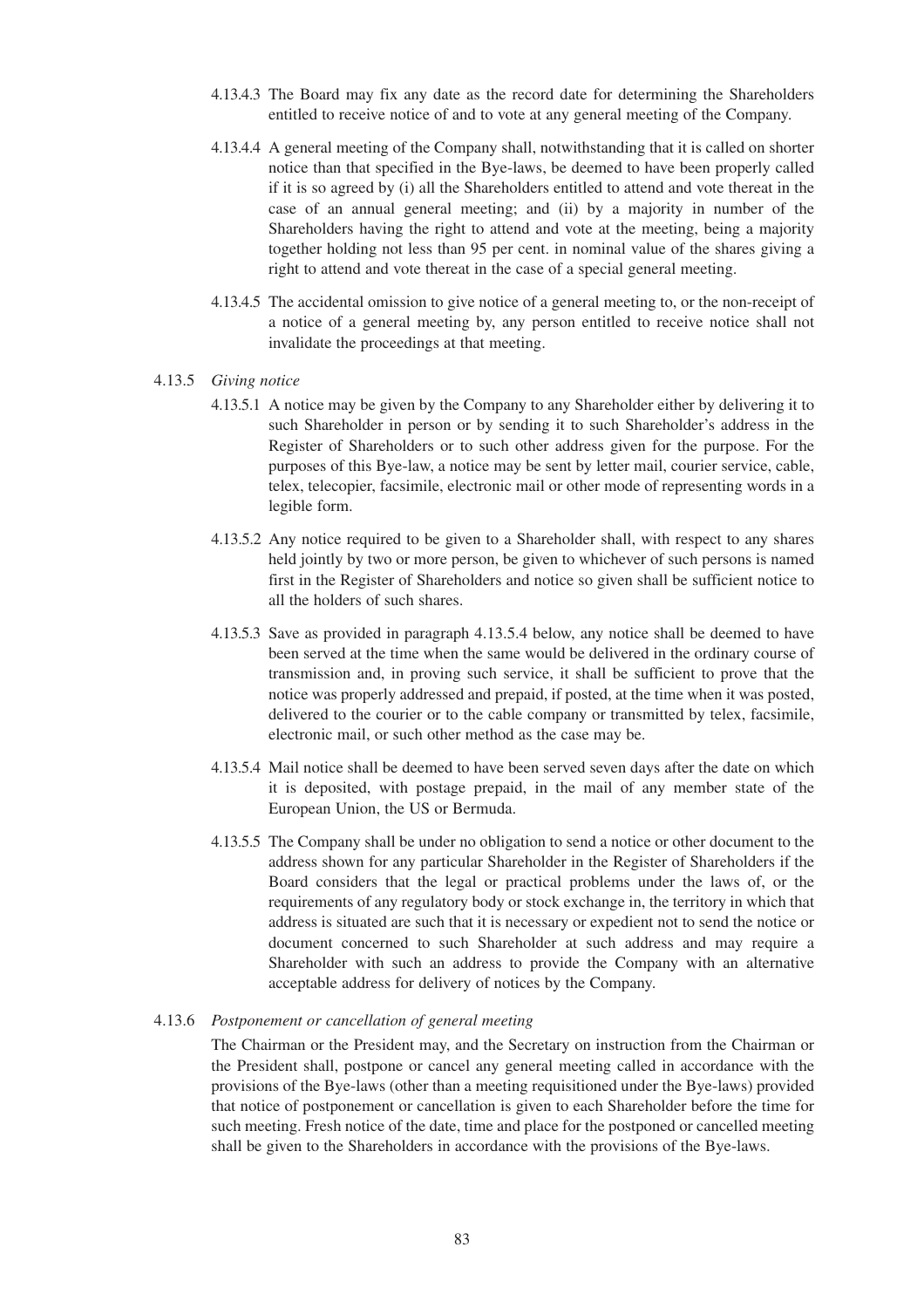#### 4.13.7 *Attendance and security at general meetings*

- 4.13.7.1 Shareholders may participate in any general meeting by means of such telephone, electronic or other communication facilities as permit all persons participating in the meeting to communicate with each other simultaneously and instantaneously, and participation in such a meeting shall constitute presence in person at such meeting.
- 4.13.7.2 The Board may, and at any general meeting, the chairman of such meeting may make any arrangement and impose any requirement or restriction it or he considers appropriate to ensure the security of a general meeting including, without limitation, requirements for evidence of identity to be produced by those attending the meeting, the searching of their personal property and the restriction of items that may be taken into the meeting place. The Board and, at any general meeting, the chairman of such meeting are entitled to refuse entry to a person who refuses to comply with any such arrangements, requirements or restrictions.

### 4.13.8 *Quorum at general meetings*

- 4.13.8.1 At any general meeting of the Company two or more persons present in person at the start of/throughout the meeting and representing in person or by proxy in excess of 50 per cent. of the total issued voting shares in the Company (after giving effect to any adjustment in voting rights described in paragraph 4.5 of this Part 9 – Additional Information) shall form a quorum for the transaction of business.
- 4.13.8.2 If within half an hour from the time appointed for the meeting a quorum is not present, then, in the case of a meeting convened on a requisition, the meeting shall be deemed cancelled and, in any other case, the meeting shall stand adjourned to the same day one week later, at the same time and place or to such other day, time or place as the Secretary may determine. If the meeting shall be adjourned to the same day one week later or the Secretary shall determine that the meeting is adjourned to a specific date, time and place, it is not necessary to give notice of the adjourned meeting other than by announcement at the meeting being adjourned. If the Secretary shall determine that the meeting be adjourned to an unspecified date, time or place, fresh notice of the resumption of the meeting shall be given to each Shareholder entitled to attend and vote thereat in accordance with the provisions of the Bye-laws.

### 4.13.9 *Chairman to preside*

Unless otherwise agreed by a majority of those attending and entitled to vote thereat, the Chairman, if there be one, and if not the President, shall act as chairman at all meetings of the Shareholders at which such person is present. In their absence, the Deputy Chairman or Vice President, if present, shall act as chairman and in the absence of all of them a chairman shall be appointed or elected by those present at the meeting and entitled to vote.

# 4.13.10 *Representation of corporate member*

- 4.13.10.1 A corporation which is a Shareholder may, by written instrument, authorise such person or persons as it thinks fit to act as its representative at any meeting of the Shareholders and any person so authorised shall be entitled to exercise the same powers on behalf of the corporation which such person represents as that corporate could exercise if it were an individual Shareholder, and that Shareholder shall be deemed to be present in person at any such meeting attended by its authorised representative or representatives.
- 4.13.10.2 Notwithstanding the foregoing, the chairman of the meeting may accept such assurances as he thinks fit as to the right of any person to attend and vote at general meetings on behalf of a corporation which is a Shareholder.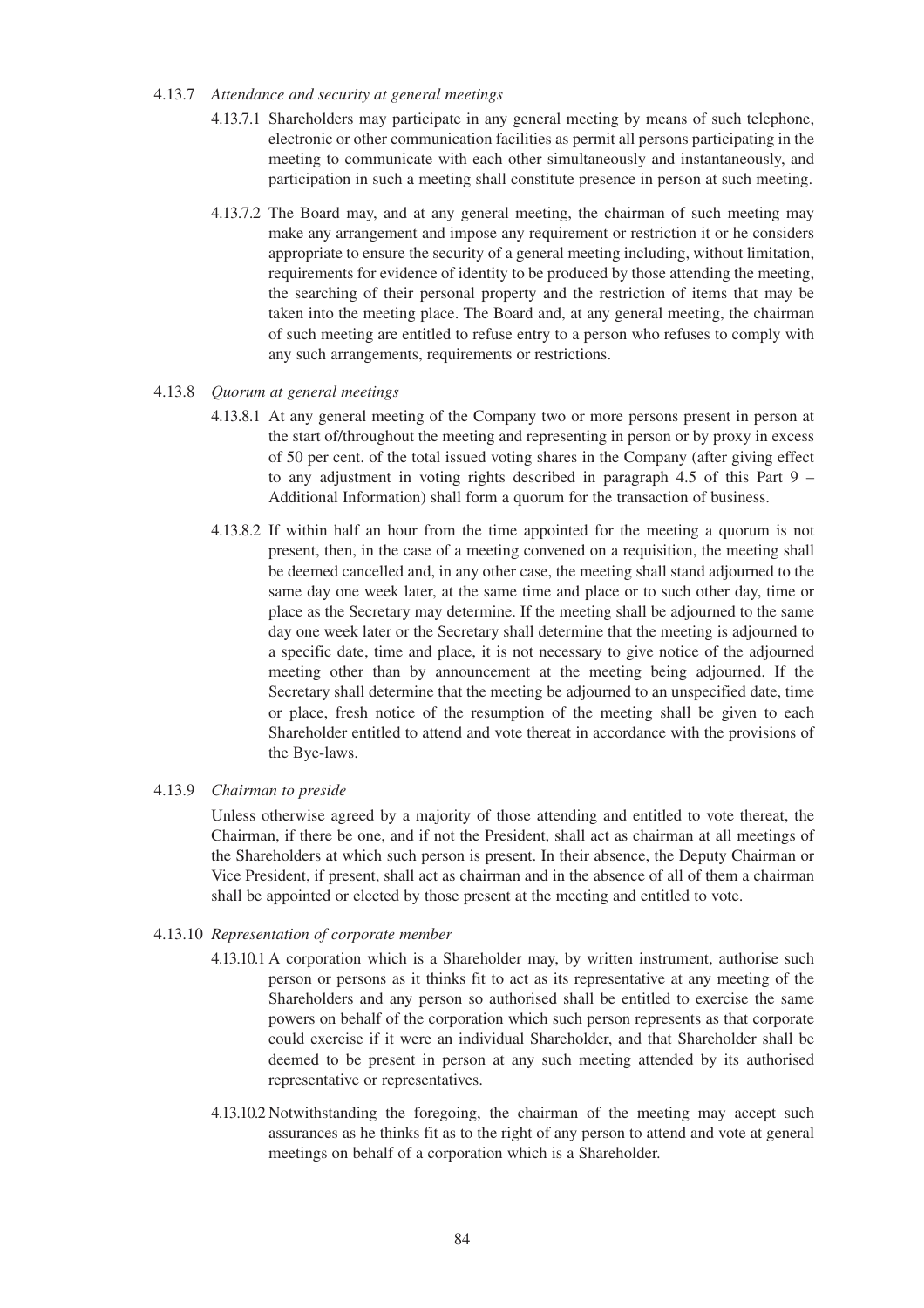# 4.13.11 *Adjournment of general meeting*

- 4.13.11.1 The chairman of any general meeting at which a quorum is present may with the consent of Shareholders holding a majority of the voting rights of those Shareholders present in person or by proxy (and shall if so directed by Shareholders holding a majority of the voting rights of those Shareholders present in person or by proxy), adjourn the meeting.
- 4.13.11.2 In addition, the chairman may adjourn the meeting to another time and place without such consent or direction if it appears to him that:
	- (a) it is likely to be impracticable to hold or continue that meeting because of the number of Shareholders wishing to attend who are not present; or
	- (b) the unruly conduct of persons attending the meeting prevents, or is likely to prevent, the orderly continuation of the business of the meeting; or
	- (c) an adjournment is otherwise necessary so that the business of the meeting may be properly conducted.
- 4.13.11.3 Unless the meeting is adjourned to a specific date, place and time announced at the meeting being adjourned, fresh notice of the date, place and time for the resumption of the adjourned meeting shall be given to each Shareholder entitled to attend and vote thereat in accordance with the provisions of the Bye-laws.

# 4.13.12 *Written resolutions*

- 4.13.12.1 Subject to the following, anything (except for the removal of an auditor or Director before the expiration of his terms of office) which may be done by resolution of the Company in general meeting or by resolution of a meeting of any class of the Shareholders may, without a meeting and without any previous notice being required, be done by resolution in writing signed by, or in the case of a Shareholder that is a corporation whether or not a company within the meaning of the Act, on behalf of, all the Shareholders who at the date of the resolution would be entitled to attend the meeting and vote on the resolution (after giving effect to any adjustment in voting rights described in paragraph 4.5 of this Part 9 – Additional Information).
- 4.13.12.2 A resolution in writing may be signed by, or in the case of a Shareholder that is a corporation whether or not a company within the meaning of the Act, on behalf of, all the Shareholders, or all the Shareholders of the relevant class thereof, in as many counterparts as may be necessary.

### 4.14 *Directors*

### *Election of Directors*

- 4.14.1 The Board shall consist of such number of Directors being not less than 2 Directors and not more than such maximum number of Directors, not exceeding 15 Directors, as the Board may from time to time determine.
- 4.14.2 Only persons who are proposed or nominated in accordance with Bye-law 46 shall be eligible for election as Directors. Any Shareholder or the Board may propose any person for election as a Director. Where any person, other than a Director retiring at the meeting or a person proposed for re-election or election as a Director by the Board, is to be proposed for election as a Director, notice must be given to the Company of the intention to propose him and of his willingness to serve as a Director. Where a Director is to be elected at an annual general meeting, that notice must be given not less than 90 days nor more than 120 days before the anniversary of the last annual general meeting prior to the giving of the notice or, in the event the annual general meeting is called for a date that is not 30 days before or after such anniversary the notice must be given not later than 10 days following the earlier of the date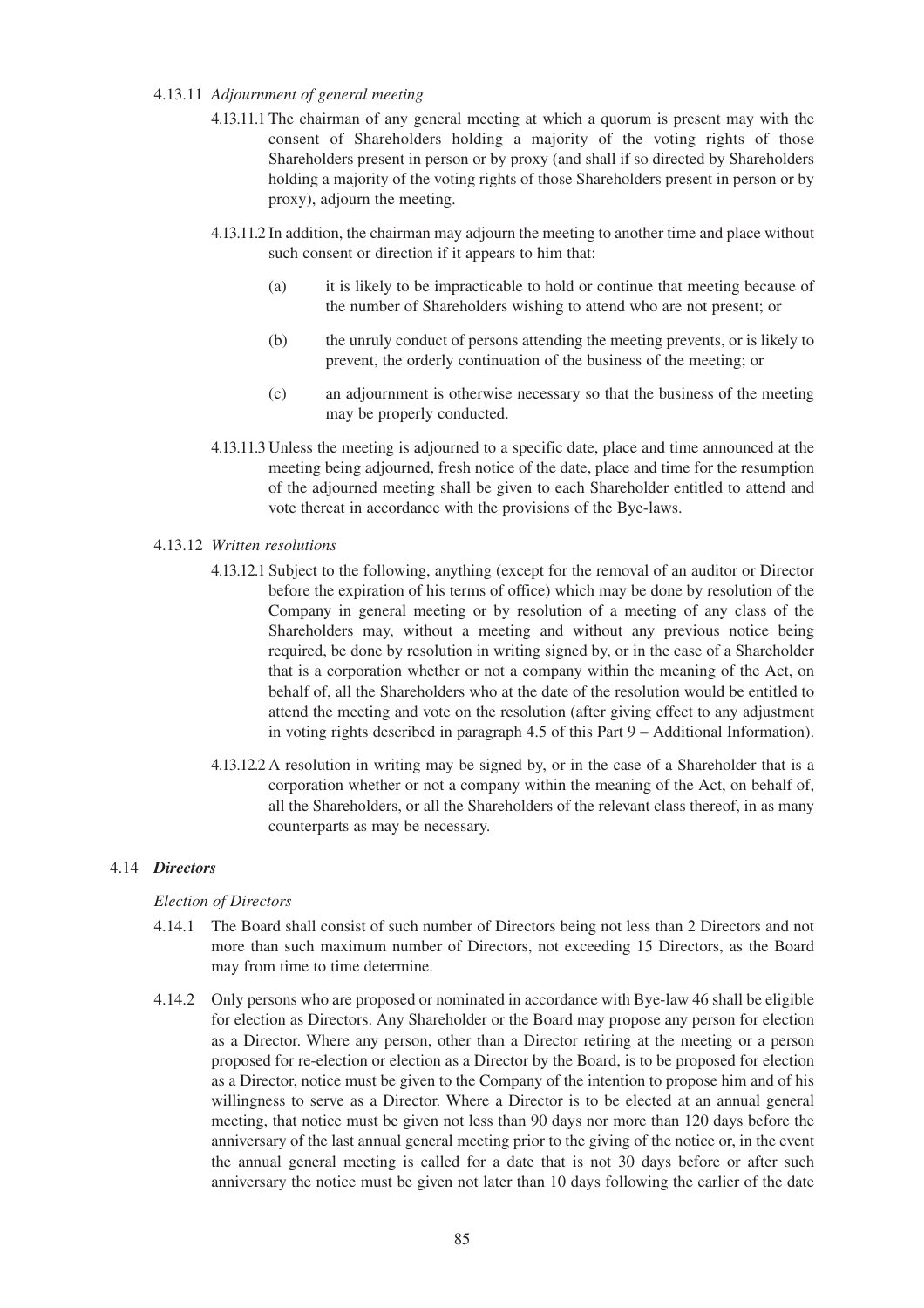on which notice of the annual general meeting was posted to Shareholders or the date on which public disclosure of the date of the annual general meeting was made. Where a Director is to be elected at a special general meeting, that notice must be given not later than 10 days following the earlier of the date on which notice of the special general meeting was posted to Shareholders or the date on which public disclosure of the date of the special general meeting was made. Where there are more nominees for election than the number of Directors to be elected, the person(s) receiving the most votes shall be elected as the Director(s), otherwise nominees shall be elected by a majority vote of the Shareholders present and voting at the relevant general meeting.

- 4.14.3 At any general meeting the Shareholders may authorise the Board to fill any vacancy in their number left unfilled at a general meeting.
- 4.14.4 A Director may also be appointed or elected pursuant to the special rights that may be designated by the Board in respect of a class or series of shares pursuant to Bye-law 4.2(c).
- 4.14.5 On or before the date of the first annual general meeting of Shareholders following the incorporation of the Company, the Directors shall be divided by the Shareholders into three classes designated Class I, Class II and Class III. Each class of Directors shall consist, as nearly as possible, of one third of the total number of Directors constituting the entire Board.

#### *No Share qualification*

4.14.6 A Director is not required to hold any shares in the capital of the Company and is entitled to attend and speak at general meetings or at any separate meeting of the holders of any class of shares or debentures in the capital of the Company, notwithstanding that the Director does not hold shares.

#### *Term of office of Directors*

4.14.7 The term of office of the first Class I Directors shall expire at the 2009 annual general meeting of the Shareholders, the term of office of the first Class II Directors shall expire at the 2008 annual general meeting of the Shareholders and the term of office of the first Class III Directors shall expire at the 2007 annual general meeting of the Shareholders. At each annual general meeting, successors to the class of Directors whose term expires at that annual general meeting shall be elected for a three year term. If the number of Directors is changed, any increase or decrease shall be apportioned among the classes so as to maintain the number of Directors in each class as nearly equal as possible, and any Director of any class elected to fill a vacancy shall hold office for a term that shall coincide with the remaining term of the other Directors of that class, but in no case shall a decrease in the number of Directors shorten the term of any Director then in office. A Director shall hold office until the annual general meeting for the year in which his term expires, subject to his office being vacated earlier pursuant to Bye-law 50 or Bye-law 51.

#### *Alternate Directors*

4.14.8 The Bye-laws provide for the appointment of alternate Directors (Bye-law 49).

#### *Removal of Directors*

- 4.14.9 Subject to the Bye-laws, the Shareholders may remove a Director at any special general meeting (in the case of Richard Brindle, only with cause until the earlier of Admission or 1 April 2006), provided that the notice of any such meeting be served on such Director not less than 14 days before the meeting and at such meeting the Director shall be entitled to be heard on the motion for such Director's removal.
- 4.14.10 If a Director is removed from the Board under the provisions of Bye-law 50 and 51 the Shareholders may fill the vacancy. In the absence of such election or appointment, the Board may fill the vacancy.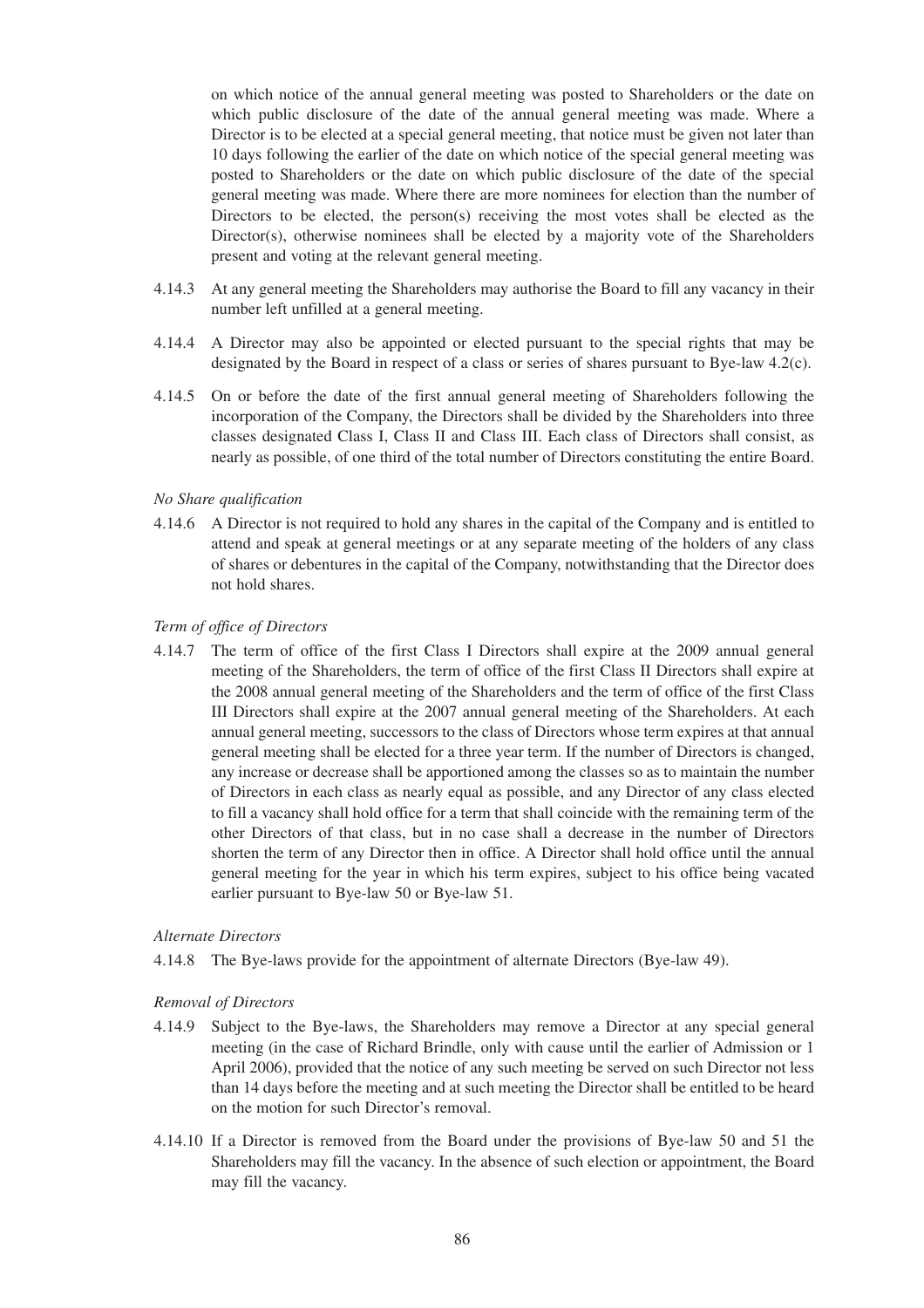# *Vacancy in the office of Director*

- 4.14.11 The office of Director shall be vacated if the Director: is removed from office pursuant to the Bye-laws or is prohibited from being a Director by law, is or becomes bankrupt, or makes any arrangement or composition with his creditors generally, is or becomes of unsound mind or dies, resigns his office by notice in writing to the Company or upon his term of office expiring pursuant to the special rights of any class or series of shares.
- 4.14.12 The Shareholders in general meeting or the Board shall have the power to appoint any person as a Director to fill a vacancy on the Board occurring as a result of the death, disability, disqualification or resignation of any Director or as a result of an increase in the size of the Board and to appoint an Alternate Director to any Director so appointed.

#### *Directors' fees*

4.14.13 The amount of any remuneration payable to Directors shall be determined by the Directors and paid in accordance with the Bye-laws.

#### *Remuneration of executive Director*

4.14.14 Any Director who holds any executive office (including for this purpose the office of chairman or deputy chairman), or who serves on any committee, or who, at the request of the Directors, goes or resides abroad, makes any special journey or otherwise performs services which in the opinion of the Directors, determined in a resolution of the Directors, are outside the scope of the ordinary duties of a Director, may be paid such remuneration by way of salary, commission or otherwise as the Directors may determine in addition to or in lieu of any fee payable to him for his services as Director pursuant to the Bye-laws.

#### *Expenses*

4.14.15 The Company shall repay to any Director all such reasonable expenses as he may properly incur in the performance of his duties.

#### *Directors' pensions and other benefits*

4.14.16 The Directors may exercise all the powers of the Company to establish and maintain a pension or superannuation funds for the benefit of, and give or procure the giving of donations, gratuities, pensions, allowances or emoluments to, any persons who are or were at any time in the employment or service of the Company or any other company in which the Company has any interest whether direct or indirect and to the families and dependants of any such persons, and also establish and subsidise or subscribe to any institutions, associations, clubs or funds calculated to be for the benefit of or to advance the interests and well-being of the Company or of any such other company, or of any such persons as aforesaid, and, subject to the Act, make payments for or towards the insurance of any such persons as aforesaid, and do any of the matters aforesaid either alone or in conjunction with any such other company.

# *Defect in appointment of Director*

4.14.17 All acts done in good faith by the Board or by a committee of the Board or by any person acting as a Director shall be as valid as if every such person had been duly appointed and was qualified to be a Director.

#### *Directors to manage business*

4.14.18 The business of the Company shall be managed by the Board, who may exercise all such powers as are not required to be exercised by the Company in general meeting subject always to the Bye-laws and the provisions of any statute. The Board may delegate to any company, firm, person, or body of persons any power of the Board (including the power to subdelegate).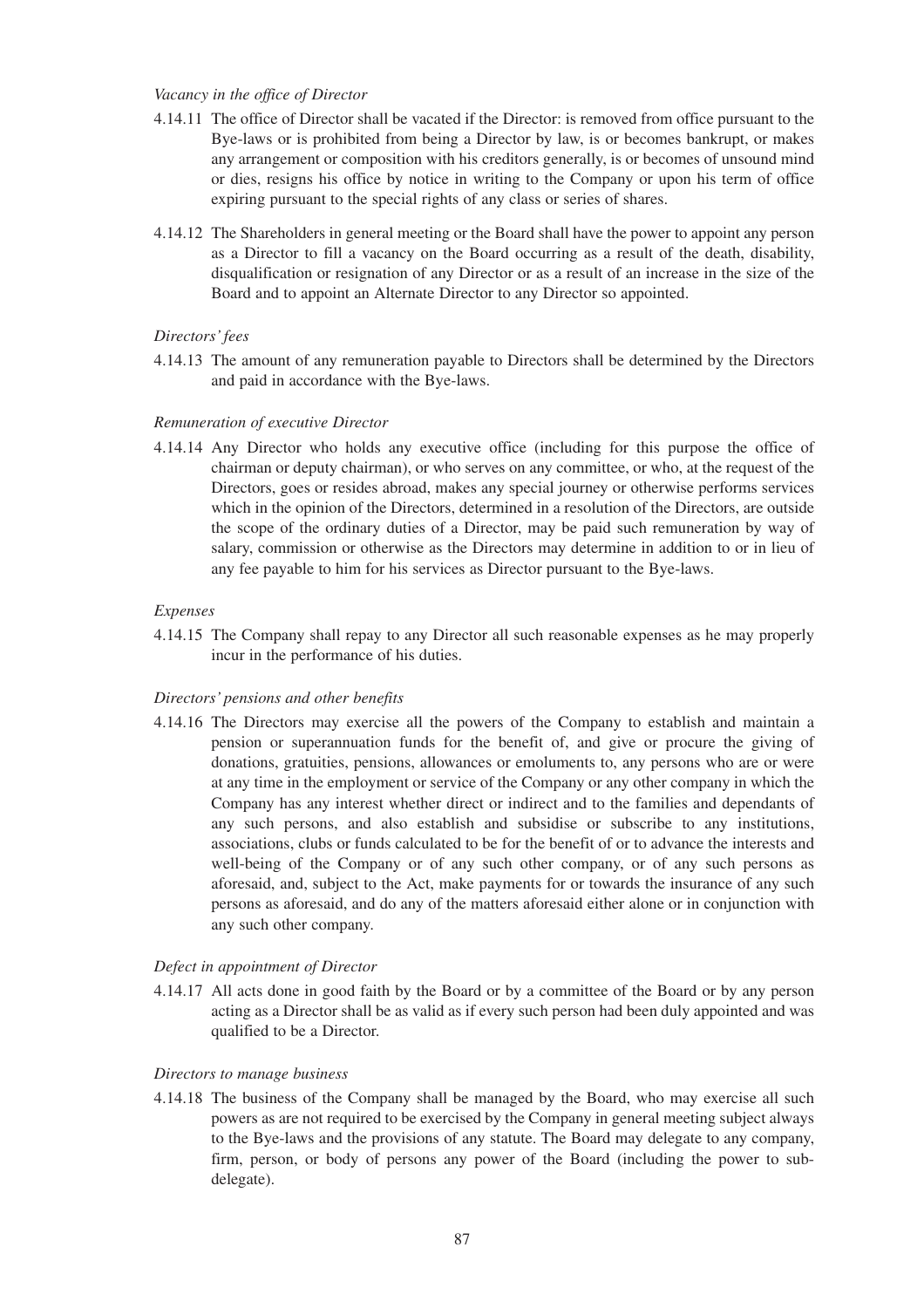### *Certain powers of the Board of Directors*

4.14.19 The Board may appoint one or more Directors to the office of managing director or chief executive officer of the Company, who shall, subject to the control of the Board, supervise and administer all of the general business and affairs of the Company. The Board may also delegate any of its powers to a committee which may consist partly or entirely of non-Directors or to any person on such terms and in such manner as the Board may see fit provided that such person is resident outside the UK whether nominated directly or indirectly by the Board. The Board may exercise all the powers of the Company to borrow money and to mortgage or charge its undertaking, property and uncalled capital, or any part thereof, and may issue debentures, debenture stock, and other securities whether outright or as security for any debt, liability or obligation of the Company or of any third party.

# *Officers*

4.14.20 Officers are appointed by the Board and shall consist of a President and a Vice President or a Chairman and a Deputy Chairman, a Chief Executive Officer, a Chief Underwriting Officer, a Chief Financial Officer, a Secretary and such additional Officers as the Board may determine. All Officers must also be Directors. The Officers shall have such powers and perform such duties in the management, business and affairs of the Company as may be delegated to them by the Board from time to time. The Officers shall receive such remuneration as the Board may determine.

# *Conflicts of interest*

- 4.14.21 Any Director, or any Director's firm, partner or any company with whom any Director is associated, may act in any capacity for, be employed by or render services to the Company and such Director or such Director's firm, partner or company shall be entitled to remuneration as if such Director were not a Director. Nothing herein in the Bye-laws shall authorise a Director or Director's firm, partner or company to act as an auditor to the Company.
- 4.14.22 A Director who is directly or indirectly interested in a contract or proposed contract or arrangement with the Company shall declare the nature of such interest as required by the Act. Following such a declaration, unless disqualified by the chairman of the relevant Board meeting, a Director may vote in respect of any contract or proposed contract or arrangement in which such Director is interested and may be counted in the quorum for such meeting.

# *Indemnification and exculpation of Directors and Officers*

- 4.14.23 Subject to the proviso that the indemnity (as summarised below) shall not extend to any matter which would render it void or unenforceable pursuant to the Act, the Directors, Secretary and other Officers shall be indemnified and secured harmless out of the assets of the Company from and against all actions, costs, charges, liabilities, losses, damages and expenses which they or any of them, their heirs, executors or administrators, shall or may incur or sustain by or by reason of any act done, concurred in or omitted in or about the execution of the Company's business, or their duty, or supposed duty, or in their respective offices or trusts.
- 4.14.24 The indemnity (as described in the paragraph above) shall not extend to any matter in respect of any fraud or dishonesty which may attach to any of the said persons. Each Shareholder agrees to waive any claim or right of action such Shareholder might have, whether individually or by or in the right of the Company, against any Director or Officer on account of any action taken by such Director or Officer, or the failure of such Director or Officer to take any action in the performance of his duties with or for the Company or any subsidiary thereof, provided that such waiver shall not extend to any matter in respect of any fraud or dishonesty which may attach to such Director or Officer. The indemnity provided to the persons specified in Bye-law 62.1 shall apply if those persons are acting in the reasonable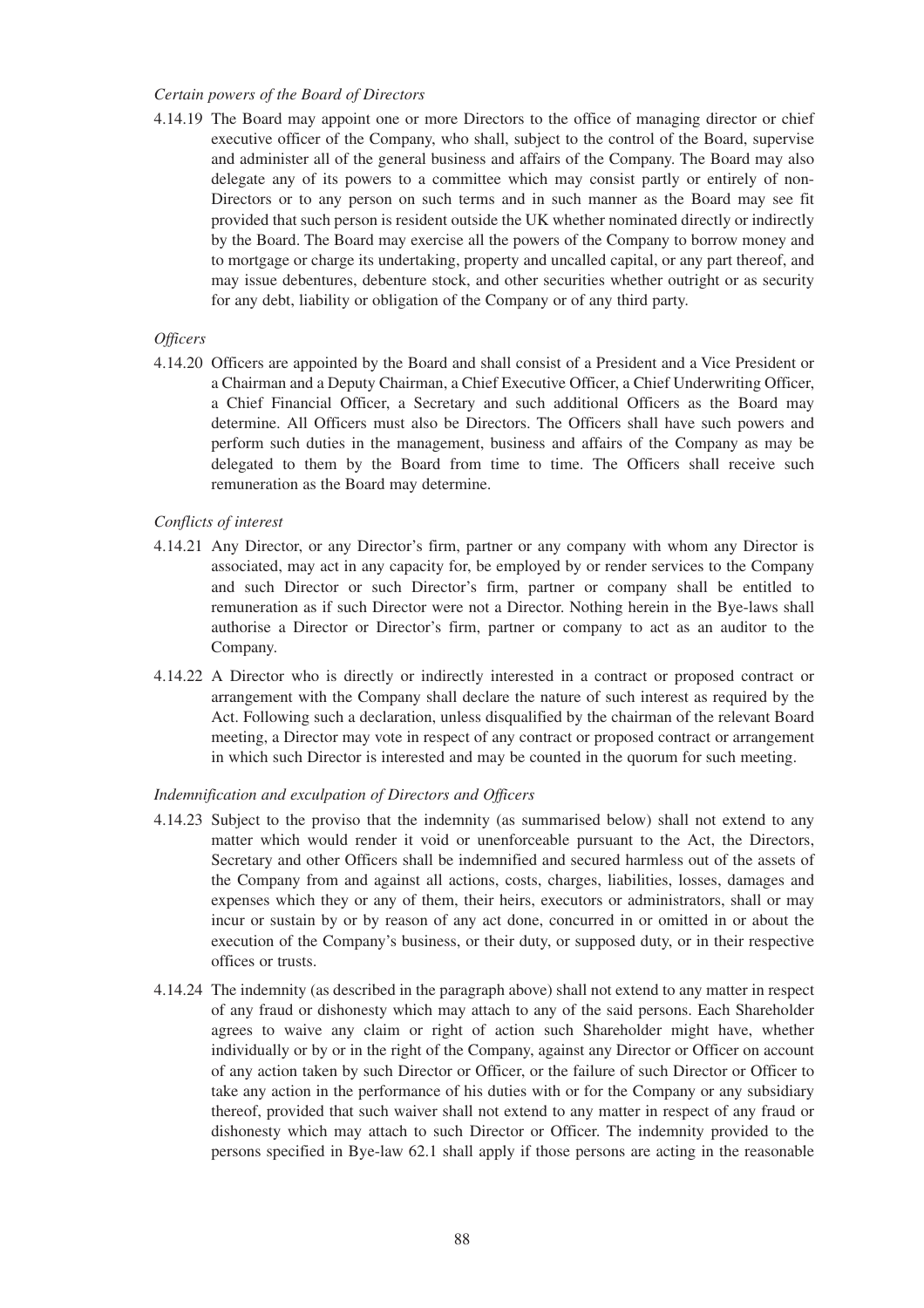belief that they have been appointed or elected to any office or trust of the Company, or any subsidiary thereof, notwithstanding any defect in such appointment or election.

- 4.14.25 To the extent that any person is entitled to claim an indemnity pursuant to Bye-law 62 in respect of amounts paid or discharged by him, the indemnity shall take effect as an obligation of the Company to reimburse the person making such payment or effecting such discharge.
- 4.14.26 No monies shall be paid unless payment is authorised in the specific case by the Board, by a majority vote at a meeting duly constituted by a quorum of Directors not party to the proceedings or matter with regard to which the indemnification is, or would be claimed, or if such meeting cannot be constituted because of a lack of disinterested quorum, by independent legal counsel in a written opinion, or by a resolution of the Shareholders.
- 4.14.27 The Company may purchase and maintain insurance for the benefit of any Director or Officer of the Company against any liability incurred by him under the Act in his capacity as a Director or Officer of the Company or indemnifying such Director or Officer in respect of any loss arising or liability attaching to him by virtue of any rule of law in respect of any negligence, default, breach of duty or breach of trust of which the Director or Officer may be guilty in relation to the Company or any subsidiary thereof.
- 4.14.28 Bye-law 62 shall provide the broadest indemnity allowable under applicable law.

#### 4.15 *Board meetings*

#### *Board meetings*

4.15.1 The Board may regulate its meetings as it sees fit, provided that no meeting of the Board shall be held in the UK. Subject to the provisions of the Bye-laws, a resolution put to the vote at a meeting of the Board shall be carried by the affirmative votes of a majority of the votes cast and in the case of an equality of votes the resolution shall fail.

#### *Notice of Board meetings*

4.15.2 A Director may, and the Secretary on the requisition of a Director shall, at any time summon a meeting of the Board. Notice of a meeting of the Board shall be deemed to be duly given to a Director if it is given to such Director verbally (in person or by telephone) or otherwise communicated or sent to such Director by post, cable, telex, telecopier, facsimile, electronic mail or other mode of representing words in a legible form at such Director's last known address or any other address given by such Director to the Company for this purpose.

#### *Participation in meetings by telephone*

4.15.3 Directors may participate in any meeting of the Board by means of such telephone, electronic or other communication facilities provided that such person is physically outside the UK. Such a meeting shall be deemed to take place outside the UK where the largest group of those Directors participating in the meeting is physically assembled, or, if there is no such group, where the chairman of the meeting then is.

#### *Quorum at Board meetings*

4.15.4 The quorum of the Board shall be two Directors. No meetings of the Board shall be quorate if the majority of the Directors present consist of persons who are resident in the UK for UK tax purposes respectively.

### *Board to continue in the event of vacancy*

4.15.5 The Board may act notwithstanding any vacancy in its number but, if and so long as its number is reduced below the number fixed by the Bye-laws as the quorum necessary for the transaction of business at meetings of the Board, the continuing Directors or Director may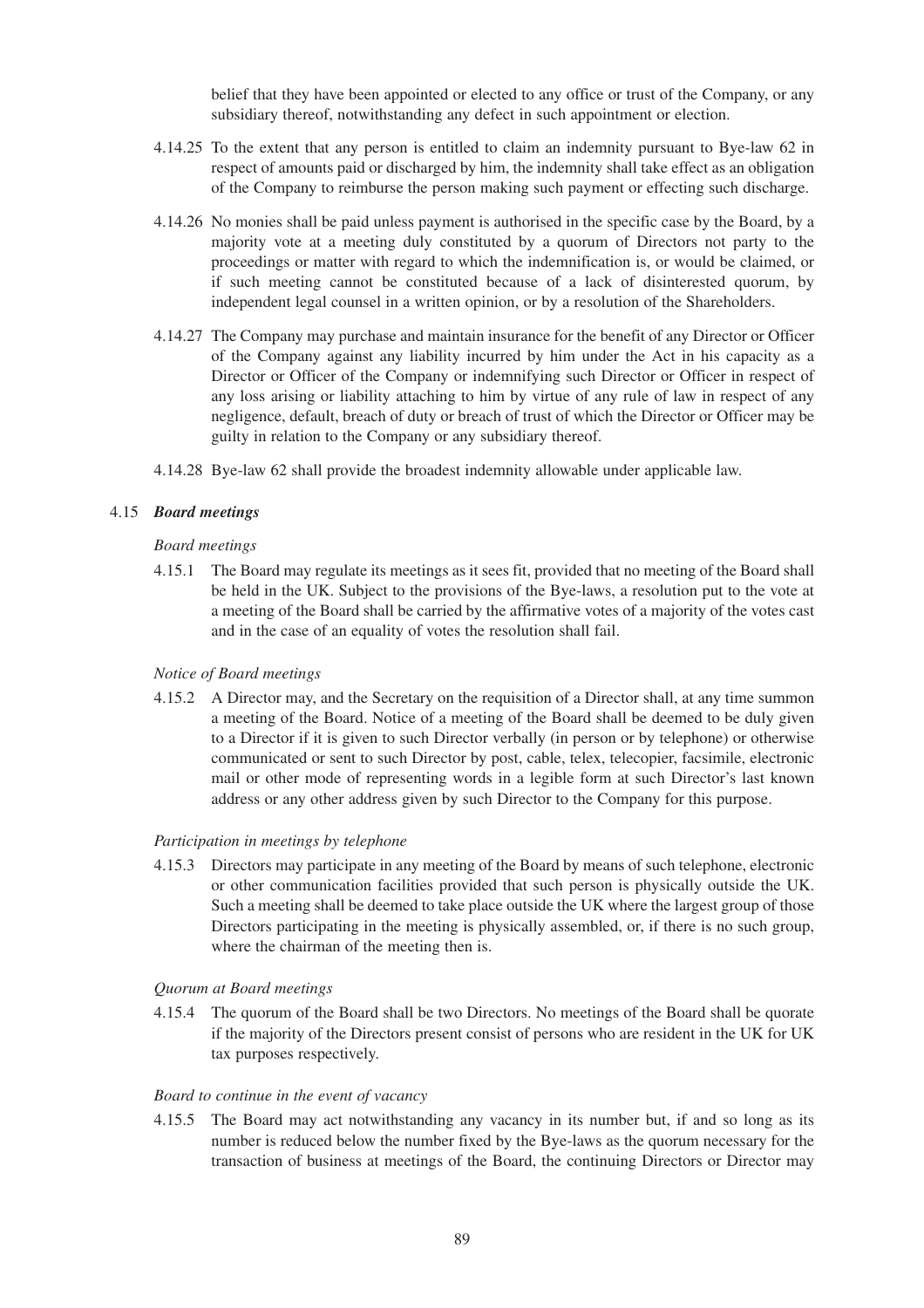act for the purpose of (i) summoning a general meeting of the Company; or (ii) preserving the assets of the Company.

# *Chairman to preside*

4.15.6 Unless otherwise agreed by a majority of the Directors attending, the Chairman, if there be one, and if not, the President shall act as chairman at all meetings of the Board at which such person is present. In their absence the Deputy Chairman or Vice President, if present, shall act as chairman and in the absence of all of them a chairman shall be appointed or elected by the Directors present at the meeting.

# *Written resolutions*

4.15.7 Bye-law 69 provides for unanimous written resolutions of Directors to be as valid as though passed at a meeting of the Board.

# *Validity of prior acts of the Board*

4.15.8 No regulation or alteration to the Bye-laws made by the Company in general meeting shall invalidate any prior act of the Board which would have been valid if that regulation or alteration had not been made.

# 4.16 *Notification of interests in shares and disenfranchisement*

Shareholders are required under the Bye-laws to notify the Company whenever they (or any person who is interested in any shares held by them) become interested in shares in the capital of the Company representing more than 3 per cent. of the issued share capital of any class of shares of the Company, and of any addition to or reduction of such interests by 1 per cent. or more of the issued share capital of any class of share of the Company. If any Shareholder fails to comply with these requirements, the Board may, by notice to the holder of the shares, suspend their rights as to voting, dividends and transfer for so long as the default continues.

# 4.17 *Power of the Company to investigate interests in shares*

Under the Bye-laws the Company may give notice to any person whom the Company knows or has reasonable cause to believe to be or, at any time during the 3 years immediately preceding the date on which the notice is issued, to have been interested in the Company's shares requiring them to confirm whether or not they have such an interest and where they hold or have during that time held an interest in the Company's shares, to give such further information as may be requested. If any Shareholder appearing to have such an interest does not comply with the request for information the Board may by notice to the Shareholder suspend their rights as to voting, dividends and transfer.

### 4.18 *Return of capital*

The Board may resolve to capitalise all or any part of any amount standing to the credit of any reserve or fund which is available for distribution or to the credit of any share premium account by applying such amount in paying up unissued shares to be allotted as fully paid bonus shares *pro rata* to the Shareholders who would be entitled thereto if distributed by way of dividend and in the same proportions. Capital may also be returned by way of a reduction of capital pursuant to section 46 of the Act, or by way of a distribution of contributed surplus pursuant to section 54 of the Act. Further the Company has power pursuant to the Act to issue redeemable preference shares, and also to repurchase its Common Shares pursuant to the Act.

### 4.19 *Takeover provisions*

To the extent permitted under the Act, Bye-law 88 adopts certain of the provisions of the Takeover Code, including provisions dealing with compulsory takeover offers and shareholder treatment along the lines of the General Principles (including "Equal Treatment") and the rules governing substantial acquisitions of shares (each to the extent permitted by Bermuda law), which are to be administered by the Board. Bye-law 88 is to have effect only during such times as the Takeover Code does not apply to the Company.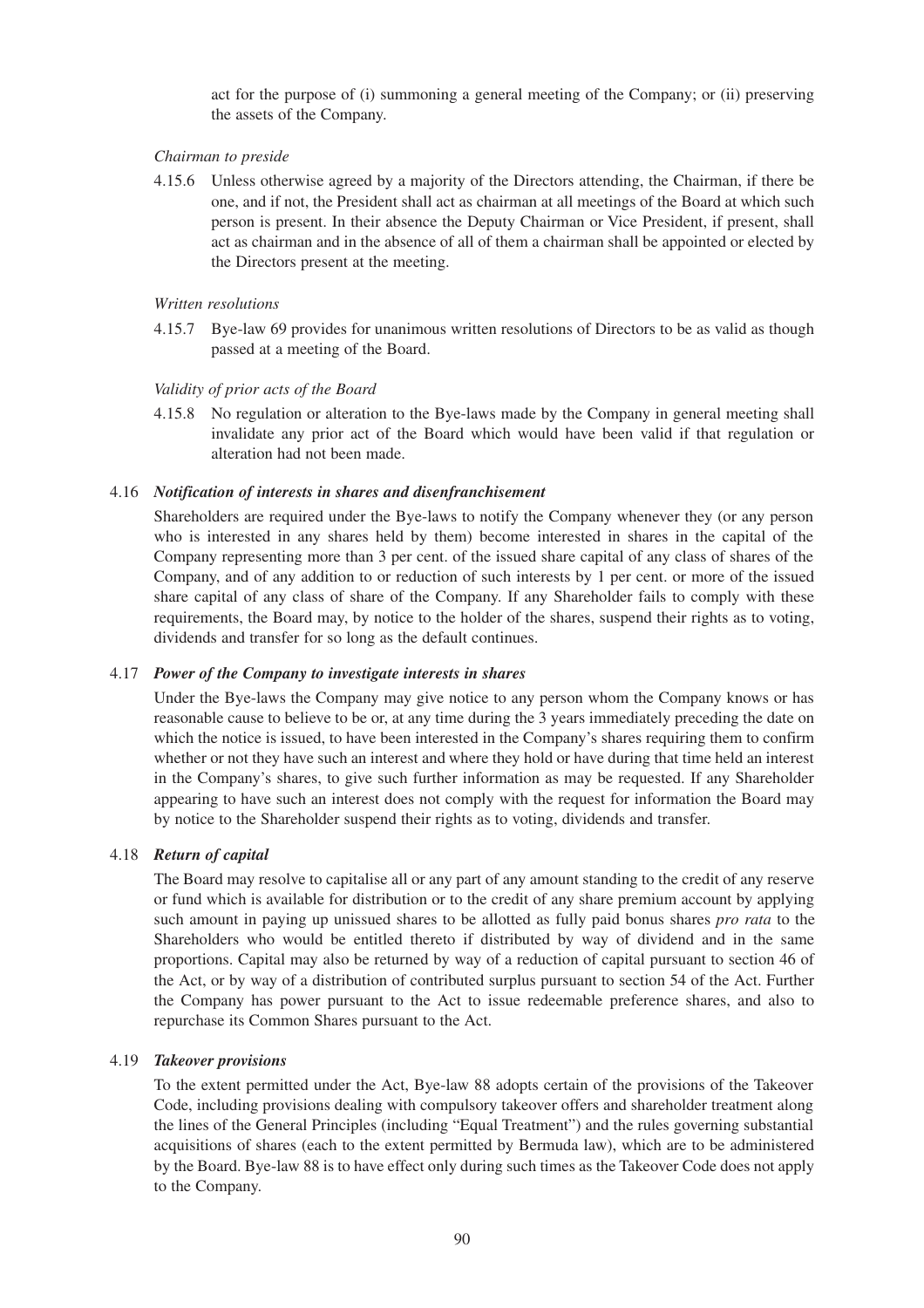Pursuant to Bye-law 88, a person must not: (i) acting by himself or with persons determined by the Board to be acting in concert, seek to acquire shares in the Company which carry 30 per cent. or more of the voting rights attributable to the shares in the Company; or (ii) acting by himself or with persons determined by the Board to be acting in concert, hold 30 per cent. but not more than 50 per cent. of the voting rights, and seek to acquire, by himself or with persons determined by the Board to be acting in concert, additional shares which, taken together with the shares held by the persons determined by the Board to be acting in concert with him, increase his voting rights, except as a result of a "permitted acquisition" (meaning an acquisition either consented to by the Board, or made in compliance with Rule 9 of the Takeover Code, or arising from the repayment of a stock borrowing arrangement); or (iii) effect or purport to effect an acquisition which would breach or not comply with the rules governing substantial acquisitions of shares and Rules 4, 5, 6 or 8 of the Takeover Code (as amended from time to time), if the Company were subject to the Takeover Code.

Where the Board has reason to believe that any of such circumstances has taken place, it may take all or any of certain measures: (i) require the person(s) appearing to be interested in the shares of the Company to provide such information as the Board considers appropriate; (ii) have regard to such public filings as may be necessary to determine any of the matters under Bye-law 88; (iii) make any determination under Bye-law 88 as it thinks fit, either after calling for submissions by the relevant person(s) or without calling for any; (iv) determine that the voting rights attached to such shares in breach of the Bye-laws, the "Excess Shares", are from a particular time incapable of being exercised for a definite or indefinite period; (v) determine that some or all of the Excess Shares are to be sold; (vi) determine that some or all of the Excess Shares will not carry any right to any dividends or other distributions from a particular time for a definite or indefinite period; and (vii) taking such actions as it thinks fit for the purposes of Bye-law 88, including prescribing rules not inconsistent with Bye-law 88, setting deadlines for the provision of information, drawing adverse inferences where information requested is not provided, making determination or interim determinations, executing documents on behalf of a shareholder, converting any Excess Shares held in uncertificated form into certificated form and vice-versa, paying costs and expenses out of proceeds of sale, and changing any decision or determination or rule previously made.

The Board has the full authority to determine the application of Bye-law 88, including the deemed application of the whole or any part of the Takeover Code, and such authority shall include all the discretion that the Panel on Takeovers and Mergers in the UK would exercise if the whole or part of the Takeover Code applied. Any resolution or determination made by the Board, any Director or the chairman of any meeting acting in good faith is final and conclusive and is not open to challenge as to its validity or as to any other ground. The Board is not required to give any reason for any decision or determination it makes.

# **5. Exchange controls and the Takeover Code**

- 5.1 Each of the Company and the Insurer has been designated as "non-resident" for Bermuda exchange control purposes by the BMA. Where a company is so designated, it is free to deal in currencies of any other country outside the Bermuda exchange control area which are freely convertible into currencies of any other country. The permission of the BMA is required for the issue of any securities (such as shares, warrants or options) by the Company and the subsequent transfer of such securities. In granting such permission, the BMA accepts no responsibility for the financial soundness of any proposals or for the correctness of any statements made or opinions expressed in any document with regard to such issue. Before the Company can issue or transfer any further securities in excess of the amounts already approved, it must obtain the prior consent of the BMA.
- 5.2 Persons resident in Bermuda for Bermuda exchange control purposes may require the prior approval of the BMA in order to acquire the Common Shares offered hereunder. Upon Admission and for so long as the Common Shares continue to be admitted to trading on AIM, the Common Shares may be freely issued and transferred without further consent of the BMA, pursuant to a general permission given by the BMA under the Exchange Control Act 1972 which permits such free issue and transferability provided that voting securities of the Company remain so admitted, subject to the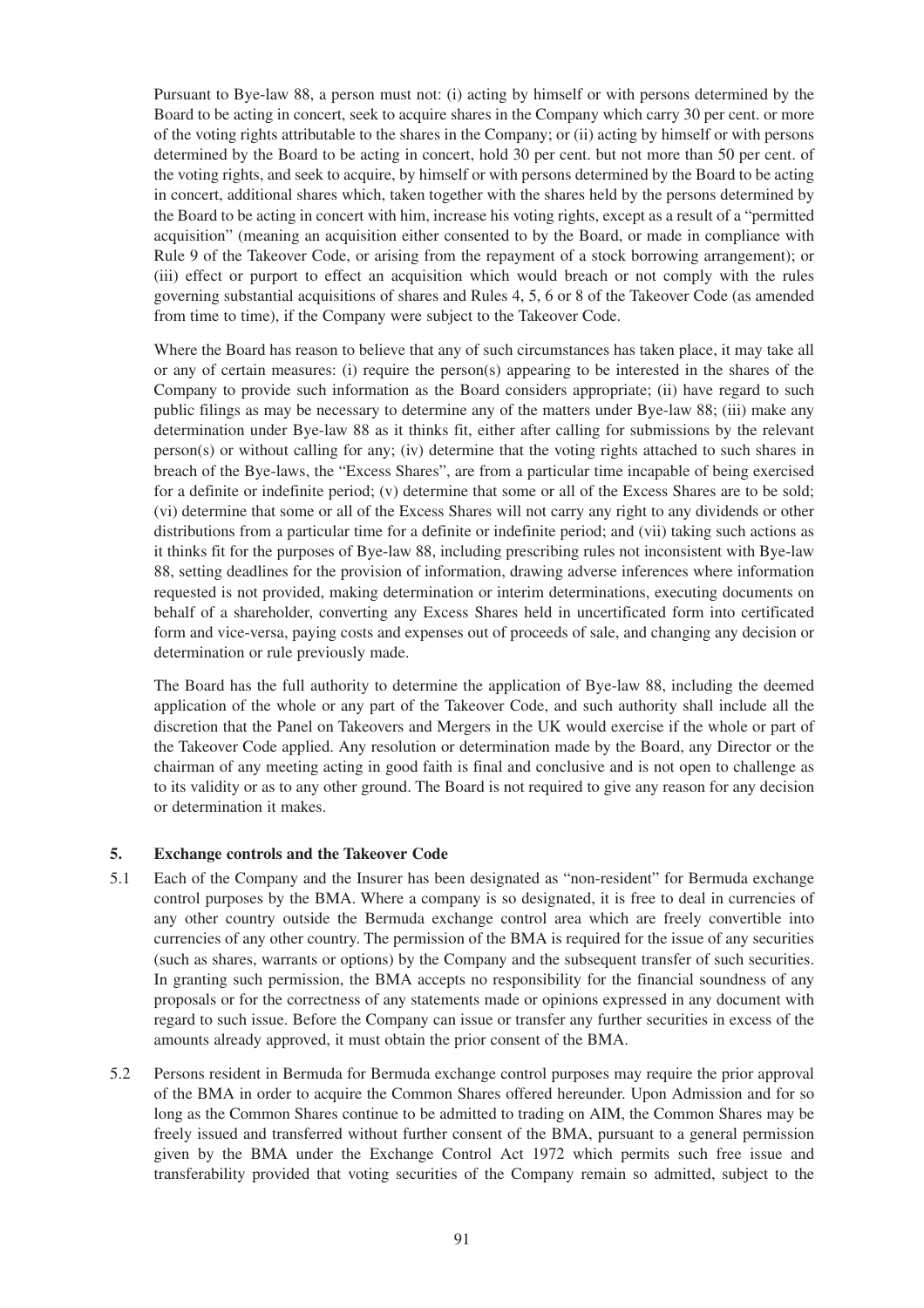condition that the issue or transfer is to and among persons not resident in Bermuda for exchange control purposes. The Company has received a direction from the Bermuda Minister of Finance that Part II and section 35 of the Act shall not apply to the offering hereby being made, and accordingly, no prospectus has been prepared or filed in Bermuda. The BMA, the Bermuda Registrar of Companies, and the Minister of Finance in Bermuda accept no responsibility for the financial soundness of any proposal or for the correctness of any of the statements made or opinions expressed herein.

- 5.3 The Company is not subject to the Takeover Code and the rules governing substantial acquisitions of shares. Accordingly, any person or persons acting in concert will be able to acquire shares in the Company which, when taken together with the shares already held by them, carry 30 per cent. or more of the voting rights in the Company without being required to make general offer for the entire issued share capital of the Company. Additionally, any party intending to acquire all or a substantial part of the issued share capital of the Company will not be obliged to comply with the provisions of the Takeover Code as to announcements, equality of treatment for shareholders as to the value and type of consideration offered, and will not be subjected to the scrutiny and sanctions of the Panel on Takeovers and Mergers. The Bye-laws contain certain takeover protections, although these will not provide the full protections afforded by the Takeover Code. The relevant provisions of the Bye-laws are summarised in paragraphs 4.19 of this Part 9 – Additional Information.
- 5.4 The following provisions of the Act apply in relation to acquisition of 90 per cent. or 95 per cent. of the shares of a Bermuda company:
	- 5.4.1 section 102 of the Act has application where a scheme or contract involving the transfer of shares has been approved by the holders of 90 per cent. of the shares of a Bermuda company to be transferred within four months of the offer. The offeror can then give notice in the prescribed form to any dissenting shareholder(s) that it desires to acquire their shares, and upon such notice being given to the offeror, unless on an application made by the dissenting shareholder (within one month from the date on which the notice was given) the Supreme Court of Bermuda thinks fit to order otherwise, shall be entitled and bound to mandatorily acquire the dissenting shareholder(s) holdings; and
	- 5.4.2 under section 103 of the Act, a holder of 95 per cent. of the shares of a Bermuda company can, on giving notice to the minority shareholders, force them to sell their interest to the 95 per cent. shareholders provided that the terms offered are the same for all of the holders of the shares whose acquisition is involved. The 5 per cent. shareholders can apply to the Supreme Court of Bermuda for an appraisal of their shares. Once notice has been given, the acquiring shareholder is bound to acquire the outstanding shares on the terms set out in the notice.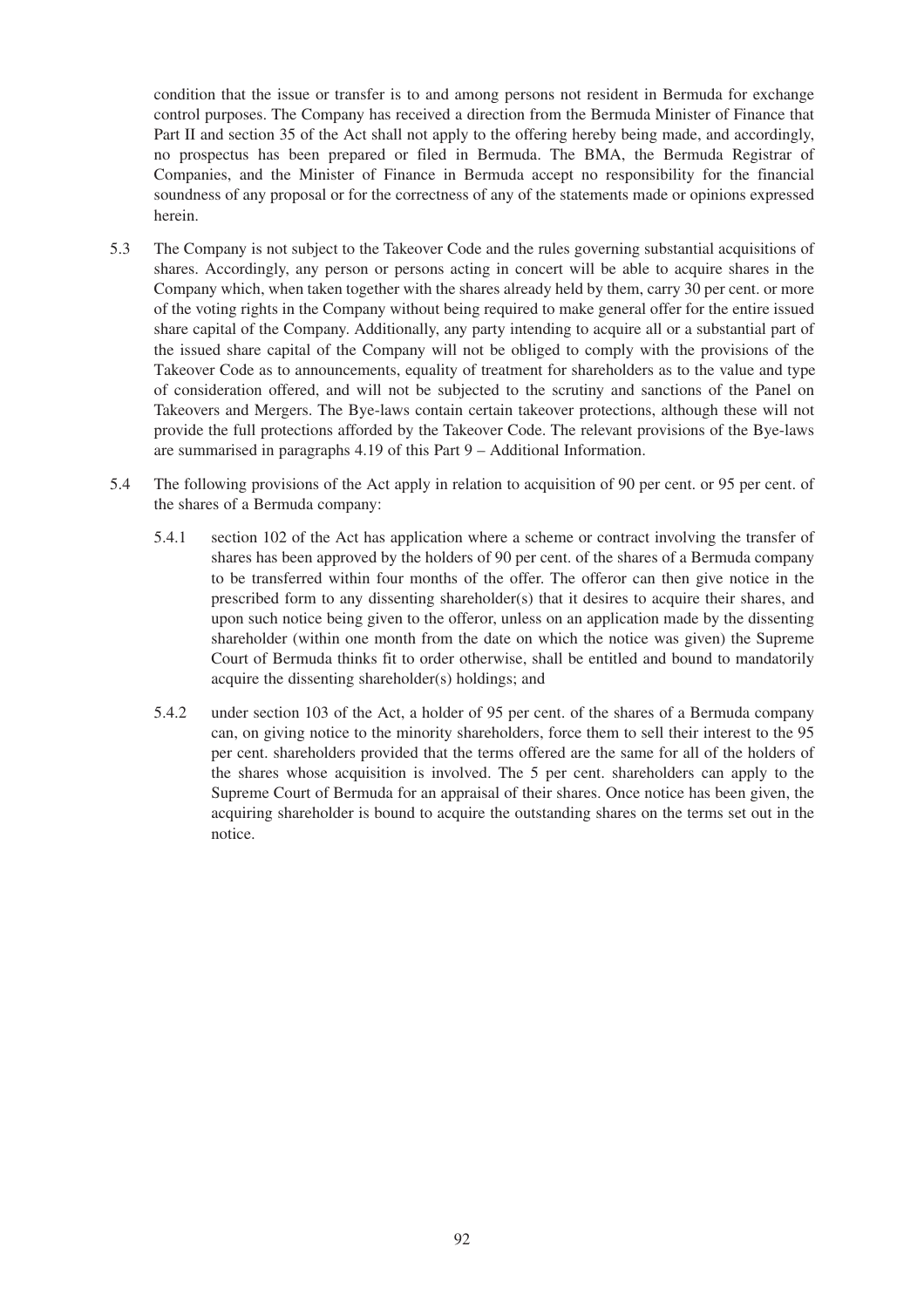# **6. Directors' and other interests**

6.1 The interests in the issued share capital of the Company upon Admission which (i) are interests of the Directors which have been notified by the relevant Directors to the Company or which (ii) are interests which would be required to be notified to the Company by a Director pursuant to sections 324 to 328 of the English Act if the Company had been incorporated under the English Act and which have been so notified by the relevant Directors, will be as follows (all such interests being beneficial unless otherwise noted):

|                        | Number of     | Percentage | <b>Number</b> |
|------------------------|---------------|------------|---------------|
|                        | Common        | of issued  | of Common     |
|                        | <b>Shares</b> | share      | Shares under  |
| Directors:             |               | capital    | Warrants      |
| Colin Alexander        |               |            |               |
| <b>Richard Brindle</b> | 300,000       | 0.1620%    | 10,146,354    |
| Neil McConachie        | 20,000        | 0.0108%    | 962,150       |
| Ralf Oelssner          |               |            |               |
| <b>Robert Spass</b>    |               |            |               |
| William Spiegel        | 63,240        | $0.0341\%$ | 455,385       |
| <b>Barry Volpert</b>   |               |            |               |

As noted in paragraph 8.1.2 of Part 2 – Information on the Group, Mr Spass is the chairman of the Board and a partner and co-founder of Capital Z, a private equity fund specialising in the financial services industry; Mr Spiegel is the President of Cypress, which is a private equity investor; and Mr Volpert is a co-founder and managing member, chairman and chief executive officer of Crestview LLC which is the general partner of Crestview Partners, L.P. a private equity firm. The respective interests of Capital Z, Cypress and Crestview Partners, directly or indirectly, in 3 per cent. or more of the issued common share capital of the Company are set out in paragraph 6.2 below.

6.2 The direct or indirect interests (within the meaning of the English Act) in the issued share capital of the Company upon Admission of the Initial Founders (of which the Company and the Directors are aware) will be as set out below and in paragraph 6.1 above (including those interested in 3 per cent. or more of the issued common share capital of the Company). The information below excludes individuals to whom SAB have transferred Common Shares.

|                                                              | Number of     | Percentage    |
|--------------------------------------------------------------|---------------|---------------|
|                                                              | Common        | of issued     |
| Name                                                         | <b>Shares</b> | share capital |
| Caisse de Dépôt et Placement du Québec                       | 17,986,000    | 9.7109%       |
| Capital Z Lancashire Partners, L.P.                          | 17,973,550    | 9.7042\%      |
| Crestview Capital Partners, L.P.                             | 9,605,613     | 5.1862%       |
| Crestview Capital Partners (ERISA), L.P.                     | 773,799       | 0.4178%       |
| Crestview Capital Partners (PF), L.P.                        | 1,665,878     | $0.8994\%$    |
| Crestview Holdings (TE), L.P.                                | 663,252       | $0.3581\%$    |
| Crestview Offshore Holdings (Cayman), L.P.                   | 2,291,458     | 1.2372\%      |
| Cypress Lancashire, L.P.                                     | 9,890,000     | 5.3398%       |
| First Plaza Group Trust for the benefit of pools PMI 127-130 | 4,000,000     | 2.1597%       |
| Moore Global Fixed Income Fund (Master) Ltd.                 | 9,168,088     | 4.9500%       |
| Moore Macro Fund, L.P.                                       | 9,168,088     | 4.9500%       |
| OZ Europe Master Fund, Ltd.                                  | 6,197,627     | 3.3462%       |
| OZ Master Fund, Ltd.                                         | 12,138,549    | 6.5538%       |
| SAB Capital Partners, L.P.                                   | 6,366,450     | 3.4373%       |
| SAB Capital Partners II, L.P.                                | 116,994       | $0.0632\%$    |
| SAB Overseas Master Fund, L.P.                               | 6,516,556     | 3.5184%       |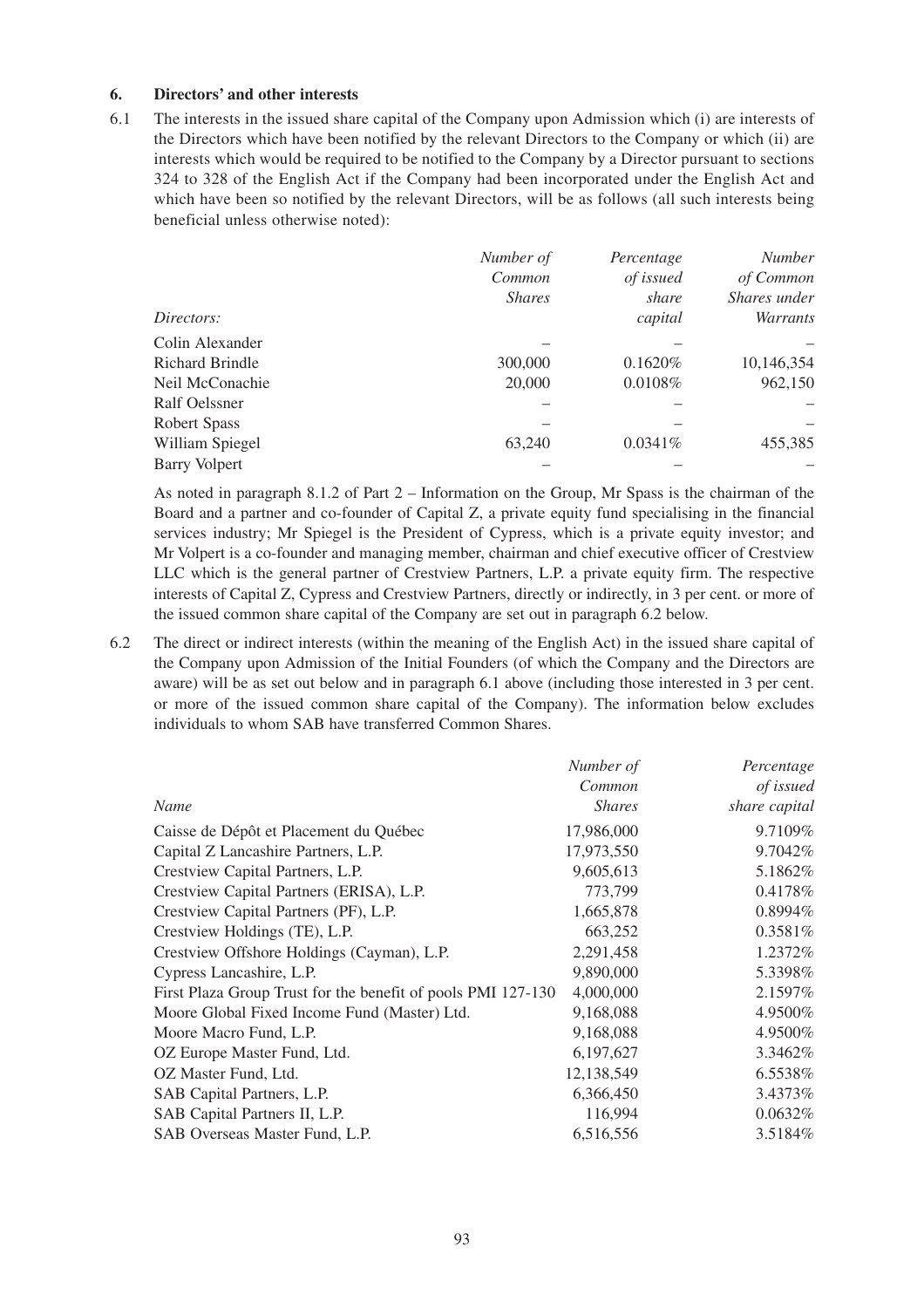In addition, the following parties will receive Warrants to purchase the Common Shares in the following percentages of the Fully Diluted Common Share Capital: Capital Z 2.4282 per cent., Crestview Partners 0.4655 per cent., Cypress 1.1136 per cent., Moore Capital 1.1131 per cent., Och Ziff 1.1131 per cent., SAB 0.6482 per cent. and Red Rose 0.1000 per cent.

- 6.3 Save as disclosed in this document and so far as the Company is aware, no person, directly or indirectly, jointly or severally, exercises or could exercise control over the Company. The Company is not aware of any arrangements, the operation of which may at a subsequent date result in a change of control of the Company.
- 6.4 There are no outstanding loans granted or guarantees provided by the Company to or for the benefit of any of the Directors or their connected persons.
- 6.5 The Company entered into a general management agreement (further described at paragraph 16.7 of this Part 9 – Additional Information) dated 21 November 2005 with International Advisory Services Ltd of which Colin Alexander is senior vice-president.
- 6.6 Save as disclosed in this document, no Director has any interest, whether direct or indirect, in any transaction which is or was unusual in its nature or conditions or significant to the business of the Company taken as a whole and which was effected by the Company since its incorporation on 12 October 2005.

# **7. Directors' service agreements and other information**

Save as set out below, there are no existing or proposed service contracts between any of the Directors and the Company or any member of the Group providing for benefits upon termination of employment.

# 7.1 *Executive Directors*

7.1.1 Richard Brindle has entered into an employment agreement with the Company dated 9 December 2005, conditional upon the grant of a Work Permit by the Bermuda Ministry of Labour and Home Affairs within three months from the date of the agreement, pursuant to which Richard Brindle is employed as Chief Executive Officer and Chief Underwriting Officer. Richard Brindle was appointed as a director of the Company on 13 October 2005 and has served as a director since that date. Richard Brindle's gross annual salary at the time of his appointment under the terms of this service agreement will be US\$675,000. In addition, he will be eligible to participate in the bonus plans as described in paragraph 17 of Part 2 – Information on the Group. Richard Brindle will also have the right to participate in a suitable pension arrangement in accordance with Bermuda law and normal health and welfare benefits. The agreement also provides that he is entitled to 30 working days' paid holiday per calendar year (in addition to usual public holidays). The agreement contains restrictive covenants which apply to Richard Brindle after its termination. For six months after the termination of the agreement he is prevented from working for any competing business in Bermuda and for 12 months after the termination of the agreement he is prevented from soliciting or dealing with clients or poaching directors or employees. The agreement is for a fixed period of three years commencing on 9 December 2005, but subject to six months' notice of termination by either party at any time.

Richard Brindle has entered into an employment agreement with Lancashire Marketing dated 12 December 2005. This agreement is drafted in essentially the same terms as the employment agreement referred to above except that it is not conditional. His gross annual salary at the time of his appointment under this contract will be the sterling equivalent of US\$225,000. This contract contains the same restrictive covenants but they apply in Bermuda and the European Economic Community. The agreement is for a fixed period of three years commencing on 12 December 2005, but subject to six months' notice of termination at any time.

Upon termination of his service agreement, Richard Brindle is entitled to six months' notice, and in circumstances whereby his service agreement is terminated by reason of ill-health, unsound mind or he is admitted as a mental patient, he will also be entitled to receive 12 months' salary.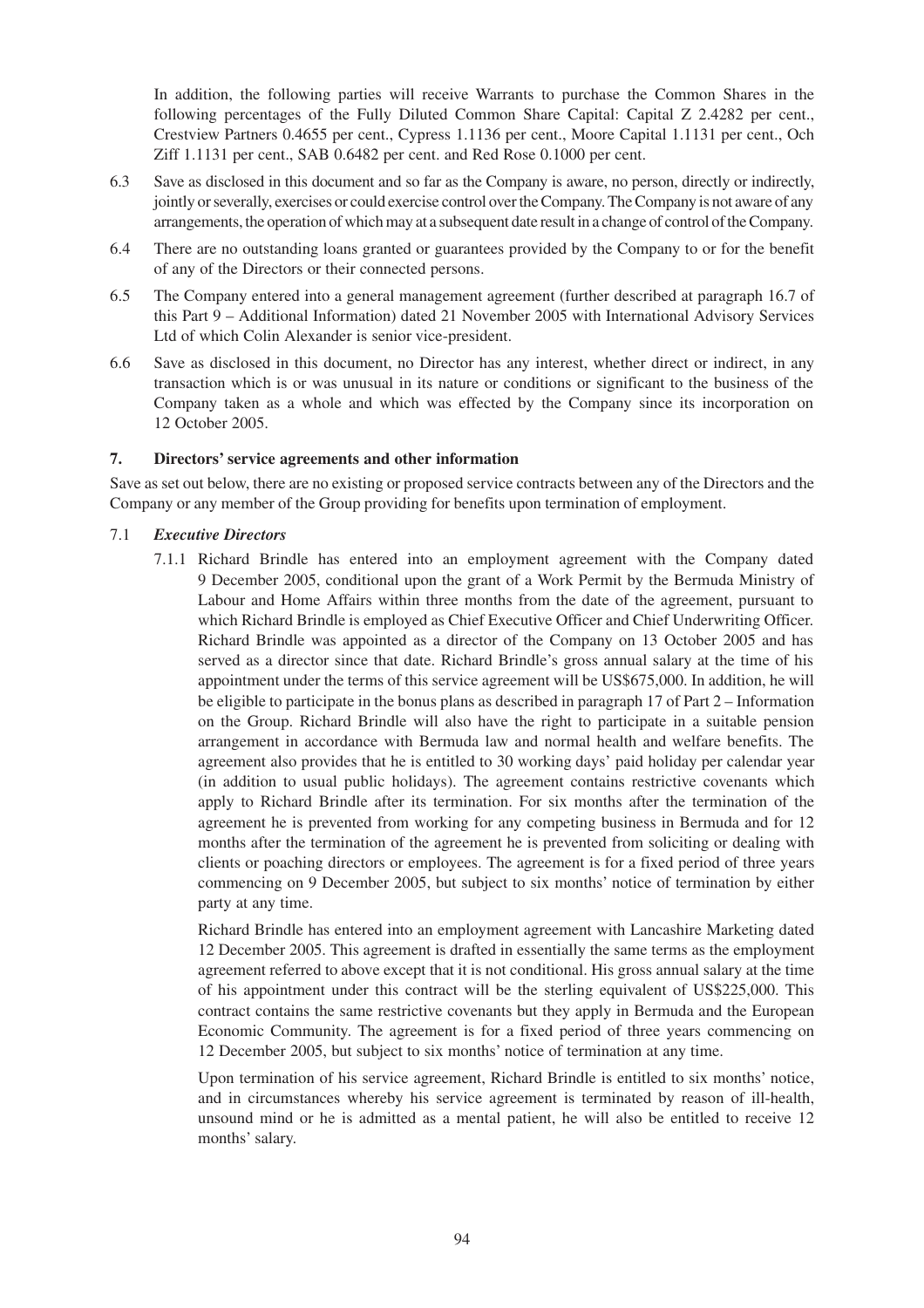7.1.2 It is anticipated that Neil McConachie will enter into an employment agreement with the Company at the beginning of February 2006, under which Neil McConachie will be appointed as Chief Financial Officer and Chief Operating Officer. Pursuant to this employment agreement, Neil McConachie's gross annual salary will be US\$300,000. In addition, he will be eligible to participate in the bonus plans as described in paragraph 17 of Part 2 – Information on the Group. The other terms of the employment contract, its restrictive covenants and its termination provisions will be essentially similar to those of the employment agreement with the Chief Executive Officer. The agreement will be for a fixed period of three years commencing on the date agreed between Mr McConachie and the Company, but subject to six months' notice of termination at any time given by either party.

# 7.2 *Non-Executive Directors*

It is proposed that the appointments of Robert Spass, William Spiegel and Barry Volpert as Non-Executive Directors will be effective upon Admission. In addition, Barry Volpert's appointment as a Non-Executive Director is conditional upon Crestview Partners' Subscription for Common Shares becoming wholly unconditional.

Each of the Non-Executive Directors (being Messrs Alexander, Oelssner, Spass, Spiegel and Volpert) has or will enter into a letter of appointment with the Company under the terms of which they have each agreed or will agree to act as a Non-Executive Director of the Company, for a fee to be determined by the remuneration committee of the Board. The letters of appointment for Messrs Alexander, Spass and Spiegel are dated 9 December 2005. The letter of appointment for Mr Oelssner is dated 12 December 2005 and the letter of appointment for Mr Volpert will be signed upon Admission provided that the Crestview Partners New Subscription Agreements have become wholly unconditional. The relevant appointment will initially last until the 2009 annual general meeting of the Shareholders (for a Class I Director), the 2008 annual general meeting of the Shareholders (for a Class II Director) or the 2007 annual general meeting of the Shareholders (for a Class III Director), unless otherwise terminated earlier pursuant to the Bye-Laws of the Company or six months' written notice of termination under the terms of the letters of appointment. Although Mr Alexander will be classified as a Class III director his term of office may also be terminated upon two weeks notice by the Company (whereupon he will promptly tender a written resignation to the Company). There are provisions for two terms of three years, and in exceptional circumstances, an additional period. The three year term is contingent upon re-election of the Director at annual general meetings of the Company. A commitment of one day per calendar month is anticipated (to attend board meetings, annual general meetings and annual board "away days"), although more than one meeting per month is expected during the first year after Admission.

Those Non-Executive Directors who serve on committees of the Board may also be paid a further fee for such appointment and any such fee will be determined by the remuneration committee.

The responsibilities outlined in the appointment letter are consistent with public company board duties; that is stewardship of the Company and close monitoring of the Company's senior management's performance and judgement.

The appointment letter also contains provisions requiring the Director to declare conflicts of interest to the Chairman and that the Director is to comply with statutory obligations relating to confidentiality and price sensitive information.

### 7.3 *Aggregate remuneration*

The minimum and maximum aggregate remuneration payable by the Group to Richard Brindle and Neil McConachie for the financial period ending 31 December 2006 (under the arrangements referred to in paragraph 7.1.1 of this Part 9 and under the anticipated arrangements referred to in paragaph 7.1.2 of this Part 9) are estimated to be approximately US\$2,056,250 and US\$3,975,000, respectively. This is on the assumption that Mr McConachie's employment with the Company commences on 1 February 2006, and takes into account the minimum and maximum amounts payable under the basic bonus plan summarised in paragraph 17.1 of Part 2 – Information on the Group. In addition the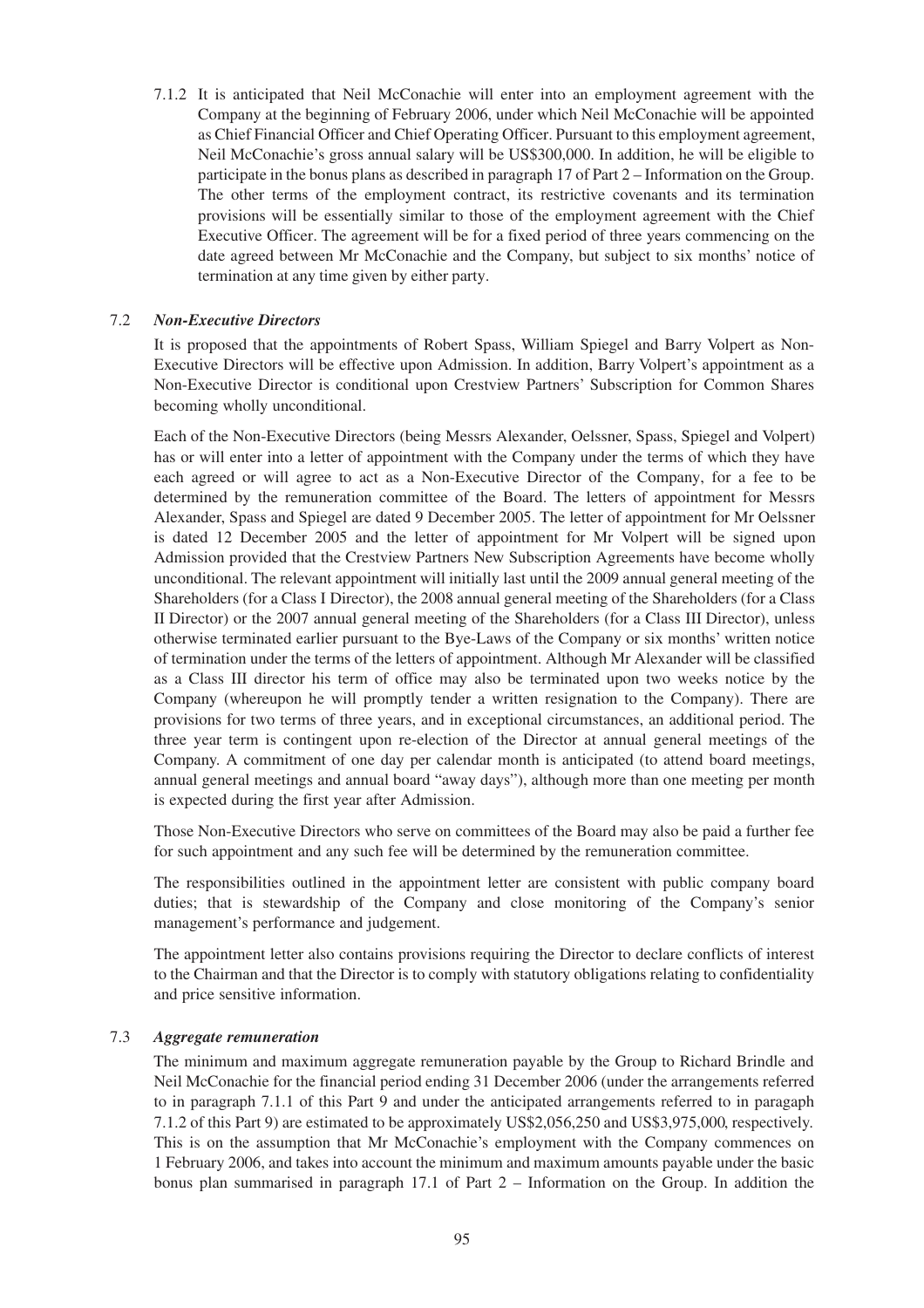Executive Directors are entitled to participate in the additional bonus plan summarised in paragraph 17.2 of Part 2 – Information on the Group which is not illustrated in the foregoing. This calculation also does not account for the entitlements to participate in an occupational pension scheme (which is not established as at the date of this document) nor for the value of the normal health and welfare benefits to which the Executive Directors are entitled. It excludes fees payable to the Non-Executive Directors as they are to be determined by the remuneration committee of the Board.

# 7.4 *Additional information on the Board*

7.4.1 In addition to directorships of the Company, the Directors hold or have held the following directorships or have been partners in the following partnerships within the five years prior to the date of this document:

| Director               | Current Directorships/<br>Partnerships                                                                                                                                                                                                                                                                                                                                                                                                                                                                                                                                                                                                                                                                                                                                                                                                                                                                                                                                                                                                               | Past Directorships/<br>Partnerships                                                                                                                                                                                                                                                                                                                                                                                                                                                                                                                                                                                                                                                                                                                                                                                                                     |
|------------------------|------------------------------------------------------------------------------------------------------------------------------------------------------------------------------------------------------------------------------------------------------------------------------------------------------------------------------------------------------------------------------------------------------------------------------------------------------------------------------------------------------------------------------------------------------------------------------------------------------------------------------------------------------------------------------------------------------------------------------------------------------------------------------------------------------------------------------------------------------------------------------------------------------------------------------------------------------------------------------------------------------------------------------------------------------|---------------------------------------------------------------------------------------------------------------------------------------------------------------------------------------------------------------------------------------------------------------------------------------------------------------------------------------------------------------------------------------------------------------------------------------------------------------------------------------------------------------------------------------------------------------------------------------------------------------------------------------------------------------------------------------------------------------------------------------------------------------------------------------------------------------------------------------------------------|
| <b>Richard Brindle</b> | <b>Crossflow Limited</b><br>Downside Up Limited<br>Lancashire Insurance Company<br>Limited<br>Lancashire Insurance Marketing<br>Services Limited<br>Prospect Entertainment Limited                                                                                                                                                                                                                                                                                                                                                                                                                                                                                                                                                                                                                                                                                                                                                                                                                                                                   | A Kind of Hush Limited<br>Ace Leadenhall Limited<br>Ace Underwriting Agencies Limited<br>Ascot Underwriting Limited<br><b>Brinthom Limited</b><br>The First Film Company Limited<br><b>Heathcote Advisers Limited</b><br>Risk2Risk Limited<br>3 St Mary's Terrace Limited                                                                                                                                                                                                                                                                                                                                                                                                                                                                                                                                                                               |
| Colin Alexander        | Agri-Insurance Company Limited<br>Ambrose Insurance Group, Limited<br>Anglo-Irish Insurances Limited<br><b>Atlantic Management Services</b><br>Limited<br>Atlantic General Insurance Limited<br>Atlantic Reinsurance Limited<br>Belmont Insurance Company Limited<br>Celtic Insurance Company Limited<br>Cookham Insurance Group Limited<br><b>FICL Limited</b><br>Financial Reassurance Company<br>Limited<br>Grand Island Insurance Company<br>Great Alliance Insurance Limited<br>Great Republic Assurance (SAC)<br>Limited<br>Great Republic Indemnity (SAC)<br>Limited<br><b>GRIL Private Trustee Company</b><br>Limited<br>MTM Group Limited<br>Par Holdings, Limited<br>Professional Agencies Reinsurance<br>Limited<br>Premium Securities Limited<br>Psychiatrists' Mutual Insurance<br>Company, Inc.<br>Reunited Reinsurance Limited<br>SPDA Limited<br>Stark Strategic Cat Fund Limited<br><b>Transportation Trucking Insurance</b><br>Company, Limited<br>Travel Re-Insurance Partners Limited<br>Twin Oaks Insurance Company,<br>Limited | Blackwolf Insurance Company Limited<br>Chattahoochee Insurance Company<br>Limited<br>Columbine Insurance Company Limited<br>Heartland Insurance Company Limited<br>Itasca Insurance Limited<br>Mountain Laurel Insurance Company<br>Limited<br>New England Insurance Company Limited<br>Shinnecock Insurance Limited<br>The Great Midwest Insurance Company<br>Limited<br>The Keystone State Insurance Company<br>Limited<br>Crab Apple Insurance Company Limited<br>Garden State Insurance Company Limited<br>Illiana Insurance Company Limited<br>Liberty Bell Insurance Limited<br>Lone Star Insurance Company Limited<br>The Great Southeast Insurance Company,<br>Limited<br>Ohio Cap Insurance Company Limited<br>Sunshine Insurance Limited<br>Oliveri Reinsurance Limited<br>Oxford Health Plans (Bermuda), Limited<br>Novia (Bermuda), Limited |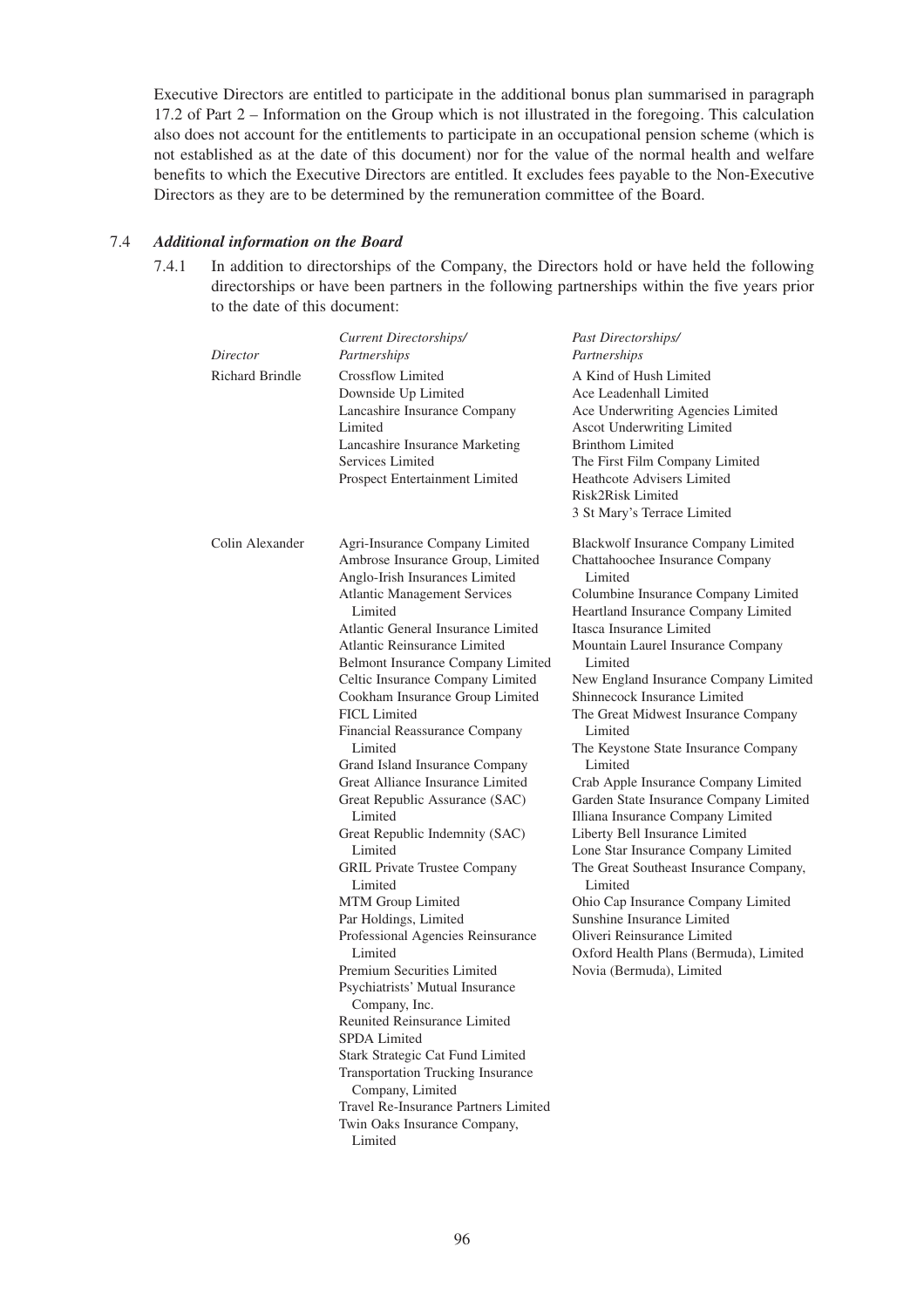| Director             | <b>Current Directorships/</b><br>Partnerships                                                                                                                                                                                                                                                                                                                                                | Past Directorships/<br>Partnerships                                                                                                                                                                                                                                                      |
|----------------------|----------------------------------------------------------------------------------------------------------------------------------------------------------------------------------------------------------------------------------------------------------------------------------------------------------------------------------------------------------------------------------------------|------------------------------------------------------------------------------------------------------------------------------------------------------------------------------------------------------------------------------------------------------------------------------------------|
| Ralf Oelssner        | Gerling Vertrieb Industrie<br>Gerling Vertrieb Firmen & Privat<br>Industrie Pensions Verein<br>Nurnberger Beamten Allg.<br>Versicherung<br>Nurnberger Beamten Leben<br>Versicherung                                                                                                                                                                                                          | None                                                                                                                                                                                                                                                                                     |
| Neil McConachie      | Montpelier Agency Limited<br>Rockridge Reinsurance Limited                                                                                                                                                                                                                                                                                                                                   | None                                                                                                                                                                                                                                                                                     |
| Robert Spass         | Aames Financial Corp.<br>Capital Z Holdings LLC<br>Capital Z Holdings 2 LLC<br>Capital Z Investment Management,<br>Ltd.<br>Capital Z Lancashire GP, Ltd.<br>Capital Z Management, LLC<br>Capital Z Partners, Ltd.<br>Capital Z Partners II, Ltd.<br>CERES Group Inc.<br><b>Endurance Specialty Holdings Limited</b><br>Universal American Financial Corp.<br><b>USI Holdings Corporation</b> | American Capital Access Holdings, Inc.<br><b>British Marine Insurance Associates</b><br>Catlin Westgen Group Limited<br>efinanceworks, LLC and its affiliates<br>Highlands Insurance Group, Inc.<br>Kinexus Corporation<br>Lending Tree, Inc.<br>Superior National Insurance Group, Inc. |
| William Spiegel      | Catlin Group Limited<br>Cypress Associates L.P.<br>Cypress Associates II LLC<br>Cypress Associates II (Cayman) L.P.<br>Financial Guaranty Insurance Co.<br>MedPointe Inc.<br>Montpelier Re Holdings Limited<br>Scottish Re Group Limited                                                                                                                                                     | Cinemark USA                                                                                                                                                                                                                                                                             |
| <b>Barry Volpert</b> | Crestview Advisers LLC<br>Managing Member, Chairman and<br>CEO of Crestview LLC, the General<br>Partner of Crestview Partners, L.P.                                                                                                                                                                                                                                                          | Goldman Sachs International<br>Goldman Sachs (a partnership)<br>LNG Holdings S.A.<br>Trillium<br>Westminster Health Care<br>Wincor-Nixdorf GmbH                                                                                                                                          |

7.4.2 At the date of this document except as disclosed herein none of the Directors has:

7.4.2.1 had any unspent convictions in relation to indictable offences;

- 7.4.2.2 been declared bankrupt or entered into an individual voluntary arrangement;
- 7.4.2.3 been a director of any company at the time or within 12 months preceding any receivership, compulsory liquidation, creditors voluntary liquidation, administration, company voluntary arrangement or any composition or arrangement with that company's creditors generally or with any class of its creditors;
- 7.4.2.4 been a partner in a partnership at the time of, or within twelve months preceding, any compulsory liquidation, administration or partnership voluntary arrangement of any such partnership;
- 7.4.2.5 had his assets the subject of any receivership or has been a partner of a partnership at the time of or within the 12 months preceding, any assets thereof being the subject of a receivership; or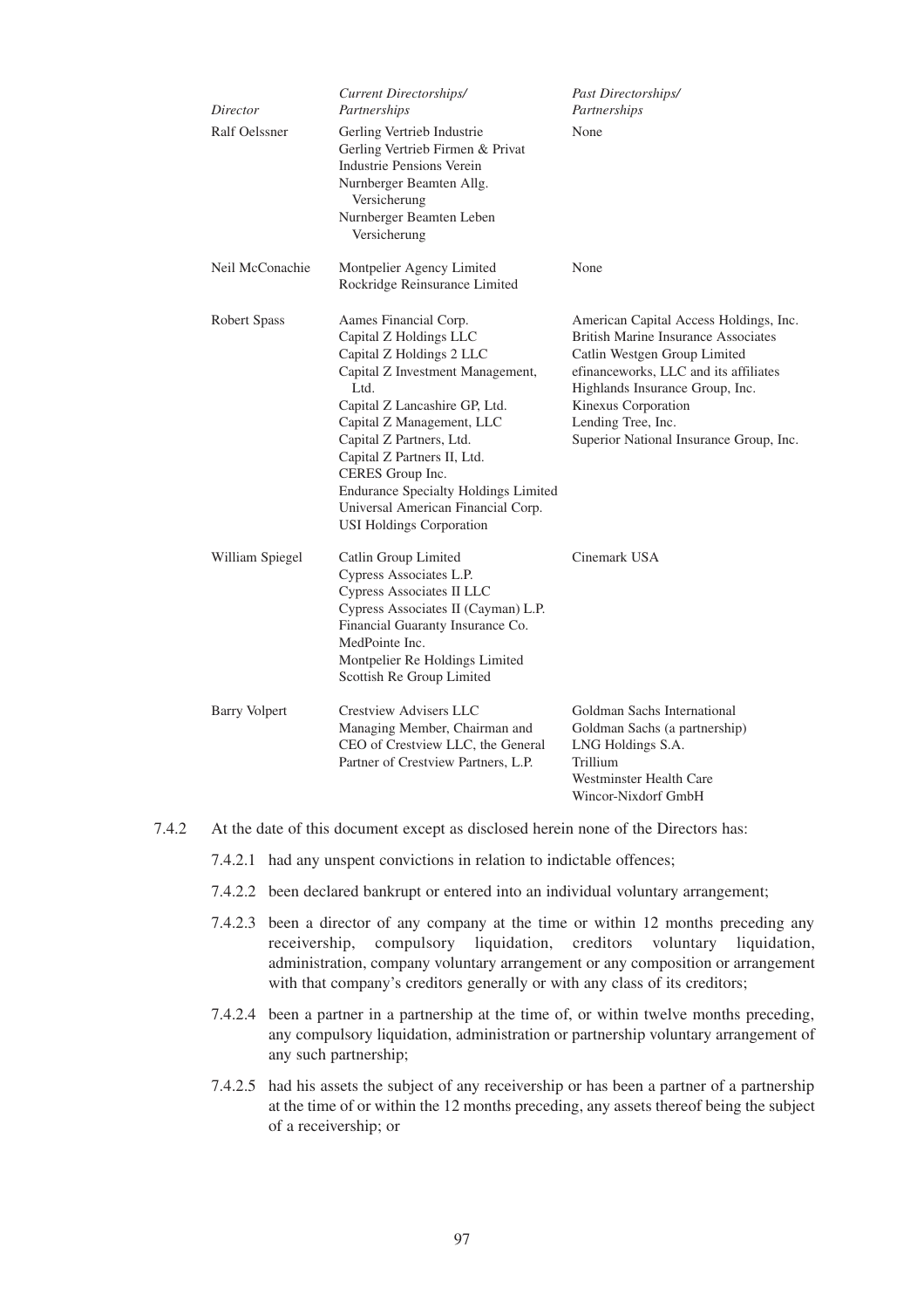- 7.4.2.6 been subject to any public criticism by any statutory or regulatory authority (including any recognised professional body) or has ever been disqualified by a court from acting as a director of a company or from acting in the management or conduct of the affairs of any company.
- 7.4.3 From 1992 to May 2002, Mr Spass was a director of Superior National Insurance Group, Inc. ("SN"), which is an investment of Capital Z. On 3 March 2000 the California Department of Insurance seized the assets and operations of SN's California domiciled insurance subsidiaries. On 26 April 2000, SN sought Chapter 11 protection under US federal bankruptcy laws. In connection with the SN insolvency, Mr Spass (together with many other defendants, including other directors of SN) was sued in his capacity as a director of SN. A motion to dismiss him from the lawsuit was made, and the judge in this case granted the motion as a result of which Mr Spass is no longer a defendant in this action.
- 7.4.4 From 1996 until 2003, Mr Spass was a director of Highlands Insurance Group, Inc. ("HIG"), an insurance holding company. On 31 October 2002, HIG filed a voluntary petition for bankruptcy under the US federal bankruptcy laws. In connection with the HIG insolvency, Mr Spass (together with many defendants including other HIG directors) was sued in his capacity as a director of HIG.
- 7.4.5 In November 1999, the partnerships of which Mr Spiegel was a limited partner of the general partner held Genesis ElderCare Corp. stock ("ElderCare"). This investment in ElderCare was restructured so that the partnership then held stock in Genesis Health Ventures Inc. and no longer held stock in ElderCare. Genesis Health Ventures Inc. filed for bankruptcy in June 2000 and emerged in October 2001. All equity securities held by the partnership were cancelled.

# **8. Long Term Incentive Plan**

- 8.1 The Board has adopted the Long Term Incentive Plan to take effect on Admission.
- 8.2 The Long Term Incentive Plan has been set up to enable certain Directors and employees of the Group to be granted Options.
- 8.3 The main features of the Long Term Incentive Plan (which is not approved by HMRC) are summarised below:
	- 8.3.1 *Eligibility*

Options may be granted under the Long Term Incentive Plan at the discretion of the remuneration committee to any full-time executive director or employee of the Group (the "Optionholder"), provided that the individual is not within six months of retirement.

8.3.2 *Plan limit*

The Options that may be granted under the Long Term Incentive Plan from time to time are limited to 5 per cent. of the common share capital of the Company in issue at the date of grant of the Options.

8.3.3 *Grant of Options*

Options may be granted at any time at the discretion of the remuneration committee other than during a close period (as defined in the AIM Rules).

No Option may be granted after the tenth anniversary of the adoption of the Long Term Incentive Plan.

8.3.4 *Exercise price*

The price payable per Common Share on the exercise of an Option (the "Exercise Price") shall be equal to or greater than the Market Value ("MV") of the Common Shares on the date the Option is granted. The MV shall be the average of the middle market quotations for the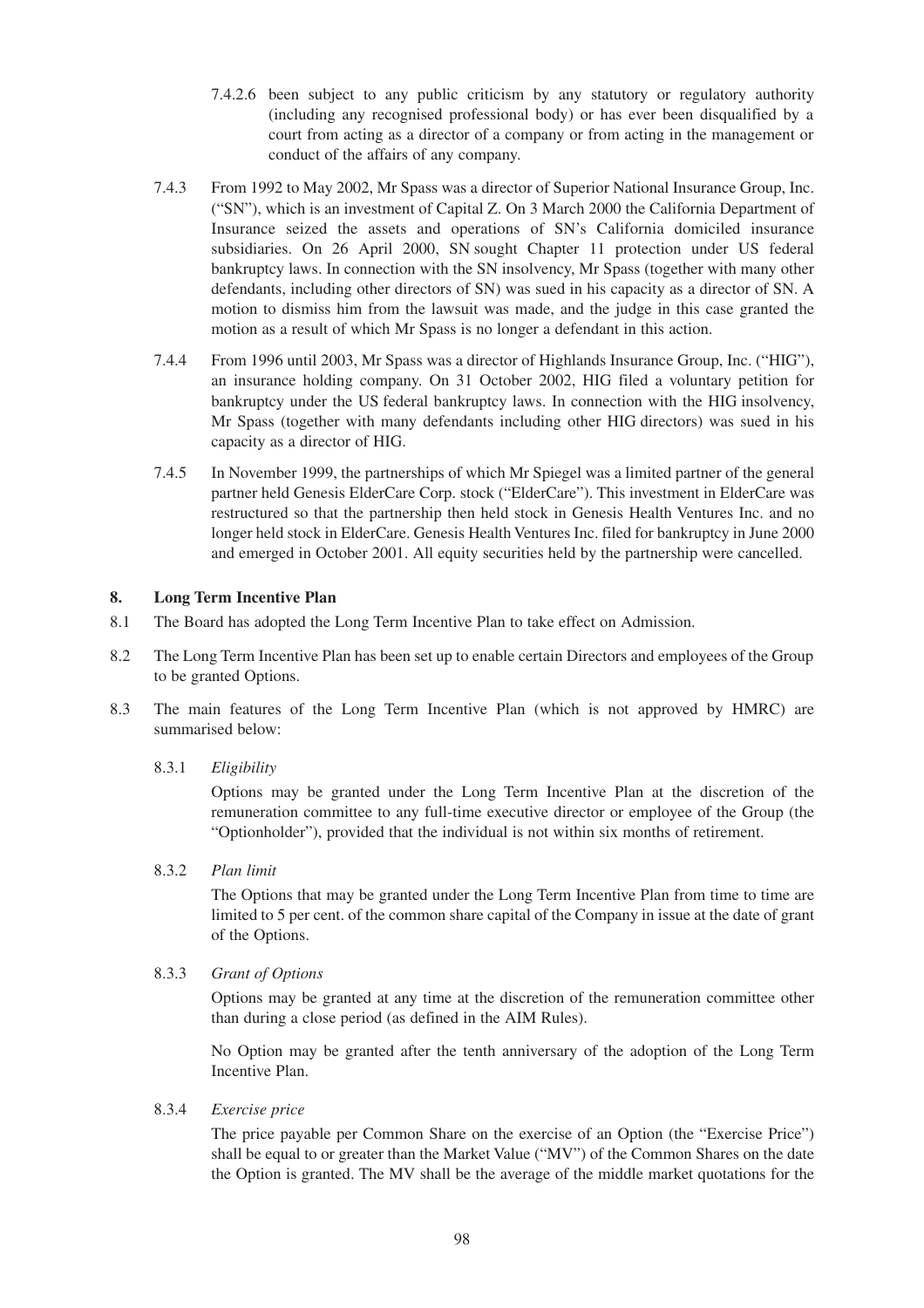twenty dealing days preceding the grant or, if the Common Shares are not listed on AIM such other price as determined by the remuneration committee at the date of grant or if the grant is within twenty days of Admission shall be the Placing Price. The Exercise Price shall not in any circumstances be less than the nominal value of a Common Share.

In the event of a variation of the share capital of the Company, the remuneration committee may make such adjustments to the Exercise Price and/or number and/or nominal value of the Common Shares comprised in each Option as it considers appropriate in its absolute discretion.

There are no performance conditions to be satisfied before exercise of an Option.

# 8.3.5 *Exercise of Options*

The Options will vest as to 25 per cent. on the first anniversary, 50 per cent. on the second anniversary, 75 per cent. on the third anniversary and 100 per cent. on the fourth anniversary of the date of grant provided that the Optionholder remains in the employment of the Group at the relevant anniversary.

If the Optionholder leaves employment for any reason the Optionholder may exercise the vested portions of the Options within six months of leaving employment and the unvested portions of the Options shall lapse. If the Optionholder dies his personal representatives may exercise the vested portions of the Options within 12 months of death and the unvested portions of the Options shall lapse.

If there is a change of control in the Company, or any voluntary winding up, reconstruction or amalgamation, all the vested and unvested portions of the Options will be exercisable within six months of that event.

# 8.3.6 *Amendments and general*

The Long Term Incentive Plan may be altered at any time, save that certain amendments to the advantage of participants may not be made without the Shareholders' approval. No Shareholders' approval is required for minor alterations or additions to benefit the administration of the Long Term Incentive Plan to take account of any changes in legislation or to obtain or maintain favourable taxation, exchange control or regulatory treatment for the Optionholder, the Company or the Group.

Options shall not be transferable (subject to certain rights of exercise by the Optionholder's person representatives). Benefits under the Long Term Incentive Plan are not pensionable.

# 8.4 *ABI Guidelines/Combined Code*

Other than as set out above, the Long Term Incentive Plan does not contain the following provisions which are included in the current guidelines on executive remuneration published by the Association of British Insurers or in the Combined Code, namely: a requirement that the vesting of the Options should be subject to the satisfaction of performance criteria and related requirements for the performance conditions including what happens on a change of control or in relation to early leavers; a requirement that Options should be in grants phased on an annual basis; a requirement that the Options should have a vesting period of at least three years; a requirement that the vesting of Options should be on a *pro rata* basis depending on what period of the vesting period has expired before the change of control; a requirement that the Options may only be granted in the 42 day period following the publication of results for the Company (although under the Plan the grant of Options may not be made during a close period); a requirement that the vesting of Options should be on a *pro rata* basis depending on what period of the vesting period has expired before early exercise on retirement.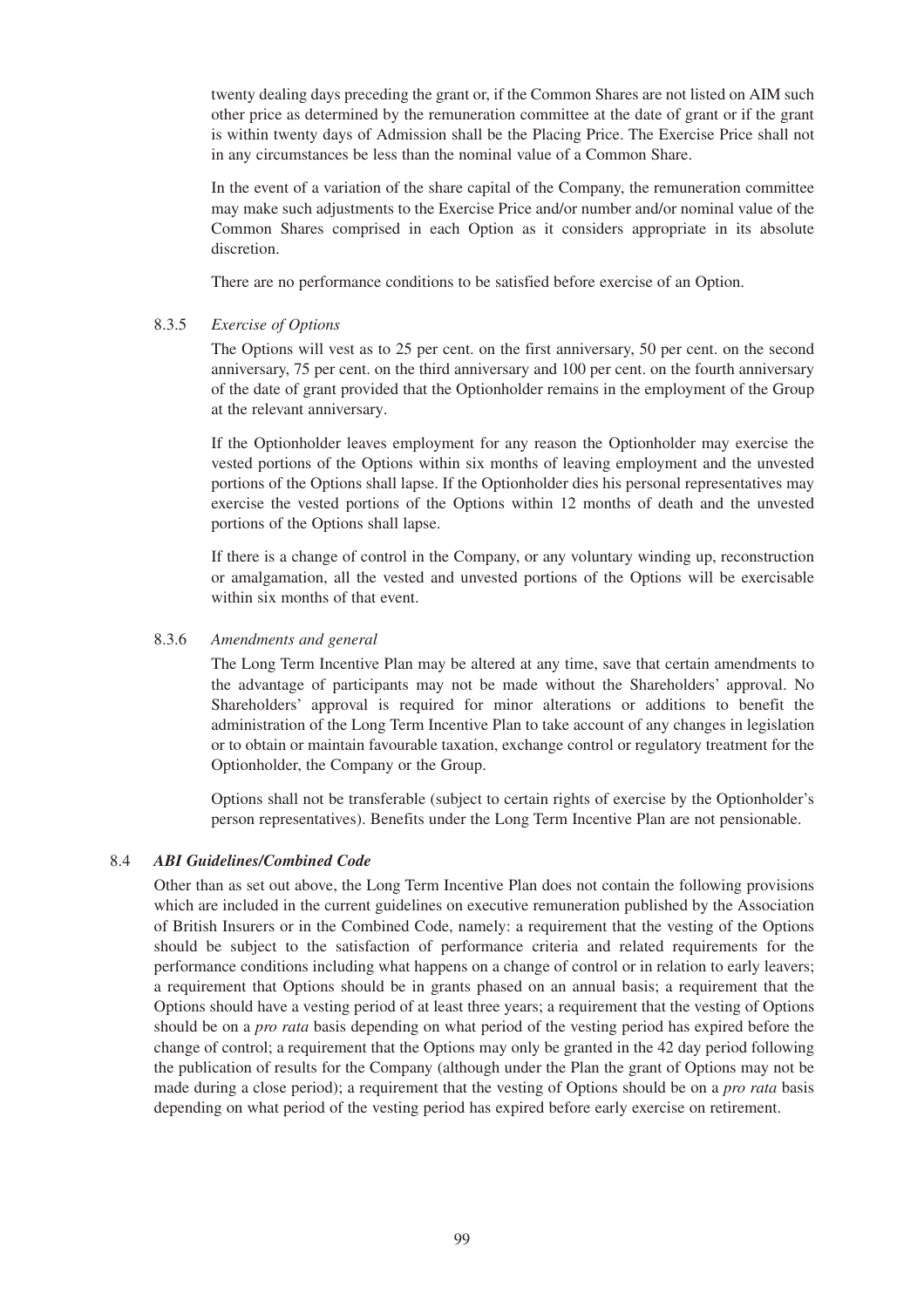# **9. Group Structure**

The Company will on Admission have the following subsidiaries incorporated in the following jurisdictions of which it owns 100 per cent. of the issued share capital directly:

| Name of subsidiary                              | <i>Place of Incorporation</i> | Date of Incorporation |
|-------------------------------------------------|-------------------------------|-----------------------|
| Lancashire Insurance Company Limited            | <b>Bermuda</b>                | 28 October 2005       |
| Lancashire Insurance Marketing Services Limited | England and Wales             | 7 October 2005        |

# **10. Taxation**

*The following summary of the taxation of the Company, the taxation of the Insurer and the taxation of the Shareholders is based upon current law and is for general information only. Legislative, judicial or administrative changes may be forthcoming that could affect this summary.*

### 10.1 *Certain UK tax consequences*

*The following paragraphs are intended as a general guide only for Shareholders of the Company who are resident or ordinarily resident individuals or companies resident in the UK for tax purposes and who hold Common Shares of the Company as investments and not in the course of a trade, and are based on current legislation and HMRC practice at the date of this document. Prospective investors who are in any doubt about their tax position, or who are subject to taxation in a jurisdiction other than the UK, should consult their own professional independent adviser immediately.*

### 10.1.1 *General*

Lancashire Marketing is a company incorporated and managed in the UK and is, therefore, resident in the UK for UK corporation tax purposes and will be subject to UK corporation tax on its worldwide profits (including revenue profits and capital gains), whether or not such profits are remitted to the UK. The maximum rate of UK corporation tax is currently 30 per cent. on profits of whatever description. Currently, no UK withholding tax applies to any dividends paid by Lancashire Marketing. Dividends received by the Company should be exempt from UK corporation tax pursuant to the exemption contained in section 208 of the Income and Corporation Taxes Act 1988 ("ICTA").

Neither the Company nor the Insurer is incorporated in the UK. Accordingly, neither the Company nor the Insurer should be treated as being resident in the UK unless either of the companies' central management and control is exercised in the UK. The concept of central management and control is indicative of the highest level of control of a company, which is wholly a question of fact. The directors of both the Company and the Insurer intend to manage their affairs so that neither of the companies is resident in the UK for tax purposes.

A company not resident in the UK for corporation tax purposes can nevertheless be subject to UK corporation tax if it carries on a trade through a permanent establishment in the UK but the charge to UK corporation tax is limited to profits (including revenue profits and capital gains) attributable directly or indirectly to such permanent establishment.

The directors of each member of the Group, other than Lancashire Marketing (which should be treated as resident in the UK by virtue of being incorporated and managed there), intend to operate in such a manner so that neither the Company nor the Insurer carries on a trade through a permanent establishment in the UK. Nevertheless, because neither case law nor UK statute definitively defines the activities that constitute trading in the UK through a permanent establishment, HMRC might contend that either or both of the Company and the Insurer is/are trading in the UK through a permanent establishment in the UK.

The UK has no income tax treaty with Bermuda. There are circumstances in which companies that are neither resident in the UK nor entitled to the protection afforded by a double tax treaty between the UK and the jurisdiction in which they are resident may be exposed to income tax in the UK (other than by deduction or withholding) on the profits of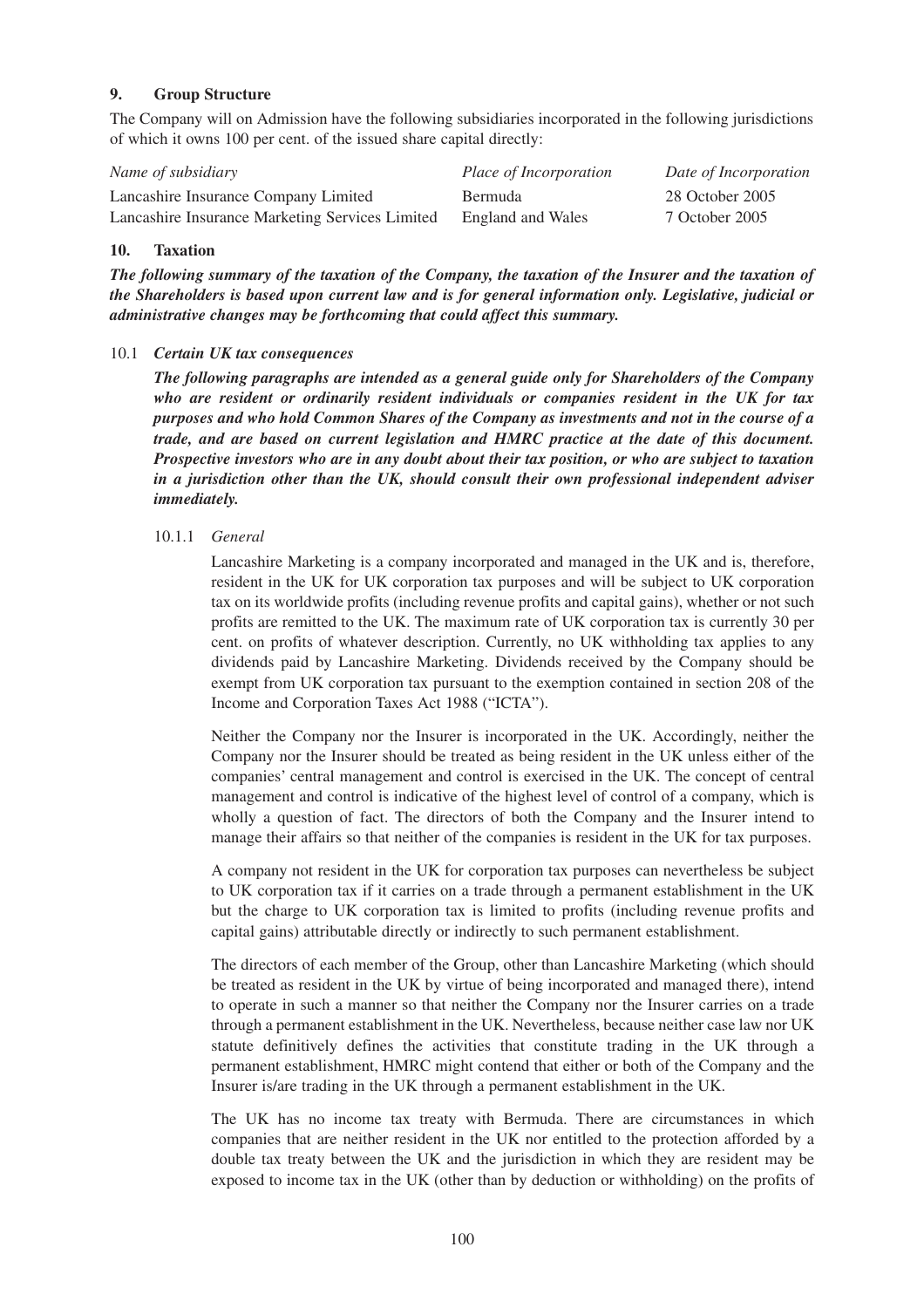a trade carried on in the UK even if that trade is not carried on through a permanent establishment. However, the directors of each of the Company and the Insurer intend to operate in such a manner that neither the Company nor the Insurer will fall within the charge to income tax in the UK (other than by deduction or withholding) in this respect.

If either or both of the Company and the Insurer were treated as being resident in the UK for UK corporation tax purposes, or if either or both of the Company and the Insurer were to be treated as carrying on a trade in the UK through a permanent establishment, the results of the Group's operations and a potential investor's investment could be materially adversely affected.

### 10.1.2 *Taxation of chargeable gains*

If a shareholder disposes of Common Shares, a liability to UK tax on chargeable gains may arise, depending on the shareholder's circumstances. In the case of individuals and trustees, the chargeable gain may be reduced as a result of taper relief, the amount of which is available depends on various factors, in particular the length of the period of ownership of the Common Shares. Companies are not entitled to taper relief but are eligible for indexation allowance which may also reduce the chargeable gain.

# 10.1.3 *Dividends*

Except in the case of Common Shares held by individuals or companies dealing in shares, dividends paid by the Company will be assessable to UK income tax under section 402 of the Income Tax (Trading and Other Income) Act 2005 or corporation tax under section 18 of ICTA (Schedule D Case V).

# 10.1.4 *Stamp duty and stamp duty reserve tax*

# **Issue**

No stamp duty or SDRT should arise in respect of the issue of Common Shares or Depositary Interests.

# Transfer

An agreement to transfer Common Shares will not be subject to SDRT provided that the Company's share register is kept outside the UK. A conveyance or transfer on sale of Common Shares will not be subject to stamp duty provided that the instrument of transfer is not executed in the UK and does not relate to any property situate, or any matter or thing done, or to be done, in the UK.

No stamp duty should be payable on the transfer of Depositary Interests within CREST. However, SDRT will be payable at the rate of 0.5 per cent. (one half of one per cent.) of the amount or value of the consideration when there is a change in the beneficial ownership of Depositary Interests. This liability to SDRT will generally be met by the new beneficial owner.

# 10.2 *Certain Bermuda tax consequences*

In the opinion of Conyers Dill & Pearman, special Bermuda counsel to the Company, there will be no Bermuda income, corporation or profits tax, withholding tax, capital gains tax, capital transfer tax, estate duty or inheritance tax payable in respect of the issue or delivery of the Placing Shares pursuant to the Placing. In addition, as of the date of this document, there is no Bermuda income, corporation or profits tax, withholding tax, capital gains tax, capital transfer tax, estate duty or inheritance tax payable in respect of capital gains realised on a disposition of Common Shares or in respect of distributions by the Company with respect to Common Shares. Furthermore, each of the Company and the Insurer has received from the Minister of Finance of Bermuda under the Exempted Undertakings Tax Protection Act of 1966 an undertaking that, in the event of there being enacted in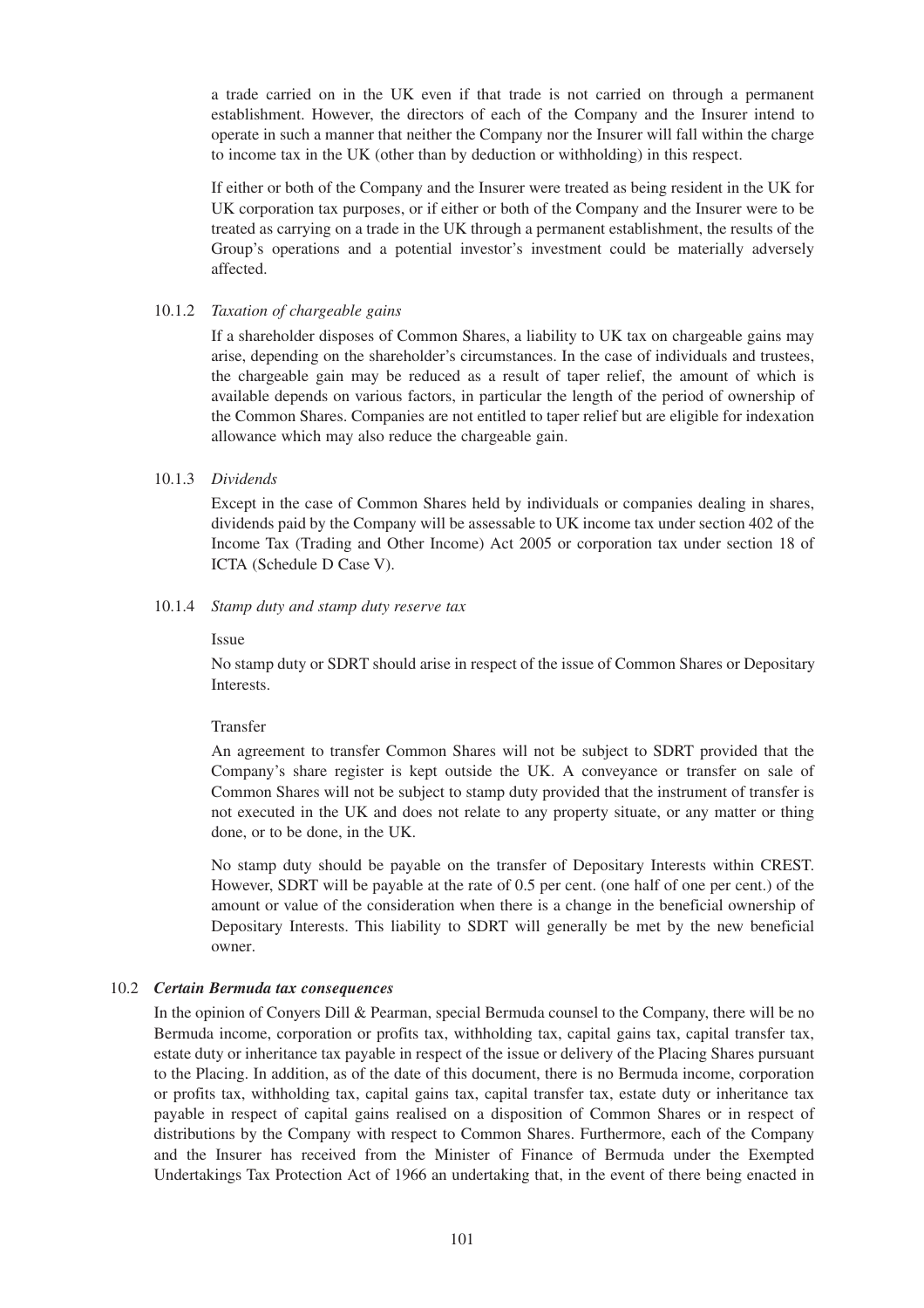Bermuda any legislation imposing any tax computed on profits or income, including any dividend or capital gains withholding tax, or computed on any capital assets, gain or appreciation or any tax in the nature of an estate or inheritance tax or duty, the imposition of such tax shall not be applicable to the Company or the Insurer or any of their operations, nor to the Common Shares nor to obligations of the Company or the Insurer until the year 2016. This undertaking applies to the Common Shares. It does not, however, prevent the application of Bermuda taxes to persons ordinarily resident in Bermuda.

### 10.3 *Certain US tax consequences*

The following legal discussion (including and subject to the matters and qualifications set forth in such summary) is based upon the advice of LeBoeuf, Lamb, Greene & MacRae LLP, New York, New York. The advice of such firm does not include any factual or accounting matters, determinations or conclusions, including amounts and computations of RPII and amounts of components thereof or facts relating to the Group's business or activities. The tax treatment of a holder of Common Shares, or of a person treated as a holder of Common Shares for US federal income, state, local or non-US tax purposes, may vary depending on the holder's particular tax situation. Statements contained herein as to the beliefs, expectations and conditions of the Company and the Insurer as to the application of such tax laws or facts represent the view of management as to the application of such laws and do not represent the opinions of counsel. THE US FEDERAL TAX ADVICE CONTAINED HEREIN IS WRITTEN IN CONNECTION WITH THE PROMOTION OR MARKETING OF THE COMMON SHARES, AND IS NOT INTENDED OR WRITTEN TO BE USED, AND CANNOT BE USED BY ANY PERSON, FOR THE PURPOSE OF AVOIDING US TAX PENALTIES. PROSPECTIVE INVESTORS SHOULD CONSULT THEIR OWN TAX ADVISERS WITH RESPECT TO THEIR PARTICULAR CIRCUMSTANCES CONCERNING THE US FEDERAL, STATE, LOCAL AND NON-US TAX CONSEQUENCES OF OWNING COMMON SHARES.

# 10.3.1 *Taxation of the Company, the Insurer and Lancashire Marketing*

The following discussion is a summary of all material US federal income tax considerations relating to the Group's operations. A foreign corporation that is engaged in the conduct of a US trade or business will be subject to US tax as described below, unless entitled to the benefits of an applicable tax treaty. Whether business is being conducted in the US is an inherently factual determination. Because the Code, regulations and court decisions fail to identify definitively activities that constitute being engaged in a trade or business in the US, the Directors cannot be certain that the IRS will not contend successfully that the Company, the Insurer and/or Lancashire Marketing are or will be engaged in a trade or business in the US. A foreign corporation deemed to be so engaged would be subject to US income tax at regular corporate rates, as well as the branch profits tax, on its income which is treated as effectively connected with the conduct of that trade or business unless the corporation is entitled to relief under the permanent establishment provision of an applicable tax treaty, as discussed below. Such income tax, if imposed, would be based on effectively connected income computed in a manner generally analogous to that applied to the income of a US corporation, except that a foreign corporation is generally entitled to deductions and credits only if it timely files a US federal income tax return. The Insurer intends to file protective US federal income tax returns on a timely basis in order to preserve the right to claim income tax deductions and credits if it is ever determined that it is subject to US federal income tax. The highest marginal federal income tax rates currently are 35 per cent. for a corporation's effectively connected income and 30 per cent. for the additional "branch profits" tax.

If the Insurer is entitled to the benefits under the income tax treaty between Bermuda and the US (the "Bermuda Treaty"), the Insurer would not be subject to US income tax on any income found to be effectively connected with a US trade or business unless that trade or business is conducted through a permanent establishment in the US. No regulations interpreting the Bermuda Treaty have been issued. The Insurer currently intends to conduct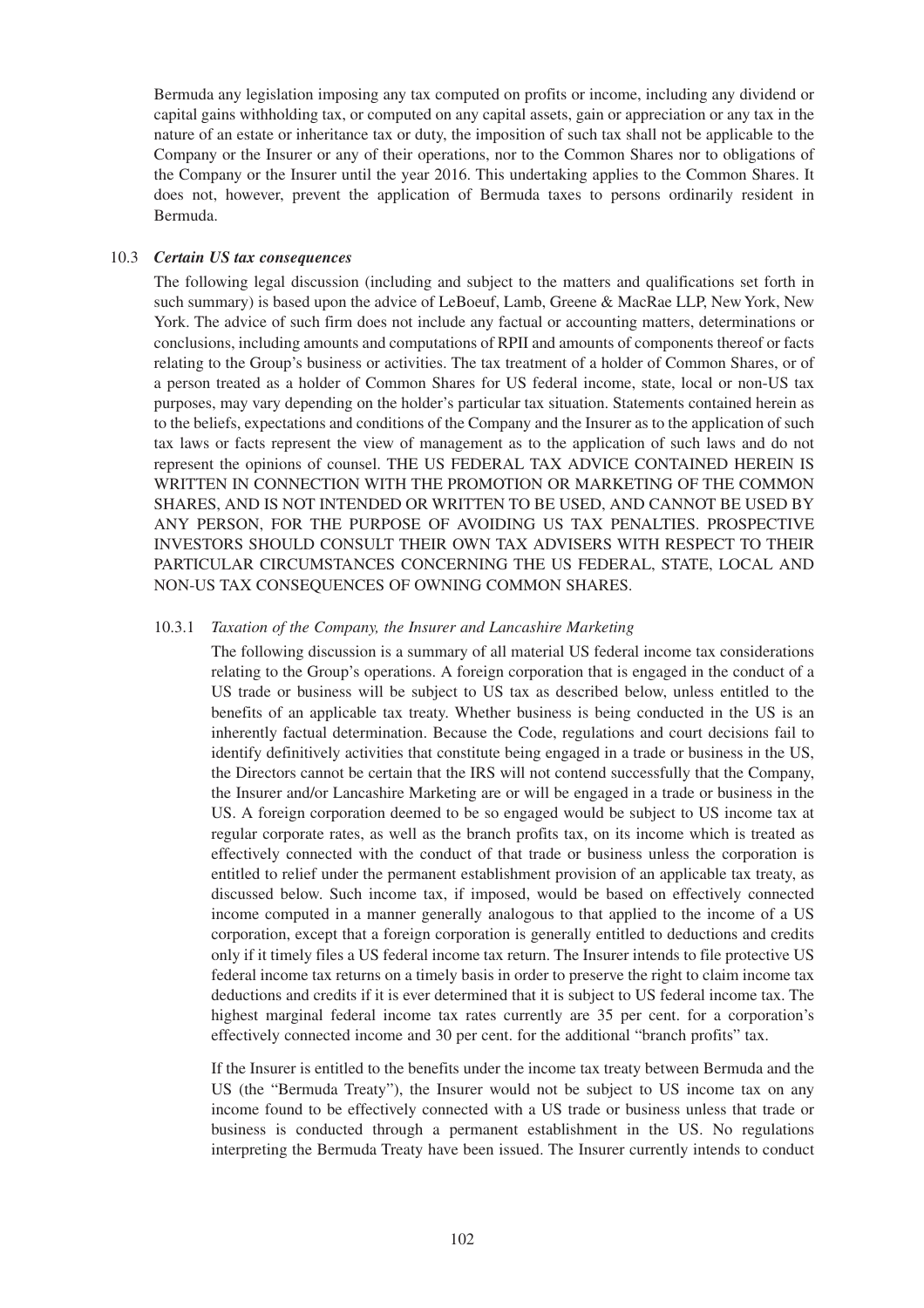its activities so that it does not have a permanent establishment in the US, although the Directors cannot be certain that they will achieve this result.

An insurance enterprise resident in Bermuda generally will be entitled to the benefits of the Bermuda Treaty if (i) more than 50 per cent. of its shares are owned beneficially, directly or indirectly, by individual residents of the US or Bermuda or US citizens; and (ii) its income is not used in substantial part, directly or indirectly, to make disproportionate distributions to, or to meet certain liabilities of, persons who are neither residents of either the US or Bermuda nor US citizens. The Directors cannot be certain that the Insurer will be eligible for Bermuda Treaty benefits immediately following the Placing or in the future because of factual and legal uncertainties regarding the residency and citizenship of the Company's shareholders. The Company would not be eligible for treaty benefits because it is not an insurance company. Accordingly, the Company and the Insurer intend to conduct substantially all of their foreign operations outside the US and to limit their US contacts so that neither the Company nor the Insurer should be treated as engaged in the conduct of a trade or business in the US.

Foreign insurance companies carrying on an insurance business within the US have a certain minimum amount of effectively connected net investment income, determined in accordance with a formula that depends, in part, on the amount of US risk insured or reinsured by such companies. If the Insurer is considered to be engaged in the conduct of an insurance business in the US and it is not entitled to the benefits of the Bermuda Treaty in general (because it fails to satisfy the limitations on treaty benefits discussed above), the Code could subject a significant portion of the Insurer's investment income to US income tax. In addition, while the Bermuda Treaty clearly applies to premium income, it is uncertain whether the Bermuda Treaty applies to other income such as investment income. If the Insurer is considered engaged in the conduct of an insurance business in the US and is entitled to the benefits of the Bermuda Treaty in general, but the Bermuda Treaty is interpreted to not apply to investment income, a significant portion of the Insurer's investment income could be subject to US income tax.

Under the income tax treaty between the UK and the US, a UK company is entitled to the benefits of the UK Treaty (the "UK Treaty") only if various complex requirements can be satisfied. Broadly, these requirements include (i) during at least half of the days during the relevant taxable period, at least 50 per cent. of Lancashire Marketing's stock must be beneficially owned, directly or indirectly, by citizens or residents of the US and the UK, and less than 50 per cent. of Lancashire Marketing's gross income for the relevant taxable period is paid or accrued, directly or indirectly, to persons who are not US or UK residents in the form of payments that are deductible for purposes of UK taxation; (ii) with respect to specific items of income, profit or gain derived from the US, if such income, profit or gain is considered to be derived in connection with, or incidental to Lancashire Marketing's business conducted in the UK; or (iii) at least 50 per cent. of the aggregate vote and value of its shares is owned directly or indirectly by five or fewer companies the principal class of shares of which is listed and regularly traded on a recognised stock exchange. Although the Directors cannot be certain that Lancashire Marketing will be eligible for treaty benefits under the UK Treaty because of factual and legal uncertainties regarding (i) the residency and citizenship of the Company's shareholders, and (ii) the interpretation of what constitutes income incidental to or connected with a trade or business in the UK, they will endeavour to so qualify. As a result, Lancashire Marketing should be subject to US federal income tax on its income found to be effectively connected with a US trade or business only if such income is attributable to the conduct of a trade or business carried on through a permanent establishment in the US and the branch profits tax will not apply. Lancashire Marketing has conducted and intends to conduct its activities in a manner so that it should not have a permanent establishment in the US, although the Directors cannot be certain that they will achieve this result.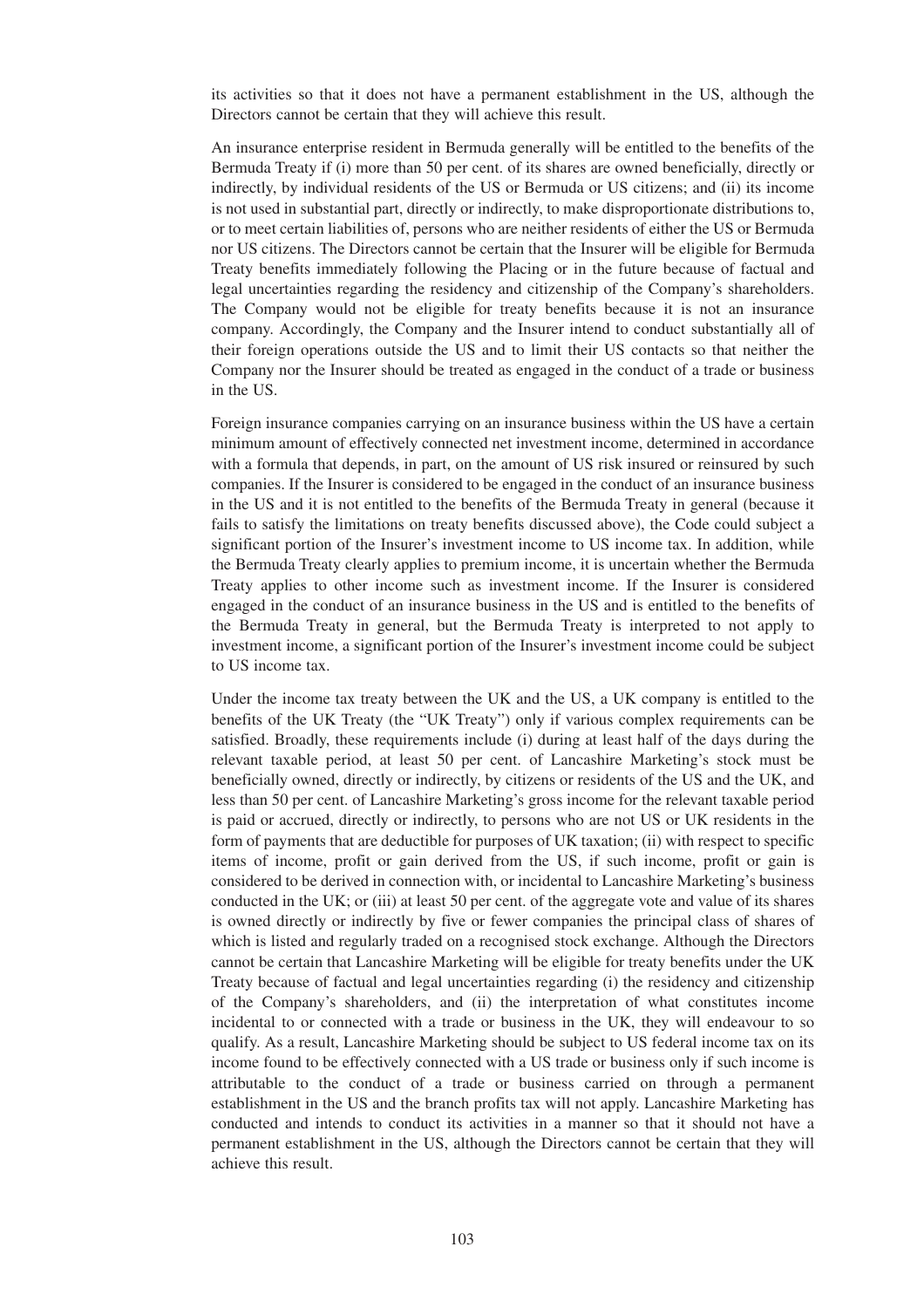Under the UK Treaty, the additional US branch profits tax may be imposed at a rate of up to 5 per cent. absent an applicable exception to the extent Lancashire Marketing has a permanent establishment in the US.

Foreign corporations not engaged in a trade or business in the US are nonetheless subject to US income tax imposed by withholding on certain "fixed or determinable annual or periodic gains, profits and income" derived from sources within the US (such as dividends and certain interest on investments), subject to exemption under the Code or reduction by applicable treaties. Generally under the UK Treaty the withholding rate is reduced (i) on dividends from less than 10 per cent. owned corporations to 15 per cent.; (ii) on dividends from 10 per cent. or more owned corporations to 5 per cent.; and (iii) on interest to 0 per cent.. The Bermuda Treaty does not reduce the US withholding rate on US-sourced investment income.

The US also imposes an excise tax on insurance and reinsurance premiums paid to foreign insurers or reinsurers with respect to risks located in the US. The rates of tax applicable to premiums paid to the Insurer are 4 per cent. for insurance premiums and 1 per cent. for reinsurance premiums.

# 10.3.2 *Taxation of holders of Common Shares*

The following summary sets forth the material US federal income tax considerations related to the purchase, ownership and disposition of the Common Shares. Unless otherwise stated, this summary deals only with Shareholders that are US Persons (as defined below) who purchase their shares in this Placing and who hold their Common Shares as capital assets within the meaning of section 1221 of the Code. The following discussion is only a discussion of the material US federal income tax matters as described herein and does not purport to address all of the US federal income tax consequences that may be relevant to a particular Shareholder in light of such Shareholder's specific circumstances. In addition, the following summary does not address the US federal income tax consequences that may be relevant to special classes of Shareholders, such as financial institutions, insurance companies, regulated investment companies, real estate investment trusts, dealers or traders in securities, tax exempt organisations, expatriates, investors in pass through entities, persons who are considered with respect to the Company or the Insurer as "United States shareholders" for purposes of the controlled foreign corporation ("CFC") rules of the Code (generally, a US Person, as defined below, who owns or is deemed to own 10 per cent. or more of the total combined voting power of all classes of the Company's or the Insurer's shares entitled to vote (that is 10 per cent. US Shareholders)), or persons who hold their shares as part of a hedging or conversion transaction or as part of a short-sale or straddle, who may be subject to special rules or treatment under the Code. This discussion is based upon the Code, the Treasury Regulations promulgated thereunder and any relevant administrative rulings or pronouncements or judicial decisions, all as in effect on the date hereof and as currently interpreted, and does not take into account possible changes in such tax laws or interpretations thereof, which may apply retroactively. This discussion does not include any description of the tax laws of any state or local governments within the US or of any foreign government. Persons considering making an investment in the Common Shares should consult their own tax advisers concerning the application of the US federal tax laws to their particular situations as well as any tax consequences arising under the laws of any state, local or foreign taxing jurisdiction, prior to making such investment.

If a partnership holds the Common Shares, the tax treatment of the partners will generally depend on the status of the partner and the activities of the partnership. If a potential investor is a partner of a partnership owning Common Shares, it should consult its tax adviser.

For purposes of this discussion, the term "US Person" means: (i) a citizen or resident of the US; (ii) a partnership or corporation, or entity treated as a corporation, created or organised in or under the laws of the US, or any political subdivision thereof; (iii) an estate the income of which is subject to US federal income taxation regardless of its source; or (iv) a trust if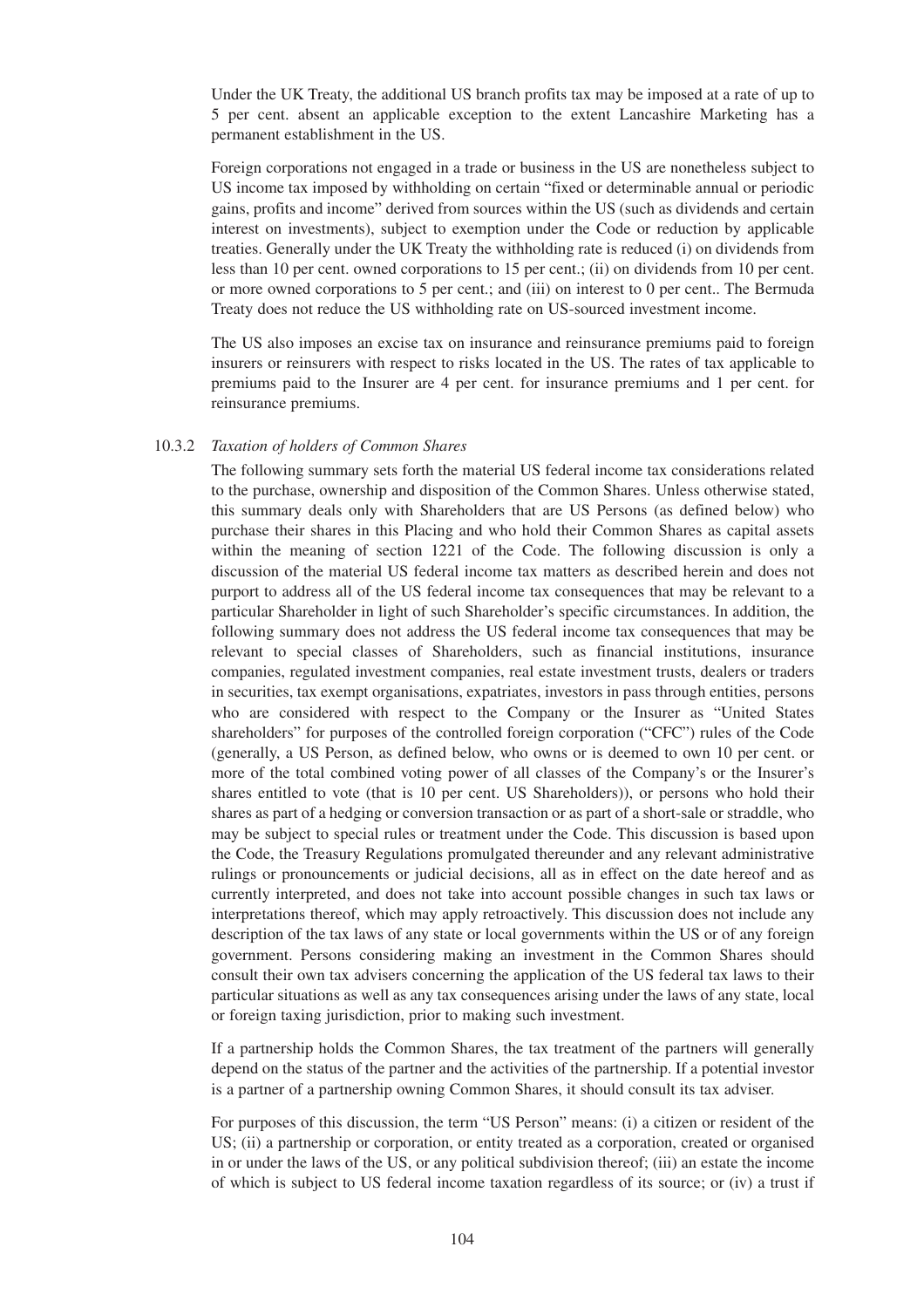either (a) a court within the US is able to exercise primary supervision over the administration of such trust and one or more US Persons have the authority to control all substantial decisions of such trust or (b) the trust has a valid election in effect to be treated as a US Person for US federal income tax purposes or (c) any other person or entity that is treated for US federal income tax purposes as if it were one of the foregoing.

#### 10.3.2.1 *Taxation of dividends*

Subject to the discussions below relating to the potential application of the CFC, RPII and PFIC rules, cash distributions, if any, made with respect to the Common Shares will constitute dividends for US federal income tax purposes to the extent paid out of current or accumulated earnings and profits of the Company (as computed using US tax principles). Dividends paid by the Company will not be eligible for reduced rates of tax as qualified dividend income because the Common Shares will not be treated as readily tradeable on an established securities market in the US. Additionally, such dividends will not be eligible for the dividends received deduction. To the extent such distributions exceed the Company's earnings and profits, they will be treated first as a return of the Shareholder's basis in their Common Shares to the extent thereof, and then as gain from the sale of a capital asset.

# 10.3.2.2 *Classification of the Company, the Insurer or Lancashire Marketing as controlled foreign corporations*

Each 10 per cent. US Shareholder (as defined below) of a foreign corporation that is a CFC for an uninterrupted period of 30 days or more during a taxable year, and who owns shares in the CFC, directly or indirectly through foreign entities, on the last day of the CFC's taxable year, must include in its gross income for US federal income tax purposes its *pro rata* share of the CFC's "subpart F income", even if the subpart F income is not distributed. A foreign corporation is considered a CFC if 10 per cent. US Shareholders own (directly, indirectly through foreign entities or by attribution by application of the constructive ownership rules of section 958(b) of the Code (that is "constructively")) more than 50 per cent. of the total combined voting power of all classes of voting stock of such foreign corporation, or more than 50 per cent. of the total value of all stock of such corporation. For purposes of taking into account insurance income, a CFC also includes a foreign insurance company in which more than 25 per cent. of the total combined voting power of all classes of stock or more than 25 per cent. of the total value of all stock is owned by 10 per cent. US Shareholders on any day of the taxable year of such corporation, if the gross amount of premiums or other consideration for the reinsurance or the issuing of insurance or annuity contracts exceeds 75 per cent. of the gross amount of all premiums or other consideration in respect of all risks. A "10 per cent. US Shareholder" is a US Person who owns (directly, indirectly through foreign entities or constructively) at least 10 per cent. of the total combined voting power of all classes of stock entitled to vote of the foreign corporation. The Directors believe that because of the anticipated dispersion of the Company's share ownership, provisions in the Bye-laws that limit voting power and other factors, no US Person who owns Common Shares of the Company directly or indirectly through one or more foreign entities should be treated as owning (directly, indirectly through foreign entities, or constructively) 10 per cent. or more of the total voting power of all classes of shares of the Company, the Insurer or Lancashire Marketing. It is possible, however, that the IRS could challenge the effectiveness of these provisions and that a court could sustain such a challenge.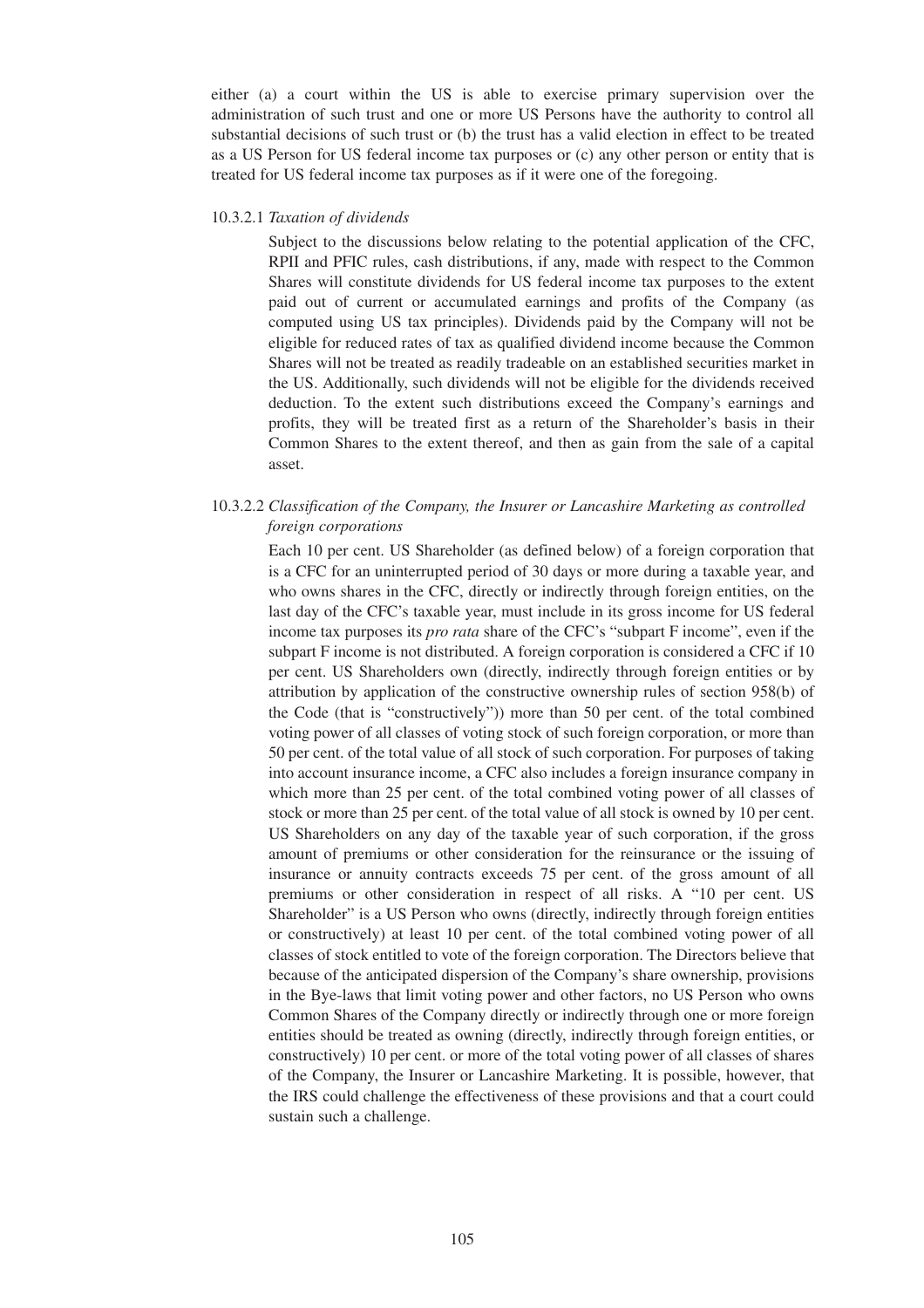#### 10.3.2.3 *The RPII CFC Provisions*

The following discussion generally is applicable only if the RPII of the Insurer, determined on a gross basis, is 20 per cent. or more of the Insurer's gross insurance income for the taxable year and the 20 per cent. Ownership Exception (as defined below) is not met. The following discussion generally would not apply for any taxable year in which the Insurer meets either the 20 per cent. Ownership Exception or the 20 per cent. Gross Income Exception (as defined below). Although the Directors cannot be certain, the Directors believe that the Insurer should meet the 20 per cent. Ownership Exception and the 20 per cent. Gross Income Exception for each tax year for the foreseeable future. Additionally, as the Company is not licensed as an insurance company the Directors do not anticipate that the Company will have insurance income, including RPII.

RPII is any "insurance income" (as defined below) attributable to policies of insurance or reinsurance with respect to which the person (directly or indirectly) insured is a "RPII shareholder" (as defined below) or a "related person" (as defined below) to such RPII shareholder. In general, and subject to certain limitations, "insurance income" is income (including premium and investment income) attributable to the issuing of any insurance or reinsurance contract which would be taxed under the portions of the Code relating to insurance companies if the income were the income of a domestic insurance company. For purposes of inclusion of the RPII of the Insurer in the income of RPII shareholders, unless an exception applies, the term "RPII shareholder" means any US Person who owns (directly or indirectly through foreign entities) any amount of the Company's shares. Generally, the term "related person" for this purpose means someone who controls or is controlled by the RPII shareholder or someone who is controlled by the same person or persons which control the RPII shareholder. Control is measured by either more than 50 per cent. in value or more than 50 per cent. in voting power of stock applying certain constructive ownership principles. A corporation's pension plan is ordinarily not a "related person" with respect to the corporation unless the pension plan owns, directly or indirectly through the application of certain constructive ownership rules, more than 50 per cent. measured by vote or value, of the stock of the corporation. The Insurer will be treated as a CFC under the RPII provisions if RPII shareholders are treated as owning (directly, indirectly through foreign entities or constructively) 25 per cent. or more of the shares of the Company by vote or value.

#### (a) RPII exceptions

The special RPII rules do not apply to the Insurer if (i) direct and indirect insureds and persons related to such insureds, whether or not US Persons, are treated as owning (directly or indirectly through entities) less than 20 per cent. of the voting power and less than 20 per cent. of the value of the shares of the Company (the "20 per cent. Ownership Exception"); (ii) RPII, determined on a gross basis, is less than 20 per cent. of the gross insurance income of the Insurer for the taxable year (the "20 per cent. Gross Income Exception"); (iii) the Insurer elects to be taxed on its RPII as if the RPII were effectively connected with the conduct of a US trade or business, and to waive all treaty benefits with respect to RPII and meet certain other requirements; or (iv) the Insurer elects to be treated as a US corporation and waives all treaty benefits and meets certain other requirements. Where none of these exceptions applies to the Insurer, each US Person owning (directly or indirectly through foreign entities) any shares in the Company (and therefore, indirectly, in the Insurer) on the last day of the Insurer's taxable year will be required to include in its gross income for US federal income tax purposes its share of the RPII of the Insurer for the portion of the taxable year during which the Insurer was a CFC under the RPII provisions,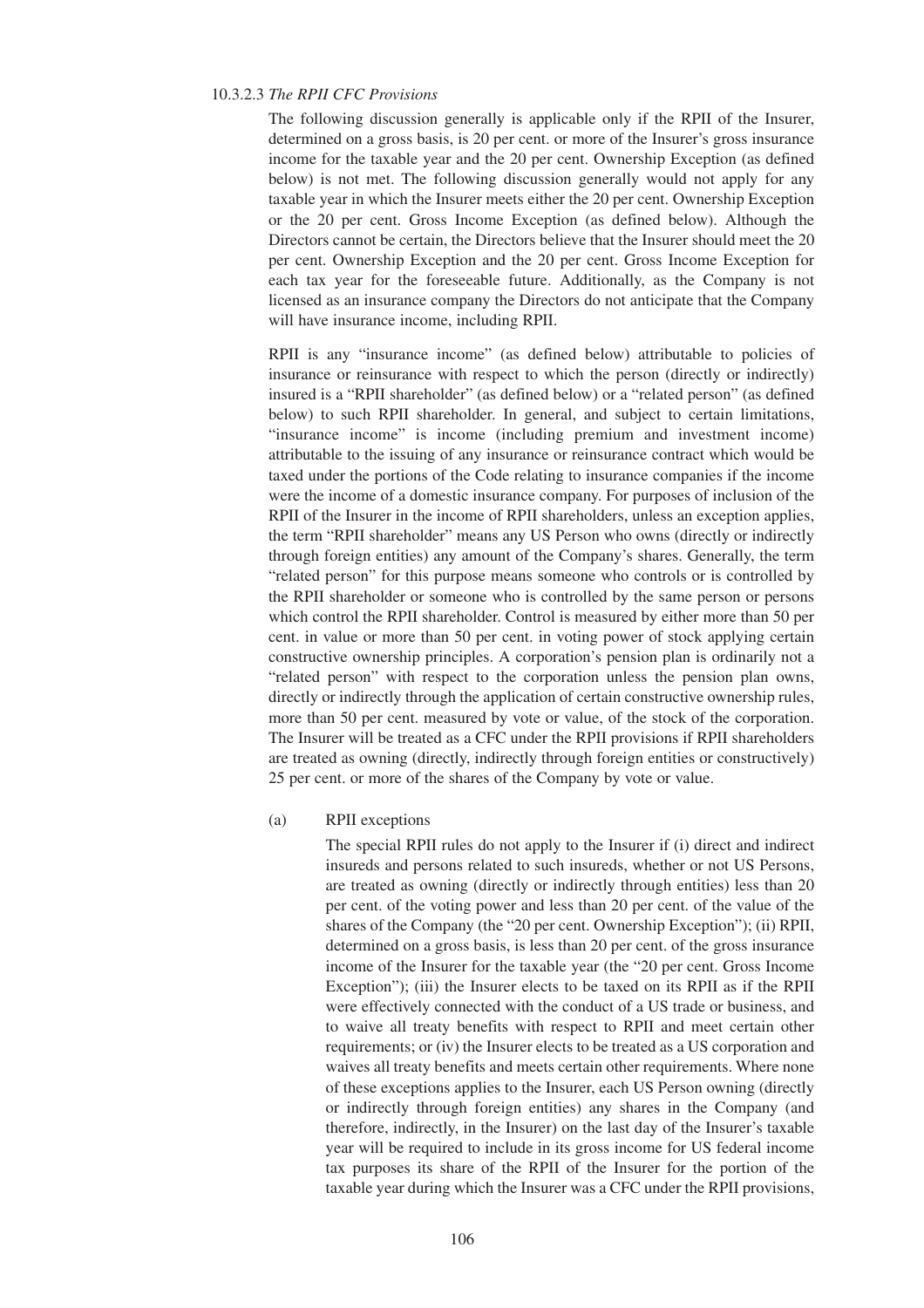determined as if all such RPII were distributed proportionately only to such US Persons at that date, but limited by each such US Person's share of the Insurer's current-year earnings and profits as reduced by the US Person's share, if any, of certain prior-year deficits in earnings and profits. The Insurer intends to operate in a manner that is intended to ensure that it qualifies for the 20 per cent. Gross Income Exception. Although the Directors do not expect that the gross RPII of the Insurer will equal or exceed 20 per cent. of the Insurer's gross insurance income in the foreseeable future, it is possible that they will not be successful in qualifying under this exception.

### (b) Computation of RPII

In order to determine how much RPII the Insurer has earned in each taxable year, the Insurer may obtain and rely upon information from its insureds and reinsureds to determine whether any of the insureds, reinsureds or persons related thereto own (directly or indirectly through foreign entities) shares of the Company and are US Persons. The Insurer may not be able to determine whether any of its underlying direct or indirect insureds are shareholders or related persons to such shareholders. Consequently, the Insurer may not be able to determine accurately the gross amount of RPII earned by the Insurer in a given taxable year. For any year in which the 20 per cent. Gross Income Exception and the 20 per cent. Ownership Exception do not apply, the Company may also seek information from its shareholders as to whether beneficial owners of shares at the end of the year are US Persons so that the RPII may be determined and apportioned among such persons; to the extent the Company is unable to determine whether a beneficial owner of shares is a US Person, the Company may assume that such owner is not a US Person, thereby increasing the per share RPII amount for all known RPII shareholders.

If, as expected, for each taxable year the Insurer meets the 20 per cent. Gross Income Exception, RPII shareholders will not be required to include RPII in their taxable income. The amount of RPII includable in the income of a RPII shareholder is based upon the net RPII income for the year after deducting related expenses such as losses, loss reserves and operating expenses.

# (c) Apportionment of RPII to US Holders

Every RPII shareholder who owns shares on the last day of any taxable year of the Company in which the 20 per cent. Ownership Exception and the 20 per cent. Gross Income Exception do not apply to the Insurer should expect that for such year it will be required to include in gross income its share of the Insurer's RPII for the portion of the taxable year during which the Insurer was a CFC under the RPII provisions, whether or not distributed, even though such shareholder may not have owned the shares throughout such period. A RPII shareholder who owns shares during such taxable year but not on the last day of the taxable year is not required to include in gross income any part of the Insurer's RPII.

# (d) Basis adjustments

A RPII shareholder's tax basis in its shares will be increased by the amount of any RPII that such shareholder includes in income. The RPII shareholder may exclude from income the amount of any distributions by the Company out of previously taxed RPII income. The RPII shareholder's tax basis in its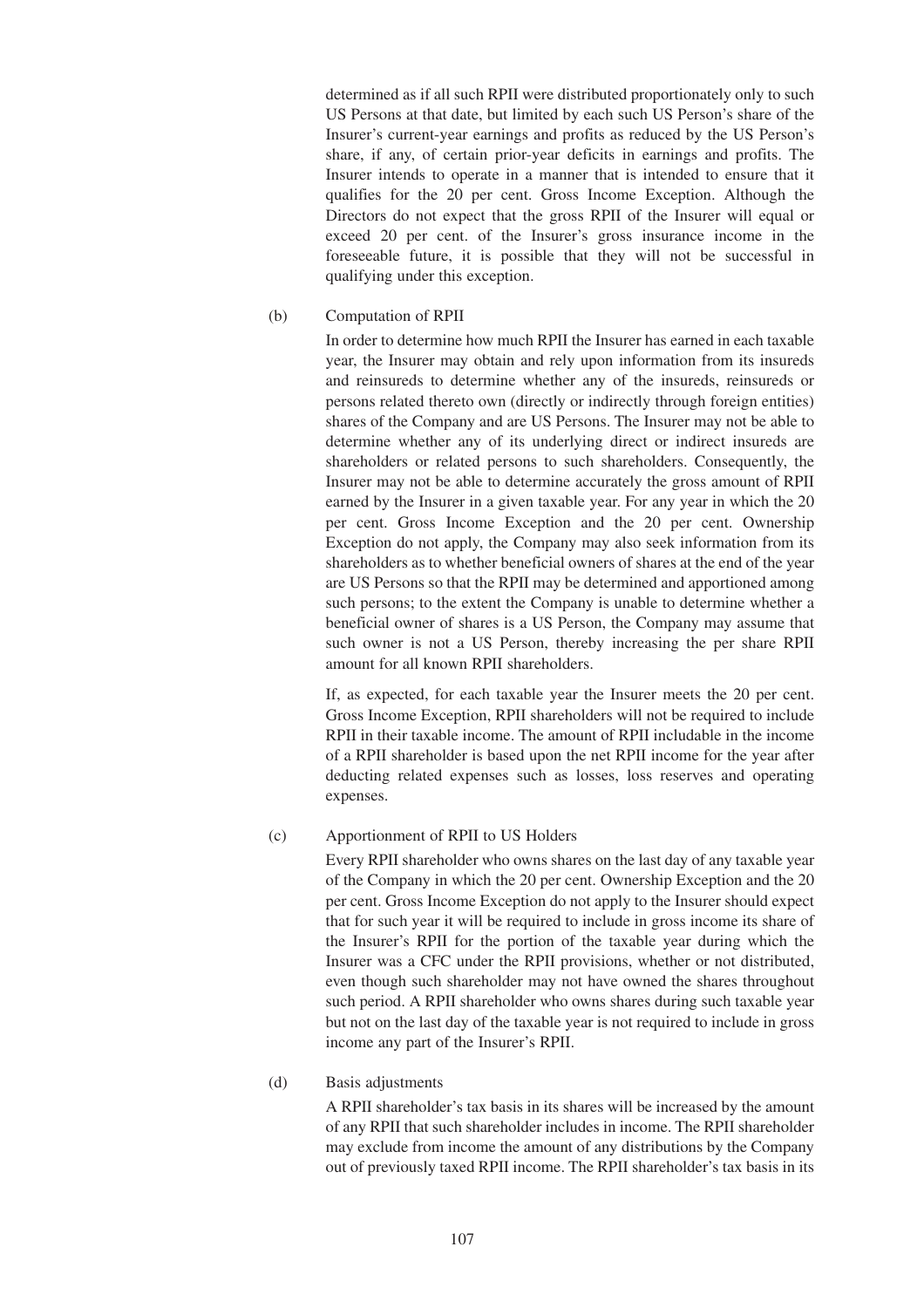shares will be reduced by the amount of such distributions that are excluded from income.

(e) Uncertainty as to application of RPII

The RPII provisions have never been interpreted by the courts or the US Treasury Department in final regulations, and regulations interpreting the RPII provisions of the Code exist only in proposed form. It is not certain whether these regulations will be adopted in their proposed form or what changes or clarifications might ultimately be made thereto or whether any such changes, as well as any interpretation or application of RPII by the IRS, the courts or otherwise, might have retroactive effect. These provisions include the grant of authority to the US Treasury Department to prescribe "such regulations as may be necessary to carry out the purpose of this subsection including ... regulations preventing the avoidance of this subsection through cross insurance arrangements or otherwise". Accordingly, the meaning of the RPII provisions and the application thereof to the Insurer is uncertain. In addition, the Directors cannot be certain that the amount of RPII or the amounts of the RPII inclusions for any particular RPII shareholder, if any, will not be subject to adjustment based upon subsequent IRS examination. Any prospective investors considering an investment in the Common Shares should consult his tax adviser as to the effects of these uncertainties.

10.3.2.4 *Information reporting*

Under certain circumstances, US Persons owning shares in a foreign corporation are required to file IRS Form 5471 with their US federal income tax returns. Generally, information reporting on IRS Form 5471 is required by (i) a person who is treated as a RPII shareholder, (ii) a 10 per cent. US Shareholder of a foreign corporation that is a CFC for an uninterrupted period of 30 days or more during any tax year of the foreign corporation and who owned the stock on the last day of that year; and (iii) under certain circumstances, a US Person who acquires stock in a foreign corporation and as a result thereof owns 10 per cent. or more of the voting power or value of such foreign corporation, whether or not such foreign corporation is a CFC. For any taxable year in which the Company determines that the 20 per cent. Gross Income Exception and the 20 per cent. Ownership Exception do not apply, the Company will provide to all US Persons registered as shareholders of its shares a completed IRS Form 5471 or the relevant information necessary to complete the form. Failure to file IRS Form 5471 may result in penalties.

#### 10.3.2.5 *Tax-Exempt shareholders*

Tax-exempt entities will be required to treat certain subpart F insurance income, including RPII, that is includible in income by the tax-exempt entity as unrelated business taxable income. Prospective investors that are tax exempt entities are urged to consult their tax advisers as to the potential impact of the unrelated business taxable income provisions of the Code. A tax-exempt organisation that is treated as a 10 per cent. US Shareholder or a RPII Shareholder also must file IRS Form 5471 in the circumstances described above.

#### 10.3.2.6 *Dispositions of Common Shares*

Subject to the discussions below relating to the potential application of the Code section 1248 and PFIC rules, US holders of Common Shares generally should recognise capital gain or loss for US federal income tax purposes on the sale, exchange or other disposition of Common Shares in the same manner as on the sale,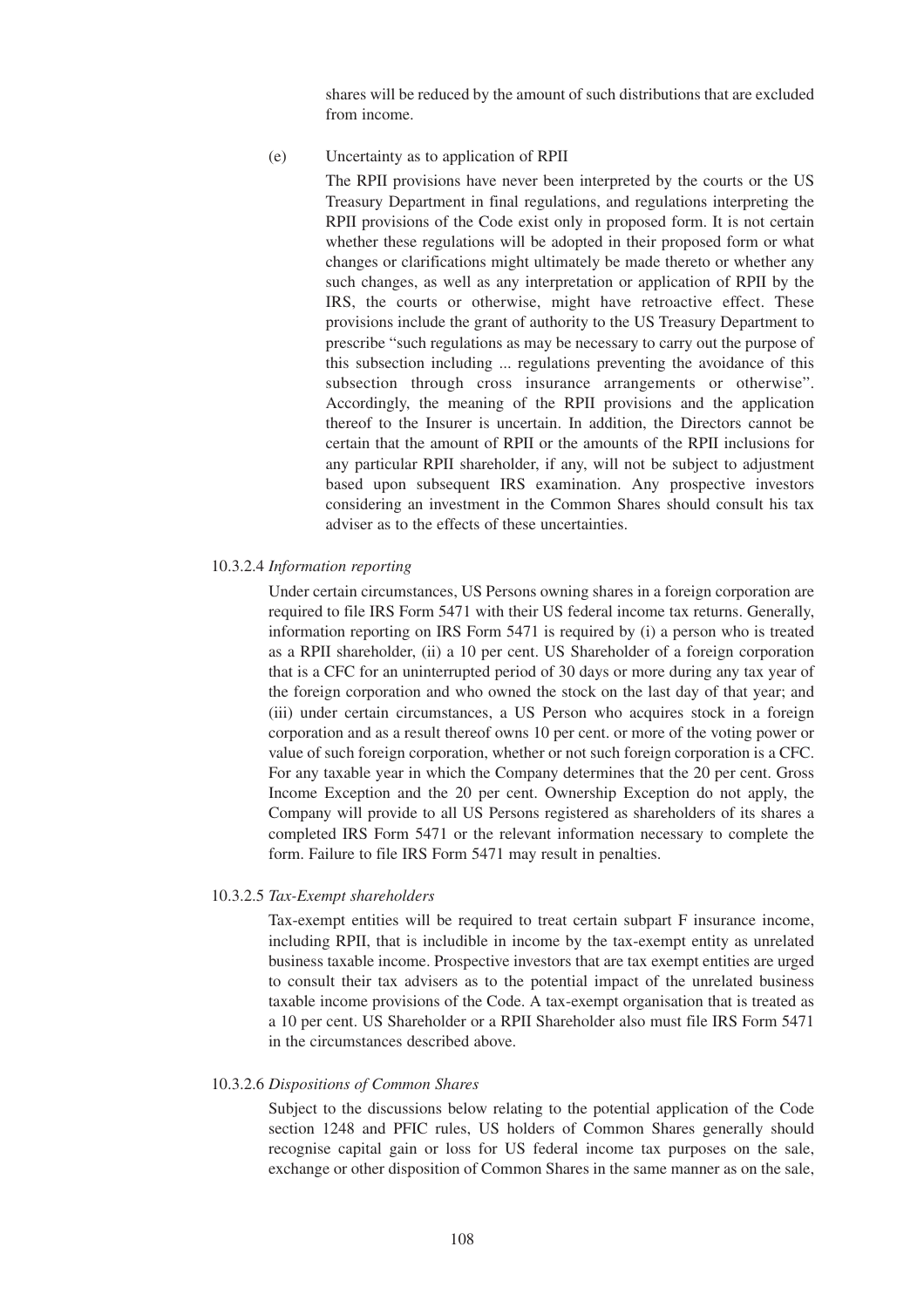exchange or other disposition of any other shares held as capital assets. If the holding period for these shares exceeds one year, any gain will be subject to tax at a current maximum marginal tax rate of 15 per cent. for individuals and 35 per cent. for corporations. Moreover, gain, if any, generally will be a US source gain and generally will constitute "passive income" for foreign tax credit limitation purposes.

Code section 1248 provides that if a US Person sells or exchanges stock in a foreign corporation and such person owned, directly, indirectly through certain foreign entities or constructively, 10 per cent. or more of the voting power of the corporation at any time during the five-year period ending on the date of disposition when the corporation was a CFC, any gain from the sale or exchange of the shares will be treated as a dividend to the extent of the CFC's earnings and profits (determined under US federal income tax principles) during the period that the shareholder held the shares and while the corporation was a CFC (with certain adjustments). The Directors believe that because of the anticipated dispersion of the Company's share ownership, provisions in the Bye-laws that limit voting power and other factors, that no US Shareholder of the Company should be treated as owning (directly, indirectly through foreign entities or constructively) 10 per cent. or more of the total voting power of the Company; to the extent this is the case, the application of Code Section 1248 under the regular CFC rules should not apply to dispositions of Common Shares. It is possible, however, that the IRS could challenge the effectiveness of these provisions and that a court could sustain such a challenge. A 10 per cent. US Shareholder may in certain circumstances be required to report a disposition of shares of a CFC by attaching IRS Form 5471 to the US federal income tax or information return that it would normally file for the taxable year in which the disposition occurs. In the event this is determined necessary, the Company will provide a completed IRS Form 5471 or the relevant information necessary to complete the Form. Code section 1248 also applies to the sale or exchange of shares in a foreign corporation if the foreign corporation would be treated as a CFC for RPII purposes regardless of whether the shareholder is a 10 per cent. US Shareholder or whether the 20 per cent. Gross Income Exception or the 20 per cent. Ownership Exception applies. Existing proposed regulations do not address whether Code section 1248 would apply if a foreign corporation is not a CFC but the foreign corporation has a subsidiary that is a CFC and that would be taxed as an insurance company if it were a domestic corporation. The Directors believe, however, that this application of Code section 1248 under the RPII rules should not apply to dispositions of the Common Shares because the Company will not be directly engaged in insurance business. The Directors cannot be certain, however, that the IRS will not interpret the proposed regulations in a contrary manner or that the US Treasury Department will not amend the proposed regulations to provide that these rules will apply to dispositions of Common Shares. Prospective investors should consult their tax advisers regarding the effects of these rules on a disposition of Common Shares.

#### 10.3.2.7 *Passive foreign investment companies*

In general, a foreign corporation will be a PFIC during a given year if (i) 75 per cent. or more of its gross income constitutes "passive income" (the "75 per cent. test"); or (ii) 50 per cent. or more of its assets produce passive income (the "50 per cent. test"). A foreign corporation, however, will not be treated as a PFIC for its first taxable year in which it has gross income ("Start-up Year"), provided (i) no "predecessor" of the foreign corporation was a PFIC; (ii) it can be established that such foreign corporation will not be a PFIC for either of the first two taxable years following the Start-up Year; and (iii) the foreign corporation is not a PFIC for either of the first two taxable years following the Start-up Year.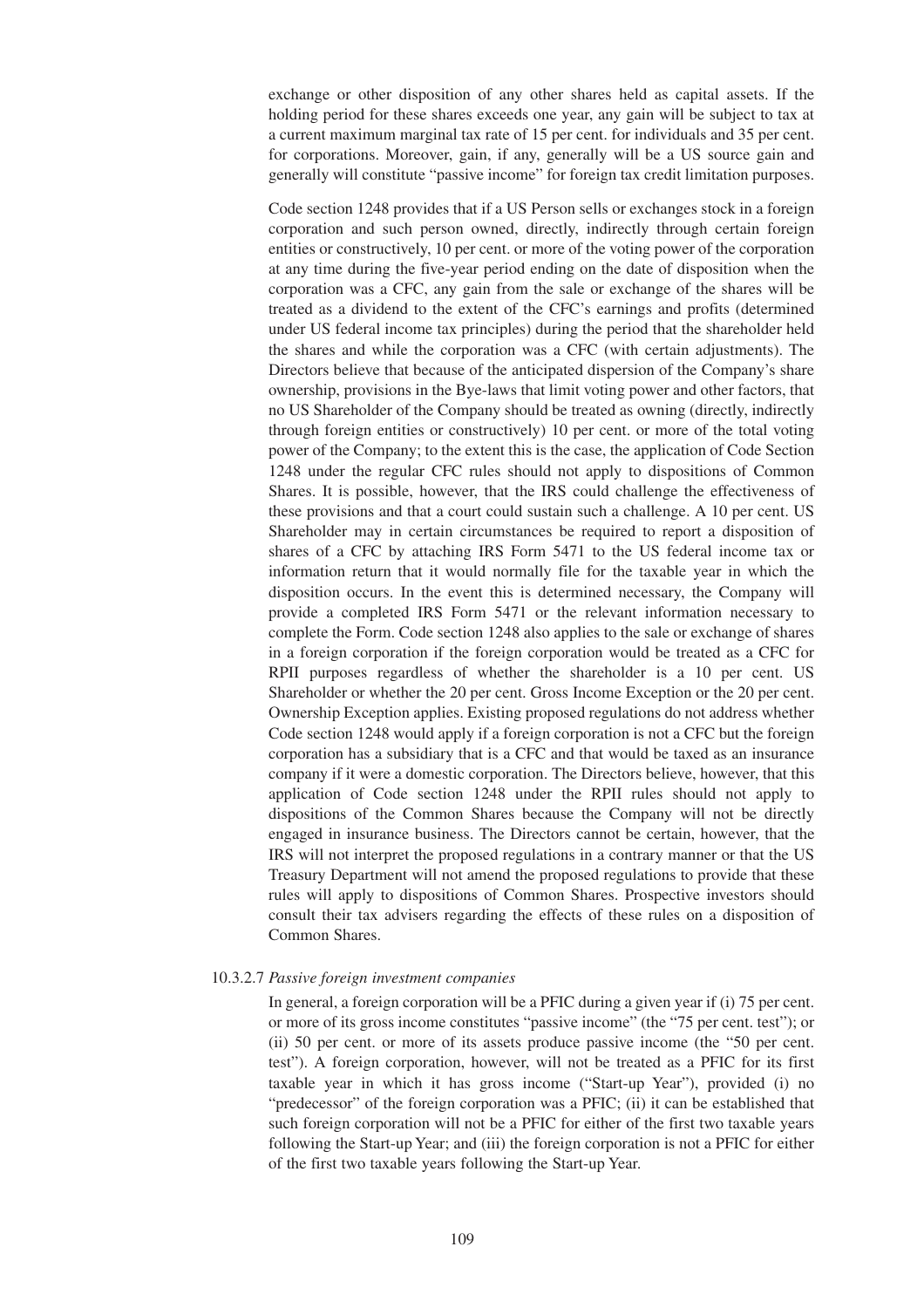If the Company were characterised as a PFIC during a given year, each US Person holding Common Shares would be subject to a penalty tax at the time of the sale at a gain of, or receipt of an "excess distribution" with respect to, their Common Shares, unless such person is a 10 per cent. US Shareholder or made a "qualified electing fund election". In addition, if the Company were considered a PFIC, upon the death of any US individual owning shares, such individual's heirs or estate would not be entitled to a "step-up" in the basis of their Common Shares that might otherwise be available under US federal income tax laws. In general, a Shareholder receives an "excess distribution" if the amount of the distribution is more than 125 per cent. of the average distribution with respect to the shares during the three preceding taxable years (or shorter period during which the taxpayer held the Common Shares). In general, the penalty tax is equivalent to an interest charge on taxes that are deemed due during the period the Shareholder owned the Common Shares, computed by assuming that the excess distribution or gain (in the case of a sale) with respect to the Common Shares was taken in equal portion at the highest applicable tax rate on ordinary income throughout the Shareholder's period of ownership. The interest charge is equal to the applicable rate imposed on underpayments of US federal income tax for such period. In addition, a distribution paid by the Company to US Shareholders that is characterised as a dividend and is not characterised as an excess distribution would not be eligible for reduced rates of tax as qualified dividend income.

For the above purposes, passive income generally includes interest, dividends, annuities and other investment income. The PFIC rules provide that income "derived in the active conduct of an insurance business by a corporation which is predominantly engaged in an insurance business ... is not treated as passive income". The PFIC provisions also contain a look-through rule under which a foreign corporation shall be treated as if it "received directly its proportionate share of the income . . ." and as if it "held its proportionate share of the assets . . ." of any other corporation in which it owns at least 25 per cent. of the value of the stock.

The insurance income exception is intended to ensure that income derived by a *bona fide* insurance company is not treated as passive income, except to the extent such income is attributable to financial reserves in excess of the reasonable needs of the insurance business. Under the look-through rule, the Company should be deemed to own its proportionate share of the assets and to have received its proportionate share of the income of the Insurer and Lancashire Marketing for purposes of the 75 per cent. test and the 50 per cent. test. It is expected that the income and assets of the Company other than the income generated by the Insurer and the assets held by the Insurer will be *de minimis* in each year of operations with respect to the overall income and assets of the Company and the Insurer. Further, it is expected that for taxable years beginning after 31 December 2005 the Insurer will be predominantly engaged in an insurance business and is unlikely to have financial reserves in excess of the reasonable needs of its insurance business for purposes of the PFIC rules. As a result, it is believed that the Company should not be treated as a PFIC for its Startup Year and future taxable years. There can be no certainty, however, as there are currently no regulations regarding the application of the PFIC provisions to an insurance company and new regulations or pronouncements interpreting or clarifying these rules may be forthcoming, that the IRS will not challenge this position and that a court will not sustain such challenge. Prospective investors should consult their tax adviser as to the effects of the PFIC rules.

#### 10.3.2.8 *Foreign tax credit*

Because it is anticipated that US Persons will own a majority of the Common Shares, only a portion of the current income inclusions, if any, under the CFC, RPII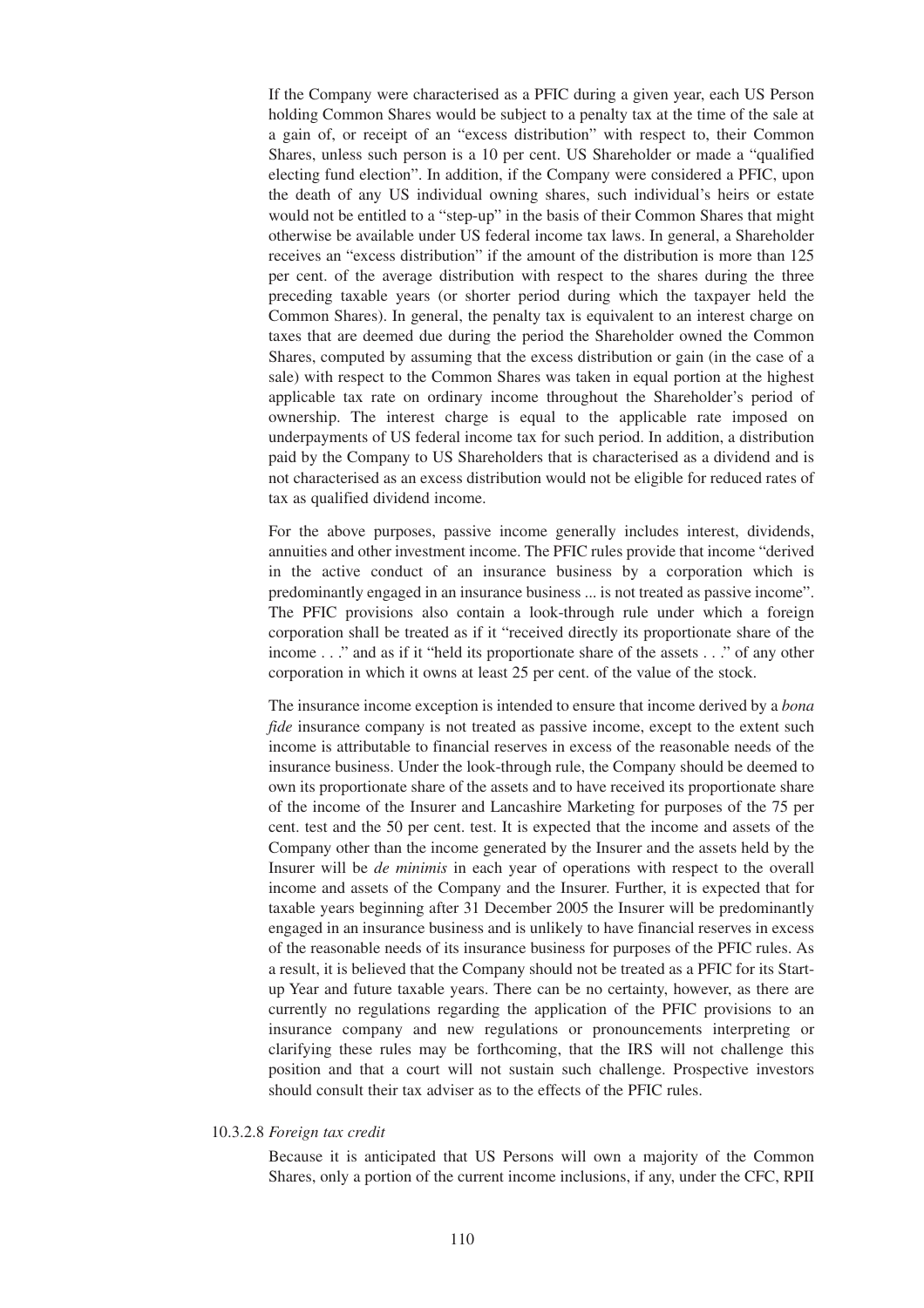and PFIC rules and of dividends paid by the Company (including any gain from the sale of Common Shares that is treated as a dividend under section 1248 of the Code) will be treated as foreign source income for purposes of computing a Shareholder's US foreign tax credit limitations. The Company will consider providing Shareholders with information regarding the portion of such amounts constituting foreign source income to the extent such information is reasonably available. It is also likely that substantially all of the "subpart F income", RPII and dividends that are foreign source income will constitute either "passive" or "financial services" income for foreign tax credit limitation purposes (and for taxable years beginning after 31 December 2006 will constitute either "passive" or "general" income). Thus, it may not be possible for most Shareholders to utilise excess foreign tax credits to reduce US tax on such income.

### 10.3.2.9 *Information reporting and backup withholding on distributions and disposition proceeds*

Information returns may be filed with the IRS in connection with distributions on the Common Shares and the proceeds from a sale or other disposition of the Common Shares unless the holder of the Common Shares establishes an exemption from the information reporting rules. A holder of Common Shares that does not establish such an exemption may be subject to US backup withholding tax on these payments if the holder is not a corporation or non-US Person or fails to provide its taxpayer identification number or otherwise comply with the backup withholding rules. The amount of any backup withholding from a payment to a US Person will be allowed as a credit against the US Person's US federal income tax liability and may entitle the US Person to a refund, provided that the required information is furnished to the IRS.

#### 10.3.2.10 *Proposed US tax legislation*

Legislation has been introduced in the US Congress intended to eliminate certain perceived tax advantages of companies (including insurance companies) that have legal domiciles outside the US but have certain US connections. While there are no currently pending legislative proposals which, if enacted, would have a material adverse effect on the Company or the Shareholders, it is possible that broader-based legislative proposals could emerge in the future that could have an adverse impact on the Company or the Shareholders.

Additionally, the US federal income tax laws and interpretations regarding whether a company is engaged in a trade or business within the US or is a PFIC, or whether US Persons would be required to include in their gross income the "subpart F income" or the RPII of a CFC, are subject to change, possibly on a retroactive basis. There are currently no regulations regarding the application of the PFIC rules to insurance companies and the regulations regarding RPII are still in proposed form. New regulations or pronouncements interpreting or clarifying such rules may be forthcoming. The Directors cannot be certain if, when or in what form such regulations or pronouncements may be provided and whether such guidance will have a retroactive effect.

#### 10.4 *Premium tax*

Premium taxes may be payable on premiums received in respect of direct insurance business written by the Insurer. The amount of premium tax levied will depend on the location of the risk and the premium tax regime of that territory. It is impossible to calculate the likely level of premium taxes incurred due to the expected diversity of the book of business written. Premium taxes should not affect the profitability of the Insurer as such taxes generally will be paid by the insured on top of the premiums received. However, premium taxes can have an impact on cash flows. Reinsurance is normally exempt from premium taxes.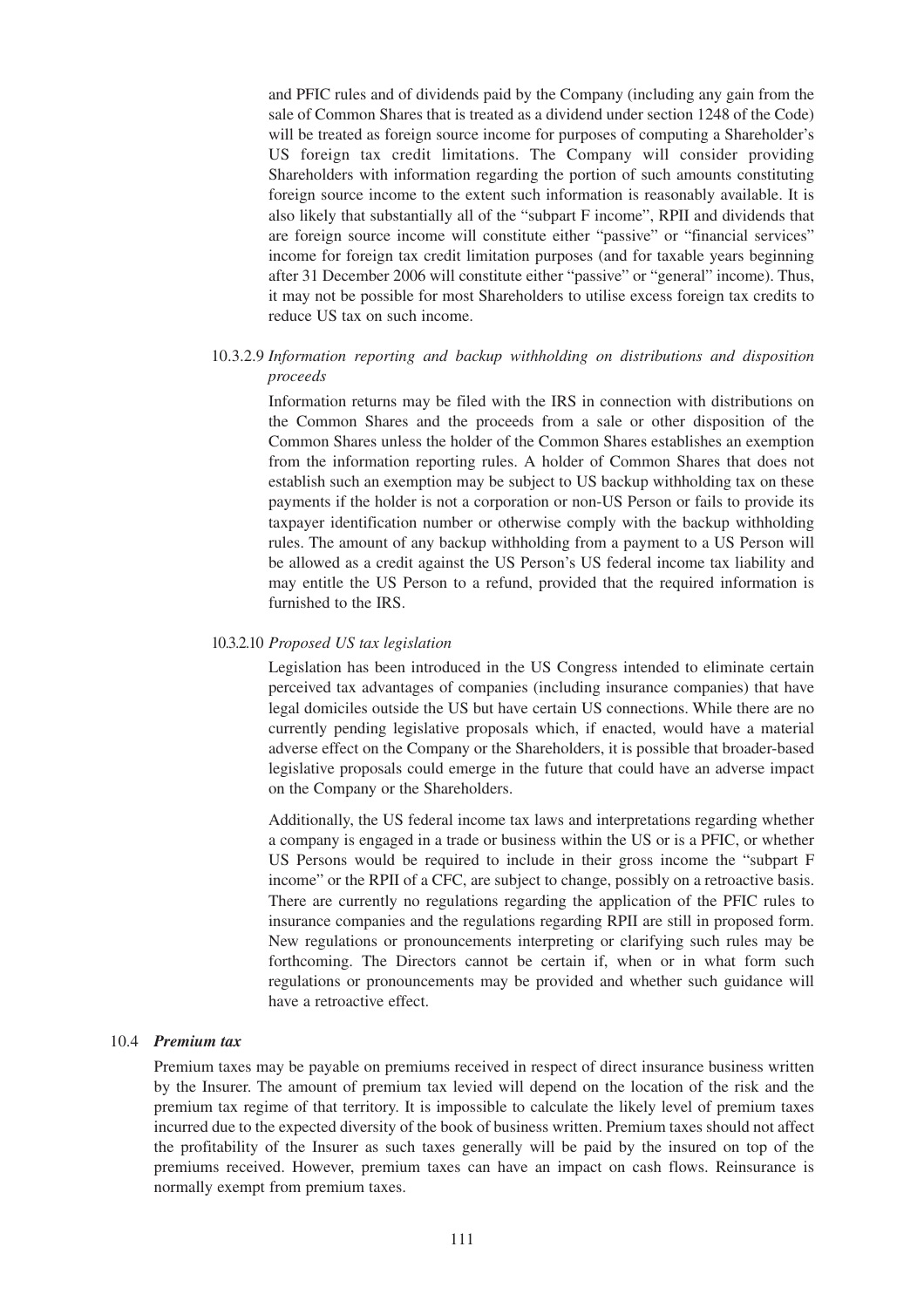# **11. Intellectual property**

The Company is not dependent on patents or licences, industrial, commercial or financial contracts or new manufacturing processes which are material to the Company's business or profitability, except as otherwise disclosed in this document.

# **12. Working capital**

The Directors are of the opinion that, having made due and careful enquiry, and taking into account the net proceeds from the Placing and the issue of the Notes, the working capital available to the Group is sufficient for its present requirements, that is for at least the 12 months from the date of Admission.

# **13. Litigation**

No member of the Group is, nor at any time since 7 October 2005, the earliest date of incorporation of any member of the Group, has been, involved in any governmental, legal or arbitration proceedings in each case which may have, or has had in the recent past, a significant effect on the Company's or the Group's financial position or profitability and, so far as the Company is aware, there are no proceedings pending or threatened against any member of the Group.

# **14. Consents**

- 14.1 Merrill Lynch, whose name and registered office appears on page 6, is acting in the capacity of sole bookrunner, lead manager, nominated adviser and broker to the Company. Merrill Lynch has given and not withdrawn its written consent to the inclusion in this document of references to its name in the form and context in which they appear and to the inclusion of its letter set out in Part 7 – Illustrative Summary Consolidated Financial Projections of the Group and the references to the same in the form and context in which they appear.
- 14.2 Benfield Advisory, whose name and registered office appears on page 6, is acting in the capacity of joint financial adviser to the Company. Benfield Advisory has given and not withdrawn its written consent to the inclusion in this document of references to its name in the form and context in which it appears.
- 14.3 Kinmont, whose name and registered office appears on page 6, is acting in the capacity of joint financial adviser to the Company. Kinmont has given and not withdrawn its written consent to the inclusion in this document of references to its name in the form and context in which it appears.
- 14.4 Ernst & Young LLP has given and not withdrawn its written consent as referred to in paragraph 1.2 of this Part 9 – Additional Information.

# **15. Third party information**

The information in Part 2 – Information on the Group which has been sourced from third parties has been accurately reproduced and, as far as the Company is aware and is able to ascertain from information published by such third parties, no facts have been omitted which would render the reproduced information inaccurate or misleading.

### **16. Material contracts**

The following contracts (not being contracts entered into in the ordinary course of business) have been entered into by the Company or members of the Group since 7 October 2005, the earliest date of incorporation of any member of the Group and are or may be material for disclosure:

### 16.1 *Placing Agreement*

Pursuant to the Placing Agreement dated 13 December, conditional upon, *inter alia*, Admission taking place on or before 8.00 am on 16 December 2005, the Managers have agreed to procure subscribers for the Placing Shares, failing which the Managers have agreed severally and not jointly to themselves subscribe, on the terms set out in the Placing Agreement, for the Placing Shares proposed to be issued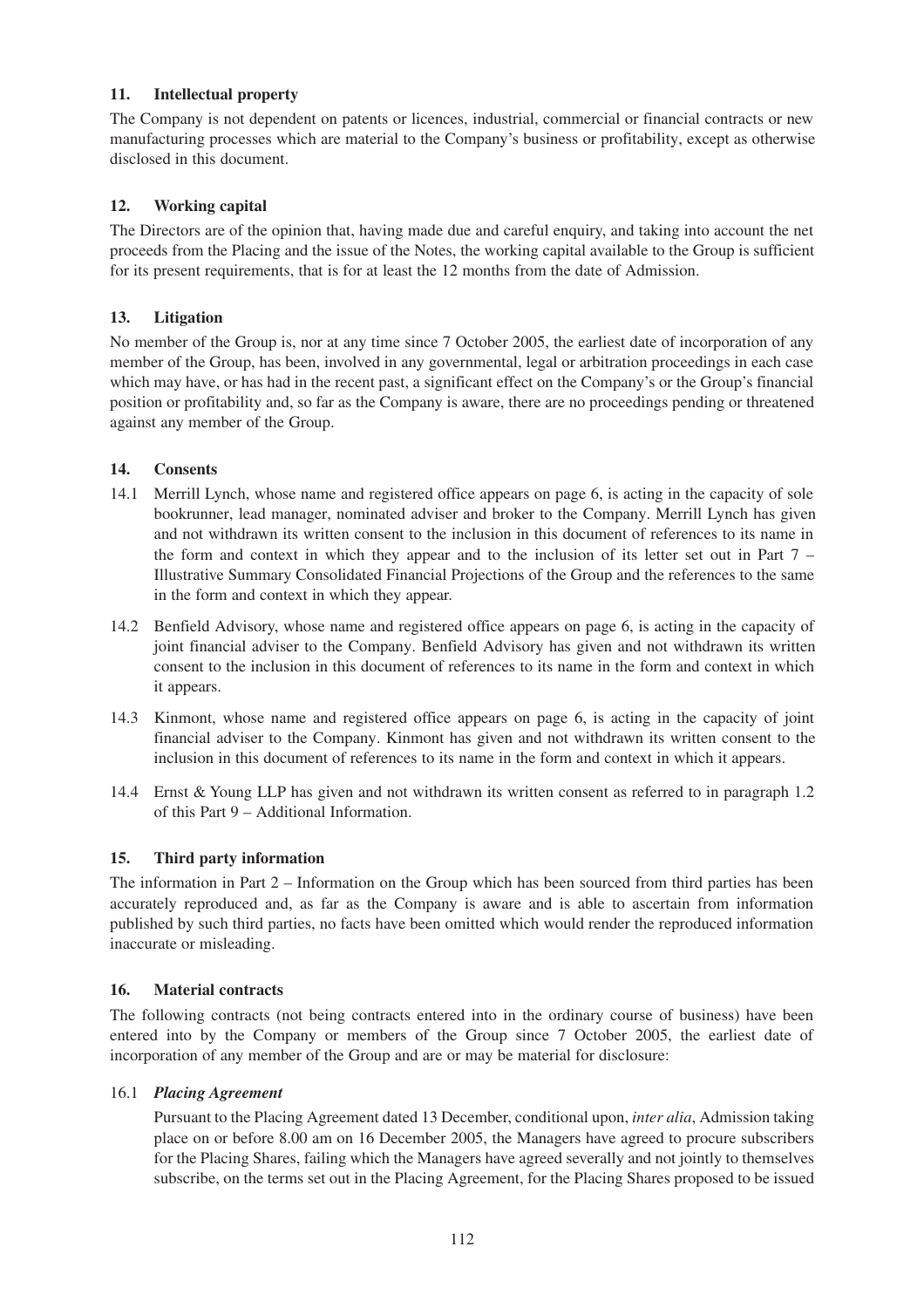by the Company at the Placing Price. The Placing Agreement provides that the obligation to procure subscribers for the Subscription Shares shall be satisfied by the execution of the New Subscription Agreements by the Subscribers.

The Placing Agreement contains warranties and indemnities from the Company and warranties from the Directors in favour of the Managers together with provisions which enable Merrill Lynch to terminate the Placing Agreement in certain circumstances prior to Admission, including circumstances where any warranties are not found to be true or accurate. The liability of the Directors for breach of warranty is limited. Under the Placing Agreement, the Company has agreed to pay to the Managers an aggregate commission of 2.75 per cent. of the value of the Institutional Placing Shares at the Placing Price.

Pursuant to the Placing Agreement the Company has appointed Merrill Lynch to act as its nominated adviser and broker for the purposes of the AIM Rules. The agreement contains certain undertakings given by the Company in respect of, *inter alia*, compliance with applicable laws and regulations following Admission. The appointment is for a fixed term of 12 months from Admission and subject to termination on three months' prior written notice by either party to be given at any time after the expiry of the first nine month period or at any time thereafter.

Pursuant to the Placing Agreement, the Company has undertaken with the Managers that it will not issue any Common Shares or any other securities exchangeable for or convertible into, or substantially similar to, Common Shares or enter into any transaction with the same economic effect other than pursuant to the Placing, save in respect of Common Shares issued pursuant to (i) the exercise of options under share option schemes in existence on the date of Admission and described in this document, (ii) the Warrants at any time prior to the date which is the first anniversary of Admission without the prior written consent of Merrill Lynch and (iii) pursuant to issuances of Common Shares to raise funds as a result of a loss event impacting the Group's reinsurance or insurance portfolio necessary to maintain the Group's existing ratings provided that the Company shall obtain the prior written consent of Merrill Lynch (such consent not to be unreasonably withheld) before issuing any securities pursuant to subparagraph (iii).

### 16.2 *Lock-Up Agreements*

The Directors, applicable employees and all other related parties (as such terms are defined in the AIM Rules) who, in each case, own Common Shares have undertaken (effective as at Admission), pursuant to the terms of the Lock-Up Agreements, save in certain limited circumstances, not to dispose of any interests in any of their Common Shares for a period of 12 months following Admission in accordance with rule 7 of the AIM Rules. In addition, the Subscribers (other than those who have entered into lock-up agreements as described in the previous sentence) have undertaken (effective as at Admission) pursuant to the terms of the Lock-up Agreements, save in certain limited circumstances, not to dispose of any interests in any of their Common Shares for a period of six months following Admission (without the prior written consent of Merrill Lynch).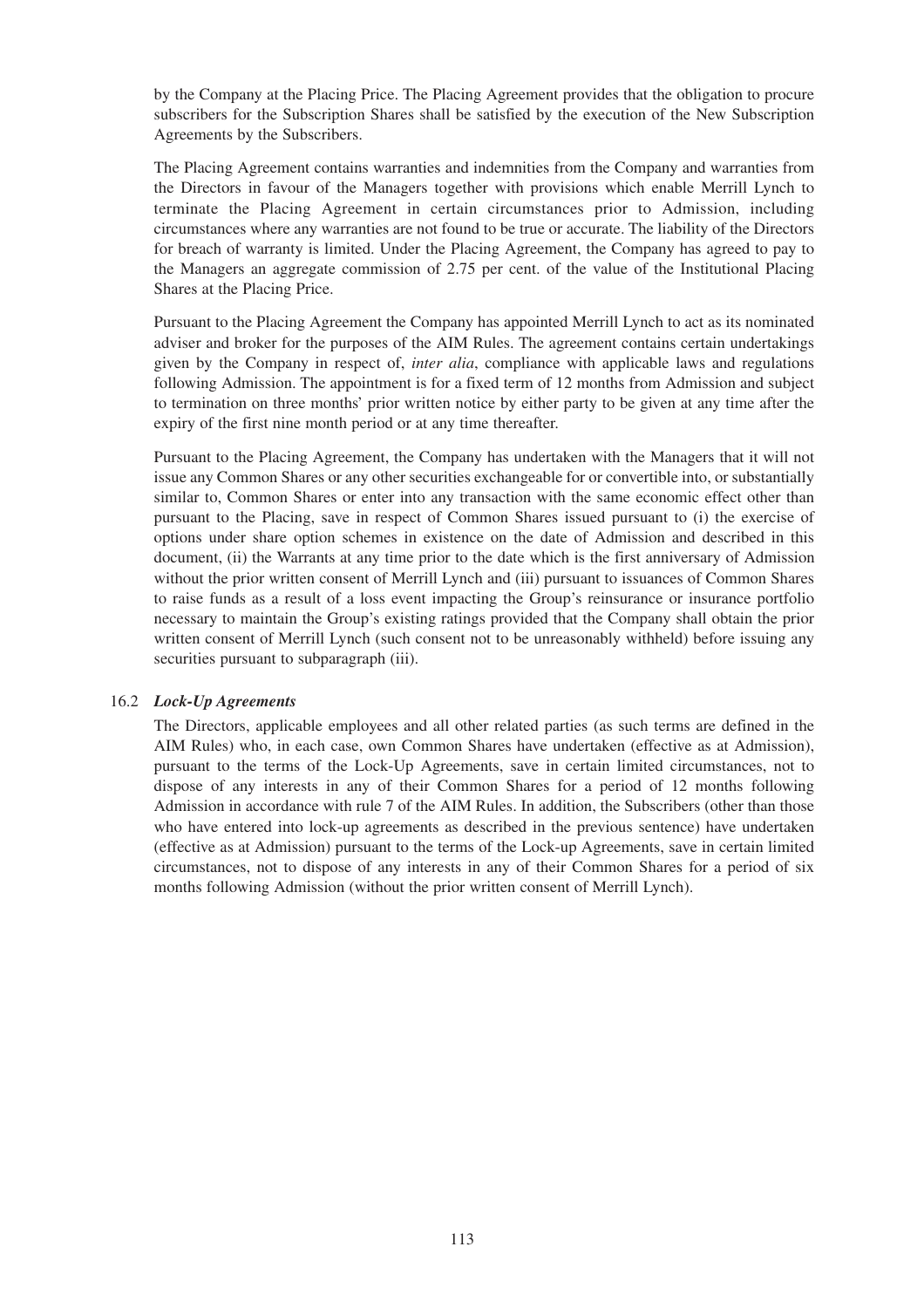#### 16.3 *Subscription agreements*

#### 16.3.1 *Original Subscription Agreement*

On 27 October 2005 the Company entered into a subscription agreement with each of the Founder Shareholders pursuant to which the Company issued 16,000,000 Existing Common Shares (of US\$0.10 each at the date of issue at the subcription price of US\$1.00 per Existing Common Share) in the following amounts to the Founder Shareholders:

| <b>Richard Brindle</b>             | 500,000   |
|------------------------------------|-----------|
| Capital Z Lancashire Partners, L.P | 3,875,000 |
| Moore Macro Fund, L.P.             | 3,875,000 |
| OZ Europe Master Fund, Ltd.        | 1.309.750 |
| OZ Master Fund, Ltd.               | 2,565,250 |
| SAB Capital Partners, L.P.         | 1,881,000 |
| SAB Capital Partners II, L.P.      | 34,845    |
| SAB Overseas Master Fund, L.P.     | 1,959,155 |

These Existing Common Shares have now been consolidated into 3,200,000 Common Shares (pursuant to the resolutions described in paragraph 3.2.3. of this Part 9 – Additional Information).

The Company and each other party to each Original Subscription Agreement have given customary warranties thereunder. Under the Original Subscription Agreements, each Founder Shareholder has agreed that the Common Shares to which they have subscribed may only be transferred with the consent of the Company and the parties to the other Original Subscription Agreements (not to be unreasonably withheld) or, in the case of a Founder Shareholder, by way of a transfer to any of that Founder Shareholder's subsidiaries, holding companies or any subsidiaries of its holding companies from time to time, or any co-investors on the Co-Investors List (as defined in each Original Subscription Agreement). Such transfer restrictions will cease to apply upon Admission.

#### 16.3.2 *New Subscription Agreement*

On 13 December 2005, the Company entered into a New Subscription Agreement with each of the Subscribers pursuant to which these parties have agreed to subscribe at the subscription price of US\$5.00 per Common Share, conditional upon Admission, for Common Shares in the following amounts:

| <b>Richard Brindle</b>                                       | 200,000    |
|--------------------------------------------------------------|------------|
| Neil McConachie                                              | 20,000     |
| Caisse de Dépôt et Placement du Québec                       | 17,986,000 |
| Capital Z Lancashire Partners, L.P.                          | 17,198,550 |
| Crestview Capital Partners, L.P.                             | 9,605,613  |
| Crestview Capital Partners (ERISA), L.P.                     | 773,799    |
| Crestview Capital Partners (PF), L.P.                        | 1,665,878  |
| Crestview Holdings (TE), L.P.                                | 663,252    |
| Crestview Offshore Holdings (Cayman), L.P.                   | 2,291,458  |
| Cypress Lancashire Partners L.P.                             | 9,890,000  |
| First Plaza Group Trust for the benefit of pools PMI 127-130 | 4,000,000  |
| Moore Global Fixed Income Fund (Master) Limited              | 8,780,588  |
| Moore Macro Fund, L.P.                                       | 8,780,588  |
| OZ Europe Master Fund, Ltd.                                  | 5,935,677  |
| OZ Master Fund, Ltd.                                         | 11,625,499 |
| SAB Capital Partners, L.P.                                   | 6,172,530  |
| SAB Capital Partners II, L.P.                                | 113,373    |
| SAB Overseas Master Fund, L.P.                               | 6,311,097  |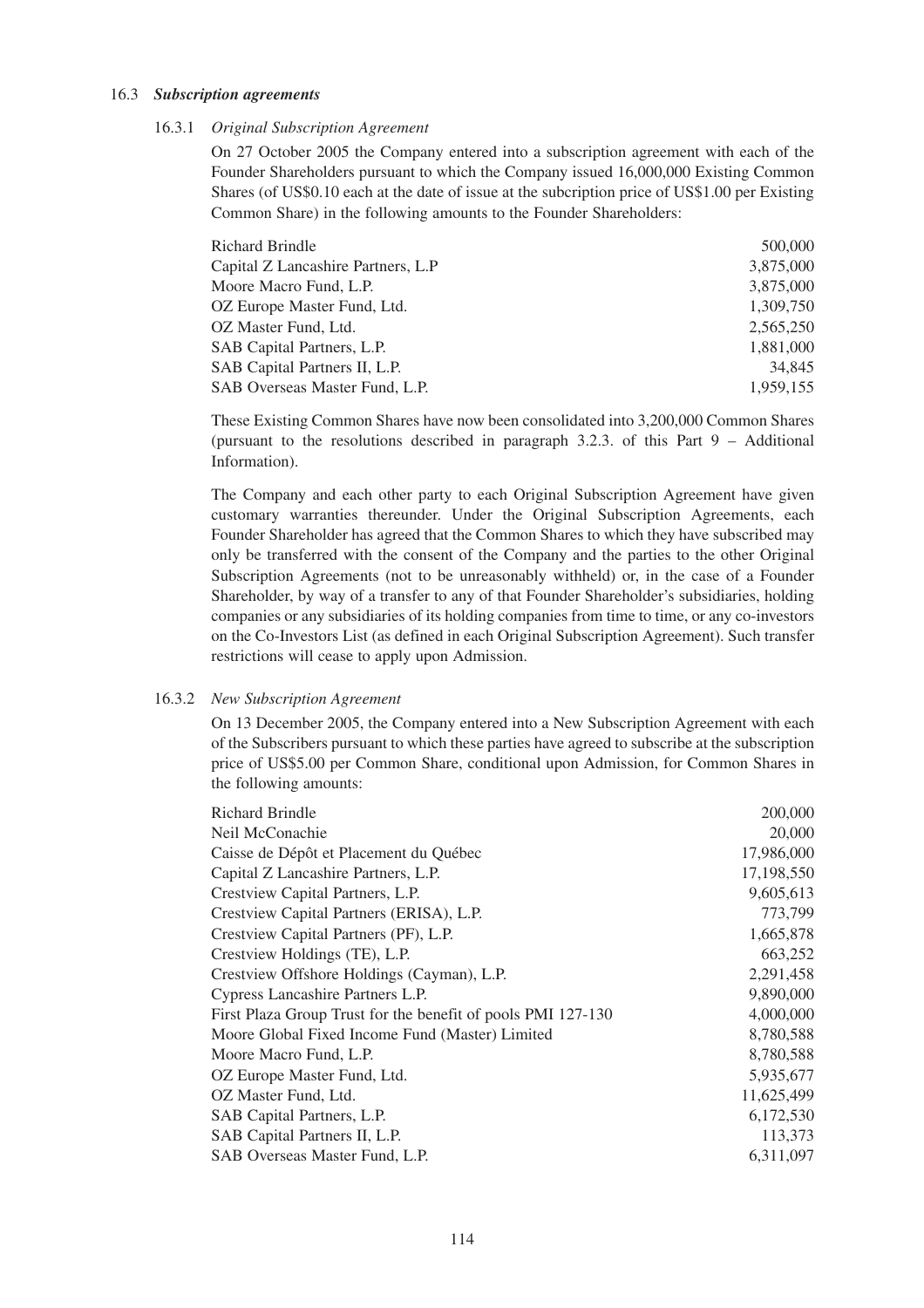The subscription of the Common Shares under the New Subscription Agreements is also conditional upon the note purchase agreements, as further described in paragraph 16.5 of this Part 9 – Additional Information, and the other agreements relating to the issue of the Notes by the Company (the "Note Documents"), being executed and their being no fact, matter or circumstances which will or could reasonably be expected to lead to any of the conditions (other than any condition as to the New Subscription Agreements being wholly unconditional) to the Note Documents not being satisfied at the time at which such conditions are required to be satisfied.

The Company and each other party to each New Subscription Agreement have given customary warranties thereunder. Under the New Subscription Agreements, each of the Subscribers has warranted that it:

- 16.3.2.1 is a financial institution or institutional buyer or is at the time of the offer by the Company to sell the Subscription Shares and at the time of such investor's purchase of Subscription Shares it will be an "accredited Investor" (as defined in Rule 501(a) under the Securities Act);
- 16.3.2.2 has completed an Accredited Investors Questionnaire delivered to the Company with the New Subscription Agreement and that it has exercised due care and conducted a reasonable investigation in completing the Accredited Investors Questionnaire;
- 16.3.2.3 is a person (i) who has professional experience in matters relating to investments falling within Article 19(5) of the Financial Services and Markets Act 2000 (Financial Promotion) Order 2005, as amended, or (ii) falls within Article 49(2) (a) to (d) of the Financial Services and Markets Act 2000 (Financial Promotion) Order 2005, as amended, or (iii) is a person to which this Agreement may otherwise be lawfully distributed; and
- 16.3.2.4 is (i) authorised or regulated to operate in the financial markets in the European Economic Area as designated in the Prospectus Directive or, if not so authorised or regulated, whose corporate purpose is solely to invest in securities, or (ii) has two or more of (a) an average of at least 250 employees during the last financial year; (b) a total balance sheet of more than  $\epsilon$ 43,000,000; and (c) an annual turnover of more than  $\epsilon$ 50,000,000 as shown in its last annual or consolidated accounts; or (iii) is otherwise a "qualified investor" within the meaning of Article  $2(1)(e)$  of the Prospectus Directive.

### 16.4 *Term sheet*

The Initial Founders (apart from Crestview Partners) and Benfield entered into a term sheet dated 26 October 2005 (as amended by an additional term sheet agreement dated 27 October 2005) which contains, *inter alia*, the following terms:

• The parties to the term sheet shall be entitled to an annual fee of US\$1,000,000 in cash to be split between them in proportion to their respective investment in Common Shares immediately after Admission (or as they may otherwise agree amongst themselves). No further payments shall be made to the Initial Founders or any of their officers or employees who may serve from time to time as Directors for any services provided to the Company and the Insurer.

This term sheet provision has now been implemented in the form of the monitoring agreement described in paragraph 16.15 of this Part 9 – Additional Information, except that the annual fee agreed to in the monitoring agreement is US\$690,000 rather than US\$1,000,000 and is to be shared between certain of the Initial Founders rather than all of them.

• For the period between 27 October 2005 and Admission, the Company shall incur only those liabilities in substantially the amounts as set out in the estimate of expenses in Appendix A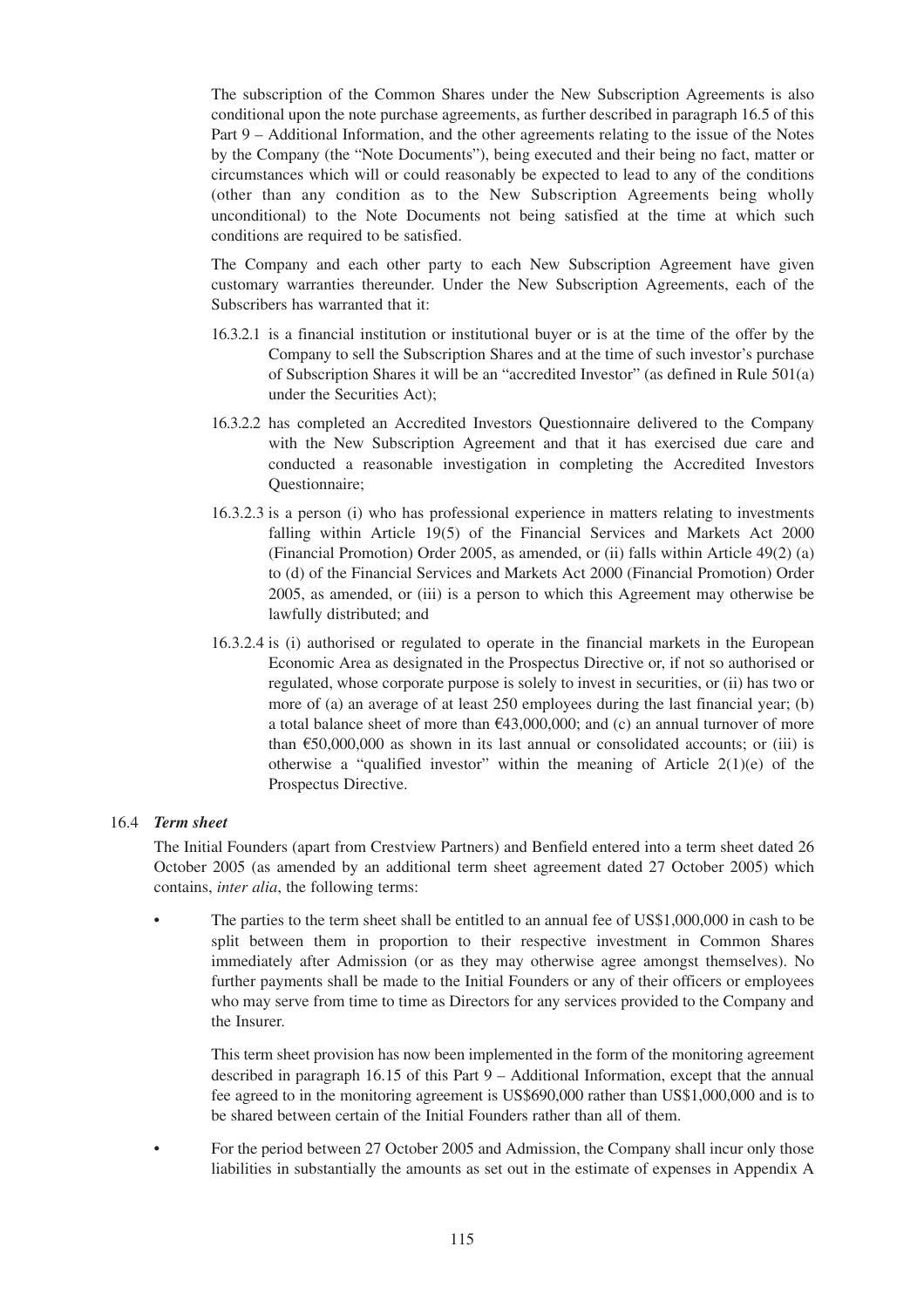to the Term Sheet or as may otherwise be agreed by the parties to the term sheet (this term being binding). Certain liabilities as are permitted to be incurred by the Company include the legal and other transactional expenses of the parties to the term sheet in connection with the Original Subscription and the Subscription.

- The composition of the Board shall at all times be determined after consultation with tax counsel to the Company and the Insurer as to any applicable tax considerations affecting the Company related to the nationality or domicile of particular designees to the Board or an investor in the Company (this term being binding).
- Any transactions between the Company, the Insurer, the Initial Founders or Benfield or any associates or connected parties thereof will be negotiated on an arm's lengths basis and will be reviewed quarterly by the audit committee of the Board.

The other material provisions of the term sheet are summarised in paragraphs 8 and 17 of Part 2 – Information on the Group and, such provisions which have been implemented, in paragraphs 4, 6, 7, 8, 16.2, 16.3, 16.5 and 16.15 of this Part 9 – Additional Information and in Part 8 – Summary of the Warrants.

### 16.5 *Notes*

The Company intends to raise approximately US\$125.3 million (US\$121.9 million net of expenses) through the issue of the Notes denominated in US dollars and euros.

The Company has entered into a note purchase agreement with Merrill Lynch and First Tennessee Bank, N.A. dated 9 December 2005 for the purchase of US dollar denominated trust preferred securities and a note purchase agreement with Merrill Lynch and Dekania dated 9 December 2005 for the purchase of euro denominated subordinated notes (together, the "Note Purchase Agreements"), pursuant to which Merrill Lynch and First Tennessee Bank, N.A. and Merrill Lynch and Dekania have respectively agreed to purchase the Notes, and the Company has agreed to issue the Notes substantially on the terms summarised below. The Noteholders have acknowledged that the terms of the Notes may be subject to modification to take account of due diligence, prevailing market conditions at the time of issue and other customary terms and conditions.

The obligations of the Noteholders under the Note Purchase Agreements are subject to certain conditions, including (i) receipt of an "A-" financial strength rating in respect of the Insurer from A.M. Best (this condition to be satisfied at or prior to Admission); (ii) the Company raising at least US\$900 million of gross proceeds in connection with the Placing; and (iii) there being no material adverse change in the business of the Group.

In connection with the issue of the Notes, the Company has entered into the Note Purchase Agreements and, in the case of trust preferred securities, is expected to enter into an indenture, a guarantee and a declaration of trust and, in the case of subordinated notes, is expected to enter into a subordinated note. The Company will be responsible for (i) the fees and expenses of its counsel; (ii) the fees and expenses of the trustee(s) and of any other agent appointed in connection with the issue of the Notes; and (iii) the fees and expenses of the Note purchaser's legal advisers for the documentation of the Notes. A placement fee of 2.75 per cent. of the issue proceeds will be payable by the Company on the issue date under the Note Purchase Agreements and will be deducted from the proceeds of issue.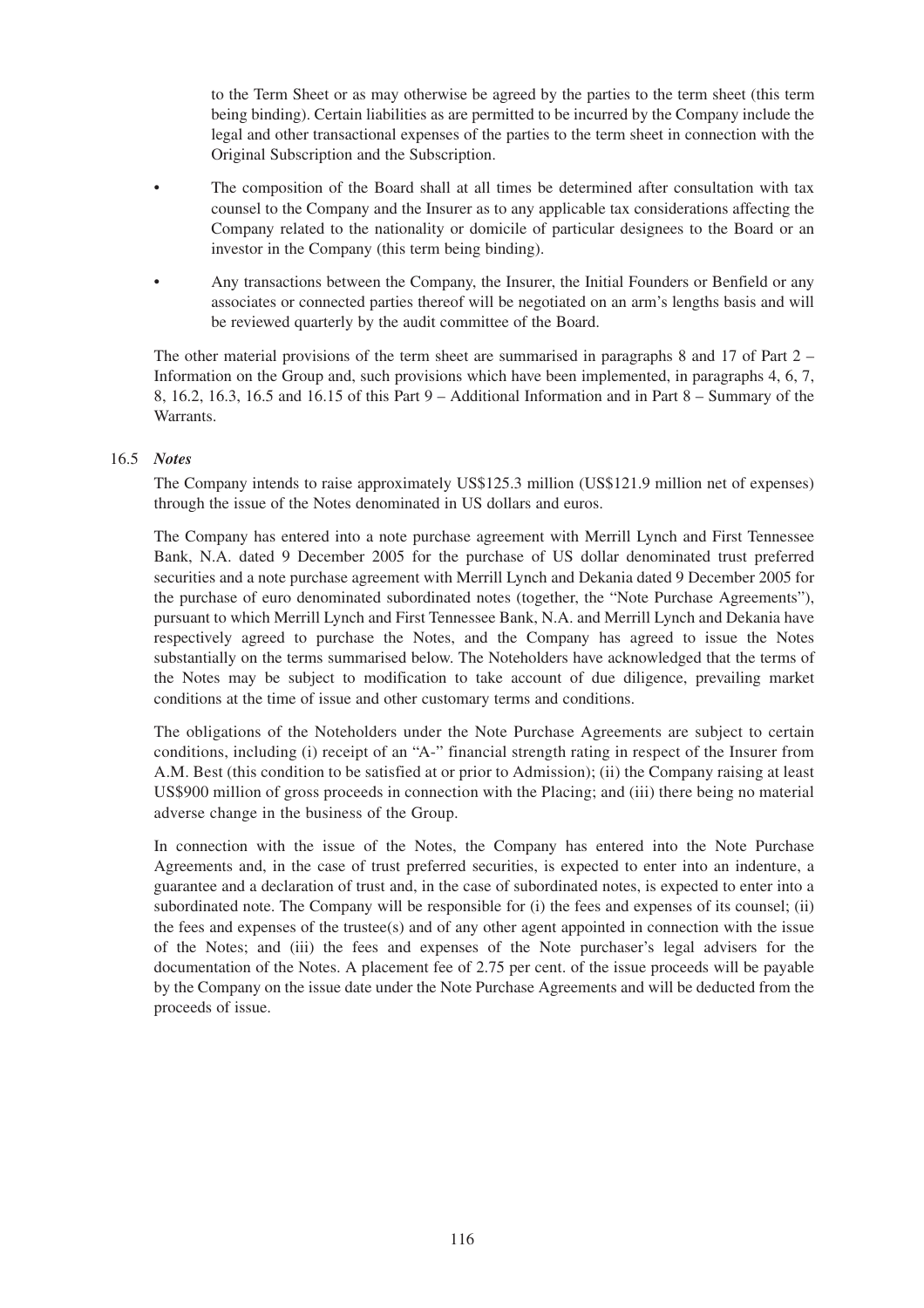| below:                     | The terms and conditions of the Notes are expected to be substantially on the terms summarised                                                                                                                                                                                                                                                                                                                                                                                                                                                                                                                                                                                                                                                                                     |
|----------------------------|------------------------------------------------------------------------------------------------------------------------------------------------------------------------------------------------------------------------------------------------------------------------------------------------------------------------------------------------------------------------------------------------------------------------------------------------------------------------------------------------------------------------------------------------------------------------------------------------------------------------------------------------------------------------------------------------------------------------------------------------------------------------------------|
| Issuer:                    | The Company.                                                                                                                                                                                                                                                                                                                                                                                                                                                                                                                                                                                                                                                                                                                                                                       |
| Notes:                     | Approximately US\$125.3 million aggregate principal<br>amount of Notes comprised of \$97 million of trust preferred<br>securities and $\epsilon$ 24 million of subordinated notes (for the<br>purposes of this document converted to US\$ at a rate of<br>US\$1.18 per $\epsilon$ ).                                                                                                                                                                                                                                                                                                                                                                                                                                                                                               |
| Net Proceeds:              | US\$121.9 million, after payment of certain expenses and the<br>payment of the placement fee.                                                                                                                                                                                                                                                                                                                                                                                                                                                                                                                                                                                                                                                                                      |
| Issue date:                | The issue date is expected to be the date of Admission.                                                                                                                                                                                                                                                                                                                                                                                                                                                                                                                                                                                                                                                                                                                            |
| Maturity:                  | 30 years for the US dollar denominated trust preferred<br>securities and approximately 29.5 years for the euro<br>denominated subordinated notes.                                                                                                                                                                                                                                                                                                                                                                                                                                                                                                                                                                                                                                  |
| Early redemption:          | Callable at the issuer's (the Company's) sole discretion any<br>time, in whole or in part, after approximately five years<br>following the Closing Date.                                                                                                                                                                                                                                                                                                                                                                                                                                                                                                                                                                                                                           |
| Interest:                  | Interest on the Notes will be, in the case of the US dollar<br>denominated trust preferred securities, 3 month US dollar<br>LIBOR plus a margin of 3.70 per cent. per annum and, in the<br>case of the euro denominated subordinated notes, 3 month<br>EURIBOR plus a margin of 3.70 per cent. per annum.                                                                                                                                                                                                                                                                                                                                                                                                                                                                          |
| Interest deferral:         | Payment of interest may, at the option of the Company, be<br>deferred for up to 20 consecutive quarters (each, an<br>"Extension Period") by extending the interest payment<br>period.                                                                                                                                                                                                                                                                                                                                                                                                                                                                                                                                                                                              |
| Ranking:                   | The Notes will rank on a winding-up of the Company in<br>priority to distributions on all classes of share capital and will<br>rank pari passu with each other but will be subordinated in<br>right of payment to the claims of all unsubordinated creditors<br>of the Issuer.                                                                                                                                                                                                                                                                                                                                                                                                                                                                                                     |
| Withholding taxes:         | In the event of withholding tax being imposed, the Company<br>will, subject to customary exceptions, pay grossed up<br>amounts as may be necessary in order that the net amounts of<br>interest receivable by the respective Noteholder after such<br>withholding shall equal the amounts which would have been<br>receivable in the absence of such withholding.                                                                                                                                                                                                                                                                                                                                                                                                                  |
| Restrictions on dividends: | During any Extension Period or during any event of default<br>under the Notes, the Company will not, except in certain<br>limited circumstances (i) declare or pay any dividend or<br>distributions on or, redeem, purchase, acquire, or make a<br>liquidation payment with respect to, any of its capital stock,<br>equity interests or share capital, as the case may be (other<br>than payments of dividends or distributions to the Company<br>or a subsidiary of the Company) or make any guarantee<br>payments with respect to the foregoing or (ii) make any<br>payment of principal of or interest or premium, if any, on or<br>repay, repurchase or redeem any of its debt securities that<br>rank pari passu in all respects with or junior in interest to the<br>Notes. |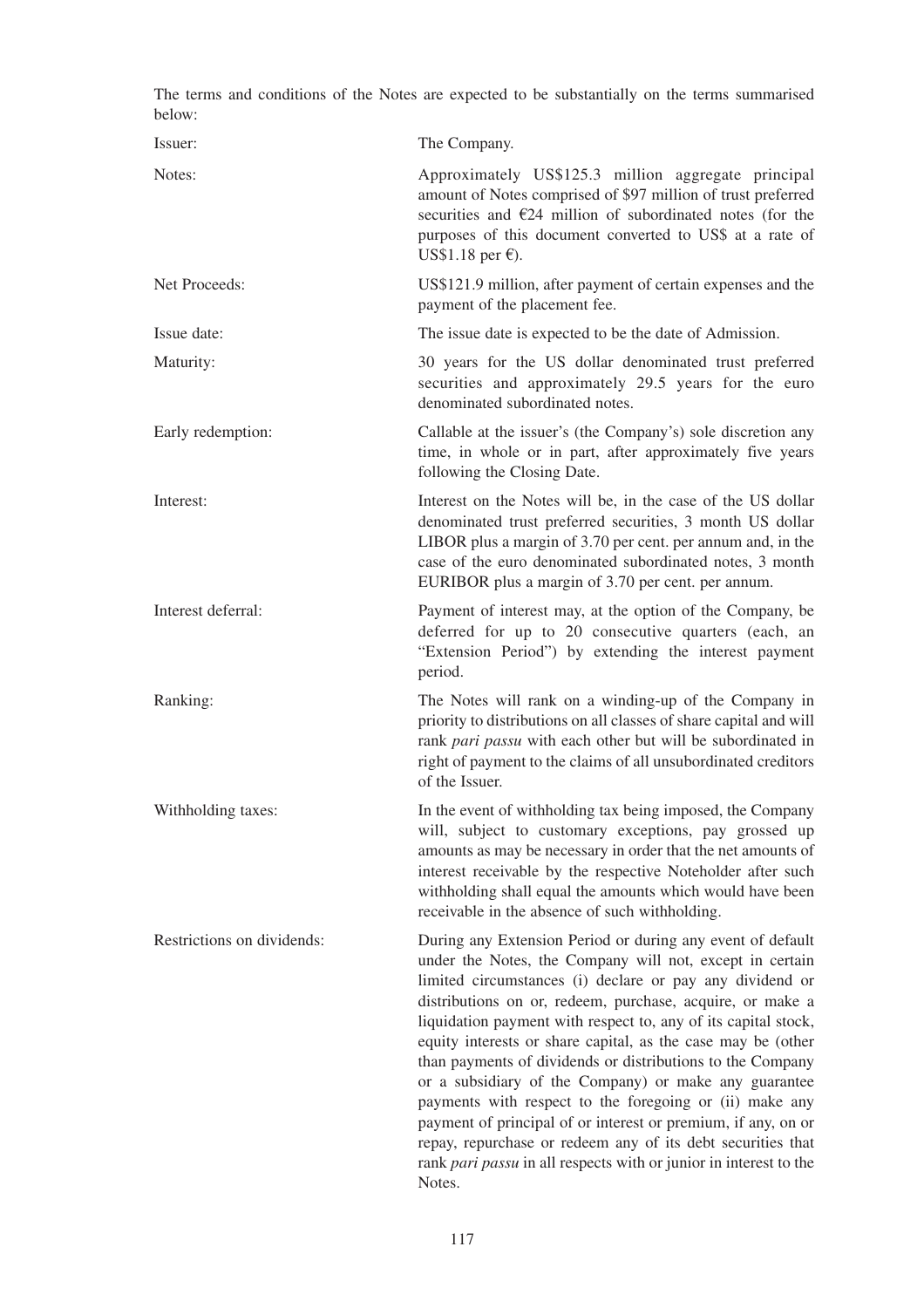Governing law: The Notes comprised of trust preferred securities will be governed by and construed in accordance with New York law, except that the declaration of trust will be governed by the laws of the jurisdiction of the trust. The Notes comprised of subordinated notes will be governed by, and construed in accordance with New York law.

### 16.6 *Depositary agreement*

The Company has entered into a depositary agreement with the Depositary, Capita IRG Trustees Limited, the material terms of which are summarised in paragraph 17.3 of this Part 9 – Additional Information.

# 16.7 *General management agreement*

The Company has entered into a general management agreement with IAS dated 21 November 2005. IAS is a Bermudian management company authorised under the Insurance Act by the BMA to conduct and engage in the management of all types of insurance companies and the provision of administration services to those companies. Pursuant to the general management agreement IAS will assist in the conduct of the business of the Group in and from Bermuda under the supervision of the Company and the Board and in accordance with any operating guidelines notified by the Company to IAS in writing.

IAS will generally assist in the administration of the Group and will provide certain support services including:

- establishing and maintaining an insurance accounting service;
- monitoring and recording the reinsurance and retrocession of risks accepted on behalf of the Group and to assist in the recovery of losses and expenses from reinsurers;
- maintaining accounting records;
- preparing and duly filing all insurance and accounting statements required by the Bermuda Supervisor of Insurance or Bermuda Registrar of Companies;
- acting in conjunction with legal counsel and others to assist the Group in complying with applicable Bermuda laws and regulations including obligations under the Insurance Act;
- effecting the timely payment of all Bermuda fees, taxes and expenses; and
- developing procedural and other manuals, forms and formats necessary or desirable in furtherance of the operations of the Group.

IAS will also provide for use by the Group office premises at 44 Church Street, Hamilton HM12, Bermuda, certain office infrastructure (such as computer accessibility, telephones, fax machines, photocopiers and the like) and (on a non-exclusive basis) secretarial, IT support, messenger and receptionist services.

Under the general management agreement the Company has agreed to pay IAS certain fees and expenses including US\$10,500 per month for use of the premises specified above and a monthly deposit fee of US\$40,000 per month for the services provided by IAS thereunder (subject to adjustment based upon the actual number of hours spent by IAS staff in providing such services). The general management agreement will continue until 31 December 2006 and from then on can be terminated by IAS on 90 days written notice to the Company and by the Company on 45 days written notice to IAS.

### 16.8 *Sbi managed services contract*

The Company has entered into a managed services contract with Sbi dated 17 November 2005 to be effective on 1 January 2006. Pursuant to the managed services contract, Sbi will build the Company's IT systems and networks, and provide maintenance of equipment and services to the Company.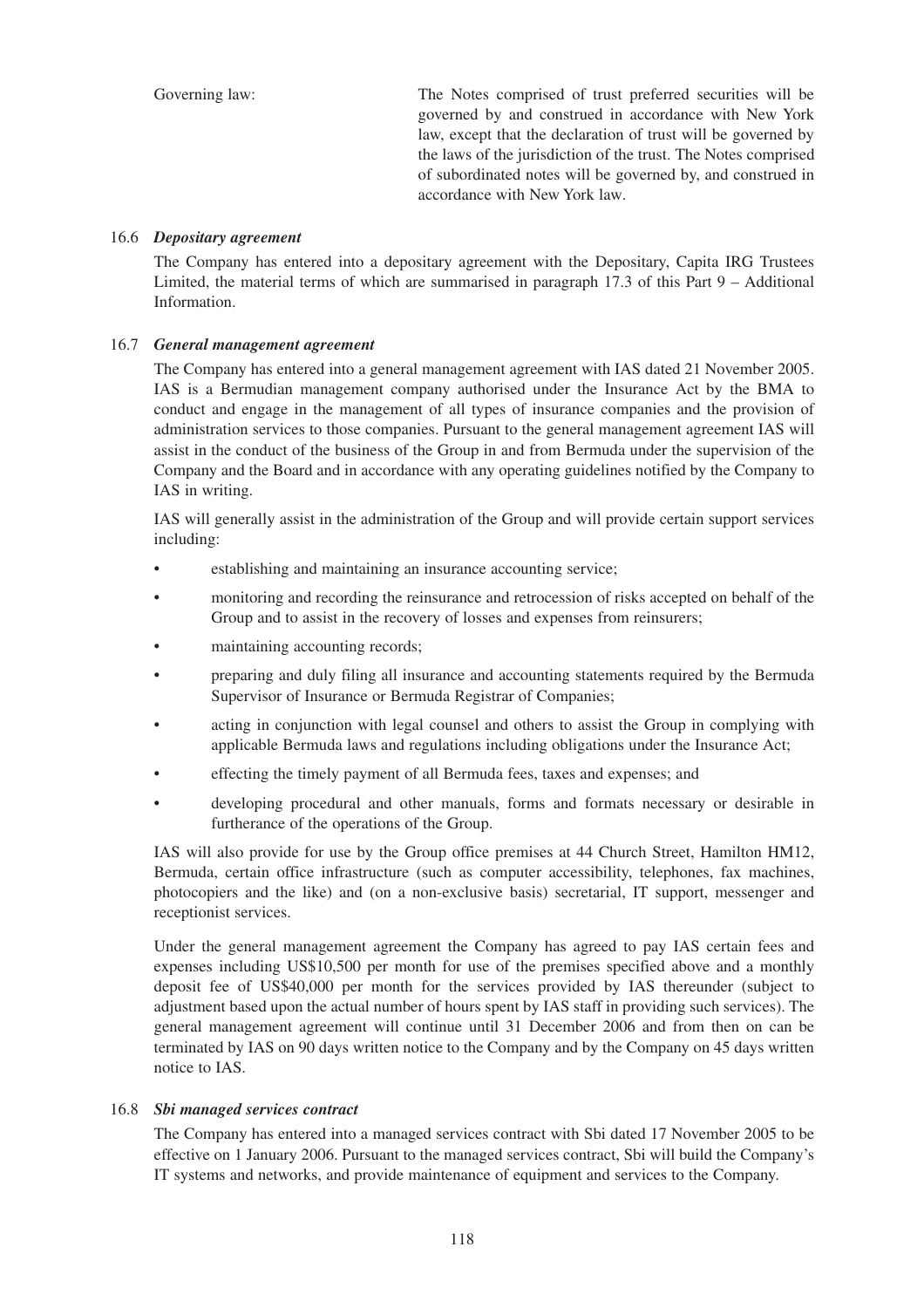Sbi will provide the services to the Company at a rate of BD\$6,000 per month. Services not included in the monthly fee are installation and integration services, which will be invoiced at the standard hourly rates.

The term of the managed services contract will begin on 1 January 2006 for no less than 12 months, and will be open-ended thereafter. Either party can terminate the agreement for any reason upon 90 days prior written notice of intent to terminate to the other party. Sbi may terminate the agreement without notice at the sole discretion of Sbi for violation of any terms and conditions of the managed services contract.

### 16.9 *Co-location service agreement*

The Company has entered into a co-location service agreement with Transact Limited ("Transact") dated 17 November 2005. Pursuant to the co-location service agreement Transact will provide colocation services and facilities to the Company.

Under the co-location service agreement the Company will pay a monthly fee of BD\$2,000 for the use of a computer rack and the services specified above, except for the installation period. There will be a one time charge of BD\$750 for the provision of a network engineer on installation. Networking/resource hourly rates will apply for additional services. The co-location service agreement is for an initial term of 36 months, and it may be terminated by a party immediately upon written notice of failure by the other party to comply with its terms which that party does not remedy within 30 days. Also, Transact may terminate the agreement by giving 60 days notice. The Company may terminate the agreement by giving at least one calendar month's written notice prior to the end of the stated term.

### 16.10 *Dedicated internet access agreement*

The Company has entered into a dedicated internet access agreement with Transact dated 17 November 2005. Pursuant to the dedicated internet access service agreement Transact will provide dedicated internet access services and facilities to the Company.

Under the dedicated internet access agreement, the Company will pay a monthly fee of BD\$1900 for internet access. There will be a one time charge of BD\$750 for installation. Local data charges and other consulting relating network charges are not included. The dedicated internet access agreement will commence on 1 December 2005 for an initial term of 36 months, and it may be terminated by a party immediately upon written notice for failure of the other party to comply with its terms which the party in breach does not remedy within 30 days. Furthermore, Transact may terminate the agreement by giving 60 days' notice and the Company may terminate the agreement by giving at least one calendar month's written notice prior to the end of the stated term.

### 16.11 *Engagement letter with Benfield Advisory*

The Company has entered into a letter agreement with Benfield Advisory dated 21 October 2005 pursuant to which Benfield Advisory will act as joint financial adviser to the Company and provide certain services in relation to the Placing and Admission. In consideration of such services the Company will pay to Benfield Advisory fees as follows (in each case conditional upon the Placing resulting in proceeds of at least US\$250 million being payable by the Company and upon the Company receiving a financial strength rating of at least "A-" from one of the leading credit rating agencies):

- an advisory fee of US\$2.5 million;
- placement commissions, subject to a minimum of 0.75 per cent. of all amounts raised through the Placing, to be negotiated between the respective advisers to the Company; and
- Warrants representing 3 per cent. of the Company's Fully Diluted Common Share Capital upon Admission (the terms of which are summarised in Part 8 – Summary of the Warrants).

It has now been agreed with the Company and its other financial advisers that Benfield Advisory shall, subject to the above conditions, receive a commission of 0.75 per cent. of all amounts raised through the Placing.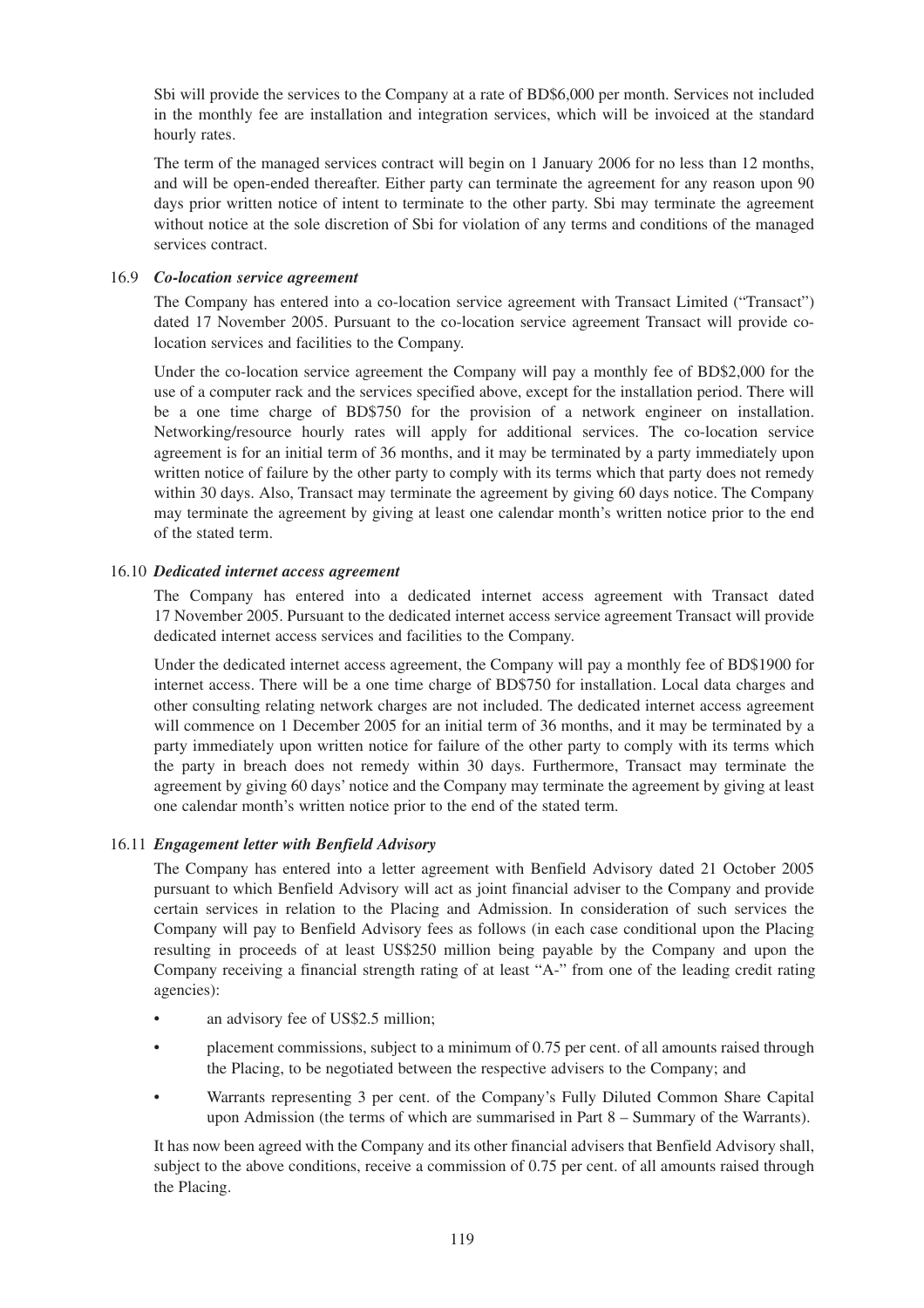### 16.12 *Engagement letter with Kinmont*

The Company has entered into a letter agreement with Kinmont dated 9 December 2005 incorporating the terms of an agreement effective from 21 October 2005 pursuant to which Kinmont will act as joint financial adviser to the Company and provide certain services in relation to the Placing and Admission. These services include advising Richard Brindle on the commercial terms for his and the Management Team's financial participation in the Company's equity (excluding in relation to tax). In consideration of such services the Company will pay to Kinmont fees as follows (in each case being payable by the Company conditional upon the Placing resulting in proceeds of at least US\$250 million and upon the Company receiving a financial strength rating of at least "A-" from one of the leading credit rating agencies):

- an advisory fee of US\$0.5 million; and
- placement commissions, subject to a minimum of 0.15 per cent. of all amounts raised through the Placing.

### 16.13 *Crestview management rights letter agreement*

The Company has entered into a management rights letter agreement dated 12 December 2005 with Crestview Capital Partners (ERISA) L.P. (the "Fund") pursuant to which the Fund has been granted certain rights to attend Board meetings and to be provided with certain financial, operational and commercial information on the Company and to inspect the books and records of the Company. These rights have been granted to the Fund (but not to the other Crestview Partners entities) in light of the regulatory status of certain investors in the Fund and, in particular, in order to avoid certain adverse consequences under US laws governing pension plan assets and the investment of such assets, such as imposition of excise taxes and reduction in carried interests. In this regard, certain private equity funds (such as the Fund) in which pension plans are investors are required to secure management rights (such as a Board seat or rights to observe Board meetings, meet with management and inspect books and records) with respect to certain portfolio investments of such funds.

These rights are subject to:

- the Fund holding at least 25 per cent. of the Common Shares issued to the Fund pursuant to the New Subscription Agreement between the Company and the Fund; and
- the Company complying with and not being in breach of any applicable laws, rules and regulations in any relevant jurisdiction, including the Act, the Criminal Justice Act 1993, the FSMA and the rules of AIM (together, "Applicable Laws and Regulations").

Furthermore, the Company has the right to deny the Fund and its representatives access to any material or portion thereof as necessary to:

- protect any attorney-client privilege of the Company;
- preserve the confidentiality of the Company's trade secrets; or
- so as to ensure compliance by the Company and its Directors with all Applicable Laws and Regulations.

#### 16.14 *Warrant issuance agreements*

On 12 December 2005 the Company entered into warrant issuance agreements with the Initial Founders (in connection with the issue of Initial Founder Warrants (as defined in Part 8 – Summary of the Warrants) over 7 per cent. (a "Relevant Percentage") of the Fully Diluted Common Share Capital) and Benfield (in connection with the issue of the Benfield Warrants (as defined in Part  $8 -$ Summary of the Warrants) over 3 per cent. (a "Relevant Percentage") of the Fully Diluted Common Share Capital). The warrant issuance agreements provide that if, following issue of the Warrants and Admission, the Fully Diluted Common Share Capital shall increase due to Common Shares being issued and allotted to, or at the direction of, Merrill Lynch as stabilising manager pursuant to any overallotment option, the Company will issue further Warrants to the Initial Founders and Benfield to ensure they receive, in aggregate, Warrants over the Relevant Percentages of the Fully Diluted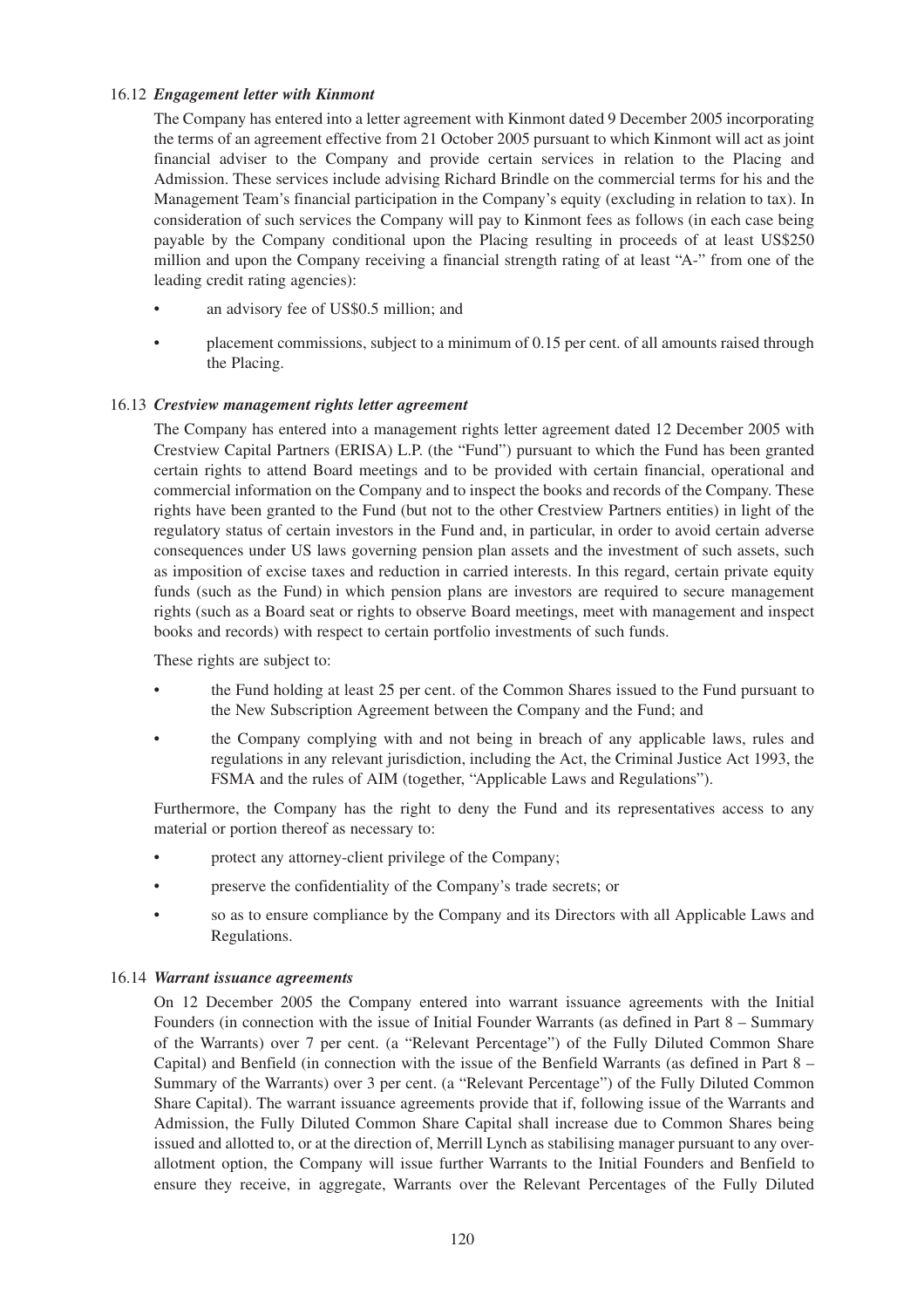Common Share Capital. The warrant issuance agreements also provide that, in computing the relevant number of Common Shares which are, in accordance with the warrant issuance agreement, to be subject to a Warrant, fractional entitlements to Common Shares will be rounded down to the nearest whole number of Common Shares. For details of the terms of the Warrants please refer to Part 8 – Summary of the Warrants.

#### 16.15 *Monitoring agreement*

Three of the Initial Founders, being Capital Z Lancashire Partners, L.P., Cypress Lancashire Partners, L.P., and Crestview Advisors, L.L.C., intend to enter into a monitoring agreement with the Company. Under the monitoring agreement, the Company will pay an annual fee of \$690,000, to be allocated between those Initial Founders, as compensation for those Initial Founders providing monitoring services in respect of the Company's business. The annual fee will be reduced by any amount for Directors' fees received by Board representatives of those Initial Founders. Each of those Initial Founders' right to such a fee shall cease (and shall not be reallocated to the other Initial Founders) upon that Initial Founder no longer holding a seat on the Company's Board or until the expiry of the fixed term of 10 years of the monitoring agreement, whichever occurs first.

### 16.16 *Consulting outsourcing agreement*

The Insurer intends to enter with Benfield into a consulting outsourcing agreement shortly after the date of this document, under which Benfield will provide modelling assistance and licensing of its modelling software products. According to the written proposal received by the Insurer from Benfield, the following services (including details of the anticipated minimum fee structure as stated in the proposal) may be provided by Benfield:

- assistance in developing a probable maximum loss model and tools for monitoring levels of rate of change at a portfolio level (£60,000 for first 20 days plus £3,000 per additional day;
- licensing at ReMetrica modelling software  $(f70,000)$ ;
- catastrophe modelling (£180,000 for first 90 days of modelling, plus £2,000 per additional day; and
- catastrophe model comparison reports (fee is dependent on requirements of actual reports).

All the above anticipated fees are exclusive of VAT and other costs.

### **17. CREST and Depositary Interest arrangements**

### 17.1 *Introduction*

Details of CREST are set out in paragraph 6 of Part 4 – Details of the Placing.

Application has been made for the DIs in respect of the underlying Common Shares to be admitted to CREST with effect from Admission.

Holders of Common Shares in certificated form who wish to hold DIs through the CREST system may be able to do so and should contact their broker.

#### 17.2 *Summary of the material terms of the Deed Poll*

Prospective investors are referred to Part 10 – Depositary Interests: terms of Deed Poll which sets out the full text of the Deed Poll.

As mentioned above, the DIs will be created pursuant to and issued on the terms of the Deed Poll. The Deed Poll is executed by the Depositary, in favour of the holders of the DIs from time to time. Prospective holders of DIs should note that they will have no rights against CRESTCo or its subsidiaries in respect of the underlying Common Shares or the DIs representing them.

Common Shares will be transferred to an account of the Depositary or its nominated custodian (the "Custodian") and the Depositary will issue DIs to participating members.

Each DI will be treated as one Common Share for the purposes of determining, for example, eligibility for any dividends. The Depositary will pass on to holders of DIs any stock or cash benefits received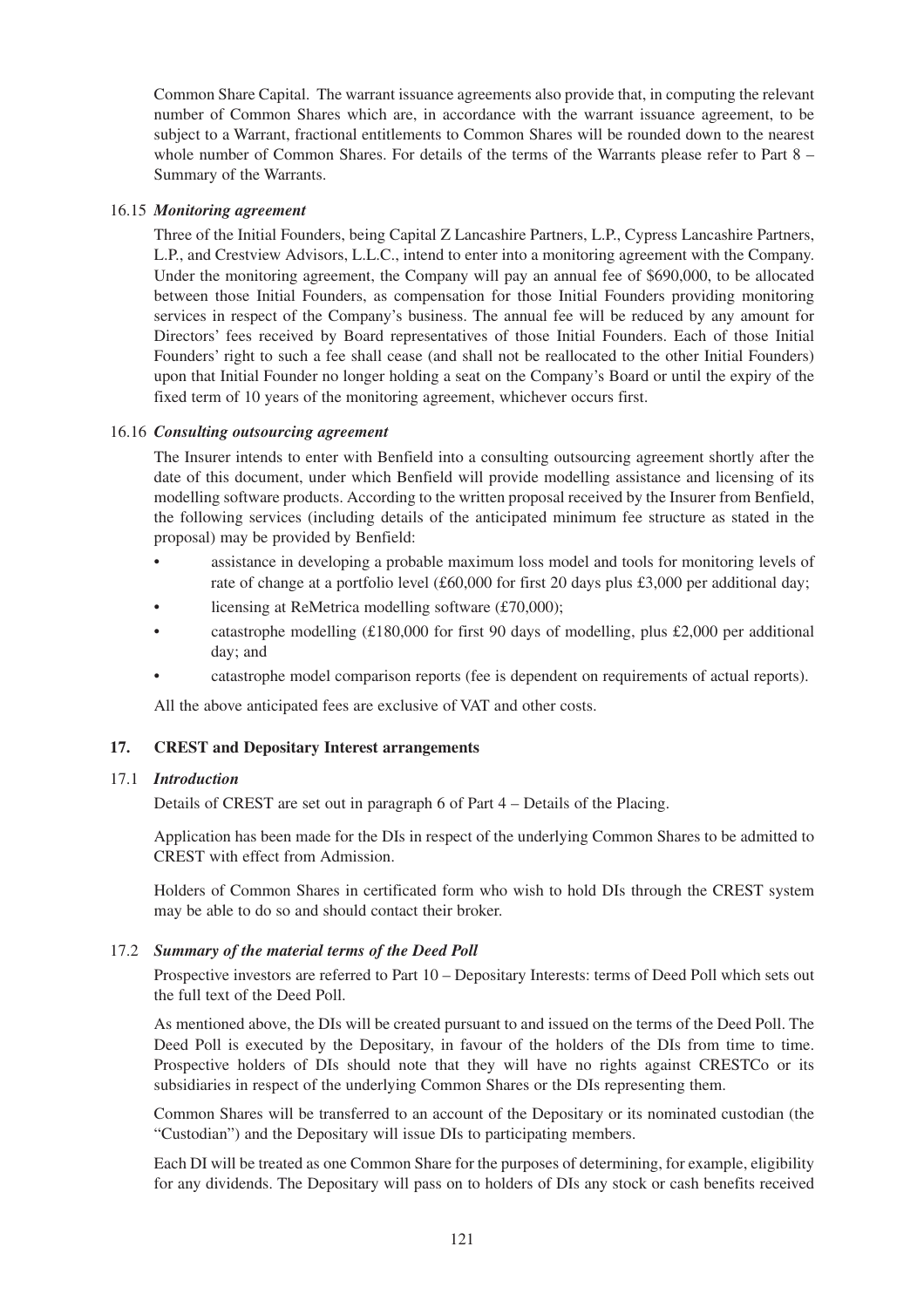by it as holder of Common Shares on trust for such DI holder. DI holders will also be able to receive from the Depositary notices of meetings of holders of Common Shares and other information issued by the Company to the Shareholders to make choices and elections. In summary, the Deed Poll contains, *inter alia*, provisions to the following effect:

- (a) The Depositary will hold (itself or through the Custodian), as bare trustee, the underlying securities issued by the Company and all and any rights and other securities, property and cash attributable to the underlying securities for the time being held by the Depositary or Custodian pertaining to the DIs for the benefit of the holders of the DIs. The Depositary will re-allocate securities or distributions allocated to the Depositary or the Custodian *pro rata* to the Common Shares held for the respective accounts of the holders of DIs but will not be required to account for fractional entitlements arising from such re-allocation.
- (b) Holders of DIs warrant, *inter alia*, that the securities in the Company transferred or issued to the Depositary or Custodian on behalf of the Depositary for the account of the DI holder are free and clear of all liens, charges, encumbrances or third party interests and that such transfers or issues are not in contravention of the Company's memorandum of association or Bye-laws or any contractual obligation, or applicable law or regulation binding or affecting such holder.
- (c) The Depositary and any Custodian shall pass on to DI holders, and so far as reasonably able exercise on their behalf, all rights and entitlements received by the Depositary or the Custodian in respect of the underlying securities. Rights and entitlements to cash distributions, to information, to make choices and elections and to attend and vote at meetings shall, subject to the Deed Poll, be passed on in the form which they are received, together with amendments and additional documentation necessary to effect such passing-on, or exercised in accordance with the Deed Poll. If arrangements are made which allow a holder to take up rights in the Company's securities requiring further payment, the holder must put the Depositary in cleared funds before the relevant payment date or other date notified by the Depositary if it wishes the Depositary to exercise such rights.
- (d) The Depositary will be entitled to cancel DIs and treat the holders as having requested a withdrawal of the underlying securities in certain circumstances including where a DI holder fails to furnish to the Depositary such certificates or representations as to material matters of fact, including his identity, as the Depositary deems appropriate.
- (e) The Deed Poll contains provisions excluding and limiting the Depositary's liability. For example, the Depositary shall not be liable to any DI holder or any other person for liabilities in connection with the performance or non-performance of obligations under the Deed Poll or otherwise except as may result from its negligence or wilful default or fraud or that of any person for whom it is vicariously liable, provided that the Depositary shall not be liable for the negligence, wilful default or fraud of any Custodian or agent which is not a member of its group unless it has failed to exercise reasonable care in the appointment and continued use and supervision of such Custodian or agent. Furthermore, the Depositary's liability to a holder of DIs will be limited to the lesser of:
	- (i) the value of the Common Shares and other deposited property properly attributable to the DIs to which the liability relates; and
	- (ii) that proportion of  $£10$  million which corresponds to the portion which the amount the Depositary would otherwise be liable to pay to the DI holder bears to the aggregate of the amounts the Depositary would otherwise be liable to pay to all such holders in respect of the same act, omission, or event or, if there are no such amounts, £10 million.
- (f) The Depositary is entitled to charge holders of DIs fees and expenses for the provision of its services under the Deed Poll.
- (g) The holders of DIs are required to agree and acknowledge with the Depositary that it is their responsibility to ensure that any transfer of DIs by them which is identified by the CREST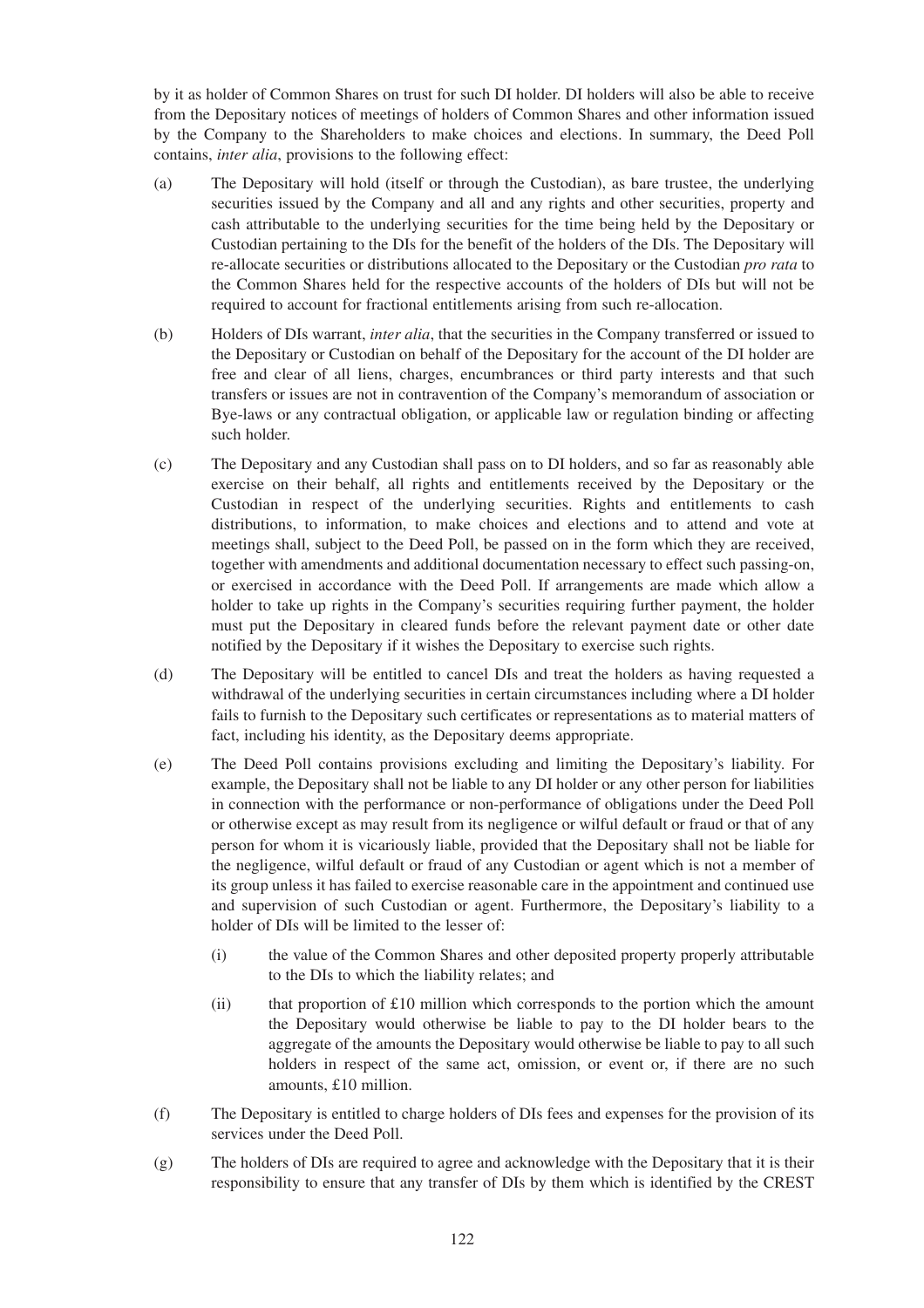system as exempt from stamp duty reserve tax is so exempt, and to notify the Depositary forthwith if this is not the case, and to pay to CRESTCo any interest, charges or penalties arising from late or non-payment of stamp duty reserve tax in respect of such transaction.

- (h) Each holder of DIs is liable to indemnify the Depositary and any Custodian (and their agents, officers and employees) against all liabilities arising from or incurred in connection with, or arising from any act performed in accordance with or for the purposes of or otherwise related to, the Deed Poll so far as they relate to the DIs (and any property or rights held by the Depositary or Custodian in connection with the DIs) held by that holder, other than those resulting from the wilful default, negligence or fraud of the Depositary, or the Custodian or any agent if such Custodian or agent is a member of the Depositary's group or if, not being a member of the same group, the Depositary shall have failed to exercise reasonable care in the appointment and continued use and supervision of such Custodian or agent.
- (i) The Depositary is entitled to make deductions from any income or capital arising from the underlying securities, or to sell such underlying securities and make deductions from the sale proceeds therefrom, in order to discharge the indemnification obligations of DI holders.
- (j) The Depositary may terminate the Deed Poll by giving 30 days' notice. During such notice period holders may cancel their DIs and withdraw their deposited property and, if any DIs remain outstanding after termination, the Depositary must, among other things, deliver the deposited property in respect of the DIs to the relevant DI holders or, at its discretion sell all or part of such deposited property. It shall, as soon as reasonably practicable, delivery the net proceeds of any such sale, after deducting any sums due to the Depositary, together with any other cash held by it under the Deed Poll *pro rata* to holders of DIs in respect of their DIs.
- (k) The Depositary or the Custodian may require from any holder information as to the capacity in which DIs are or were owned and the identity of any other person with or previously having any interest in such DIs and the nature of such interest and evidence or declarations of nationality or residence of the legal or beneficial owners of DIs and such information as is required for the transfer of the relevant Common Shares to the holders. Holders agree to provide such information requested and consent to the disclosure of such information by the Depositary or Custodian to the extent necessary or desirable to comply with their legal or regulatory obligations. Furthermore, to the extent that the Company's memorandum of association and/or Bye-laws require disclosure to the Company of, or limitations in relation to, beneficial or other ownership of the Company's securities, the holders of DIs are to comply with such memorandum of association and Bye-laws and the Company's instructions with respect thereto.

It should also be noted that holders of DIs may not have the opportunity to exercise all of the rights and entitlement available to holders of Common Shares including, for example, the ability to vote on a show of hands. In relation to voting, it will be important for holders of DIs to give prompt instructions to the Depositary to vote the underlying shares on their behalf.

### 17.3 *Summary of the material terms of the Depositary Agreement*

Under the depositary agreement dated 8 December 2005 between the Company and the Depositary (the "Depositary Agreement"), the Company appoints the Depositary to constitute and issue from time to time, upon the terms of the Deed Poll, series of DIs representing securities issued by the Company and to provide certain other services in connection with such DIs.

The Depositary Agreement contains, *inter alia*, provisions to the following effect:

(a) The Depositary agrees that it will comply, and will procure certain other persons comply, with the terms of the Deed Poll and that it and they will perform their obligations and exercise all rights in good faith and with all reasonable skill, diligence and care. The Depositary assumes certain specific obligations including, for example, to arrange for the DIs to be admitted to CREST as participating securities and provide copies of and access to, the register of DIs.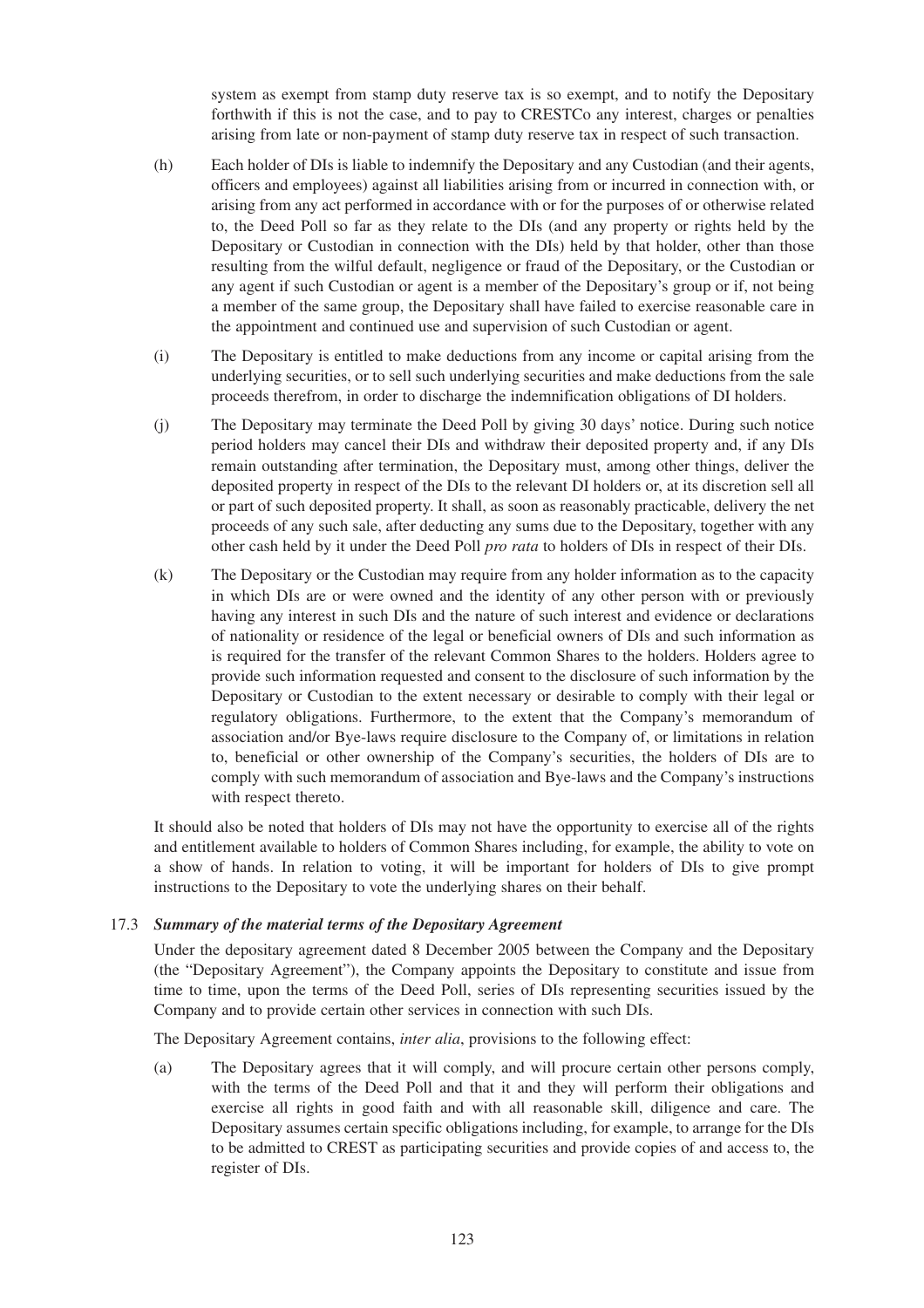- (b) The Depositary warrants that it is an authorised person under the FSMA and is duly authorised to carry out custodial and other activities under the Deed Poll. It also undertakes to maintain that status and authorisation.
- (c) The Depositary will either itself or through its appointed Custodian as bare trustee hold the deposited property (which includes, *inter alia*, the securities represented by the DIs) for the benefit of the holders of the DIs as tenants in common, subject to the terms of the Deed Poll.
- (d) The Company agrees to provide such assistance, information and documentation to the Depositary as is reasonably required by the Depositary for the purposes of performing its duties, responsibilities and obligations under the Deed Poll and Depositary Agreement. In particular, the Company is to supply the Depositary with all documents it sends to its shareholders so that the Depositary can distribute the same to all holders of DIs.
- (e) The Depositary will not be obliged to accept transfers of DIs if the transfer would place the Depositary in breach of any law or regulation. If such circumstances were to occur the Depositary will discuss this with the Company as soon as is reasonably practicable in order to review how to proceed.
- (f) The Depositary Agreement sets out the procedures to be followed where the Company is to pay or make a dividend or other distribution.
- (g) The Depositary is to indemnify the Company and each of its subsidiaries and subsidiary undertakings against claims made against any of them by any holder of DIs or any person having any direct or indirect interest in any such DIs or the underlying securities which arises out of any breach of alleged breach of the terms of the Deed Poll or any trust declared or arising thereunder.
- (h) The Depositary Agreement is to remain in force for as long as the Deed Poll remains in force. The Company may by giving not less than 30 days written notice to the Depositary terminate the appointment of the Depositary if an Event of Default (as defined in the Depositary Agreement) occurs in relation to the Depositary or if it commits an irremediable material breach of the agreement or the Deed Poll or any other material breach which is not remedied within 30 days of being required to do so by written notice given by the Company. The Depositary has, by giving not less than 30 days written notice to the Company, the same termination rights in respect of Events of Default occurring or any such breach by the Company. Either of the parties may terminate the Depositary's appointment by giving not less than 45 days' written notice.
- (i) The Depositary may not subcontract or delegate its obligations under the Deed Poll to any person without the Company's prior consent (not to be unreasonably withheld).
- (j) The Company is to pay certain fees and charges including, *inter alia*, an annual fee, a fee based on the number of DIs per year and certain CREST related fees. The Depositary is also entitled to recover reasonable out of pocket fees and expenses.

# **18. General**

- 18.1 The gross proceeds and net proceeds of the Placing to the Company are expected to be approximately US\$910.1 million and approximately US\$884.8 million (excluding VAT) respectively. The total costs and expenses relating to Admission and the Placing are payable by the Company and are estimated to amount to approximately US\$25.3 million (excluding applicable VAT). Such expenses will include legal, financial advisory, consulting, underwriting and accounting fees, travel, printing and other expenses. The Company will also pay the expenses incurred in the formation and establishment of the Group to the date of the Admission and Placing.
- 18.2 Other than the current application for Admission, the Common Shares have not been admitted to dealings on any recognised investment exchange nor has any application for such admission been made nor are there intended to be any other arrangements for dealings in such Common Shares.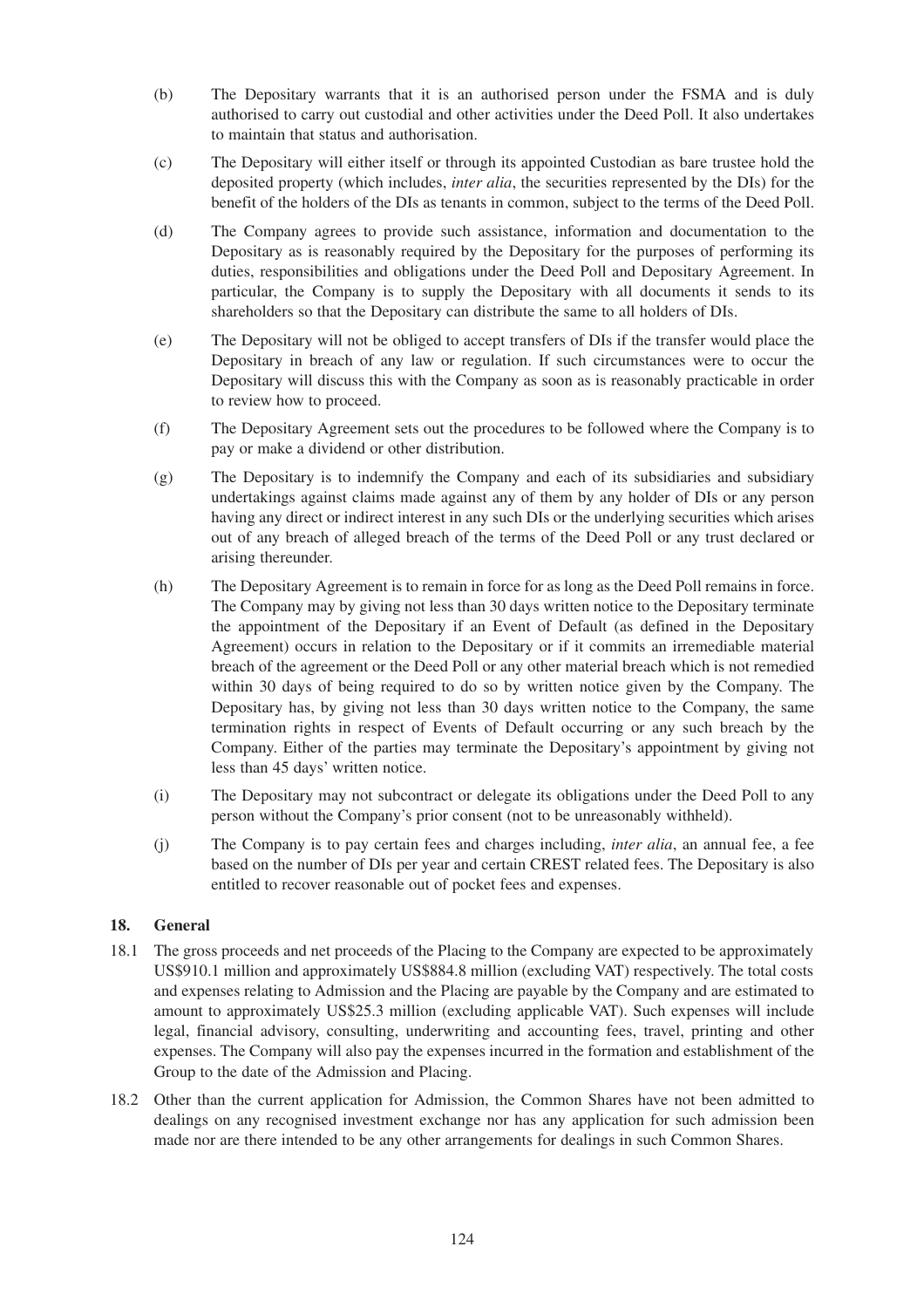- 18.3 The financial year end of the Company is 31 December of each year and the first audited financial statements of the Company will be prepared for the period ending 31 December 2006. The Company does not have any audited historic financial statements.
- 18.4 Other than as disclosed in paragraph 11 of Part 2 Information on the Group, there are no investments of the Group in progress which are or may be significant.
- 18.5 Save as disclosed in this document, no person (other than a professional adviser referred to in this document and trade suppliers) has:
	- 18.5.1 received, directly or indirectly, from any member of the Group within 12 months preceding the application for Admission; or
	- 18.5.2 entered into contractual arrangements (not otherwise disclosed in this document) to receive, directly or indirectly, from any member of the Group on or after Admission, any of the following:

18.5.2.1 fees totalling £10,000 or more;

- 18.5.2.2 securities in the Company with a value of £10,000 or more, calculated by reference to the Placing Price; or
- 18.5.2.3 any other benefit with a value of £10,000 or more at the date of Admission.
- 18.6 The Placing Price represents a premium of US\$4.50 over the nominal value of the Common Shares of US\$0.50.
- 18.7 It is expected that definitive share certificates will be despatched by hand or first class post by 9 January 2006. No temporary documents of title will be issued. In respect of Depositary Interests it is expected that Shareholders' CREST stock accounts will be credited on 16 December 2005. The Common Shares are in registered form.
- 18.8 There has been no significant change in the financial or trading position of the Group since 7 October 2005, the earliest date of incorporation of any member of the Group.
- 18.9 The ISIN number of the Common Shares is BMG5361W1047. The CUSIP number is G5361W 10 4.
- 18.10 The provisions of Part 8 Summary of the Warrants and paragraphs 7 and 16 of Part 9 Additional Information disclose related party transactions and summarise the nature and extent of those transactions which are material to the Company.

### **19. Availability of this document, memorandum of association and Bye-laws**

Copies of this document will be available free of charge during normal business hours on any weekday (except Saturdays, Sundays and public holidays) from the registered office of the Company at Clarendon House, 2 Church Street, Hamilton HM11, Bermuda and from the offices of Merrill Lynch at Merrill Lynch Financial Centre, 2 King Edward Street, London EC1A 1HQ for one month from the date of Admission.

Copies of the following documents will be available for inspection during normal business hours on any weekday (except Saturdays, Sundays and public holidays), at the offices of LeBoeuf, Lamb, Greene & MacRae, No. 1 Minster Court, Mincing Lane, London EC3R 7YL from the date of this document until the date which is one month following Admission:

- 19.1 the memorandum of association and Bye-laws of the Company;
- 19.2 the reports set out in Part 6 Accountant's Report and Financial Information on the Company;
- 19.3 the letter prepared by Merrill Lynch in respect of the Illustrative Projections, a copy of which is set out in Part 7 of this document; and
- 19.4 the consent letters referred to in paragraph 14 of this Part 9 Additional Information.

Dated 13 December 2005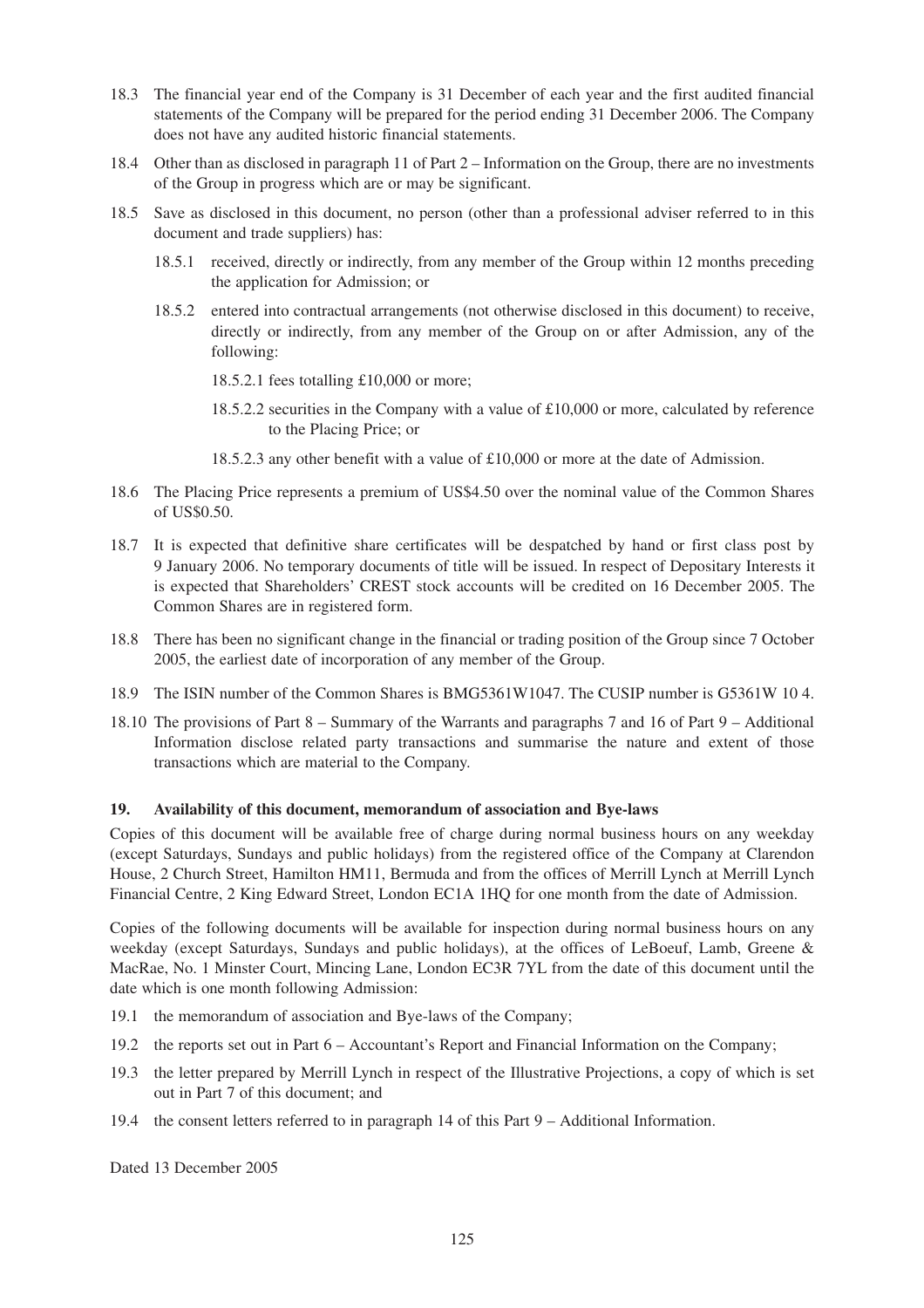# **PART 10**

# **DEPOSITARY INTERESTS: TERMS OF DEED POLL**

### **THIS DEED POLL** is made on 8 December 2005

**BY CAPITA IRG TRUSTEES LIMITED** an English company, number 2729260, whose registered office is at The Registry, 34 Beckenham Road, Beckenham, Kent BR3 4TU (the "Depositary"), which expression shall, unless the context otherwise requires, include any successor depositary appointed in accordance with clause 13.2 of this Deed, in favour of the holders of Lancashire Holdings Depositary Interests as hereinafter defined.

### WHEREAS:

- (A) Lancashire Holdings Limited ("Lancashire Holdings") is a company incorporated and registered in Bermuda with registered number EC37415 whose central management and control is not exercised in the UK and its securities are not registered in a register kept in the UK by or on behalf of Lancashire Holdings.
- (B) Lancashire Holdings Securities are currently expected to be admitted to trading on the Alternative Investment Market of the London Stock Exchange plc and are admitted to trading on or about 13 December 2005.
- (C) The Regulations and the CREST Manual do not provide for the direct holding and settlement of foreign securities such as the Lancashire Holdings Securities by participants in CREST.
- (D) The Depositary has determined to constitute and issue from time to time, upon the terms of this Deed, series of Lancashire Holdings Depositary Interests, each such series representing a particular Class of Lancashire Holdings Securities, with a view to facilitating the indirect holding of, and settlement of transactions in, Lancashire Holdings Securities of each Class concerned by participants in CREST in accordance with the arrangements described in the CREST Manual.
- (E) The Depositary has arranged with the Operator for the First Series of Lancashire Holdings Depositary Interests to be admitted to CREST as participating securities.
- (F) Title to the Lancashire Holdings Depositary Interests shall be evidenced only by entry on the Lancashire Holdings Depositary Interest Register and may be transferred only by means of the CREST system.
- (G) CAPITA IRG PLC, an English company, number 2605568, which is already a System Participant, has been retained by the Depositary to maintain the Lancashire Holdings Depositary Interest Register on behalf of the Depositary.

### **NOW IT IS WITNESSED AND DECLARED** as follows:-

### **1. INTERPRETATION**

1.1 In this Deed the following expressions shall have the following meanings:-

Agent any agent appointed by the Depositary pursuant to this Deed;

Board Resolution the resolution of the Board of Directors of Lancashire Holdings duly passed on 23 November 2005 by virtue of which Lancashire Holdings treats a CREST Transfer or a Demat Form in which either no transferee or a transferee other than the Custodian is specified together with a Stock Deposit Transaction for a number of Lancashire Holdings Depositary Interests equivalent to that specified in such CREST Transfer or Demat Form as valid instruments of transfer of shares in the capital of Lancashire Holdings and to authorise the same for registration as valid transfers of the number of securities specified therein to the Custodian;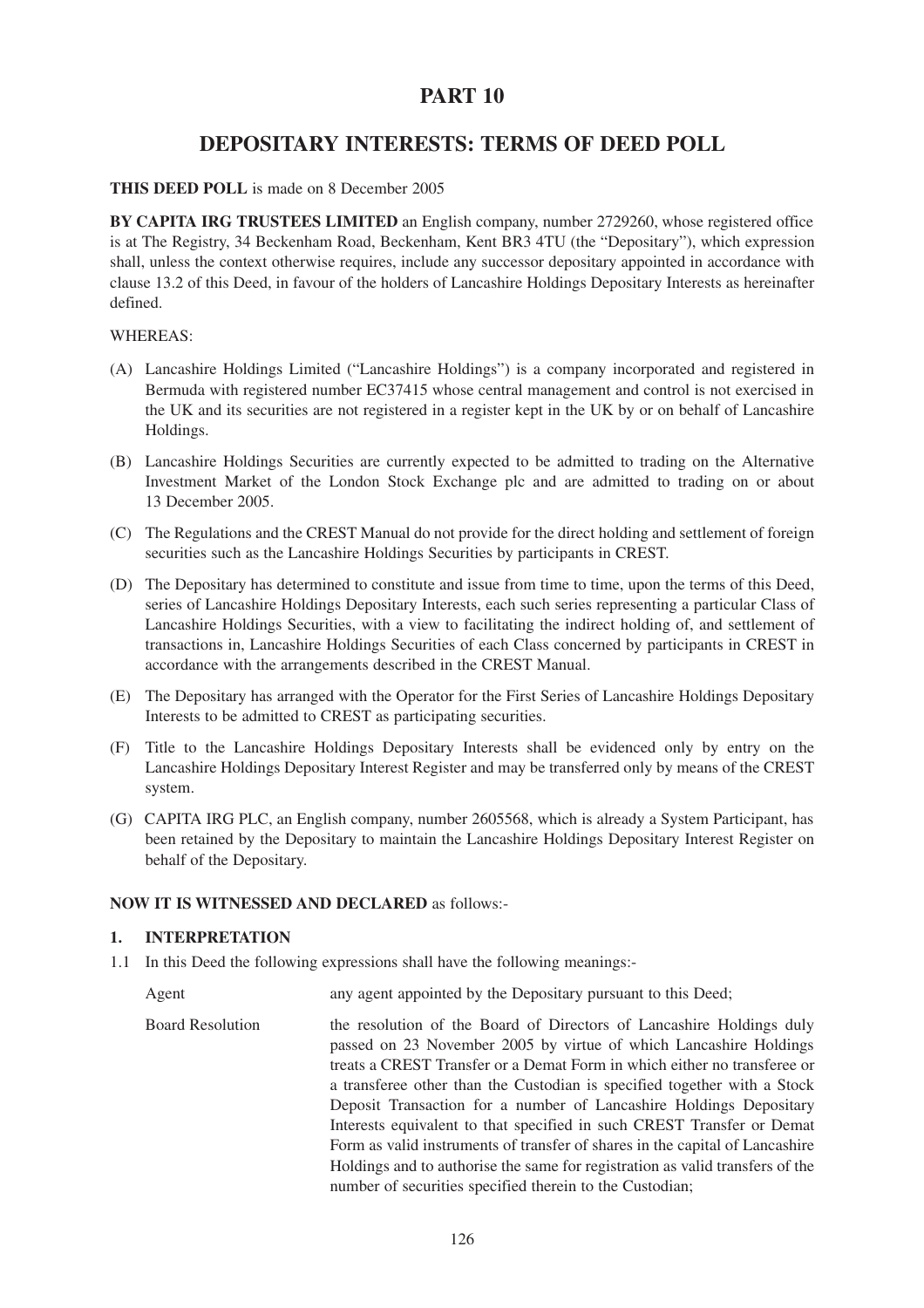| Class                                                                 | a particular class of Lancashire Holdings Securities, units of which are for<br>the time being in issue, where all the individual units of the Class<br>concerned are identical in all respects and cannot be separately<br>distinguished;                                                                                                                                                                                                                                                                         |
|-----------------------------------------------------------------------|--------------------------------------------------------------------------------------------------------------------------------------------------------------------------------------------------------------------------------------------------------------------------------------------------------------------------------------------------------------------------------------------------------------------------------------------------------------------------------------------------------------------|
| <b>CREST Manual</b>                                                   | the document entitled the "CREST Manual" issued by the Operator but<br>excluding the CREST International Manual;                                                                                                                                                                                                                                                                                                                                                                                                   |
| <b>CREST</b> member                                                   | a person who has been admitted by the Operator as a system member;                                                                                                                                                                                                                                                                                                                                                                                                                                                 |
| <b>CREST Rules</b>                                                    | rules within the meaning of the Regulations and/or the FSMA made by the<br>Operator;                                                                                                                                                                                                                                                                                                                                                                                                                               |
| <b>CREST</b> system                                                   | the meaning ascribed thereto in the Glossary of the CREST Manual;                                                                                                                                                                                                                                                                                                                                                                                                                                                  |
| <b>CREST</b> Transfer                                                 | the form of stock transfer in use from time to time within the CREST<br>system for a transfer of a certificated unit of a participating security to a<br>CREST member to be held by a CREST member in uncertificated form;                                                                                                                                                                                                                                                                                         |
| Custodian                                                             | subject to clause 3.3, any custodian or custodians or any nominee of any<br>such custodian of the Deposited Property as may from time to time be<br>appointed by the Depositary for the purposes of this Deed;                                                                                                                                                                                                                                                                                                     |
| Demat Form                                                            | the CREST Dematerialisation Request Form in use from time to time<br>within the CREST system for conversion of a unit of a participating<br>security held by a CREST member into uncertificated form;                                                                                                                                                                                                                                                                                                              |
| Deposited Lancashire<br><b>Holdings Securities</b>                    | means Lancashire Holdings Securities of a particular Class or entitlements<br>thereto from time to time credited to an account of the Custodian on behalf<br>of the Depositary in the Share Register which are to be held under the<br>terms of this Deed and in respect of which Lancashire Holdings<br>Depositary Interests of a series representing that Class of Lancashire<br>Holdings Securities shall be issued pursuant to the terms of this Deed;                                                         |
| <b>Deposited Property</b>                                             | in relation to a particular Class of Lancashire Holdings Securities, the<br>Deposited Lancashire Holdings Securities and all and any rights and other<br>securities, property and cash for the time being held by or for the<br>Custodian or the Depositary and attributable to the Deposited Lancashire<br>Holdings Securities;                                                                                                                                                                                   |
| First Series of Lancashire<br><b>Holdings Depositary</b><br>Interests | all Lancashire Holdings Depositary Interests from time to time constituted<br>and issued in accordance with this Deed in relation to Lancashire Holdings<br>Securities which are common shares of US\$0.10 par value each having the<br>rights set out in the Memorandum and Bye-Laws;                                                                                                                                                                                                                             |
| <b>FSA</b>                                                            | The Financial Services Authority;                                                                                                                                                                                                                                                                                                                                                                                                                                                                                  |
| <b>FSMA</b>                                                           | The Financial Services and Markets Act 2000;                                                                                                                                                                                                                                                                                                                                                                                                                                                                       |
| Holder                                                                | in relation to a particular Class of Lancashire Holdings Securities and<br>subject to clause 6.2.1, the CREST member recorded in the Lancashire<br>Holdings Depositary Interest Register for the time being as the holder of a<br>Lancashire Holdings Depositary Interest of the series which represents<br>Lancashire Holdings Securities of that Class; and, where the context<br>admits, shall include a former Holder and the personal representatives or<br>successors in title of a Holder or former Holder; |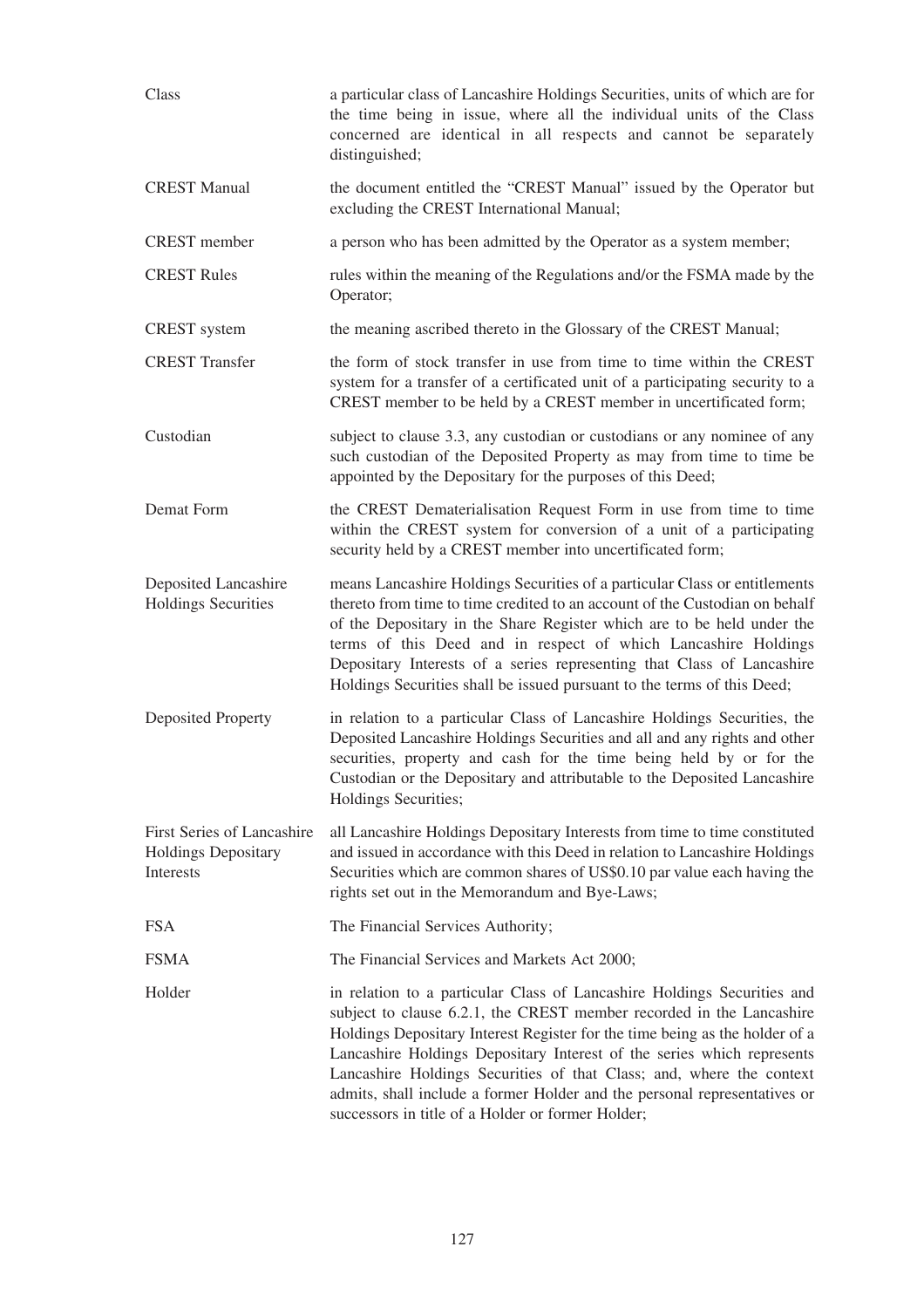| Lancashire Holdings<br>Limited                          | Lancashire Holdings, a company incorporated and registered in Bermuda<br>with limited liability under Bermudian law with registered number<br>EC37415 and the common shares of which are to be admitted to trading on<br>the Alternative Investment Market of the London Stock Exchange plc;                                                                                                                                                       |
|---------------------------------------------------------|----------------------------------------------------------------------------------------------------------------------------------------------------------------------------------------------------------------------------------------------------------------------------------------------------------------------------------------------------------------------------------------------------------------------------------------------------|
| Lancashire Holdings<br>Depositary Interest<br>Register  | in relation to a particular series of Lancashire Holdings Depositary<br>Interests, the register of Holders referred to in clause 2.9 and maintained<br>in the UK on behalf of the Depositary by the Lancashire Holdings<br>Depositary Interest Registrar;                                                                                                                                                                                          |
| Lancashire Holdings<br>Depositary Interest<br>Registrar | CAPITA IRG PLC or such other CREST Registrar who for the time being<br>maintains the Lancashire Holdings Depositary Interest Register;                                                                                                                                                                                                                                                                                                             |
| Lancashire Holdings<br>Depositary Interests             | Lancashire Holdings Depositary Interests of a particular series issued in<br>uncertificated form from time to time by the Depositary on the terms and<br>conditions of this Deed and in accordance with the Regulations, title to<br>which is evidenced by entry on the Lancashire Holdings Depositary<br>Interest Register and which represent a particular Class of Lancashire<br>Holdings Securities;                                           |
| Lancashire Holdings<br>Securities                       | securities issued by Lancashire Holdings in accordance with its<br>Memorandum and Bye-Laws or other constitutive documents, whether<br>represented by bearer certificates or instruments or by being recorded on a<br>register or otherwise howsoever, and which are not participating securities<br>(as defined in the Regulations), but excluding such securities or Classes of<br>securities as the Depositary may from time to time determine; |
| Liabilities                                             | any liability, damage, loss, cost, claim or expense of any kind or nature<br>whether direct, indirect, special, consequential or otherwise;                                                                                                                                                                                                                                                                                                        |
| Membership Agreement                                    | the agreement entered into by a Holder with the Operator pursuant to<br>which the Operator agreed to admit the Holder as a system-member;                                                                                                                                                                                                                                                                                                          |
| Memorandum and<br><b>Bye-Laws</b>                       | the memorandum and bye-laws of Lancashire Holdings as amended or<br>replaced from time to time;                                                                                                                                                                                                                                                                                                                                                    |
| Operator                                                | CRESTCo Limited or such other person who is for the time being the<br>Operator of the CREST system for the purposes of the Regulations;                                                                                                                                                                                                                                                                                                            |
| Proceedings                                             | any proceeding, suit or action of any kind and in any jurisdiction arising<br>out of or in connection with this Deed or its subject matter;                                                                                                                                                                                                                                                                                                        |
| Regulations                                             | The Uncertificated Securities Regulations 2001 (SI 2001 No. 3755) and<br>such other regulations under Section 207 of the Companies Act 1989 as are<br>applicable to the Operator and/or the CREST relevant system and are from<br>time to time in force;                                                                                                                                                                                           |
| Share Register                                          | means the register of members of Lancashire Holdings maintained in<br>accordance with its Memorandum and Bye-Laws or other constitutive<br>documents by Lancashire Holdings or on behalf of Lancashire Holdings<br>by the Share Registrar;                                                                                                                                                                                                         |
| Share Registrar                                         | the person who for the time being maintains the Share Register;                                                                                                                                                                                                                                                                                                                                                                                    |
|                                                         | Stock Deposit Transaction a properly authenticated dematerialised instruction in respect of a<br>transaction type referred to in the CREST Manual as a stock deposit;                                                                                                                                                                                                                                                                              |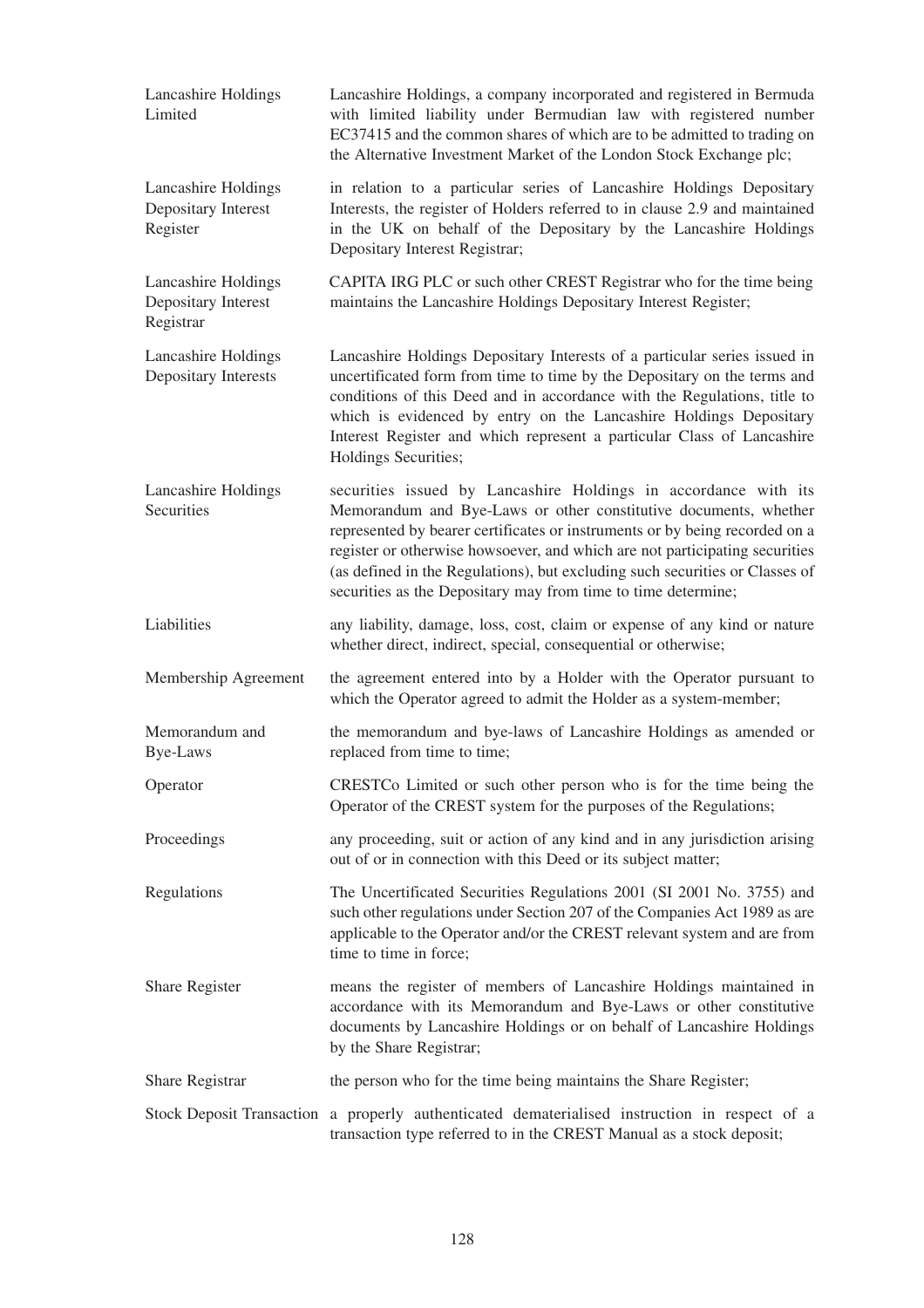| Stock Withdrawal     | a properly authenticated dematerialised instruction in respect of a    |
|----------------------|------------------------------------------------------------------------|
| Transaction into New | transaction type referred to in the CREST Manual as a stock withdrawal |
| Name                 | and which includes a transferee; and                                   |
| Stock Withdrawal     | a properly authenticated dematerialised instruction in respect of a    |
| Transaction into Own | transaction type referred to in the CREST Manual as a stock withdrawal |

1.2 In this Deed, unless otherwise specified:-

Name

1.2.1 references to clauses, sub-clauses, schedules and paragraphs are to clauses, sub-clauses, schedules and paragraphs, of this Deed;

and which does not include a transferee.

- 1.2.2 headings to clauses and paragraphs are for convenience only and do not affect the interpretation of this Deed;
- 1.2.3 references to a "person" shall be construed so as to include any individual, firm, company, corporation, government, state or agency of a state or any association or partnership (whether or not having a separate legal personality) of two or more of the foregoing;
- 1.2.4 references to any statute or statutory instrument or any provision thereof shall be construed as a reference to the same as it may have been, or may from time to time be, amended, modified or re-enacted;
- 1.2.5 words importing the singular shall include the plural and vice versa unless the context otherwise requires;
- 1.2.6 references to fees, costs, charges, expenses or other payments, shall be exclusive of any value added tax or similar tax charged or chargeable in respect thereof; and when any value added tax is chargeable, the Depositary shall be entitled to recover that tax in addition to the stated fees, costs, charges, expenses or other payments;
- 1.2.7 words and phrases defined in the Regulations, the CREST Rules, and the CREST Manual which are not defined in this Deed shall have the same meanings where used herein unless the context otherwise requires;
- 1.2.8 in construing this Deed, general words shall not be given a restrictive meaning by reason of the fact that they are preceded or followed by words indicating a particular class of acts, matters or things or by particular examples intended to be embraced by the general words;
- 1.2.9 any provision to the effect that the Depositary shall not be liable in respect of a particular matter shall be construed to mean that the Depositary shall not have any liability which the Depositary might, in the absence of such a provision, incur, whether the Depositary could incur such a liability:-
	- (a) under the terms of this Deed or any other agreement or instrument relating to the CREST system (whether such terms are express or implied by statute, law or otherwise);
	- (b) in tort;
	- (c) for misrepresentation;
	- (d) for breach of trust or of any other duty imposed by law; or
	- (e) in any other way;
- 1.2.10 unless otherwise stated, nothing in this Deed is intended to confer a benefit on, and no term in this Deed will, therefore, be enforceable by, any third party pursuant to the Contracts (Rights of Third Parties) Act 1999 but this is without prejudice to the rights and obligations of the Depositary and any Holder created by this Deed. For these purposes, a term of this Deed shall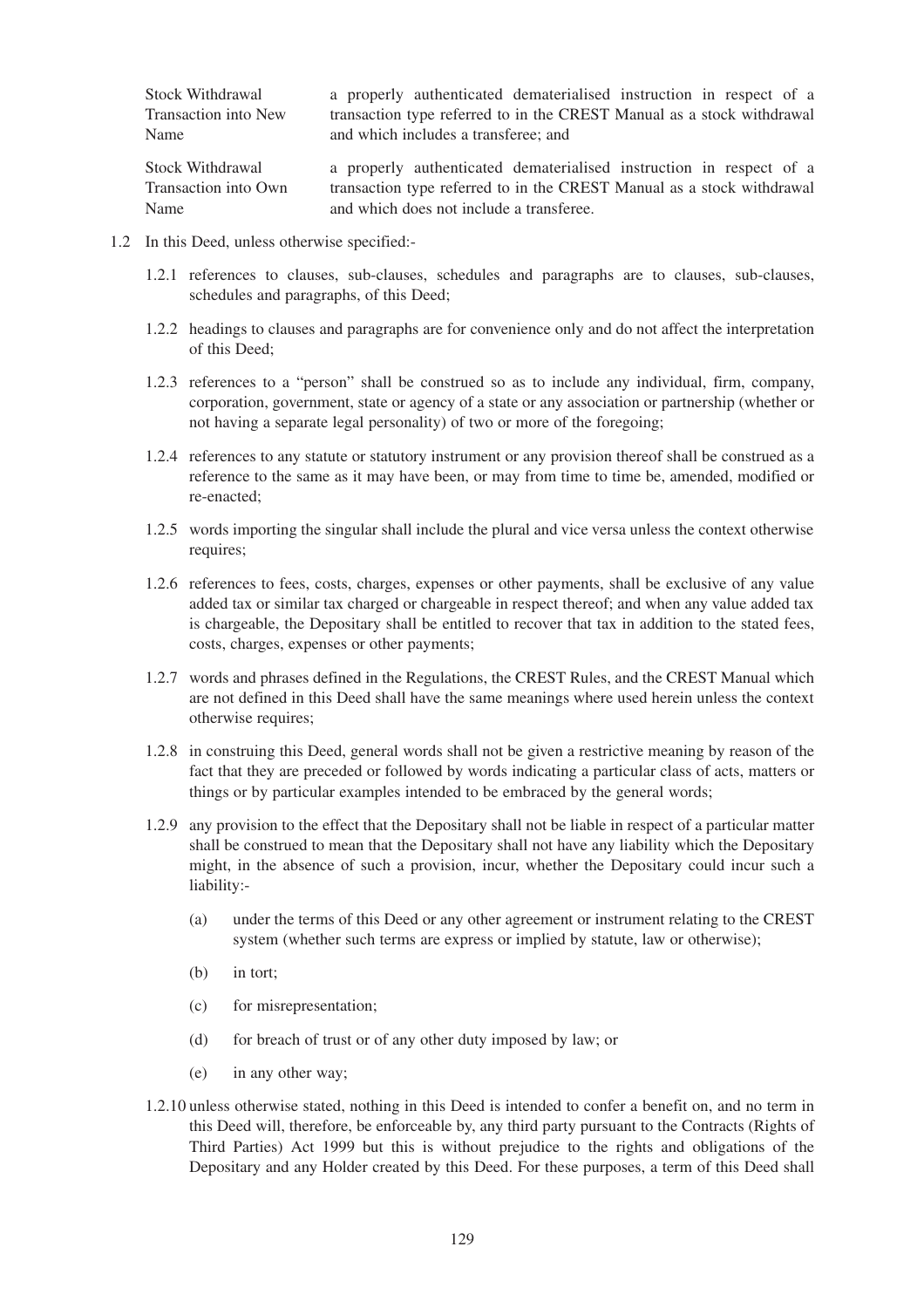only be "otherwise stated" if it incorporates an express reference to a right or benefit of the Custodian or Lancashire Holdings; and

1.2.11 if a benefit is conferred on any third party in accordance with clause 1.2.10, the Depositary may rescind or vary any term of this Deed in accordance with its terms without the consent of the third party at all times.

### **2. FORM AND ISSUE OF LANCASHIRE HOLDINGS DEPOSITARY INTERESTS**

- 2.1 Subject to clause 6.2, the Depositary shall only issue and transfer Lancashire Holdings Depositary Interests to CREST members who in accepting such issue or transfer give CRESTCo the authority to confirm such membership and supply a copy of their Membership Agreement to the Depositary. In accepting any issue or transfer to it of Lancashire Holdings Depositary Interests, each Holder shall be deemed to be accepting and agreeing to the terms of this Deed and all obligations imposed on it hereunder.
- 2.2 Subject to the provisions of this Deed, the Depositary shall issue to a CREST member such number or amount of Lancashire Holdings Depositary Interests of a particular series as is equal to the number or amount (as the case may be) of Lancashire Holdings Securities of the relevant Class issued or transferred to the Custodian on behalf of the Depositary, for the account of that CREST member.
- 2.3 Subject to the provisions of this Deed, the Depositary shall only issue Lancashire Holdings Depositary Interests upon either:-
	- 2.3.1 receipt by the Depositary of a CREST Transfer or a Demat Form in respect of a specified number and Class of Lancashire Holdings Securities which, in either case, has been executed by or on behalf of the holder of such Lancashire Holdings Securities; or
	- 2.3.2 the issue to the Custodian on behalf of a CREST member of a specified number and Class of Lancashire Holdings Securities; and in either case
	- 2.3.3 receipt by the Depositary of a Stock Deposit Transaction for an equivalent number of Lancashire Holdings Depositary Interests.
- 2.4 Receipt by the Depositary of:
	- 2.4.1 a CREST Transfer or a Demat Form as referred to in clause 2.3.1; and
	- 2.4.2 a Stock Deposit Transaction for a number of Lancashire Holdings Depositary Interests equivalent to that specified in such CREST Transfer or Demat Form;

shall by virtue of the Board Resolution constitute an instrument of transfer of such Lancashire Holdings Securities in favour of the Custodian as transferee and by virtue of this clause but subject to the provisions of this Deed, be deemed to constitute:

- (a) an irrevocable instruction to the Depositary to issue an equivalent number of Lancashire Holdings Depositary Interests in the name of the CREST member in whose favour such CREST Transfer is made or in whose name such Demat Form is made; and
- (b) an irrevocable direction to the Depositary or the Lancashire Holdings Depositary Interest Registrar on its behalf, to adjust by means of a registrar's adjustment transaction the stock account of the relevant CREST member in respect of the relevant number of Lancashire Holdings Depositary Interests;

and accordingly, forthwith upon receipt of the same the Depositary shall, subject to the provisions of this Deed:

(i) procure that there is forthwith delivered to the Custodian on behalf of the Depositary, by unconditional credit to the Custodian's account in the Share Register, a number or amount of Lancashire Holdings Securities of the Class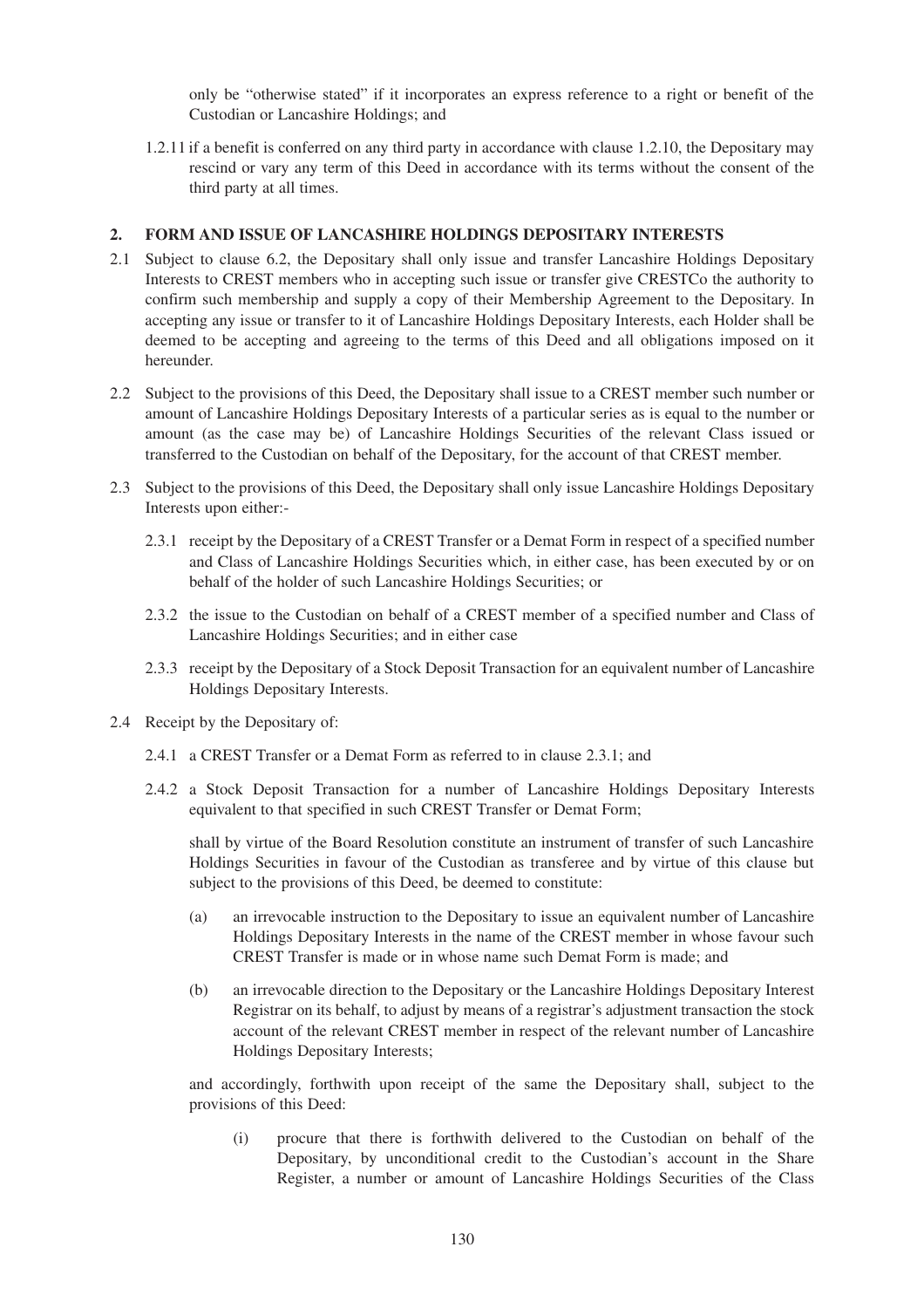concerned equal to the number or amount of Lancashire Holdings Depositary Interests to be so issued;

- (ii) issue such Lancashire Holdings Depositary Interests; and
- (iii) send such Registrar's adjustment transaction.
- 2.5 The issue to the Custodian on behalf of a CREST member of a specified number and Class of Lancashire Holdings Securities shall be deemed, subject to the provisions of this Deed, to constitute:
	- 2.5.1 an irrevocable instruction to the Depositary to issue an equivalent number of Lancashire Holdings Depositary Interests in the name of the CREST member in whose favour such Lancashire Holdings Securities are issued; and
	- 2.5.2 a direction to the Depositary or the Lancashire Holdings Depositary Interest Registrar on its behalf, to adjust by means of a registrar's adjustment transaction the stock account of the relevant CREST member in respect of the relevant number of Lancashire Holdings Depositary Interests;

and, accordingly, forthwith upon the issue of such Lancashire Holdings Securities, the Depositary shall, subject to the provisions of this Deed:

- (a) procure that there is forthwith delivered to the Custodian on behalf of the Depositary, by unconditional credit to the Custodian's account in the Share Register, a number or amount of Lancashire Holdings Securities of the Class concerned equal to the number or amount of Lancashire Holdings Depositary Interests so issued;
- (b) issue such Lancashire Holdings Depositary Interests; and
- (c) send such Registrar's adjustment transaction.
- 2.6 The sending by the Depositary or the Lancashire Holdings Depositary Interest Registrar of a Registrar's adjustment transaction in accordance with this Deed is taken to constitute confirmation by the Depositary that:
	- 2.6.1 the relevant number of Lancashire Holdings Depositary Interests has been issued in the name of the relevant CREST member; and that
	- 2.6.2 there has been delivered to the Custodian on behalf of the Depositary, by unconditional credit to the Custodian's account in the Share Register, a number or amount of Lancashire Holdings Securities of the Class concerned equal to the number or amount of Lancashire Holdings Depositary Interests so issued.
- 2.7 If at any time after the date of this Deed Lancashire Holdings creates any separate Class(es) of Lancashire Holdings Securities then any Lancashire Holdings Depositary Interests to be issued in respect of any such separate Class of Lancashire Holdings Securities shall be issued in series, each series representing interests in a separate Class of Lancashire Holdings Securities.
- 2.8 Lancashire Holdings Depositary Interests shall be issued on the terms and conditions set forth or referred to in or prescribed pursuant to this Deed and the CREST Manual, in each case as from time to time amended.
- 2.9 The Depositary shall maintain in England separate registers in respect of each series of Depositary Interests in accordance with the Regulations. Each such register shall record:
	- 2.9.1 the number of Lancashire Holdings Depositary Interests outstanding from time to time;
	- 2.9.2 the name and address of each person holding the Lancashire Holdings Depositary Interests;
	- 2.9.3 how many Lancashire Holdings Depositary Interests each such person holds; and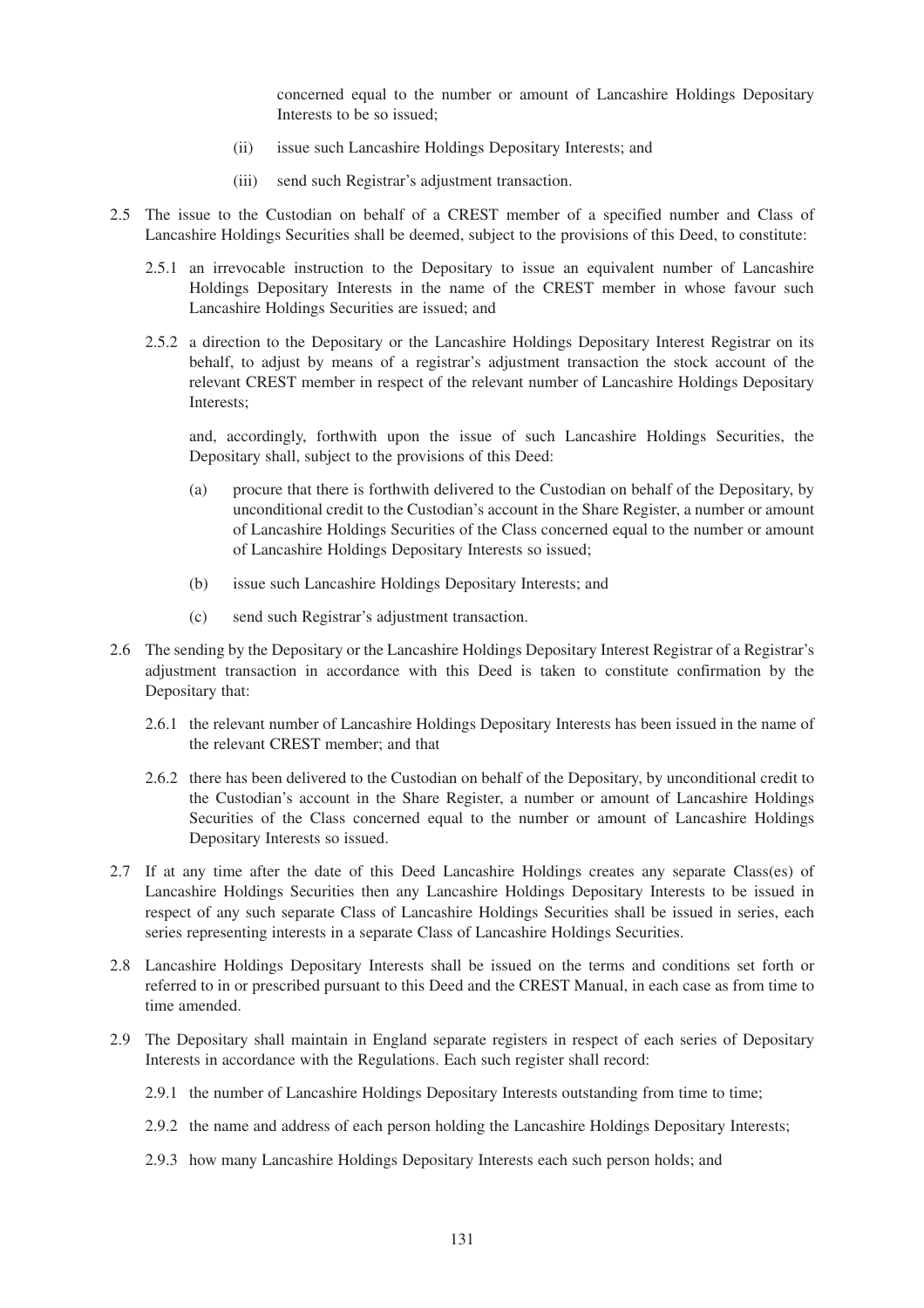- 2.9.4 the date of issue and cancellation and changes in ownership in respect of all of Lancashire Holdings Depositary Interests.
- 2.10 Title to Lancashire Holdings Depositary Interests shall be evidenced only by entry on the Lancashire Holdings Depositary Interest Register and may be transferred only by means of the CREST system.
- 2.11 The Depositary shall, if requested to do so by Lancashire Holdings:
	- 2.11.1 arrange for the Lancashire Holdings Depositary Interest Register to be open to the inspection of any Holder or Holders in general, in either case without charge, and of any other person or persons in general, in either case on payment of a fee; and
	- 2.11.2 provide a copy of the Lancashire Holdings Depositary Interest Register, or any part of it, to any Holder, Holders in general, persons or persons in general, in any such case on payment of a fee; and the Depositary shall cause any copy so required to be sent within 10 days beginning with the day next following that on which the requirement is received by the Depositary.
- 2.12 The fees and other provisions relating to the inspection and copying of the Lancashire Holdings Depositary Interest Register will be those set out in the Companies (Inspection and Copying of Registers, Indices and Documents) Regulations 1991 (SI 1991/1998) as amended or replaced from time to time, as if those regulations applied to the Lancashire Holdings Depositary Interest Register. Each Holder consents to such arrangements to open the Lancashire Holdings Depositary Interest Register for inspection.
- 2.13 Lancashire Holdings Depositary Interests may be issued only in uncertificated form. A request for conversion of Lancashire Holdings Depositary Interests into certificated units of a security for the purposes of the Regulations shall be deemed to be a request to the Depositary for cancellation of such Lancashire Holdings Depositary Interests and withdrawal of the Deposited Property represented by such Lancashire Holdings Depositary Interests in accordance with this Deed.
- 2.14 Subject to clauses 9.13 and 10.2, Lancashire Holdings Depositary Interests shall be transferable free from any equity, set-off or counterclaim between the Depositary and the original or any intermediate Holder.
- 2.15 The Depositary shall have no obligation to arrange for the Lancashire Holdings Depositary Interests to be listed on any stock exchange or quoted or permitted to be dealt in or on any other market.
- 2.16 The Lancashire Holdings Depositary Interests have not been and will not be registered under the securities legislation of any territory other than England and Wales.
- 2.17 Save for the trusts declared by clause 5.1 of this Deed, the Depositary shall not be bound by or compelled to recognise any express, implied or constructive trust or other interest in respect of Deposited Property, even if it has actual or constructive notice of the said trust or interest. The Depositary does not undertake any duty or obligation to any person (other than a Holder) and accepts no liability to any such person.
- 2.18 Lancashire Holdings Depositary Interests may be cancelled by the Depositary pursuant to clauses 6, 7 and 9.3 and, so far as the Depositary considers appropriate, in the circumstances contemplated in clauses 9.11, 9.13, 10.2 and 11.1.
- 2.19 The Depositary shall maintain in respect of each Holder:
	- 2.19.1 a securities account showing the amount of Deposited Lancashire Holdings Securities attributable to that Holder and, if and so long as the Deposited Property includes cash;
	- 2.19.2 a cash account recording the cash amounts (if any) attributable to such Deposited Lancashire Holdings Securities.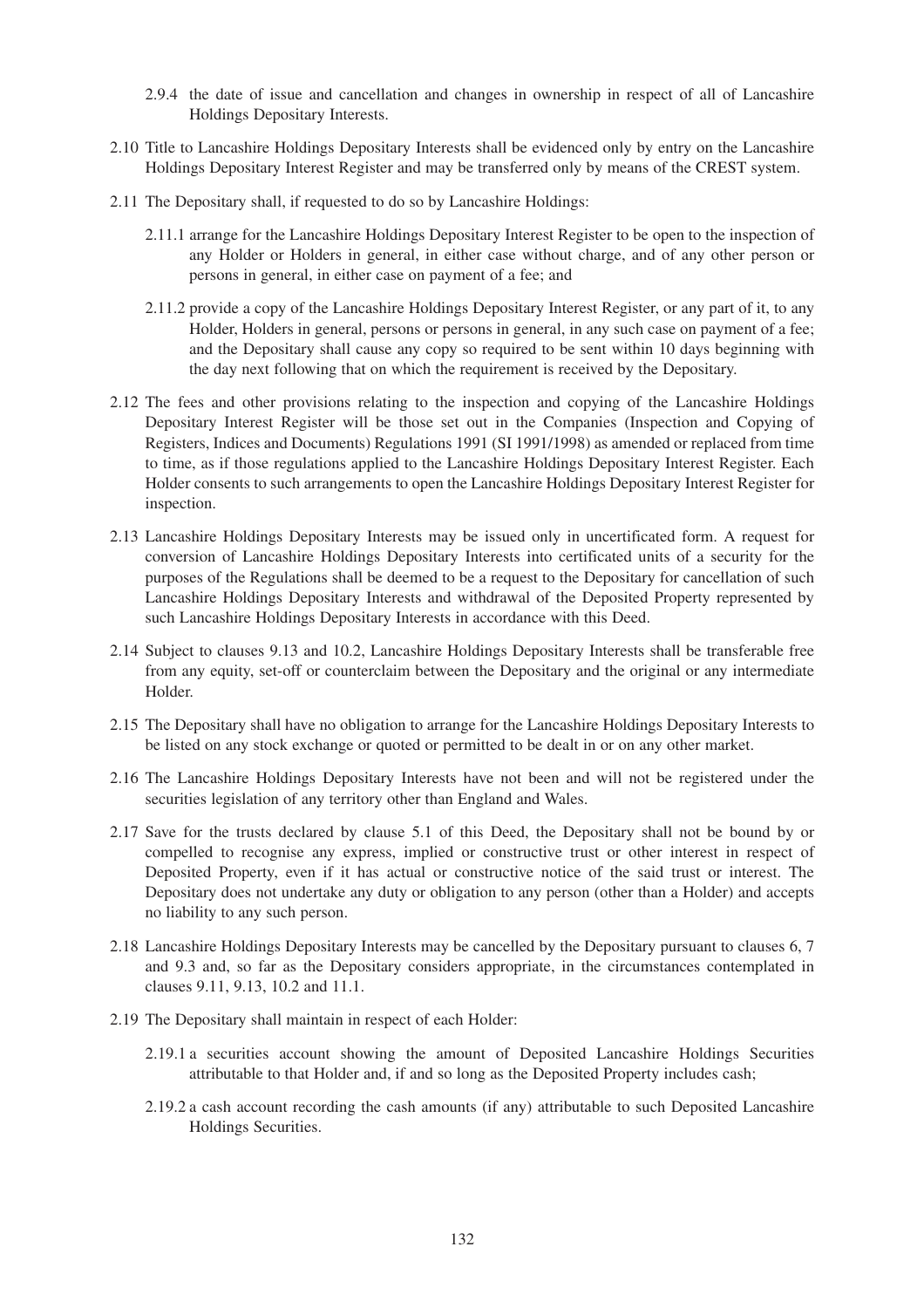### **3. APPOINTMENT OF CUSTODIAN**

- 3.1 The Depositary shall from time to time appoint one or more persons to act for it as Custodian. The function of the Custodian shall be to hold such of the Deposited Property as may be designated from time to time by the Depositary, and any cash or other property derived from such Deposited Property, on behalf of the Depositary. The Custodian shall be subject at all times and in all respects to the direction of the Depositary and shall be responsible solely to it. The Depositary may at any time terminate the appointment of any Custodian and appoint a successor Custodian. The Custodian may be a member of the same group of companies as the Depositary.
- 3.2 The Depositary shall require the Custodian to ensure that all Deposited Property held by the Custodian is identified as being held on behalf of the Depositary for the account of Holders. The Depositary shall not be liable to earn any interest on or to account to Lancashire Holdings or any Holder or any other person for any interest earned on moneys held either by it or by the Custodian or by any Agent which shall have been paid by or on behalf of Lancashire Holdings or any Holder under this Deed or shall otherwise have been received in respect of Deposited Property.
- 3.3 Notwithstanding the provisions of clause 3.1, the Depositary may, to the extent permitted by applicable laws and regulations to which it is subject, itself perform the functions of the Custodian, in which case references in this Deed to the Custodian shall be deemed to be references to the Depositary.

# **4. DEPOSIT OF DEPOSITED PROPERTY; FURTHER PROVISIONS**

- 4.1 Each person to whom Lancashire Holdings Depositary Interests are to be issued pursuant to this Deed (the "Taker") shall be bound to give such warranties and certifications to the Depositary as the Depositary may reasonably require. Each Taker shall in any event be taken to warrant that Lancashire Holdings Securities which are transferred or issued to the Custodian on behalf of the Depositary for the account of the Taker are transferred or, as the case may be, issued free and clear of all liens, charges, encumbrances or third party interests (other than the interests therein arising pursuant to clause 5 of this Deed) and that such transfers or, as the case may be, such issues of Lancashire Holdings Securities to the Custodian are not in contravention of the Memorandum and Bye-Laws or other constitutive documents of Lancashire Holdings or of any contractual obligation binding on the Taker or the person making the transfer or of any applicable law or regulation or order binding on or affecting the Taker or the person making the transfer, and the Taker shall indemnify the Depositary and keep it indemnified from and against any liability which it may suffer by reason of any breach of any such warranty.
- 4.2 The Depositary shall be entitled to refuse to accept Lancashire Holdings Securities for deposit hereunder:
	- 4.2.1 whenever it is notified in writing that Lancashire Holdings has restricted the transfer thereof to comply with ownership restrictions under applicable law or under the Bye-Laws or any contractual provision binding Lancashire Holdings; or
	- 4.2.2 if the Depositary is requested to do so by or on behalf of Lancashire Holdings in order to facilitate Lancashire Holdings' compliance with or to avoid any breach of any securities or other laws in any jurisdiction; or
	- 4.2.3 if such action is deemed necessary or advisable by the Depositary at any time or from time to time because of any requirement of any applicable law or of any government or governmental authority, body or agency or any regulatory authority or the Operator, or under any provision of this Deed or for any other reason.

# **5. DECLARATION OF TRUST; NO SECURITY INTEREST; DUTIES WITH RESPECT TO DEPOSITED PROPERTY**

5.1 The Depositary hereby declares and confirms that it holds (itself or through the Custodian) as bare trustee and will so hold, subject to the terms of this Deed, all the Deposited Property pertaining to each series of Lancashire Holdings Depositary Interests for the benefit of the Holders of that series as tenants in common and that each of the Holders is entitled to rights in relation to the relevant Deposited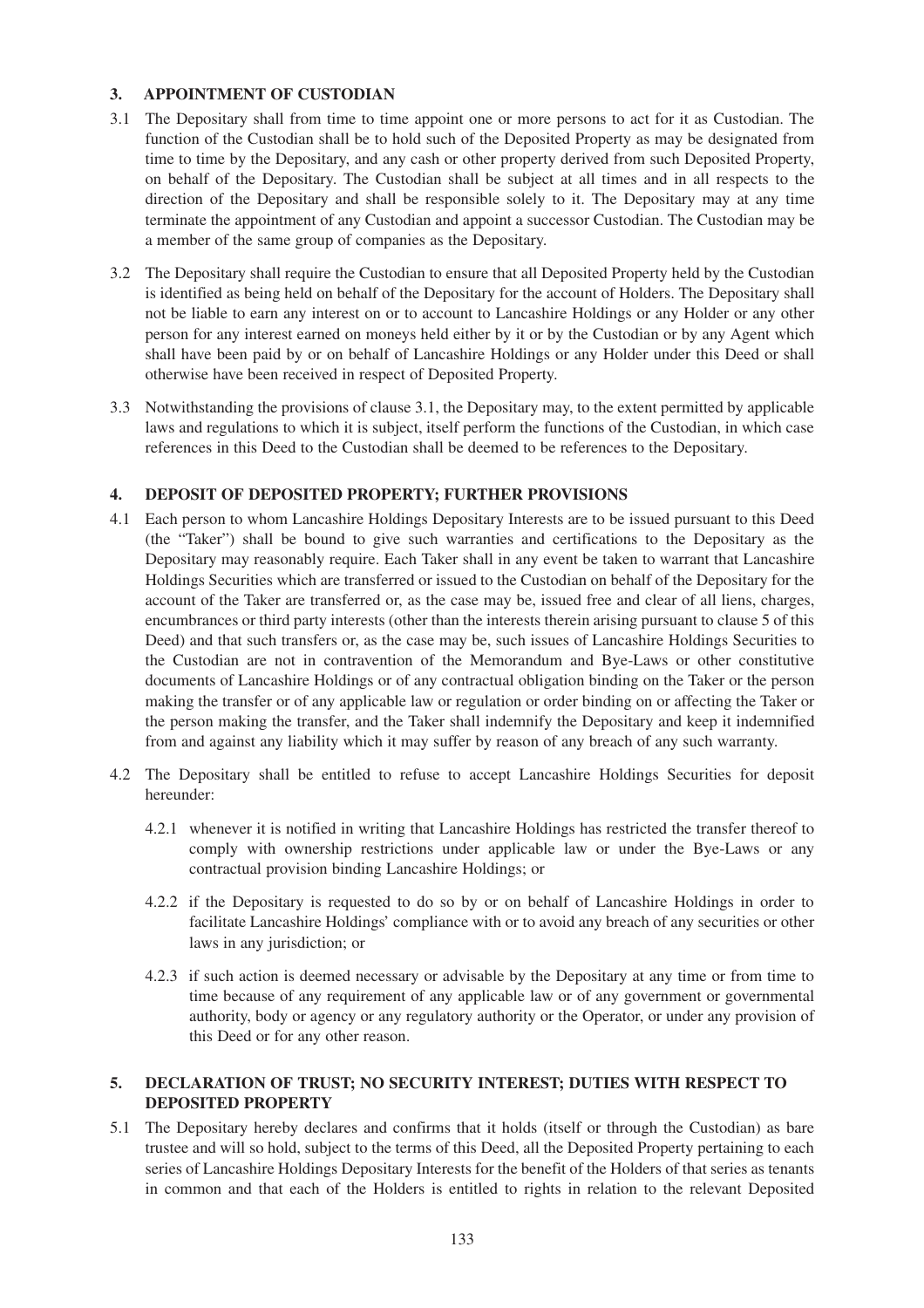Property accordingly. For the avoidance of doubt, in acting hereunder the Depositary shall have only those duties, obligations and responsibilities expressly undertaken by it in this Deed and, except to the extent expressly provided by this Deed, does not assume any relationship of trust for or with the Holders or any other person.

- 5.2 Nothing in this Deed is intended to nor shall create a charge or other security interest in favour of the Depositary. Any right or power of the Depositary in respect of the Deposited Property is reserved by the Depositary under its declaration of trust contained in clause 5.1 and is not given by way of grant by any Holder.
- 5.3 The Depositary shall promptly pass on to and, so far as it is reasonably able, exercise on behalf of and shall ensure that the Custodian promptly passes on to and, so far as it is reasonably able, exercises on behalf of the relevant Holder(s) all rights and entitlements which it or the Custodian receives or is entitled to in respect of Deposited Lancashire Holdings Securities in accordance with this Deed and which are capable of being passed on or exercised.
	- 5.3.1 Any such rights or entitlements to cash distributions, to information, to make choices and elections, and to call for, attend and vote at general meetings and any class meetings shall, subject to the other provisions of this Deed, be passed on to the relevant Holder(s) forthwith (and in any event within 3 working days) upon being received by the Custodian in the form in which they are received by the Custodian together with such amendments or such additional documentation as shall be necessary to effect such passing-on or, as the case may be, exercised in accordance with the terms of this Deed.
	- 5.3.2 Any such rights or entitlements to any other distributions, including but not limited to scrip dividends, to bonus issues or arising from capital reorganisations shall be passed on to the relevant Holder(s) (a) by means of the consolidation, sub-division, change in currency denomination, cancellation and/or issue of Lancashire Holdings Depositary Interests to reflect the consolidation, sub-division, change in currency denomination and/or cancellation of the underlying Deposited Lancashire Holdings Securities or the issue of additional Lancashire Holdings Depositary Interests to the relevant Holder(s) to reflect the issue of additional Lancashire Holdings Securities to the Custodian and (b) in either case forthwith following such consolidation, sub-division, change in currency denomination and/or cancellation or issue of such Lancashire Holdings Securities as the case may be.
	- 5.3.3 If the Company makes a distribution in specie to the Custodian of an asset which is not readily divisible among Holders in their due proportions, the Custodian will use reasonable endeavours to sell the relevant asset within a reasonable time at the best price reasonably obtainable in the market and to distribute the net proceeds of sale appropriately to Holders pro rata to the Deposited Lancashire Holdings Securities held for their respective accounts. For the avoidance of doubt, the Custodian shall not be under any obligation to sell a relevant asset if there is in fact no market for it, nor will it be under any obligation to operate the asset in question in order to produce income from it.
	- 5.3.4 If arrangements are made which allow a Holder to take up any rights in Lancashire Holdings Securities requiring further payment from a Holder, it must if it wishes the Depositary to exercise such rights on its behalf put the Depositary in cleared funds before the relevant payment date or such other date that the Depositary may notify the Holders in respect of such rights.
	- 5.3.5 The Depositary will accept all compulsory purchase and similar notices in respect of Lancashire Holdings Depositary Interests but will not, and the Custodian will not, exercise choices, elections or voting or other rights or entitlements in the absence of express instructions from the relevant Holder.
	- 5.3.6 The Depositary shall re-allocate any Lancashire Holdings Securities or distributions which are allocated to the Custodian and which arise automatically out of any right or entitlement to Deposited Lancashire Holdings Securities to Holders pro-rata to the Deposited Lancashire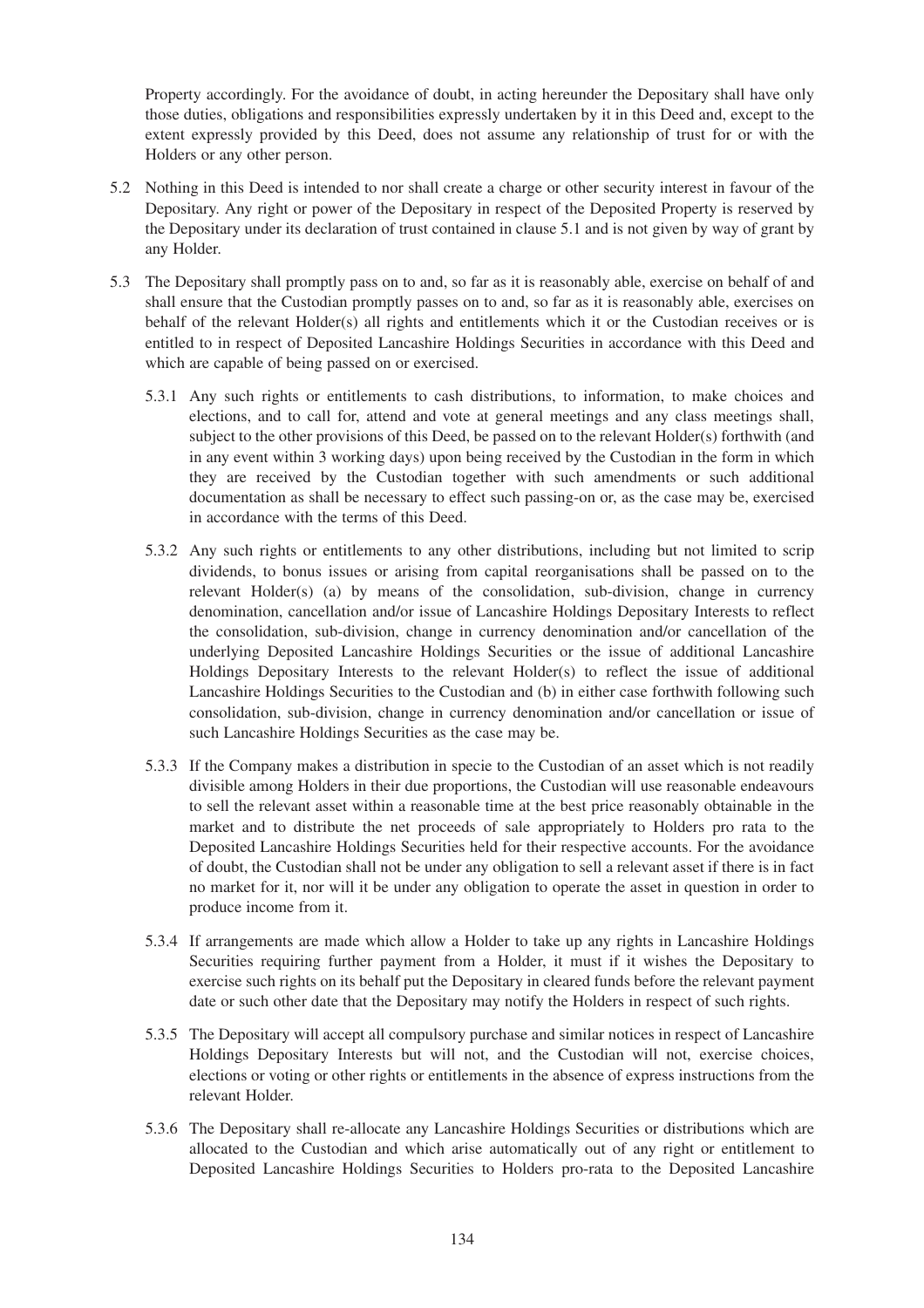Holdings Securities held for their respective accounts provided that the Depositary shall not be required to account for any fractional entitlements arising from such re-allocation which fractional entitlements shall be aggregated and given to charity.

- 5.3.7 Any other rights or entitlements shall be passed on to or, as the case may be exercised on behalf of, Holders in such manner and by such means as the Depositary shall in its absolute discretion determine. Where the rights or entitlements consist of reports, notices, circulars or other information received by the Custodian, the obligation to pass them on is subject to the Custodian having received a sufficient number of each such document to pass on one copy to each Holder.
- 5.4 The Depositary will not be bound to take notice of, nor to see to the carrying out of, any trust, mortgage, charge, pledge or claim in favour of any other person. A receipt from a Holder (or from a Holder's personal representatives or nominated transferee in accordance with clause 6) for the Lancashire Holdings Depositary Interests will free the Depositary from responsibility to any such other person in respect of any such interest. The Depositary may ignore any notice it receives of the right, title, interest or claim of any other person to an interest in those assets, except where the interest is conferred by operation of law.

### **6. WITHDRAWAL OF DEPOSITED PROPERTY ON TRANSFER AND RELATED MATTERS**

- 6.1 Subject to the provisions of this Deed, the Depositary shall only cancel Lancashire Holdings Depositary Interests and transfer the Deposited Property represented thereby upon the request of the Holder.
- 6.2 The receipt by the Depositary of either a Stock Withdrawal Transaction into Own Name or a Stock Withdrawal Transaction into New Name for a specified number of Lancashire Holdings Depositary Interests shall in addition to the meaning attributed to it within the CREST system (if different) be deemed to constitute:
	- 6.2.1 in the event of a Stock Withdrawal Transaction into New Name, an irrevocable instruction to the Lancashire Holdings Depositary Interest Registrar to debit the account on the Lancashire Holdings Depositary Interest Register of the CREST member who issued such Stock Withdrawal Transaction and credit the account of the transferee specified in such Stock Withdrawal Transaction, whether or not a CREST member, in each case with the relevant number of Lancashire Holdings Depositary Interests and for the avoidance of doubt any such transferee whether or not a CREST member shall not become a Holder;
	- 6.2.2 in the event of a Stock Withdrawal Transaction (whether into New Name or Own Name) an irrevocable request from the Holder on the Lancashire Holdings Depositary Interest Register for those Lancashire Holdings Depositary Interests to be cancelled and for the Deposited Property represented thereby to be withdrawn; and
	- 6.2.3 an irrevocable instruction from the Holder on the Lancashire Holdings Depositary Interest Register to the Custodian to forthwith transfer the relevant Deposited Property to the transferee specified in such Stock Withdrawal Transaction into New Name or, in the case of a Stock Withdrawal Transaction into Own Name, the Holder of the relevant Lancashire Holdings Depositary Interests (in either case the "Transferee") and to pay any money comprised in or referable to the Deposited Property relating to such Lancashire Holdings Depositary Interests to such Transferee.
- 6.3 In respect of any transfer to the Transferee:
	- 6.3.1 The Depositary shall be entitled to deliver to the Transferee, in lieu of the relevant Deposited Lancashire Holdings Securities to which he is entitled, any securities into which such Deposited Lancashire Holdings Securities have been converted, sub-divided, re-denominated or consolidated, any securities which are substituted by Lancashire Holdings for such Deposited Lancashire Holdings Securities or any proceeds and/or securities received or issued in lieu of such Deposited Lancashire Holdings Securities as a result of any corporate event of or affecting Lancashire Holdings; and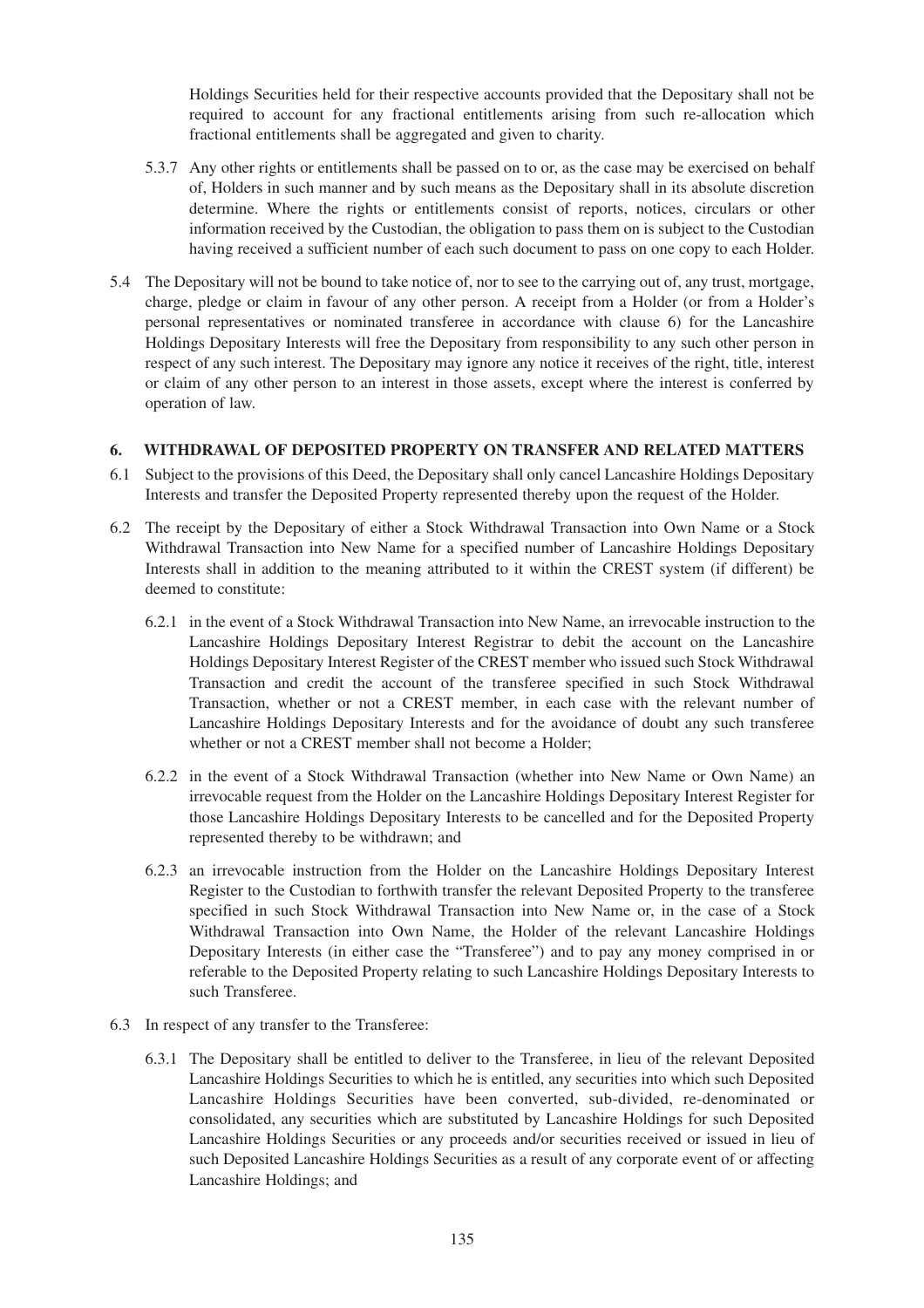6.3.2 without prejudice to the generality of clause 6.3.1, where the Depositary has at the direction of the Holder assented Deposited Lancashire Holdings Securities to a third party pursuant to a takeover offer, the Depositary shall deliver to the Transferee in question the proceeds and/or securities received in respect of the assented Deposited Lancashire Holdings Securities attributed to the Lancashire Holdings Depositary Interests being withdrawn in lieu of such Deposited Lancashire Holdings Securities;

in each case as soon as practicable following receipt if the same have not been received by the Depositary by the time of receipt of the relevant Stock Withdrawal Transaction whether into Own Name or into New Name.

- 6.4 Notwithstanding the provisions of clause 6, the Depositary shall not be required to make arrangements for the transfer of Lancashire Holdings Securities of a particular Class during any period when the Share Register is closed.
- 6.5 The Depositary shall not be liable to a Holder or a Transferee if any Deposited Property cannot be delivered to or to the order of a Transferee by reason of any prohibition imposed upon the Depositary or the Holder by applicable law or any other matter beyond the Depositary's reasonable control.
- 6.6 Notwithstanding the withdrawal of Deposited Lancashire Holdings Securities under this clause 6, income distributions attributable thereto will be dealt with in accordance with clause 5.
- 6.7 Any person requesting cancellation of Lancashire Holdings Depositary Interests may be required by the Depositary to furnish it with such reasonable proof, certificates and representations and warranties as to matters of fact, including, without limitation, as to his identity and with such further documents and information as the Depositary may reasonably deem necessary or appropriate for the administration or implementation of this Deed in accordance with applicable laws and regulations. The Depositary may withhold delivery of the Deposited Property until such items are so furnished.

### **7. COMPULSORY WITHDRAWAL**

- 7.1 If it shall come to the notice of the Depositary, or if the Depositary shall have reason to believe, that any Lancashire Holdings Depositary Interests:
	- 7.1.1 are owned directly or beneficially by any person in circumstances which, in the opinion of the Depositary, might result in the Depositary or the Custodian suffering any liability to taxation or pecuniary, fiscal or material regulatory disadvantage which it might not otherwise have suffered; or
	- 7.1.2 are owned directly or beneficially by, or otherwise for the benefit of, any person in breach of any law or requirement of any jurisdiction or governmental authority or so as to result in ownership of any Lancashire Holdings Securities exceeding any limit under, or otherwise infringing the Memorandum and Bye-Laws or other constitutive documents of or law applicable to Lancashire Holdings or the terms of issue of the Lancashire Holdings Securities; or
	- 7.1.3 are owned directly or beneficially by, or otherwise for the benefit of, any person who fails to furnish to the Depositary such proof, certificates and representations and warranties as to matters of fact, including, without limitation, as to his identity, as the Depositary may deem necessary or appropriate for the administration or implementation of this Deed in accordance with applicable laws and regulations, including (without limitation) information specified in the CREST Manual; or
	- 7.1.4 are owned by a Holder who ceases at any time to be, or is suspended in whole or in part as, a CREST member for any reason; or
	- 7.1.5 cease to be capable of being held in the CREST system; or
	- 7.1.6 are held by a Holder who has failed to duly and punctually perform any obligation to the Depositary or Custodian or Lancashire Holdings imposed upon him by virtue of this Deed or any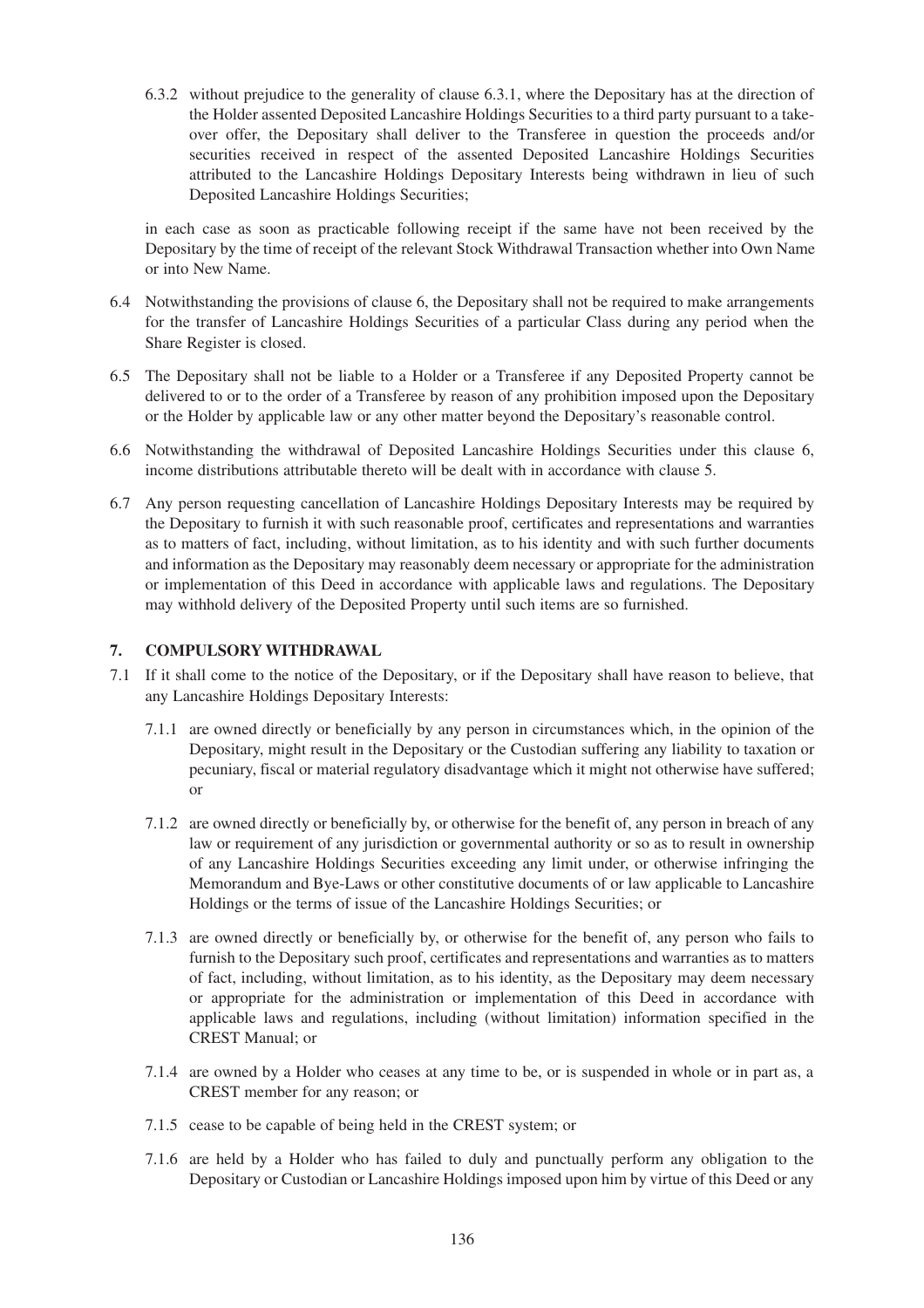other agreement or instrument to which he is a party or by which he is bound with respect to those or any other Lancashire Holdings Depositary Interests, and in relation to whom the Depositary determines that it is appropriate that the provisions of this clause shall apply,

then the Holder shall be deemed to have requested the cancellation of his Lancashire Holdings Depositary Interests and the withdrawal of the Deposited Lancashire Holdings Securities represented by his Lancashire Holdings Depositary Interests.

- 7.2 If any regulatory authority refuses to approve the holding of the Depositary or the Custodian of Lancashire Holdings Securities at or above a certain level, and requires the Depositary or Custodian to divest itself of some or all of the Lancashire Holdings Securities held by it, then:
	- 7.2.1 the Depositary will consult with Lancashire Holdings as to what action it proposes to take; and
	- 7.2.2 a Holder or Holders (as appropriate) will be deemed to have requested the cancellation of their Lancashire Holdings Depositary Interests and the withdrawal of the Lancashire Holdings Securities represented by those Lancashire Holdings Depositary Interests.

In deciding what action to take the Depositary will start from the presumption that all Holders should have their Lancashire Holdings Depositary Interests cancelled proportionally, but this presumption may be departed from in any particular case if, in the Depositary's view, the circumstances make it appropriate to do so.

- 7.3 On the Holder being deemed, at the election of the Depositary, to have requested the withdrawal of the Deposited Lancashire Holdings Securities represented by his Lancashire Holdings Depositary Interests pursuant to clause 7.1 or clause 7.2, the Depositary shall make such arrangements to the extent practicable and permitted by applicable law and regulation for the delivery of the Deposited Property represented by the Holder's Lancashire Holdings Depositary Interests to the Holder as the Depositary shall think fit. Without limitation, the Depositary may:-
	- 7.3.1 arrange for the Lancashire Holdings Depositary Interests of such Holder to be transferred (or cancelled and re-issued) to a CREST member selected by the Depositary who shall hold the same as nominee for such Holder on such terms as the Depositary or that CREST member shall think fit; or
	- 7.3.2 arrange for such Lancashire Holdings Depositary Interests to be cancelled and for the Deposited Property represented thereby to be transferred to such Holder; or
	- 7.3.3 in its absolute discretion, liquidate all or part of the Deposited Property and deliver the net proceeds in respect thereof to the Holder.

The Depositary shall be entitled to deduct such fees, costs, duties, taxes and charges as may be applicable and any other sums owing to the Depositary in accordance with the provisions of this Deed from the Deposited Property or from the net proceeds thereof before delivering the same to the Holder. If any official consents need to be obtained prior to the delivery of the Deposited Property or the net proceeds thereof to the Holder, the Depositary shall make such arrangements with respect to the Deposited Property or the net proceeds thereof as it shall see fit.

# **8. AUTHORISATIONS, CONSENTS, etc**

8.1 The Depositary warrants that it is an authorised person under the FSMA and is duly authorised to carry out the custodial and other activities required of it by this Deed in accordance with that Act and undertakes that, if and so long as this Deed remains in force, it shall, at its own burden and expense, maintain that status and authorisation or any corresponding status under any legislation or regulatory requirement in England which may from time to time apply to the carrying on of such activities in addition to or in substitution for the requirements of the FSMA. Subject to clause 9, the Depositary further warrants that it shall, and shall procure that every Lancashire Holdings Depositary Interest Registrar, Custodian, Agent or other person appointed by the Depositary pursuant to this Deed shall, at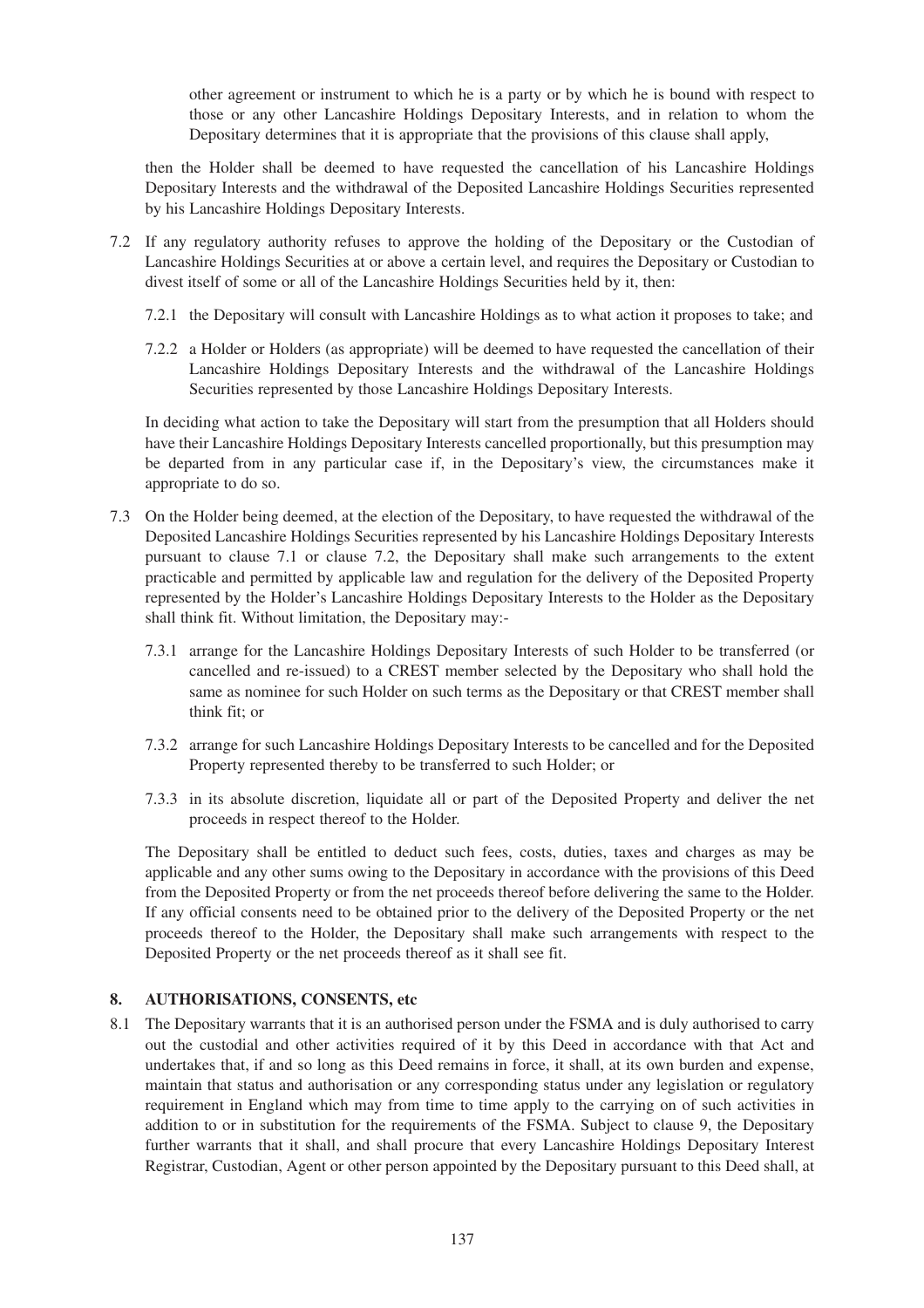all times and in all respects comply with and maintain in place all necessary registrations/notifications and procedures to comply with the Data Protection Act 1998 at no cost to any Holder.

8.2 Subject to clause 8.1, if any other governmental or administrative authorisation, consent, registration or permit or any report to any governmental or administrative authority is required in order for the Depositary to receive Lancashire Holdings Securities to be deposited hereunder and/or for Lancashire Holdings Depositary Interests representing the same to be issued pursuant to this Deed, or in order for Lancashire Holdings Securities or other securities or property to be distributed or to be subscribed or acquired in accordance with the provisions prescribed in or pursuant to this Deed, the prospective Holder shall apply for such authorisation, consent, registration, or permit or file such report within the time required. The Depositary shall not be bound to issue Lancashire Holdings Depositary Interests or distribute, subscribe or acquire Lancashire Holdings Securities or other property with respect to which such authorisation, consent, registration, permit or such report shall not have been obtained or filed, as the case may be, and shall have no duties to obtain any such authorisation, consent, registration or permit or to file any such report except in circumstances where the same may only be obtained or filed by the Depositary and only without unreasonable burden or expense.

### **9. LIABILITY**

- 9.1 The Depositary shall not incur any liability to any Holder or to any other person for any Liabilities suffered or incurred, arising out of or in connection with the performance or non-performance of its obligations or duties whether arising under this Deed (other than those specified in clauses 2.2 and 3.2) or otherwise save to the extent that such Liabilities result from its negligence or wilful default or fraud or that of any person for whom the Depositary is vicariously liable provided that the Depositary shall not incur any such liability as a result of the negligence or wilful default or fraud of any Custodian or Agent which is not a member of the same group of companies as the Depositary unless the Depositary shall have failed to exercise reasonable care in the appointment and continued use and supervision of such Custodian or Agent. Nor shall the Depositary incur any such liability if any Liability suffered or incurred by the Holder is attributable to or results from the negligence or wilful default or fraud of the Operator or Lancashire Holdings or the acts or omissions of any person who provides banking services in connection with the CREST system. Except in the case of personal injury or death, any liability incurred by the Depositary to a Holder under this Deed will be limited to:
	- 9.1.1 the value (at the date the act, omission or other event giving rise to the liability is discovered and as if such act, omission or other event had not occurred) of the Deposited Property that would have been properly attributable (if such act, omission or other event had not occurred) to the Lancashire Holdings Depositary Interests to which the liability relates; or if less;
	- 9.1.2 that proportion of £10 million which corresponds to the proportion which the amount the Depositary would otherwise be liable to pay to the Holder bears to the aggregate of the amounts that the Depositary would otherwise be liable to pay to all or any Holders in respect of the same act, omission or event which gave rise to such liability or if there are no such other amounts, £10 million.
- 9.2 The Depositary shall not incur any liability to any Holder or to any other person if, by reason of:
	- 9.2.1 any provision of any present or future law or regulation of any jurisdiction or of any governmental authority, or by reason of the interpretation thereof; or
	- 9.2.2 any compulsory withdrawal pursuant to clause 7 (but without prejudice to the Depositary's obligations under clause 7.3); or
	- 9.2.3 the Memorandum and Bye-Laws or other constitutive documents of Lancashire Holdings; or
	- 9.2.4 the provisions of the CREST Manual or CREST Rules or the application thereof; or
	- 9.2.5 any refusal or failure of the Operator or of any other person to provide any service in relation to the CREST system or any operational failure of the CREST system; or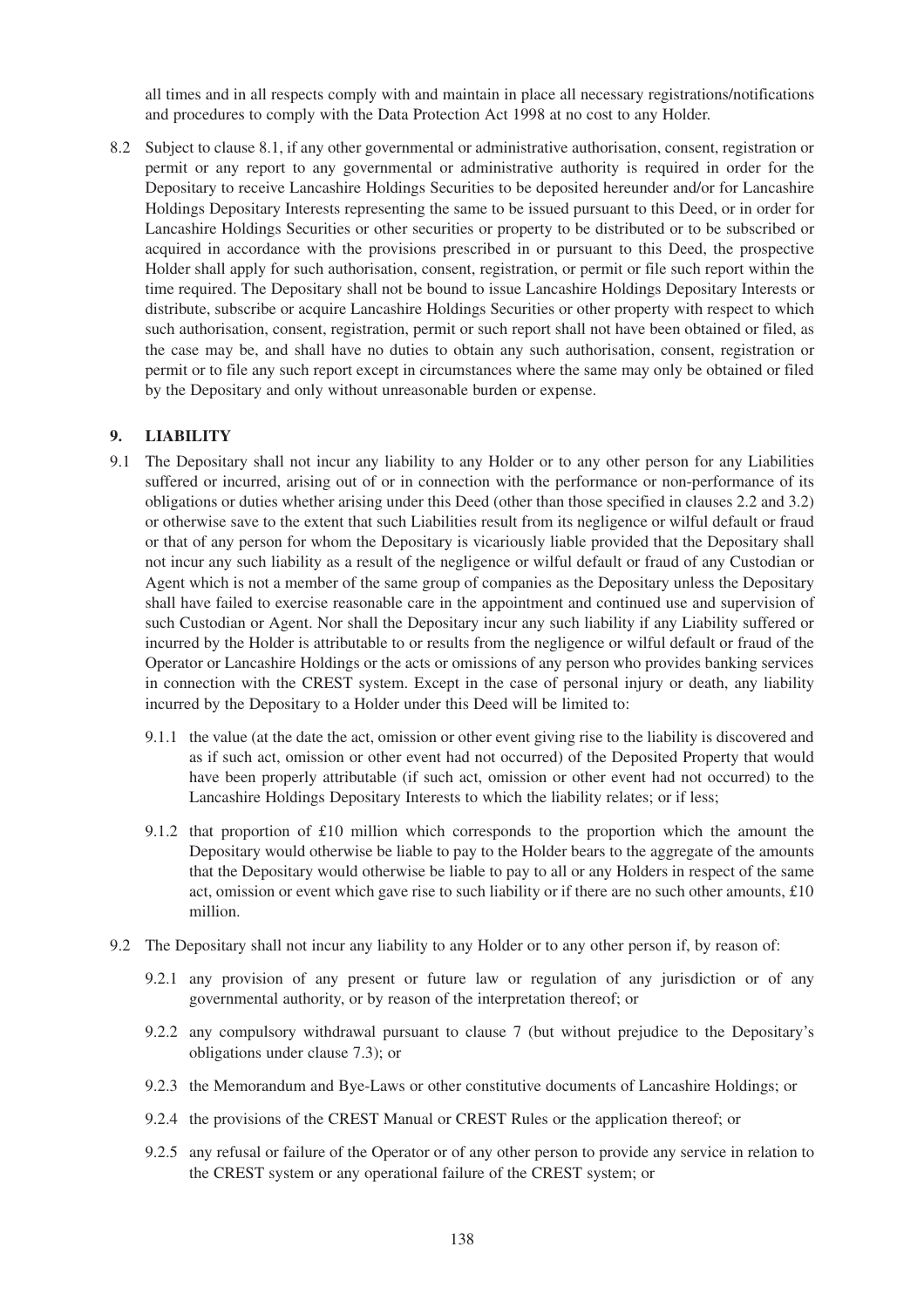- 9.2.6 any act or omission of Lancashire Holdings; or
- 9.2.7 any computer failure; or
- 9.2.8 any circumstance beyond the reasonable control of the Depositary,

the performance by it or any other person of any act or thing which is required or permitted or contemplated to be done or performed by or pursuant to this Deed shall be prevented or delayed or required to be effected in some manner or to an extent which is different in any respect from that provided for or contemplated by this Deed.

9.3 If and to the extent that by virtue of laws of any jurisdiction outside the UK, or the application or operation of those laws in any particular event or circumstance, or by virtue of the provisions of the Memorandum and Bye-Laws or other constitutive documents of Lancashire Holdings or the application or operation of those provisions in any particular event or circumstance, the Depositary or the Custodian does not acquire unconditional and absolute title or right to any Deposited Property, or acquires a title or right to any Deposited Property which is in any manner encumbered or defective or liable to be displaced or avoided, or where as a result of an event or circumstance beyond the Depositary's reasonable control the Deposited Property is reduced or depleted or the Depositary does not hold sufficient Lancashire Holdings Securities to cover the Lancashire Holdings Depositary Interests in issue, neither the Depositary nor the Custodian shall be in any way liable to any Holder or any other person by reason thereof; but in any such case the Depositary shall be entitled to take or cause to be taken such action as shall in its opinion be reasonable or appropriate, including without limitation the cancellation without compensation of the Lancashire Holdings Depositary Interests of any Holder(s) determined by the Depositary whether or not such Holder(s) are in any way responsible for the relevant event or circumstance; and each Holder agrees that, by acquiring and holding Lancashire Holdings Depositary Interests representing Lancashire Holdings Securities by means of the arrangements contemplated by this Deed, he accepts the risk that, by virtue of such laws or terms and conditions, or the application or operation thereof, or any such event or circumstance, his interest in any relevant Deposited Property may not be entire, complete and unimpeachable.

If the Depositary becomes entitled to take or cause to be taken action as aforesaid, it will in its sole discretion consider whether it may directly or indirectly transfer or make available to any Holder adversely affected, in whole or in part, the benefit of any rights, claims or other assets which may be available to the Depositary and which pertain to the matter(s) giving rise to the relevant event or circumstance.

- 9.4 The Depositary may rely on, and shall not be liable for any loss suffered by any Holder or any other person by reason of its having accepted (or the Custodian or any other Agent or Lancashire Holdings or its agents having accepted) as valid and having relied upon, any written notice, request, direction, transfer, certificate for Lancashire Holdings Securities (or other securities), electronic communication or any other document or any translation thereof or communication reasonably believed by it in good faith to be genuine notwithstanding that the same shall have been forged or shall not be genuine or accurate or shall not have been duly authorised or delivered.
- 9.5 The Depositary may act, or take no action, on the advice or opinion of, or in reliance upon, any certificate or information obtained from, Lancashire Holdings or any reputable lawyer, valuer, accountant, banker, broker, information provider, settlement system operator, registrar or other expert whether obtained by Lancashire Holdings, the Depositary or otherwise and shall not except where any such person is a member of the same group of companies as the Depositary be responsible or liable to any Holder or any other person for any loss or liability occasioned by so acting or refraining from acting or relying on information from persons depositing Lancashire Holdings Securities or otherwise entitled to the issue of Lancashire Holdings Depositary Interests. Any such advice, opinion, certificate or information may be sent or obtained by letter, telex, facsimile transmission, e-mail, telegram, cable or other electronic communication and the Depositary shall not be liable for acting on any such advice, opinion, certificate or information notwithstanding that the same shall have been forged or shall not be genuine or accurate.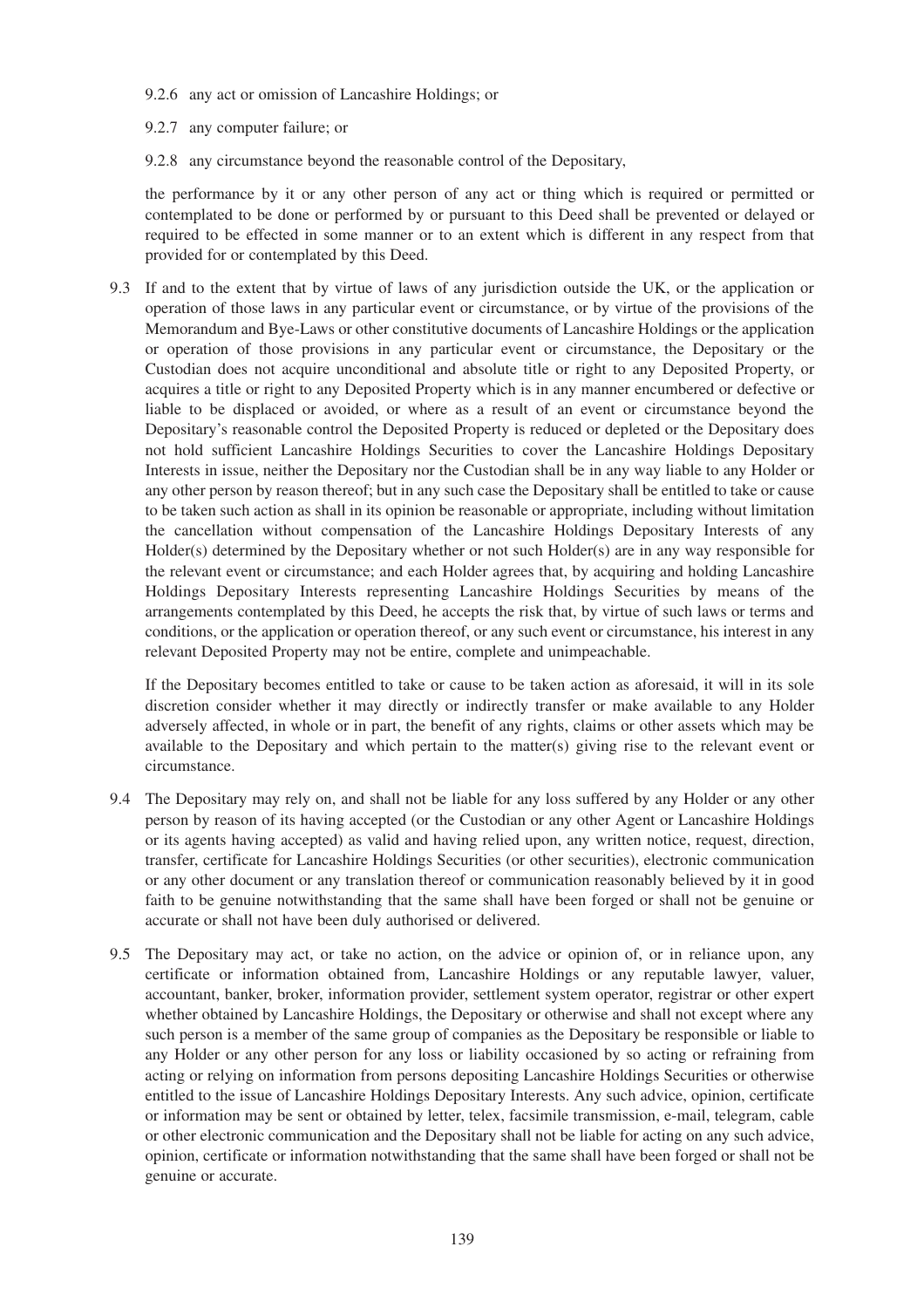- 9.6 The Depositary may call for and shall be at liberty to accept as sufficient evidence of any fact or matter or the expediency of any transaction or thing, a certificate, letter or other written communication, purporting to be signed on behalf of Lancashire Holdings by a director of Lancashire Holdings or by a person duly authorised in writing by a director of Lancashire Holdings or such other certificate from any such person as is specified in clause 9.5 which the Depositary considers appropriate and the Depositary shall not be bound in any such case to call for further evidence or be responsible to any Holder or any other person for any loss or liability that may be occasioned by the Depositary acting on such certificate.
- 9.7 The Depositary shall not be required or obliged to monitor, supervise or enforce the observance and performance by Lancashire Holdings of any of its obligations, including, without limitation, those arising under or in connection with applicable law, or any contract or instrument to which Lancashire Holdings is a party or by which it or any of its assets is bound. The Depositary makes no representation or recommendation to any person regarding the financial condition of Lancashire Holdings or the advisability of acquiring Lancashire Holdings Depositary Interests or Lancashire Holdings Securities or other property or as to the type or character or suitability thereof and takes no responsibility for the operations of Lancashire Holdings or the effect thereof on the value of the relevant Lancashire Holdings Securities or Lancashire Holdings Depositary Interests or any rights derived therefrom.
- 9.8 The Depositary, the Custodian and any Agent may engage or be interested in any financial or other business transactions with Lancashire Holdings or any other member of any group of which Lancashire Holdings is a member, or in relation to the Deposited Property (including, without prejudice to the generality of the foregoing, the conversion of any part of the Deposited Property from one currency to another), may at any time hold or be interested in Lancashire Holdings Depositary Interests for their own account, and shall be entitled to charge and be paid all usual fees, commissions and other charges for business transacted and acts done by them otherwise than in the capacity of Depositary or Custodian or Agent (as the case may be) in relation to matters arising under this Deed (including, without prejudice to the generality of the foregoing, charges on the conversion of any part of the Deposited Property from one currency to another and on any sales of property) without accounting to the Holders or any other person for any profit arising therefrom.
- 9.9 The Depositary shall endeavour to effect any sale of securities or other property or transferable right and any conversion of currency as is referred to or contemplated by this Deed in accordance with its normal practices and procedures but shall have no liability with respect to the terms of such sale or conversion or if the effecting of such sale or conversion shall not be reasonably practicable.
- 9.10 The Depositary shall have no responsibility whatsoever to any Holder or any other person as regards any deficiency which might arise because the Depositary is subject to or accountable for any tax in respect of any or any part of the Deposited Property or any income or capital distribution or other payment arising therefrom or any proceeds of sale thereof. The Depositary shall be entitled to make such deductions from the Deposited Property or any income or capital arising therefrom or to sell all or any of the Deposited Property and make such deductions from the proceeds of sale thereof as may be required by applicable law in order to comply with its obligations to account for any tax liability in respect thereof.
- 9.11 Without prejudice to any other powers which the Depositary may have hereunder, the Depositary shall be entitled to enter into any agreement with or give any undertakings to any relevant taxation authority concerning the taxation status of the transactions effected pursuant to this Deed and to do all such things as may be required under the terms of any such agreement or undertakings.
- 9.12 Notwithstanding anything else contained in this Deed but subject always to the rights of a Holder under clause 5, the Depositary may refrain from doing anything which could or might, in its reasonable opinion, be contrary to any law of any jurisdiction or any of the CREST Rules or any regulation or requirement of any regulatory authority or other body which is binding upon it, or which would or might otherwise in its reasonable opinion render it liable to any person and the Depositary may do anything which is, in its reasonable opinion, necessary to comply with any such law, regulation or requirement or which is in its reasonable opinion necessary to avoid any such liability.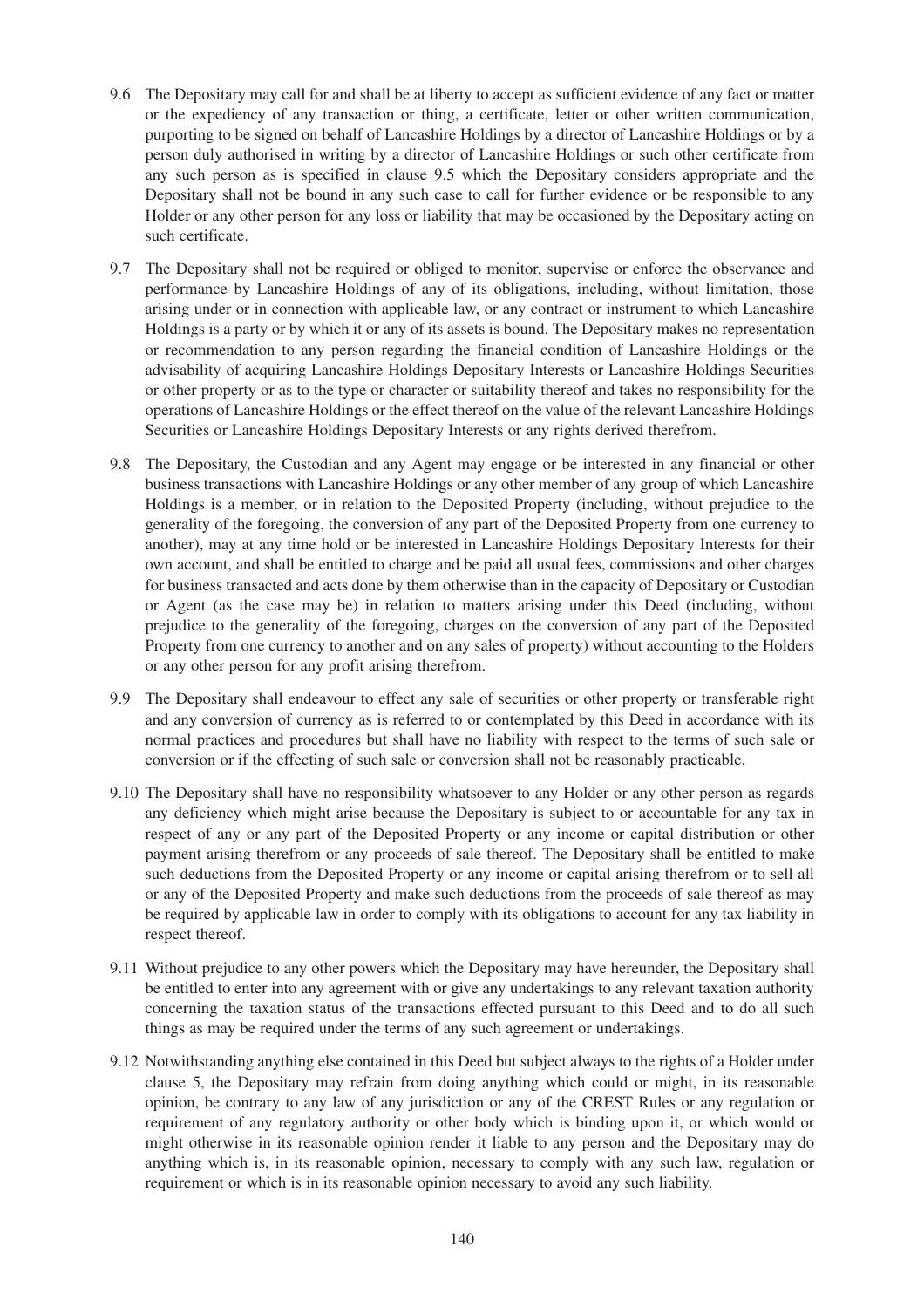- 9.13 No provision of this Deed shall require the Depositary to expend or risk its own funds or otherwise incur any financial liability in the performance of any of its duties or in the exercise of any of its rights or powers hereunder. If, notwithstanding this provision, the Depositary reasonably does so, it shall be entitled to make such deductions from the Deposited Property or any income or capital arising therefrom or to sell all or any of the Deposited Property and make such deductions from the proceeds of sale thereof as may be required to account for any loss or liability suffered by the Depositary in respect thereof.
- 9.14 All communications, notices, certificates, documents of title and remittances to be delivered by or sent to or from Holders or their agents will be delivered to or sent to or from them at their own risk.
- 9.15 The Depositary shall not be liable to a Holder in respect of any of its obligations under this Deed if it is unable to fulfil those obligations by reason of any prohibition imposed upon the Depositary or the Holder by applicable law, any benefit attaching to Lancashire Holdings Securities being unable to pass through the CREST system and alternative arrangements not being agreed with Lancashire Holdings or any other matter beyond the Depositary's reasonable control.

### **10. DEPOSITARY'S FEES AND EXPENSES**

- 10.1 The Depositary shall be entitled to charge Holders in respect of the provision of its services under this Deed the fees and expenses notified from time to time.
- 10.2 The Depositary shall not be liable for any taxes, duties, charges, costs or expenses which may become payable in respect of the Deposited Lancashire Holdings Securities or other Deposited Property or the Lancashire Holdings Depositary Interests, whether under any present or future fiscal or other laws or regulations or otherwise, and such part thereof as is proportionate or in the opinion of the Depositary referable to a Lancashire Holdings Depositary Interest shall be payable by the Holder thereof to the Depositary at any time on request; or may be deducted from Deposited Property held for the account of the Holder and/or from any amount due or becoming due on such Deposited Property in respect of any dividend or other distribution. In default thereof, the Depositary may in its sole discretion sell, and for the account of the Holder discharge the same out of the proceeds of sale of, any appropriate number of Deposited Lancashire Holdings Securities or other Deposited Property, and subsequently pay any surplus to the Holder.

# **11. INDEMNITIES**

- 11.1 A Holder shall be liable for and shall indemnify the Depositary and the Custodian and their respective agents, officers and employees and hold each of them harmless from and against, and shall reimburse each of them for, any and all Liabilities, arising from or incurred in connection with, or arising from any act performed in accordance with or for the purposes of or otherwise related to, this Deed insofar as they relate to Deposited Property held for the account of, or Lancashire Holdings Depositary Interests held by, that Holder, except for Liabilities caused by or resulting from any wilful default or negligence or fraud of (i) the Depositary or (ii) the Custodian or any Agent if such Custodian or Agent is a member of the same group of companies as the Depositary or if, not being a member of the same group of companies, the Depositary shall have failed to exercise reasonable care in the appointment and continued use and supervision of such Custodian or Agent. The Depositary shall be entitled to make such deductions from the Deposited Property or any income or capital arising therefrom or to sell all or any of the Deposited Property and make such deductions from the proceeds of sale thereof as may be required to discharge the obligations of the Holder(s) under this clause.
- 11.2 The obligations of each Holder under clause 11.1 shall survive any termination of this Deed in whole or in part and any resignation or replacement of the Depositary and any Custodian.
- 11.3 Should any amount paid or payable under this Deed by a Holder be itself subject to tax in the hands of the recipient or be required by law to be paid under any deduction or withholding, the relevant Holder(s) will pay such sums as will after any such tax, deduction or withholding leave the recipient with the same amount as he would have had if no such tax had been payable and no deduction or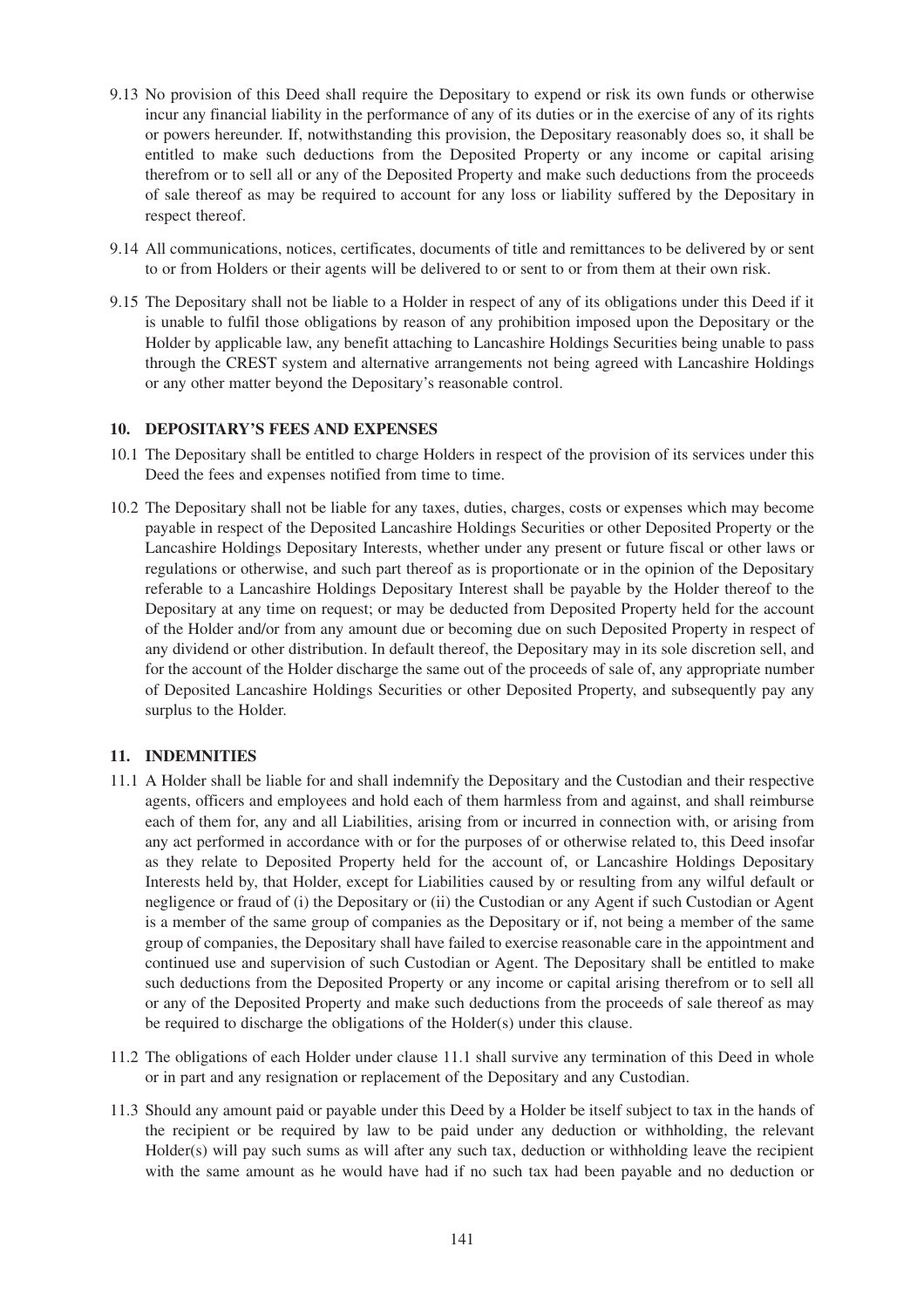withholding had been made and such payments and adjustments shall be made as may be necessary to give effect to this clause 11.3.

# **12. AGENTS**

- 12.1 The Depositary may from time to time appoint one or more Agents on such terms as the Depositary may think fit to perform any obligations of the Depositary under this Deed and the Depositary may remove any such Agent.
- 12.2 In particular but without prejudice to the generality of clause 12.1, the Depositary shall be entitled to delegate by power of attorney or otherwise to any Agent, all or any of the powers, authorities and discretions vested in the Depositary by this Deed and such delegation may be made upon such terms and subject to such conditions, including the power to sub-delegate, as the Depositary may think fit.
- 12.3 Notice of any appointment or removal pursuant to clause 12.1 or any delegation pursuant to clause 12.2 shall, where such matter is in the opinion of the Depositary material to the Holders of any series of Lancashire Holdings Depositary Interests, be given by or for the Depositary to the Holders of that or those series.

# **13. RESIGNATION OF THE DEPOSITARY**

- 13.1 Subject to clause 13.2, the Depositary may resign as Depositary by giving at least 30 days' prior notice in writing to that effect to the Holders.
- 13.2 The resignation of the Depositary shall take effect on the date specified in such notice provided that no such resignation shall take effect until the appointment by the Depositary of a successor Depositary. The Depositary undertakes to use its reasonable endeavours to procure the appointment of a successor Depositary with effect from the date specified in such notice as soon as reasonably practicable following the giving of notice of resignation. Upon any such appointment and acceptance, notice thereof shall be given by or for the Depositary to the Holders as soon as reasonably practicable.
- 13.3 Upon the resignation of the Depositary (referred to in this clause 13.3 as the "Retiring Depositary") and against payment of all sums due to the Retiring Depositary under this Deed, the Retiring Depositary shall deliver to its successor as Depositary (the "Successor") sufficient information and records to enable the Successor efficiently to perform its obligations under this Deed and shall transfer to the Successor or to a Custodian or other Agent appointed by the Successor all Deposited Property held by the Retiring Depositary as trustee under this Deed. Upon the date when such resignation takes effect, any Custodian appointed by the Retiring Depositary shall be instructed by the Retiring Depositary to transfer to the Successor or to a Custodian or other Agent appointed by the Successor the Deposited Property held by it pursuant to this Deed.

### **14. TERMINATION OF DEED**

- 14.1 The Depositary may terminate this Deed either in its entirety or in respect of one or more series of Lancashire Holdings Depositary Interests by giving not less than 30 days' prior notice to that effect to the Holders of the Lancashire Holdings Depositary Interests concerned.
- 14.2 Termination of this Deed for whatever reason shall be without prejudice to any and all accrued rights, obligations and liabilities of the Depositary and any Holder as at the date of termination.
- 14.3 During the period from the giving of such notice to the Holders until termination, each Holder shall be entitled to cancel the Lancashire Holdings Depositary Interests held by it and withdraw the Deposited Property related thereto in accordance with the terms of this Deed.
- 14.4 If any Lancashire Holdings Depositary Interests in respect of which this Deed is terminated remain outstanding after the date of termination, the Depositary shall as soon as reasonably practicable (i) deliver the Deposited Property then held by it under this Deed in respect of the Lancashire Holdings Depositary Interests to the respective Holder; or, at its discretion (ii) sell all or part of such Deposited Property; (iii) request the Operator to remove the relevant Lancashire Holdings Depositary Interests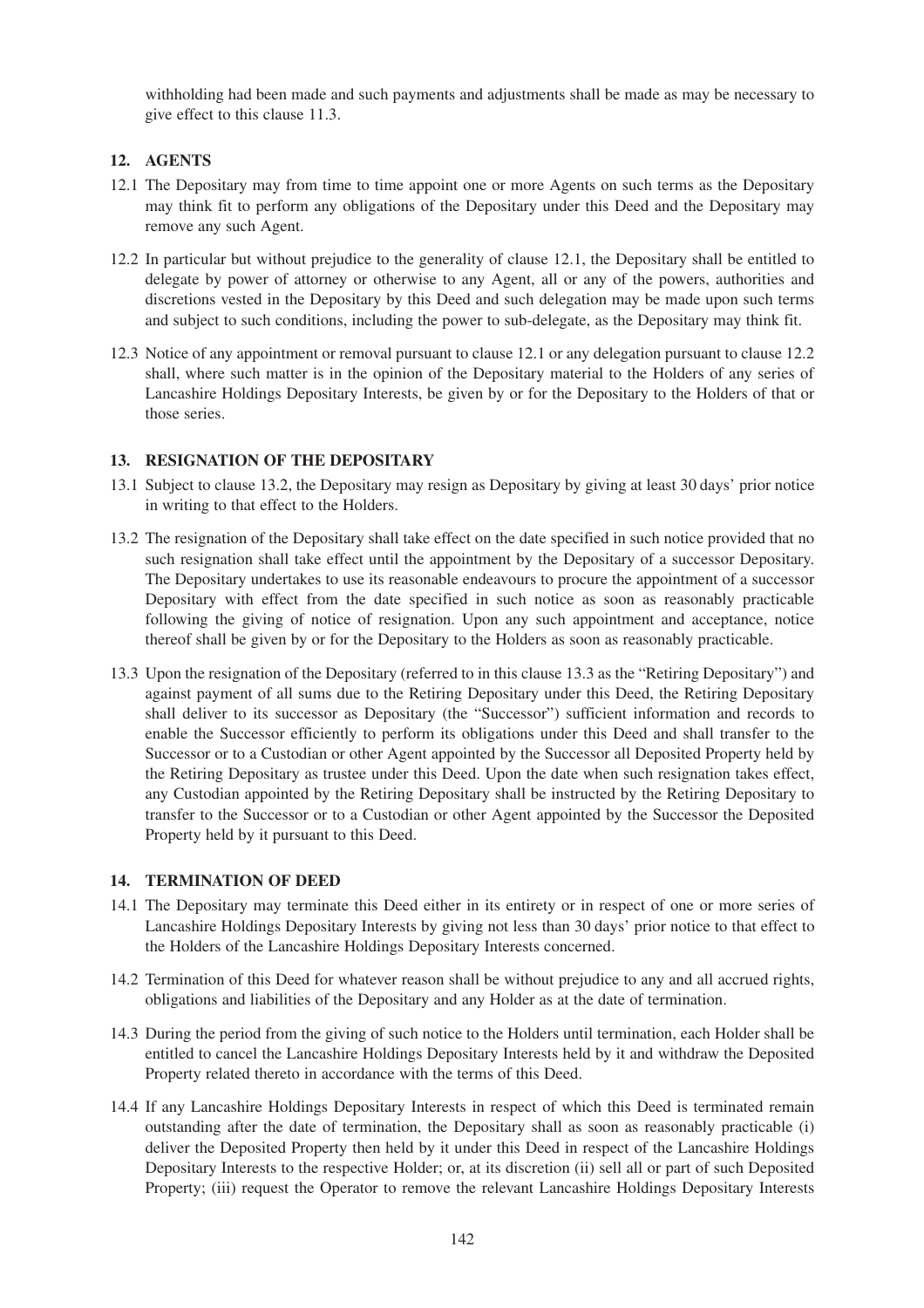from the CREST system and (iv) following such removal shall not register transfers of the relevant Lancashire Holdings Depositary Interests, pass on dividends or distributions or take any other action in respect of such Deposited Property, except that it shall, as soon as reasonably practicable, deliver the net proceeds of any such sale, after deducting any sums then due to the Depositary, together with any other cash then held by it under this Deed, pro rata to Holders in respect of their Lancashire Holdings Depositary Interests. After making such sale, the Depositary shall, without prejudice to clause 14.2, be discharged from all further obligations under this Deed, except its obligation to account to Holders for such net proceeds and other cash comprising the Deposited Property without interest.

14.5 For the avoidance of doubt, any obligations of a Holder herein to make payments to the Depositary and indemnify it shall survive any such termination.

### **15. AMENDMENT OF DEED**

- 15.1 All and any of the provisions of this Deed (other than this clause) may at any time and from time to time be amended or supplemented by the Depositary in any respect which it may deem necessary or desirable by a deed supplemental to this Deed.
- 15.2 Notice of any amendment or supplement, other than an amendment or supplement of a minor or technical nature which does not in the reasonable opinion of the Depositary materially affect the interests of the Holders of the Lancashire Holdings Depositary Interests concerned, shall be given by or for the Depositary to the Holders of such series within 30 days of the amendment or supplement taking effect.
- 15.3 Any amendment or supplement which shall, in the reasonable opinion of the Depositary, be materially prejudicial to the interests of the Holders as a whole or to the Holders of one or more series of Lancashire Holdings Depositary Interests shall only be made following consultation with Lancashire Holdings and shall not take effect until 40 days after service of notice on the Holders at which time the Holders shall be deemed to have accepted the amendment or supplement.
- 15.4 The Depositary shall not be obliged to have regard to the consequences for the Holders of any proposed amendment or supplement to this Deed or the exercise of any power conferred on the Depositary by this Deed except to the extent expressly provided in this Deed.

### **16. FURTHER ACKNOWLEDGEMENTS BY THE HOLDER**

- 16.1 The Holder acknowledges and agrees that:-
	- 16.1.1 the Depositary has no responsibility for the operation or non-operation of the CREST system; accordingly, the Depositary shall be entitled without further enquiry to execute or otherwise act upon instructions or information or purported instructions or information received by means of the CREST system notwithstanding that it may afterwards be discovered that such instructions or information were not genuine or were not initiated by the Operator, a CREST member or other person authorised to give them; any such execution or action by the Depositary shall, save in the case of wilful default or reckless disregard of its obligations, constitute a good discharge to the Depositary, which shall not be liable for any Liabilities suffered or incurred by the Holder or any other person arising in whatever manner directly or indirectly from and/or as a result of such execution or action;
	- 16.1.2 the Depositary and the Custodian rely on Lancashire Holdings and/or the Share Registrar to supply information relating to cash distributions, corporate actions, forthcoming meetings of the holders of those securities and other matters having a bearing on the rights of persons holding Lancashire Holdings Depositary Interests representing Lancashire Holdings Securities; accordingly the content of the information made available to Holders and the time at which such information is available will reflect the content of and timing of the supply of information to the Depositary, the Custodian or its nominee, for which no responsibility is accepted;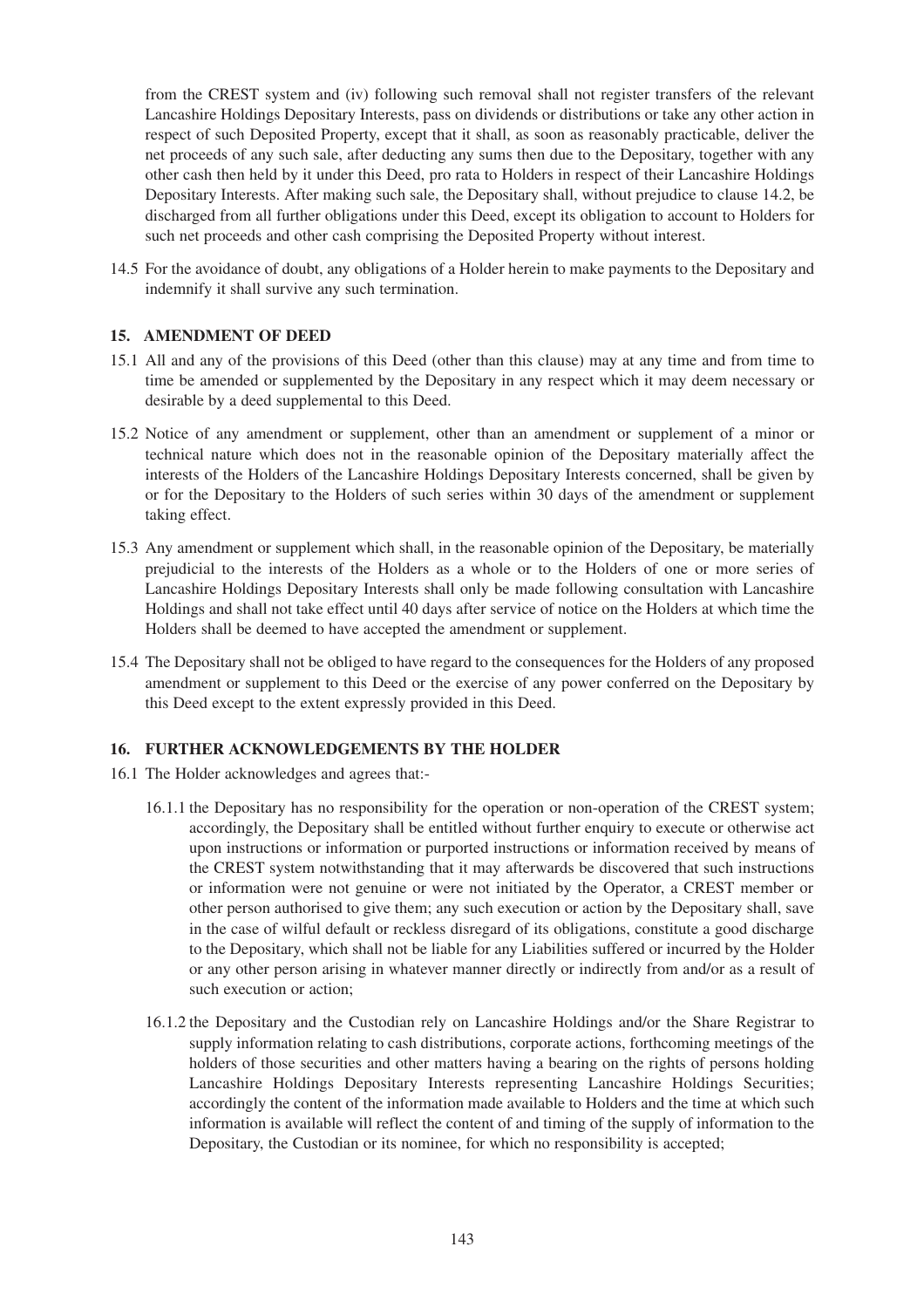- 16.1.3 the Holder shall not cause or endeavour to cause the Depositary, the Custodian or its nominee to make or assert any right or claim whatsoever against the Operator or Lancashire Holdings or its directors, officers, employees or agents;
- 16.1.4 the Depositary and the Custodian may hold Holders' money entitlements in client bank accounts outside the UK on a pooled basis pending distribution and such money may not be protected as effectively as money held in a bank account in the UK; in particular, the relevant bank may be entitled to combine funds held in a client bank account with any other account of the Depositary or the Custodian or to exercise any right of set-off or counterclaim against money held in a client bank account in respect of any sum owed to it on any other account by the Depositary or the Custodian;
- 16.1.5 the Depositary undertakes to take reasonable care in the selection and continued use of any person who provides banking and related services in connection with the Deposited Lancashire Holdings Securities but neither the Depositary nor the Custodian is responsible for the acts or omissions of any such person; and the Holder further acknowledges and agrees that any such person is responsible only to any or both of the Depositary and the Custodian and undertakes to take no action to recover damages, compensation or payment or remedy of any other nature from any such person; and that
- 16.1.6 nothing in this Deed shall prevent the Depositary carrying out nominee or depositary services for anybody else.

# **17. LIABILITY TO PAY STAMP DUTY RESERVE TAX**

17.1 The Holder agrees and acknowledges that if and to the extent that stamp duty reserve tax ("SDRT") is not payable on agreements to transfer certain Lancashire Holdings Depositary Interests by virtue of the Stamp Duty Reserve Tax (UK Depositary Interests in Foreign Securities) Regulations 1999, it shall be the responsibility of the Holder, and not the Depositary or any other person, to ensure that any Lancashire Holdings Depositary Interests which the Holder is proposing to acquire or dispose of by means of the CREST system and which are identified by the CREST system as being exempt from the charge to SDRT on their transfer are so exempt.

### 17.2 The Holder undertakes:

- 17.2.1 to notify the Operator and the Depositary forthwith if Lancashire Holdings Depositary Interests which the Holder is proposing to acquire or dispose of by means of the CREST system and which are identified by the CREST system as being exempt from the charge to SDRT on their transfer are not so exempt; and
- 17.2.2 to pay to the Operator any SDRT and any interest, charges or penalties in relation to late or nonpayment of SDRT arising directly or indirectly from any agreement of the Holder to acquire or dispose of Lancashire Holdings Depositary Interests or Lancashire Holdings Securities represented or to be represented by Lancashire Holdings Depositary Interests which are not exempt for whatever reason from the charge to SDRT on their transfer and to hold the Depositary harmless from any and all Liabilities arising from or incurred in connection therewith.
- 17.3 For the purposes of this clause 17, a CREST member will be taken to be proposing to acquire Lancashire Holdings Depositary Interests or to have entered into an agreement to acquire Lancashire Holdings Depositary Interests if he acquires Lancashire Holdings Depositary Interests from another CREST member or if the Lancashire Holdings Depositary Interests are to be issued to him and to be proposing to dispose of Lancashire Holdings Depositary Interests or to have entered into an agreement to dispose of Lancashire Holdings Depositary Interests if he disposes of Lancashire Holdings Depositary Interests to another CREST member or if the Lancashire Holdings Depositary Interests would, as a result, be cancelled.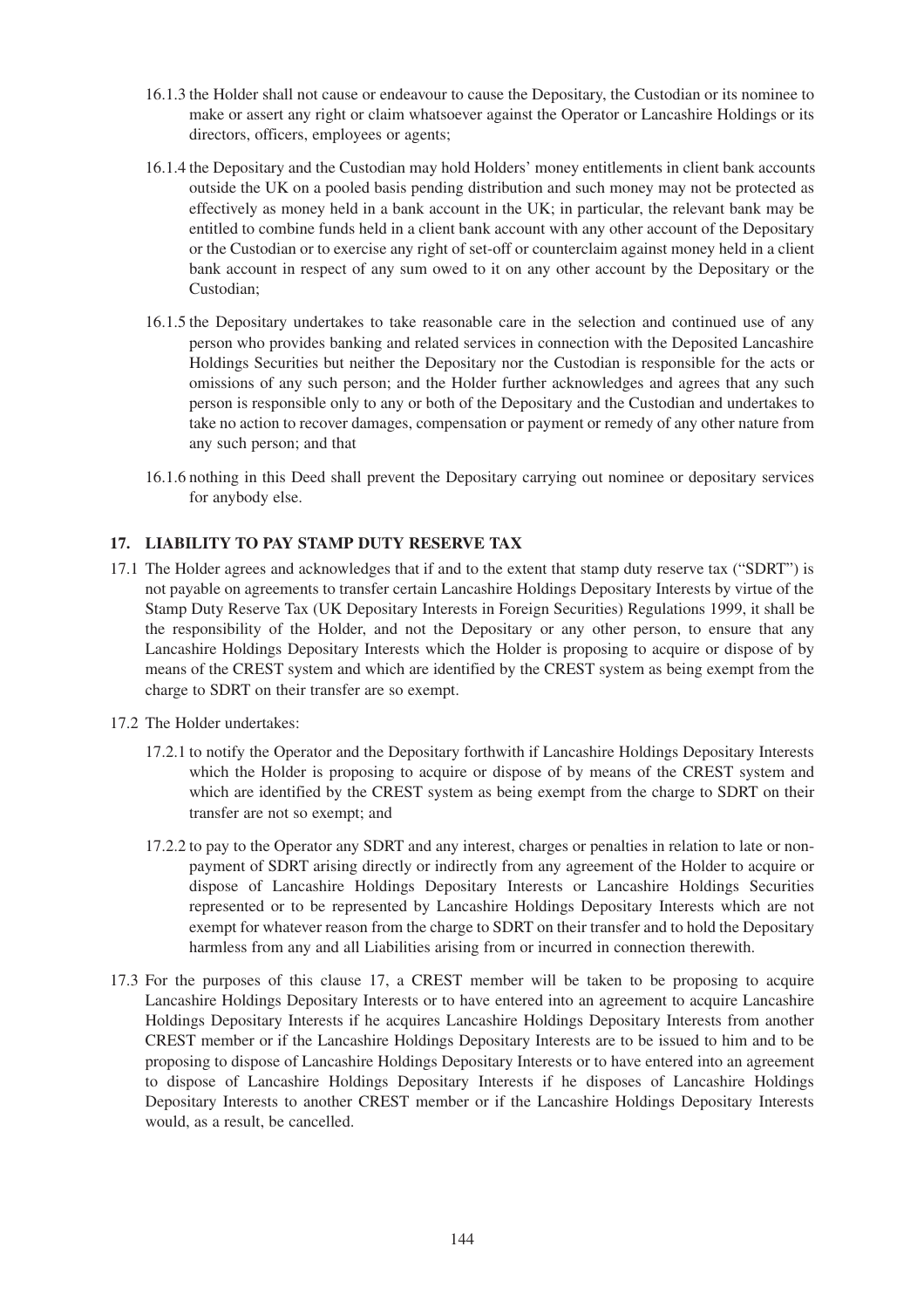#### **18. REGULATORY REQUIREMENTS**

- 18.1 The Depositary is regulated in the conduct of its investment business (which for these purposes is taken to refer to the safeguarding and administration of the holdings of Lancashire Holdings Securities in the manner described in this Deed) by the FSA. The following further provisions apply in relation to such investment business.
- 18.2 The Holder may give instructions to the Depositary in the manner described in this Deed. The Depositary will not specifically acknowledge such instructions.
- 18.3 The Depositary has established procedures in accordance with the requirements of the FSA for the effective consideration of complaints by Holders. All formal complaints should be made in writing to the compliance officer of the Depositary at the registered office address of the Depositary from time to time. In addition, Holders have a right of complaint direct to the Financial Ombudsman Service.
- 18.4 A statement is available from the Depositary describing Holders' rights to compensation if the Depositary is unable to meet its liabilities.
- 18.5 None of the Depositary, the Custodian or its nominee shall (a) arrange for any Lancashire Holdings Securities or other Deposited Property to be lent to any other person, or (b) charge in favour of any other person any such property as security.

#### **19. DISCLOSURE OF OWNERSHIP, etc**

- 19.1 The Depositary or the Custodian may from time to time require from any Holder or former or prospective Holder:
	- 19.1.1 information as to the capacity in which such Holder owns, owned, holds or held Lancashire Holdings Depositary Interests and regarding the identity of any other person or persons who then or previously has or has had any interest of any kind whatsoever in such Lancashire Holdings Depositary Interests and/or the underlying Lancashire Holdings Securities represented thereby and the nature of any such interest; and
	- 19.1.2 evidence or declaration of nationality or residence of the legal or beneficial owner(s) of Lancashire Holdings Depositary Interests registered or to be registered in his name and such information as is required for the transfer of the relevant Lancashire Holdings Securities to the Holder,

and such other information as may be necessary or desirable for the purposes of this Deed or any other agreement or arrangement relating to the CREST system. Each Holder agrees to provide any such information requested by Lancashire Holdings or the Depositary or the Custodian and consents to the disclosure of such information by the Depositary or Custodian or Lancashire Holdings to the extent necessary or desirable to comply with their respective legal or regulatory obligations in any jurisdiction or any provision of the Memorandum and Bye-Laws or other constitutive documents of Lancashire Holdings.

19.2 To the extent that provisions of or governing any Lancashire Holdings Securities or the Memorandum and Bye-Laws or other constitutive documents of Lancashire Holdings or applicable law or regulation in any jurisdiction may require the disclosure to Lancashire Holdings of, or limitations in relation to, beneficial or other ownership of or any interest of any kind whatsoever in Lancashire Holdings Securities or other securities, the Holders of Lancashire Holdings Depositary Interests shall comply with the provisions of such Memorandum and Bye-Laws, constitutive documents and applicable laws and regulations and with Lancashire Holdings' instructions in respect of such disclosure or limitation, as may be forwarded to them from time to time by the Depositary. Holders shall comply with all such disclosure requirements of Lancashire Holdings from time to time.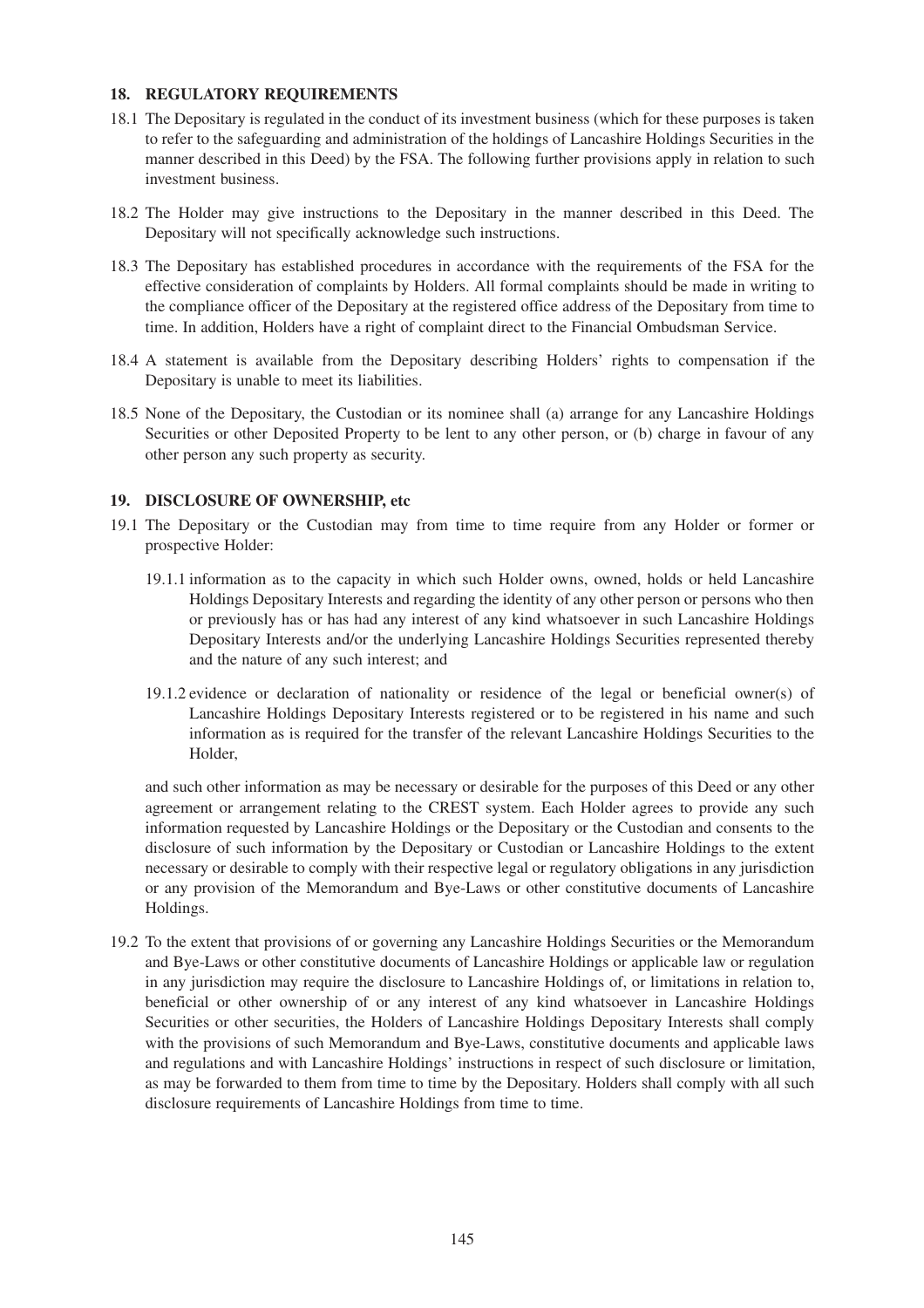#### **20. NOTICES**

- 20.1 Any notice shall be in writing and signed by or on behalf of the person giving it. Except in the case of personal service, any such notice shall be sent or delivered to the party to be served, in the case of the Depositary, at the address set out above and marked for the attention of the Company Secretary and, in the case of a Holder, at the address set out in the Lancashire Holdings Depositary Interest Register. Any alteration in the details of the party to be served shall, to have effect, be notified to the other party in accordance with this clause. Service of a notice must be effected by one of the following methods:-
	- 20.1.1 personally on any person or on a director or officer or the secretary of any party and shall be treated as served at the time of such service;
	- 20.1.2 by prepaid first class post (or by airmail if from one country to another) and shall be treated as served on the second (or if by airmail the fourth) business day after the date of posting. In proving service it shall be sufficient to prove that the envelope containing the notice was correctly addressed, postage paid and posted;
	- 20.1.3 by delivery of the notice through the letterbox of the party to be served and shall be treated as served on the first business day after the date of such delivery;
	- 20.1.4 if by fax when received in a legible form; or
	- 20.1.5 if by e-mail or other electronic communication (such contact details as agreed by the party to be served) when received in a legible form.

#### **21. SEVERABILITY**

If at any time any provision of this Deed is or becomes illegal, invalid or unenforceable in any respect under the law of any jurisdiction, that shall not affect or impair the legality, validity or enforceability under the law of any other jurisdiction of that or any other provision of this Deed.

#### **22. COPIES OF DEED**

A Holder shall be entitled to one copy of this Deed upon payment of a reasonable copying charge upon written request made to the Depositary.

#### **23. GOVERNING LAW AND JURISDICTION**

- 23.1 This Deed and the Lancashire Holdings Depositary Interests shall be governed by and construed in accordance with English law.
- 23.2 For the benefit of the Depositary, the Holder irrevocably agrees that the courts of England shall have jurisdiction to hear and determine any suit, action or proceeding, and to settle any disputes, which may arise out of or in connection with this Deed. For such purposes, the Holder irrevocably submits to the jurisdiction of the courts of England.
- 23.3 The Holder irrevocably waives any objection which it might now or hereafter have to the courts referred to in clause 23.2 being nominated as the forum to hear and determine any suit, action or proceeding, and to settle any disputes, which may arise out of or in connection with this Deed and agree not to claim any such court is not a convenient or appropriate forum.
- 23.4 The submission to the jurisdiction of the courts referred to in clause 23.2 shall not (and shall not be construed so as to) limit the right of the Depositary to take proceedings against the Holder in any other court of competent jurisdiction nor shall the taking of proceedings in any one or more jurisdictions preclude the taking of proceedings in any other jurisdiction, whether concurrently or not.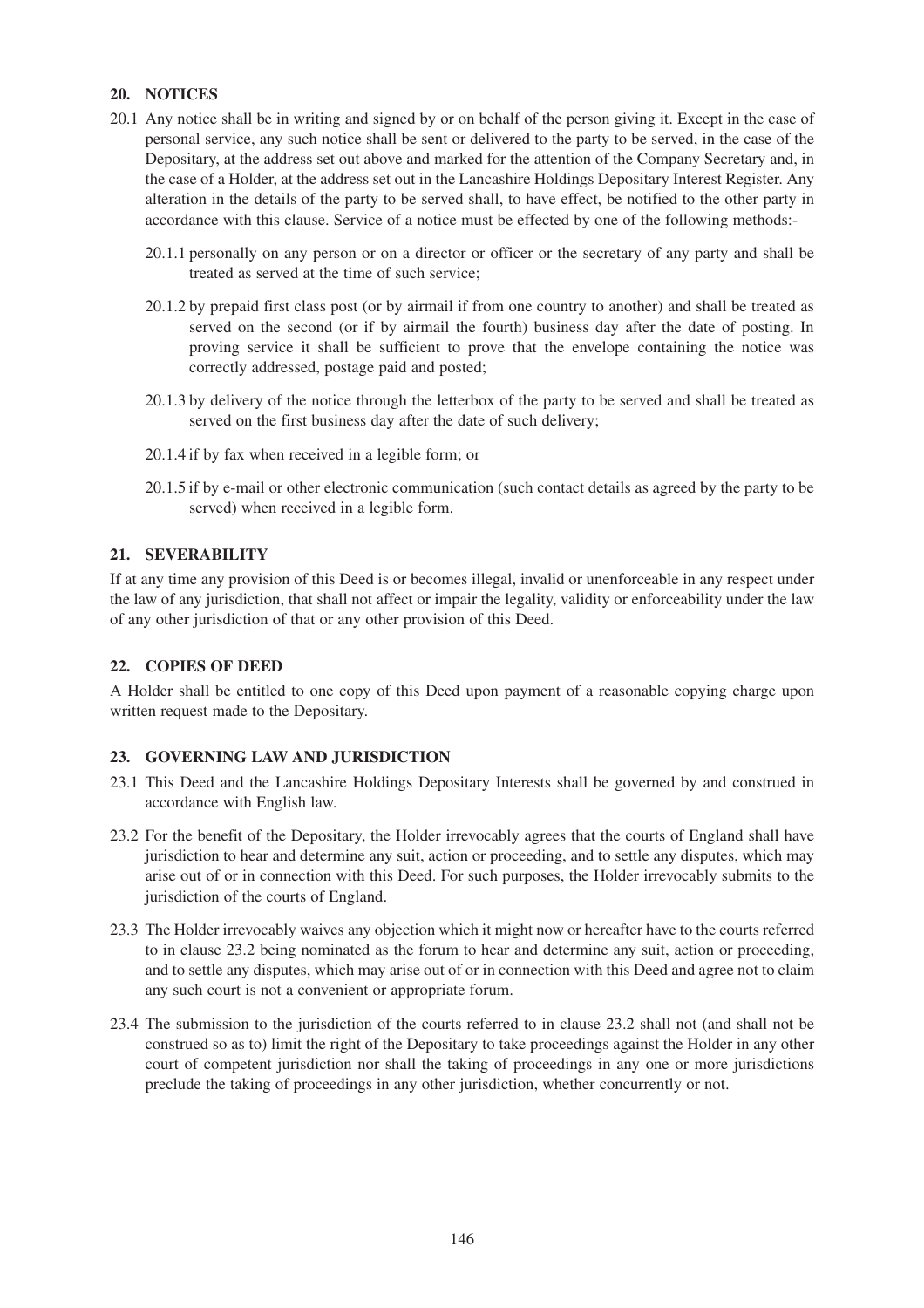#### **24. OVERRIDING PROVISIONS**

- 24.1 For so long as the Lancashire Holdings Depositary Interests remain a participating security in CREST, no provision of this Deed or of any other instrument relating to the Lancashire Holdings Depositary Interests of that series shall apply or have effect to the extent that it is in any respect inconsistent with:-
	- 24.1.1 the holding of the Lancashire Holdings Depositary Interests in uncertificated form;
	- 24.1.2 the transfer of title to the Lancashire Holdings Depositary Interests by means of a relevant system; or
	- 24.1.3 the Regulations.
- 24.2 Without prejudice to the generality of clause 24.1 and notwithstanding anything contained in this Deed or any such instrument:-
	- 24.2.1 all Lancashire Holdings Depositary Interest Registers shall be maintained at all times in the UK;
	- 24.2.2 Lancashire Holdings Depositary Interests may be issued in uncertificated form in accordance with and subject as provided in the Regulations;
	- 24.2.3 title to the Lancashire Holdings Depositary Interests which are recorded on a Lancashire Holdings Depositary Interest Register as being held in uncertificated form may be transferred by means of the relevant system concerned;
	- 24.2.4 the Depositary shall comply with the provisions of regulations 25 and 26 of the Regulations in relation to the Lancashire Holdings Depositary Interests;
	- 24.2.5 regulation 41 of the Regulations may be applied by the Depositary where relevant; and
	- 24.2.6 a number of persons up to but not exceeding four may be registered as joint holders of a Lancashire Holdings Depositary Interest.

**IN WITNESS** whereof this Deed has been duly entered into the day and year first above written.

The Common Seal of **CAPITA IRG TRUSTEES LIMITED** was hereunto affixed in the presence of: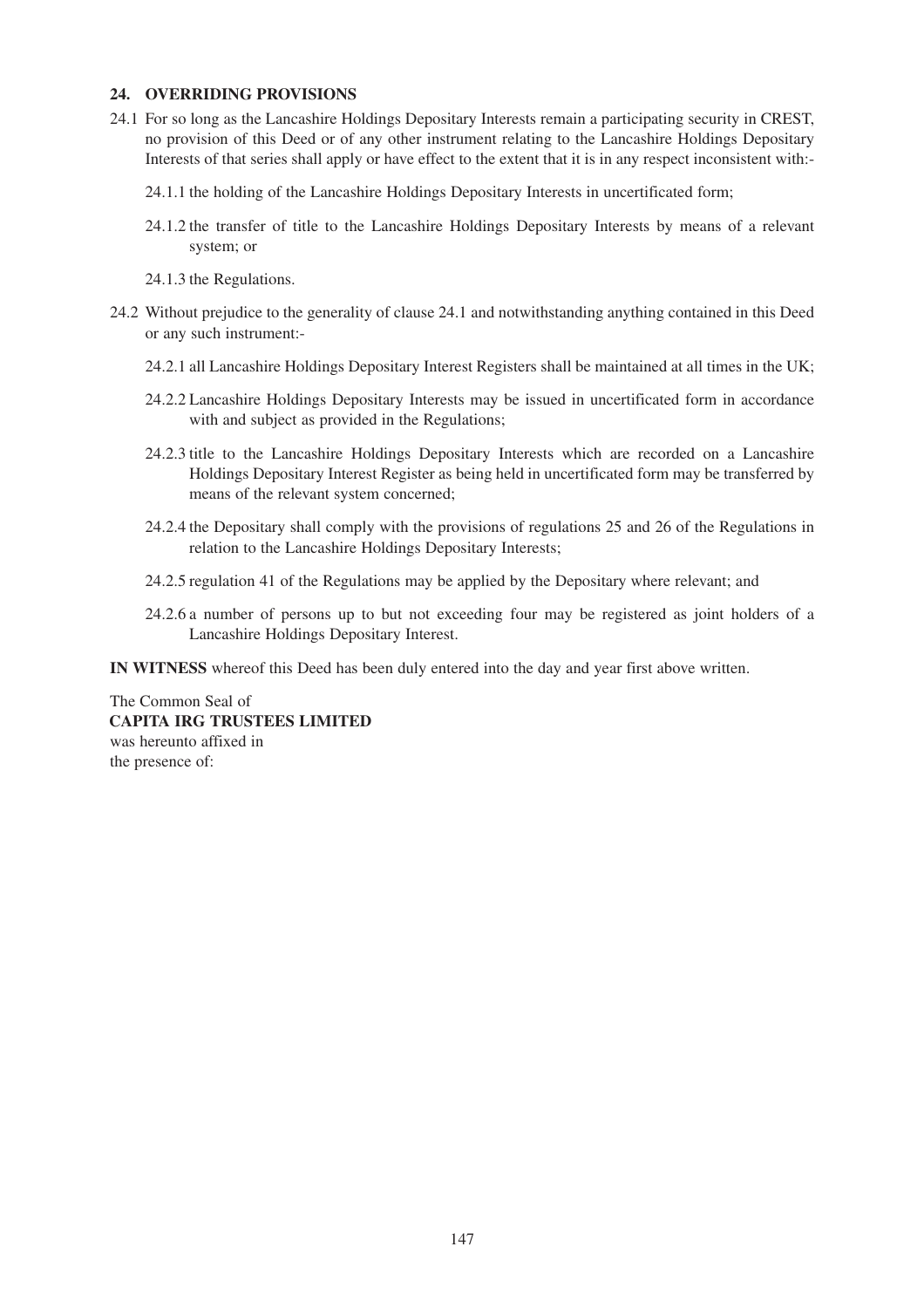# **DEFINITIONS**

The following definitions apply throughout this document unless the context requires otherwise:

| "Act"                  | the Companies Act 1981 of Bermuda, as amended                                                                                                                                                                                                                                                                                                                                                                                                                       |
|------------------------|---------------------------------------------------------------------------------------------------------------------------------------------------------------------------------------------------------------------------------------------------------------------------------------------------------------------------------------------------------------------------------------------------------------------------------------------------------------------|
| "Admission"            | the admission of the Common Shares, in issue and to be issued<br>pursuant to the Placing, to trading on AIM becoming effective<br>pursuant to the AIM Rules                                                                                                                                                                                                                                                                                                         |
| "AIM"                  | AIM, a market operated by the London Stock Exchange                                                                                                                                                                                                                                                                                                                                                                                                                 |
| "AIM Rules"            | the rules of the London Stock Exchange governing the admission to<br>and the operation of AIM                                                                                                                                                                                                                                                                                                                                                                       |
| "A.M. Best"            | A.M. Best Company, Inc.                                                                                                                                                                                                                                                                                                                                                                                                                                             |
| "Benfield"             | Benfield Group Limited (company number: EC31639) whose<br>registered office is Clarendon House, 2 Church Street, Hamilton<br>HM11, Bermuda and its subsidiary undertakings from time to time<br>(or any of them)                                                                                                                                                                                                                                                    |
| "Benfield Advisory"    | Benfield Advisory Limited, a wholly-owned subsidiary of Benfield                                                                                                                                                                                                                                                                                                                                                                                                    |
| "BMA"                  | the Bermuda Monetary Authority                                                                                                                                                                                                                                                                                                                                                                                                                                      |
| "Board" or "Directors" | the directors of the Company for the time being and (where the<br>context requires) comprises those persons whose names appear on<br>page 6 of this document who are directors of the Company on the<br>date of this document or who will become directors of the Company<br>upon Admission and, in the case of Barry Volpert, conditional upon<br>Crestview Partners' subscription for Common Shares pursuant to<br>the Subscription becoming wholly unconditional |
| "Bye-laws"             | the bye-laws of the Company, a summary of which is set out in<br>paragraph 4 of Part 9 - Additional Information                                                                                                                                                                                                                                                                                                                                                     |
| "Capital Z"            | Capital Z Financial Services Partners L.P. and its co-investors,<br>affiliates, advisers, limited partners and partners                                                                                                                                                                                                                                                                                                                                             |
| "Code"                 | the US Internal Revenue Code of 1986, as amended                                                                                                                                                                                                                                                                                                                                                                                                                    |
| "Co-Lead Managers"     | Fox-Pitt, Kelton and Teather & Greenwood                                                                                                                                                                                                                                                                                                                                                                                                                            |
| "Combined Code"        | the Combined Code on Corporate Governance dated July 2003                                                                                                                                                                                                                                                                                                                                                                                                           |
| "Common Shares"        | common shares of US\$0.50 each in the capital of the Company                                                                                                                                                                                                                                                                                                                                                                                                        |
| "Company"              | Lancashire Holdings Limited, a company incorporated in Bermuda<br>with registered number EC37415                                                                                                                                                                                                                                                                                                                                                                    |
| "CREST"                | the relevant system (as defined in the Regulations) for the paperless<br>settlement of share transfers and the holding of shares in<br>uncertificated form (as defined in the Regulations) in respect of<br>which CRESTCo is the Operator (as defined in the Regulations)                                                                                                                                                                                           |
| "CRESTCo"              | <b>CRESTCo Limited</b>                                                                                                                                                                                                                                                                                                                                                                                                                                              |
| "CREST Member"         | a person who has been admitted by CRESTCo as a system member<br>(as defined in the Regulations)                                                                                                                                                                                                                                                                                                                                                                     |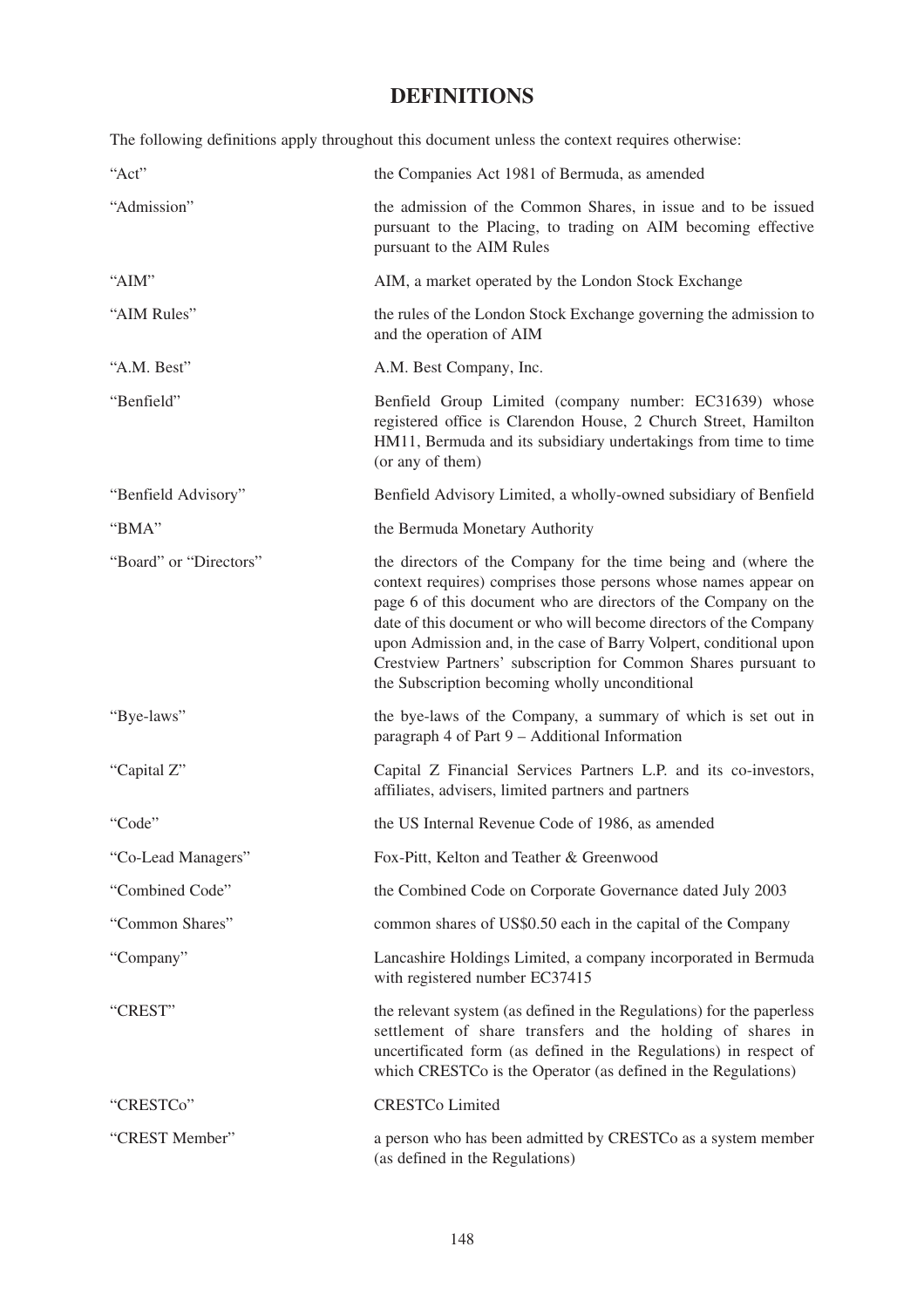| "Crestview Partners"                     | Crestview Capital Partners, L.P., Crestview Offshore Holdings<br>(Cayman) L.P., Crestview Capital Partners (ERISA) L.P., Crestview<br>Capital Partners (PF) L.P., Crestview Holdings (TE) L.P. and their<br>co-investors, affiliates, advisers, limited partners and partners                                                                                                                                                                                        |
|------------------------------------------|----------------------------------------------------------------------------------------------------------------------------------------------------------------------------------------------------------------------------------------------------------------------------------------------------------------------------------------------------------------------------------------------------------------------------------------------------------------------|
| "Cypress"                                | Cypress Advisors Inc. and its co-investors, affiliates, advisers,<br>limited partners and partners                                                                                                                                                                                                                                                                                                                                                                   |
| "Cypress Lancashire"                     | Cypress Lancashire Partners, L.P. and its co-investors, affiliates,<br>advisers, limited partners and partners                                                                                                                                                                                                                                                                                                                                                       |
| "Debt Financing"                         | the issue of the Notes                                                                                                                                                                                                                                                                                                                                                                                                                                               |
| "Dekania"                                | Dekania Europe CDO I, PLC                                                                                                                                                                                                                                                                                                                                                                                                                                            |
| "Depository"                             | Capita IRG Trustees Limited                                                                                                                                                                                                                                                                                                                                                                                                                                          |
| "Depositary Interest" or "DI"            | a depositary interest representing an underlying Common Share,<br>details of which are set out in paragraph $17$ of Part $9 -$ Additional<br>Information                                                                                                                                                                                                                                                                                                             |
| "English Act"                            | the Companies Act 1985 of England and Wales, as amended                                                                                                                                                                                                                                                                                                                                                                                                              |
| "Executive Directors"                    | Richard Brindle and Neil McConachie                                                                                                                                                                                                                                                                                                                                                                                                                                  |
| "Existing Common Shares"                 | the issued common shares of US\$0.50 each (originally issued as<br>common shares of US\$0.10 each but which have now been<br>consolidated into Common Shares of US\$0.50 each pursuant to the<br>resolution described in paragraph $3.2.3$ of Part $9 -$ Additional<br>Information) in the capital of the Company (or any of them) as the<br>context may require as at the date of this document                                                                     |
| "Founder Shareholders"                   | those Shareholders holding Existing Common Shares at the date of<br>this document being Capital Z Lancashire Partners, L.P., Moore<br>Macro Fund, L.P., OZ Europe Master Fund, Ltd., OZ Master Fund,<br>Ltd., SAB Capital Partners, L.P., SAB Capital Partners II, L.P. and<br>SAB Overseas Master Fund, L.P. and Richard Brindle                                                                                                                                    |
| "Fox-Pitt, Kelton"                       | Fox-Pitt, Kelton N.V.                                                                                                                                                                                                                                                                                                                                                                                                                                                |
| "FSA"                                    | the Financial Services Authority                                                                                                                                                                                                                                                                                                                                                                                                                                     |
| "FSMA"                                   | the Financial Services and Markets Act 2000, as amended                                                                                                                                                                                                                                                                                                                                                                                                              |
| "Fully Diluted Common Share"<br>Capital" | the fully diluted common share capital of the Company as<br>calculated on completion of the Placing and Admission and<br>assuming full exercise of all of the Warrants (whether or not vested)<br>and all of the Options (whether issued or reserved for issuance and<br>whether or not vested) and shall include any Common Shares issued<br>and allotted to, or at the direction of, Merrill Lynch as stabilising<br>manager pursuant to any over-allotment option |
| "Group"                                  | the Company and its subsidiary undertakings from time to time (or<br>any of them)                                                                                                                                                                                                                                                                                                                                                                                    |
| "HMRC"                                   | Her Majesty's Revenue and Customs                                                                                                                                                                                                                                                                                                                                                                                                                                    |
| "IAS"                                    | <b>International Advisory Services Limited</b>                                                                                                                                                                                                                                                                                                                                                                                                                       |
| "IFRS"                                   | International Financial Reporting Standards issued by the<br>International Accounting Standards Board (IASB) (including those                                                                                                                                                                                                                                                                                                                                        |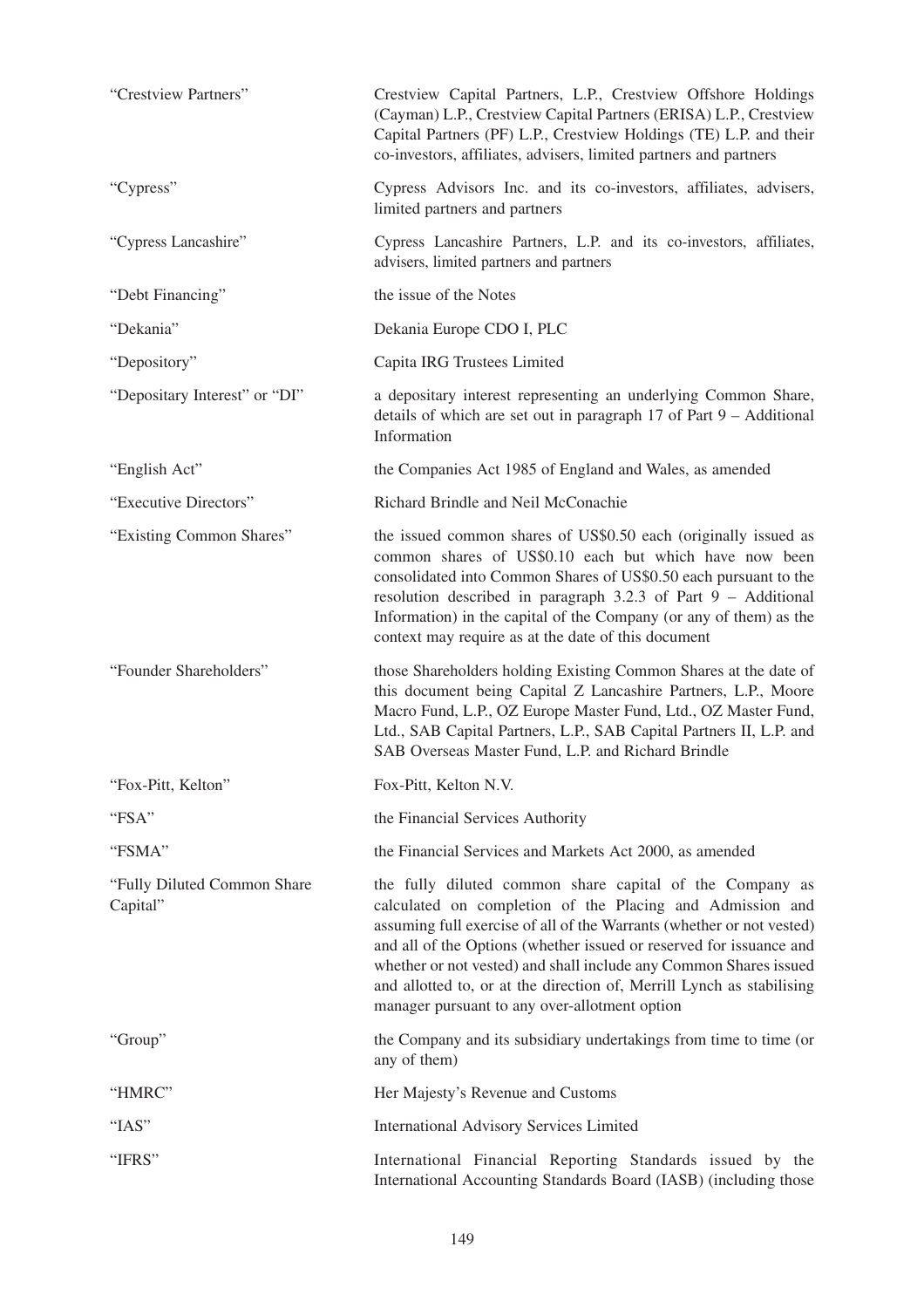|                                | International Accounting Standards issued by the International<br>Accounting Standards Committee (IASC) which have been adopted<br>by the IASB, as well as interpretations of International Financial<br>Reporting Standards developed by the International Financial<br>Reporting Interpretations Committee (IFRIC) and approved by the<br>IASB, as endorsed by the European Union |
|--------------------------------|-------------------------------------------------------------------------------------------------------------------------------------------------------------------------------------------------------------------------------------------------------------------------------------------------------------------------------------------------------------------------------------|
| " $IID$ "                      | International Insurers Department of the National Association of<br><b>Insurance Commissioners</b>                                                                                                                                                                                                                                                                                  |
| "Illustrative Projections"     | the illustrative summary consolidated financial projections for the<br>Group for the three years ending 31 December 2008 set out in Part<br>A of Part 7 - Illustrative Summary Consolidated Financial<br>Projections of the Group                                                                                                                                                   |
| "Initial Founders"             | the Founder Shareholders (and/or their co-investors, affiliates,<br>advisers, limited partners and partners as the context requires),<br><b>Cypress Lancashire and Crestview Partners</b>                                                                                                                                                                                           |
| "Institutional Placing Shares" | 70,000,000 new Common Shares to be issued in connection with<br>the Placing (other than those issued in connection with the<br>Subscription)                                                                                                                                                                                                                                        |
| "Insurance Act"                | The Insurance Act 1978 and related regulations of Bermuda, as<br>amended                                                                                                                                                                                                                                                                                                            |
| "Insurer"                      | Lancashire Insurance Company Limited, a company incorporated in<br>Bermuda with registered number EC37472 and being a wholly-<br>owned subsidiary of the Company                                                                                                                                                                                                                    |
| "Joint Lead Manager"           | <b>JPMorgan Cazenove</b>                                                                                                                                                                                                                                                                                                                                                            |
|                                |                                                                                                                                                                                                                                                                                                                                                                                     |
| "JPMorgan Cazenove"            | <b>JPMorgan Cazenove Limited</b>                                                                                                                                                                                                                                                                                                                                                    |
| "Kinmont"                      | Kinmont Limited                                                                                                                                                                                                                                                                                                                                                                     |
| "Lancashire Marketing"         | Lancashire Insurance Marketing Services Limited, a company<br>incorporated in England and Wales with registered number<br>05586830 and being a wholly-owned subsidiary of the Company                                                                                                                                                                                               |
| "Lead Manager"                 | Merrill Lynch                                                                                                                                                                                                                                                                                                                                                                       |
| "Lock-Up Agreements"           | the lock-up agreements entered into by the Company, and, if they<br>hold Common Shares, Directors, the Subscribers, all other related<br>parties and applicable employees (as such terms are defined in the<br>AIM Rules) and certain other persons, details of which are set out<br>in paragraph 16.2 of Part 9 - Additional Information                                           |
| "London Stock Exchange"        | London Stock Exchange plc                                                                                                                                                                                                                                                                                                                                                           |
| "Long Term Incentive Plan"     | the long term incentive plan of the Company summarised in<br>paragraph 8 of Part 9 - Additional Information                                                                                                                                                                                                                                                                         |
| "Management Team"              | Richard Brindle, Neil McConachie and the other members of the<br>Group's senior management described in paragraph 8.2 of Part 2 –<br>Information on the Group                                                                                                                                                                                                                       |
| "Managers"                     | the Lead Manager, the Joint Lead Manager and the Co-Lead<br>Managers                                                                                                                                                                                                                                                                                                                |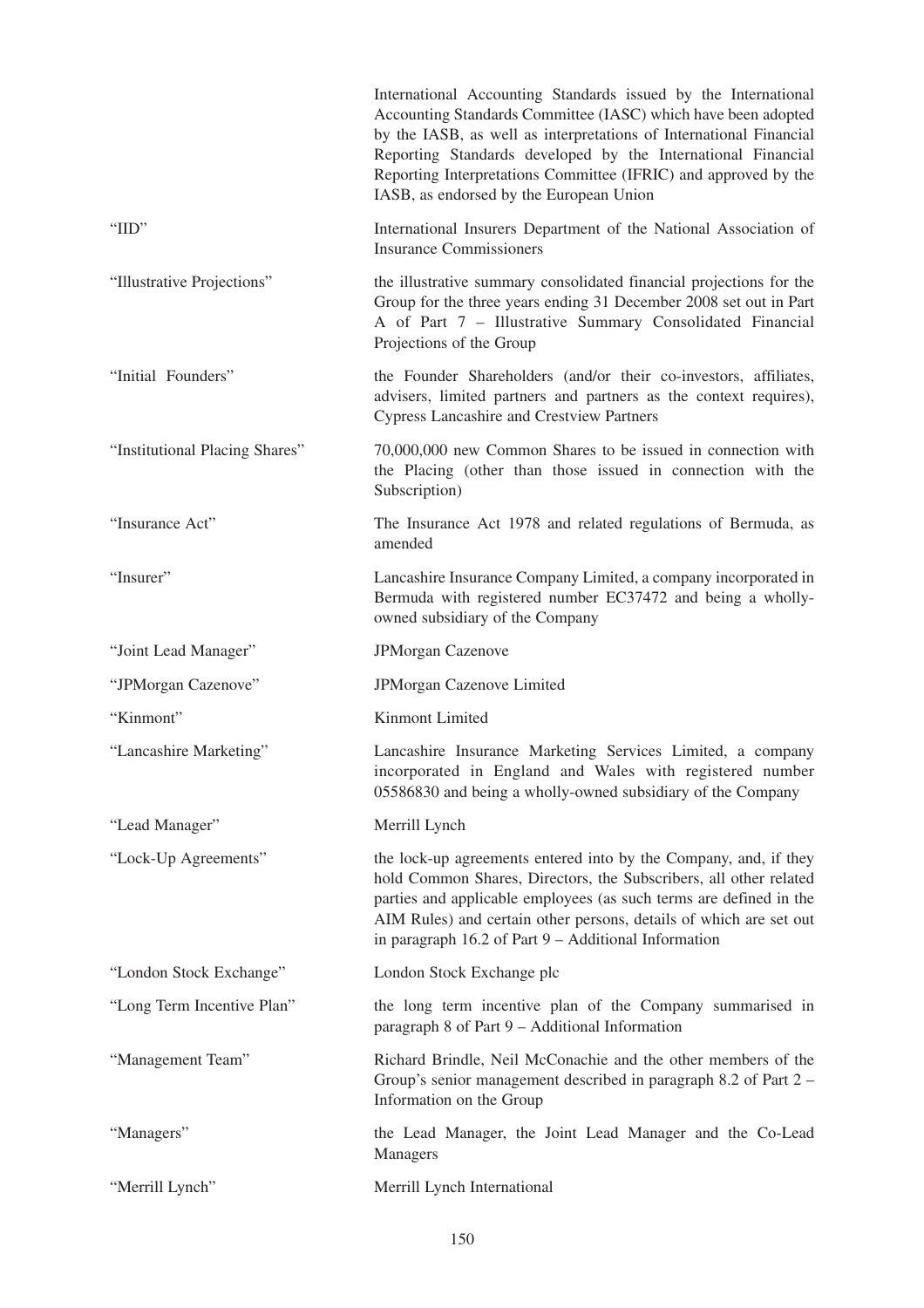| "Montpelier"                       | Montpelier Re Holdings Limited                                                                                                                                                                                                                                                                                                                                                                                                                                  |
|------------------------------------|-----------------------------------------------------------------------------------------------------------------------------------------------------------------------------------------------------------------------------------------------------------------------------------------------------------------------------------------------------------------------------------------------------------------------------------------------------------------|
| "Moore Capital"                    | Moore Capital Management LLC and each of its co-investors and<br>partners                                                                                                                                                                                                                                                                                                                                                                                       |
| "New Subscription Agreement"       | each new conditional subscription agreement entered into between<br>each of the Subscribers and the Company pursuant to which the<br>Subscribers have agreed to subscribe for 112,013,902 Common<br>Shares in aggregate, further details of which are set out in paragraph<br>16.3.2 of Part 9 - Additional Information                                                                                                                                         |
| "Non-Executive Directors"          | the Directors named in paragraph $8.1.2$ of Part $2 -$ Information on<br>the Group                                                                                                                                                                                                                                                                                                                                                                              |
| "Noteholders"                      | Dekania, Merrill Lynch and First Tennessee Bank, N.A. and<br>"Noteholder" means any one of them                                                                                                                                                                                                                                                                                                                                                                 |
| "Notes"                            | the debt instruments comprising, collectively, one or more series of<br>trust preferred securities and subordinated notes to be issued by the<br>Company more particularly described at paragraph 16.5 of Part 9 –<br><b>Additional Information</b>                                                                                                                                                                                                             |
| "Och-Ziff"                         | OZ Management L.L.C. and each of its co-investors, affiliates,<br>advisers, limited partners and partners                                                                                                                                                                                                                                                                                                                                                       |
| "Officer"                          | any person appointed by the Board to hold an office in the Company                                                                                                                                                                                                                                                                                                                                                                                              |
| "Official List"                    | the Official List of the UK Listing Authority                                                                                                                                                                                                                                                                                                                                                                                                                   |
| "Options"                          | options to acquire Common Shares of the Company under the Long<br>Term Incentive Plan                                                                                                                                                                                                                                                                                                                                                                           |
| "Original Subscription"            | the subscription for the 16,000,000 Existing Common Shares by the<br>Founder Shareholders pursuant to the Original Subscription<br>Agreements                                                                                                                                                                                                                                                                                                                   |
| "Original Subscription Agreements" | each subscription agreement entered into between each of the<br>Founder Shareholders (other than Richard Brindle) and the<br>Company and, in substantially the same form, between Richard<br>Brindle and the Company pursuant to which the Company allotted<br>16,000,000 Existing Common Shares in aggregate to the Founder<br>Shareholders on 27 October 2005, further details of which are set<br>out in paragraph 16.3.1 of Part 9 - Additional Information |
| "Placing"                          | the conditional placing of the Placing Shares at the Placing Price<br>pursuant to the Placing Agreement, as described in this document                                                                                                                                                                                                                                                                                                                          |
| "Placing Agreement"                | the conditional agreement dated 13 December 2005 and made<br>between (1) the Company, (2) the Directors and (3) the Managers,<br>further details of which are set out in paragraph 16.1 of Part 9 –<br><b>Additional Information</b>                                                                                                                                                                                                                            |
| "Placing Price"                    | 284 pence per Common Share                                                                                                                                                                                                                                                                                                                                                                                                                                      |
| "Placing Shares"                   | Institutional Placing Shares together with Subscription Shares                                                                                                                                                                                                                                                                                                                                                                                                  |
| "Prospectus Directive"             | EU Directive 2003/71/EC                                                                                                                                                                                                                                                                                                                                                                                                                                         |
| "Prospectus Rules"                 | the prospectus rules made by the UK Listing Authority under<br>section 84 of FSMA brought into force on 1 July 2005 pursuant to<br>Commission Regulation (EC) No. 809/2004                                                                                                                                                                                                                                                                                      |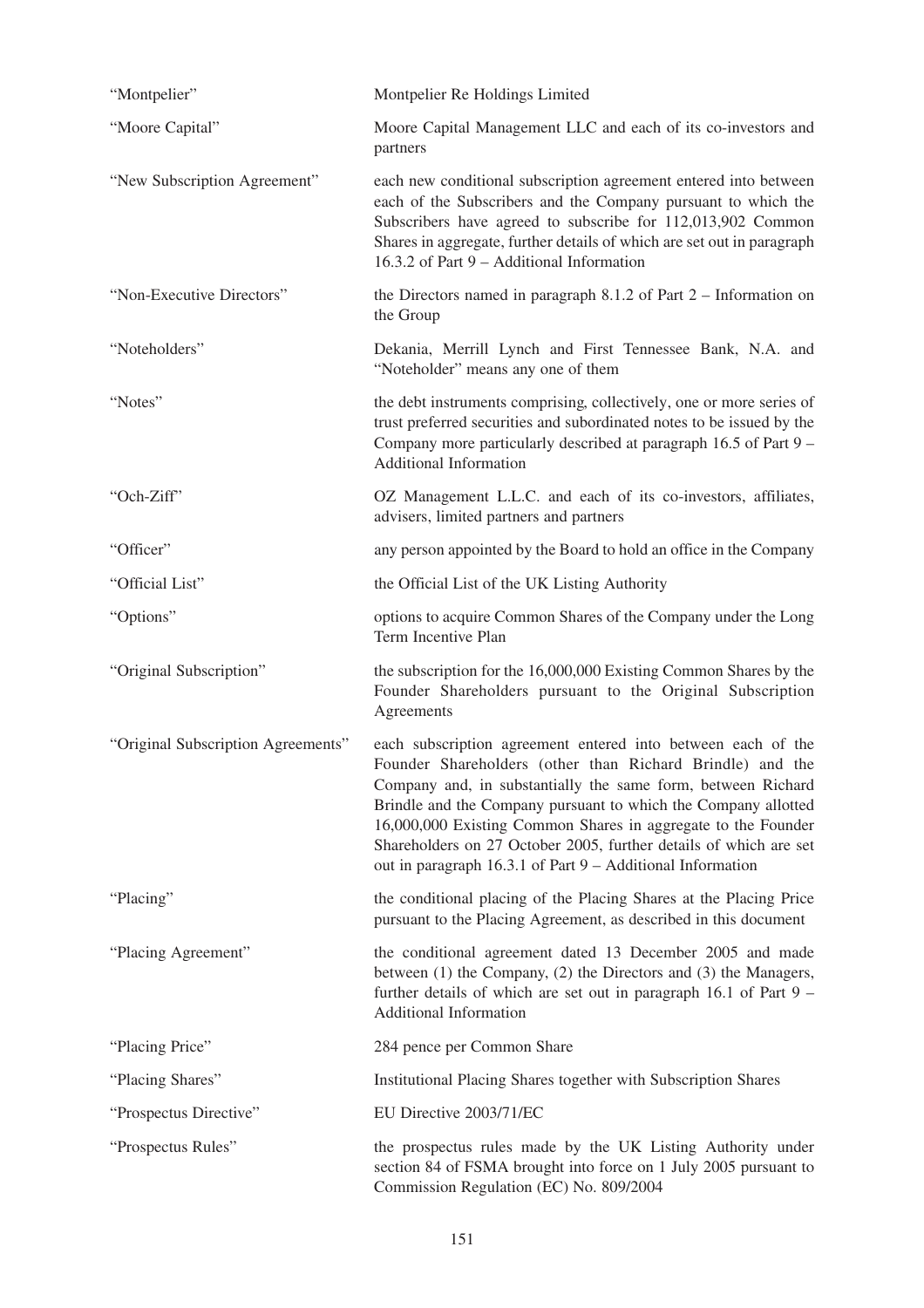| "Red Rose"                     | Red Rose Acquisitions, LLC and each of its co-investors, affiliates,<br>advisers, limited partners and partners                                                                                                                  |
|--------------------------------|----------------------------------------------------------------------------------------------------------------------------------------------------------------------------------------------------------------------------------|
| "Regulations"                  | the Uncertificated Securities Regulations 2001 (SI 2001/3755)                                                                                                                                                                    |
| "Relevant Implementation Date" | the date on which the Prospectus Directive was implemented in a<br><b>Relevant Member State</b>                                                                                                                                  |
| "Relevant Member State"        | each member state of the European Economic Area which has<br>implemented the Prospectus Directive                                                                                                                                |
| "RMS"                          | Risk Management Solutions, Inc.                                                                                                                                                                                                  |
| "SAB"                          | SAB Capital Management, L.P. and each of its co-investors,<br>affiliates, advisers, limited partners and partners                                                                                                                |
| "Sbi"                          | Systems Business Integration Ltd.                                                                                                                                                                                                |
| "SDRT"                         | stamp duty reserve tax                                                                                                                                                                                                           |
| "Secretary"                    | the person appointed to perform any or all of the duties of secretary<br>of the Company and includes any deputy or assistant secretary and<br>any person appointed by the Board to perform any of the duties of<br>the Secretary |
| "Securities Act"               | the United States Securities Act of 1933, as amended                                                                                                                                                                             |
| "Shareholders"                 | holders of Common Shares                                                                                                                                                                                                         |
| "sigma"                        | research publication of Swiss Re                                                                                                                                                                                                 |
| "State Farm"                   | State Farm Insurance Co.                                                                                                                                                                                                         |
| "Subscribers"                  | the Initial Founders and any other party subscribing for<br>Subscription Shares in the Subscription                                                                                                                              |
| "Subscription"                 | the conditional subscription for the Subscription Shares by the<br>Subscribers at the Subscription Price pursuant to the New<br><b>Subscription Agreement</b>                                                                    |
| "Subscription Price"           | US\$5.00 per Common Share                                                                                                                                                                                                        |
| "Subscription Shares"          | 112,013,902 new Common Shares to be issued in connection with<br>the Subscription                                                                                                                                                |
| "subsidiary undertakings"      | the same meaning given to that term in section 258 of the English<br>Act                                                                                                                                                         |
| "the Takeover Code"            | the UK City Code on Takeovers and Mergers                                                                                                                                                                                        |
| "Teather & Greenwood"          | Teather & Greenwood Limited                                                                                                                                                                                                      |
| "TRIA"                         | the US Terrorism Risk Insurance Act of 2002                                                                                                                                                                                      |
| "UK"                           | the United Kingdom of Great Britain and Northern Ireland                                                                                                                                                                         |
| "UK Listing Authority"         | the FSA acting in its capacity as the competent authority for the<br>purposes of Part VI of FSMA                                                                                                                                 |
| "USA", "US"                    | the United States of America, its territories and possessions, any<br>state in the United States of America, the District of Columbia and<br>all other areas subject to its jurisdiction                                         |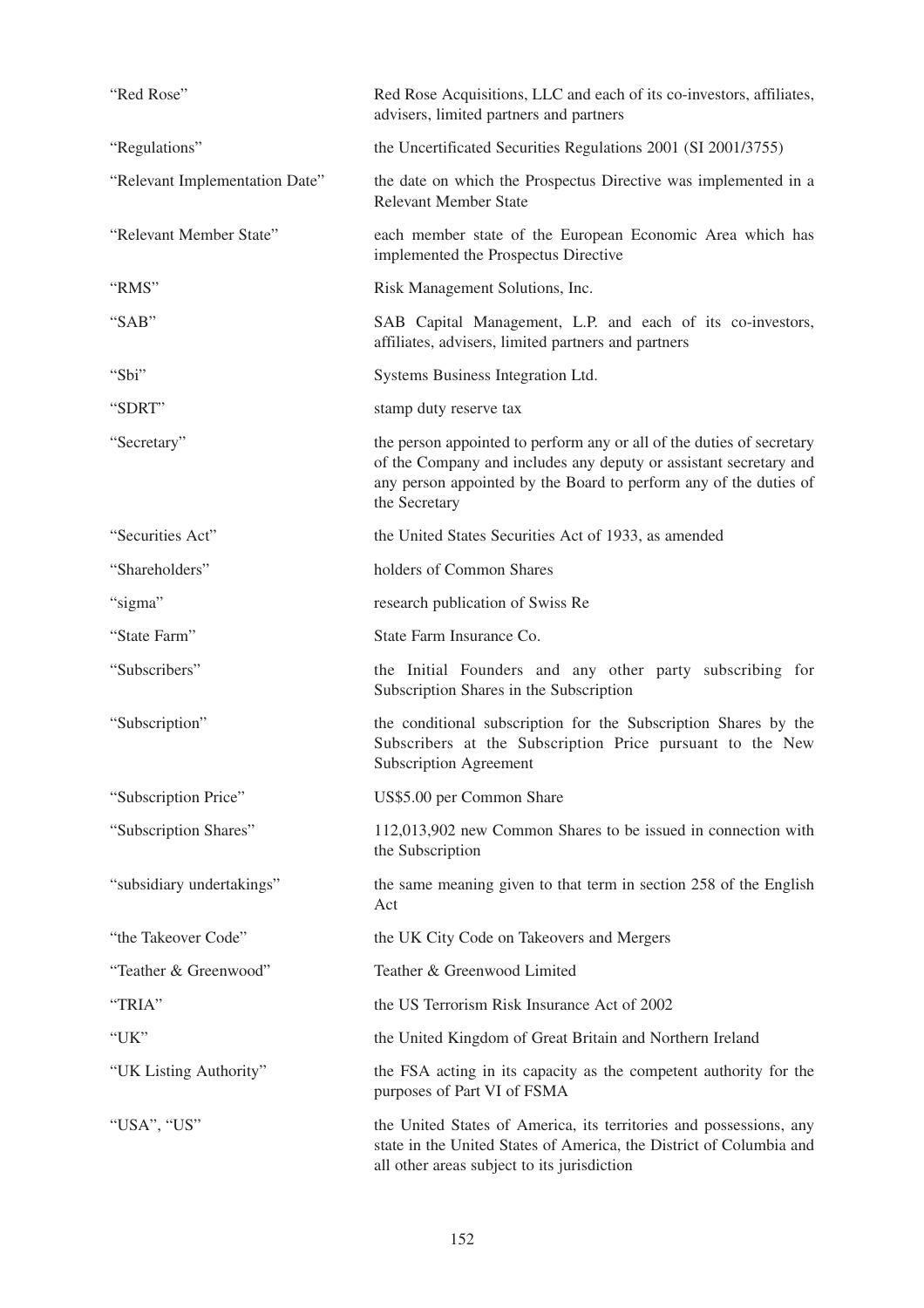| "US terror attacks" | the attacks on the World Trade Center in New York (including the<br>collapse of the World Trade Center Towers) and the Pentagon in<br>Washington DC and the aviation crash in Pittsburgh, all of which<br>occurred on 11 September 2001 |
|---------------------|-----------------------------------------------------------------------------------------------------------------------------------------------------------------------------------------------------------------------------------------|
| "VAT"               | value added tax                                                                                                                                                                                                                         |
| "Warrants"          | the warrants granted by the Company to the Initial Founders, the<br>Management Team and Benfield, further details of which are<br>summarised in Part 8 – Summary of the Warrants.                                                       |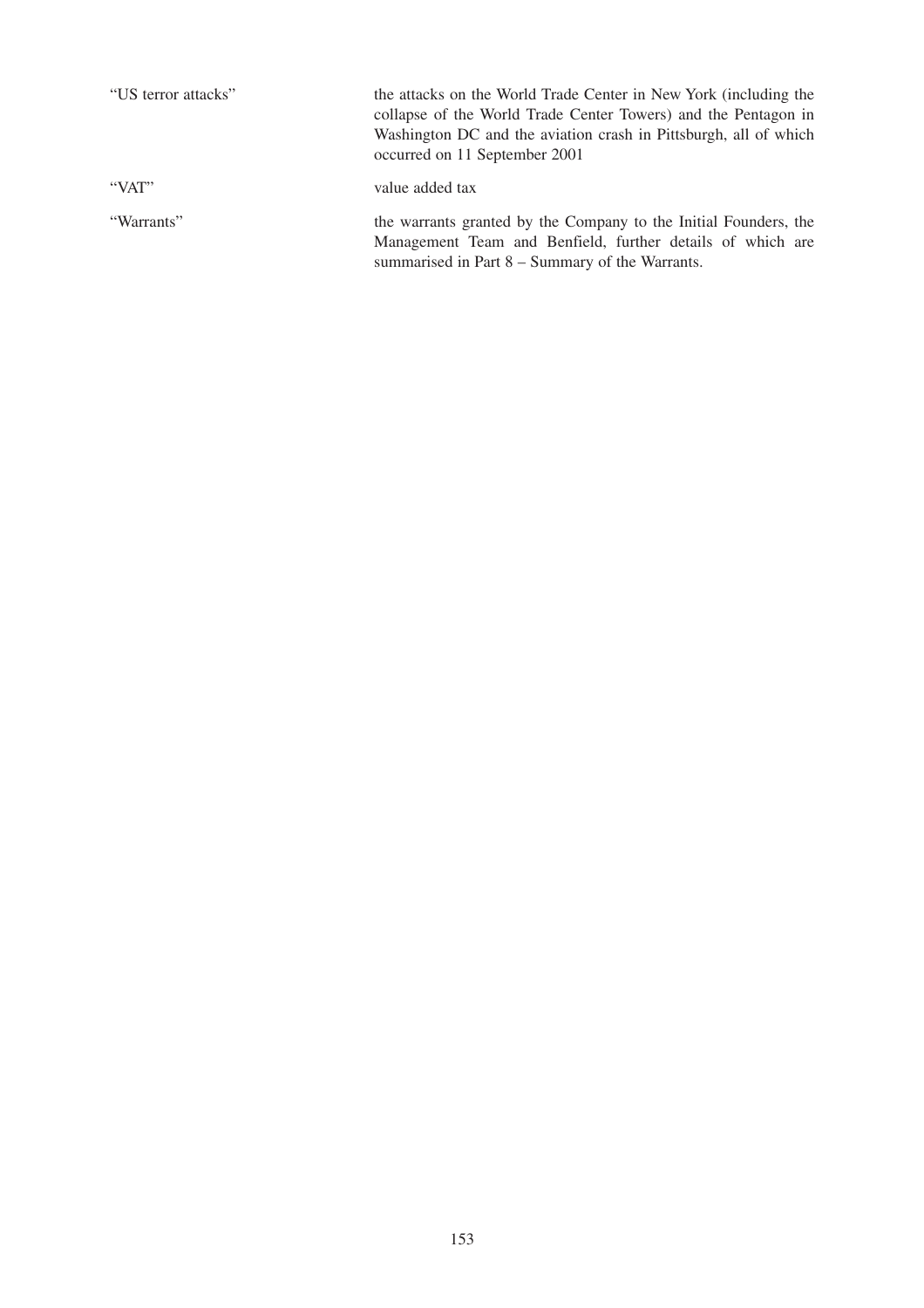## **GLOSSARY**

| "attritional losses"     | losses and directly identified loss adjustment expenses typically<br>arising from lower and more frequent loss activity                                                                                                                                                                                                                                                                                                     |
|--------------------------|-----------------------------------------------------------------------------------------------------------------------------------------------------------------------------------------------------------------------------------------------------------------------------------------------------------------------------------------------------------------------------------------------------------------------------|
| "binding authority"      | authority given by an insurer or reinsurer to brokers or agents to<br>bind insurance or reinsurance risks on its behalf                                                                                                                                                                                                                                                                                                     |
| "broker"                 | one who negotiates contracts of insurance or reinsurance, receiving<br>remuneration for placement and other services rendered, between<br>(1) a policy holder and a primary insurer, on behalf of the insured<br>party, (2) a primary insurer and reinsurer, on behalf of the primary<br>insurer or (3) a reinsurer and a retrocessionaire, on behalf of the<br>reinsurer                                                   |
| "casualty insurance"     | insurance that is primarily concerned with the losses caused by<br>injuries to third persons (i.e. persons other than the policyholder)<br>and the legal liability imposed on the insured resulting therefrom<br>and reinsurance of such losses                                                                                                                                                                             |
| "catastrophe"            | a severe loss, typically involving multiple claimants. Common<br>perils include earthquakes, hurricanes, hailstorms, severe winter<br>weather, floods, fires, tornadoes, explosions and other natural or<br>man-made disasters. Catastrophe losses may also arise from acts of<br>war, acts of terrorism and political instability                                                                                          |
| "catastrophe losses"     | losses and directly identified loss adjustment expenses resulting<br>from catastrophes                                                                                                                                                                                                                                                                                                                                      |
| "cedant"                 | when a party reinsures its liability with another, it "cedes" business<br>and is referred to as the "cedant" or "ceding company", an<br>alternative for reinsured                                                                                                                                                                                                                                                           |
| "direct insurance"       | insurance sold by an insurer that contracts with the insured, as<br>distinguished from reinsurance                                                                                                                                                                                                                                                                                                                          |
| "excess of loss"         | reinsurance or insurance that covers the reinsured or insured against<br>all or a specified portion of losses over a specified currency amount<br>known as a "retention" or "deductible"                                                                                                                                                                                                                                    |
| "gross written premiums" | total premiums for insurance written and reinsurance assumed<br>during a given period                                                                                                                                                                                                                                                                                                                                       |
| "layers"                 | each of the portions of insurance or reinsurance in which excess of<br>loss policies are written                                                                                                                                                                                                                                                                                                                            |
| "miss factor"            | an estimate of the extent to which catastrophe or other losses do not<br>affect an insurer's or reinsurer's portfolio of risks as a consequence<br>of selective underwriting                                                                                                                                                                                                                                                |
| "net premiums written"   | gross premiums written for a given period less premiums ceded to<br>reinsurers and retrocessionaires during such period                                                                                                                                                                                                                                                                                                     |
| "reinsurance"            | an arrangement in which a reinsurer agrees to cover another insurer<br>or reinsurer, the cedant, against all or a portion of the insurance or<br>reinsurance risks underwritten by the cedant under one or more<br>policies. Reinsurance can provide a cedant with several benefits,<br>including a reduction in net liability on individual risks and<br>catastrophe protection from large or multiple losses. Reinsurance |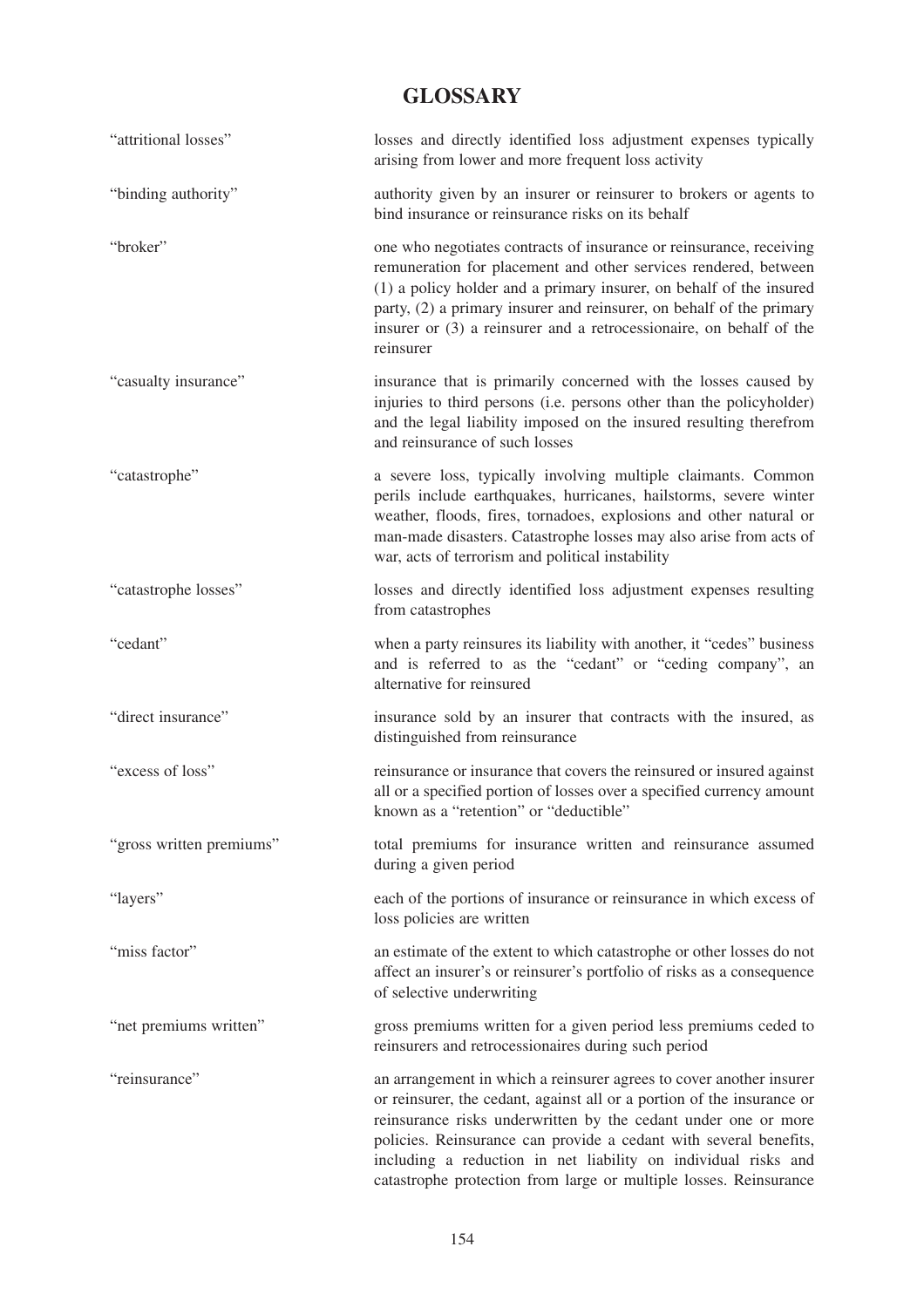|                    | also provides a cedant with additional underwriting capacity by<br>permitting it to accept risks and write more business than would be<br>possible without a concomitant increase in capital and surplus, and<br>facilitates the maintenance of acceptable financial ratios by the<br>cedant. Reinsurance does not legally discharge the primary insurer<br>from its liability with respect to its obligations to the insured |
|--------------------|-------------------------------------------------------------------------------------------------------------------------------------------------------------------------------------------------------------------------------------------------------------------------------------------------------------------------------------------------------------------------------------------------------------------------------|
| "retrocession"     | reinsurance of reinsurance business                                                                                                                                                                                                                                                                                                                                                                                           |
| "return period"    | the estimated frequency of occurrence of a particular event,<br>measured by the number of times it is expected to occur. For<br>example a 1 in 20 return period would indicate that it is expected<br>losses would impact a cover once every 20 years                                                                                                                                                                         |
| "structured risk"  | insurance and reinsurance contracts, typically multi-year in nature,<br>characterised by the assumption of limited underwriting risk by the<br>assuming company and profit-sharing mechanisms that allow the<br>buyer to benefit from favourable loss experience                                                                                                                                                              |
| "surplus lines"    | a generic US regulatory classification referring to insurance<br>coverage not ordinarily written by insurers fully "admitted" in<br>various states. Surplus lines business is largely unregulated as to<br>rate and form but insurers must be authorised to write such business<br>in a state by the local regulator                                                                                                          |
| "syndicate"        | a group of Names and/or corporate members underwriting<br>insurance business at Lloyd's through the agency of a managing<br>agent to which a particular syndicate number is assigned by or with<br>the authority of the Council                                                                                                                                                                                               |
| "unearned premium" | the portion of premiums written that is allocable to the unexpired<br>portion of the policy term                                                                                                                                                                                                                                                                                                                              |